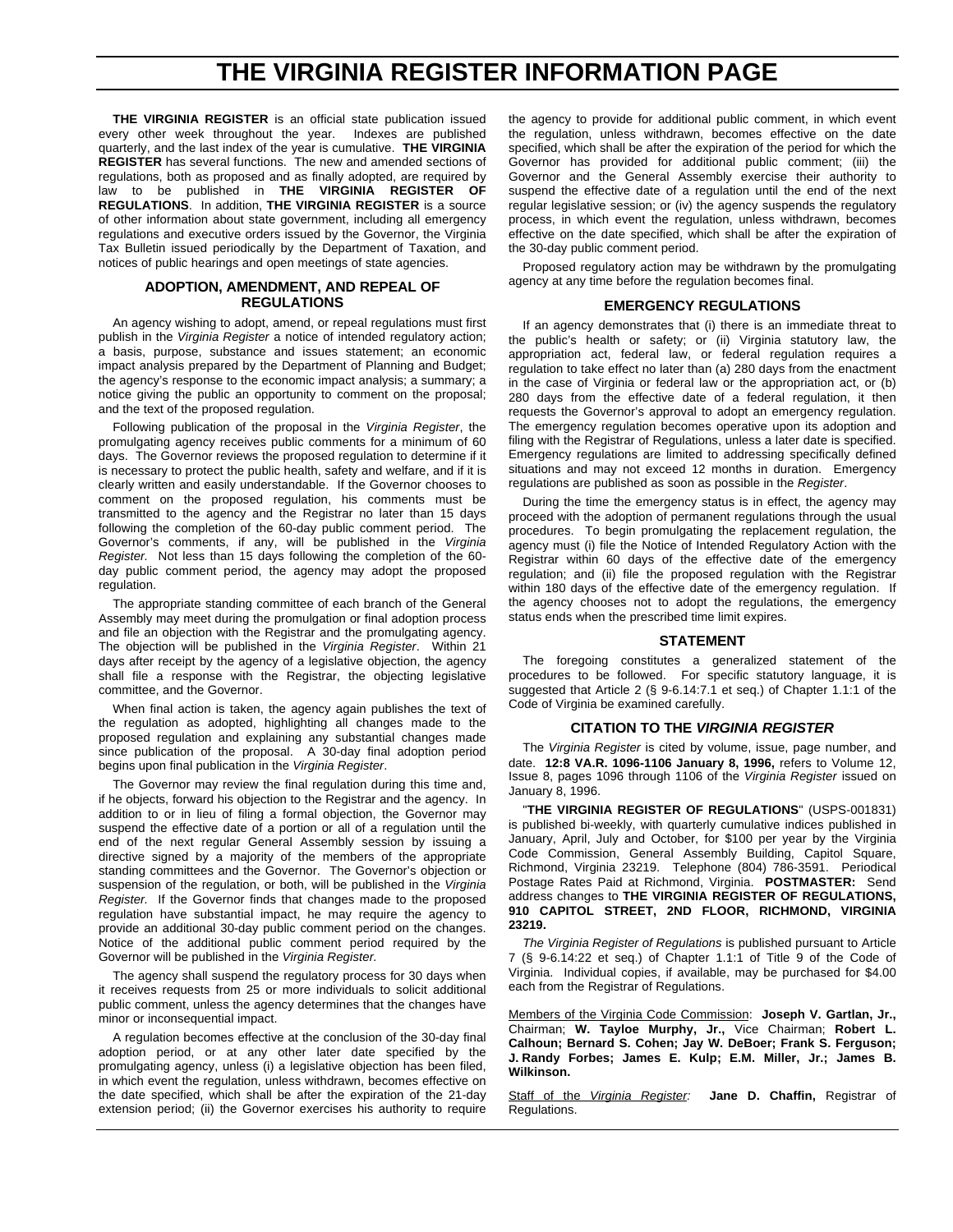## **PUBLICATION SCHEDULE AND DEADLINES**

This schedule is available on the *Register*'s Internet home page (http://legis.state.va.us/codecomm/register/regindex.htm).

#### **September 1999 through September 2000**

| Volume: Issue              | <b>Material Submitted By Noon*</b> | <b>Will Be Published On</b> |
|----------------------------|------------------------------------|-----------------------------|
| 16:1                       | September 8, 1999                  | September 27, 1999          |
| 16:2                       | September 22, 1999                 | October 11, 1999            |
| 16:3                       | October 6, 1999                    | October 25, 1999            |
| 16:4                       | October 20, 1999                   | November 8, 1999            |
| 16:5                       | November 3, 1999                   | November 22, 1999           |
| 16:6                       | November 16, 1999 (Tuesday)        | December 6, 1999            |
| 16:7                       | December 1, 1999                   | December 20, 1999           |
| <b>INDEX 1 - Volume 16</b> |                                    | January 2000                |
| 16:8                       | December 14, 1999 (Tuesday)        | January 3, 2000             |
| 16:9                       | December 28, 1999 (Tuesday)        | January 17, 2000            |
| 16:10                      | January 12, 2000                   | January 31, 2000            |
| 16:11                      | January 26, 2000                   | February 14, 2000           |
| 16:12                      | February 9, 2000                   | February 28, 2000           |
| 16:13                      | February 23, 2000                  | March 13, 2000              |
| 16:14                      | March 8, 2000                      | March 27, 2000              |
| <b>INDEX 2 - Volume 16</b> |                                    | April 2000                  |
| 16:15                      | March 22, 2000                     | April 10, 2000              |
| 16:16                      | April 5, 2000                      | April 24, 2000              |
| 16:17                      | April 19, 2000                     | May 8, 2000                 |
| 16:18                      | May 3, 2000                        | May 22, 2000                |
| 16:19                      | May 17, 2000                       | June 5, 2000                |
| 16:20                      | May 31, 2000                       | June 19, 2000               |
| <b>INDEX 3 - Volume 16</b> |                                    | <b>July 2000</b>            |
| 16:21                      | June 14, 2000                      | July 3, 2000                |
| 16:22                      | June 28, 2000                      | July 17, 2000               |
| 16:23                      | July 12, 2000                      | July 31, 2000               |
| 16:24                      | July 26, 2000                      | August 14, 2000             |
| 16:25                      | August 9, 2000                     | August 28, 2000             |
| 16:26                      | August 23, 2000                    | September 11, 2000          |
| FINAL INDEX - Volume 16    |                                    | October 2000                |

\*Filing deadlines are Wednesdays unless otherwise specified.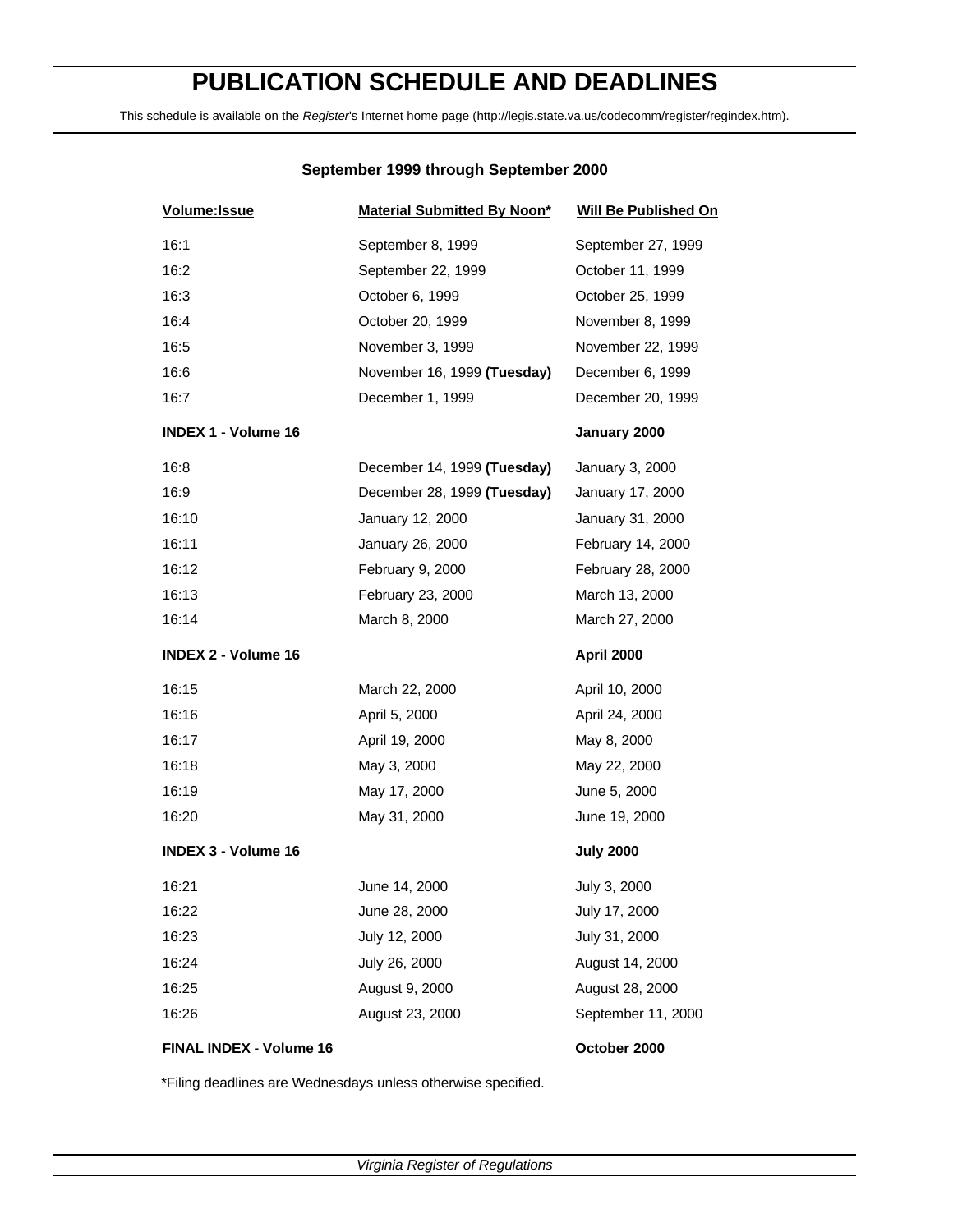## **TABLE OF CONTENTS**

### **CUMULATIVE TABLE OF VIRGINIA ADMINISTRATIVE CODE SECTIONS ADOPTED, AMENDED, OR REPEALED**

Cumulative Table................................................................ [3](#page-4-0)

### **NOTICES OF INTENDED REGULATORY ACTION**

#### TITLE 8. EDUCATION

|--|--|--|

#### TITLE 12. HEALTH

Department of Medical Assistance Services....................... 13

#### TITLE 18. PROFESSIONAL AND OCCUPATIONAL REGULATION

#### TITLE 19. PUBLIC SAFETY

## Department of State Police................................................ 14

### **PUBLIC COMMENT PERIODS - PROPOSED REGULATIONS**

#### TITLE 9. ENVIRONMENT

|--|

#### TITLE 11. GAMING

Virginia Racing Commission.............................................. [16](#page-17-0)

#### TITLE 12. HEALTH

State Board of Health........................................................ 16

#### TITLE 18. PROFESSIONAL AND OCCUPATIONAL **LICENSING**

Board of Medicine............................................................. 16

Board of Licensed Professional Counselors, Marriage and Family Therapists and Substance Abuse Treatment Professionals.................................................................... 16

### **PROPOSED REGULATIONS**

#### TITLE 9. ENVIRONMENT

#### **STATE WATER CONTROL BOARD**

Water Quality Standards (amending 9 VAC 25-260-350 and 9 VAC 25-260-400)........................................................... [18](#page-19-0)

TITLE 11. GAMING

#### **VIRGINIA RACING COMMISSION**

#### **REPROPOSED**

Regulations Pertaining to Horse Racing with Pari-Mutuel Wagering: Participants (amending 11 VAC 10-60-10, 11 VAC 10-60-20, 11 VAC 10-60-40, 11 VAC 10-60-70, 11 VAC 10- 60-120, 11 VAC 10-60-130, 11 VAC 10-60-140, and 11 VAC 10-60-150; adding 11 VAC 10-60-15, 11 VAC 10-60-290, 11 VAC 10-60-300, 11 VAC 10-60-310, and 11 VAC 10-60- 320; repealing 11 VAC 10-60-30 and 11 VAC 10-60-60)...[..30](#page-31-0)

#### TITLE 12. HEALTH

#### **STATE BOARD OF HEALTH**

Regulations for Administration of the Virginia Hearing Impairment Identification and Monitoring System (amending 12 VAC 5-80-10, 12 VAC 5-80-20, 12 VAC 5-80-30, 12 VAC 5-80-40, 12 VAC 5-80-80, and 12 VAC 5-80-90; adding 12 VAC 5-80-95; and repealing 12 VAC 5-80-50, 12 VAC 5- 80-100, 12 VAC 5-80-110, and 12 VAC 5-80-120)............[..49](#page-50-0)

#### TITLE 14. INSURANCE

#### **STATE CORPORATION COMMISSION**

#### **Bureau of Insurance**

#### **REPROPOSED**

Rules Governing Settlement Agents (amending 14 VAC 5- 395-20 and 14 VAC 5-395-60; adding 14 VAC 5-395-25)..[..57](#page-58-0)

TITLE 18. PROFESSIONAL AND OCCUPATIONAL LICENSING

#### **BOARD OF MEDICINE**

Regulations Governing the Practice of Physical Therapy (amending 18 VAC 85-31-10, 18 VAC 85-31-40, 18 VAC 85- 31-50, 18 VAC 85-31-60, 18 VAC 85-31-80, 18 VAC 85-31- 90, 18 VAC 85-31-100, 18 VAC 85-31-120, 18 VAC 85-31- 130, and 18 VAC 85-31-140; adding 18 VAC 85-31-25, 18 VAC 85-31-65, and 18 VAC 85-31-135)........................[.58](#page-59-0)

#### **BOARD OF LICENSED PROFESSIONAL COUNSELORS, MARRIAGE AND FAMILY THERAPISTS AND SUBSTANCE ABUSE TREATMENT PROFESSIONALS**

Regulations Governing the Practice of Professional Counseling (amending 18 VAC 115-20-10, 18 VAC 115-20- 20, 18 VAC 115-20-40, 18 VAC 115-20-50, 18 VAC 115-20- 70, 18 VAC 115-20-100, 18 VAC 115-20-110, 18 VAC 115- 20-130, 18 VAC 115-20-140, and 18 VAC 115-20-150; adding 18 VAC 115-20-45, 18 VAC 115-20-49, 18 VAC 115-20-51, and 18 VAC 115-20-52; repealing 18 VAC 115-20-30, 18 VAC 115-20-60, and 18 VAC 115-20-80). .................................[.67](#page-68-0)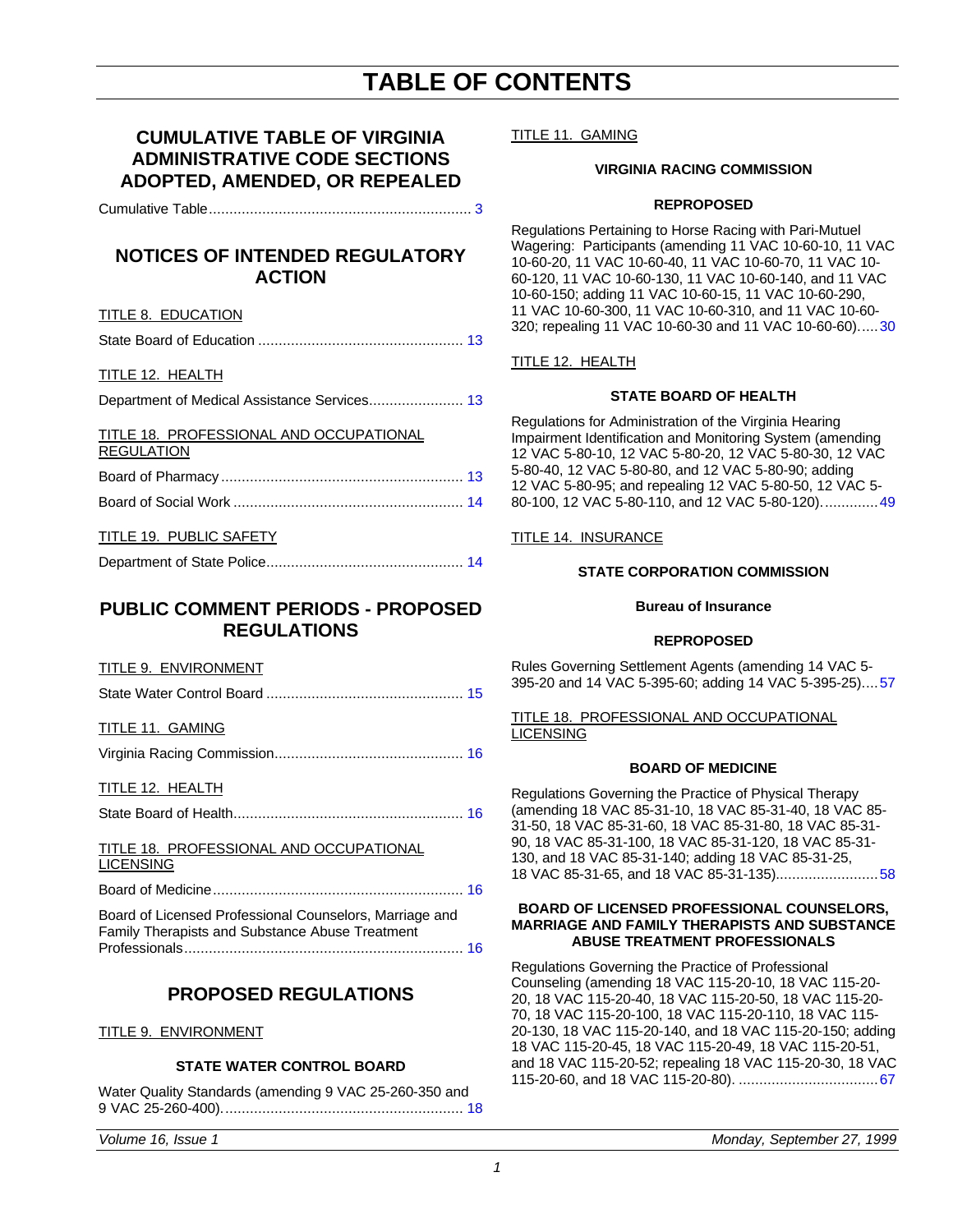## Table of Contents

### **GENERAL NOTICES/ERRATA**

#### **STATE CORPORATION COMMISSION**

#### **Bureau of Financial Institutions**

Administrative Order Delegating Certain Authority to the Commissioner of Financial Institutions ............................... [82](#page-83-0)

#### **DEPARTMENT OF CRIMINAL JUSTICE SERVICES**

| Amendments to Training Objectives, Criteria or Lesson Plans |  |  |
|-------------------------------------------------------------|--|--|
|                                                             |  |  |

#### **DEPARTMENT OF HEALTH**

Drinking Water State Revolving Fund Program - Intended [Use](#page-84-0) Plan for FY 2000 ............................................................... 83

#### **STATE LOTTERY BOARD**

#### DIRECTOR'S ORDERS

| Virginia's Instant Game Lottery 310; "Beach Blanket Bingo,"<br>Final Rules for Game Operation. (13-99) 84         |
|-------------------------------------------------------------------------------------------------------------------|
| Virginia's Fourth On-Line Game Lottery; "Cash 5," Final Rules<br>for Game Operation; Fourth Revision. (14-99) 84  |
| Virginia's Instant Game Lottery 440; "Crossword Cash," Final                                                      |
| Virginia's Instant Game Lottery 153; "Hot Hand," Final Rules                                                      |
| Virginia's Instant Game Lottery 161; "Joker Poker," Final                                                         |
| Virginia's Instant Game Lottery 442; "Virginia Weather," Final                                                    |
| Virginia's Instant Game Lottery 443; "Summer Fun," Final                                                          |
| "Lotto" Jackpot Prize; Cash Option. (20-99) 85                                                                    |
| "The Big Game" Jackpot Prize; Cash Option. (21-99) 86                                                             |
| Certain Virginia Instant Game Lotteries; End of Games. (22-                                                       |
| Virginia's Instant Game Lottery 165; "Winner's Circle," Final                                                     |
| Virginia's Instant Game Lottery 158; "Go for the Green," Final                                                    |
|                                                                                                                   |
| Virginia's Instant Game Lottery 160; "Jack-o-Lantern<br>Jackpot," Final Rules for Game Operation. (25-99) 87      |
| Virginia's Sixth On-Line Lottery; "The Big Game," Final Rules<br>for Game Operation; Second Revision. (26-99) 88  |
| Virginia's Second On-Line Game Lottery; "Lotto," Final Rules<br>for Game Operation; Seventh Revision. (27-99)  88 |

| Virginia's Instant Game Lottery 441; "Pharaoh's Gold," Final |
|--------------------------------------------------------------|
| Virginia's Instant Game Lottery 152; "Three Stooges," Final  |
| Virginia's Instant Game Lottery 163; "In the Chips," Final   |
| Virginia's Instant Game Lottery 155; "Couch Potato," Final   |
| Virginia's Instant Game Lottery 164; "Double Roll," Final    |
| Virginia's Instant Game Lottery 447; "Royal Flush," Final    |
| - - --- ---------                                            |

#### **VIRGINIA CODE COMMISSION**

| Forms for Filing Material for Publication in The Virginia |  |
|-----------------------------------------------------------|--|
|                                                           |  |

### **CALENDAR OF EVENTS**

#### **EXECUTIVE**

| <b>INDEPENDENT</b> |  |
|--------------------|--|
|                    |  |
| <b>LEGISLATIVE</b> |  |
|                    |  |
| CHRONOLOGICAL LIST |  |
|                    |  |
|                    |  |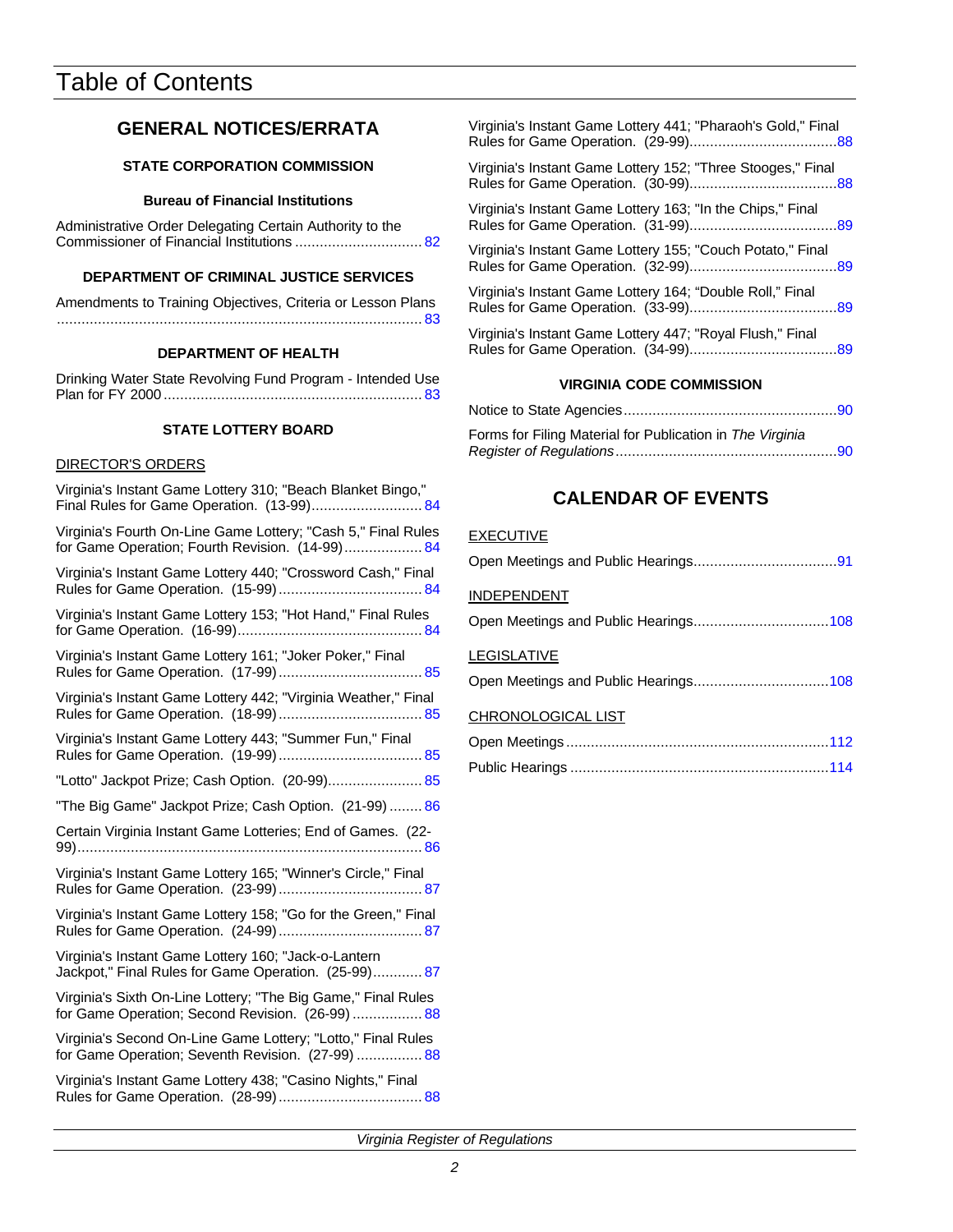## **CUMULATIVE TABLE OF VIRGINIA ADMINISTRATIVE CODE SECTIONS ADOPTED, AMENDED, OR REPEALED**

<span id="page-4-0"></span>The table printed below lists regulation sections, by Virginia Administrative Code (VAC) title, that have been amended, added or repealed in the *Virginia Register* since the regulations were originally published or last supplemented in VAC (the Spring 1999 VAC Supplement includes final regulations published through *Virginia Register* Volume 15, Issue 10, dated February 1, 1999). Emergency regulations, if any, are listed, followed by the designation "emer," and errata pertaining to final regulations are listed. Proposed regulations are not listed here. The table lists the sections in numerical order and shows action taken, the volume, issue and page number where the section appeared, and the effective date of the section.

| <b>SECTION NUMBER</b>                              | <b>ACTION</b> | <b>CITE</b>           | EFFECTIVE DATE  |
|----------------------------------------------------|---------------|-----------------------|-----------------|
| Title 2. Agriculture                               |               |                       |                 |
| 2 VAC 15-20-70                                     | Amended       | 15:26 VA.R. 3436      | Pending         |
| 2 VAC 15-20-80                                     | Amended       | 15:26 VA.R. 3445      | 8/17/99         |
| 2 VAC 15-20-80                                     | Repealed      | 15:26 VA.R. 3438      | Pending         |
| 2 VAC 15-20-81                                     | Added         | 15:26 VA.R. 3442      | Pending         |
| 2 VAC 20-50-10 et seq.                             | Repealed      | 15:11 VA.R. 1692      | 3/17/99         |
| 2 VAC 20-51-10 through 2 VAC 20-51-210             | Added         | 15:11 VA.R. 1693-1700 | 3/17/99         |
| Title 3. Alcoholic Beverages                       |               |                       |                 |
| 3 VAC 5-10-70 emer                                 | Amended       | 15:23 VA.R. 3040      | 7/13/99-6/30/00 |
| 3 VAC 5-10-240 emer                                | Amended       | 15:23 VA.R. 3040      | 7/13/99-6/30/00 |
| 3 VAC 5-70-170 emer                                | Amended       | 15:23 VA.R. 3041      | 7/13/99-6/30/00 |
| 3 VAC 5-70-210 emer                                | Added         | 15:23 VA.R. 3041      | 7/13/99-6/30/00 |
| <b>Title 4. Conservation and Natural Resources</b> |               |                       |                 |
| 4 VAC 15-40-240                                    | Amended       | 15:19 VA.R. 2454      | 7/7/99          |
| 4 VAC 15-40-280                                    | Amended       | 15:19 VA.R. 2454      | 7/7/99          |
| 4 VAC 15-40-281                                    | Added         | 15:19 VA.R. 2454      | 7/7/99          |
| 4 VAC 15-50-120                                    | Amended       | 15:19 VA.R. 2455      | 7/7/99          |
| 4 VAC 15-90-20                                     | Amended       | 15:20 VA.R. 2586      | 7/7/99          |
| 4 VAC 15-90-70                                     | Amended       | 15:20 VA.R. 2586      | 7/7/99          |
| 4 VAC 15-90-80                                     | Amended       | 15:20 VA.R. 2587      | 7/7/99          |
| 4 VAC 15-90-90                                     | Amended       | 15:20 VA.R. 2588      | 7/7/99          |
| 4 VAC 15-90-100                                    | Amended       | 15:20 VA.R. 2588      | 7/7/99          |
| 4 VAC 15-90-110                                    | Amended       | 15:20 VA.R. 2588      | 7/7/99          |
| 4 VAC 15-90-120                                    | Amended       | 15:20 VA.R. 2588      | 7/7/99          |
| 4 VAC 15-90-130                                    | Repealed      | 15:20 VA.R. 2589      | 7/7/99          |
| 4 VAC 15-90-141                                    | Added         | 15:20 VA.R. 2589      | 7/7/99          |
| 4 VAC 15-90-160                                    | Amended       | 15:20 VA.R. 2589      | 7/7/99          |
| 4 VAC 15-90-170                                    | Amended       | 15:20 VA.R. 2589      | 7/7/99          |
| 4 VAC 15-90-190                                    | Amended       | 15:20 VA.R. 2589      | 7/7/99          |
| 4 VAC 15-90-195                                    | Amended       | 15:20 VA.R. 2589      | 7/7/99          |
| 4 VAC 15-90-200                                    | Amended       | 15:20 VA.R. 2590      | 7/7/99          |
| 4 VAC 15-90-210                                    | Amended       | 15:20 VA.R. 2590      | 7/7/99          |
| 4 VAC 15-90-220                                    | Amended       | 15:20 VA.R. 2590      | 7/7/99          |
| 4 VAC 15-90-250                                    | Repealed      | 15:20 VA.R. 2590      | 7/7/99          |
| 4 VAC 15-110-30                                    | Amended       | 15:19 VA.R. 2455      | 7/7/99          |
| 4 VAC 15-110-60                                    | Amended       | 15:19 VA.R. 2455      | 7/7/99          |
| 4 VAC 15-240-10                                    | Amended       | 15:19 VA.R. 2455      | 7/7/99          |
| 4 VAC 15-240-20                                    | Amended       | 15:19 VA.R. 2455      | 7/7/99          |
| 4 VAC 15-240-31                                    | Added         | 15:19 VA.R. 2455      | 7/7/99          |
| 4 VAC 15-240-40                                    | Amended       | 15:19 VA.R. 2455      | 7/7/99          |
| 4 VAC 15-240-50                                    | Amended       | 15:19 VA.R. 2455      | 7/7/99          |
| 4 VAC 15-240-70                                    | Amended       | 15:19 VA.R. 2455      | 7/7/99          |
| 4 VAC 15-270-60                                    | Amended       | 15:19 VA.R. 2466      | 7/7/99          |
| 4 VAC 20-20-35                                     | Amended       | 15:14 VA.R. 2044      | 3/1/99          |
| 4 VAC 20-80-20                                     | Amended       | 15:22 VA.R. 2871      | 7/1/99          |

*Volume 16, Issue 1 Monday, September 27, 1999*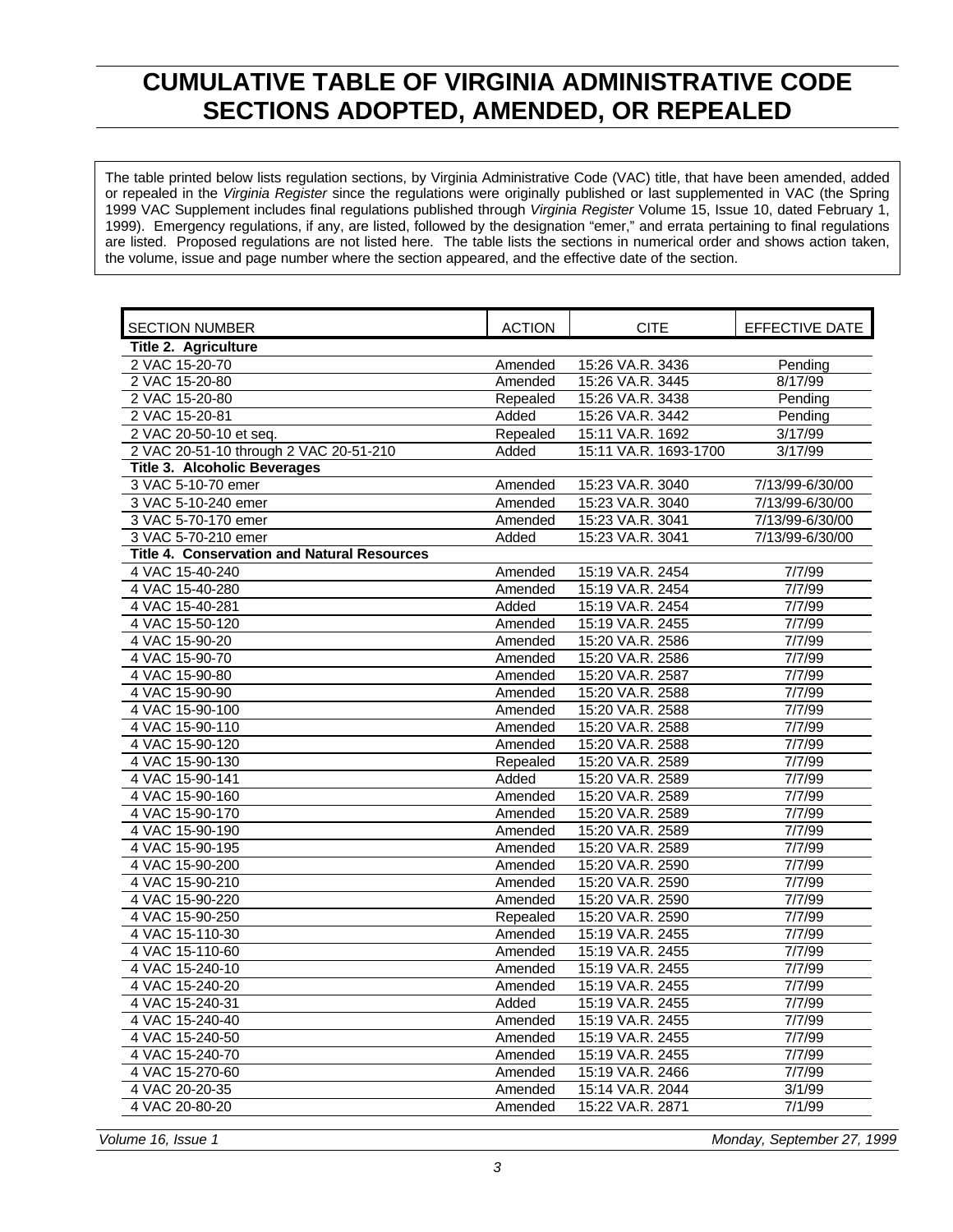| <b>SECTION NUMBER</b>                     | <b>ACTION</b> | <b>CITE</b>           | EFFECTIVE DATE  |
|-------------------------------------------|---------------|-----------------------|-----------------|
| 4 VAC 20-80-30                            | Amended       | 15:22 VA.R. 2871      | 7/1/99          |
| 4 VAC 20-150-70                           | Amended       | 15:19 VA.R. 2456      | 5/4/99          |
| 4 VAC 20-252-60                           | Amended       | 15:18 VA.R. 2392      | 5/1/99          |
| 4 VAC 20-252-80                           | Amended       | 15:18 VA.R. 2392      | 5/1/99          |
| 4 VAC 20-252-120                          | Amended       | 15:18 VA.R. 2393      | 5/1/99          |
| 4 VAC 20-252-130                          | Amended       | 15:18 VA.R. 2393      | 5/1/99          |
| 4 VAC 20-252-140                          | Amended       | 15:18 VA.R. 2393      | 5/1/99          |
| 4 VAC 20-252-150                          | Amended       | 15:18 VA.R. 2394      | 5/1/99          |
| 4 VAC 20-252-160                          | Amended       | 15:18 VA.R. 2394      | 5/1/99          |
| 4 VAC 20-333-10 through 4 VAC 20-333-40   | Added         | 15:24 VA.R. 3035-3037 | 7/6/99          |
| 4 VAC 20-430-15                           | Added         | 15:19 VA.R. 2456      | 5/5/99          |
| 4 VAC 20-430-60                           | Amended       | 15:19 VA.R. 2456      | 5/5/99          |
| 4 VAC 20-595-10 emer                      | Added         | 15:25 VA.R. 3366      | 8/15/99-8/31/99 |
| 4 VAC 20-595-20 emer                      | Added         | 15:25 VA.R. 3366      | 8/15/99-8/31/99 |
| 4 VAC 20-620-50                           | Amended       | 15:14 VA.R. 2044      | 3/1/99          |
| 4 VAC 20-620-70                           | Amended       | 15:14 VA.R. 2045      | 3/1/99          |
| 4 VAC 20-720-40                           | Amended       | 15:20 VA.R. 2590      | 6/1/99          |
| 4 VAC 20-720-45 emer                      | Added         | 15:19 VA.R. 2474      | 5/5/99-5/31/99  |
| 4 VAC 20-720-50                           | Amended       | 15:20 VA.R. 2590      | 6/1/99          |
| 4 VAC 20-720-80                           | Amended       | 15:12 VA.R. 1790      | 2/1/99          |
| 4 VAC 20-720-90                           | Amended       | 15:19 VA.R. 2457      | 5/10/99         |
| 4 VAC 20-720-106 emer                     | Added         | 15:12 VA.R. 1845      | 2/1/99-2/12/99  |
| 4 VAC 20-751-20                           | Amended       | 15:18 VA.R. 2395      | 5/1/99          |
| 4 VAC 20-880-10                           | Amended       | 15:20 VA.R. 2591      | 5/26/99         |
| 4 VAC 20-880-40                           | Repealed      | 15:20 VA.R. 2591      | 5/26/99         |
| 4 VAC 20-880-50                           | Repealed      | 15:20 VA.R. 2592      | 5/26/99         |
| 4 VAC 20-900-10                           | Amended       | 15:14 VA.R. 2045      | 3/1/99          |
| 4 VAC 20-900-10                           | Amended       | 15:19 VA.R. 2457      | 5/4/99          |
| 4 VAC 20-900-20                           | Amended       | 15:19 VA.R. 2457      | 5/4/99          |
| 4 VAC 20-900-25                           | Added         | 15:14 VA.R. 2045      | 3/1/99          |
| 4 VAC 20-900-25                           | Amended       | 15:19 VA.R. 2457      | 5/4/99          |
| 4 VAC 20-900-35                           | Added         | 15:14 VA.R. 2045      | 3/1/99          |
| 4 VAC 20-910-45                           | Amended       | 15:22 VA.R. 2931      | 6/24/99-7/21/99 |
| 4 VAC 20-995-20                           | Amended       | 15:18 VA.R. 2395      | 5/1/99          |
| 4 VAC 20-995-30                           | Amended       | 15:18 VA.R. 2395      | 5/1/99          |
| 4 VAC 20-1020-10 through 4 VAC 20-1020-40 | Added         | 15:12 VA.R. 1790      | 2/2/99          |
| 4 VAC 20-1030-10 through 4 VAC 20-1030-40 | Added         | 15:15 VA.R. 2126-2135 | 3/15/99         |
| 4 VAC 20-1040-10 through 4 VAC 20-1040-40 | Added         | 15:20 VA.R. 2592-2593 | 5/26/99         |
| 4 VAC 25-20 (Forms)                       | Amended       | 15:21 VA.R. 2728      |                 |
| 4 VAC 25-35 (Forms)                       | Amended       | 15:14 VA.R. 2075-2077 | --              |
| 4 VAC 25-35 (Forms)                       | Amended       | 15:21 VA.R. 2728      | $-$             |
| 4 VAC 25-40 (Forms)                       | Amended       | 15:21 VA.R. 2728      |                 |
| 4 VAC 25-60-10                            | Amended       | 15:22 VA.R. 2871      | 8/18/99         |
| 4 VAC 25-60-20                            | Amended       | 15:22 VA.R. 2872      | 8/18/99         |
| 4 VAC 25-60-40                            | Amended       | 15:22 VA.R. 2872      | 8/18/99         |
| 4 VAC 25-60-70                            | Amended       | 15:22 VA.R. 2872      | 8/18/99         |
| 4 VAC 25-70-10                            | Amended       | 15:22 VA.R. 2873      | 8/18/99         |
| 4 VAC 25-80-10                            | Repealed      | 15:22 VA.R. 2874      | 8/18/99         |
| 4 VAC 25-110-10                           | Amended       | 15:22 VA.R. 2874      | 8/18/99         |
| 4 VAC 25-110-20                           | Amended       | 15:22 VA.R. 2875      | 8/18/99         |
| 4 VAC 25-110-60                           | Repealed      | 15:22 VA.R. 2875      | 8/18/99         |
| 4 VAC 25-110-130                          | Repealed      | 15:22 VA.R. 2876      | 8/18/99         |
| 4 VAC 25-110-170                          | Repealed      | 15:22 VA.R. 2877      | 8/18/99         |
| 4 VAC 25-110-200                          | Amended       | 15:22 VA.R. 2877      | 8/18/99         |
| 4 VAC 25-110-210                          | Amended       | 15:22 VA.R. 2878      | 8/18/99         |
| 4 VAC 25-110-320 through 4 VAC 25-110-390 | Repealed      | 15:22 VA.R. 2879-2880 | 8/18/99         |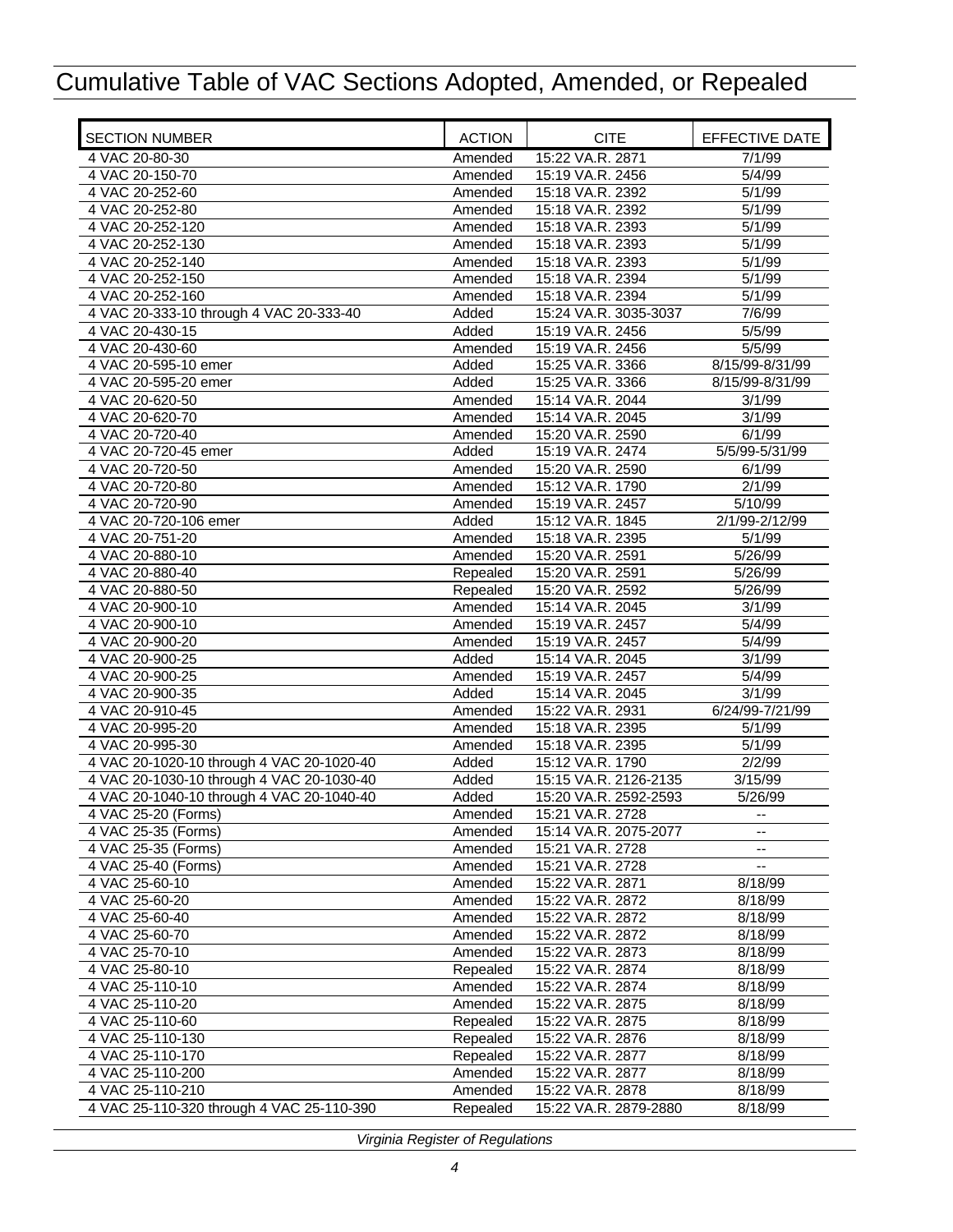| <b>SECTION NUMBER</b>                   | <b>ACTION</b>    | <b>CITE</b>                          | EFFECTIVE DATE   |
|-----------------------------------------|------------------|--------------------------------------|------------------|
| 4 VAC 25-120-10                         | Amended          | 15:22 VA.R. 2880                     | 8/18/99          |
| 4 VAC 25-130 (Forms)                    | Amended          | 15:11 VA.R. 1736                     | $-$              |
| 4 VAC 25-130 (Forms)                    | Amended          | 15:21 VA.R. 2728                     | $-$              |
| 4 VAC 25-150 (Forms)                    | Amended          | 15:14 VA.R. 2077-2078                |                  |
| Title 7. Economic Development           |                  |                                      |                  |
| 7 VAC 10-20-10                          | Amended          | 15:25 VA.R. 3348                     | 9/29/99          |
| 7 VAC 10-20-30                          | Amended          | 15:25 VA.R. 3350                     | 9/29/99          |
| 7 VAC 10-20-50                          | Amended          | 15:25 VA.R. 3350                     | 9/29/99          |
| <b>Title 8. Education</b>               |                  |                                      |                  |
| 8 VAC 35-30-30                          | Amended          | 15:11 VA.R. 1706                     | 1/18/99          |
| 8 VAC 35-30-50                          | Amended          | 15:11 VA.R. 1707                     | 1/18/99          |
| 8 VAC 35-30-160                         | Amended          | 15:11 VA.R. 1707                     | 1/18/99          |
| 8 VAC 35-30-200                         | Amended          | 15:11 VA.R. 1707                     | 1/18/99          |
| 8 VAC 35-30-210                         | Amended          | 15:11 VA.R. 1707                     | 1/18/99          |
| 8 VAC 35-30-220                         | Amended          | 15:11 VA.R. 1708                     | 1/18/99          |
| 8 VAC 35-30-230                         | Amended          | 15:11 VA.R. 1708                     | 1/18/99          |
| 8 VAC 35-30-240                         | Amended          | 15:11 VA.R. 1709                     | 1/18/99          |
| <b>Title 9. Environment</b>             |                  |                                      |                  |
| 9 VAC 5-20-21                           | Amended          | 15:12 VA.R. 1799                     | 4/1/99           |
| 9 VAC 5-20-21                           | Amended          | 15:21 VA.R. 2667                     | 8/4/99           |
| 9 VAC 5-30-20                           | Repealed         | 15:12 VA.R. 1791                     | 4/1/99           |
| 9 VAC 5-40-880                          | Amended          | 15:12 VA.R. 1794                     | 4/1/99           |
| 9 VAC 5-40-890                          | Amended          | 15:12 VA.R. 1794                     | 4/1/99           |
| 9 VAC 5-40-900                          | Amended          | 15:12 VA.R. 1795                     | 4/1/99           |
| 9 VAC 5-40-940                          | Amended          | 15:12 VA.R. 1795                     | 4/1/99           |
| 9 VAC 5-40-1040                         | Amended          | 15:12 VA.R. 1796                     | 4/1/99           |
| 9 VAC 5-40-1660                         | Amended          | 15:12 VA.R. 1796                     | 4/1/99           |
| 9 VAC 5-40-1670                         | Amended          | 15:12 VA.R. 1796                     | 4/1/99           |
| 9 VAC 5-40-1690                         | Amended          | 15:12 VA.R. 1797                     | 4/1/99           |
| 9 VAC 5-40-1750                         | Amended          | 15:12 VA.R. 1798                     | 4/1/99           |
| 9 VAC 5-40-1770                         | Amended          | 15:12 VA.R. 1798                     | 4/1/99           |
| 9 VAC 5-40-1780                         | Amended          | 15:12 VA.R. 1798                     | 4/1/99           |
| 9 VAC 5-40-1810                         | Amended          | 15:12 VA.R. 1799                     | 4/1/99           |
| 9 VAC 5-40-5350 through 9 VAC 5-40-5480 | Repealed         | 15:12 VA.R. 1793-1794                | 4/1/99           |
| 9 VAC 5-40-5800                         | Amended          | 15:12 VA.R. 1801                     | 4/1/99           |
| 9 VAC 5-40-5810                         | Amended          | 15:12 VA.R. 1802                     | 4/1/99           |
| 9 VAC 5-40-5820                         | Amended          | 15:12 VA.R. 1804                     | 4/1/99           |
| 9 VAC 5-40-5822                         | Added            | 15:12 VA.R. 1806                     | 4/1/99           |
| 9 VAC 5-40-5824                         | Added            | 15:12 VA.R. 1807                     | 4/1/99           |
| 9 VAC 5-40-5850                         |                  | 15:12 VA.R. 1808                     | 4/1/99           |
| 9 VAC 5-40-5855                         | Amended<br>Added |                                      |                  |
| 9 VAC 5-40-5860                         | Amended          | 15:12 VA.R. 1811<br>15:12 VA.R. 1812 | 4/1/99<br>4/1/99 |
|                                         |                  |                                      |                  |
| 9 VAC 5-40-5870                         | Amended          | 15:12 VA.R. 1815                     | 4/1/99           |
| 9 VAC 5-40-5880                         | Amended          | 15:12 VA.R. 1816                     | 4/1/99           |
| 9 VAC 5-40-5890                         | Amended          | 15:12 VA.R. 1820                     | 4/1/99           |
| 9 VAC 5-40-5920<br>9 VAC 5-40-5930      | Amended          | 15:12 VA.R. 1822                     | 4/1/99           |
|                                         | Repealed         | 15:12 VA.R. 1822                     | 4/1/99           |
| 9 VAC 5-40-7950 through 9 VAC 5-40-8190 | Added            | 15:21 VA.R. 2669-2690                | 8/4/99           |
| 9 VAC 5-50-400                          | Amended          | 15:12 VA.R. 1822                     | 4/1/99           |
| 9 VAC 5-50-400                          | Amended          | 15:13 VA.R. 1918                     | 4/14/99          |
| 9 VAC 5-50-410                          | Amended          | 15:12 VA.R. 1823                     | 4/1/99           |
| 9 VAC 5-50-410                          | Amended          | 15:13 VA.R. 1918                     | 4/14/99          |
| 9 VAC 5-50-420                          | Amended          | 15:12 VA.R. 1828                     | 4/1/99           |
| 9 VAC 5-50-420                          | Amended          | 15:13 VA.R. 1924                     | 4/14/99          |
| 9 VAC 5-60-60                           | Amended          | 15:13 VA.R. 1924                     | 4/14/99          |
| 9 VAC 5-60-70                           | Amended          | 15:13 VA.R. 1925                     | 4/14/99          |

*Volume 16, Issue 1 Monday, September 27, 1999*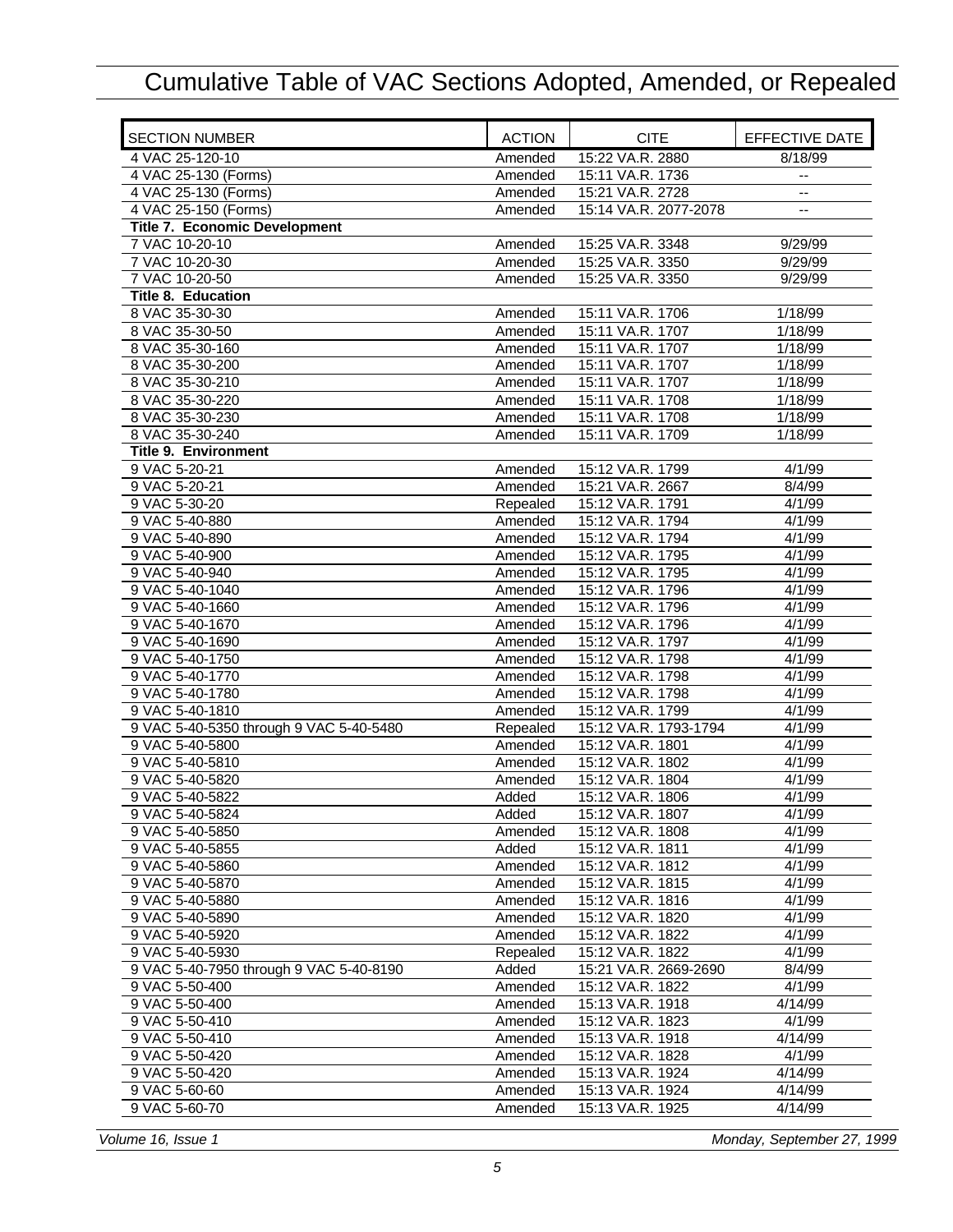| <b>SECTION NUMBER</b>                    | <b>ACTION</b>      | <b>CITE</b>                          | EFFECTIVE DATE           |
|------------------------------------------|--------------------|--------------------------------------|--------------------------|
| 9 VAC 5-60-80                            | Amended            | 15:13 VA.R. 1926                     | 4/14/99                  |
| 9 VAC 5-60-90                            | Amended            | 15:13 VA.R. 1927                     | 4/14/99                  |
| 9 VAC 5-60-100                           | Amended            | 15:13 VA.R. 1927                     | 4/14/99                  |
| 9 VAC 5-70-40                            | Amended            | 15:12 VA.R. 1791                     | 4/1/99                   |
| 9 VAC 5-80-30                            | Repealed           | 15:11 VA.R. 1717                     | 4/1/99                   |
| 9 VAC 5-80-2000 through 9 VAC 5-80-2190  | Added              | 15:11 VA.R. 1717-1728                | 4/1/99                   |
| 9 VAC 5-80-2010                          | Erratum            | 15:13 VA.R. 1955                     |                          |
| 9 VAC 5-200-10                           | Added              | 15:13 VA.R. 1931                     | 4/14/99                  |
| 9 VAC 5-200-20                           | Added              | 15:13 VA.R. 1931                     | 4/14/99                  |
| 9 VAC 5-200-30                           | Added              | 15:13 VA.R. 1931                     | 4/14/99                  |
| 9 VAC 25-151 (Forms)                     | Amended            | 15:24 VA.R. 3251                     | $\overline{\phantom{a}}$ |
| 9 VAC 25-190-10                          | Amended            | 15:16 VA.R. 2187                     | 6/30/99                  |
| 9 VAC 25-190-20                          | Amended            | 15:16 VA.R. 2188                     | 6/30/99                  |
| 9 VAC 25-190-30                          | Repealed           | 15:16 VA.R. 2189                     | 6/30/99                  |
| 9 VAC 25-190-40                          | Repealed           | 15:16 VA.R. 2189                     | 6/30/99                  |
| 9 VAC 25-190-50                          | Amended            | 15:16 VA.R. 2189                     | 6/30/99                  |
| 9 VAC 25-190-60                          | Amended            | 15:16 VA.R. 2189                     | 6/30/99                  |
| 9 VAC 25-190-70                          | Amended            | 15:16 VA.R. 2191                     | 6/30/99                  |
| 9 VAC 25-192 (Forms)<br>9 VAC 25-260-430 | Amended            | 15:12 VA.R. 1854<br>15:21 VA.R. 2691 | 8/4/99                   |
| 9 VAC 25-610 (Forms)                     | Amended<br>Amended | 15:21 VA.R. 2728                     | $\overline{a}$           |
| Title 11. Gaming                         |                    |                                      |                          |
| 11 VAC 10-130-10                         | Amended            | 15:26 VA.R. 3449                     | 8/25/99                  |
| 11 VAC 10-130-20                         | Amended            | 15:26 VA.R. 3449                     | 8/25/99                  |
| 11 VAC 10-130-40                         | Amended            | 15:26 VA.R. 3451                     | 8/25/99                  |
| 11 VAC 10-130-51                         | Amended            | 15:26 VA.R. 3451                     | 8/25/99                  |
| 11 VAC 10-130-60                         | Amended            | 15:26 VA.R. 3452                     | 8/25/99                  |
| 11 VAC 10-130-76                         | Amended            | 15:26 VA.R. 3452                     | 8/25/99                  |
| 11 VAC 10-130-77                         | Amended            | 15:26 VA.R. 3452                     | 8/25/99                  |
| Title 12. Health                         |                    |                                      |                          |
| 12 VAC 5-100-10 et seq.                  | Repealed           | 15:18 VA.R. 2396                     | 6/23/99                  |
| 12 VAC 5-405-10 through 12 VAC 5-405-120 | Amended            | 15:20 VA.R. 2593-2597                | 7/21/99                  |
| 12 VAC 5-470-10 et seq.                  | Repealed           | 15:20 VA.R. 2597                     | 7/21/99                  |
| 12 VAC 5-600-50                          | Amended            | 15:20 VA.R. 2598                     | 7/21/99                  |
| 12 VAC 5-600-60                          | Amended            | 15:20 VA.R. 2598                     | 7/21/99                  |
| 12 VAC 5-610-10                          | Repealed           | 15:24 VA.R. 3188                     | 10/1/99                  |
| 12 VAC 5-610-20                          | Amended            | 15:24 VA.R. 3188                     | 10/1/99                  |
| 12 VAC 5-610-30                          | Amended            | 15:24 VA.R. 3188                     | 10/1/99                  |
| 12 VAC 5-610-40                          | Amended            | 15:24 VA.R. 3188                     | 10/1/99                  |
| 12 VAC 5-610-50                          | Amended            | 15:24 VA.R. 3188                     | 10/1/99                  |
| 12 VAC 5-610-70                          | Amended            | 15:24 VA.R. 3189                     | 10/1/99                  |
| 12 VAC 5-610-75                          | Added              | 15:24 VA.R. 3190                     | 10/1/99                  |
| 12 VAC 5-610-80                          | Amended            | 15:24 VA.R. 3190                     | 10/1/99                  |
| 12 VAC 5-610-90                          | Repealed           | 15:24 VA.R. 3190                     | 10/1/99                  |
| 12 VAC 5-610-100<br>12 VAC 5-610-110     | Amended            | 15:24 VA.R. 3190                     | 10/1/99                  |
| 12 VAC 5-610-120                         | Repealed           | 15:24 VA.R. 3190<br>15:24 VA.R. 3190 | 10/1/99<br>10/1/99       |
| 12 VAC 5-610-130                         | Amended<br>Amended | 15:24 VA.R. 3192                     | 10/1/99                  |
| 12 VAC 5-610-140                         | Repealed           | 15:24 VA.R. 3192                     | 10/1/99                  |
| 12 VAC 5-610-150                         | Repealed           | 15:24 VA.R. 3192                     | 10/1/99                  |
| 12 VAC 5-610-170                         | Amended            | 15:24 VA.R. 3192                     | 10/1/99                  |
| 12 VAC 5-610-180                         | Repealed           | 15:24 VA.R. 3193                     | 10/1/99                  |
| 12 VAC 5-610-190                         | Amended            | 15:24 VA.R. 3193                     | 10/1/99                  |
| 12 VAC 5-610-200                         | Amended            | 15:24 VA.R. 3194                     | 10/1/99                  |
| 12 VAC 5-610-230                         | Amended            | 15:24 VA.R. 3195                     | 10/1/99                  |
| 12 VAC 5-610-250                         | Amended            | 15:24 VA.R. 3195                     | 10/1/99                  |
|                                          |                    |                                      |                          |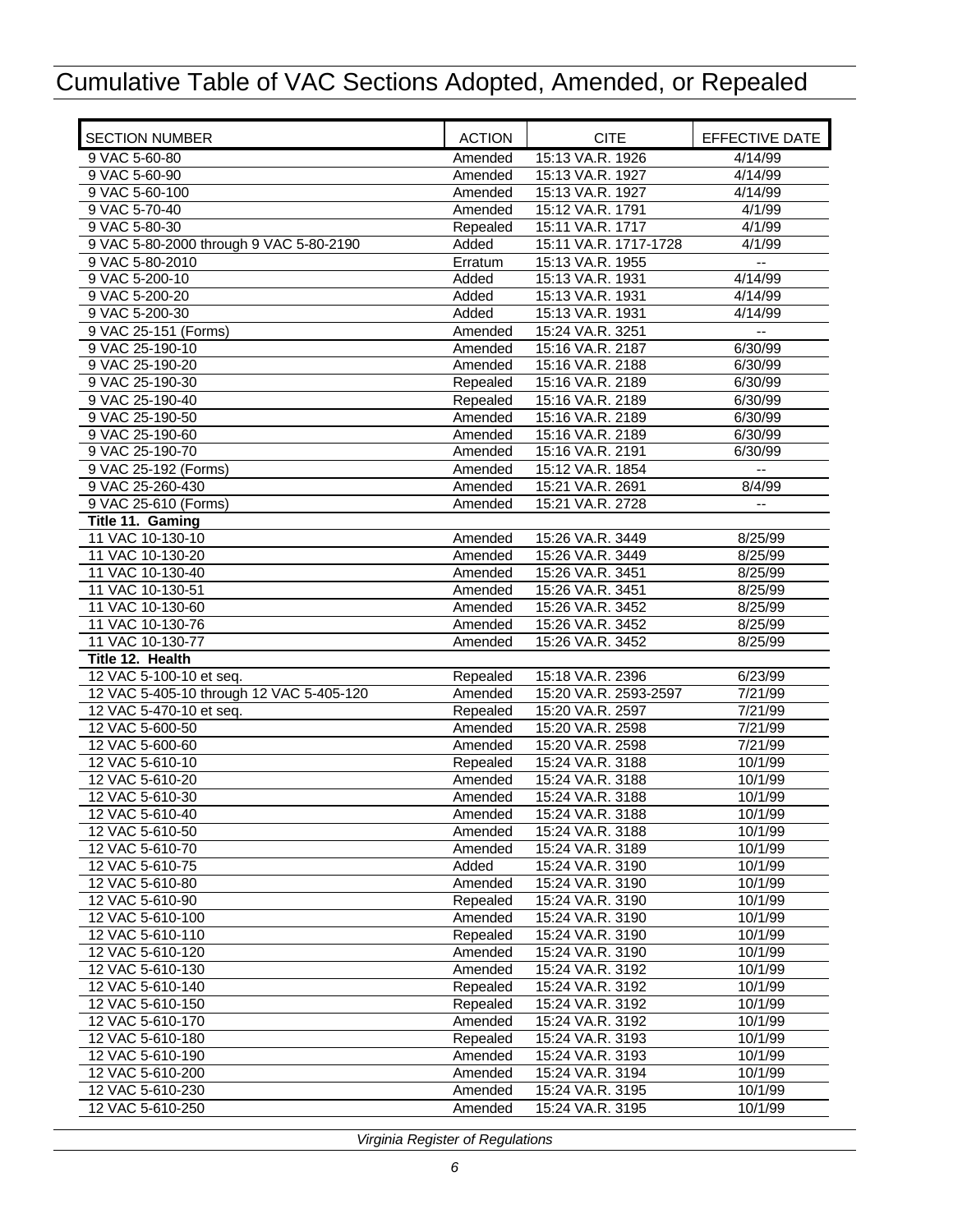| <b>SECTION NUMBER</b>                         | <b>ACTION</b> | <b>CITE</b>           | EFFECTIVE DATE |
|-----------------------------------------------|---------------|-----------------------|----------------|
| 12 VAC 5-610-255                              | Added         | 15:24 VA.R. 3198      | 10/1/99        |
| 12 VAC 5-610-260                              | Amended       | 15:24 VA.R. 3198      | 10/1/99        |
| 12 VAC 5-610-270                              | Amended       | 15:24 VA.R. 3198      | 10/1/99        |
| 12 VAC 5-610-280                              | Amended       | 15:24 VA.R. 3198      | 10/1/99        |
| 12 VAC 5-610-290                              | Amended       | 15:24 VA.R. 3199      | 10/1/99        |
| 12 VAC 5-610-300                              | Amended       | 15:24 VA.R. 3199      | 10/1/99        |
| 12 VAC 5-610-330                              | Amended       | 15:24 VA.R. 3199      | 10/1/99        |
| 12 VAC 5-610-340                              | Amended       | 15:24 VA.R. 3199      | 10/1/99        |
| 12 VAC 5-610-360                              | Amended       | 15:24 VA.R. 3200      | 10/1/99        |
| 12 VAC 5-610-370                              | Repealed      | 15:24 VA.R. 3200      | 10/1/99        |
| 12 VAC 5-610-380                              | Amended       | 15:24 VA.R. 3201      | 10/1/99        |
| 12 VAC 5-610-430                              | Amended       | 15:24 VA.R. 3202      | 10/1/99        |
| 12 VAC 5-610-440                              | Amended       | 15:24 VA.R. 3202      | 10/1/99        |
| 12 VAC 5-610-441 through 12 VAC 5-610-449     | Added         | 15:24 VA.R. 3202-3210 | 10/1/99        |
| 12 VAC 5-610-449.1                            | Added         | 15:24 VA.R. 3211      | 10/1/99        |
| 12 VAC 5-610-450                              | Amended       | 15:24 VA.R. 3212      | 10/1/99        |
| 12 VAC 5-610-470                              | Amended       | 15:24 VA.R. 3212      | 10/1/99        |
| 12 VAC 5-610-480                              | Amended       | 15:24 VA.R. 3214      | 10/1/99        |
| 12 VAC 5-610-490                              | Amended       | 15:24 VA.R. 3214      | 10/1/99        |
| 12 VAC 5-610-500                              | Amended       | 15:24 VA.R. 3215      | 10/1/99        |
| 12 VAC 5-610-510 through 12 VAC 5-610-550     | Repealed      | 15:24 VA.R. 3215-3216 | 10/1/99        |
| 12 VAC 5-610-560                              |               | 15:24 VA.R. 3216      | 10/1/99        |
| 12 VAC 5-610-570                              | Amended       | 15:24 VA.R. 3216      |                |
|                                               | Repealed      |                       | 10/1/99        |
| 12 VAC 5-610-580                              | Amended       | 15:24 VA.R. 3217      | 10/1/99        |
| 12 VAC 5-610-591 through 12 VAC 5-610-594     | Added         | 15:24 VA.R. 3217-3218 | 10/1/99        |
| 12 VAC 5-610-596 through 12 VAC 5-610-599     | Added         | 15:24 VA.R. 3218-3222 | 10/1/99        |
| 12 VAC 5-610-599.1 through 12 VAC 5-610-599.4 | Added         | 15:24 VA.R. 3222-3223 | 10/1/99        |
| 12 VAC 5-610-620                              | Amended       | 15:24 VA.R. 3223      | 10/1/99        |
| 12 VAC 5-610-650                              | Amended       | 15:24 VA.R. 3223      | 10/1/99        |
| 12 VAC 5-610-670                              | Amended       | 15:24 VA.R. 3223      | 10/1/99        |
| 12 VAC 5-610-690                              | Amended       | 15:24 VA.R. 3223      | 10/1/99        |
| 12 VAC 5-610-700                              | Amended       | 15:24 VA.R. 3224      | 10/1/99        |
| 12 VAC 5-610-800                              | Amended       | 15:24 VA.R. 3226      | 10/1/99        |
| 12 VAC 5-610-810                              | Amended       | 15:24 VA.R. 3226      | 10/1/99        |
| 12 VAC 5-610-815                              | Added         | 15:24 VA.R. 3226      | 10/1/99        |
| 12 VAC 5-610-817                              | Added         | 15:24 VA.R. 3227      | 10/1/99        |
| 12 VAC 5-610-820                              | Amended       | 15:24 VA.R. 3227      | 10/1/99        |
| 12 VAC 5-610-830                              | Repealed      | 15:24 VA.R. 3227      | 10/1/99        |
| 12 VAC 5-610-840                              | Repealed      | 15:24 VA.R. 3227      | 10/1/99        |
| 12 VAC 5-610-880                              | Amended       | 15:24 VA.R. 3227      | 10/1/99        |
| 12 VAC 5-610-890                              | Amended       | 15:24 VA.R. 3229      | 10/1/99        |
| 12 VAC 5-610-930                              | Amended       | 15:24 VA.R. 3229      | 10/1/99        |
| 12 VAC 5-610-940                              | Amended       | 15:24 VA.R. 3232      | 10/1/99        |
| 12 VAC 5-610-950                              | Amended       | 15:24 VA.R. 3233      | 10/1/99        |
| 12 VAC 5-610-960                              | Amended       | 15:24 VA.R. 3235      | 10/1/99        |
| 12 VAC 5-610-965                              | Added         | 15:24 VA.R. 3236      | 10/1/99        |
| 12 VAC 5-610-980                              | Amended       | 15:24 VA.R. 3237      | 10/1/99        |
| 12 VAC 5-610-1080                             | Amended       | 15:24 VA.R. 3238      | 10/1/99        |
| 12 VAC 5-610-1140                             | Amended       | 15:24 VA.R. 3240      | 10/1/99        |
| 12 VAC 5-610-1150                             | Repealed      | 15:24 VA.R. 3240      | 10/1/99        |
| 12 VAC 30-10-140 emer                         | Amended       | 15:13 VA.R. 1942      | 7/1/99-6/30/00 |
| 12 VAC 30-10-150 emer                         | Amended       | 15:13 VA.R. 1943      | 7/1/99-6/30/00 |
| 12 VAC 30-10-441                              | Added         | 15:26 VA.R. 3454      | 10/13/99       |
| 12 VAC 30-10-490                              | Amended       | 15:26 VA.R. 3454      | 10/13/99       |
| 12 VAC 30-10-680                              | Amended       | 15:26 VA.R. 3454      | 10/13/99       |
| 12 VAC 30-40-290                              | Amended       | 15:18 VA.R. 2396      | 7/1/99         |
|                                               |               |                       |                |

*Volume 16, Issue 1 Monday, September 27, 1999*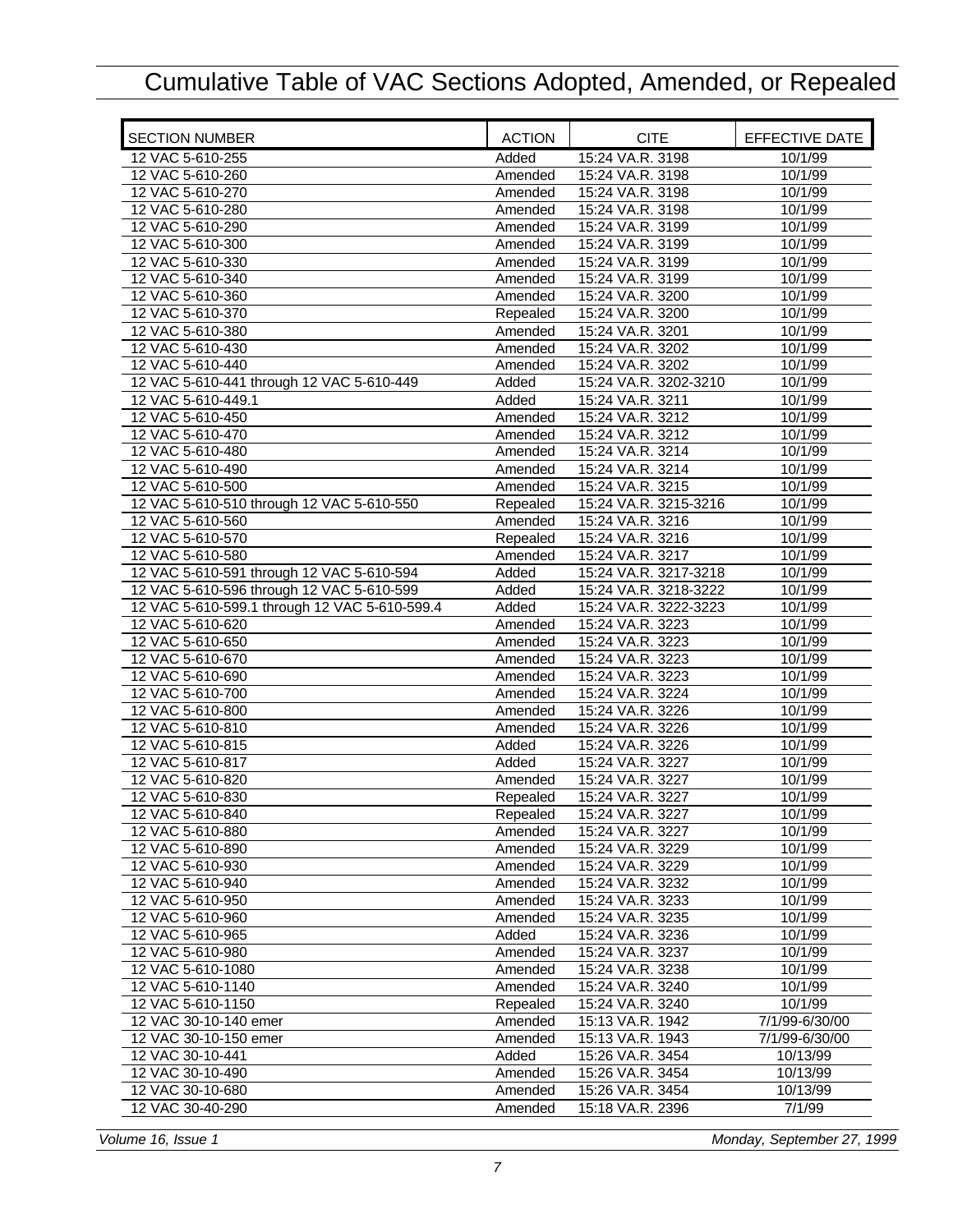| <b>SECTION NUMBER</b>                          | <b>ACTION</b> | <b>CITE</b>           | EFFECTIVE DATE           |
|------------------------------------------------|---------------|-----------------------|--------------------------|
| 12 VAC 30-50-30 emer                           | Amended       | 15:13 VA.R. 1943      | 7/1/99-6/30/00           |
| 12 VAC 30-50-70 emer                           | Amended       | 15:13 VA.R. 1944      | 7/1/99-6/30/00           |
| 12 VAC 30-50-100                               | Amended       | 15:24 VA.R. 3243      | 9/15/99                  |
| 12 VAC 30-50-105                               | Amended       | 15:24 VA.R. 3245      | 9/15/99                  |
| 12 VAC 30-50-140                               | Amended       | 15:24 VA.R. 3247      | 9/15/99                  |
| 12 VAC 30-50-210                               | Amended       | 15:23 VA.R. 3037      | 9/1/99                   |
| 12 VAC 30-50-220                               | Amended       | 15:25 VA.R. 3362      | 10/1/99                  |
| 12 VAC 30-50-229.1                             | Amended       | 15:17 VA.R. 2326      | 6/9/99                   |
| 12 VAC 30-50-229.1                             | Erratum       | 15:18 VA.R. 2411      | $\overline{\phantom{a}}$ |
| 12 VAC 30-50-320 emer                          | Added         | 15:13 VA.R. 1944      | 7/1/99-6/30/00           |
| 12 VAC 30-50-520                               | Amended       | 15:23 VA.R. 3039      | 9/1/99                   |
| 12 VAC 30-50-570                               | Amended       | 15:18 VA.R. 2398      | 7/1/99                   |
| 12 VAC 30-80-170                               | Amended       | 15:18 VA.R. 2399      | 7/1/99                   |
| 12 VAC 30-90-340 emer                          | Added         | 15:22 VA.R. 2931      | 7/1/99-6/30/00           |
| 12 VAC 30-120-61 through 12 VAC 30-120-69 emer | Added         | 15:13 VA.R. 1944-1947 | 7/1/99-6/30/00           |
| 12 VAC 30-120-360                              | Amended       | 15:18 VA.R. 2400      | 7/1/99                   |
| 12 VAC 30-120-370                              | Amended       | 15:18 VA.R. 2401      | 7/1/99                   |
| 12 VAC 30-120-370                              | Erratum       | 15:19 VA.R. 2502      |                          |
| 12 VAC 30-140-10 through 12 VAC 30-140-570     | Added         | 15:26 VA.R. 3456-3465 | 10/13/99                 |
| Title 13. Housing                              |               |                       |                          |
| 13 VAC 5-51-20 emer                            | Amended       | 15:14 VA.R. 2069      | 3/10/99-3/9/00           |
| 13 VAC 5-51-130 emer                           | Amended       | 15:14 VA.R. 2070      | 3/10/99-3/9/00           |
| 13 VAC 5-51-135 emer                           | Added         | 15:14 VA.R. 2070      | 3/10/99-3/9/00           |
| 13 VAC 5-51-136 emer                           | Added         | 15:14 VA.R. 2070      | 3/10/99-3/9/00           |
| 13 VAC 5-61-40                                 | Amended       | 15:22 VA.R. 2881      | 8/18/99                  |
| 13 VAC 5-61-200 emer                           | Amended       | 15:14 VA.R. 2071      | 3/10/99-3/9/00           |
| 13 VAC 5-61-440 emer                           | Amended       | 15:14 VA.R. 2072      | 3/10/99-3/9/00           |
| 13 VAC 10-40-20                                | Amended       | 15:12 VA.R. 1829      | 1/28/99                  |
| 13 VAC 10-40-130                               | Amended       | 15:12 VA.R. 1832      | 1/28/99                  |
| 13 VAC 10-40-160                               | Amended       | 15:12 VA.R. 1834      | 1/28/99                  |
| 13 VAC 10-40-210                               | Amended       | 15:12 VA.R. 1835      | 1/28/99                  |
| 13 VAC 10-40-220                               | Amended       | 15:12 VA.R. 1835      | 1/28/99                  |
| 13 VAC 10-40-230                               | Amended       | 15:12 VA.R. 1835      | 1/28/99                  |
| 13 VAC 10-60-10 et seq.                        | Repealed      | 15:18 VA.R. 2403      | 5/1/99                   |
| 13 VAC 10-100-10 et seq.                       | Repealed      | 15:18 VA.R. 2403      | 5/1/99                   |
| 13 VAC 10-110-10 et seq.                       | Repealed      | 15:18 VA.R. 2403      | 5/1/99                   |
| 13 VAC 10-170-10 et seq.                       | Repealed      | 15:18 VA.R. 2404      | 5/1/99                   |
| 13 VAC 10-180-10                               | Amended       | 15:14 VA.R. 2050      | 3/10/99                  |
| 13 VAC 10-180-50                               | Amended       | 15:14 VA.R. 2051      | 3/10/99                  |
| 13 VAC 10-180-60                               | Amended       | 15:14 VA.R. 2053      | 3/10/99                  |
| 13 VAC 10-180-70                               | Amended       | 15:14 VA.R. 2061      | 3/10/99                  |
| 13 VAC 10-180-90                               | Amended       | 15:14 VA.R. 2063      | 3/10/99                  |
| Title 14. Insurance                            |               |                       |                          |
| 14 VAC 5-170-20                                | Amended       | 15:15 VA.R. 2136      | 4/26/99                  |
| 14 VAC 5-170-30                                | Amended       | 15:15 VA.R. 2136      | 4/26/99                  |
| 14 VAC 5-170-40                                | Amended       | 15:15 VA.R. 2136      | 4/26/99                  |
| 14 VAC 5-170-50                                | Amended       | 15:15 VA.R. 2136      | 4/26/99                  |
| 14 VAC 5-170-60                                | Amended       | 15:15 VA.R. 2136      | 4/26/99                  |
| 14 VAC 5-170-70                                | Amended       | 15:15 VA.R. 2136      | 4/26/99                  |
| 14 VAC 5-170-80                                | Amended       | 15:15 VA.R. 2136      | 4/26/99                  |
| 14 VAC 5-170-90                                | Amended       | 15:15 VA.R. 2136      | 4/26/99                  |
| 14 VAC 5-170-100                               | Amended       | 15:15 VA.R. 2136      | 4/26/99                  |
| 14 VAC 5-170-105                               | Added         | 15:15 VA.R. 2136      | 4/26/99                  |
| 14 VAC 5-170-110                               | Amended       | 15:15 VA.R. 2136      | 4/26/99                  |
| 14 VAC 5-170-120                               | Amended       | 15:15 VA.R. 2136      | 4/26/99                  |
| 14 VAC 5-170-130                               | Amended       | 15:15 VA.R. 2136      | 4/26/99                  |
|                                                |               |                       |                          |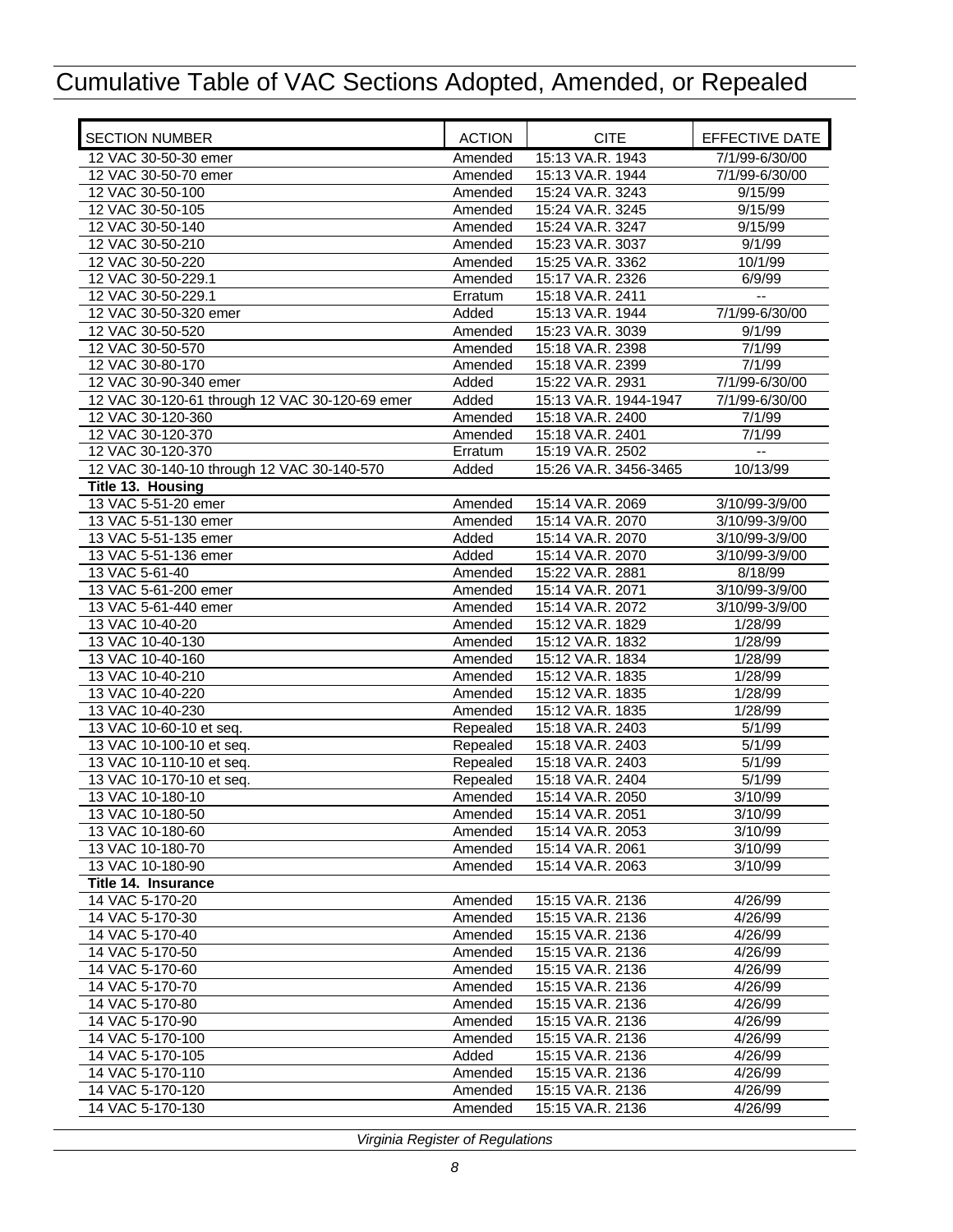| <b>SECTION NUMBER</b>                             | <b>ACTION</b> | <b>CITE</b>      | EFFECTIVE DATE |
|---------------------------------------------------|---------------|------------------|----------------|
| 14 VAC 5-170-140                                  | Amended       | 15:15 VA.R. 2136 | 4/26/99        |
| 14 VAC 5-170-150                                  | Amended       | 15:15 VA.R. 2136 | 4/26/99        |
| 14 VAC 5-170-160                                  | Amended       | 15:15 VA.R. 2136 | 4/26/99        |
| 14 VAC 5-170-170                                  | Amended       | 15:15 VA.R. 2136 | 4/26/99        |
| 14 VAC 5-170-180                                  | Amended       | 15:15 VA.R. 2136 | 4/26/99        |
| 14 VAC 5-170 Appendix A                           | Amended       | 15:15 VA.R. 2136 | 4/26/99        |
| 14 VAC 5-170 Appendix B                           | Amended       | 15:15 VA.R. 2136 | 4/26/99        |
| 14 VAC 5-170 Appendix C                           | Amended       | 15:15 VA.R. 2136 | 4/26/99        |
| <b>Title 16. Labor and Employment</b>             |               |                  |                |
| 16 VAC 15-20-10 et seq.                           | Repealed      | 15:17 VA.R. 2330 | 6/15/99        |
| 16 VAC 15-21-10 through 16 VAC 15-21-30           | Added         | 15:17 VA.R. 2330 | 6/15/99        |
| 16 VAC 25-90-1910.6                               | Amended       | 15:21 VA.R. 2702 | 8/15/99        |
| 16 VAC 25-90-1910.16                              | Amended       | 15:21 VA.R. 2709 | 8/15/99        |
| 16 VAC 25-90-1910.94                              | Amended       | 15:21 VA.R. 2705 | 8/15/99        |
| 16 VAC 25-90-1910.108                             | Repealed      | 15:21 VA.R. 2705 | 8/15/99        |
| 16 VAC 25-90-1910.122                             | Added         | 15:21 VA.R. 2702 | 8/15/99        |
| 16 VAC 25-90-1910.123                             | Added         | 15:21 VA.R. 2702 | 8/15/99        |
| 16 VAC 25-90-1910.124                             | Added         | 15:21 VA.R. 2702 | 8/15/99        |
| 16 VAC 25-90-1910.125                             | Added         | 15:21 VA.R. 2702 | 8/15/99        |
| 16 VAC 25-90-1910.126                             | Added         | 15:21 VA.R. 2702 | 8/15/99        |
| 16 VAC 25-90-1910.146                             | Amended       | 15:21 VA.R. 2707 | 8/15/99        |
| 16 VAC 25-90-1910.178                             | Amended       | 15:21 VA.R. 2709 | 8/15/99        |
| 16 VAC 25-100-1915.120                            | Added         | 15:21 VA.R. 2709 | 8/15/99        |
| 16 VAC 25-120-1917.1                              | Amended       | 15:21 VA.R. 2709 | 8/15/99        |
| 16 VAC 25-130-1918.1                              | Amended       | 15:21 VA.R. 2709 | 8/15/99        |
| 16 VAC 25-175-1926.602                            | Amended       | 15:21 VA.R. 2709 | 8/15/99        |
| Title 18. Professional and Occupational Licensing |               |                  |                |
| 18 VAC 10-20-90                                   | Amended       | 15:24 VA.R. 3248 | 10/1/99        |
| 18 VAC 10-20-170                                  | Amended       | 15:24 VA.R. 3248 | 10/1/99        |
| 18 VAC 10-20-280                                  | Amended       | 15:24 VA.R. 3249 | 10/1/99        |
| 18 VAC 10-20-400                                  | Amended       | 15:24 VA.R. 3249 | 10/1/99        |
| 18 VAC 10-20-470                                  | Amended       | 15:24 VA.R. 3249 | 10/1/99        |
| 18 VAC 10-20-520                                  | Amended       | 15:24 VA.R. 3249 | 10/1/99        |
| 18 VAC 10-20-580                                  | Amended       | 15:24 VA.R. 3249 | 10/1/99        |
| 18 VAC 10-20-630                                  | Amended       | 15:24 VA.R. 3249 | 10/1/99        |
| 18 VAC 25-21-70                                   | Amended       | 15:26 VA.R. 3468 | 11/1/99        |
| 18 VAC 50-22-100                                  | Amended       | 15:12 VA.R. 1837 | 5/1/99         |
| 18 VAC 50-22-140                                  | Amended       | 15:12 VA.R. 1837 | 5/1/99         |
| 18 VAC 50-30-10                                   | Amended       | 15:19 VA.R. 2458 | 7/9/99         |
| 18 VAC 50-30-20                                   | Amended       | 15:19 VA.R. 2460 | 7/9/99         |
| 18 VAC 50-30-30                                   | Amended       | 15:19 VA.R. 2460 | 7/9/99         |
| 18 VAC 50-30-40                                   | Amended       | 15:19 VA.R. 2461 | 7/9/99         |
| 18 VAC 50-30-50                                   | Amended       | 15:19 VA.R. 2461 | 7/9/99         |
| 18 VAC 50-30-60                                   | Amended       | 15:19 VA.R. 2462 | 7/9/99         |
| 18 VAC 50-30-70                                   | Amended       | 15:19 VA.R. 2463 | 7/9/99         |
| 18 VAC 50-30-80                                   | Amended       | 15:19 VA.R. 2463 | 7/9/99         |
| 18 VAC 50-30-90                                   | Amended       | 15:12 VA.R. 1838 | 5/1/99         |
| 18 VAC 50-30-90                                   | Amended       | 15:19 VA.R. 2463 | 7/9/99         |
| 18 VAC 50-30-100                                  | Amended       | 15:19 VA.R. 2464 | 7/9/99         |
| 18 VAC 50-30-120                                  | Amended       | 15:19 VA.R. 2464 | 7/9/99         |
| 18 VAC 50-30-130                                  | Amended       | 15:19 VA.R. 2464 | 7/9/99         |
| 18 VAC 50-30-140                                  | Amended       | 15:19 VA.R. 2465 | 7/9/99         |
| 18 VAC 50-30-150                                  | Amended       | 15:19 VA.R. 2465 | 7/9/99         |
| 18 VAC 50-30-170                                  | Amended       | 15:19 VA.R. 2465 | 7/9/99         |
| 18 VAC 50-30-190                                  | Amended       | 15:19 VA.R. 2465 | 7/9/99         |
| 18 VAC 50-30-200                                  | Amended       | 15:19 VA.R. 2466 | 7/9/99         |
|                                                   |               |                  |                |

*Volume 16, Issue 1 Monday, September 27, 1999*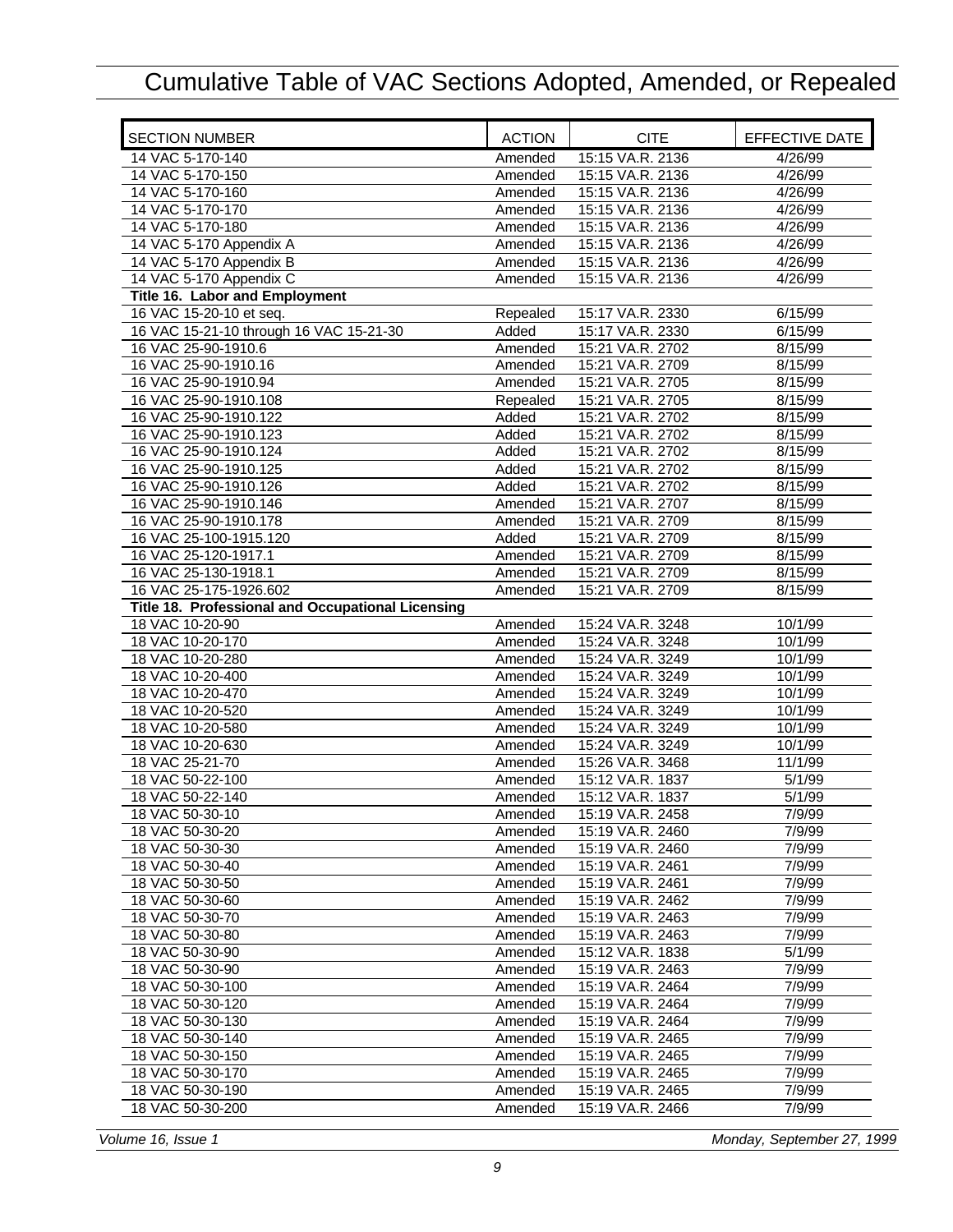| <b>SECTION NUMBER</b>                          | <b>ACTION</b> | <b>CITE</b>           | EFFECTIVE DATE  |
|------------------------------------------------|---------------|-----------------------|-----------------|
| 18 VAC 55-22-310                               | Amended       | 15:26 VA.R. 3476      | 11/1/99         |
| 18 VAC 60-20-20 emer                           | Amended       | 15:11 VA.R. 1729      | 1/21/99-1/20/00 |
| 18 VAC 60-20-20                                | Amended       | 15:21 VA.R. 2712      | 8/5/99          |
| 18 VAC 60-20-30 emer                           | Amended       | 15:11 VA.R. 1729      | 1/21/99-1/20/00 |
| 18 VAC 65-20-70 emer                           | Amended       | 15:12 VA.R. 1846      | 2/2/99-2/1/00   |
| 18 VAC 65-20-120 emer                          | Amended       | 15:12 VA.R. 1846      | 2/2/99-2/1/00   |
| 18 VAC 65-20-130 emer                          | Amended       | 15:12 VA.R. 1846      | 2/2/99-2/1/00   |
| 18 VAC 65-20-435 emer                          | Added         | 15:12 VA.R. 1846      | 2/2/99-2/1/00   |
| 18 VAC 70-20-30                                | Amended       | 15:18 VA.R. 2404      | 7/1/99          |
| 18 VAC 75-20-10                                | Amended       | 15:18 VA.R. 2405      | 6/23/99         |
| 18 VAC 75-20-30                                | Repealed      | 15:18 VA.R. 2405      | 6/23/99         |
| 18 VAC 75-20-40                                | Repealed      | 15:18 VA.R. 2405      | 6/23/99         |
| 18 VAC 75-20-50                                | Repealed      | 15:18 VA.R. 2405      | 6/23/99         |
| 18 VAC 75-20-60                                | Amended       | 15:18 VA.R. 2405      | 6/23/99         |
| 18 VAC 75-20-70                                | Amended       | 15:18 VA.R. 2406      | 6/23/99         |
| 18 VAC 75-20-90                                | Amended       | 15:18 VA.R. 2406      | 6/23/99         |
| 18 VAC 76-10-30                                | Amended       | 15:17 VA.R. 2331      | 4/15/99         |
| 18 VAC 85-40-10 emer                           | Amended       | 15:11 VA.R. 1730      | 1/21/99-1/20/00 |
| 18 VAC 85-40-25 emer                           | Added         | 15:11 VA.R. 1731      | 1/21/99-1/20/00 |
| 18 VAC 85-40-40 emer                           | Amended       | 15:11 VA.R. 1731      | 1/21/99-1/20/00 |
| 18 VAC 85-40-45 emer                           | Added         | 15:11 VA.R. 1731      | 1/21/99-1/20/00 |
| 18 VAC 85-40-50 emer                           | Amended       | 15:11 VA.R. 1731      | 1/21/99-1/20/00 |
| 18 VAC 85-40-60 emer                           | Amended       | 15:11 VA.R. 1731      | 1/21/99-1/20/00 |
| 18 VAC 85-40-65 emer                           | Added         | 15:11 VA.R. 1731      | 1/21/99-1/20/00 |
| 18 VAC 85-40-70 emer                           | Amended       | 15:11 VA.R. 1731      | 1/21/99-1/20/00 |
| 18 VAC 85-40-80 emer                           | Amended       | 15:11 VA.R. 1732      | 1/21/99-1/20/00 |
| 18 VAC 85-80-10 emer                           | Amended       | 15:12 VA.R. 1847      | 1/29/99-1/28/00 |
| 18 VAC 85-80-11 emer                           | Added         | 15:12 VA.R. 1848      | 1/29/99-1/28/00 |
| 18 VAC 85-80-12 emer                           | Added         | 15:12 VA.R. 1848      | 1/29/99-1/28/00 |
| 18 VAC 85-80-35 emer                           | Added         | 15:12 VA.R. 1848      | 1/29/99-1/28/00 |
| 18 VAC 85-80-40 through 18 VAC 85-80-90 emer   | Amended       | 15:12 VA.R. 1848-1849 | 1/29/99-1/28/00 |
| 18 VAC 85-110-100                              | Amended       | 15:21 VA.R. 2713      | 8/5/99          |
| 18 VAC 85-110-110                              | Amended       | 15:21 VA.R. 2713      | 8/5/99          |
| 18 VAC 85-110-130                              | Amended       | 15:21 VA.R. 2713      | 8/5/99          |
| 18 VAC 90-20-300 emer                          | Amended       | 15:11 VA.R. 1733      | 1/26/99-1/25/00 |
| 18 VAC 90-20-330                               | Amended       | 15:19 VA.R. 2467      | 7/7/99          |
| 18 VAC 90-20-420 through 18 VAC 90-20-460 emer | Added         | 15:11 VA.R. 1733-1735 | 1/26/99-1/25/00 |
| 18 VAC 100-20-10                               | Amended       | 15:26 VA.R. 3479      | 11/1/99         |
| 18 VAC 100-20-40                               | Amended       | 15:26 VA.R. 3479      | 11/1/99         |
| 18 VAC 100-20-50                               | Amended       | 15:26 VA.R. 3479      | 11/1/99         |
| 18 VAC 100-20-60                               | Amended       | 15:26 VA.R. 3479      | 11/1/99         |
| 18 VAC 100-20-70                               | Amended       | 15:26 VA.R. 3479      | 11/1/99         |
| 18 VAC 105-30-10                               | Amended       | 15:12 VA.R. 1839      | 3/31/99         |
| 18 VAC 105-30-20                               | Amended       | 15:12 VA.R. 1839      | 3/31/99         |
| 18 VAC 105-30-30                               | Amended       | 15:12 VA.R. 1839      | 3/31/99         |
| 18 VAC 105-30-35                               | Added         | 15:12 VA.R. 1839      | 3/31/99         |
| 18 VAC 105-30-40                               | Amended       | 15:12 VA.R. 1840      | 3/31/99         |
| 18 VAC 105-30-50                               | Repealed      | 15:12 VA.R. 1840      | 3/31/99         |
| 18 VAC 105-30-60                               | Amended       | 15:12 VA.R. 1840      | 3/31/99         |
| 18 VAC 105-30-70                               | Amended       | 15:12 VA.R. 1840      | 3/31/99         |
| 18 VAC 105-30-90                               | Amended       | 15:12 VA.R. 1841      | 3/31/99         |
| 18 VAC 105-30-100                              | Amended       | 15:12 VA.R. 1841      | 3/31/99         |
| 18 VAC 105-30-110                              | Repealed      | 15:12 VA.R. 1841      | 3/31/99         |
| 18 VAC 105-30-120                              | Amended       | 15:12 VA.R. 1841      | 3/31/99         |
| 18 VAC 110-20-10                               | Amended       | 15:26 VA.R. 3482      | 10/13/99        |
| 18 VAC 110-20-135                              | Added         | 15:26 VA.R. 3484      | 10/13/99        |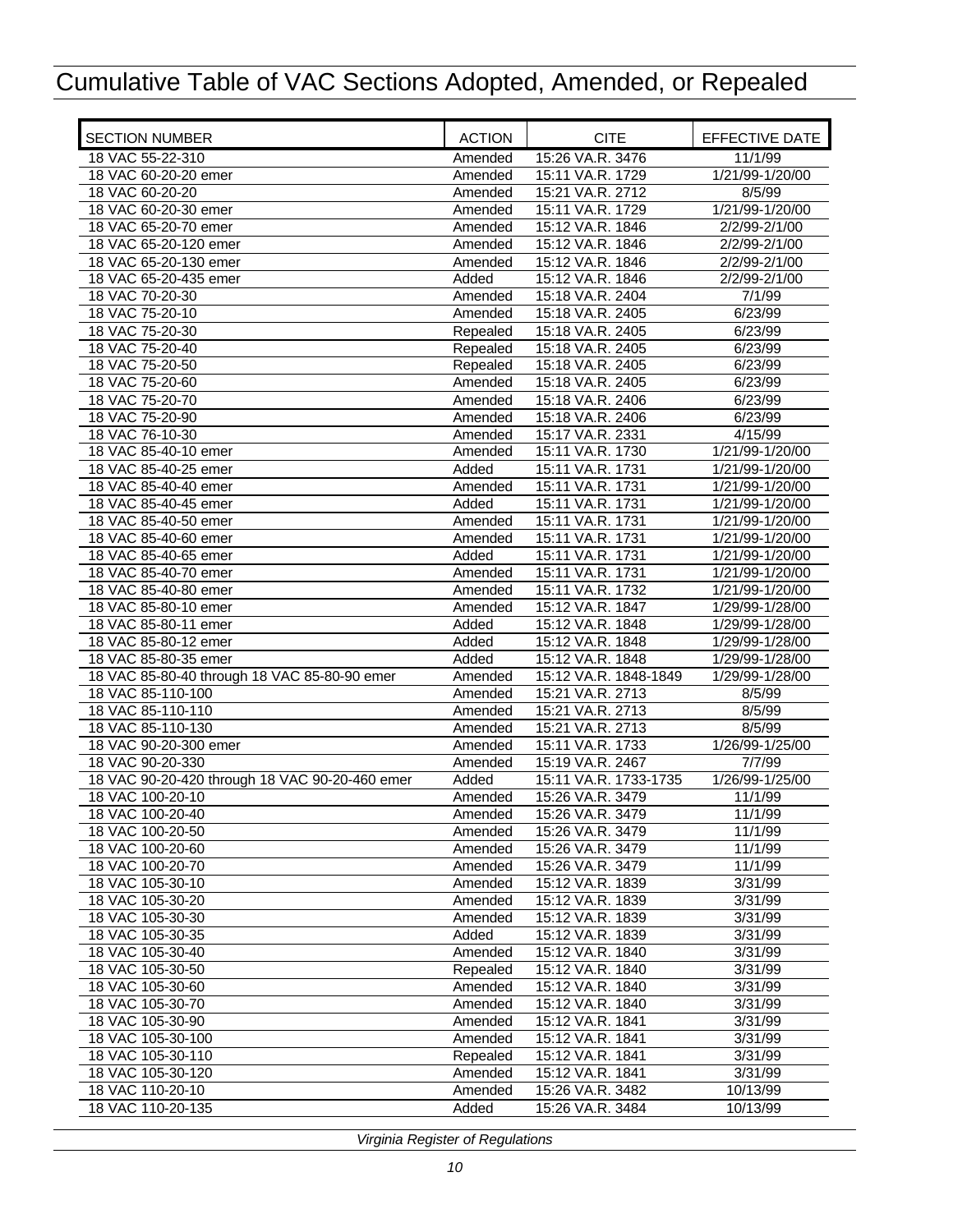| <b>SECTION NUMBER</b>                             | <b>ACTION</b> | <b>CITE</b>           | EFFECTIVE DATE           |
|---------------------------------------------------|---------------|-----------------------|--------------------------|
| 18 VAC 110-20-140                                 | Amended       | 15:26 VA.R. 3484      | 10/13/99                 |
| 18 VAC 110-20-690                                 | Added         | 15:26 VA.R. 3485      | 10/13/99                 |
| 18 VAC 110-20-700                                 | Added         | 15:26 VA.R. 3485      | 10/13/99                 |
| 18 VAC 110-20-710                                 | Added         | 15:26 VA.R. 3485      | 10/13/99                 |
| 18 VAC 110-20-720                                 | Added         | 15:26 VA.R. 3486      | 10/13/99                 |
| 18 VAC 110-20-130                                 | Erratum       | 15:12 VA.R. 1865      | Ξ.                       |
| 18 VAC 110-20-490                                 | Amended       | 15:21 VA.R. 2713      | 8/4/99                   |
| 18 VAC 120-30-100                                 | Amended       | 15:26 VA.R. 3487      | 11/1/99                  |
| 18 VAC 120-40-10 through 18 VAC 120-40-430        | Added         | 15:21 VA.R. 2715-2727 | 8/5/99                   |
| 18 VAC 130-20-130                                 | Amended       | 15:14 VA.R. 2066      | 5/1/99                   |
| 18 VAC 135-20-80                                  | Amended       | 15:18 VA.R. 2408      | 7/1/99                   |
| 18 VAC 135-20-120                                 | Amended       | 15:18 VA.R. 2408      | 7/1/99                   |
| 18 VAC 135-20-140                                 | Amended       | 15:18 VA.R. 2408      | 7/1/99                   |
| 18 VAC 135-20-370                                 | Amended       | 15:18 VA.R. 2408      | 7/1/99                   |
| 18 VAC 155-20-40                                  | Amended       | 15:13 VA.R. 1938      | 5/1/99                   |
| 18 VAC 160-20-40                                  | Amended       | 15:24 VA.R. 3490      | 11/1/99                  |
| <b>Title 19. Public Safety</b>                    |               |                       |                          |
| 19 VAC 30-20 (Forms)                              | Added         | 15:14 VA.R. 2078-2079 | $\overline{\phantom{a}}$ |
| 19 VAC 30-70 Appendix A                           | Amended       | 15:25 VA.R. 3364      | 7/29/99                  |
| Title 20. Public Utilities and Telecommunications |               |                       |                          |
| 20 VAC 5-400-151                                  | Added         | 15:19 VA.R. 2473      | 10/1/99                  |
| 20 VAC 5-400-151                                  | Erratum       | 15:21 VA.R. 2732      | $\overline{a}$           |
| Title 21. Securities and Retail Franchising       |               |                       |                          |
| 21 VAC 5-10-20                                    | Amended       | 15:22 VA.R. 2883      | 7/1/99                   |
| 21 VAC 5-10-40                                    | Amended       | 15:22 VA.R. 2883      | 7/1/99                   |
| 21 VAC 5-20-10                                    | Amended       | 15:22 VA.R. 2884      | 7/1/99                   |
| 21 VAC 5-20-70                                    | Amended       | 15:22 VA.R. 2884      | 7/1/99                   |
| 21 VAC 5-20-90                                    | Amended       | 15:22 VA.R. 2884      | 7/1/99                   |
| 21 VAC 5-20-150                                   | Amended       | 15:22 VA.R. 2885      | 7/1/99                   |
| 21 VAC 5-20-160                                   | Amended       | 15:22 VA.R. 2885      | 7/1/99                   |
| 21 VAC 5-20-220                                   | Amended       | 15:22 VA.R. 2885      | 7/1/99                   |
| 21 VAC 5-20-280                                   | Amended       | 15:22 VA.R. 2886      | 7/1/99                   |
| 21 VAC 5-20-300                                   | Amended       | 15:22 VA.R. 2892      | 7/1/99                   |
| 21 VAC 5-20-330                                   | Added         | 15:22 VA.R. 2893      | 7/1/99                   |
| 21 VAC 5-30-40                                    | Amended       | 15:22 VA.R. 2894      | 7/1/99                   |
| 21 VAC 5-30-90                                    | Added         | 15:22 VA.R. 2894      | 7/1/99                   |
| 21 VAC 5-40-50                                    | Amended       | 15:22 VA.R. 2895      | 7/1/99                   |
| 21 VAC 5-40-100                                   | Amended       | 15:22 VA.R. 2895      | 7/1/99                   |
| 21 VAC 5-40-130                                   | Added         | 15:22 VA.R. 2897      | 7/1/99                   |
| 21 VAC 5-40-140                                   | Added         | 15:22 VA.R. 2897      | 7/1/99                   |
| 21 VAC 5-40-150                                   | Added         | 15:22 VA.R. 2898      | 7/1/99                   |
| 21 VAC 5-80-30                                    | Amended       | 15:22 VA.R. 2898      | 7/1/99                   |
| 21 VAC 5-80-60                                    | Amended       | 15:22 VA.R. 2899      | 7/1/99                   |
| 21 VAC 5-80-70                                    | Amended       | 15:22 VA.R. 2899      | 7/1/99                   |
| 21 VAC 5-80-90                                    | Amended       | 15:22 VA.R. 2899      | 7/1/99                   |
| 21 VAC 5-80-100                                   | Amended       | 15:22 VA.R. 2899      | 7/1/99                   |
| 21 VAC 5-80-110                                   | Amended       | 15:22 VA.R. 2899      | 7/1/99                   |
| 21 VAC 5-80-130                                   | Amended       | 15:22 VA.R. 2899      | 7/1/99                   |
| 21 VAC 5-80-160                                   | Amended       | 15:22 VA.R. 2900      | 7/1/99                   |
| 21 VAC 5-80-180                                   | Amended       | 15:22 VA.R. 2905      | 7/1/99                   |
| 21 VAC 5-80-200                                   | Amended       | 15:22 VA.R. 2905      | 7/1/99                   |
| 21 VAC 5-80-210                                   |               | 15:22 VA.R. 2907      | 7/1/99                   |
|                                                   | Amended       |                       |                          |
| 21 VAC 5-80-220                                   | Amended       | 15:22 VA.R. 2908      | 7/1/99                   |
| 21 VAC 5-85-10 (Forms)                            | Repealed      | 15:22 VA.R. 2909      | 7/1/99                   |
| 21 VAC 5-100-10                                   | Amended       | 15:22 VA.R. 2910      | 7/1/99                   |
| 21 VAC 5-110-20                                   | Amended       | 15:22 VA.R. 2918      | 7/1/99                   |

*Volume 16, Issue 1 Monday, September 27, 1999*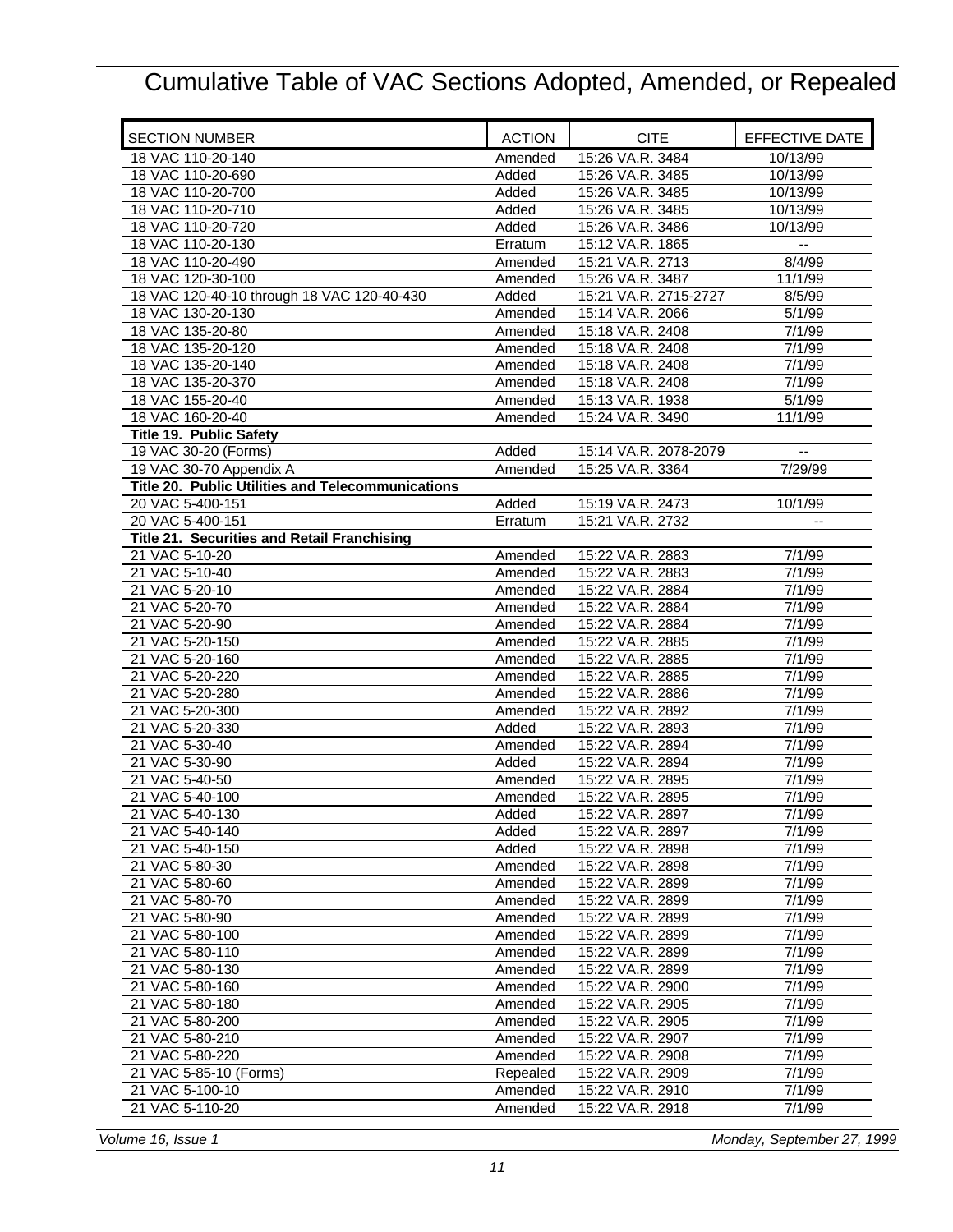| <b>SECTION NUMBER</b>                              | <b>ACTION</b> | <b>CITE</b>           | EFFECTIVE DATE           |
|----------------------------------------------------|---------------|-----------------------|--------------------------|
| 21 VAC 5-110-30                                    | Amended       | 15:22 VA.R. 2918      | 7/1/99                   |
| 21 VAC 5-110-40                                    | Amended       | 15:22 VA.R. 2918      | 7/1/99                   |
| 21 VAC 5-110-50                                    | Amended       | 15:22 VA.R. 2919      | 7/1/99                   |
| 21 VAC 5-110-60                                    | Amended       | 15:22 VA.R. 2919      | 7/1/99                   |
| 21 VAC 5-110-70                                    | Amended       | 15:22 VA.R. 2919      | 7/1/99                   |
| 21 VAC 5-110-85                                    | Added         | 15:22 VA.R. 2919      | 7/1/99                   |
| 21 VAC 5-120 (Forms)                               | Amended       | 15:17 VA.R. 2333-2334 | $\overline{\phantom{a}}$ |
| 21 VAC 5-120-30                                    | Amended       | 15:22 VA.R. 2911      | 7/1/99                   |
| 21 VAC 5-120-110                                   | Repealed      | 15:22 VA.R. 2911      | 7/1/99                   |
| <b>Title 22. Social Services</b>                   |               |                       |                          |
| 22 VAC 40-35-10 emer                               | Amended       | 15:19 VA.R. 2474      | 5/19/99-5/18/00          |
| 22 VAC 40-35-126 emer                              | Added         | 15:19 VA.R. 2477      | 5/19/99-5/18/00          |
| 22 VAC 40-35-127 emer                              | Added         | 15:19 VA.R. 2477      | 5/19/99-5/18/00          |
| 22 VAC 40-35-128 emer                              | Added         | 15:19 VA.R. 2477      | 5/19/99-5/18/00          |
| 22 VAC 40-50-10 et seq.                            | Repealed      | 15:24 VA.R. 3250      | 9/15/99                  |
| 22 VAC 40-110 (Forms)                              | Amended       | 15:23 VA.R. 3043      | $\overline{\phantom{a}}$ |
| 22 VAC 40-180 (Forms)                              | Amended       | 15:23 VA.R. 3043      |                          |
| 22 VAC 40-190-10 emer                              | Amended       | 15:19 VA.R. 2480      | 5/19/99-5/18/00          |
| 22 VAC 40-190-20 emer                              | Amended       | 15:19 VA.R. 2482      | 5/19/99-5/18/00          |
| 22 VAC 40-190-25 emer                              | Added         | 15:19 VA.R. 2482      | 5/19/99-5/18/00          |
| 22 VAC 40-190-30 emer                              | Amended       | 15:19 VA.R. 2483      | 5/19/99-5/18/00          |
| 22 VAC 40-190-40 emer                              | Amended       | 15:19 VA.R. 2483      | 5/19/99-5/18/00          |
| 22 VAC 40-190-50 emer                              | Amended       | 15:19 VA.R. 2484      | 5/19/99-5/18/00          |
| 22 VAC 40-190-60 emer                              | Amended       | 15:19 VA.R. 2485      | 5/19/99-5/18/00          |
| 22 VAC 40-190-70 emer                              | Amended       | 15:19 VA.R. 2485      | 5/19/99-5/18/00          |
| 22 VAC 40-190-80 emer                              | Added         | 15:19 VA.R. 2486      | 5/19/99-5/18/00          |
| 22 VAC 40-190-90 emer                              | Added         | 15:19 VA.R. 2487      | 5/19/99-5/18/00          |
| 22 VAC 40-190-100 emer                             | Added         | 15:19 VA.R. 2487      | 5/19/99-5/18/00          |
| 22 VAC 40-190-110 emer                             | Added         | 15:19 VA.R. 2487      | 5/19/99-5/18/00          |
| 22 VAC 40-190-120 emer                             | Added         | 15:19 VA.R. 2488      | 5/19/99-5/18/00          |
| 22 VAC 40-190-130 emer                             | Added         | 15:19 VA.R. 2488      | 5/19/99-5/18/00          |
| 22 VAC 40-190-140 emer                             | Added         | 15:19 VA.R. 2489      | 5/19/99-5/18/00          |
| 22 VAC 40-190-150 emer                             | Added         | 15:19 VA.R. 2489      | 5/19/99-5/18/00          |
| 22 VAC 40-325-10 and 22 VAC 40-325-20 emer         | Added         | 15:12 VA.R. 1849-1850 | 4/1/99-3/31/00           |
| 22 VAC 40-680-65                                   | Repealed      | 15:17 VA.R. 2331      | 6/9/99                   |
| 22 VAC 40-680-66                                   | Repealed      | 15:17 VA.R. 2332      | 6/9/99                   |
| 22 VAC 40-830-10 et seq.                           | Repealed      | 15:22 VA.R. 2929      | 8/18/99                  |
| 22 VAC 40-840-10 et seq.                           | Repealed      | 15:22 VA.R. 2929      | 8/18/99                  |
| 22 VAC 40-850-10 et seq.                           | Repealed      | 15:22 VA.R. 2929      | 8/18/99                  |
| 22 VAC 40-860-10 et seq.                           | Repealed      | 15:22 VA.R. 2929      | 8/18/99                  |
| 22 VAC 40-870-10 et seq.                           | Repealed      | 15:22 VA.R. 2930      | 8/18/99                  |
| Title 23. Taxation                                 |               |                       |                          |
| 23 VAC 10-110-225 through 23 VAC 10-110-229 emer   | Added         | 15:12 VA.R. 1851-1853 | 2/4/99-2/3/00            |
| 23 VAC 10-110-228                                  | Erratum       | 15:14 VA.R. 2081      |                          |
| <b>Title 24. Transportation and Motor Vehicles</b> |               |                       |                          |
| 24 VAC 30-250-10                                   | Amended       | 15:21 VA.R. 2727      | 6/14/99                  |
| 24 VAC 30-350-10                                   | Amended       | 15:13 VA.R. 1939      | 2/22/99                  |
| 24 VAC 30-550-10                                   | Amended       | 15:22 VA.R. 2930      | 6/22/99                  |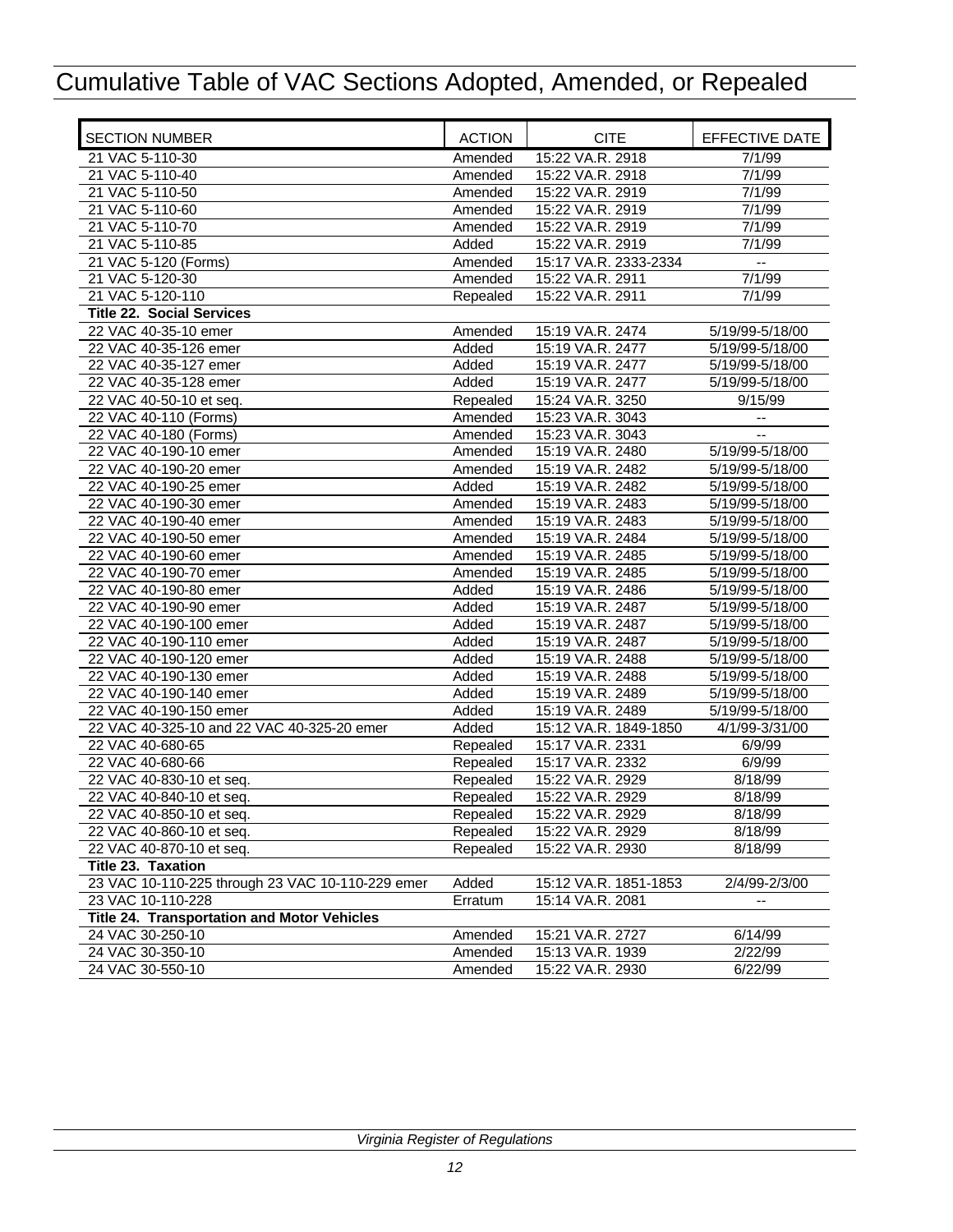## **NOTICES OF INTENDED REGULATORY ACTION**

**Symbol Key**

† Indicates entries since last publication of the *Virginia Register*

### **TITLE 8. EDUCATION**

#### **STATE BOARD OF EDUCATION**

#### **† Notice of Intended Regulatory Action**

<span id="page-14-0"></span>Notice is hereby given in accordance with § 9-6.14:7.1 of the Code of Virginia that the State Board of Education intends to consider amending regulations entitled: **8 VAC 20-110-10 et seq. Regulations Governing Pupil Accounting Records.** The purpose of the proposed action is to permit local school divisions to use "off-the-shelf" software for recording pupil enrollment and attendance and to clarify the authority of local school boards to count pupils "present" when participating in activities and events approved by local boards. The agency intends to hold a public hearing on the proposed regulation after publication.

Statutory Authority: § 22.1-259 of the Code of Virginia.

Public comments may be submitted until October 29, 1999.

**Contact:** Gerald H. Mathews, Principal Specialist, Department of Education, P.O. Box 2120, Richmond, VA 23218, telephone (804) 225-2950, FAX (804) 371-8978 or email jmathews@mail.vak12ed.edu.

VA.R. Doc. No. R00-7; Filed September 8, 1999, 11:08 a.m.

w **––––––––––––––––––** w

### **TITLE 12. HEALTH**

#### **DEPARTMENT OF MEDICAL ASSISTANCE SERVICES**

#### **† Notice of Intended Regulatory Action**

Notice is hereby given in accordance with § 9-6.14:7.1 of the Code of Virginia that the Department of Medical Assistance Services intends to consider amending regulations entitled: **Intravenous Infusion Therapy: 12 VAC 30-50-10 et seq. Amount, Duration and Scope of Medical and Remedial Care Services and 12 VAC 30-80-10 et seq. Methods and Standards for Establishing Payment Rates; Other Types of Care.** The purpose of the proposed action is to propose a consistent service coverage methodology and payment methodology for all intravenous infusion therapy services, without regard to patients' places of residence. The agency does not intend to hold a public hearing on the proposed regulation after publication.

Statutory Authority: § 32.1-325 of the Code of Virginia.

Public comments may be submitted until October 27, 1999, to Marianne Rollings, R.Ph., Division of Program Operations, Department of Medical Assistance Services, 600 East Broad Street, Suite 1300, Richmond, VA 23219.

**Contact:** Victoria P. Simmons, Regulatory Coordinator, Department of Medical Assistance, 600 E. Broad St., Suite 1300, Richmond, VA 23219, telephone (804) 371-8850.

VA.R. Doc. No. R00-1; Filed August 27, 1999, 1:37 p.m.

w **––––––––––––––––––** w

### **TITLE 18. PROFESSIONAL AND OCCUPATIONAL REGULATION**

#### **BOARD OF PHARMACY**

#### **† Notice of Intended Regulatory Action**

Notice is hereby given in accordance with § 9-6.14:7.1 of the Code of Virginia that the Board of Pharmacy intends to consider amending regulations entitled: **18 VAC 110-20-10 et seq. Regulations Governing the Practice of Pharmacy.** The purpose of the proposed action is to respond to a petition for rulemaking regarding the use of robotic technology in health care delivery systems. The agency intends to hold a public hearing on the proposed regulation after publication.

Statutory Authority: § 54.1-2400 and Chapters 33 (§ 54.1- 3300 et seq.) and 34 (§ 54.1-3400 et seq.) of Title 54.1 of the Code of Virginia.

Public comments may be submitted until October 27, 1999.

**Contact:** Elizabeth Scott Russell, Executive Director, Board of Pharmacy, 6606 W. Broad St., Richmond, VA 23230-1717, telephone (804) 662-9911 or FAX (804) 662-9943.

VA.R. Doc. No. R00-3; Filed August 31, 1999, 11:37 a.m.

#### **† Notice of Intended Regulatory Action**

Notice is hereby given in accordance with § 9-6.14:7.1 of the Code of Virginia that the Board of Pharmacy intends to consider amending regulations entitled: **18 VAC 110-30-10 et seq. Regulations for Practitioners of the Healing Arts to Sell Controlled Substances.** The purpose of the proposed action is to consider amendments to regulations governing physicians who are authorized to sell drugs from their practices in order to bring them into compliance with current law and technology. The agency intends to hold a public hearing on the proposed regulation after publication.

Statutory Authority: § 54.1-2400 and Chapters 33 (§ 54.1- 3300 et seq.) and 34 (§ 54.1-3400 et seq.) of Title 54.1 of the Code of Virginia.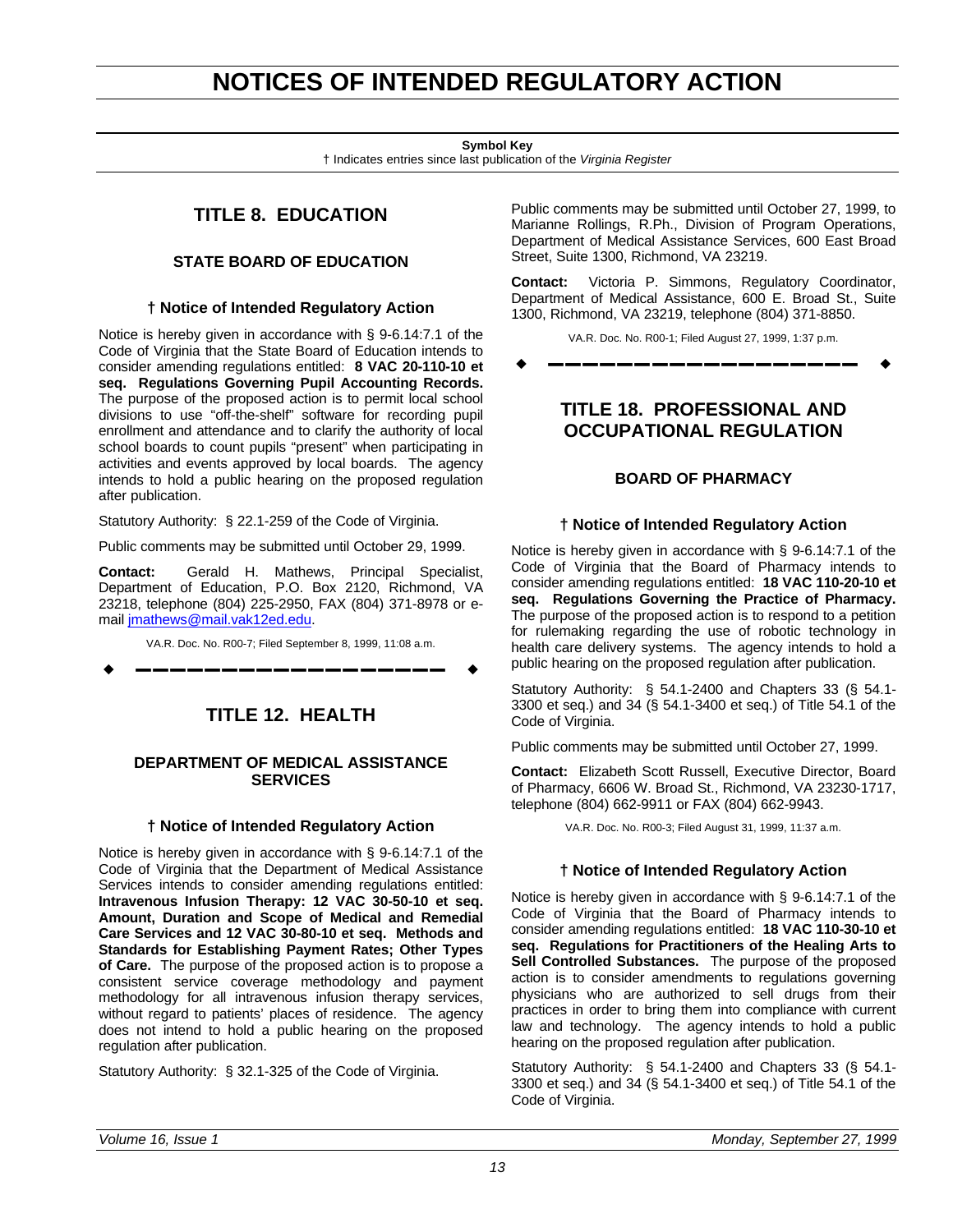## <span id="page-15-0"></span>Notices of Intended Regulatory Action

Public comments may be submitted until October 27, 1999.

**Contact:** Elizabeth Scott Russell, Executive Director, Board of Pharmacy, 6606 W. Broad St., Richmond, VA 23230-1717, telephone (804) 662-9911 or FAX (804) 662-9943.

VA.R. Doc. No. R00-4; Filed August 31, 1999, 11:37 a.m.

#### **BOARD OF SOCIAL WORK**

#### **† Notice of Intended Regulatory Action**

Notice is hereby given in accordance with § 9-6.14:7.1 of the Code of Virginia that the Board of Social Work intends to consider amending regulations entitled: **18 VAC 140-20-10 et seq. Regulations Governing the Practice of Social Work.** The purpose of the proposed action is to establish requirements for continuing education in compliance with a statutory mandate and to establish an inactive licensure status for licensees who are not practicing in Virginia. The agency intends to hold a public hearing on the proposed regulation after publication.

Statutory Authority: § 54.1-3708 of the Code of Virginia.

Public comments may be submitted until October 27, 1999.

**Contact:** Janet Delorme, Deputy Executive Director, Board of Social Work, 6606 W. Broad St., Richmond, VA 23230- 1717, telephone (804) 662-9575, FAX (804) 662-9943, or (804) 662-7197/TTY **2**.

VA.R. Doc. No. R00-2; Filed August 31, 1999, 11:37 a.m.

w **––––––––––––––––––** w

### **TITLE 19. PUBLIC SAFETY**

#### **DEPARTMENT OF STATE POLICE**

#### **† Notice of Intended Regulatory Action**

Notice is hereby given in accordance with § 9-6:14.7.1 of the Code of Virginia that the Department of State Police intends to consider amending regulations entitled: **19 VAC 30-150-10 et seq. Regulations Relating to Standards and Specifications for Overdimensional Warning Lights.** The purpose of the proposed action is to make the regulation more consistent with the Society of Automotive Engineers' (SAE) standards and to make minor technical and administrative changes. The agency does not intend to hold a public hearing on the proposed action after publication.

Statutory Authority: § 46.2-1026 of the Code of Virginia.

Public comments may be submitted until October 27, 1999.

**Contact:** Captain W. Steven Flaherty, Safety Officer, Department of State Police, Safety Division, P.O. Box 27472, Richmond, VA 23261-7472, telephone (804) 378-3472 or FAX (804) 378-3487.

VA.R. Doc. No. R00-6; Filed September 3, 1999, 2:42 p.m.

#### **† Notice of Intended Regulatory Action**

Notice is hereby given in accordance with § 9-6:14.7.1 of the Code of Virginia that the Department of State Police intends to consider amending regulations entitled: **19 VAC 30-160-10 et seq. Regulations Relating to Standards and Specifications for Safety Lights for Farm Tractors in Excess of 108 Inches in Width.** The purpose of the proposed action is to make the regulation more consistent with the Society of Automotive Engineers' (SAE) standards and to make minor technical and administrative changes. The agency does not intend to hold a public hearing on the proposed action after publication.

Statutory Authority: § 46.2-1102 of the Code of Virginia.

Public comments may be submitted until October 27, 1999.

**Contact:** Captain W. Steven Flaherty, Safety Officer, Department of State Police, Safety Division, P.O. Box 27472, Richmond, VA 23261-7472, telephone (804) 378-3472 or FAX (804) 378-3487.

VA.R. Doc. No. R00-5; Filed September 3, 1999, 2:42 p.m.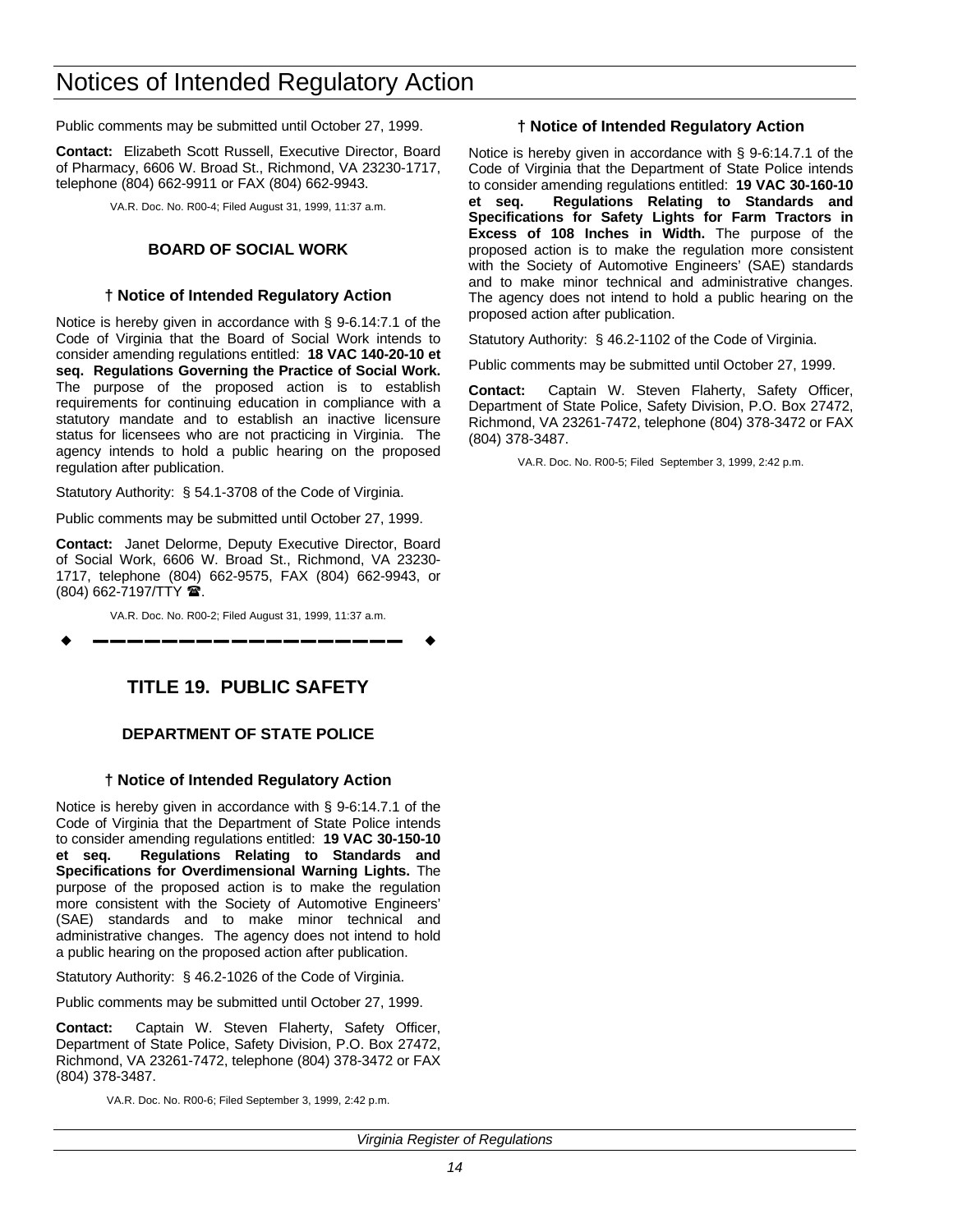## **PUBLIC COMMENT PERIODS - PROPOSED REGULATIONS**

<span id="page-16-0"></span>

#### **PUBLIC COMMENT PERIODS REGARDING STATE AGENCY REGULATIONS**

This section gives notice of public comment periods and public hearings to be held on proposed regulations. The notice will be published once at the same time the proposed regulation is published in the Proposed Regulations section of the *Virginia Register*. The notice will continue to be carried in the Calendar of Events section of the *Virginia Register* until the public comment period and public hearing date have passed.

Notice is given in compliance with § 9-6.14:7.1 of the Code of Virginia that the following public hearings and public comment periods regarding proposed state agency regulations are set to afford the public an opportunity to express their views.

### **TITLE 9. ENVIRONMENT**

#### **STATE WATER CONTROL BOARD**

**October 27, 1999 – 7 p.m.** – Public Hearing Shenandoah County Brick Building, 112 South Main Street, 3rd Floor Conference Room, Woodstock, Virginia.

**November 29, 1999 -** Public comments may be submitted until this date.

Notice is hereby given in accordance with § 9-6.14:7.1 of the Code of Virginia that the State Water Control Board intends to amend regulations entitled: **9 VAC 25-260-5** et seq. Water Quality Standards. Standards consist of designated uses of the water body and narrative and numeric criteria that protect those uses by describing water quality in general terms and specifically as numerical limits for physical, chemical and biological characteristics of water.

The State Water Control Board proposes to amend the State Water Control Board's Water Quality Standards at 9 VAC 25-260-350 and 9 VAC 25-260-400 to designate Stony Creek and its tributaries in Shenandoah County as a nutrient enriched water. If the water is designated nutrient enriched, a companion regulation, the Board's Policy for Nutrient Enriched Waters, 9 VAC 25-40-10 et seq., requires certain municipal and industrial dischargers with a design flow of 1.0 MGD or greater and effluents containing phosphorus to maintain a monthly average total phosphorus concentration of 2 milligrams per liter (mg/l) or less. Rocco Farm Foods near Edinburg - based on a design flow of 1.3 MGD - would be the only point source discharger impacted by this regulatory requirement to install a phosphorus removal system to control total phosphorus.

Question and Answer Period: A question and answer period will be held one-half hour prior to the beginning of the public hearing at the same location. Department of Environmental Quality staff will be present to answer questions regarding the proposed action.

Accessibility to Person with Disabilities: The hearing will be held at a public facility believed to be accessible to persons with disabilities. Any persons with questions on the accessibility of the facilities should contact Jean Gregory at the address or phone numbers in the contact information given below.

Comments: The agency requests comments on any aspect of the proposal and also on the costs and benefits of the proposal.

Alternatives: In compliance with the State Water Control Board's Public Participation Guidelines, 9 VAC 25-10-10 et seq., the department will consider all alternatives which are considered to be less burdensome and less intrusive for achieving the essential purpose of the proposed regulation and any other alternatives presented during the proposed rulemaking. Several alternatives have already been<br>considered. One alternative was to leave the regulation considered. One alternative was to leave the regulation This may appear to be the least intrusive approach; however, such an alternative would not provide a control strategy for the potential water quality degradation in Stony Creek from an already documented excess of phosphorus.

There may be other less intrusive alternatives to consider. For example, other alternatives would be to designate only the mainstem or a portion of the mainstem of Stony Creek as a nutrient enriched water.

Other Pertinent Information: The department has conducted analyses on the proposed action related to basis, substance, issues, need, estimated impacts, applicable federal requirements and alternative approaches and schedule for reevaluation. These analyses as well as copies of the amendments may be viewed at the Department of Environmental Quality, Valley Regional Office, 4411 Early Road, Harrisonburg, VA 22801 or obtained from Jean Gregory.

Statutory Authority: § 62.1-44.15 (3a) of the Code of Virginia.

**Contact:** Jean Gregory, Department of Environmental Quality, P.O. Box 10009, Richmond, VA 23240, telephone (804) 698-4113, 1-800-592-5482 or (804) 698-4161 TTY/<sup>2</sup>, or e-mail jwgregory@deq.state.va.us.

w **––––––––––––––––––** w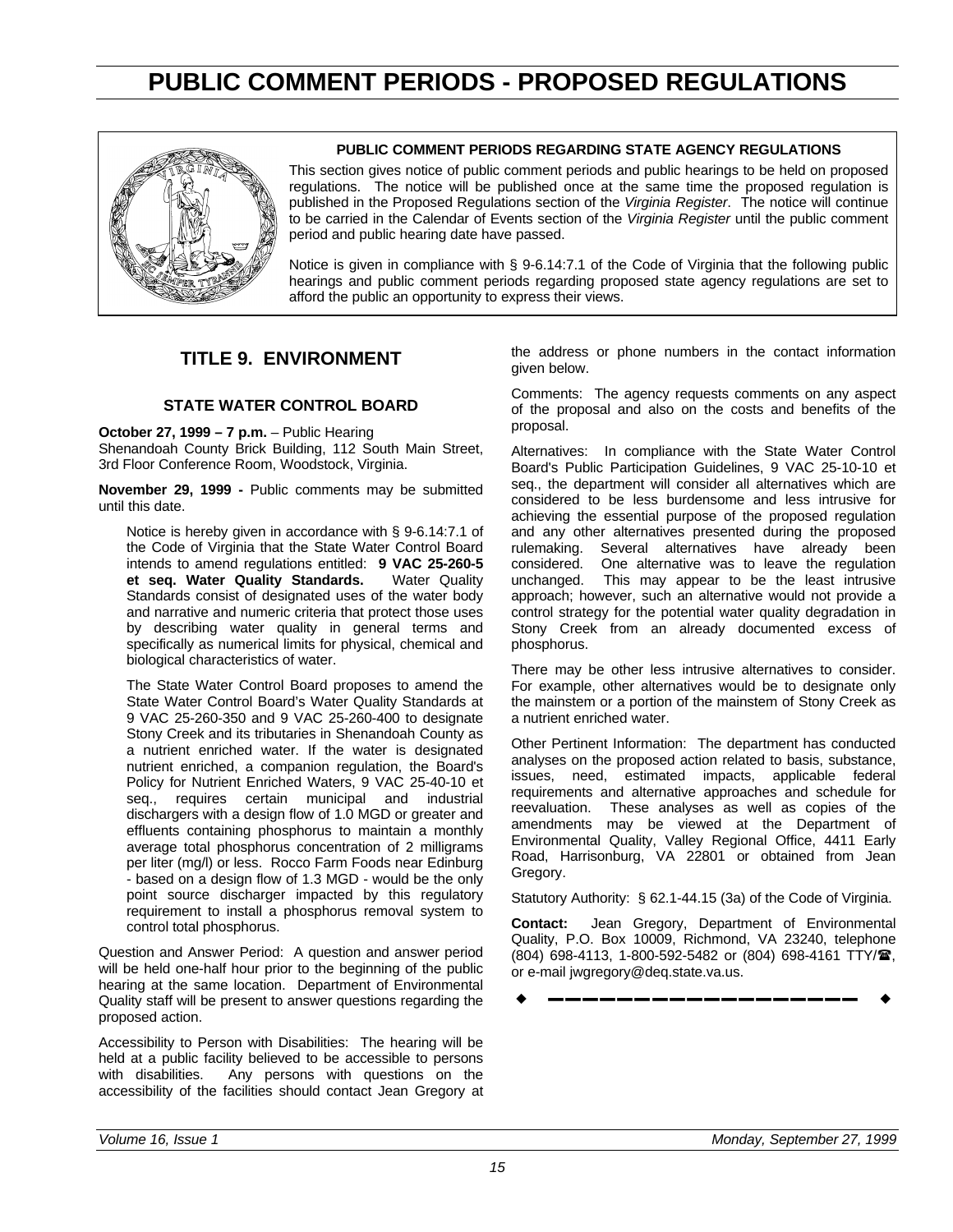## <span id="page-17-0"></span>Public Comment Periods - Proposed Regulations

### **TITLE 11. GAMING**

#### **VIRGINIA RACING COMMISSION**

#### **Reproposed**

**November 29, 1999 -** Public comments may be submitted until this date.

Notice is hereby given in accordance with § 9-6.14:7.1 of the Code of Virginia that the Virginia Racing Commission intends to amend regulations entitled: **11 VAC 10-60-10 et seq. Regulations Pertaining to Horse Racing with Pari-Mutuel Wagering: Participants.** The purpose of the proposed action is to establish the qualifications and responsibilities of participants in pari-mutuel horse racing in the Commonwealth.

Statutory Authority: § 59.1-360 of the Code of Virginia.

**Contact:** William H. Anderson, Policy Analyst, Virginia Racing Commission, 10700 Horsemen's Road, New Kent, VA 23124, telephone (804) 966-7404 or FAX (804) 966-7418.

w **––––––––––––––––––** w

### **TITLE 12. HEALTH**

#### **STATE BOARD OF HEALTH**

**November 26, 1999 –** Public comments may be submitted until this date.

Notice is hereby given in accordance with § 9-6:14:7.1 of the Code of Virginia that the State Board of Health intends to amend regulations entitled: **12 VAC 5-80-10 et seq. Regulations for the Administration of the Virginia Hearing Impairment Identification and Monitoring System.** The purpose of the proposed regulations is to reflect current statutory law by providing consistent guidance for the implementation and administration of a system designed to ensure that infants with hearing loss are identified and receive appropriate intervention at the earliest possible age after birth. The amendments will (i) establish standards by which hospitals with neonatal intensive care services and hospitals with newborn nurseries shall perform hearing screening on all newborns prior to discharge after birth and provide information to parents and primary medical care providers; (ii) establish procedures for reporting by hospitals and by persons providing audiological services; (iii) establish appropriate mechanisms for follow-up; and (iv) establish responsibilities of the Virginia Department of Health for monitoring and evaluation.

Statutory Authority: §§ 32.1-12 and 32.1-64 of the Code of Virginia.

**Contact:** Pat T. Dewey, Speech and Hearing Services Administrator, Division of Child and Adolescent Health, Department of Health, P.O. Box 2448, Richmond, VA 232182448, telephone (804) 786-1964, FAX (804) 786-0917 or tollfree 1-800-828-1120/TTY

w **––––––––––––––––––** w

### **TITLE 18. PROFESSIONAL AND OCCUPATIONAL LICENSING**

#### **BOARD OF MEDICINE**

**November 19, 1999 – 8 a.m.** – Public Hearing Department of Health Professions, 6606 West Broad Street, 5th Floor, Conference Room 2, Richmond, Virginia.

**November 26, 1999 –** Public comments may be submitted until this date.

Notice is hereby given in accordance with § 9-6.14:7.1 of the Code of Virginia that the Board of Medicine intends to amend regulations entitled: **18 VAC 85-31-10 et seq. Regulations Governing the Practice of Physical Therapy.** The purpose of the proposed amendments is to clarify the use of unlicensed persons in the practice of physical therapy, require proof of English proficiency for graduates of schools located outside the United States and Canada, require graduates of nonapproved schools to provide documentation of certification by the Foreign Credentialing Commission on Physical Therapy, establish the passing score for the examination, and to clarify certain requirements for practice and supervision of physical therapy assistants. In addition, the proposed amendments establish an inactive licensure status and those requirements for renewal or reinstatement of licensure which are necessary to protect the public health and safety in the delivery of physical therapy services.

Statutory Authority: § 54.1-2400 and Chapter 29 (§ 54.1- 2900 et seq.) of the Code of Virginia.

**Contact:** Warren W. Koontz, M.D., Executive Director, Board of Medicine, 6606 W. Broad St., 4th Floor, Richmond, VA 23230-1717, telephone (804) 662-9908.

#### **BOARD OF LICENSED PROFESSIONAL COUNSELORS, MARRIAGE AND FAMILY THERAPISTS AND SUBSTANCE ABUSE TREATMENT PROFESSIONALS**

**November 18, 1999 – 1 p.m.** – Public Hearing Department of Health Professions, 6606 West Broad Street, 5th Floor, Conference Room 1, Richmond, Virginia.

**November 26, 1999 –** Public comments may be submitted until this date.

Notice is hereby given in accordance with § 9-6.14:7.1 of the Code of Virginia that the Board of Professional Counselors, Marriage and Family Therapists and Substance Abuse Treatment Professionals intends to amend regulations entitled: **18 VAC 115-20-10 et seq. Regulations Governing the Practice of Professional Counseling.** The purpose of the proposed action is to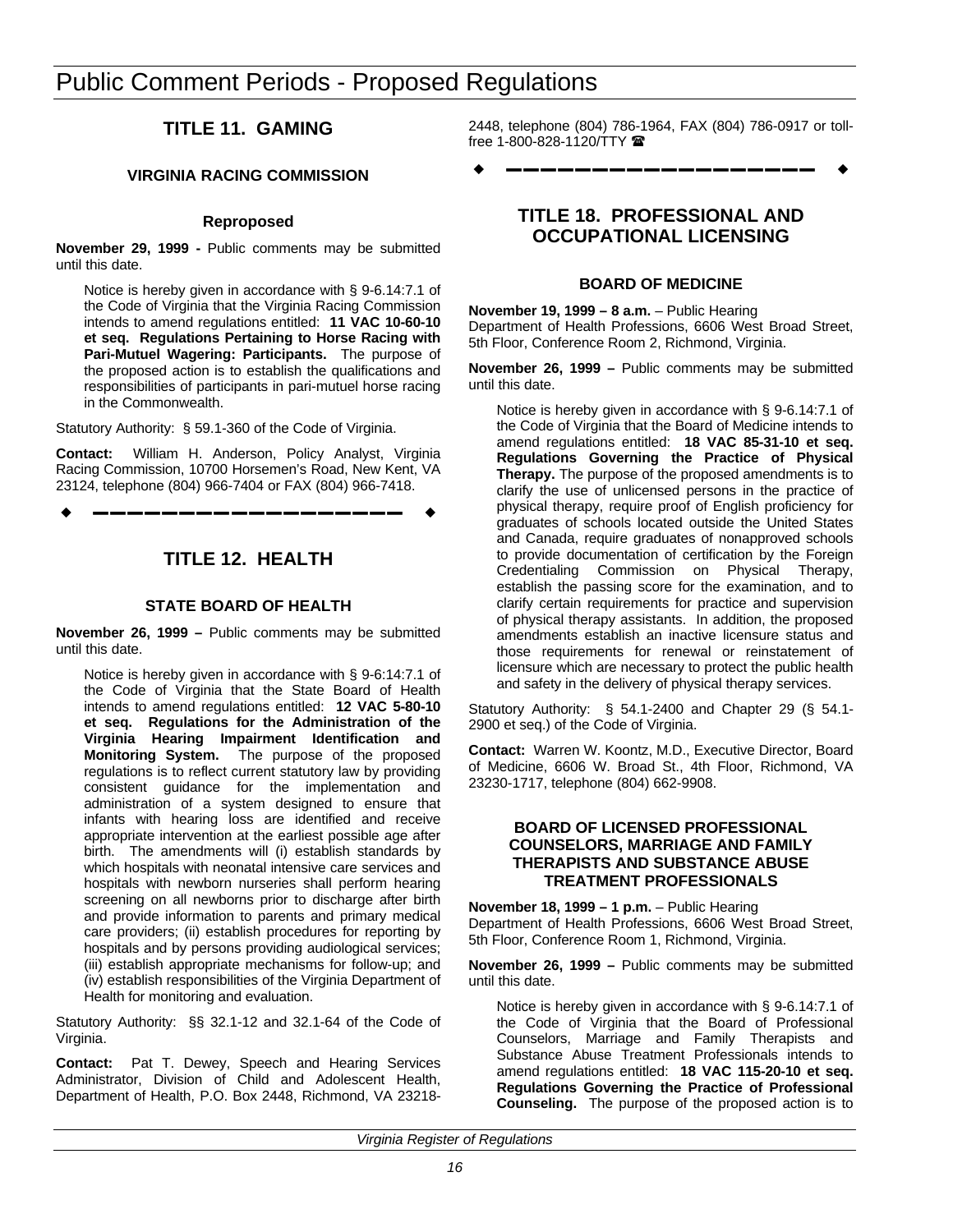amend regulations pursuant to Executive Order 15 (94) to clarify and simplify regulations, include an endorsement provision for practitioners licensed in other jurisdictions, reduce the burden of the residency requirements, simplify the reinstatement procedure and update the education requirements.

Statutory Authority: §§ 54.1-103 and 54.1-2400 and Chapter 35 (§ 54.1-3500 et seq.) of the Code of Virginia.

**Contact:** Janet Delorme, Deputy Executive Director, Board of Licensed Professional Counselors, Marriage and Family Therapists and Substance Abuse Treatment Professionals, 6606 W. Broad St., 4th Floor, Richmond, VA 23230-1717, telephone (804) 662-9575, FAX (804) 662-9943 or (804) 662- 7197/TTY  $\blacksquare$ 

w **––––––––––––––––––** w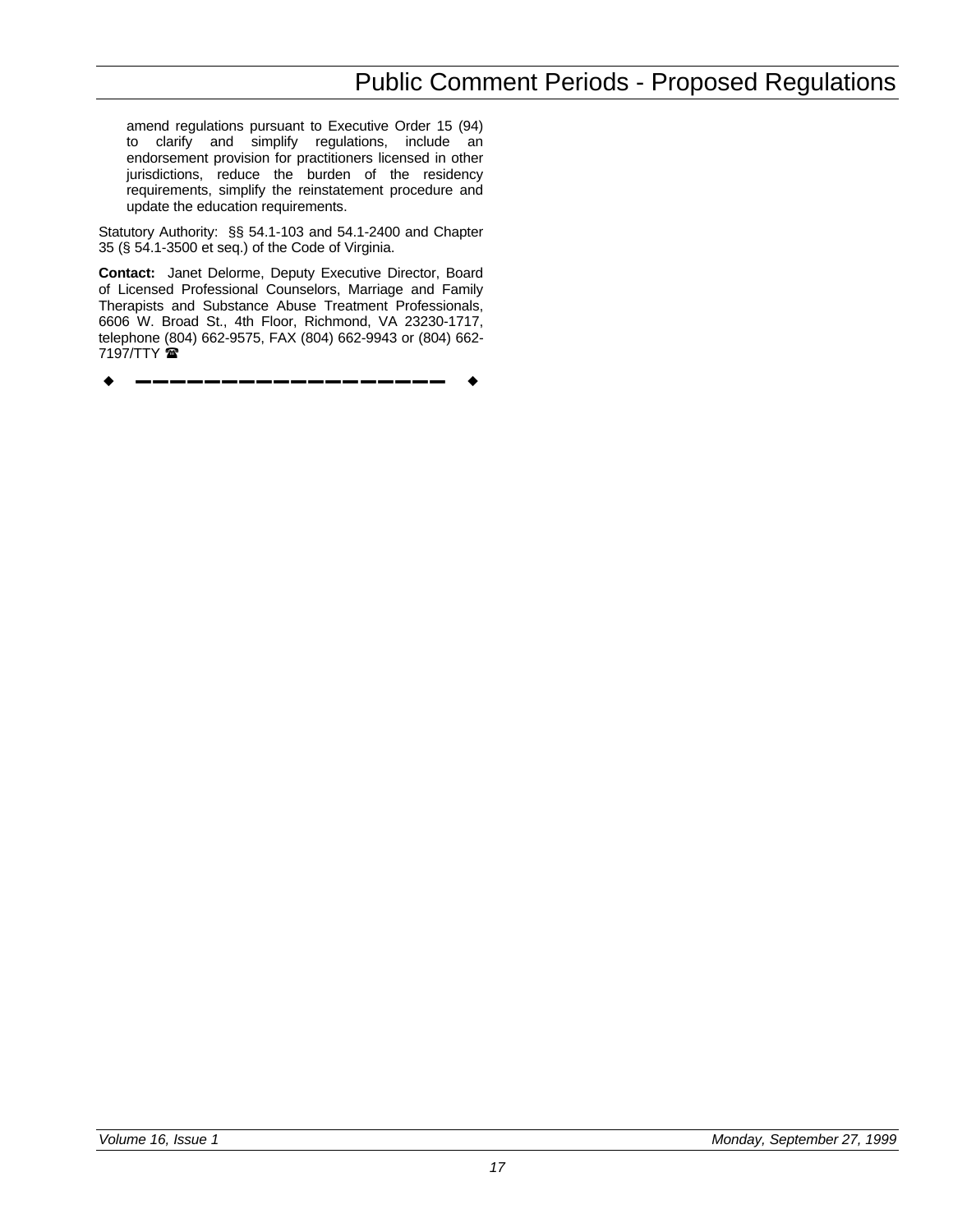## **PROPOSED REGULATIONS**

For information concerning Proposed Regulations, see Information Page.

**Symbol Key**

Roman type indicates existing text of regulations. *Italic type* indicates proposed new text. Language which has been stricken indicates proposed text for deletion.

### **TITLE 9. ENVIRONMENT**

#### **STATE WATER CONTROL BOARD**

<span id="page-19-0"></span>Title of Regulation: **9 VAC 25-260-5 et seq. Water Quality Standards (amending 9 VAC 25-260-350 and 9 VAC 25- 260-400).**

Statutory Authority: § 62.1-44.15(3a) of the Code of Virginia.

Public Hearing Date: October 27, 1999 - 7 p.m.

Public comments may be submitted until November 29, 1999.

(See Calendar of Events section for additional information)

Section 62.1-44.15(3a) of the Code of Virginia authorizes the State Water Control Board to establish water quality standards and policies for any state waters consistent with the purpose and general policy of the State Water Control Law, and to modify, amend or cancel any such standards or policies established. Such standards shall be adopted only after a hearing is held and the board takes into consideration the economic and social costs and benefits which can reasonably be expected to be obtained as a result of the standards as adopted, modified or canceled.

Purpose: Amendments to the Water Quality Standards (9 VAC 25-260-350 and 9 VAC 25-260-400 section 6) are proposed to designate Stony Creek and its tributaries as nutrient enriched waters in order to hold the line on nutrient enrichment in these waters via the point source total phosphorus control requirements in the board's Policy for Nutrient Enriched Waters (9 VAC 25-40-10 et seq.).

The proposed regulation is essential in protecting the health, safety and welfare of the citizens of the Commonwealth. It will enhance the department's ability to protect the water quality and living resources of Stony Creek for consumption of fish, recreation uses and conservation in general.

Although nutrients such as phosphorus are necessary for the growth of algae which are an essential part of the food chain, problems occur when an overabundance of these nutrients cause excessive growths of algae. Excessive amounts of aquatic plants, particularly algae, can discolor the water, create taste and odor problems for water supply managers, reduce water clarity and block sunlight from submerged aquatic vegetation. Another side effect of excessive algal blooms is impairment of primary contact recreation due to the aesthetically displeasing appearance of the water. The most serious problem resulting from algal growth occurs when the plants die and decay; at that time they can deplete the oxygen level of the water to the point where fish and other aquatic organisms cannot survive. It is important, therefore, that there are nutrient controls so that the symptoms of nutrient enrichment, i.e., the excessive growth of plants and fluctuating levels of dissolved oxygen, be avoided.

The proposed regulation is also essential for the efficient and economical performance of an important governmental function. The amendment will establish the appropriate standards for use in calculating permit limits for point source discharges under the Virginia Pollution Discharge Elimination System Permit program.

Substance: The department's evaluation of agency in-stream nutrient monitoring data for Stony Creek for the period of July 6, 1994, through May 6, 1997, indicates nutrient enriched conditions. Consequently, the department proposes that the watershed (Stony Creek and its tributaries) qualifies for regulatory designation as a nutrient enriched water. The basis for this determination was monitoring data for total phosphorus, which is one of three indicators of nutrient enrichment used for regulatory designation of waters as nutrient enriched.

If the water is designated nutrient enriched a companion regulation, the board's policy for Nutrient Enriched waters (9 VAC 25-40-10), requires certain municipal and industrial dischargers with a design flow of 1.0 MGD or greater and effluents containing phosphorus to maintain a monthly average total phosphorus concentrations of 2 milligrams per liter (mg/l) or less. Rocco Farm Foods near Edinburg - based on a design flow of 1.3 MGD - would be the only point source discharger impacted by this regulatory requirement to install a phosphorus removal system to control total phosphorus.

Issues: Total phosphorus is one of three indicators of nutrient enrichment used for regulatory designation of waters as nutrient enriched. The department's monitoring data indicate that total phosphorus levels in this creek are above the nutrient enrichment trigger for this parameter. Several citizens at the public meeting were concerned that we were not basing the designation on nitrogen levels in the creek, but the technical advisory committee report which we use to evaluate whether a waterbody is nutrient enriched does not consider nitrogen to be an appropriate indicator of nutrient enrichment in flowing waters.

Several citizens have inquired whether designation of Stony Creek as a nutrient enriched water will automatically place it on the 303(d) list. 303(d) refers to a section of the federal Clean Water Act that, in conjunction with a 1992 federal regulation, requires the states to notify the public and submit a list to the Environmental Protection Agency of those waters which are not meeting water quality standards or are indicating declining quality and potential problems. There are five parts to the list and Total Maximum Daily Loads (which are usually called TMDLs) are to be developed for waters placed on parts 1 and 2 which are those waters identified through monitoring or modeling to not meet water quality standards. Waters designated as nutrient enriched in the standards regulation are both identified in the 305(b) report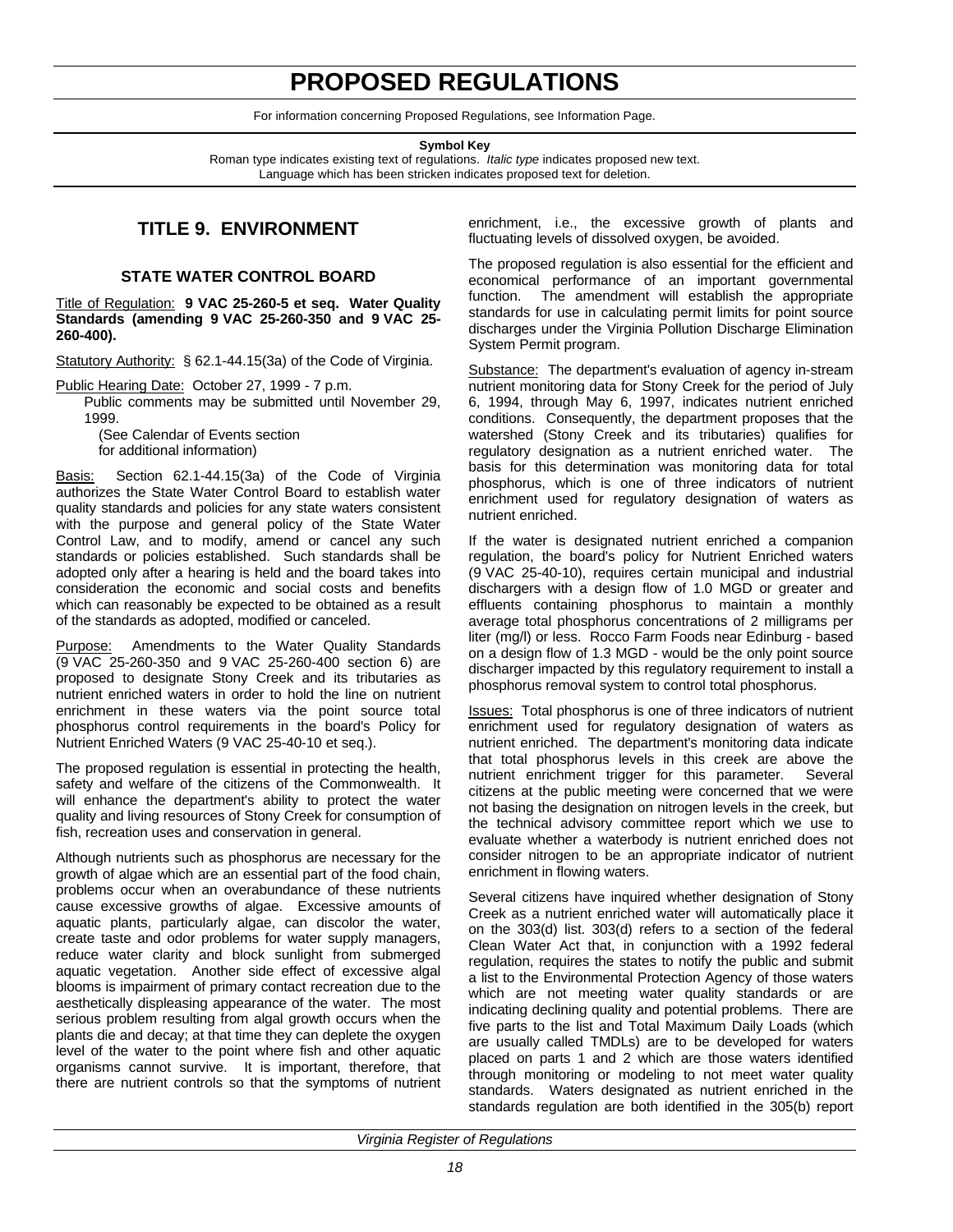and listed in part IV of the 303(d) list as "fully supported but threatened" for nutrients. A threatened listing does not result in the development of TMDLs, which is Total Maximum Daily Loads, but its listing does draw careful attention to the waterbody and biological and chemical monitoring will continue in these waters to determine the impact.

The above may be perceived as disadvantages to the public. There are no disadvantages to the department for the implementation or enforcement of the proposed amendment.

Impact: If these waters are designated as nutrient enriched, a companion regulation, the board's Policy for Nutrient Enriched Waters (9 VAC 25-40-10 et seq.), would require certain point source dischargers to these waters with a design flow of 1.0 MGD or greater and effluents containing phosphorus to maintain a monthly average total phosphorus concentration of 2 milligrams per liter (mg/l) or less. Rocco Farm Foods near Edinburg - based on a flow of 1.3 MGD - would be the only point source discharger impacted by this regulatory requirement to install a phosphorus removal system to control total phosphorus. The other three point source dischargers in the watershed, Stony Creek Sanitary District, Shrine Mont, and Edinburg Sewage Treatment Plant, have design flows below that covered in the Policy and thus would not be required to install phosphorus controls. New dischargers with flows greater than or equal to 50,000 gallons per day who propose to discharge to these nutrient enriched waters would be required to meet the monthly average total phosphorus effluent limitation of 2 mg/l.

Because the amendment is specific to that area and not statewide in nature, Shenandoah County could be considered "particularly affected."

Department of Planning and Budget's Economic Impact Analysis: The Department of Planning and Budget (DPB) has analyzed the economic impact of this proposed regulation in accordance with § 9-6.14:7.1 G of the Administrative Process Act and Executive Order Number 25 (98). Section 9-6.14:7.1 G requires that such economic impact analyses include, but need not be limited to, the projected number of businesses or other entities to whom the regulation would apply, the identity of any localities and types of businesses or other entities particularly affected, the projected number of persons and employment positions to be affected, the projected costs to affected businesses or entities to implement or comply with the regulation, and the impact on the use and value of private property. The analysis presented below represents DPB's best estimate of these economic impacts.

Summary of the proposed regulation. The proposed regulation amends the Commonwealth's Water Quality Standards Regulation to designate Stony Creek and its tributaries in Shenandoah County as a nutrient enriched water. When a water body is designated as nutrient enriched, a companion regulation (the board's policy for Nutrient Enriched Waters (9 VAC 25-40-10)) requires that certain municipal and industrial dischargers with a design flow of 1.0 MGD or greater, and whose effluents contain phosphorus, maintain a monthly average total phosphorus concentrations of two milligrams per liter or less. The only point source discharger impacted by this requirement would be Rocco Farm Foods, near Edinburg, which has a design flow of 1.3 MGD.

Estimated economic impact. As discussed above, a consequence of this regulation is that dischargers into Stony Creek with a design flow of 1.0 MGD must install a phosphorus removal system to control total phosphorous. Currently, Rocco Farm Foods would be the only point source discharger that would be subject to this requirement. There are two sets of economic impacts that may arise because of this requirement. One result of this requirement could be that Rocco Farm Foods could redesign its flow operations so that the design flow would be less than 1.0 MGD. Another set of impacts result if Rocco Farm Foods keeps its current design flow and installs a phosphorus removal system.

The requirement to install phosphorus removal systems only applies to sources with design flow greater than 1.0 MGD. Rocco Farm Foods currently has a design flow of 1.3 MGD. It might be possible for Rocco to redesign its processes to reduce its design flow to below 1.0 MGD. If Rocco could do this, it would no longer be subject to the requirement to install phosphorus removal systems. However, while this is theoretically possible, discussions with Tim Moppin, in charge of environmental permitting for Rocco Farm Foods, suggest that it would be very difficult for Rocco to reduce its design flow to under 1.0 MGD, and therefore that it would not be likely that they would do so (Conversation with Moppin, 4-16- 99). This implies that Rocco expects that the cost of reducing its design flow to exceed the cost of the installation of the phosphorus removal systems.

Instead of reducing its design flow to under 1.0 MGD, it is likely that, due to the requirements arising because of this regulation, Rocco Farm Foods will install a phosphorus removal system. We therefore need to examine the costs and benefits arising from this installation. The costs associated with this installation are somewhat uncertain, because very little phosphorus-specific removal systems have been developed. Rocco Farm Foods is working with Professor Clifford Randall of Virginia Tech to develop this system. The exact cost of this system is uncertain, because it is early in its development. However, one rough estimate is that installation of this system will cost two million dollars, according to Tim Moppin (Conversation with Moppin, 4-16- 99). Another rough estimate from John Reid, a consulting engineer located in Fredericksburg, given to Bob Wolfe of Rocco, was two and a half million dollars (Email from Clifford Randall). Other costs could include the continuing costs of operating this system, and the cost of enforcing the permit. Rocco does not expect there to be substantial continuing costs of operation (Conversation with Bob Wolfe, Rocco Farms, 4-26-99). Also, the Department of Environmental quality does not expect that any extra resources will be necessary to enforce this permit (Conversation with Jean Gregory, 4-16-99). Thus, the costs of this regulation appear to be primarily the costs of installing the phosphorus removal system.

On the other hand, there will be many benefits from this installation, but these benefits are very difficult to quantify. After installation of the removal system, Rocco Farm Foods expects discharges of phosphorus to be significantly reduced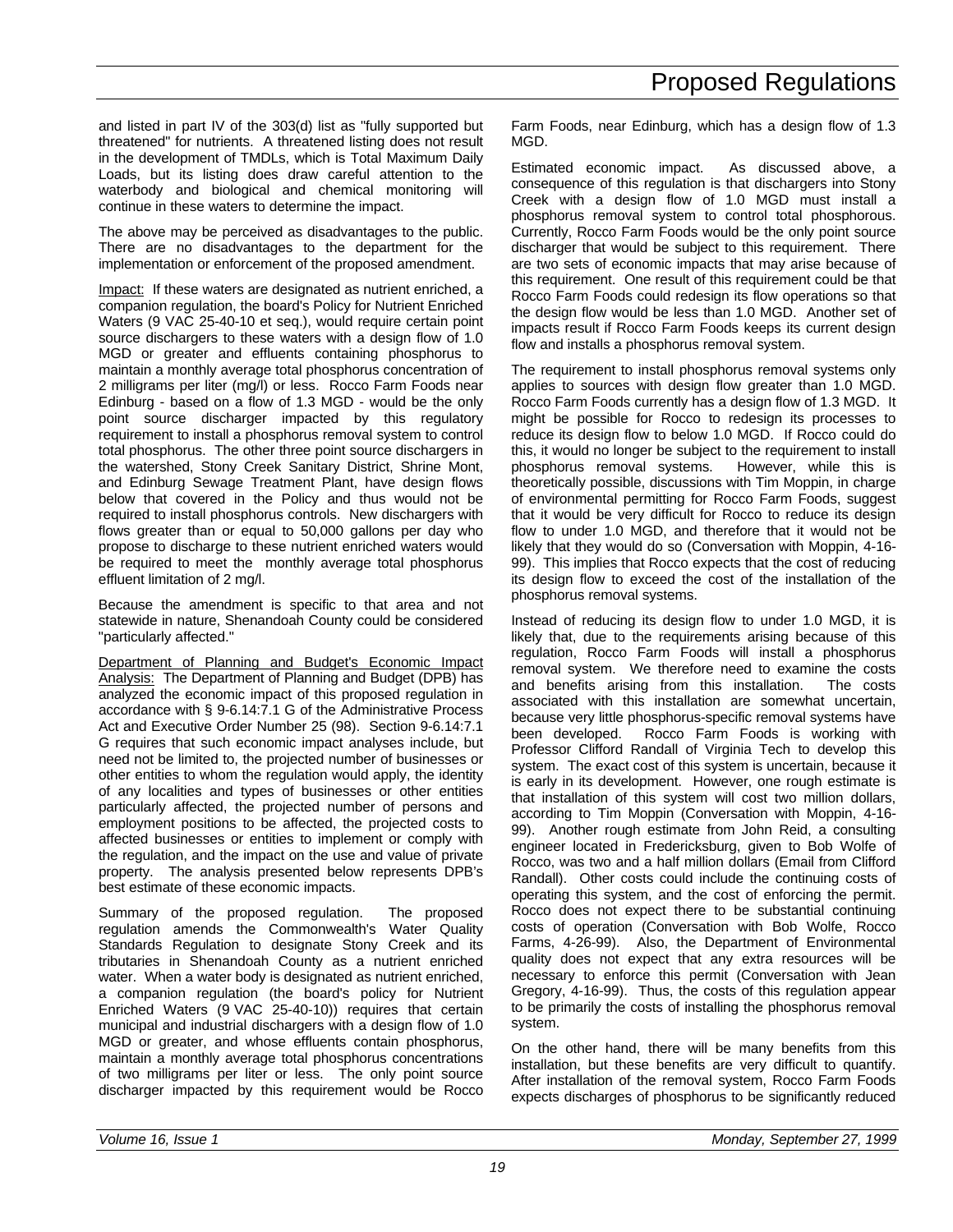(Conversation with Moppin, 4-16-99). This improvement in water quality will have several beneficial effects.

There are many fish and wildlife affected by the water quality of Stony Creek. The wood turtle, which is listed as threatened by the Commonwealth of Virginia, has been documented near Stony Creek. Improvements in water quality are expected to be beneficial to this species (Comment by Department of Conservation and Recreation, from Public Comments on this Regulation, 11-20-98). Also, a trout fishery is located near the discharge point of Rocco Farm Foods. Reducing the level of phosphorus in Stony Creek will lead to higher levels of dissolved oxygen which will greatly benefit this trout fishery.

There are also aesthetic and recreational benefits from reducing phosphorus discharges. Stony Creek itself has aesthetically pleasing clear water. To keep this water clear, reductions in phosphorus levels are necessary to prevent significant increases in algae. Also, this region offers opportunities for ecotourism. Maintenance of the water quality of Stony Creek is important to these opportunities. Additionally, Stony Creek flows into the North Fork of the Shenandoah River, and much rafting activities take place on the Shenandoah River. These rafting activities also will be benefited by maintenance of the water quality of Stony Creek.

A further advantage arises because the waters from Stony Creek eventually reach the Chesapeake Bay. Reducing phosphorus discharges into Stony Creek can therefore reduce the amount of phosphorus entering the Bay.

While all of these are advantages to the installation of the phosphorus removal system by Rocco Farm Foods, it is difficult to determine the monetary value of these advantages. Doing so is beyond the scope of this review. However, such an investigation would examine the following: the value of improving the likelihood of survival of the wood turtle in this region; the value of improved trout size and yield at the trout fishery; the value placed on the cleanliness of Stony Creek by residents of the Commonwealth; additional profits for rafting and ecotourism operators, arising due to the improvement of the water quality of Stony Creek; and the cost of the next best alternative to reducing the same amount of phosphorus discharges into the Chesapeake Bay. These are all significant values, but they are also difficult to quantify. The sum of these values could then be compared to the cost of installing the removal system, along with the costs of operating this system.

Businesses and entities affected. This regulation will directly affect Rocco Farm Foods. Businesses indirectly affected include a trout fishery located nearby the Rocco discharge point, and operators of ecotourism and rafting in the area, and along the North Fork of the Shenandoah River.

Localities particularly affected. The Rocco Farm Foods facility is near the town of Edinburg. This locality will be principally affected by this regulation.

Projected impact on employment. The proposed regulation is not expected to have any affect on employment (Conversation with Bob Wolfe, Rocco Farms, 4-26-99).

Effects on the use and value of private property. This regulation will lead to the installation of a costly phosphorus removal system. However, once this is installed, it is not expected to have any substantial negative effect on private property.

Summary of analysis. The proposed regulation designates Stony Creek and its tributaries in Shenandoah County as nutrient enriched water. A consequence of this regulation is that municipal and industrial dischargers with a design flow of 1.0 MGD or greater must maintain a monthly average total phosphorus concentrations of two milligrams per liter or less. Because of this, Rocco Farm Foods, which has a design flow of 1.3 MGD, must either reduce its design flow below 1.0 MGD or install a phosphorus removal system. It is expected that Rocco will install a phosphorus removal system.

While it is currently unclear exactly what phosphorus removal system will be installed, it is expected that the cost of whatever system is installed will be approximately two million dollars. There will be many benefits resulting from the decreased discharges of phosphorus. These benefits include protection of fish and wildlife nearby, improvement of the aesthetic quality of the river, maintenance of recreational opportunities including rafting, and a reduction of phosphorus discharges into the Chesapeake Bay. It is difficult to assess a monetary value to any of these benefits, but it is expected that these benefits will be substantial.

Agency's Response to the Department of Planning and Budget's Economic Impact Analysis: The department has reviewed the economic impact analysis prepared by the Department of Planning and Budget and has no comment.

#### Summary:

*The proposed amendments designate Stony Creek and its tributaries in Shenandoah County as a nutrient enriched water. If the water is designated nutrient enriched a companion regulation, the board's policy for Nutrient Enriched waters (9 VAC 25-40-10), requires certain municipal and industrial dischargers with a design flow of 1.0 MGD or greater and effluents containing phosphorus to maintain a monthly average total phosphorus concentration of 2 milligrams per liter (mg/l) or less. Rocco Farm Foods near Edinburg - based on a design flow of 1.3 MGD - would be the only point source discharger impacted by this regulatory requirement to install a phosphorus removal system to control total phosphorus.*

#### **9 VAC 25-260-350. Designation of nutrient enriched waters.**

A. The following state waters are hereby designated as "nutrient enriched waters":

1. Smith Mountain Lake and all tributaries<sup>\*</sup> of the impoundment upstream to their headwaters;

2. Lake Chesdin from its dam upstream to where the Route 360 bridge (Goodes Bridge) crosses the Appomattox River, including all tributaries to their

 $\overline{a}$ 

<sup>\*</sup> When the word "tributaries" is used in this standard, it does not refer to the mainstem of the water body that has been named.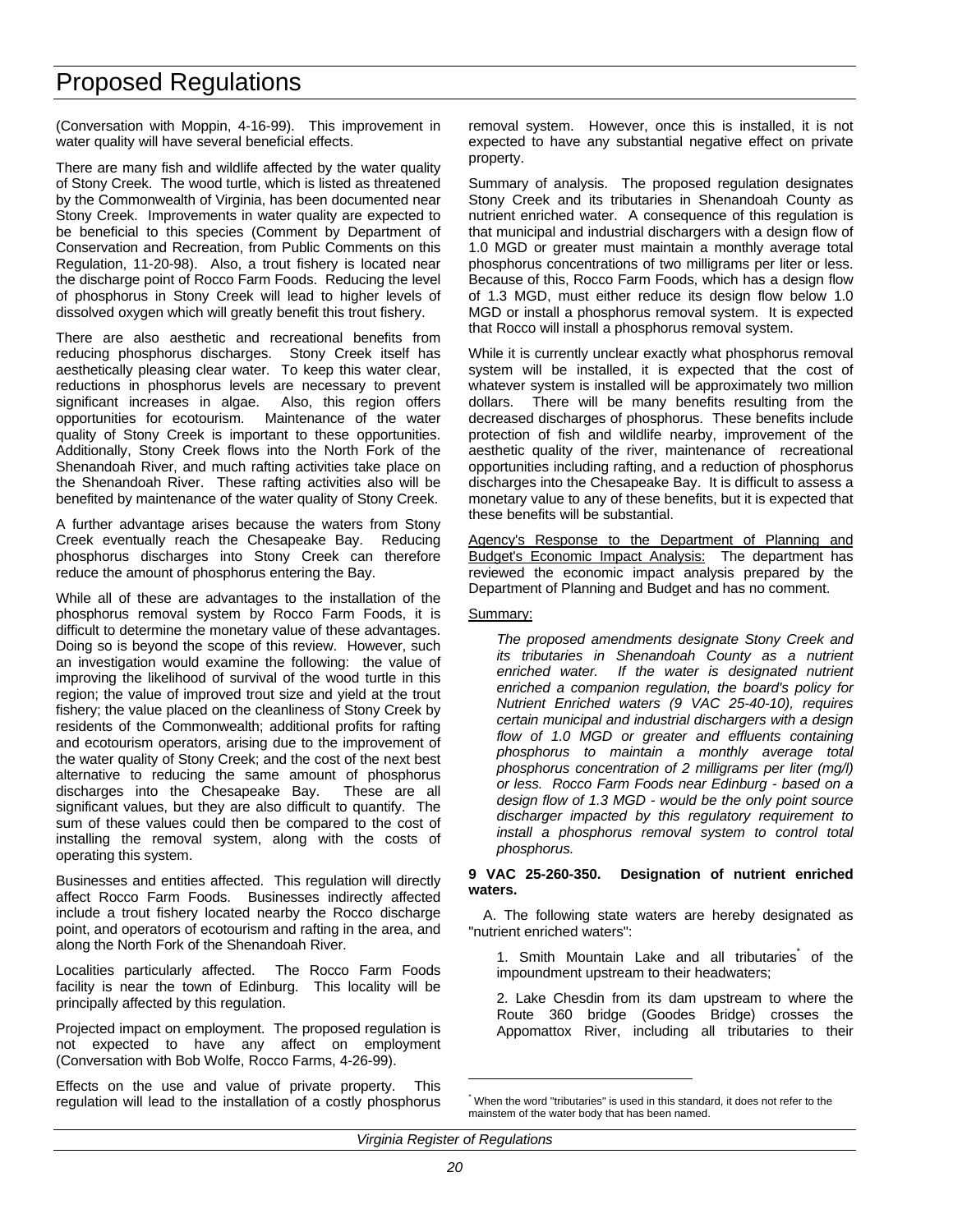headwaters that enter between the dam and the Route 360 bridge;

3. South Fork Rivanna Reservoir and all tributaries of the impoundment upstream to their headwaters;

4. New River and its tributaries, except Peak Creek above Interstate 81, from Claytor Dam upstream to Big Reed Island Creek (Claytor Lake).

5. Peak Creek from its headwaters to its mouth (confluence with Claytor Lake), including all tributaries to their headwaters;

6. Aquia Creek from its headwaters to the state line;

7. Fourmile Run from its headwaters to the state line;

8. Hunting Creek from its headwaters to the state line;

9. Little Hunting Creek from its headwaters to the state line;

10. Gunston Cove from its headwaters to the state line;

11. Belmont and Occoquan Bays from their headwaters to the state line;

12. Potomac Creek from its headwaters to the state line;

13. Neabsco Creek from its headwaters to the state line;

14. Williams Creek from its headwaters to its confluence with Upper Machodoc Creek;

15. Tidal freshwater Rappahannock River from the fall line to Buoy 44, near Leedstown, Virginia, including all tributaries to their headwaters that enter the tidal freshwater Rappahannock River;

16. Estuarine portion of the Rappahannock River from Buoy 44, near Leedstown, Virginia, to the mouth of the Rappahannock River (Buoy 6), including all tributaries to their headwaters that enter the estuarine portion of the Rappahannock River;

17. Estuarine portion of the Mattaponi River from Clifton, Virginia, and estuarine portion of the Pamunkey River from Sweet Hall Landing, Virginia to West Point, Virginia, and the York River from West Point, Virginia, to the mouth of the York River (Tue Marsh Light) including all tributaries to their headwaters that enter the estuarine portions of the Mattaponi River, the Pamunkey River and the York River;

18. Tidal freshwater James River from the fall line to the confluence of the Chickahominy River (Buoy 70) including all tributaries to a distance five river miles above their fall lines that enter the tidal freshwater James River;

19. Estuarine portion of the James River from its confluence with the Chickahominy River (Buoy 70) to the mouth of the James River (Buoy 25), including all tributaries to their headwaters;

20. Chesapeake Bay and its small coastal basins from the Virginia state line to the mouth of the Bay (a line from Cape Henry drawn through Buoys 3 and 8 to Fishermans

Island), and its tidal tributaries, excluding the Potomac tributaries, those tributaries listed above, and the Mattaponi River upstream of Clifton, Virginia, and the Pamunkey River upstream of Sweet Hall Landing, Virginia; and

21. Tidal freshwater Blackwater River from the Norfolk and Western railway bridge at Burdette, Virginia, and tidal freshwater Nottoway River from the Norfolk and Western railway bridge at Courtland, Virginia, to the state line, including all tributaries to their headwaters that enter the tidal freshwater portions of the Blackwater River and the Nottoway River.*; and*

*22. Stony Creek from its confluence with the North Fork Shenandoah River to its headwaters including all named and unnamed tributaries to their headwaters.*

B. Whenever any water body is designated as "nutrient enriched waters," the board shall modify the VPDES permits of point source dischargers into the "nutrient enriched waters" as provided in the board's Policy for Nutrient Enriched Waters (9 VAC 25-40-10 et seq.).

#### **9 VAC 25-260-400. Potomac River Basin (Shenandoah River Subbasin).**

| SEC.<br>1 | <b>CLASS</b><br>IV | SP. STDS.<br>pH-6.5-9.5  | <b>SECTION DESCRIPTION</b><br>Shenandoah River and its<br>tributaries in Clarke<br>County, Virginia, from the<br>Virginia-West Virginia state<br>line to Lockes Landing,<br>unless otherwise<br>designated in this chapter.                                                                                                                                                |
|-----------|--------------------|--------------------------|----------------------------------------------------------------------------------------------------------------------------------------------------------------------------------------------------------------------------------------------------------------------------------------------------------------------------------------------------------------------------|
| 1a        | IV                 | <b>PWS</b><br>pH-6.5-9.5 | Shenandoah River and its<br>tributaries from river mile<br>24.66 (latitude 39°16'19";<br>longitude 77°54'33")<br>approximately 0.7 mile<br>downstream of the<br>confluence of the<br>Shenandoah River and<br>Dog Run to 5 miles above<br>Berryville's raw water<br>intake (latitude 39°05'56";<br>longitude 77°58'31"),<br>unless otherwise<br>designated in this chapter. |
|           | V                  | pH-6.5-9.5               | Stockable Trout Waters in<br>Section 1a                                                                                                                                                                                                                                                                                                                                    |
|           | vi                 |                          | Chapel Run (Clarke<br>County) from its confluence<br>with the Shenandoah River<br>5.7 miles upstream.                                                                                                                                                                                                                                                                      |
|           | vi                 |                          | Spout Run (Clarke County)<br>from its confluence with the<br>Shenandoah River (in the<br>vicinity of the Ebenezer                                                                                                                                                                                                                                                          |
|           |                    |                          |                                                                                                                                                                                                                                                                                                                                                                            |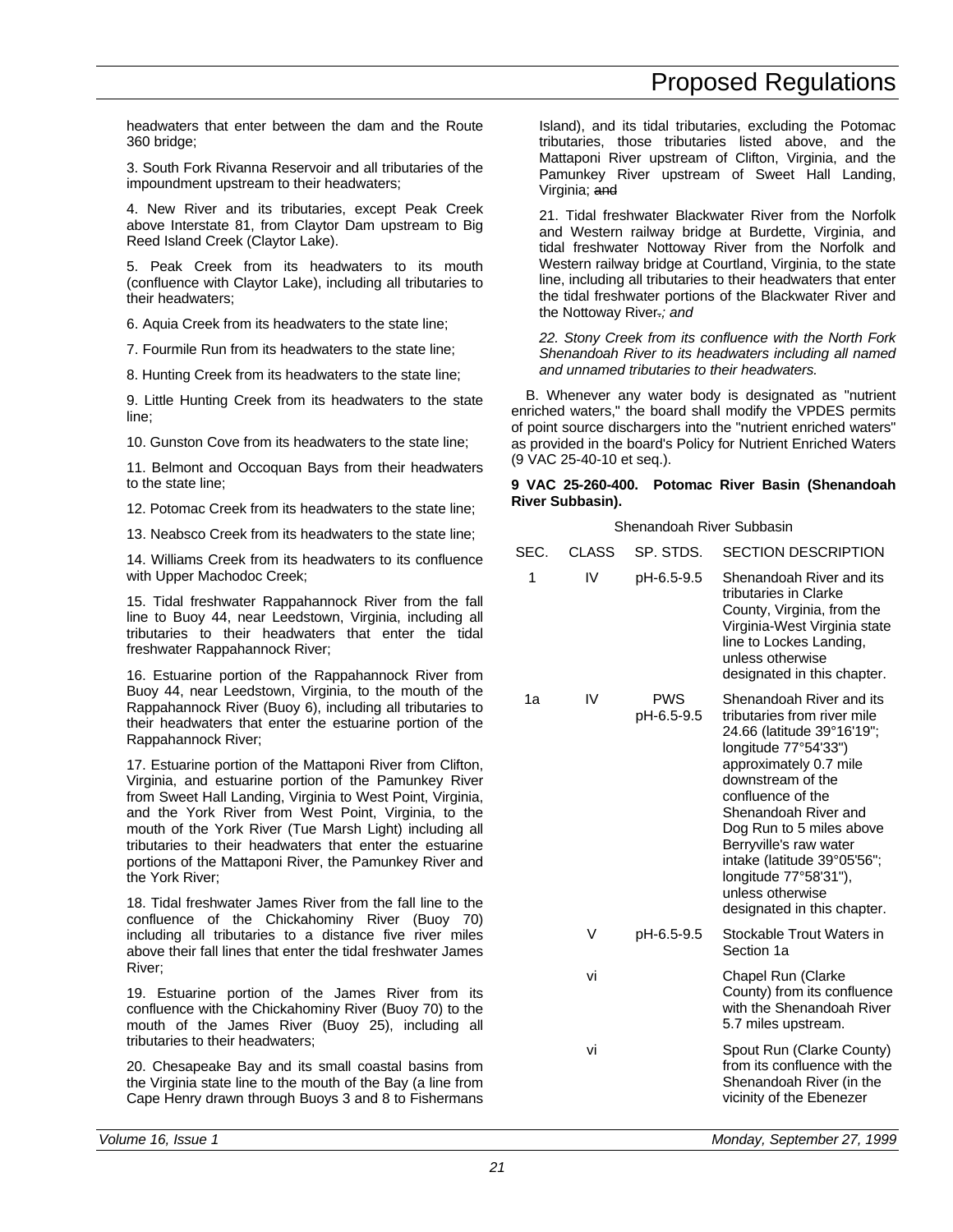|    |       |            | Church at Route 604) to its<br>headwaters.                                                                                                                      |                  | with Broad Run above<br>Browntown (in the vicinity<br>of Route 632).                                                                      |
|----|-------|------------|-----------------------------------------------------------------------------------------------------------------------------------------------------------------|------------------|-------------------------------------------------------------------------------------------------------------------------------------------|
| 1b |       |            | (Deleted)                                                                                                                                                       | $***$            | Hawksbill Creek from                                                                                                                      |
| 1c | IV    | pH-6.5-9.5 | Shenandoah River and its<br>tributaries from a point 5<br>miles above Berryville's                                                                              |                  | Route 675 in Luray to 1<br>mile above Route 631.                                                                                          |
|    |       |            | raw water intake to the<br>confluence of the North and<br>South Forks of the                                                                                    | VI<br>pH-6.5-9.5 | Natural Trout Waters in<br>Section 2                                                                                                      |
|    |       |            | Shenandoah River.                                                                                                                                               | iii              | Browns Run from its<br>confluence with Big Run                                                                                            |
|    | VI    | pH-6.5-9.5 | <b>Natural Trout Waters in</b><br>Section 1c                                                                                                                    |                  | upstream including all<br>named and unnamed<br>tributaries.                                                                               |
|    | iii   |            | Page Brook from its<br>confluence with Spout Run,<br>1 mile upstream.                                                                                           | ii.              | Cub Run (Page County)<br>from Pitt Spring Run                                                                                             |
|    | $***$ |            | Roseville Run (Clarke<br>County) from its confluence<br>with Spout Run upstream                                                                                 |                  | upstream including all<br>named and unnamed<br>tributaries.                                                                               |
|    |       |            | including all named and<br>unnamed tributaries.                                                                                                                 | $***$            | Cub Run from its mouth to<br>Pitt Spring Run.                                                                                             |
|    | iii   |            | Spout Run (Clarke County)<br>from its confluence with the<br>Shenandoah River (in the<br>vicinity of Calmes Neck at<br>Rts 651 and 621), 3.9 miles<br>upstream. | ii               | Fultz Run from the Park<br>boundary (river mile 1.8)<br>upstream including all<br>named and unnamed<br>tributaries.                       |
|    | $***$ |            | Westbrook Run (Clarke<br>County) from its confluence<br>with Spout Run upstream<br>including all named and<br>unnamed tributaries.                              | ii               | Gooney Run (in Warren<br>County) from 6.6 miles<br>above its confluence with<br>the South Fork<br>Shenandoah River 3.9<br>miles upstream. |
| 1d | IV    | <b>PWS</b> | The South Fork<br>Shenandoah River and its<br>tributaries from the Town of<br>Front Royal's raw water<br>intake (at the State Route                             | ii               | Hawksbill Creek in the<br>vicinity of Pine Grove at<br>Route 624 (river mile 17.7)<br>1.5 miles upstream.                                 |
|    |       |            | 619 bridge at Front Royal)<br>to a point 5 miles upstream.                                                                                                      | -ii              | Jeremys Run from the<br>National Park boundary<br>upstream including all                                                                  |
| 2  | IV    | pH-6.5-9.5 | South Fork Shenandoah<br>River and its tributaries<br>from its confluence with the                                                                              |                  | named and unnamed<br>tributaries.                                                                                                         |
|    |       |            | North Fork Shenandoah<br>River, upstream to a point 5<br>miles above the Town of<br>Shenandoah's raw water<br>intake, unless otherwise                          | ii               | Lands Run from its<br>confluence with Gooney<br>Run upstream including all<br>named and unnamed<br>tributaries.                           |
|    |       |            | designated in this chapter.<br>Ť                                                                                                                                |                  | Little Hawksbill Creek from<br>Route 626 upstream                                                                                         |
|    | V     | pH-6.5-9.5 | Stockable Trout Waters in<br>Section 2                                                                                                                          |                  | including all named and<br>unnamed tributaries.                                                                                           |
|    | vi    |            | Flint Run from its<br>confluence with the South<br>Fork Shenandoah River 4<br>miles upstream.                                                                   | ii               | Morgan Run (Page County)<br>from its confluence with<br>Cub Run upstream<br>including all named and                                       |
|    | ***   |            | Gooney Run from the<br>mouth to its confluence                                                                                                                  |                  | unnamed tributaries.                                                                                                                      |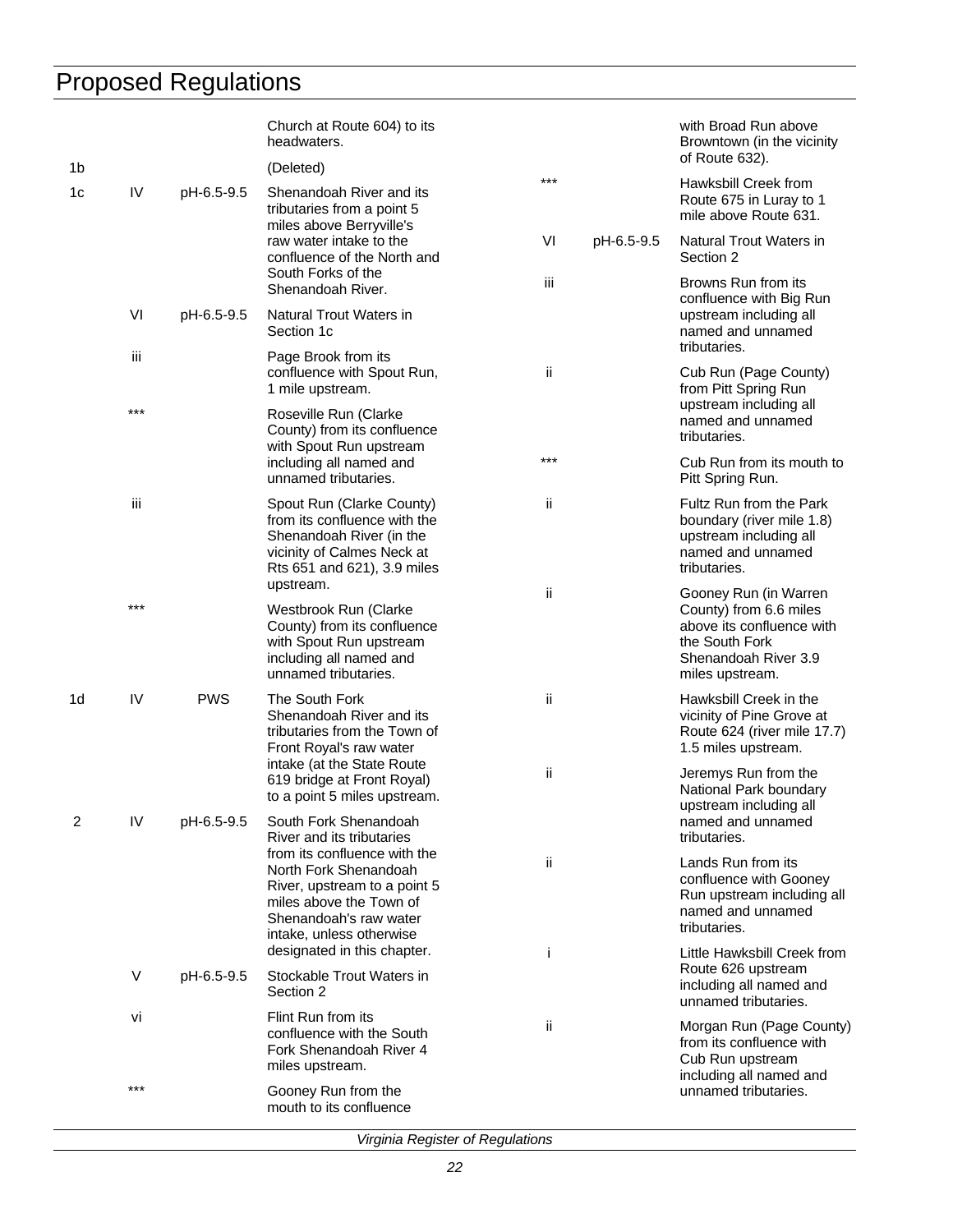|                            | ii                 |                          | Overall Run from its<br>confluence with the South<br>Fork Shenandoah River 4.8<br>miles upstream including all<br>named and unnamed<br>tributaries. |   | j  |            | East Branch Naked Creek<br>from its confluence with<br>Naked Creek at Route 759<br>upstream including all<br>named and unnamed<br>tributaries.                                           |
|----------------------------|--------------------|--------------------------|-----------------------------------------------------------------------------------------------------------------------------------------------------|---|----|------------|------------------------------------------------------------------------------------------------------------------------------------------------------------------------------------------|
|                            | ij.                |                          | Pass Run (Page County)<br>from its confluence with<br>Hawksbill Creek upstream<br>including all named and<br>unnamed tributaries.                   |   | ii |            | Little Creek (Page County)<br>from its confluence with Big<br>Creek upstream including<br>all named and unnamed<br>tributaries.                                                          |
|                            | ii.                |                          | Pitt Spring Run from its<br>confluence with Cub Run<br>upstream including all<br>named and unnamed<br>tributaries.                                  |   | ii |            | South Branch Naked Creek<br>from 1.7 miles above its<br>confluence with Naked<br>Creek (in the vicinity of<br>Route 607) upstream                                                        |
|                            | ii                 |                          | Roaring Run from its<br>confluence with Cub Run                                                                                                     |   |    |            | including all named and<br>unnamed tributaries.                                                                                                                                          |
|                            |                    |                          | upstream including all<br>named and unnamed<br>tributaries.                                                                                         | Ħ | iv |            | Stony Run (Page County)<br>from 1.6 miles above its<br>confluence with Naked<br>Creek upstream including                                                                                 |
| 2a                         | IV                 | <b>PWS</b><br>pH-6.5-9.5 | Happy Creek from Front<br>Royal's raw water intake to                                                                                               |   |    |            | all named and unnamed<br>tributaries.                                                                                                                                                    |
| 2 <sub>b</sub><br>2c<br>2d |                    |                          | its headwaters.<br>(Deleted)<br>(Deleted)<br>(Deleted)                                                                                              |   | ii |            | West Branch Naked Creek<br>from 2.1 miles above its<br>confluence with Naked                                                                                                             |
|                            | V                  | pH-6.5-9.5               | Stockable Trout Waters in<br>Section 2d                                                                                                             |   |    |            | Creek upstream including<br>all named and unnamed<br>tributaries.                                                                                                                        |
|                            | vii                |                          | Bear Lithia Spring from its<br>confluence with the South<br>Fork Shenandoah River 0.8<br>mile upstream.                                             | 3 | IV | pH-6.5-9.5 | South Fork Shenandoah<br>River and its tributaries<br>from 5 miles above the<br>Town of Shenandoah's raw                                                                                 |
|                            | VI                 | pH-6.5-9.5               | Natural Trout Waters in<br>Section 2d                                                                                                               |   |    |            | water intake to its<br>confluence with the North                                                                                                                                         |
|                            | ii.                |                          | Big Creek (Page County)<br>from its confluence with the<br>East Branch Naked Creek<br>upstream including all<br>named and unnamed<br>tributaries.   |   |    |            | and South Rivers, and the<br>South River and its<br>tributaries from its<br>confluence with the South<br>Fork Shenandoah River to<br>their headwaters, unless<br>otherwise designated in |
|                            | ii.                |                          | Big Ugly Run from its<br>confluence with the South                                                                                                  |   | V  | pH-6.5-9.5 | this chapter.<br>Stockable Trout Waters in                                                                                                                                               |
|                            |                    |                          | <b>Branch Naked Creek</b><br>upstream including all<br>named and unnamed                                                                            |   | Vİ |            | Section 3<br><b>Hawksbill Creek</b>                                                                                                                                                      |
|                            |                    |                          | tributaries.                                                                                                                                        |   |    |            | (Rockingham County) from<br>0.8 mile above its                                                                                                                                           |
|                            | ij.                |                          | Boone Run from 4.6 miles<br>above its confluence with<br>the South Fork<br>Shenandoah River (in the                                                 |   |    |            | confluence with the South<br>Fork Shenandoah River 6.6<br>miles upstream.                                                                                                                |
|                            |                    |                          | vicinity of Route 637)<br>upstream including all<br>named and unnamed<br>tributaries.                                                               |   | vi |            | Mills Creek (Augusta<br>County) from 1.8 miles<br>above its confluence with<br>Back Creek 2 miles<br>upstream.                                                                           |
|                            | Volume 16, Issue 1 |                          |                                                                                                                                                     |   |    |            | Monday, September 27, 1999                                                                                                                                                               |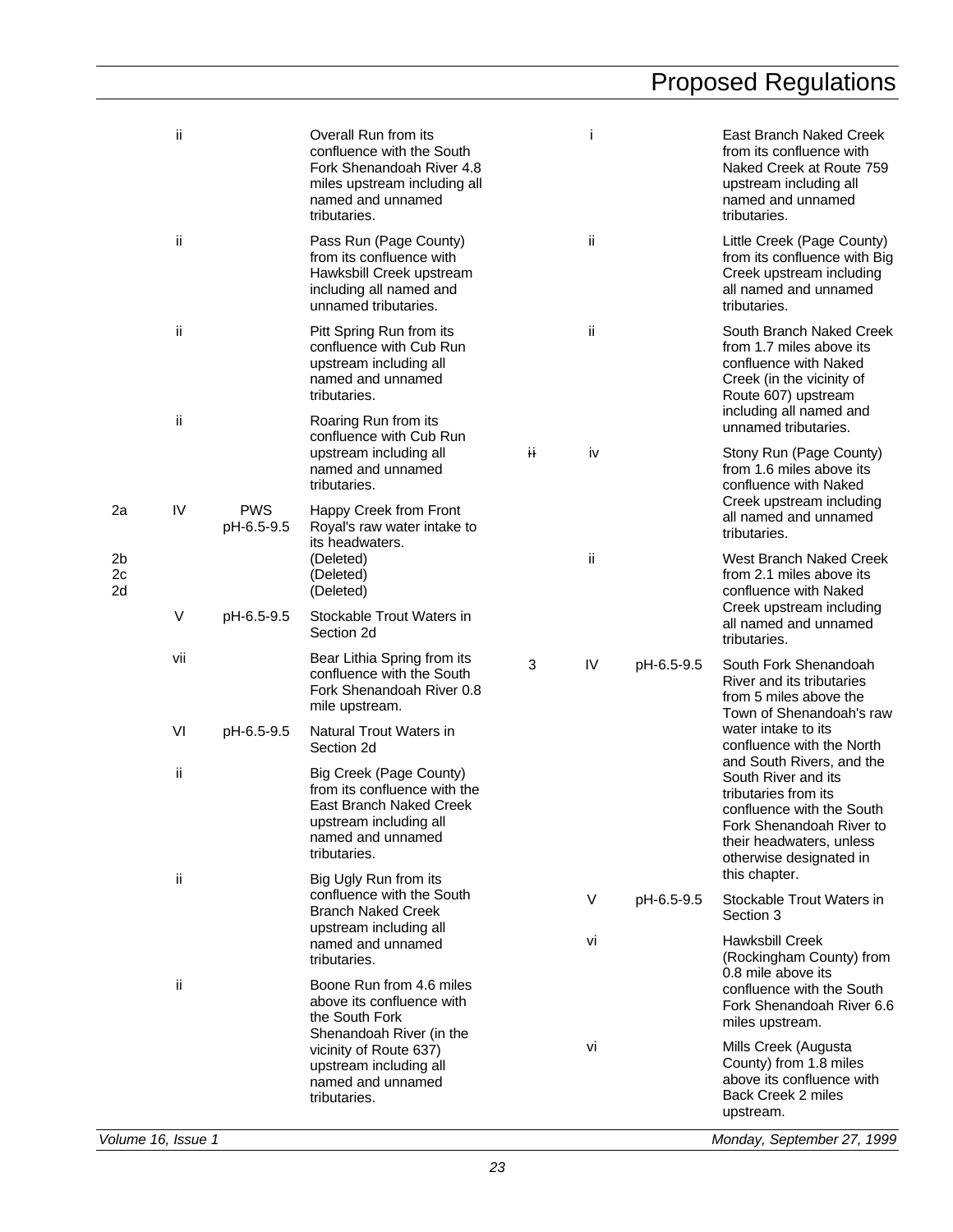| Vİ        |            | North Fork Back Creek<br>(Augusta County) from its<br>confluence with Back                                                   |     | upstream including all<br>named and unnamed<br>tributaries.                                                              |
|-----------|------------|------------------------------------------------------------------------------------------------------------------------------|-----|--------------------------------------------------------------------------------------------------------------------------|
|           |            | Creek 2.6 miles upstream,<br>unless otherwise<br>designated in this chapter.                                                 | iv  | Jones Hollow (Augusta<br>County) from 1.1 miles<br>above its confluence with                                             |
| VI        | pH-6.5-9.5 | Natural Trout Waters in<br>Section 3                                                                                         |     | the South River upstream<br>including all named and<br>unnamed tributaries.                                              |
| j.        |            | Bearwallow Run from its<br>confluence with Onemile<br>Run upstream including all<br>named and unnamed<br>tributaries.        | ii  | Kennedy Creek from its<br>confluence with the South<br>River upstream including all<br>named and unnamed<br>tributaries. |
| ji        |            | Big Run (Rockingham<br>County) from 3.3 miles<br>above its confluence with<br>the South Fork<br>Shenandoah River             | iv  | Lee Run from 0.6 mile<br>above its confluence with<br>Elk Run 3.3 miles<br>upstream.                                     |
|           |            | upstream including all<br>named and unnamed<br>tributaries.                                                                  | iii | Loves Run (Augusta<br>County) from 2.7 miles<br>above its confluence with                                                |
| iii       |            | Cold Spring Branch<br>(Augusta County) from<br>Sengers Mountain Lake                                                         |     | the South River upstream<br>including all named and<br>unnamed tributaries.                                              |
|           |            | (Rhema Lake) upstream<br>including all named and<br>unnamed tributaries.                                                     | ii  | Lower Lewis Run<br>(Rockingham County) from<br>1.7 miles above its                                                       |
| ii        |            | Deep Run (Rockingham<br>County) from 1.8 miles<br>above its confluence with<br>the South Fork<br>Shenandoah River            |     | confluence with the South<br>Fork Shenandoah River<br>upstream including all<br>named and unnamed<br>tributaries.        |
|           |            | upstream including all<br>named and unnamed<br>tributaries.                                                                  | ii  | Madison Run (Rockingham<br>County) from 2.9 miles<br>above its confluence with<br>the South Fork                         |
| ii        |            | East Fork Back Creek from<br>its confluence with the<br>South Fork Back Creek<br>upstream including all<br>named and unnamed |     | Shenandoah River<br>upstream including all<br>named and unnamed<br>tributaries.                                          |
| <b>ii</b> |            | tributaries.<br>Gap Run from 1.7 miles                                                                                       | ii  | Meadow Run (Augusta<br>County) from its confluence<br>with the South River                                               |
|           |            | above its confluence with<br>the South Fork<br>Shenandoah River<br>upstream including all                                    |     | upstream including all<br>named and unnamed<br>tributaries.                                                              |
|           |            | named and unnamed<br>tributaries.                                                                                            | ii. | North Fork Back Creek<br>(Augusta County) from river<br>mile 2.6 (in the vicinity of its                                 |
| iii       |            | Inch Branch (Augusta<br>County) from the dam<br>upstream including all<br>named and unnamed<br>tributaries.                  |     | confluence with Williams<br>Creek) upstream including<br>all named and unnamed<br>tributaries.                           |
| ii        |            | Johns Run (Augusta<br>County) from its confluence<br>with the South River                                                    | Ť   | Onemile Run (Rockingham<br>County) from 1.5 miles<br>above its confluence with<br>the South Fork                         |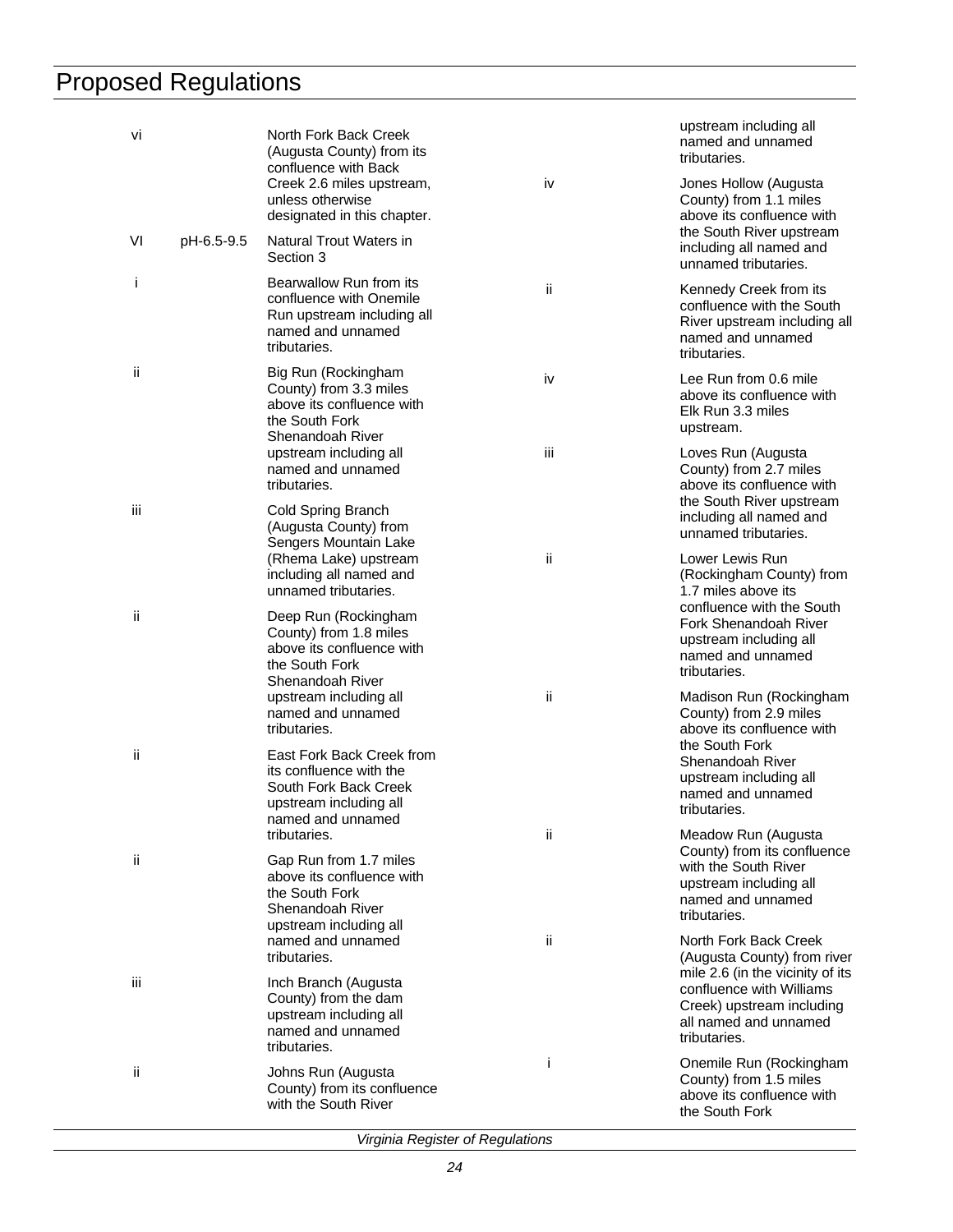|     | Shenandoah River                                                                                                                                             |    |     |                          | tributaries.                                                                                                                                                                                  |
|-----|--------------------------------------------------------------------------------------------------------------------------------------------------------------|----|-----|--------------------------|-----------------------------------------------------------------------------------------------------------------------------------------------------------------------------------------------|
|     | upstream including all<br>named and unnamed<br>tributaries.                                                                                                  |    | iv  |                          | Upper Lewis Run from 0.5<br>mile above its confluence<br>with Lower Lewis Run                                                                                                                 |
| ii  | Paine Run (Augusta<br>County) from 1.7 miles<br>above its confluence with                                                                                    |    |     |                          | upstream including all<br>named and unnamed<br>tributaries.                                                                                                                                   |
|     | the South River upstream<br>including all named and<br>unnamed tributaries.                                                                                  |    | ii. |                          | Whiteoak Run from its<br>confluence with Madison<br>Run upstream including all                                                                                                                |
| ii  | Robinson Hollow (Augusta<br>County) from the dam<br>upstream including all                                                                                   |    |     |                          | named and unnamed<br>tributaries.                                                                                                                                                             |
|     | named and unnamed<br>tributaries.                                                                                                                            | За | IV  | pH-6.5-9.5               | South River from the dam<br>above Waynesboro (all<br>waters of the                                                                                                                            |
| ii  | Rocky Mountain Run from<br>its confluence with Big Run<br>upstream including all                                                                             | 3b | IV  | <b>PWS</b>               | impoundment).<br>Coles Run and Mills Creek                                                                                                                                                    |
|     | named and unnamed<br>tributaries.                                                                                                                            |    |     | pH-6.5-9.5               | from South River<br>Sanitary District's raw<br>water intake to their                                                                                                                          |
| i۷  | Sawmill Run from 2.5 miles                                                                                                                                   |    |     |                          | headwaters.                                                                                                                                                                                   |
|     | above its confluence with<br>the South River upstream<br>including all named and                                                                             |    | VI  | <b>PWS</b>               | Natural Trout Waters in<br>Section 3b                                                                                                                                                         |
|     | unnamed tributaries.                                                                                                                                         |    | ij. | pH-6.5-9.5               | Coles Run (Augusta                                                                                                                                                                            |
| ii  | South Fork Back Creek<br>from its confluence with<br>Back Creek at Route 814<br>(river mile 2.1) upstream<br>including all named and<br>unnamed tributaries. |    |     |                          | County) from 3.9 miles<br>above its confluence with<br>the South River Sanitary<br>District's raw water intake<br>(Coles Run Dam) upstream<br>including all named and<br>unnamed tributaries. |
| ii  | Stony Run (Augusta<br>County) from 3.5 miles<br>above its confluence with<br>the South River upstream<br>including all named and<br>unnamed tributaries.     |    | ii  |                          | Mills Creek (Augusta<br>County) from the South<br>River Sanitary District's raw<br>water intake (river mile 3.8)<br>upstream including all<br>named and unnamed                               |
| iij | Stony Run (Rockingham<br>County) from 4.1 miles                                                                                                              |    |     |                          | tributaries.                                                                                                                                                                                  |
|     | above its confluence with<br>the South Fork<br>Shenandoah River<br>upstream including all<br>named and unnamed<br>tributaries.                               | Зc | IV  | <b>PWS</b><br>pH-6.5-9.5 | A tributary to Coles Run<br>from Stuarts Draft raw<br>water intake approximately<br>one-half mile south of<br>Stuarts Draft and just off<br>Route 610, to its<br>headwaters.                  |
| iij | Toms Branch (Augusta<br>County) from 1.1 miles<br>above its confluence with<br>Back Creek upstream<br>including all named and<br>unnamed tributaries.        | 4  | IV  | pH-6.5-9.5               | Middle River and its<br>tributaries from the<br>confluence with the North<br>River upstream to its<br>headwaters, unless<br>otherwise designated in                                           |
| i.  | Twomile Run from 1.4<br>miles above its confluence                                                                                                           |    |     |                          | this chapter.                                                                                                                                                                                 |
|     | with the South Fork<br>Shenandoah River                                                                                                                      |    | V   | pH-6.5-9.5               | Stockable Trout Waters in<br>Section 4                                                                                                                                                        |
|     | upstream including all<br>named and unnamed                                                                                                                  |    | v   |                          | Barterbrook Branch from its                                                                                                                                                                   |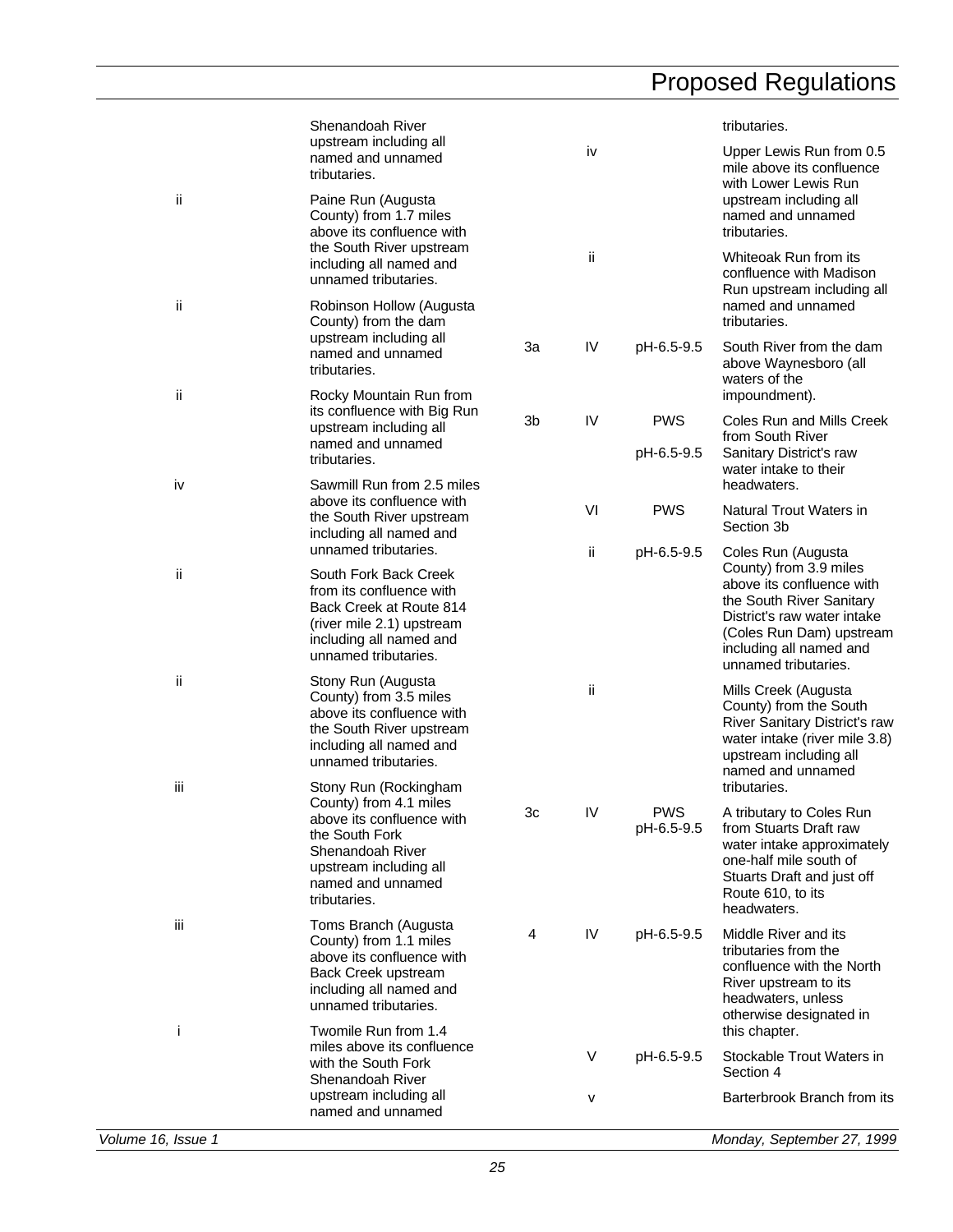|    |                  |                          | confluence with Christians                                                                                                                                                                                                                           |     |     |                                                                             | tributaries.                                                                                                            |
|----|------------------|--------------------------|------------------------------------------------------------------------------------------------------------------------------------------------------------------------------------------------------------------------------------------------------|-----|-----|-----------------------------------------------------------------------------|-------------------------------------------------------------------------------------------------------------------------|
|    | vi               |                          | Creek 2.8 miles upstream.<br>Folly Mills Creek from 2.4<br>miles above its confluence<br>with Christians Creek (in<br>the vicinity of Route 81) 4.5                                                                                                  |     | iii |                                                                             | Briery Branch (Rockingham<br>County) from river mile 6.9<br>upstream including all<br>named and unnamed<br>tributaries. |
| 4a | IV               | <b>PWS</b><br>pH-6.5-9.5 | miles upstream.<br>Middle River and its<br>tributaries from Staunton's<br>raw water intake at                                                                                                                                                        |     | iv  |                                                                             | Gum Run from its mouth<br>upstream including all<br>named and unnamed<br>tributaries.                                   |
|    |                  |                          | Gardner Spring to a point 5<br>miles upstream.                                                                                                                                                                                                       |     | iij |                                                                             | Hone Quarry Run from its<br>confluence with Briery                                                                      |
|    | $\vee$           |                          | Stockable Trout Waters in<br>Section 4a                                                                                                                                                                                                              |     |     |                                                                             | Branch upstream including<br>all named and unnamed<br>tributaries.                                                      |
|    | $***$            |                          | East Dry Branch from its<br>confluence with Buffalo<br>Branch to its headwaters.                                                                                                                                                                     | iv  |     |                                                                             | Little River from its<br>confluence with the North                                                                      |
|    | VI               | pH-6.5-9.5               | Natural Trout Waters in<br>Section 4a                                                                                                                                                                                                                |     | iv  |                                                                             | River at Route 718<br>upstream including all<br>named and unnamed<br>tributaries.                                       |
| iv |                  |                          | Buffalo Branch (Augusta<br>County) from Route 703<br>upstream including all<br>named and unnamed<br>tributaries.                                                                                                                                     |     |     |                                                                             | Maple Spring Run from its<br>mouth upstream including<br>all named and unnamed<br>tributaries.                          |
| 5  | IV               | pH-6.5-9.5               | North River and its<br>tributaries from its<br>confluence with the South<br>River upstream to its<br>headwaters, unless<br>otherwise designated in                                                                                                   |     | iv  |                                                                             | Mines Run from its<br>confluence with Briery<br>Branch upstream including<br>all named and unnamed<br>tributaries.      |
|    | $\vee$           | pH-6.5-9.5               | this chapter.<br>Stockable Trout Waters in<br>Section 5                                                                                                                                                                                              |     | iv  |                                                                             | Rocky Run (which is<br>tributary to Briery Branch in<br>Rockingham County) from<br>its mouth upstream                   |
|    | ٧                |                          | Beaver Creek (Rockingham<br>County) from its confluence<br>with Briery Branch to its<br>headwaters.<br>Naked Creek (Augusta<br>County) from 3.7 miles<br>above its confluence with<br>the North River at Route<br>696, 2 miles upstream.             | iίi |     |                                                                             | including all named and<br>unnamed tributaries.                                                                         |
|    | v                |                          |                                                                                                                                                                                                                                                      |     |     |                                                                             | Rocky Run (which is<br>tributary to Dry River in<br>Rockingham County) from<br>its mouth upstream                       |
|    |                  |                          |                                                                                                                                                                                                                                                      | ii. |     | including all named and<br>unnamed tributaries.<br>Union Springs Run from 3 |                                                                                                                         |
|    | VI<br>pH-6.5-9.5 |                          | Natural Trout Waters in<br>Section 5                                                                                                                                                                                                                 |     |     |                                                                             | miles above its confluence<br>with Beaver Creek                                                                         |
|    | iv<br>ij.        |                          | Big Run (Augusta County)<br>from 0.9 mile above its<br>confluence with Little River<br>upstream including all<br>named and unnamed<br>tributaries.<br>Black Run (Rockingham<br>County) from its mouth<br>upstream including all<br>named and unnamed |     |     |                                                                             | upstream including all<br>named and unnamed<br>tributaries.                                                             |
|    |                  |                          |                                                                                                                                                                                                                                                      |     | iv  |                                                                             | Wolf Run (Augusta County)<br>from its confluence with<br>Briery Branch upstream                                         |
|    |                  |                          |                                                                                                                                                                                                                                                      | 5a  | IV  | <b>PWS</b><br>pH-6.5-9.5                                                    | including all named and<br>unnamed tributaries.<br>Silver Lake                                                          |
|    |                  |                          |                                                                                                                                                                                                                                                      |     |     |                                                                             |                                                                                                                         |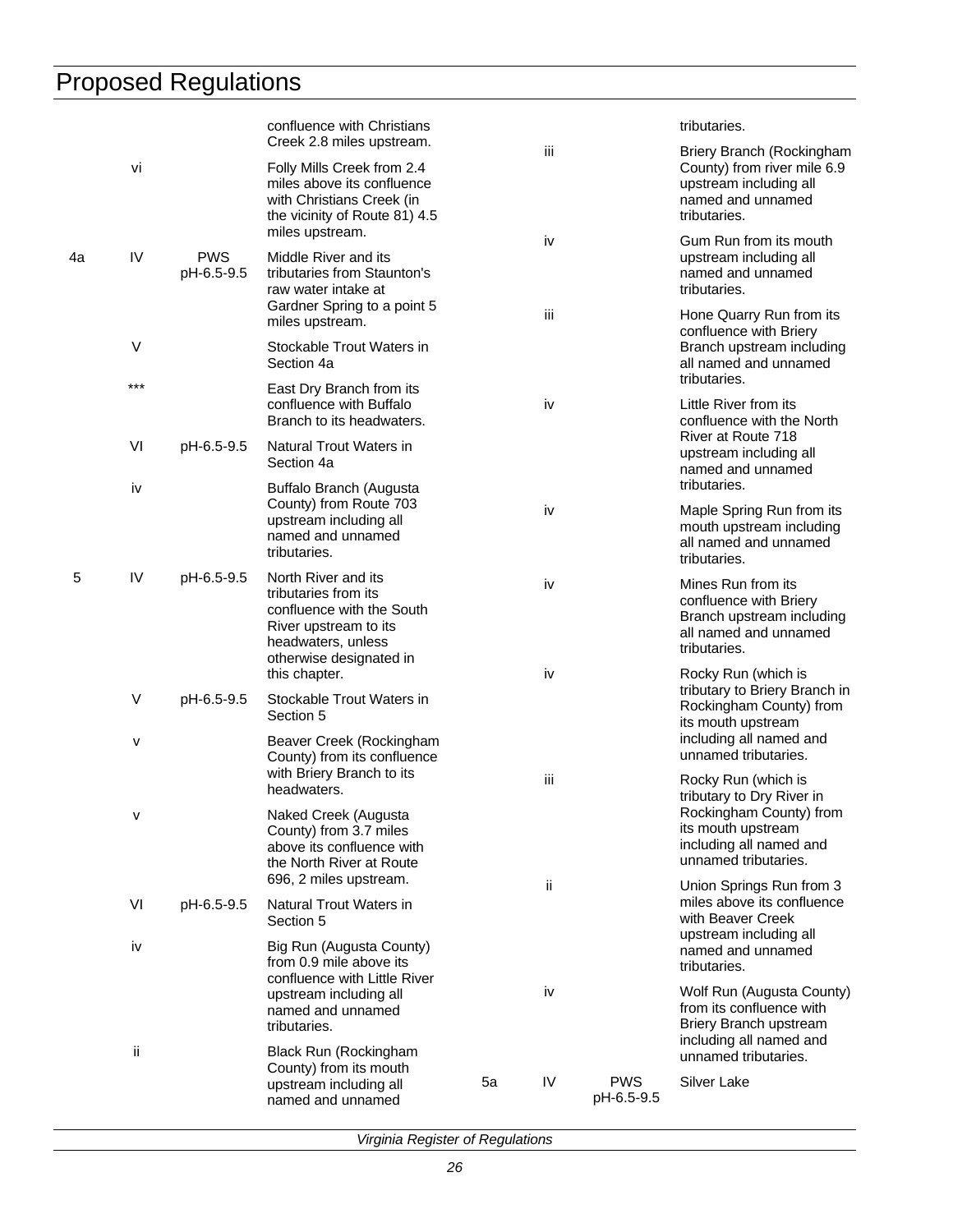| 5 <sub>b</sub> | IV                 | <b>PWS</b>                                                                                                                | North River and its                                                                                                                                                                            |    |               |                                                                                                    | tributaries.                                                                                                                        |
|----------------|--------------------|---------------------------------------------------------------------------------------------------------------------------|------------------------------------------------------------------------------------------------------------------------------------------------------------------------------------------------|----|---------------|----------------------------------------------------------------------------------------------------|-------------------------------------------------------------------------------------------------------------------------------------|
|                |                    | pH-6.5-9.5                                                                                                                | tributaries from<br>Harrisonburg's raw water<br>intake at Bridgewater to a<br>point 5 miles above                                                                                              | 5d | VI            | pH-6.5-9.5                                                                                         | Dry River and its tributaries<br>from 5 miles above<br>Harrisonburg's raw water<br>intake to its headwaters.                        |
|                |                    |                                                                                                                           | Bridgewater's raw water<br>intake to include Dry River<br>and Muddy Creek.                                                                                                                     |    | VI            | pH-6.5-9.5                                                                                         | Natural Trout Waters in<br>Section 5d                                                                                               |
|                | $\vee$             | <b>PWS</b><br>pH-6.5-9.5                                                                                                  | Stockable Trout Waters in<br>Section 5b                                                                                                                                                        |    | iv            |                                                                                                    | Dry River (Rockingham<br>County) from 5 miles above<br>Harrisonburg's raw water                                                     |
|                | v                  |                                                                                                                           | Mossy Creek from its<br>confluence with the North<br>River 7.1 miles upstream.                                                                                                                 |    |               |                                                                                                    | intake upstream including<br>all named and unnamed<br>tributaries.                                                                  |
|                | v                  |                                                                                                                           | Spring Creek (Rockingham<br>County) from its confluence<br>with the North River 2 miles<br>upstream.                                                                                           |    | ii            |                                                                                                    | Laurel Run (Rockingham<br>County) from its confluence<br>with Dry River upstream<br>including all named and<br>unnamed tributaries. |
| 5c             | IV                 | <b>PWS</b><br>pH-6.5-9.5                                                                                                  | Dry River in Rockingham<br>County from Harrisonburg's<br>raw water intake<br>(approximately 11.7 miles<br>above its confluence with<br>the North River) to a point 5<br>miles upstream, unless |    | ij            |                                                                                                    | Little Laurel Run from its<br>confluence with Dry River<br>upstream including all<br>named and unnamed<br>tributaries.              |
|                |                    |                                                                                                                           | otherwise designated in<br>this chapter.                                                                                                                                                       |    | ii            |                                                                                                    | Low Place Run from its<br>confluence with Dry River<br>upstream including all                                                       |
|                | V                  | <b>PWS</b>                                                                                                                | Stockable Trout Waters in<br>Section 5c                                                                                                                                                        |    |               |                                                                                                    | named and unnamed<br>tributaries.                                                                                                   |
|                | viii               | pH-6.5-9.5                                                                                                                | Raccoon Run (Rockingham<br>County) from its confluence<br>with Dry River to its<br>headwaters.                                                                                                 |    | iv            |                                                                                                    | Miller Spring Run from its<br>confluence with Dry River<br>upstream including all<br>named and unnamed<br>tributaries.              |
|                | VI                 | <b>PWS</b>                                                                                                                | Natural Trout Waters in<br>Section 5c                                                                                                                                                          |    | iii           |                                                                                                    | Sand Run from its                                                                                                                   |
|                | iv                 | pH-6.5-9.5                                                                                                                | Dry River (Rockingham<br>County) from<br>Harrisonburg's raw water<br>intake (approximately 11.7<br>miles above its confluence<br>with the North River) to a<br>point 5 miles upstream.         |    |               |                                                                                                    | confluence with Dry River<br>upstream including all<br>named and unnamed<br>tributaries.                                            |
|                |                    |                                                                                                                           |                                                                                                                                                                                                |    | iv            |                                                                                                    | Skidmore Fork from its<br>confluence with Dry River<br>upstream including all<br>named and unnamed                                  |
|                | iv                 |                                                                                                                           | Dry Run (Rockingham<br>County) from its confluence                                                                                                                                             |    |               |                                                                                                    | tributaries.                                                                                                                        |
|                |                    |                                                                                                                           | with Dry River upstream<br>including all named and<br>unnamed tributaries.                                                                                                                     | 5e | VI            | <b>PWS</b><br>pH-6.5-9.5                                                                           | North River from Staunton<br>Dam to its headwaters.                                                                                 |
|                |                    | iv<br>Hopkins Hollow from its<br>confluence with Peach Run<br>upstream including all<br>named and unnamed<br>tributaries. |                                                                                                                                                                                                | 6  | IV            | pH-6.5-9.5                                                                                         | North Fork Shenandoah<br>River from its confluence                                                                                  |
|                |                    |                                                                                                                           |                                                                                                                                                                                                |    | <b>NEW-22</b> | with the Shenandoah River<br>to its headwaters, unless<br>otherwise designated in<br>this chapter. |                                                                                                                                     |
|                | iv                 |                                                                                                                           | Kephart Run from its<br>confluence with Dry River                                                                                                                                              |    | V             | pH-6.5-9.5                                                                                         | Stockable Trout Waters in<br>Section 6                                                                                              |
|                |                    |                                                                                                                           | upstream including all<br>named and unnamed                                                                                                                                                    |    | vi            |                                                                                                    | Bear Run from its                                                                                                                   |
|                | Volume 16, Issue 1 |                                                                                                                           |                                                                                                                                                                                                |    |               |                                                                                                    | Monday, September 27, 1999                                                                                                          |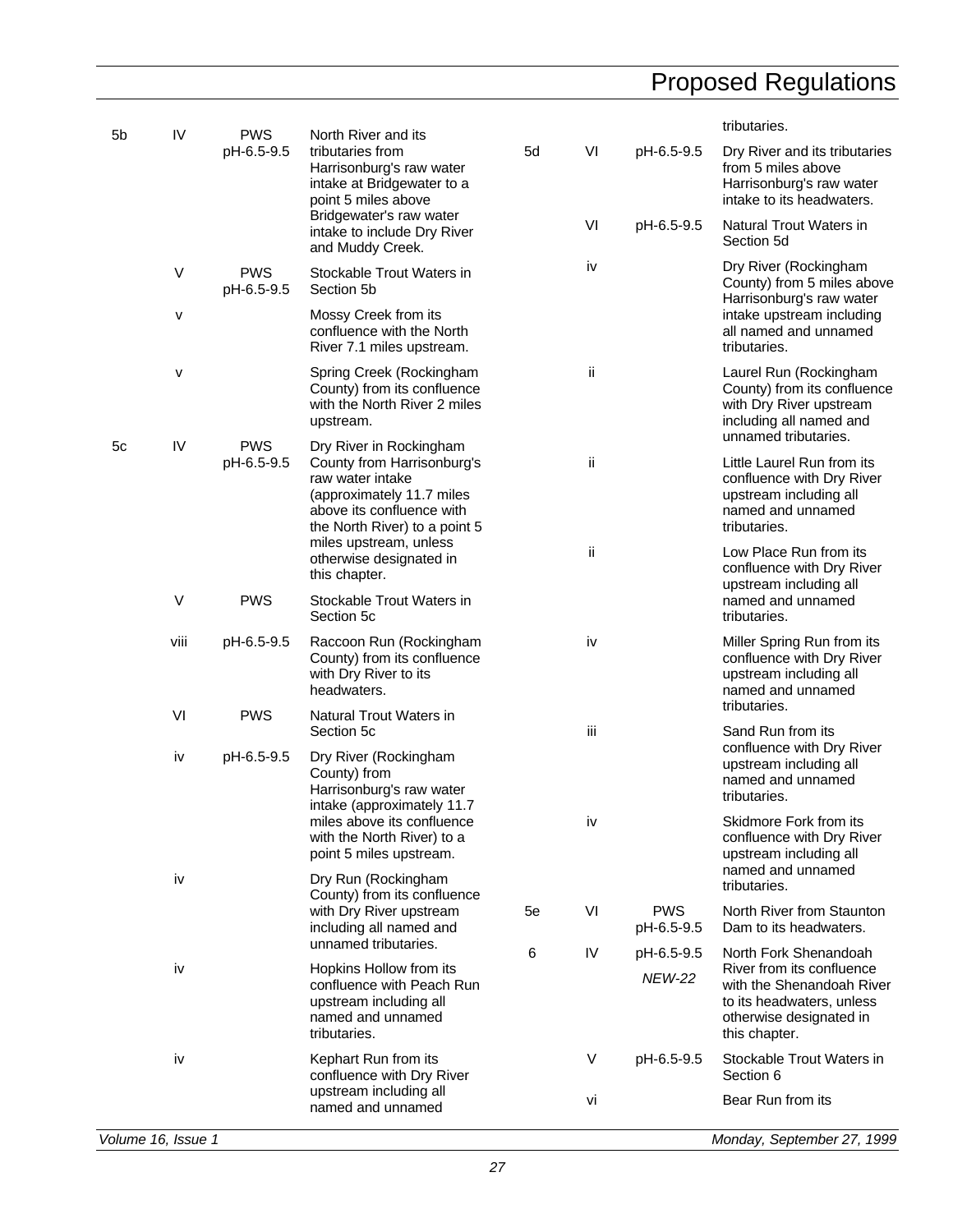|       |            | confluence with Foltz Creek<br>to its headwaters.                                                                                                             |     | German River upstream<br>including all named and<br>unnamed tributaries.                                                                                 |
|-------|------------|---------------------------------------------------------------------------------------------------------------------------------------------------------------|-----|----------------------------------------------------------------------------------------------------------------------------------------------------------|
| $***$ |            | <b>Stony Creek from Route</b><br>685 above Edinburg<br>upstream to Basye.                                                                                     | iii | Bible Run from its<br>confluence with Little Dry                                                                                                         |
| vi    |            | <b>Bull Run (Shenandoah</b><br>County) from its confluence<br>with Foltz Creek to its                                                                         |     | River upstream including all<br>named and unnamed<br>tributaries.                                                                                        |
| Vİ    |            | headwaters.<br>Falls Run from its<br>confluence with Stony<br>Creek to its headwaters.                                                                        | ii. | Camp Rader Run from its<br>confluence with the<br>German River upstream<br>including all named and<br>unnamed tributaries.                               |
| Vİ    |            | Foltz Creek from its<br>confluence with Stony<br>Creek to its headwaters.                                                                                     | iv  | Carr Run from its<br>confluence with Little Dry<br>River upstream including all                                                                          |
| vi    |            | Little Passage Creek from<br>its confluence with<br>Passage Creek to the                                                                                      | iv  | named and unnamed<br>tributaries.<br>Clay Lick Hollow from its                                                                                           |
| ***   |            | Strasburg Reservoir Dam.<br>Mill Creek from Mount<br>Jackson to Route 720 - 3.5<br>miles.                                                                     |     | confluence with Carr Run<br>upstream including all<br>named and unnamed<br>tributaries.                                                                  |
| Vİ    |            | Mountain Run from its<br>mouth at Passage Creek to<br>its headwaters.                                                                                         | iv  | Gate Run from its<br>confluence with Little Dry<br>River upstream including all<br>named and unnamed                                                     |
| $***$ |            | Passage Creek from the<br>U.S. Forest Service line (in                                                                                                        | iv  | tributaries.<br>German River                                                                                                                             |
|       |            | the vicinity of Blue Hole<br>and Buzzard Rock) 4 miles<br>upstream.                                                                                           |     | (Rockingham County) from<br>its confluence with the<br>North Fork Shenandoah                                                                             |
| Vİ    |            | Passage Creek from 29.6<br>miles above its confluence<br>with the North Fork<br>Shenandoah River to its<br>headwaters.                                        |     | River (at Route 820)<br>upstream including all<br>named and unnamed<br>tributaries.                                                                      |
| Vİ    |            | Peters Mill Run from the<br>mouth to its headwaters.                                                                                                          | ii. | Laurel Run (Shenandoah<br>County) from its confluence<br>with Stony Creek upstream                                                                       |
| ***   |            | Shoemaker River from 612<br>at Hebron Church to its                                                                                                           |     | including all named and<br>unnamed tributaries.                                                                                                          |
|       |            | junction with Route 817 at<br>the Shoemaker's<br>confluence with Slate Lick<br>Branch.                                                                        | ii. | Little Stony Creek from its<br>confluence with Stony<br>Creek upstream including<br>all named and unnamed                                                |
| VI    | pH-6.5-9.5 | Natural Trout Waters in<br>Section 6                                                                                                                          | iv  | tributaries.<br>Marshall Run (Rockingham                                                                                                                 |
| ii.   |            | Anderson Run<br>(Shenandoah County) from<br>1.1 miles above its<br>confluence with Stony<br>Creek upstream including<br>all named and unnamed<br>tributaries. |     | County) from 1.2 miles<br>above its confluence with<br>the North Fork<br>Shenandoah River<br>upstream including all<br>named and unnamed<br>tributaries. |
| İV    |            | Beech Lick Run from its<br>confluence with the                                                                                                                | Ш   | Mine Run (Shenandoah<br>County) from its confluence                                                                                                      |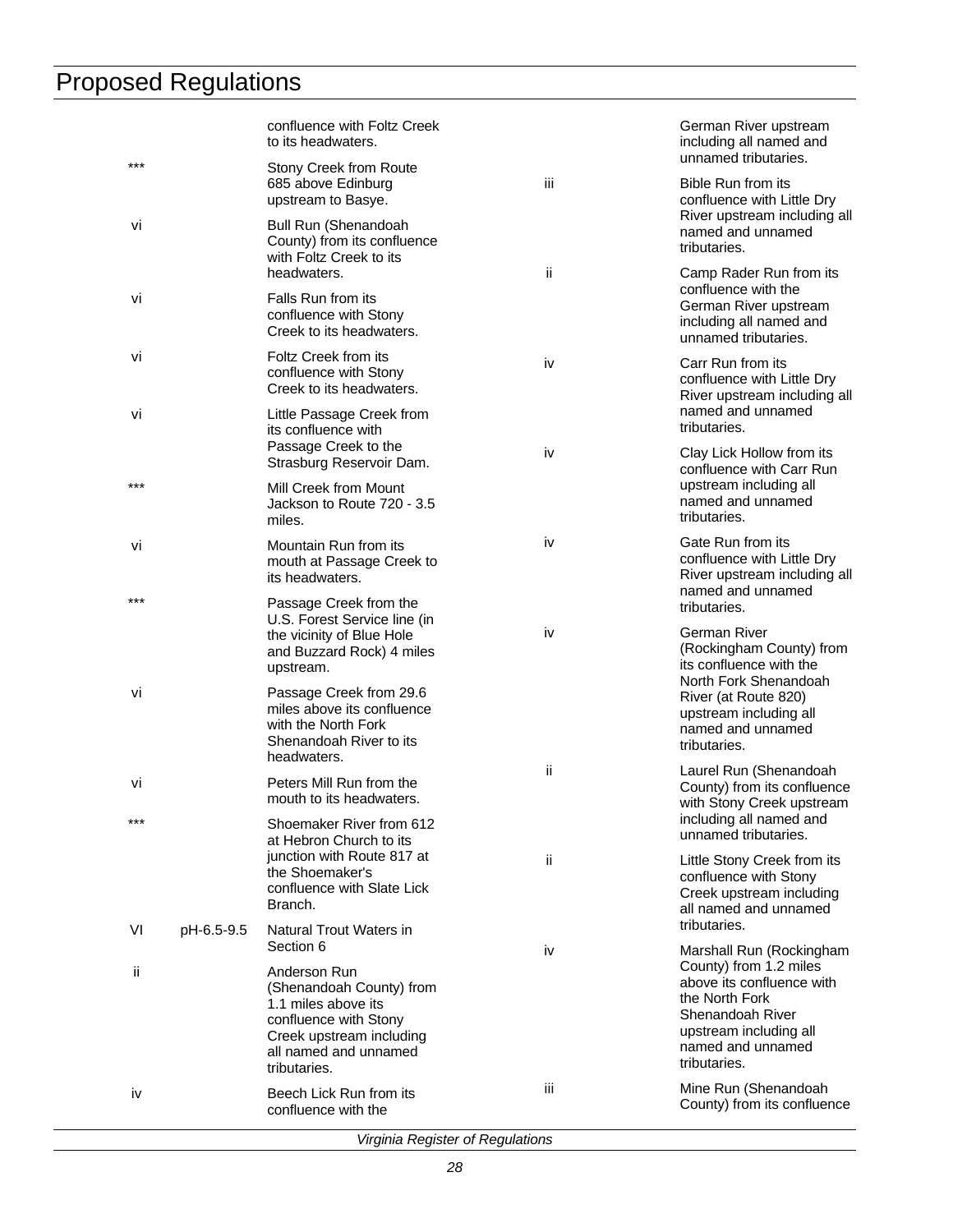|    | ii                 |                          | with Passage Creek<br>upstream including all<br>named and unnamed<br>tributaries.<br>Poplar Run (Shenandoah<br>County) from its confluence   |    |       | pH-6.5-9.5               | River and its tributaries<br>from the Winchester raw<br>water intake to a point 5<br>miles upstream (to include<br>Cedar Creek and its<br>tributaries to their<br>headwaters). |
|----|--------------------|--------------------------|----------------------------------------------------------------------------------------------------------------------------------------------|----|-------|--------------------------|--------------------------------------------------------------------------------------------------------------------------------------------------------------------------------|
|    |                    |                          | with Little Stony Creek<br>upstream including all<br>named and unnamed                                                                       |    | V     | <b>PWS</b><br>pH-6.5-9.5 | Stockable Trout Waters in<br>Section 6b                                                                                                                                        |
|    | iv                 |                          | tributaries.<br>Rattlesnake Run<br>(Rockingham County) from<br>its confluence with Spruce<br>Run upstream including all<br>named and unnamed |    | $***$ |                          | Cedar Creek (Shenandoah<br>County) from Route 55<br>(river mile 23.56) to the<br>U.S. Forest Service<br>Boundary (river mile 32.0) -<br>approximately 7 miles.                 |
|    | iv                 |                          | tributaries.<br>Root Run from its<br>confluence with Marshall<br>Run upstream including all                                                  |    | v     | <b>PWS</b><br>pH-6.5-9.5 | Meadow Brook (Frederick<br>County) from its confluence<br>with Cedar Creek 5 miles<br>upstream.                                                                                |
|    |                    |                          | named and unnamed<br>tributaries.                                                                                                            |    | VI    | <b>PWS</b><br>pH-6.5-9.5 | Natural Trout Waters in<br>Section 6b                                                                                                                                          |
|    | iv                 |                          | Seventy Buck Lick Run<br>from its confluence with<br>Carr Run upstream<br>including all named and<br>unnamed tributaries.                    |    | iii   |                          | Cedar Creek (Shenandoah<br>County) from the U.S.<br>Forest Service boundary<br>(river mile 32.0) near Route<br>600 upstream including all                                      |
|    | iv                 |                          | Sirks Run (Spring Run)<br>from 1.3 miles above its                                                                                           |    |       |                          | named and unnamed<br>tributaries.                                                                                                                                              |
|    | iv                 |                          | confluence with Crab Run<br>upstream including all<br>named and unnamed<br>tributaries.<br>Spruce Run (Rockingham                            |    | ij.   |                          | Duck Run from its<br>confluence with Cedar<br>Creek upstream including<br>all named and unnamed<br>tributaries.                                                                |
|    |                    |                          | County) from its confluence<br>with Capon Run upstream<br>including all named and<br>unnamed tributaries.                                    |    |       |                          | Paddy Run (Frederick<br>County) from the mouth<br>upstream including all<br>named and unnamed                                                                                  |
|    | iv                 |                          | Sumac Run from its<br>confluence with the<br>German River upstream<br>including all named and<br>unnamed tributaries.                        |    | ***   |                          | tributaries.<br>(Paddy Run (Frederick<br>County) from its mouth<br>$(0.0)$ to river mile 1.8.)                                                                                 |
| 6a | IV                 | <b>PWS</b><br>pH-6.5-9.5 | Little Passage Creek from<br>the Strasburg Reservoir<br>Dam upstream to its                                                                  |    | vi**  |                          | (Paddy Run (Frederick<br>County) from river mile 1.8<br>to 8.1-6.3 miles.)                                                                                                     |
|    |                    |                          | headwaters, unless<br>otherwise designated in<br>this chapter.                                                                               |    | iii   |                          | Sulphur Springs Gap<br>(Shenandoah County) from<br>its confluence with Cedar                                                                                                   |
|    | V                  | <b>PWS</b><br>pH-6.5-9.5 | Stockable Trout Waters in<br>Section 6a                                                                                                      | 6c | IV    | <b>PWS</b>               | Creek 1.9 miles upstream.<br>North Fork Shenandoah                                                                                                                             |
|    | vi                 |                          | Little Passage Creek from<br>the Strasburg Reservoir<br>Dam upstream to its<br>headwaters.                                                   |    |       | pH-6.5-9.5               | River and its tributaries<br>from Strasburg's raw water<br>intake to points 5 miles<br>upstream.                                                                               |
| 6b | IV                 | <b>PWS</b>               | North Fork Shenandoah                                                                                                                        | 6d | IV    | <b>PWS</b><br>pH-6.5-9.5 | North Fork Shenandoah<br>River and its tributaries                                                                                                                             |
|    | Volume 16, Issue 1 |                          |                                                                                                                                              |    |       |                          | Monday, September 27, 1999                                                                                                                                                     |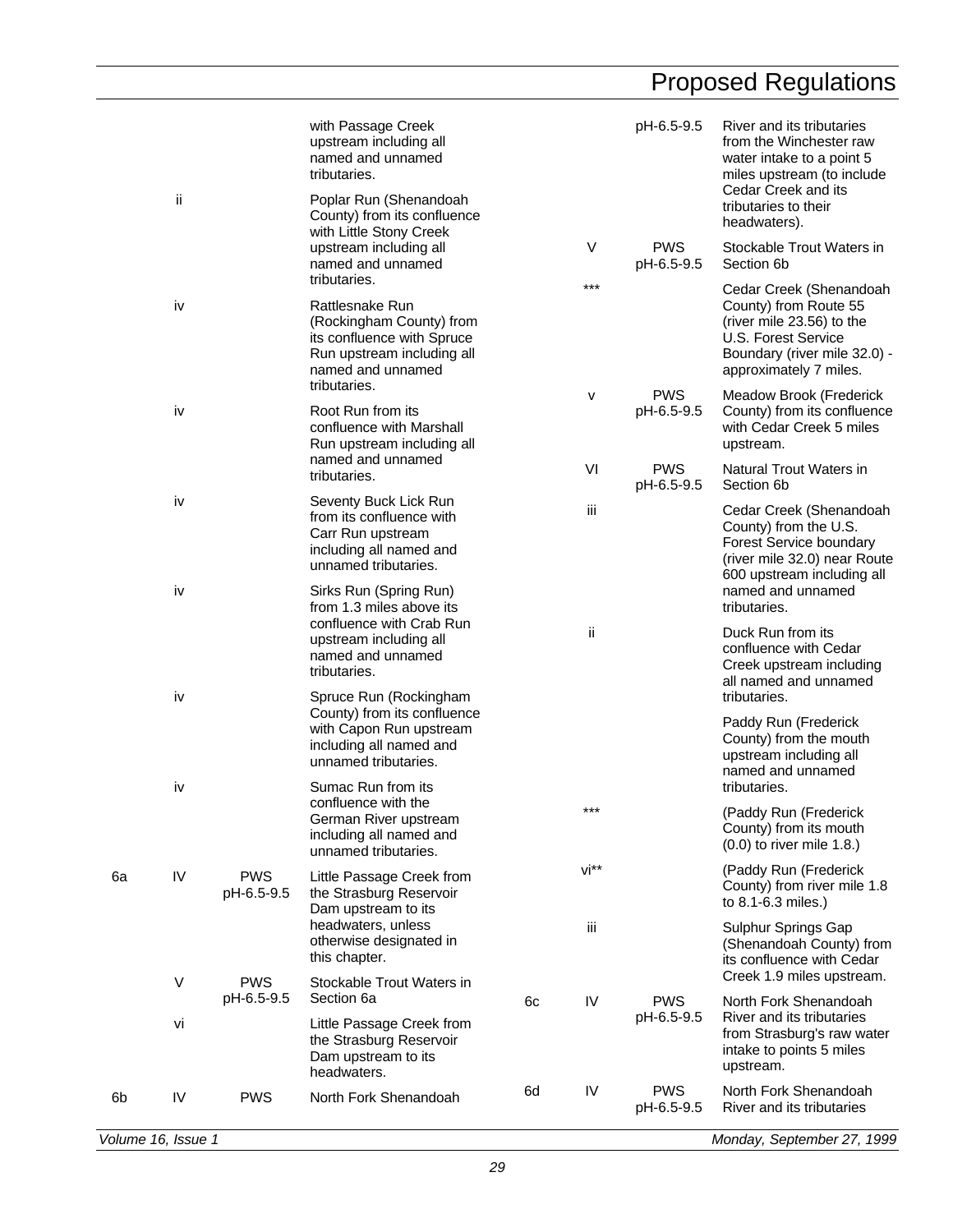<span id="page-31-0"></span>

|    |     |                          | from Woodstock's raw<br>water intake (approximately<br>1/4 mile upstream of State<br>Route 609 bridge near<br>Woodstock) to a point 5<br>miles upstream.                                                                                            |                                                         |
|----|-----|--------------------------|-----------------------------------------------------------------------------------------------------------------------------------------------------------------------------------------------------------------------------------------------------|---------------------------------------------------------|
| 6e | IV  | <b>PWS</b><br>pH-6.5-9.5 | Smith Creek and its<br>tributaries from New<br>Market's raw water intake<br>to its headwaters.                                                                                                                                                      |                                                         |
| 6f | IV  | <b>PWS</b><br>pH-6.5-9.5 | North Fork Shenandoah<br>River and its tributaries<br>from the Food Processors<br>Water Coop, Inc. dam at<br>Timberville and the Town of<br>Broadway's intakes on<br>Linville Creek and the<br>North Fork Shenandoah to<br>points 5 miles upstream. | Title<br>Per<br>Par                                     |
| 6g | IV  | pH-6.5-9.5               | Shoemaker River and its<br>tributaries from Slate Lick<br>Run, and including Slate<br>Lick Run, to its headwaters.                                                                                                                                  | 20,<br>11 ˈ<br>150<br>$10-6$<br>rep                     |
|    | V   | pH-6.5-9.5               | Stockable Trout Waters in<br>Section 6g                                                                                                                                                                                                             | <b>Stat</b>                                             |
|    | *** |                          | Slate Lick Run from its<br>confluence with the<br>Shoemaker River upstream<br>to the 1500 foot elevation.                                                                                                                                           | Pub<br>sub                                              |
|    | VI  | pH-6.5-9.5               | Natural Trout Waters in<br>Section 6g                                                                                                                                                                                                               | <u>Bas</u><br>auth<br>§59                               |
|    | iv  |                          | Long Run (Rockingham<br>County) from its confluence<br>with the Shoemaker River<br>upstream including all<br>named and unnamed<br>tributaries.                                                                                                      | in<br>regu<br>mut<br>and<br>app<br>The                  |
|    | iv  |                          | Slate Lick Run from the<br>1500 foot elevation<br>upstream upstream<br>including all named and<br>unnamed tributaries.                                                                                                                              | vers<br>Reg<br>Nov<br>on :<br>revi                      |
| 6h | IV  | <b>PWS</b><br>pH-6.5-9.5 | Unnamed tributary of North<br>Fork Shenandoah River (on<br>the western slope of Short<br>Mountain opposite Mt.<br>Jackson) from the Town of<br>Mt. Jackson's raw water<br>intake (north and east<br>dams) to its headwaters.                        | Atto<br>199<br>regu<br>com<br>Pur<br>ach<br>the<br>regu |
| 6i | IV  | PWS<br>pH-6.5-9.5        | Little Sulfur Creek, Dan's<br>Hollow and Horns Gully<br>(tributaries of the North<br>Fork Shenandoah River on<br>the western slope of Short<br>Mountain opposite Mt.                                                                                | rega<br>hors<br>Furt<br>star<br>the<br>pror             |

Jackson) which serve as a water supply for the Town of Edinburg, from the Edinburg intakes upstream to their headwaters.

VA.R. Doc. No. R99-24; Filed September 7, 1999, 2:44 p.m.

w **––––––––––––––––––** w

### **TITLE 11. GAMING**

#### **VIRGINIA RACING COMMISSION**

#### **REPROPOSED**

Title of Regulation: **11 VAC 10-60-10 et seq. Regulations Pertaining to Horse Racing with Pari-Mutuel Wagering: Participants (amending 11 VAC 10-60-10, 11 VAC 10-60- 20, 11 VAC 10-60-40, 11 VAC 10-60-70, 11 VAC 10-60-120, 11 VAC 10-60-130, 11 VAC 10-60-140, and 11 VAC 10-60- 150; adding 11 VAC 10-60-15, 11 VAC 10-60-290, 11 VAC 10-60-300, 11 VAC 10-60-310, and 11 VAC 10-60-320; repealing 11 VAC 10-60-30 and 11 VAC 10-60-60).**

tutory Authority: § 59.1-369 of the Code of Virginia.

blic Hearing Date: N/A -- Public comments may be mitted until November 29, 1999.

(See Calendar of Events section for additional information)

sis: The Virginia Racing Commission derives its statutory hority to promulgate regulations from the provisions of § 59.1-369 of the Code of Virginia. The section states, in part subdivision 3, "The Commission shall promulgate ulations and conditions under which horse racing with parituel wagering shall be conducted in the Commonwealth, all such other regulations it deems necessary and ropriate to effect the purposes of the chapter."

proposed regulation was published in its proposed sion in the October 12, 1998, issue of the Register of gulations. A public hearing was held on the regulation on ember 18, 1998. After receiving written and oral comment the proposed action, staff met with interested parties to se the proposed version. On advice from counsel from the orney General's Office, the commission at its August 18, 19, meeting voted to put the revisions in the proposed ulation out for an additional 60-day period of public nment.

pose: The commission has promulgated this regulation to ieve its statutory purpose of maintaining horse racing in Commonwealth of the highest quality. The proposed ulation reflects more closely the intent of the statute arding the consideration of applications for participation in se racing thereby eliminating the provisional permit. thermore, the regulation takes into account changes in ndard operating procedures found at most racetracks in mid-Atlantic region since the current regulation was mulgated eight years ago. The proposed regulation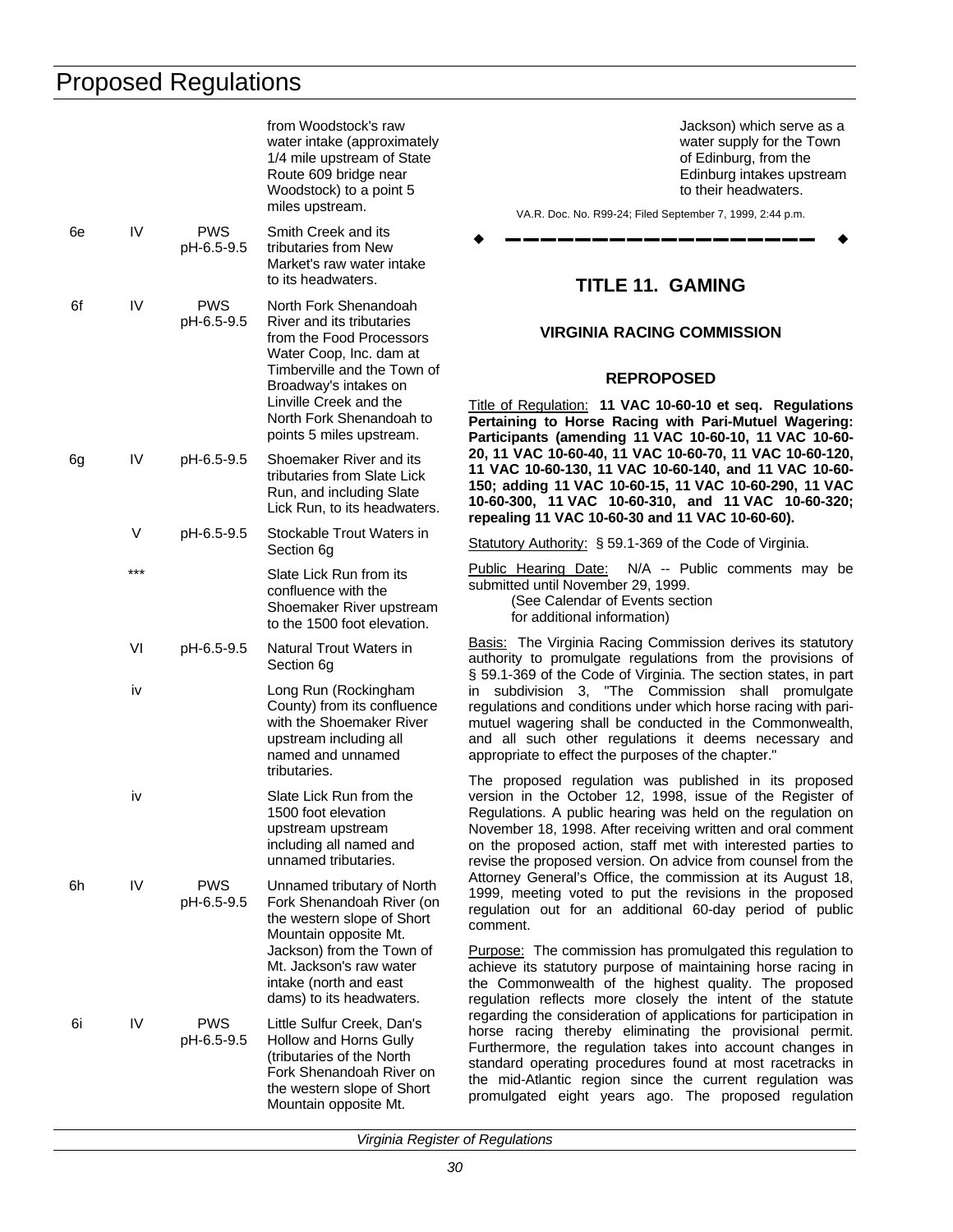amends the existing regulation pertaining to participants in horse racing with pari-mutuel wagering to promote the public health, safety and welfare.

Substance: The proposed regulation repeals the sections pertaining to provisional permits and clarifies the procedures under which applications for permits shall be considered by the commission. The regulation also clarifies the responsibilities of participants regarding alcohol and drug testing, provision of workers' compensation insurance coverage for employees, disorderly conduct and unwarranted objections. The regulation also specifies that permit holders shall provide a current mailing address. Further, the regulation incorporates the practices of other jurisdictions, primarily Maryland, regarding the responsibilities placed upon owners of racehorses. These amendments were necessitated by the demise of the thoroughbred ownership registry of The Jockey Club.

The proposed regulation incorporates the practices of other jurisdictions as to the responsibilities placed upon jockeys and apprentice jockeys. It also introduces an apprentice certificate that has been instituted among the racing states in the mid-Atlantic region. It also establishes a multiple engagement regulation for a jockey that parallels regulations in other jurisdictions.

The proposed action more appropriately shifts four categories of permit holders from the chapter pertaining to racing officials to the chapter pertaining to participants.

Following the public hearing and the close of the period of public comment, commission staff held extensive meetings with racing officials, representatives of the Jockeys' Guild and the Maryland Jockey Club. As a result, the following sections were revised after the regulation was published in its proposed version. The revisions are:

11 VAC 10-60-10: In subsection H, the felonies considered detrimental to horse racing in the Commonwealth are specified, and in subsection V, the original language is restored but the levels of alcohol content are reduced.

11 VAC 10-60-40: In subsection C, the original language is restored and the proposed language is stricken. In subsection D, the age limitation is stricken from the proposed version. In subsection H, the term of leases is stricken. In subsection I, the word "written" is substituted for the word "notarized" and the requirement of a legal name accompanying a stable name is stricken. The registration requirements, notification of a change of trainer, and prohibitions on owners in subsections K, L and M are stricken.

11 VAC 10-60-70: In subsection D, the revision allows a trainer to participate as a jockey but the jockey may only ride horses he trains. In subsection F, the provision for workers' compensation insurance is eliminated as unnecessary. In subsection G, the wording "or a permit in Virginia" is added to conform to other similar provisions.

11 VAC 10-60-120: In subsection T, the revised language clarifies the weighing in procedures and the amount of overweight carried by the jockey during the running of a race.

11 VAC 10-60-320: The revised language eliminates the requirement upon the track superintendent of having the necessary personnel and equipment available. It has been determined that this is the responsibility of the licensee and not one of its employees.

Issues: The proposed regulation was promulgated with the input of counsel from the Attorney General's Office as well as the commission's experience in operating the first five race meetings at Colonial Downs. Furthermore, representatives of the horse industry, primarily the Jockeys' Guild and racing officials from Colonial Downs and the Maryland Jockey Club were intensely involved in the revision of the proposed regulation. The proposed regulation essentially updates the previous regulation by eliminating outmoded procedures. The proposed regulation further creates the advantage of providing uniformity among neighboring jurisdictions while not creating a disadvantage for the Commonwealth or the public.

#### Summary:

*The proposed amendments incorporate the changes in standard operating procedures for racetracks in the mid-Atlantic region; allow licensees reciprocity if licensed in another state with similar regulatory requirements; and clarify sections with permit application procedures, including the repeal of provisional permits. The proposed version of the regulation has been revised to reflect the public comment received during the public hearing and the period of public comment.*

#### **11 VAC 10-60-10. Generally.**

No person shall participate in any horse racing subject to the jurisdiction of the commission or in the conduct of a race meeting or pari-mutuel wagering of the race meeting unless the person possesses a permit from the commission and complies with the provisions of the Act and the regulations of the commission. Permits issued by the commission are not transferable.

A. Application for permit. A person desiring to obtain a permit to participate in horse racing, with pari-mutuel wagering, shall make an application for a permit on a form prescribed by the commission. The application shall be accompanied by a fee prescribed by the commission and the cost of fingerprinting. The applicant shall be photographed. The applicant shall also be fingerprinted upon making his initial application in the Commonwealth and at least once every five years thereafter. The application shall be verified by the oath or affirmation of the applicant.

B. Fee schedule. Before submitting an application for a permit as a participant, the applicant shall consult the fee schedule *(11 VAC 10-60-15)* of the Virginia Racing Commission to ascertain the applicable fee, make out a check or money order payable to the Virginia Racing Commission or pay in cash the full amount of the fee, and submit the fee with the application.

C. Provisional permit. Pending the completion of a background investigation into the qualifications and fitness of an applicant for a permit, the commission shall grant a provisional permit in accordance with the following provisions:

1. The applicant shall be permitted to participate in horse racing to the extent allowed by the permit for which application was made;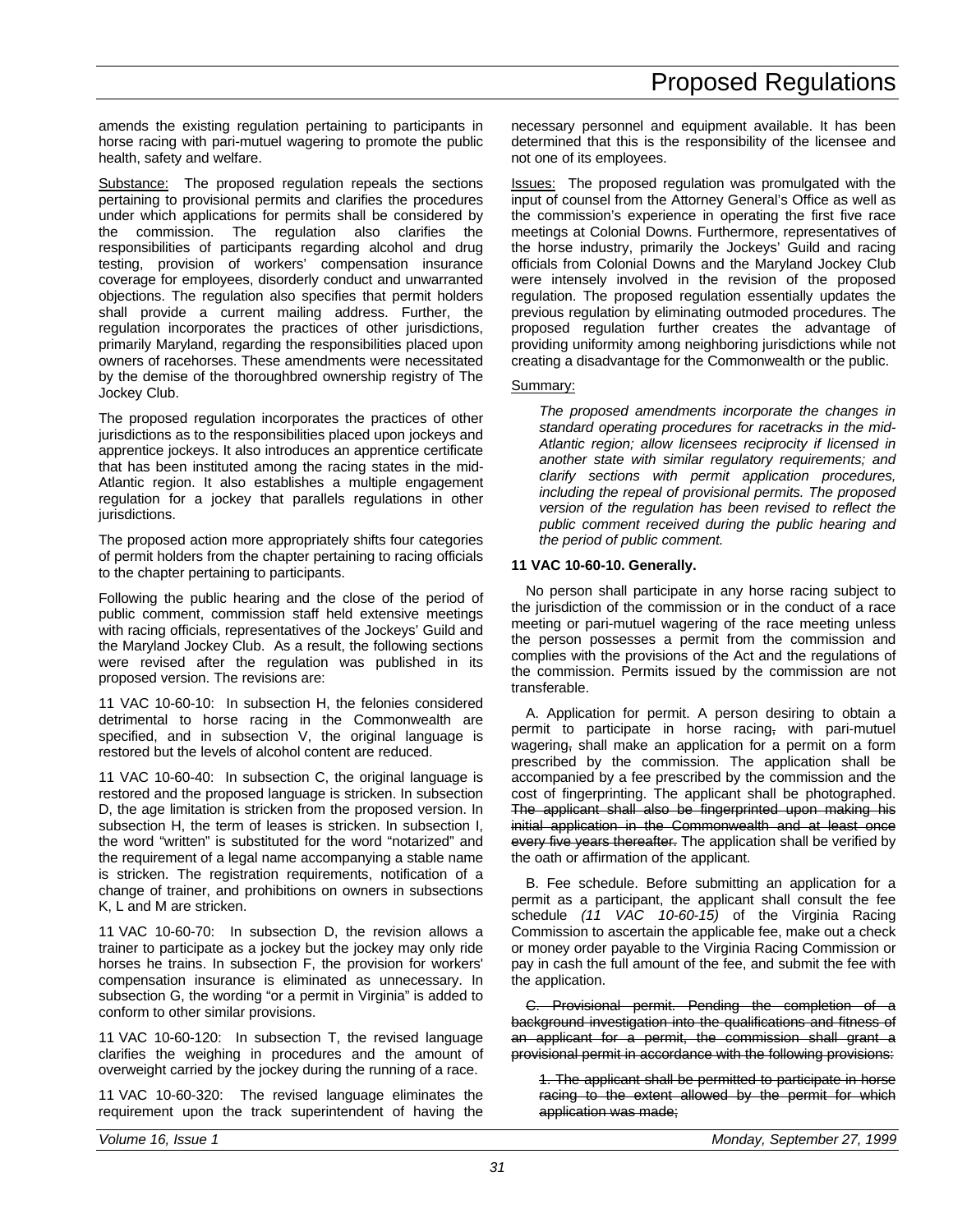2. The applicant, in the exercise of reasonable care and diligence, could not have made application in time for a decision to be made on the applicant's qualifications and fitness; and

3. The commission has no reason to believe that the applicant is ineligible for the permit for which application was made.

D. Termination of provisional permit. A provisional permit shall terminate upon a decision of the commission to approve or deny the application for a permit, or 120 days after the grant of the provisional permit, whichever occurs first. A provisional permit shall carry no presumption of qualifications or fitness, and may be terminated summarily by the commission for cause.

E. Recommendation by stewards. The stewards, employed as racing officials by the commission, shall promptly consider an application, and shall approve or deny the application based on the information in the application and all other information before them, including any investigation they deem appropriate. If an application is approved by the stewards, the permit shall be valid for one year.

F. Denial of application. The stewards shall deny the application, if they find that the approval of a permit for the person would not be in the best interests of the people of the Commonwealth, or the horse racing industry of the Commonwealth, or would reflect adversely on the honesty and integrity of the horse racing industry in the Commonwealth, or that the applicant:

1. Has knowingly made a false statement of a material fact in the application, or has deliberately failed to disclose any information requested by the commission;

2. Is or has been guilty of any corrupt or fraudulent practice or conduct in connection with any horse race meeting in this or any other state;

3. Has knowingly failed to comply with the provisions of the Act or the regulations of the commission;

4. Has had a permit to engage in activity related to horse racing denied for just cause, suspended or revoked in any other jurisdiction, and such denial, suspension or revocation is still in effect;

5. Is not qualified to perform the duties required for the permit sought; or

6. Has been convicted in any jurisdiction of a misdemeanor or felony involving unlawful conduct or wagering, fraudulent use of a credential, unlawful transmission of information, touting, bribery, administration or possession of drugs or any misdemeanor or felony considered by the commission to be detrimental to horse racing in the Commonwealth.

Denial is final. The denial of an application by the stewards as a participant in horse racing shall be final unless an appeal is made by the applicant under the provisions of these regulations.

*C. Reciprocity. The commission shall conduct a review of the statutes of other jurisdictions pertaining to horse racing*

*with pari-mutuel wagering to ascertain which jurisdictions have substantially the same standards as those of Virginia. Upon submission of an application and payment of the prescribed fee by a holder of a permit, license or other similar document from those jurisdictions whose standards for permits, licenses or similar documents are substantially the same, the commission may, in its discretion, grant reciprocity to the applicant provided that the applicant has not been convicted of a misdemeanor or felony.*

*D. Fingerprinting. The applicant shall be fingerprinted upon making his initial application in the Commonwealth and at least once every five years thereafter. The commission may waive this requirement in connection with an application for a permit by reciprocity with another jurisdiction provided that the applicant was fingerprinted and was subjected to a criminal history record information check in a jurisdiction whose laws governing fingerprinting and background investigations are substantially the same as required by Virginia and that he has not been convicted of a misdemeanor or a felony. However, the commission, in its discretion, may require fingerprints from any applicant or holder of a permit at any time.*

*E. Consideration of application. The commission, acting through its executive secretary or other designee, shall promptly consider any application for a permit and issue the permit based on the information contained in the application and all other information before it, including any investigation it deems appropriate. If an application for a permit is approved, the commission shall issue the permit.*

*F. Denial of application. If from the face of the application, an applicant appears ineligible because of the requirements specified in § 59.1-389 B of the Code of Virginia, his application shall be denied by the commission, acting through its executive secretary or other designee. The commission may deny an application for a permit for the reason specified in § 59.1-389 C of the Code of Virginia. Absent mitigating circumstances, the application for a permit shall be denied if the applicant has* [ *been convicted for solicitation/prostitution within five years next preceding the application date or has* ] *three or more misdemeanor convictions, regardless of offense, within five years preceding the application date. If the applicant has multiple convictions of the same offense on the same day, it shall not constitute three or more misdemeanor convictions for purposes of this regulation. The applicant may withdraw his application prior to denial.*

*G. Ineligible applicant. If it appears that the applicant may be ineligible because he has committed a felony or misdemeanor that may be detrimental to horse racing in the Commonwealth, he shall be afforded the opportunity to withdraw his application or request a hearing before a steward regarding his application. However, the commission, in its discretion, may issue a permit to an applicant providing the felony or misdemeanor is not one of those listed in § 59.1- 389 B 6 of the Code of Virginia.*

[ *H. Felonies considered detrimental. In the absence of mitigating circumstances, the following felonies are considered detrimental to horse racing in Virginia and the commission, acting through its executive secretary or other designee, shall deny the application and refuse to issue the permit if the applicant has been convicted of any of them:*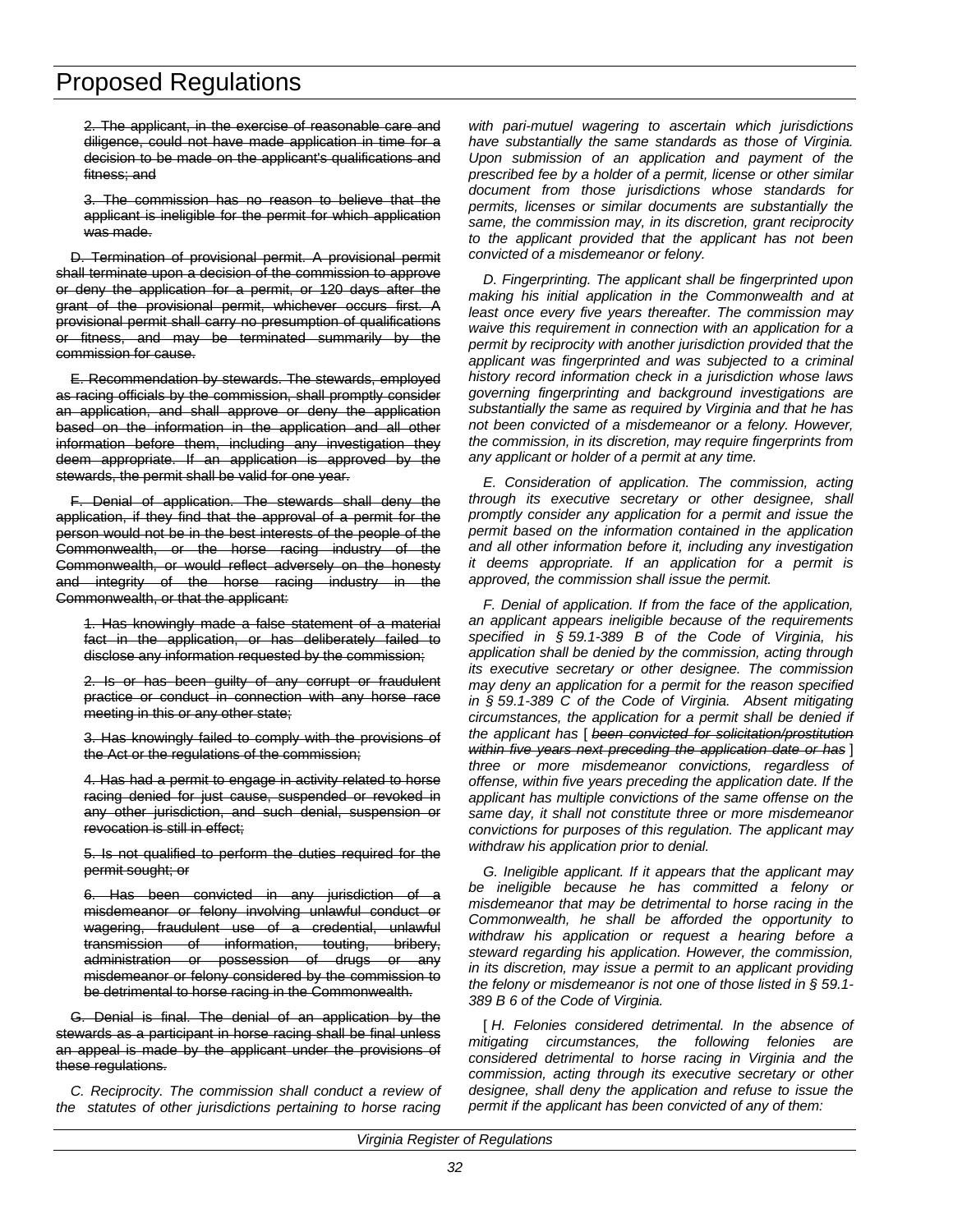*1. For horsemen participants:*

*a. Serious violent offenses, including but not limited to murder, rape, forcible sodomy, crimes against nature, and aggravated assault/maiming;*

*b. Burglary offenses; and*

*c. Arson offenses.*

*2. For employees of a licensee:*

*a. Larency/theft offenses, including but not limited to robbery, embezzlement, and credit card theft;*

*b. Fraud offenses, including but not limited to forgery, uttering, and credit card fraud;*

*c. Arson offenses; and*

*d. Serious violent offenses, including but not limited to murder, rape, forcible sodomy, crimes against nature, and aggravated assault/maiming.* ]

[H. *I.*] Renewal of permit. A holder of a currently valid permit may renew the permit annually by making application for a renewal on a form prescribed by the commission. The application for a renewal of a permit shall be accompanied by a fee prescribed by the commission. The applicant may be photographed with each application for a renewal.

[  $\vdash$  *J.* ] Knowledge of regulations. A holder of a permit shall be familiar with and knowledgeable of the regulations of the commission. Every holder of a permit is presumed to know the regulations.

[  $\downarrow$  K. ] Reporting violations. A holder of a permit shall report immediately to the stewards *commission* every observed violation of these regulations as well as all violations of state and federal laws during the race meeting.

[K. L.] Multiple participation. A holder of a permit may participate in horse racing in more than one capacity, with the exception of those capacities specifically prohibited by these regulations. A holder of a permit shall declare *submit*, in writing on a form prescribed by the commission, *a request for approval of* his multiple participation in horse racing. The stewards may *shall* deny *a request for* multiple participation where it would, in their discretion, pose a potential conflict of interest. Where approval is granted to a holder of a valid permit, the *all* applicable fee *fees* shall be paid by the participant.

[ L. *M.* ] Employment of unauthorized participants. A holder of a permit shall not employ for participation within the enclosure any person who does not possess the appropriate permit issued by the commission or has not made application for the appropriate permit.

[M. N. ] Financial responsibility. A holder of a permit, who obtains food, shelter, medicine, transportation, veterinary services or other goods and services for himself or for others shall be responsible for paying for those goods and services. The stewards shall neither be obligated to collect debts nor intervene where there is a dispute over a debt, unless in receipt of a judgment from a duly constituted court in the Commonwealth.

[N. O.] Possession of permit. A holder of a permit shall have in his possession at all times his permit issued by the commission and shall be responsible for its safekeeping. The holder shall display his permit to gain entry to the enclosure or upon the request of appropriate racing officials, commission personnel or security personnel.

[ $\Theta$ . *P.* ] Duplicate permit. A holder of a permit shall report immediately to the stewards the loss of his permit and immediately make application for a duplicate. The stewards shall notify the appropriate security personnel of the loss of the permit.

[ P. *Q.* ] Misuse of permit. A holder of a permit shall not allow another person to use his permit for the purpose of obtaining any benefits or privileges pertaining to the permit.

[ Q. *R.* ] Search and seizure. An applicant for *A holder of* a permit shall consent upon application and for the duration of the permit, if issued, to personal inspections (searches) of the applicant *holder*, inspections (searches) of the applicant's *holder's* personal property, and inspections (searches) of the premises and property *located within the enclosure of the racetrack* related to his participation in a race meeting by persons authorized by the commission, and to seizure of such property as is determined by the commission's designee conducting the search to be in violation of Chapter 29 *(§ 59.1-* 364 et seq.) of Title 59.1 of the Code of Virginia, or this chapter. The following provisions shall apply to searches and seizures:

1. Any drug, stimulant, narcotic, controlled substance, drug paraphernalia, hypodermic needle, hypodermic syringe, battery or other electrical or mechanical appliance or any other device or substance which could be used to affect the speed or action of a horse, or any other device prohibited by this chapter that is in the possession of an applicant, a holder of a permit or a holder of a provisional permit may be seized;*.*

2. Commission personnel have the right to enter into, or upon buildings, stables, rooms (other than residences), private vehicles or other places within the enclosure, and shall *may* examine them, and inspect and examine personal property and effects of a holder of a permit or holder of a provisional permit for the purpose of determining that the items listed in subdivision 1 of this subsection are not in the possession of a permit holder, applicants or holders of provisional permits unless authorized by Chapter 29 of Title 59.1 *of the Code of Virginia* or this chapter; and*.*

3. In addition, commission personnel shall visit, investigate, and have free access to the office, track, facilities, or other places of business of any licensee or permit holder and may compel the production of any of the books, documents, records, or memoranda of any licensee or permit holder for the purpose of satisfying themselves that Chapter 29 of Title 59.1 *of the Code of Virginia* and this chapter are being strictly complied with;*.*

4. Failure to submit to any inspection or search described above or to any production of documents or seizure of property resulting therefrom, may subject a licensee, *or a* holder of a permit or a holder of a provisional permit to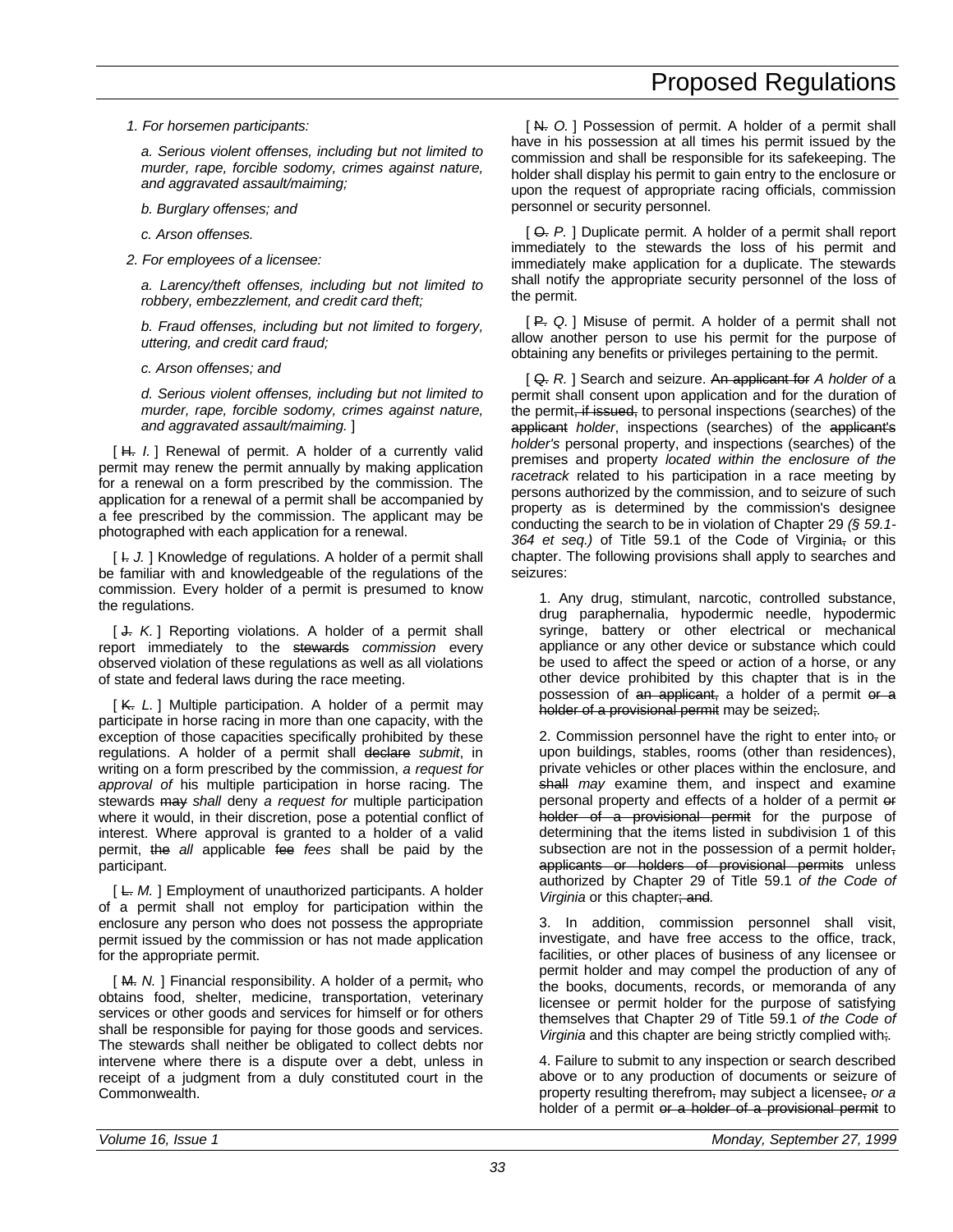disciplinary action. In the event that such licensee or permit holder, applicant, or holder of a provisional permit refuses to submit, the following procedure shall apply:

Such refusal shall be immediately reported to the stewards by the person attempting to conduct the search. Such refusal, and the basis therefor, shall be provided in writing to the stewards by the permit or provisional permit holder or applicant and shall state the date, time and circumstances of the attempted search, and his reason(s) for refusing to submit to it. Upon receipt of such report, the stewards may take appropriate disciplinary action in conformity with the provisions of these regulations including suspension or*, which may include the* revocation *or suspension* of the permit or referral to the appropriate law-enforcement authorities*,* but in no event shall the search or seizure proceed of the permit holder or any of his property be detained at that time *neither the search nor any seizure of the property shall proceed*.

5. The foregoing shall not preclude commission personnel from conducting searches and seizures when they have reasonable suspicion that a person *permit holder* is in the act of violating a regulation or evidence of a violation of a regulation may be destroyed, in which event the provisions of these regulations dealing with consent, refusal to consent, scope of search and disciplinary action shall apply.

[ R. S. ] Workers' compensation. An applicant for a permit, where the person acts as an employer of three or more persons within the enclosure, shall purchase and maintain workers' compensation insurance, and shall submit, with his application, a copy of the declaration page or certificate of insurance. Should workers' compensation insurance coverage be terminated or canceled, the permit of the person may be suspended or revoked *who is subject to the compensation provisions of the Virginia Workers' Compensation Act (§ 65.2-100 et seq. of the Code of Virginia) shall comply with the provisions of the Virginia Workers' Compensation Act regarding insurance and self-insurance and shall submit proof of his compliance with his application for a permit. Failure to remain in compliance with the insurance and self-insurance provisions of the Virginia Workers' Compensation Act throughout the duration of the permit shall constitute grounds for its revocation or suspension*.

[ $S$ . *T.* ] Supervision of employees. A holder of a permit who is an employer shall supervise his employees so that their participation in horse racing is in accordance with these regulations, and shall be held jointly responsible for the actions of his employees as they relate to racing matters.

[ T. *U.* ] Human drug testing. The use, possession or transportation of any controlled substance or drug as those terms are defined in the Virginia Drug Control Act (§ 54.1-3400 et seq. of the Code of Virginia) is prohibited *within the enclosure of the racetrack* unless the controlled substance or drug was obtained pursuant to a valid prescription or order from a duly licensed physician who is acting in the course of his professional practice or is otherwise authorized by these regulations. It shall be the responsibility of the holder of a permit to provide proof that he is using, possessing or transporting the controlled substance or drug pursuant to a valid prescription or order from a duly licensed physician or that such use, possession or transportation is otherwise authorized by these regulations.

In addition, the following provisions shall apply to the use or possession of controlled substances or drugs:

1. Any apprentice jockey, assistant starter, assistant trainer, clerk of scales, *driver of Standardbreds,* driver of starting gate, exercise rider, farrier, groom, hotwalker, identifier, jockey, outrider, owner, paddock judge, patrol judge, placing judge, pony rider, starter, steward, trainer, valet, veterinarian or veterinarian's assistant at any horse racing facility licensed by the commission may be subjected by the commission or its designee to a urine test or other fluid test*,* including a blood test*,* for the purpose of detection of the presence of controlled substances, in the *following* manner prescribed below:

a. At least once per week during the course of every unlimited race meeting, the executive secretary of the commission, or his designee, [ shall *may* ] direct that the above-described testing be conducted. The day of each such testing shall be selected by the executive secretary or his designee at random and shall not be announced to the persons affected until the day so selected shall have arrived; and

b. Each sample shall be provided in the presence of the licensee's physician or other representative appointed by the executive secretary or his designee and in sufficient quantity to provide a split sample whenever possible. Such sample(s) shall be immediately sealed and tagged on the form provided by the commission. Evidence of such sealing shall be indicated by the signature of the tested permit holder, but the portion of the form which is provided to the laboratory for analysis shall not identify the individual permit holder by name. Only laboratories approved by the commission may be used in obtaining analysis reports or urine or other specimens. The commission and the stewards shall receive reports directly from the laboratory. If the permit holder so requests in writing to the stewards within 48 hours of notice of a positive lab report on the test sample submitted, the second portion shall be sent for further testing to a drug testing laboratory designated and approved by the commission. All costs for the transportation and testing of the second sample portion shall be the financial responsibility of the requesting permit holder, and payment shall be due from the requesting permit holder within 30 days of receipt of notice of the costs. The licensee's physician or other representative appointed by the executive secretary or his designee shall have overall responsibility for the preservation, storage and safeguarding of the second sample portion.

2. Notwithstanding the foregoing, any steward, acting with reasonable suspicion, may direct any holder of a permit, whether or not listed in the categories above, to submit a specimen of urine, or to submit to any other fluid test including a blood test for the detection of controlled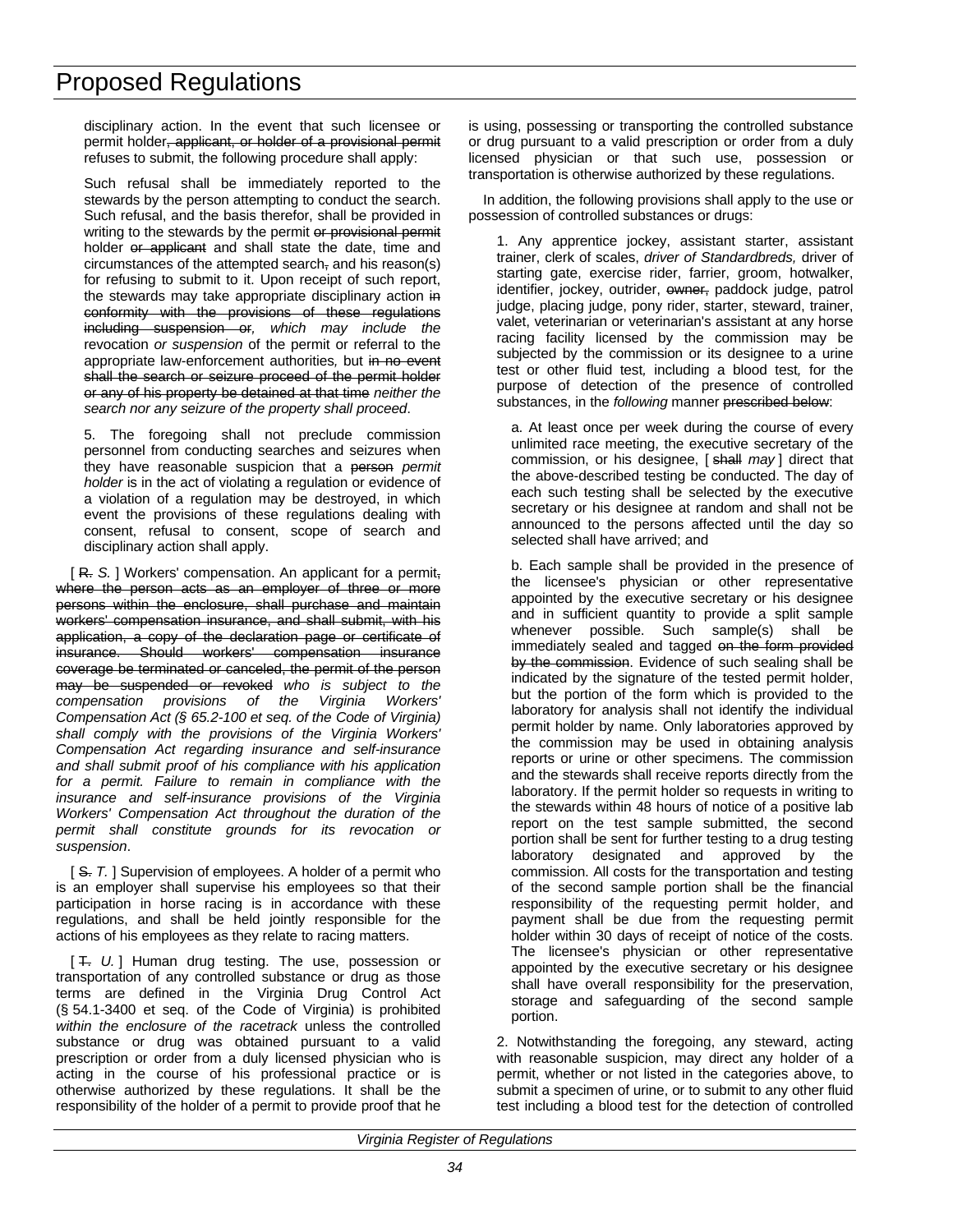substances or drugs, in which event the provisions of these regulations dealing with collection of sample(s), failure to provide a sample, positive sample test(s), and disciplinary action shall apply.

3. The presence in a sample of metabolites of epoid *opioid*, barbiturate, cannabis, cocaine, amphetamine, hallucinogen, phencyclidine-type drugs, volatile solvents or volatile nitrates, or other mood-altering or dependency-causing controlled substances or drugs will be considered a positive test. A positive test result shall be reported, in writing, to the executive secretary or his designee, who shall notify the permit holder involved in writing as quickly as possible.

4. In the event of a positive test, the following shall also apply:

a. For an initial positive test, a holder of a permit shall undergo a professional evaluation, at his own expense, by a physician approved by the stewards. If the evaluation indicates that the person's condition is nonaddictive and not detrimental to the best interests of horse racing, the person shall be allowed to participate in horse racing, after producing a negative test and agreeing to undergo random testing for a period of <del>no</del> *not* greater than six months at the discretion of the stewards;

b. If the evaluation indicates the person's condition is addictive or detrimental to the best interests of horse racing, the person shall not be allowed to participate in horse racing until he can produce a negative test, has successfully completed a drug rehabilitation program acceptable to the commission, and agrees to undergo random testing for a period of not greater than six months at the discretion of the stewards; and

c. For a second positive test, a holder of a permit shall be suspended indefinitely by the stewards and may only apply for reinstatement after having successfully completed a drug rehabilitation program acceptable to the commission and agreeing to undergo random testing for a period of not greater than one year at the discretion of the stewards.

5. Notwithstanding the foregoing, a holder of a permit whose sample is positive may be subject to disciplinary action including but not limited to revocation or suspension of his permit.

[ U. *V.* ] Human alcohol testing. [ On any racing day, any holder of a permit may not have present within his system an amount of alcohol which would constitute being under the influence of alcohol, defined as .10% *.08%* alcohol content or more, or being impaired, defined as between .09% *.079%* and .05% *.04%* alcohol content. *No holder of a permit shall have present within his system an amount of alcohol which would give rise to the presumption that he was under the influence of alcohol intoxicants as specified in § 18.2-269 A 3 of the Code of Virginia while performing or liable to perform those duties for which a permit is required.* ] In addition, the following provisions shall apply to the consumption of alcoholic beverages:

1. The commission hereby adopts breath testing as its approved method of testing for the presence of alcohol in humans and adopts the following procedure for such testing:

a. Any apprentice jockey, assistant starters *starter,* assistant trainer, clerk of scales, *driver of Standardbreds,* driver of a starting gate, exercise rider, farrier, groom, hotwalker, identifier, jockey, outrider, owner, paddock judge, patrol judge, placing judge, pony rider, starter, steward, trainer, valet, veterinarian or veterinarian's assistant at any horse racing facility licensed by the commission may be required to take a breath alcohol test no later than one hour before *prior to* his participation in horse racing commences;

b. Testing devices shall be selected by the commission from among those listed on the Conforming Products List of Evidential Breath Measurement Devices amended and published in the Federal Register from time to time by the National Highway Traffic Safety Administration (NHTSA), United States Department of Transportation;

c. Each device shall be properly maintained and shall be calibrated by the use of calibrating unit listed on the NHTSA Conforming Products List of Calibrating Units for Breath Alcohol Testers (as amended) with sufficient frequency to ensure the accuracy of the device (within plus or minus .01%), but not less frequent *frequently* than provided in the manufacturer's instructions;

d. Tests shall be conducted by a trained and qualified operator. The operator shall have received training on the operational principles of the particular instrument employed and practical experience in the operation of the device and use of the breath alcohol calibrating unit; and

e. Tests shall be conducted in accordance with procedures specified by the manufacturer of the testing device, consistent with sound technical judgment, and shall include appropriate restrictions on ambient air temperature.

2. Notwithstanding the foregoing, any steward, acting with reasonable suspicion, may direct any holder of a permit, whether or not listed in the categories above, to submit to a breath alcohol test, in which event the provisions of these regulations dealing with refusal to undergo a breath test, positive test(s), and disciplinary action *subdivision 4 of this subsection* shall apply.

3. A holder of a permit *listed in subdivision 1 a of this subsection* who is impaired shall not participate in horse racing on that day, but for the first occurrence, shall not be subject to further disciplinary action; a second or subsequent occurrence shall subject such permit holder to disciplinary action.

4. A holder of a permit who is under the influence of alcohol or refuses to take a breath alcohol test at the direction of the stewards, is subject to disciplinary action.

[  $\vee$  *W.* ] Reciprocity of rulings. Any person who has been issued a permit by the commission and has a *holder of a*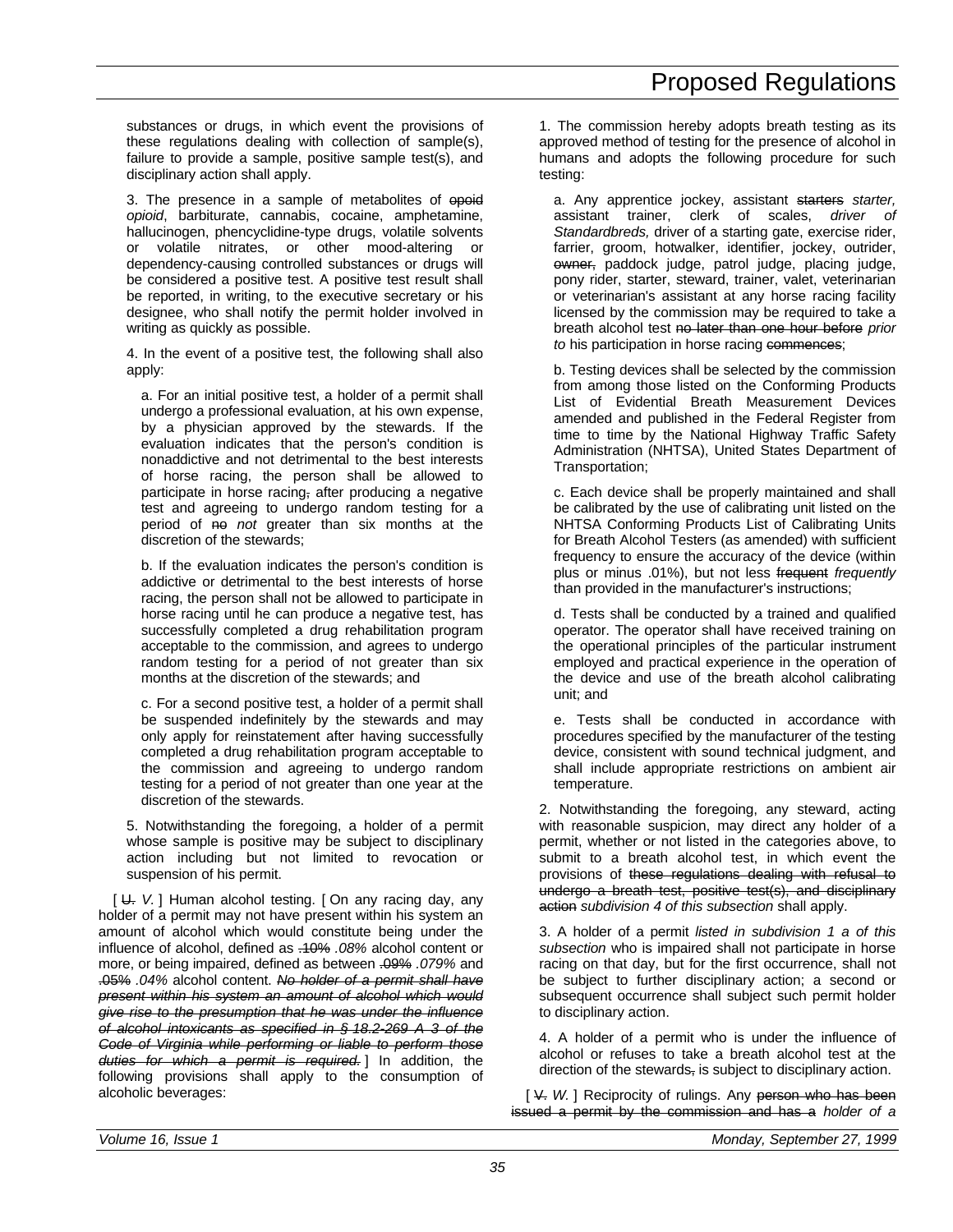*permit whose* permit or license to engage in *any* activity related to horse racing denied for just cause, suspended or revoked in any other jurisdiction, and such denial, suspension or revocation is still in effect *in any other jurisdiction has been denied, suspended or revoked for just cause in that jurisdiction* shall not be permitted to participate in horse racing with pari-mutuel wagering in the Commonwealth of Virginia *if such denial, suspension or revocation is still in effect*.

[ *W. X.* ] *Official address. All notices required by law and by regulations of the commission to be mailed by the commission to any holder of a permit shall be validly given when mailed to the latest address on file with the commission. Each holder of a permit shall maintain a record of his current mailing address with the commission. Any change of address by a holder of a permit shall be submitted in writing to the commission within 30 days of such change.*

[ *X. Y.* ] *Disorderly conduct. A holder of a permit shall not engage in disorderly conduct, which shall include but not be limited to using profane, abusive or insulting language, or assaulting or threatening to assault other participants, racing officials, commission employees or the public.*

[ *Y. Z* ] *Unwarranted objection. A holder of a permit may be subject to disciplinary action by the stewards if they determine that* [ *the an* ] *objection or protest is unwarranted and without merit.*

#### *11 VAC 10-60-15. Fee schedule for permit holders.*

| <b>Type of Permit</b>             | Fee  |
|-----------------------------------|------|
| Apprentice Jockey                 | \$10 |
| Assistant General Manager         | \$10 |
| <b>Assistant Racing Secretary</b> | \$10 |
| <b>Assistant Starter</b>          | \$5  |
| <b>Assistant Trainer</b>          | \$10 |
| <b>Authorized Agent</b>           | \$10 |
| <b>Claims Clerk</b>               | \$10 |
| <b>Clerk of Scales</b>            | \$10 |
| Clerk of the Course               | \$10 |
| Clocker                           | \$10 |
| Concessionaire/Vendor             | \$25 |
| Concessionaire/Vendor Employee    | \$5  |
| Corporate Horse Owner             | \$25 |
| Custodian of Jockeys' Room        | \$10 |
| Director of Security              | \$10 |
| Driver                            | \$10 |
| <b>Entry Clerk</b>                | \$10 |
| Exercise Rider                    | \$10 |
| Farrier                           | \$10 |
| Foreman                           | \$10 |
| Gap Attendant                     | \$10 |
| General Manager                   | \$10 |
| Groom/Hotwalker                   | \$5  |
| Horse Identifier                  | \$10 |
| Horsemen's Bookkeeper             | \$10 |
| Horse Owner                       | \$10 |
| Jockey                            | \$10 |
| Jockey Agent                      | \$10 |
| Lease                             | \$25 |
| Licensee-Administrative Employee  | \$10 |
| Licensee-Marketing Employee       | \$10 |

| Licensee-Medical Employee       | \$10 |
|---------------------------------|------|
| Licensee-Operations Employee    | \$10 |
| Licensee-Plant Employee         | \$10 |
| Licensee-Staff Employee         | \$10 |
| <b>Mutuel Clerk</b>             | \$10 |
| Mutuel Manager                  | \$10 |
| Night Watchman                  | \$10 |
| Other                           | \$10 |
| Outrider                        | \$10 |
| Paddock Judge                   | \$10 |
| Partnership                     | \$25 |
| Patrol Judge                    | \$10 |
| Photo-Finish Camera Operator    | \$10 |
| <b>Placing Judge</b>            | \$10 |
| Pony Rider                      | \$10 |
| Program Director                | \$10 |
| <b>Racing Secretary</b>         | \$10 |
| <b>Security Officer</b>         | \$10 |
| Stable Name                     | \$25 |
| <b>Stall Superintendent</b>     | \$10 |
| <b>Starter</b>                  | \$10 |
| Timer                           | \$10 |
| <b>Track Superintendent</b>     | \$10 |
| Trainer                         | \$10 |
| Valet                           | \$5  |
| Veterinarian (Licensee)         | \$10 |
| Veterinarian (Private Practice) | \$10 |
| <b>Video Patrol Personnel</b>   | \$10 |
|                                 |      |

#### **11 VAC 10-60-20. Practicing veterinarian.**

A. Qualifications. A holder of a permit allowing the person to participate as a practicing veterinarian *in Virginia* shall possess a full and unrestricted license from the Virginia Board of Veterinary Medicine.

B. Prohibitions. A practicing veterinarian shall be prohibited from engaging in the following activities:

1. Owning, directly or indirectly, entirely or a portion of any horse racing at the race meeting where he is practicing veterinary medicine;

2. Wagering on the outcome of any race, either directly or indirectly, at the race meeting where he is practicing veterinary medicine; and

3. Furnishing any injection device, injectable substance or any other medication to another permit holder without the written permission of the stewards.

C. Duties. In the exercise of his duties, the practicing veterinarian shall:

1. Treat all horses under his care in a humane manner and report all instances of animal abuse or neglect immediately to the stewards;

2. Report immediately to the commission veterinarian and stewards any illness in a horse presenting unusual or unknown symptoms;

3. Submit daily written reports to the commission veterinarian of any treatment or medication prescribed or administered to a horse and the reports shall include the name of the horse, its trainer, the treatment performed,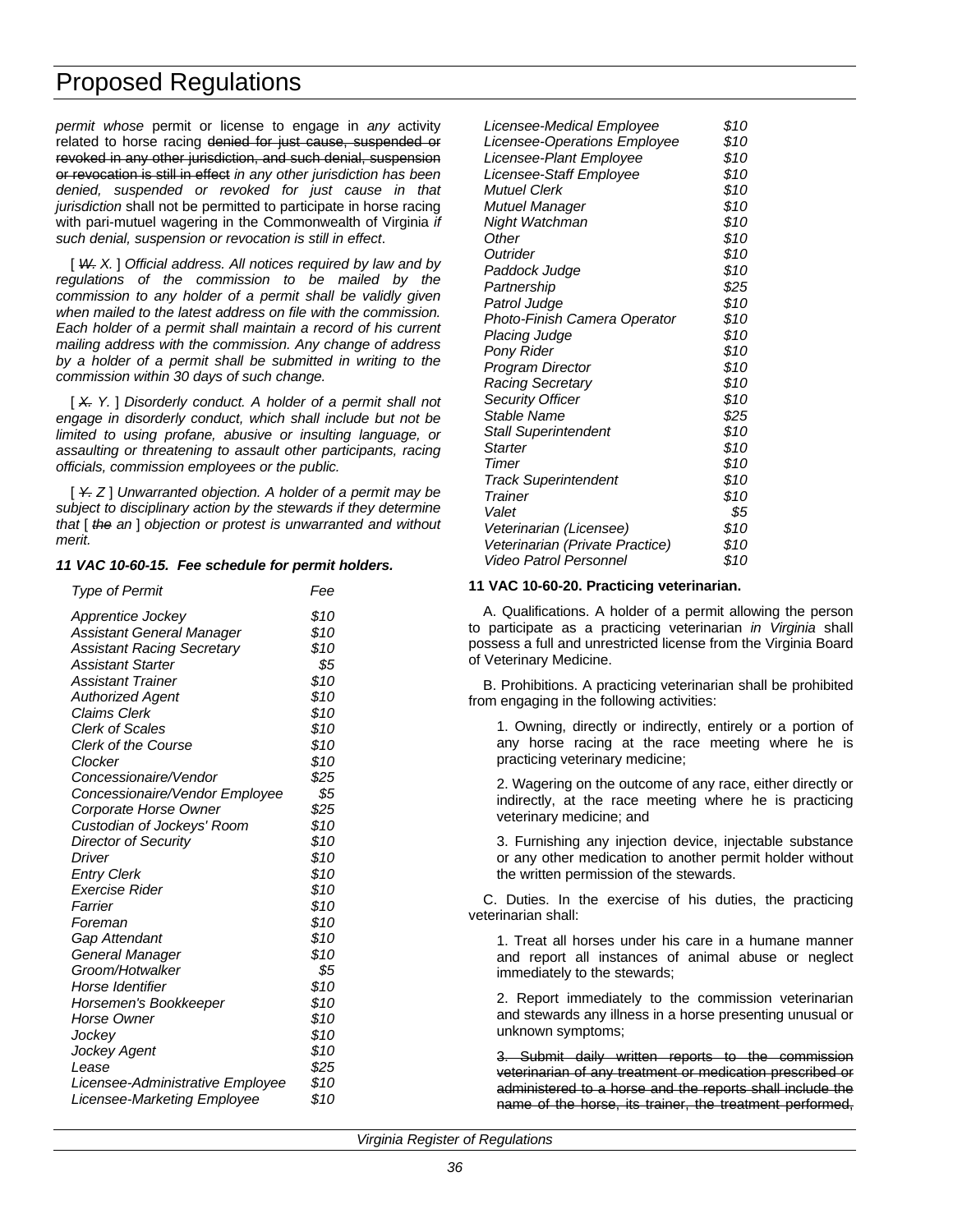medication prescribed or administered, the dosage, and time and date of administration;

4. *3.* Retain duplicate copies of bills or statements issued to trainers or owners for at least one year;

5. *4.* Make available to the commission veterinarian, stewards or other commission personnel, upon request, copies of any written records or billing to trainers or owners; and

6. *5.* Use only single-use disposable syringes and infusion tubes, and whenever using a hypodermic needle or syringe, the practicing veterinarian shall destroy the needle and syringe and remove it from the enclosure.

#### **11 VAC 10-60-30. Pharmaceutical representative.** *(Repealed.)*

A person shall submit an application to participate in horse racing as a pharmaceutical representative. A pharmaceutical representative may sell only those substances authorized by the Virginia Drug Control Act(§ 54.1-3400 et seq. of The Code of Virginia) and horse care products within the enclosure. A pharmaceutical representative shall submit a list of all medications or preparations to the commission veterinarian for approval prior to their sale, and sell only those approved by the commission veterinarian. The pharmaceutical representative shall only sell medications and preparations to practicing veterinarians and vendors of horse care products, and shall not sell, either directly or indirectly, to other permit holders.

#### **11 VAC 10-60-40. Horse owner.**

A. Generally. No horse may start in a race at a race meeting licensed by the commission unless the owner, or part owner who has an interest of 5.0% or more in the horse, has been issued a permit by the commission, or unless an application has been submitted by the owner or part owner, or by their trainer [ *, assistant trainer,* ] or authorized agent, and the approval of the stewards has been obtained. If the trainer or authorized agent submits a partially completed application on behalf of an owner, the applicant shall complete the application within 30 days. The applicant shall be subject to disciplinary action for failure to complete the application. In any event, all purse moneys earned shall be held until the application is completed.

B. Husband and wife. For the purposes of these regulations, a husband and a wife *who enter their horse or horses as a single entity* shall not be considered a partnership when they enter their horse or horses as a single entity. However, a husband and wife *but* shall make separate applications for permits as owners.

C. Registration of ownership. [ Every certificate of registration or eligibility paper shall reflect the true ownership of the horse, *The true ownership of the horse shall be listed by the trainer with the racing secretary* ] and the ownership of the horse printed in the daily program shall conform to the ownership listed [ on the certificate of registration or eligibility paper *with the racing secretary* ] .

1. Before a horse can start in a race, its true ownership must be recorded *the trainer must list its ownership* with the racing secretary and the appropriate breed registry, e.g., thoroughbred: The Jockey Club; standardbred: United States Trotting Association; quarter horse, American Quarter Horse Association; and arabian: Arabian Horse Registry of America;

2. In the event ownership of a horse is a syndicate, corporation, partnership or other joint venture, the name of the *managing* owner, which is *shall be* printed in the daily program, shall be the person designated as the managing owner; and

3. In the event of a change in ownership of a horse, it shall be the responsibility of the new owner to record the change in ownership with the racing secretary and the appropriate breed registry.

D. Qualifications of owners. In addition to all of the qualifications applying to all applicants in these regulations, applicants for permits as horse owners shall meet the following additional requirements:

[ 1. Shall be 18 years old or older, if a natural person; ]

[ 2. 1.] Shall present a copy of a declaration page or certificate of insurance for workers' compensation as required by these regulations; *and*

[3. 2.] Shall own or have under lease a horse eligible to race and shall be able to prove ownership of a horse eligible to race to the satisfaction of the stewards; and*.*

4. Shall designate in writing a trainer who will have care and supervision for each horse.

E. Disclosure of ownership. All holders of permits allowing them to participate in horse racing as owners shall make full disclosure of the entire ownership of each horse owned by them, and the Trainers shall be held jointly responsible for the full disclosure of ownership of all horses under their care *to the racing secretary*. This disclosure shall be in writing and include:

1. All persons, who directly or indirectly, through lien, lease, partnership, corporate stockholding, syndication, or other joint venture, hold any present or reversionary right, title, or interest in the horse; *and*

2. All persons who by virtue of any form of ownership interest might exercise control over the horse or derive benefit from the racing of the horse as well as the degree and type of ownership held in the horse; and*.*

3. The full disclosure shall be made to the racing secretary, with a copy submitted to the stewards, upon the horse's arrival within the enclosure or at the time of entry, whichever event occurs first, and the racing secretary and stewards shall be notified immediately upon any subsequent change in ownership.

F. Joint ownership. No more than five persons may be issued permits *listed* as owners of a single horse. In the event more than five persons own interests in a single horse, through partnership, corporation, syndication or other joint venture, the owners shall designate, in writing, a member of the partnership, corporation, syndication or joint venture to represent the entire ownership and be responsible for the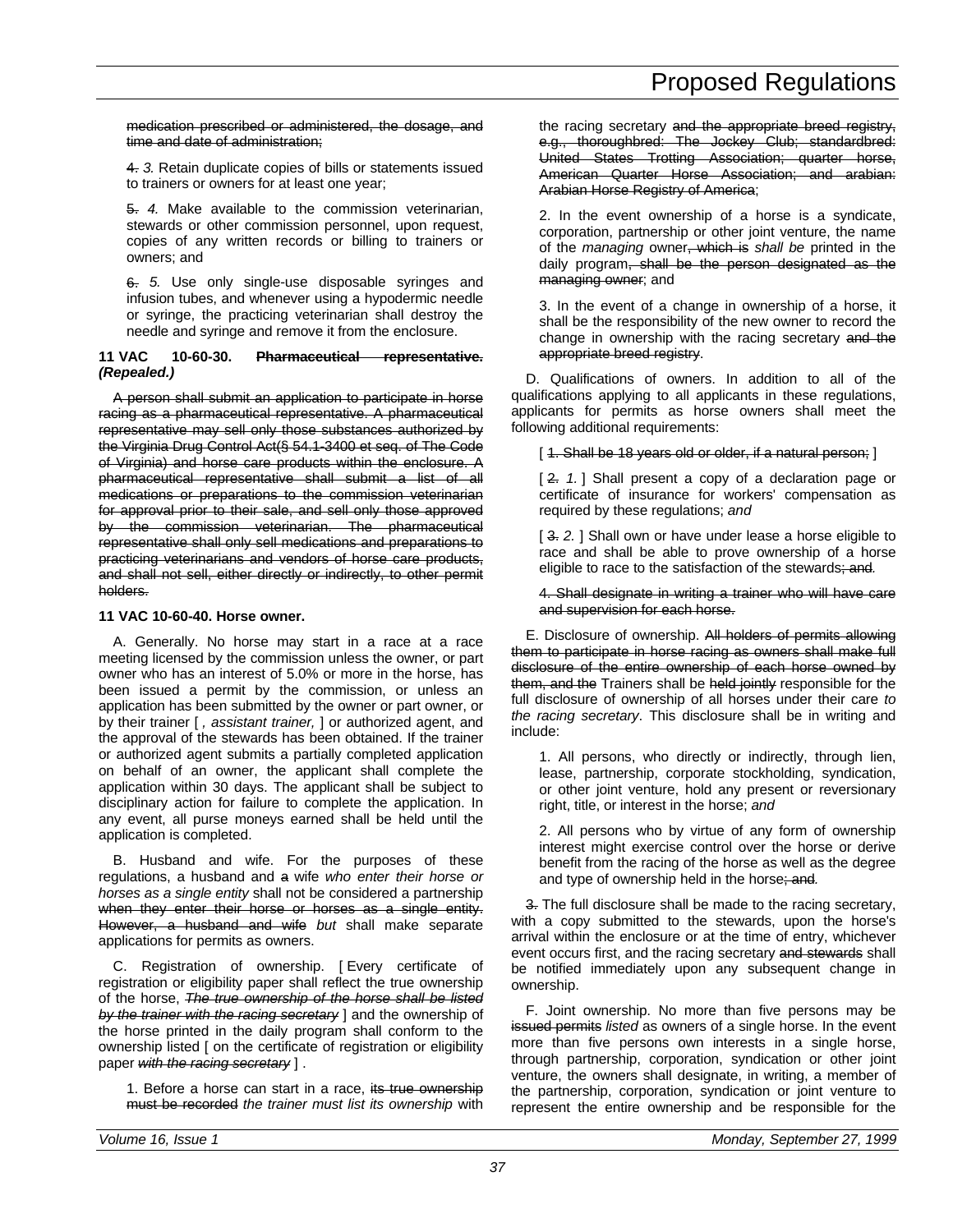horse as the managing owner. Before the horse may be entered to race, the following requirements must be met:

1. A written designation of a managing owner to represent the entire joint venture must be submitted to the stewards *racing secretary* and signed by every person having an interest of 5.0% or more in any horse entered to race, the chief executive officer of any corporation involved, and the general partner of any limited partnership;

2. Each person having an interest of 5.0% or more in a horse shall apply for a permit as an owner;

3. Each person having an interest of less than 5.0% need not apply for a permit as an owner, unless he intends to participate at the race meeting; however, a complete list of names and addresses of persons having an interest of less than 5.0% shall be provided to the stewards for their approval; and

4. A horse shall not be entered where a person, who has any ownership interest in the horse, would be ineligible for a permit under these regulations.

G. Estates, partnerships, corporations and other legal entities. Every estate, partnership, corporation and other legal entity shall make application for a permit to the commission and all parties to *persons having a 5.0% or more ownership interest in* the estate, partnership, corporation or legal entity shall also make application to the commission for permits as owners.

1. A written designation of a managing owner to represent the estate, partnership, corporation or other legal entity must be submitted to the stewards and signed by every person having an interest of 5.0% or more in any horse entered to race, by the chief executive officer of any corporation involved, and by the general partner of any limited partnership;

2. The managing owner shall be responsible for submitting to the stewards a copy of the partnership papers or articles of incorporation which shall including *include* the following information:

a. The name or names of the horse or horses involved in the estate, partnership, corporation or other legal entity;

b. The name and address of every person having any interest in the horse or horses involved in the estate, partnership, corporation or other legal entity;

c. The relative proportions of such interests;

d. In whose name the horse or horses shall run, and whose name shall be printed in the daily program;

e. The person who may enter the horse in races *if other than the trainer*;

f. The terms of any contingency, lease or any other arrangement; and

g. All partnership papers, articles of incorporation or other appropriate documents must be signed by all

parties to the estate, partnership, corporation or other legal entity.

3. All parties in the estate, partnership, corporation or other legal entity shall be jointly and severally liable for all stakes, fees and other obligations.

H. Leases. When a horse is held under a lease, the lease agreement must be submitted to the stewards for their approval, and when approved by the stewards, the lease shall be attached to the certificate of foal registration or eligibility certificate. Before the stewards may approve a lease agreement, the following conditions must be fulfilled:

1. The lessee is a permit holder as an owner;

2. The lessor is eligible for a permit;

3. The signatures of the lessors and lessees on the lease agreement are subscribed and sworn to before a notary public;

[4. The term of the lease is not less than one year, unless sooner terminated by claim or retirement of the horse; ]

[  $\frac{5}{2}$  4. ] The conditions of the lease specify whether the horse can be entered in a claiming race, and if so, the minimum price for which the horse can be entered, and the name of the payee in the event the horse is claimed;

[ 6. *5.* ] The conditions of the lease specify that upon the horse being claimed, the lease shall terminate and all rights to the horse shall pass to the claimant as a bona fide purchaser;

[7. 6.] The conditions of the lease divest lessors or sublessors of control or direction of the racing performance of the horse while held under the lease agreement; and

[8. 7.] The program listing of the lessee would not mislead the public by reason of the absence in the daily program of the name of a person or persons possessing a beneficial interest in the horse.

I. Stable names. A holder of a permit as an owner may register a "stable name" with the commission. All names that do not reveal the actual identity or identities of the owner or owners of the horse or horses shall be considered stable names. The following conditions shall apply to stable names:

1. In making an application for a stable name, the applicant shall make a full disclosure of all of the parties to the stable name regardless of the proportion of their interest;

2. All parties, who have an interest of 5.0% or more, in the stable name must be holders of permits as owners;

3. If a partnership or corporation is involved in the stable name, then all of the provisions of these regulations applicable to partnerships or corporation must be complied with as well;

4. Any changes in the parties to the stable name must be reported to the racing secretary and the stewards prior to the horse being entered;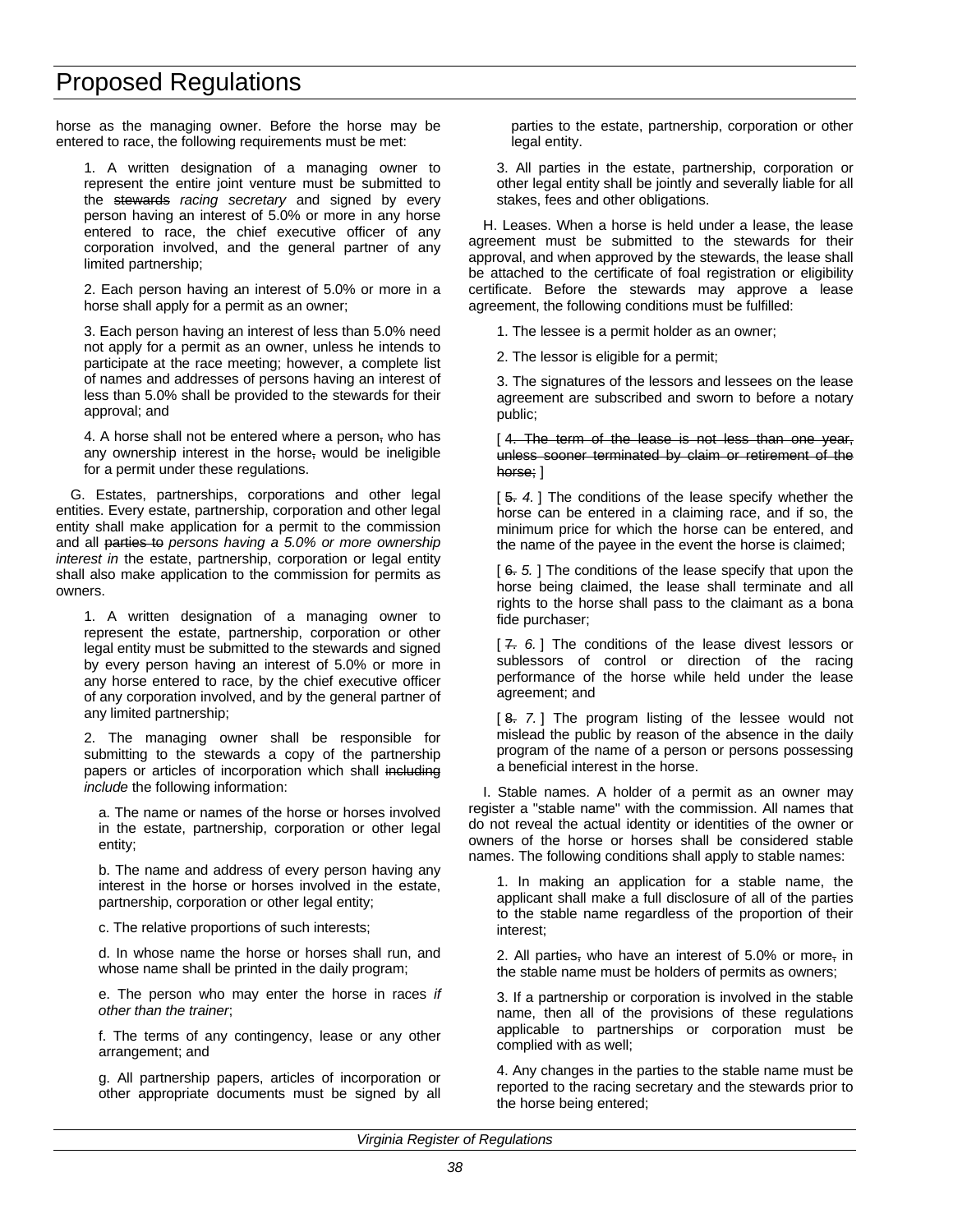5. Any person, who has been a party to a stable name, may cancel his participation in the stable name upon giving a [ notarized *written* ] statement to the stewards and racing secretary, and the notice must be received before time or *of* entry;

6. A stable name shall not be used that is identical to one registered with the commission or with The Jockey Club, the National Steeplechase Association, the United States Trotting Association or the American Quarter Horse Association;

7. A stable name shall not be used which is the name of another owner of horses or the name of another prominent person;

8. A trainer may use a stable name only if he is a party to the stable name and trains all of the horses racing under the stable name;

9. The stable name must be clearly distinguishable from other stable names [, and when appearing in the daily program, the stable name must be accompanied by the legal name of owner ] . If the stable name has more than one owner, one legal name of a party to the stable name must appear followed by the term "et al";

10. A corporate name may be used as a stable name, but under no circumstances shall a stable name be used for advertising purposes; and

11. A stable name may be canceled when all parties to the stable name submit to the stewards and racing secretary written notice of the cancellation, and a stable name may be changed by registering a new stable name with the commission.

J. Racing colors. For thoroughbred, jump *steeplechase* and other flat races, a holder of a permit as an owner shall register a set of racing colors when submitting an application for an owner's permit. The following provisions shall regulate the registration of racing colors:

1. Owners shall be responsible for designing and providing racing colors, consisting of jackets and caps of distinctive colors and patterns, to be worn by jockeys during a race;

2. Racing colors shall be registered annually by the owner;

3. Racing colors that are not readily distinguishable from those already registered by the commission or from those already registered with The Jockey Club or the National Steeplechase Association shall be prohibited;

4. Racing colors including advertising, promotional, cartoon symbols or words are prohibited;

5. *4.* No jockey may wear the racing colors except those registered by the owner; however, in emergency situations, the jockey may wear substitute racing colors with the permission of the stewards; and

6. *5.* Owners and trainers shall be jointly responsible for providing the clerk of scales with racing colors that are neat, clean and in good repair.

[ K. Registration requirements. No owner may start his horse in any race unless the certificate of registration or eligibility certificate has been presented to the racing secretary ] , and the registration documents are properly completed showing the name, color, sex, age, pedigree and true ownership of the horse.

L. Change of trainer. An owner may make a change in a trainer of his horse or horses upon the submission of a written notice to the stewards and the racing secretary.

M. [ *L.* Prohibitions on owners. No owner shall enter a horse that is ineligible. ] Only a practicing veterinarian possessing the appropriate permit may treat a horse that is entered in a race on which pari-mutuel wagering shall be conducted.

#### **11 VAC 10-60-60. Bloodstock agent.** *(Repealed.)*

A person shall submit an application for a permit to participate in horse racing as a bloodstock agent who for gain, gratuity, commission or reward in either money or goods, acts as an agent for the sale or purchase of any horse, which is not his own, stabled within the enclosure and eligible to race at a meeting licensed by the commission. The following provisions shall apply to bloodstock agents:

1. All bloodstock agents shall apply for the appropriate permit before participating in any transaction involving a horse stabled within the enclosure and eligible to race;

2. A bloodstock agent who participates in a transaction where any warranty of soundness, condition or racing ability is expressed or implied shall submit to the stewards, within five days of the date of the sale, a written statement of the warranty setting forth the warranties expressed or implied, and signed by the seller and buyer or by the bloodstock agents acting on their behalf;

3. A bloodstock agent who participates in a transaction, which includes any lien upon the horse, shall file a written statement within five days of the sale with the stewards; and

4. No bloodstock agent shall either misrepresent any material fact, nor withhold any material fact which he knows, from any person connected with the sale of a horse or misrepresent his personal interest in any horse.

#### **11 VAC 10-60-70. Trainer.**

A. Generally. No horse may be entered to race at a race meeting licensed by the commission unless the horse is under the care and supervision of a person holding a permit from the commission as a trainer. A trainer may represent the owner in entering of a horse, declaring the horse out of a race or retaining a jockey.

B. Qualifications. A permit may be issued to a person to participate in horse racing as a trainer, if the person possesses a currently valid permit as a trainer in *Virginia or* another jurisdiction or if the person satisfactorily completes a trainer's test, administered under the supervision of the stewards. A person shall not be issued a permit as a trainer unless he meets the following requirements: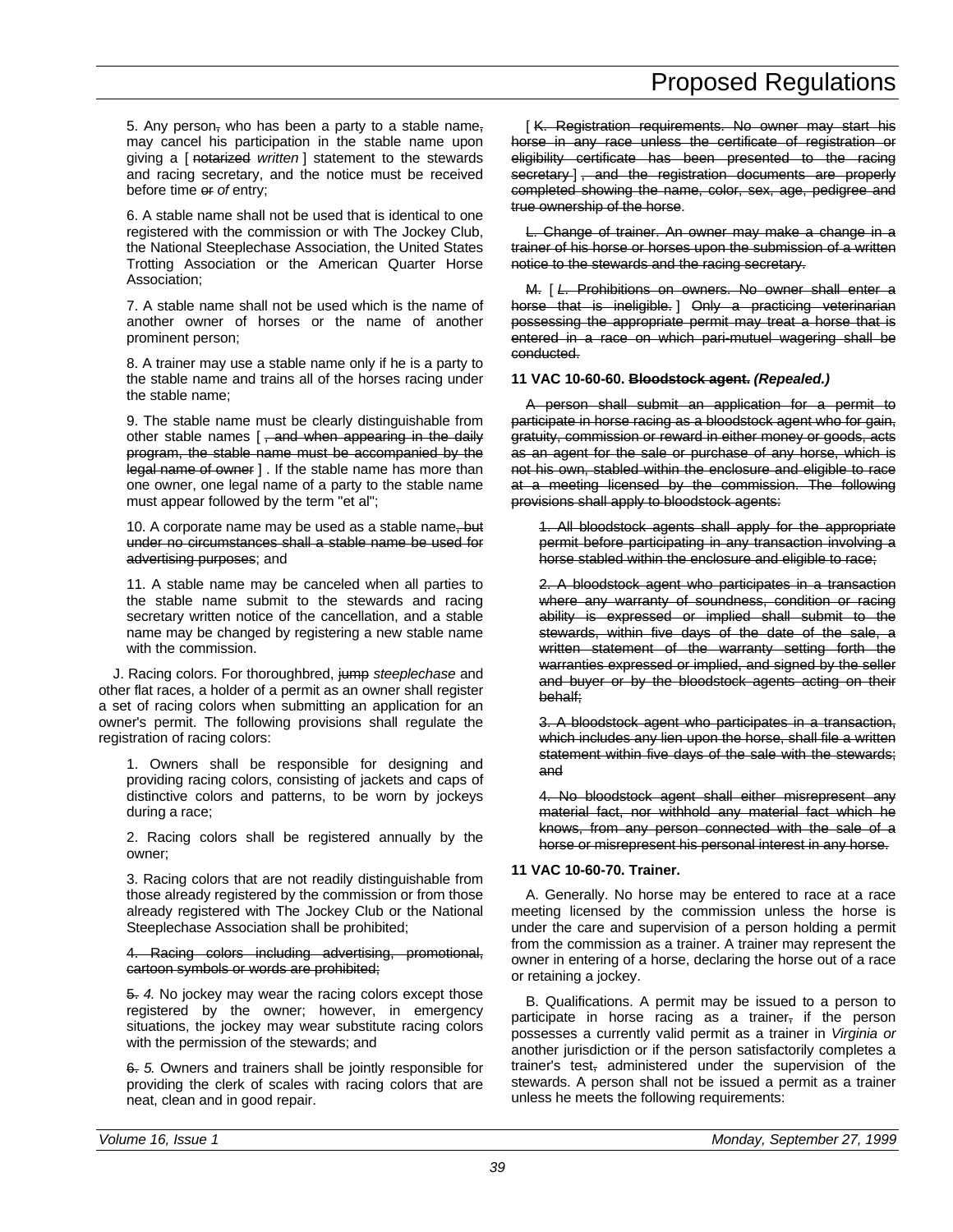1. The person must be 18 years old or older;

2. Shall present a copy of the declaration page or certificate of insurance for workers' compensation as required by these regulations *If the applicant for the permit is subject to the compensation provisions of the Virginia Workers' Compensation Act (§ 65.2-100 et seq. of the Code of Virginia), he must submit proof of his compliance with the insurance and self-insurance provisions of that Act with his application for the permit*;

3. The person must be qualified by experience or competence to care for and train racehorses; and

4. The person must have in his charge a horse eligible to race.

C. Trainer's test. The stewards may require any person, whether or not he holds a currently valid permit from the commission *in Virginia* or another jurisdiction as a trainer, to satisfactorily complete a trainer's test to demonstrate that he is qualified by experience or competence to care for and train racehorses. The test shall consist of a written test administered by the stewards and a barn test administered by representatives of the horsemen, under the supervision of the stewards.

D. Prohibitions. A holder of a permit allowing the person to *may not* participate in horse racing as a trainer is prohibited from also participating in horse racing *and* as a jockey or apprentice jockey with the exception of jump races, jockey agent, veterinarian<sup>[</sup>, or] veterinarian's assistant [, ] equine dentist, [ farrier, *or* farrier's assistant ] , or as an employee of the licensee. In addition, a trainer:

1. Shall not train horses under an assumed name or stable name; [ and ]

2. Shall not engage in any activity, directly or indirectly, involving the care, supervision or racing of horses other than those he has registered with the racing secretary as being in his charge [ .*; and* ]

[ *3. A holder of permits to participate in horse racing as a trainer and as a jockey shall only ride those horses trained by the permit holder.* ]

E. Suspension. All horses in the charge of a trainer whose permit is suspended for more than 10 days or revoked shall not be allowed to race. When a trainer's permit is suspended or revoked, it shall be the responsibility of the owners of the horses to designate in writing to the stewards to whom the responsibilities for training the horses shall be transferred. This written notice shall be presented to the stewards for approval. The stewards, in their discretion, may withhold approval of a transfer of horses to another trainer, if they believe that the transfer of the horses to another trainer would in any way circumvent the intent of the ruling of the commission.

F. Duties. A person holding a permit allowing him to participate in horse racing as a trainer shall be responsible for the proper care, health, training, safety and protection of horses under his care against administration of all substances foreign to the natural horse, except those specifically permitted by the regulations of the commission. In the exercise of his duties, a trainer shall:

1. Register with the stewards all persons in his employ and ensure that all of his employees have made application for the appropriate permits from the commission within 24 hours of arriving within the enclosure or being employed;

2. Promptly notify the stewards and the licensee's director of security of any employee he discharges;

[ 3. ] Provide workers' compensation insurance coverage for all of his employees [ *Comply with the insurance and self-insurance provisions of the Virginia Workers' Compensation Act (§ 65.2-100 et seq. of the Code of Virginia) if he is subject to the compensation provisions of that Act*; ]

[4. 3.] Register all horses in his charge and present to the racing secretary the certificates of registration, certificates of eligibility or other registration documents;

[5. 4.] Enter horses, with the permission of the owner, and bear primary responsibility as to the horse's eligibility, weight allowances, racing fitness, proper shoes, bandages, and other equipment;

[ 6. *5.* ] Ensure that the horse is in the paddock at the time prescribed by the stewards;

7. Be responsible, jointly with the owner, for horses he enters as to stakes payments and jockey fees due;

8. [ *7. 6.* ] Furnish the name of the jockey engaged to ride the horse, if possible, at time of entry, but in no event later than scratch time *at the time designated by the racing secretary*;

9. [ *8. 7.* ] Attend the horse in the paddock and supervise the saddling of the horse, and in his absence, provide an assistant trainer or other trainer to attend the saddling of horses and assume responsibility for the horses already entered;

10. [ *9. 8.* ] Witness himself, or assign one of his employees to witness, the collection of samples of blood, urine, or other bodily substances in the detention *test* barn;

11. [ *10. 9.* ] Maintain the stable area assigned to his horses in a neat, clean and sanitary condition at all times, and ensure that all fire prevention measures are taken; and

12. [ *11. 10.* ] Report promptly to the commission veterinarian any serious illness or death of a horse in his charge.

G. Standardbred trainer. A permit may be issued to a person desiring to participate in horse racing as a trainer of Standardbreds, if the person possesses a currently valid trainer's [ *permit in Virginia or* ] license from the United States Trotting Association [ *or a permit in Virginia* ] .

H. Steeplechase trainer. A permit may be issued to a person desiring to participate in horse racing as a trainer of horses utilized in jump *steeplechase* races, if the person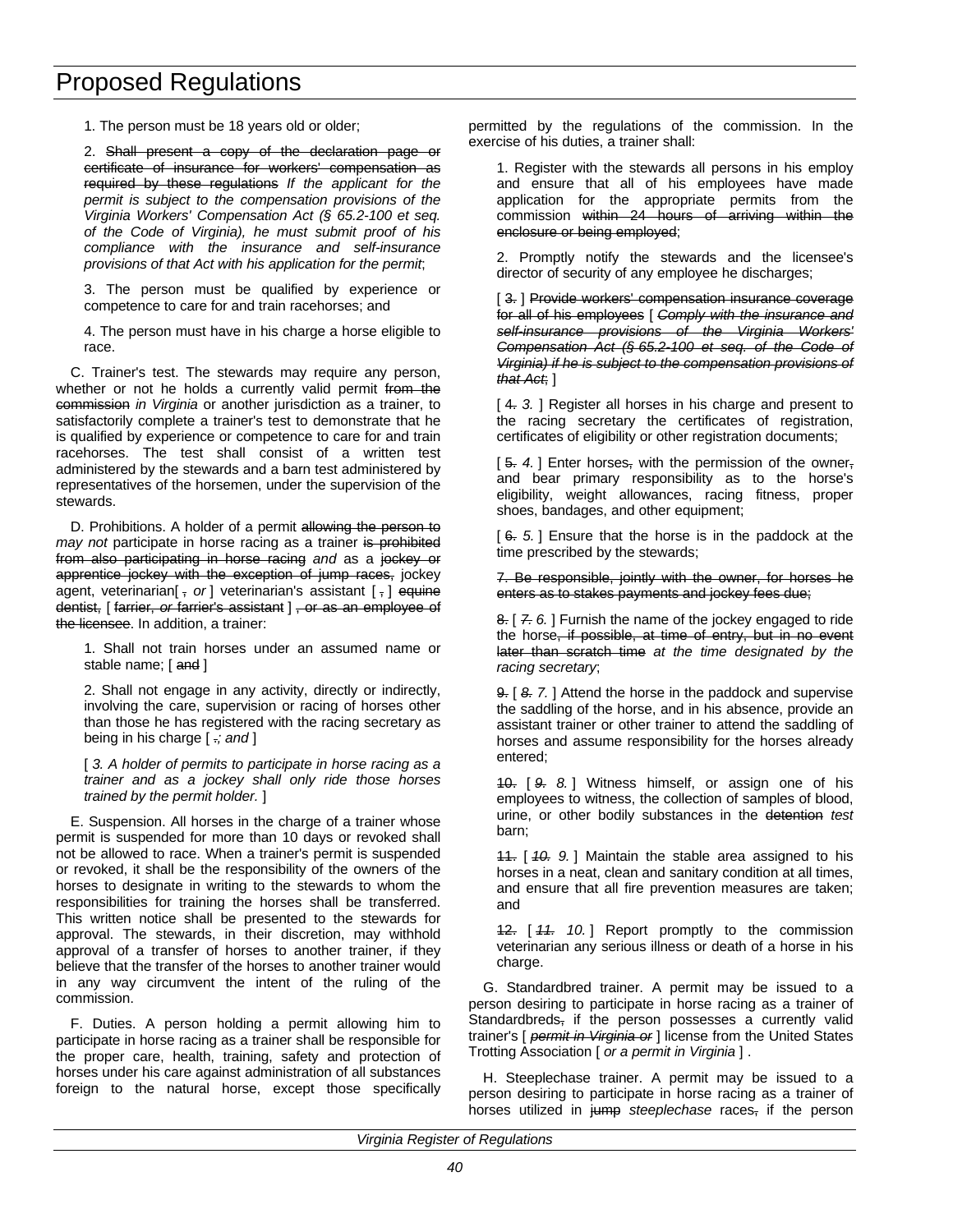possesses a currently valid trainer's license issued by the stewards of the National Steeplechase Association or a currently valid permit as a trainer of horses utilized in jump *steeplechase* races in *Virginia or* another jurisdiction.

I. Substitute trainer. When a trainer is absent from his stable or the enclosure and a horse under his care is scheduled to race, he must provide a licensed trainer or assistant trainer to assume joint responsibility for the horses he is training. The substitute trainer or assistant trainer shall sign, in the presence of the stewards, a statement accepting responsibility for those horses.

J. Assistant trainer. A person holding a permit allowing him to participate in horse racing as a trainer may employ an assistant trainer with the approval of the stewards. Any assistant trainer shall be qualified to assume the duties and responsibilities imposed upon the holder of a trainer's permit, and the trainer shall be jointly responsible for the assistant trainer's acts and omissions involving racing matters and this chapter.

K. Trainer responsibility. The trainer shall be the absolute insurer of, and responsible for, the condition of each horse he enters in a race, regardless of the acts of third parties. A trainer shall not start a horse or permit a horse in his custody, care or control to be started if he knows, or through the exercise of reasonable care he might have known or has cause to believe, that the horse has received a substance foreign to the natural horse, except those specifically permitted by the regulations of the commission. The trainer shall guard, or caused to be guarded, each horse in his charge in a manner and for a period of time before racing so as to prevent any person from administering a substance foreign to the natural horse, except those specifically permitted by the regulations of the commission.

### **11 VAC 10-60-120. Jockey.**

A. Generally. A person shall submit an application to participate in horse racing as a jockey. The applicant shall submit to the stewards sufficient evidence that he is either a journeyman or apprentice jockey in *Virginia or* another jurisdiction and demonstrates sufficient horsemanship to ride in a race without jeopardizing the safety of horses or other jockeys.

B. Examinations. A jockey may be required to take a physical examination from a physician appointed by the stewards to establish that he possesses the physical ability to safely ride in races. A jockey may also be required to take an eye examination from a physician appointed by the stewards to establish he has eyesight sufficient to safely ride in races.

C. Prohibitions. A jockey or apprentice jockey may not be an owner or trainer of any racehorse with the exception of horses starting in jump races.

D. *C.* Apprentice jockey. If the person does not possess a currently valid permit from *in Virginia or* another jurisdiction as an apprentice jockey or*,* has not ridden satisfactorily in three races at a pari-mutuel meeting, *or has never held a thoroughbred journeyman jockey permit,* then the stewards may allow the person to ride probationary mounts in three races at a race meeting licensed by the commission under the following conditions:

1. That he is at least 16 years old;

2. That he has been employed *held a permit* for at least one year *as an exercise rider* under the supervision of a person holding a permit as a trainer;

3. A trainer submits a notarized statement to the stewards that the person has been employed by him and has demonstrated sufficient horsemanship to be allowed to ride in three races at a race meeting licensed by the commission;

4. The starter has schooled the person from the starting gate with other horses and approves the person as capable of breaking a horse properly from the starting gate;

5. The stewards retain sole discretion of whether or not the person possesses the physical ability and has demonstrated sufficient horsemanship to ride in a race without jeopardizing the safety of horses or other jockeys; and

6. The stewards, in their discretion, may at any time deny the person the opportunity to ride in more races for cause.

If the person possesses a currently valid permit from another jurisdiction as an apprentice jockey or has ridden satisfactorily in three races at a pari-mutuel meeting, then the person must submit sufficient evidence to the stewards:

a. That he is at least 16 years old;

b. That he has ridden satisfactorily in at least three races at a pari-mutuel meeting; *and*

#### c. That he has been employed for at least one year under the supervision of a person holding a permit as a trainer; and

d. *c.* That he has demonstrated *to the stewards* sufficient horsemanship to ride in a race without jeopardizing the safety of horses or other jockeys.

E. *D.* Amateur jockey. A permit may be issued to a person desiring to participate in horse racing as an amateur jockey. The person shall compete on even terms when riding against professional jockeys, but he shall not accept any fees or gratuities. The person must meet all of the requirements for an apprentice jockey, and his amateur status must be noted on the program.

F. Jump *E. Steeplechase* jockey. A permit may be issued to a person desiring to participate in horse racing as a jockey riding horses in jump *steeplechase* races. A person shall submit an application for the appropriate permit, meet all of the requirements pertaining to holders of permits as jockeys, and hold a currently valid license issued by the stewards of the National Steeplechase Association.

G. *F.* Foreign jockey. Whenever a jockey from a foreign country, excluding Mexico and Canada, rides in the United States, he must submit an application for a permit and declare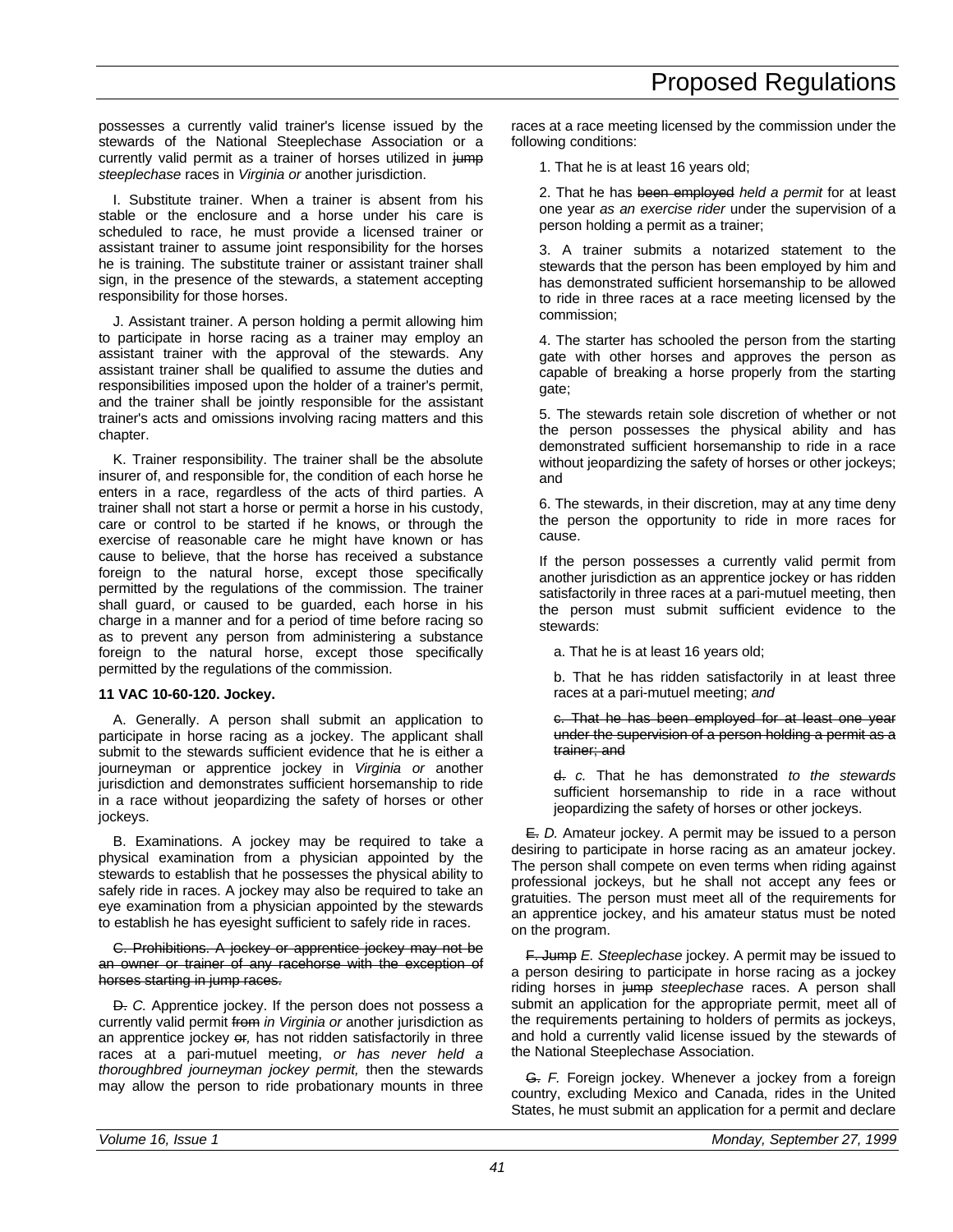that he is a holder of a valid permit and currently not under suspension. To facilitate this process, the jockey shall present a declaration sheet stating:

- 1. That he is the holder of a valid permit to ride;
- 2. That he is not currently under suspension; and

3. That he agrees to be bound by the rules and regulations of the jurisdiction in which he is riding.

This sheet shall be retained by the stewards and at the conclusion of the jockey's participation in racing, it shall be returned to the jockey, properly endorsed by the stewards, stating he has not incurred any penalty or had a fall. If a penalty has been assessed against the jockey, the stewards shall notify the racing authority issuing the original permit to extend the penalty for the same period of time.

H. G. Apprentice allowance. An apprentice jockey or jockey riding probationary mounts may claim in all overnight races, except handicaps, a five-pound apprentice allowance. The jockey may claim the five-pound apprentice allowance for a period of one year from the date he rides his fifth winner. He shall be entitled for the five-pound apprentice allowance beyond the one year limit until he rides a total of 45 winners. However, he shall not be entitled to the five-pound apprentice allowance beyond two years from the date of riding his fifth winner. *may claim the following weight allowances in all overnight races except stakes and handicaps:*

*1. A 10-pound allowance beginning with the first mount and continuing until the apprentice has ridden five winners.*

*2. A seven-pound allowance until the apprentice has ridden an additional 35 winners.*

*3. If an apprentice has ridden a total of 40 winners prior to the end of a period of one year from the date of riding his fifth winner, he shall have an allowance of five pounds for one year from the date of the fifth winning mount.*

*4. If, after a period of one year from the date of the fifth winning mount, the apprentice jockey has not ridden 40 winners, the applicable weight allowance shall continue for one more year or until the apprentice rides his 40th winning mount, whichever comes first. But in no event may a weight allowance be claimed for more than two years from the date of the fifth winning mount, unless an extension has been granted under the provisions of this regulation.*

*5. An apprentice who possesses a contractual agreement may claim an allowance of three pounds for an additional one year when riding horses owned or trained by the original contract employer.*

I. *H.* Extension of apprentice allowance. The stewards, in their discretion, may extend the apprentice allowance because of time lost by disability arising out of an accident and injury incurred while plying his trade or by military service, disabling illness or restrictions on horse racing. In order to qualify for the extension, he shall have been rendered unable to ride for a period of not less than 14 consecutive days during the period in which he was entitled to an apprentice allowance. *The commission or its designee may extend the weight allowance of an apprentice jockey when an apprentice jockey is unable to continue riding due to (i) physical disablement or illness, (ii) military service, (iii) attendance in an institution of secondary or higher education, (iv) restriction on racing, or (v) other valid reasons.*

*1. In order to qualify for an extension, an apprentice jockey shall have been rendered unable to ride for a period of not less than seven consecutive days during the period in which the apprentice was entitled to an apprentice weight allowance. Under exceptional circumstances, the commission or its designee will give consideration to the total days lost collectively.*

*2. The commission or its designee shall have the authority to grant an extension to an eligible applicant, but only after the apprentice jockey has submitted documentation to them verifying the days lost as defined by this regulation.*

*3. An apprentice jockey may petition the commission or its designee for an extension of time for claiming apprentice weight allowances, and the apprentice jockey shall be bound by the decision of the commission or its designee. If the apprentice jockey has been denied an extension in another jurisdiction, the commission or its designee shall deny the application for an extension.*

J. *I.* Jockey contracts. An apprentice jockey may enter into a contract with an owner or trainer, who holds an appropriate permit issued by the commission, for a period not less than three years nor more than five years. The following provisions shall apply to contracts for apprentice jockeys:

1. The original contract is to be submitted to the stewards with copies made available to the parties to the contract;

2. A written extension may be made to a contract, if the original was for less than five years;

3. The original contract shall be kept in full force and in effect throughout its contract period. Any and all amendments to the contract shall be made a part of and either added to or attached to copies in the possession of the parties and a copy of the amendments submitted to the stewards;

4. An owner or trainer may not enter into a contract with an apprentice jockey unless he has control or possession of a stable of horses as would, in the discretion of the stewards, warrant the employment of an apprentice;

5. An apprentice jockey may not acquire his own contract;

6. All apprentice jockey contracts must be submitted to the stewards within 30 days of their execution or upon filing an application for a permit;

7. The contract shall provide for fair remuneration, adequate medical attention, suitable board and lodging, workers' compensation insurance coverage, and provision for conserving the savings out of the earnings of the apprentice; and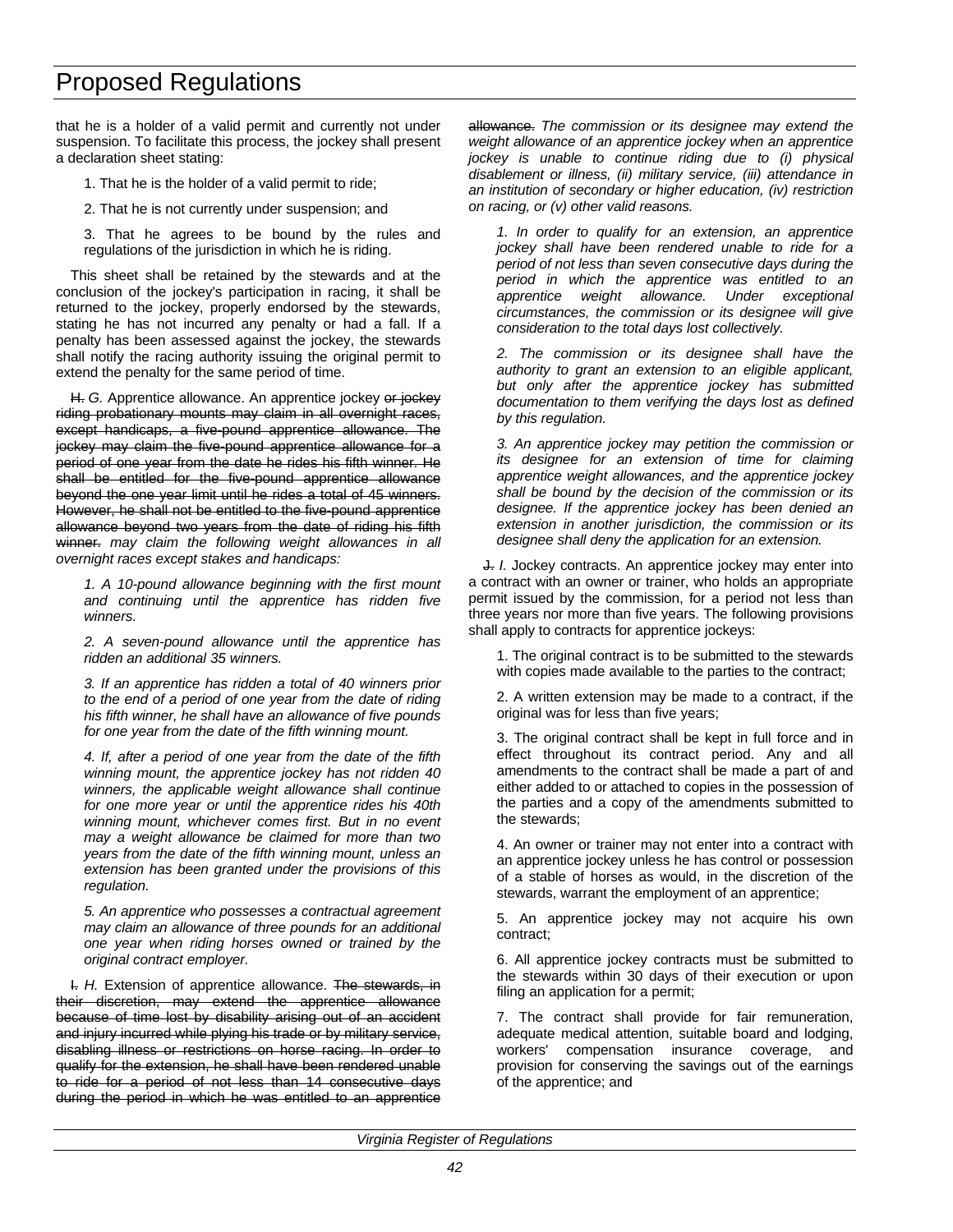8. Any apprentice or contract rider shall be entitled to the regular jockey fees, except when riding a horse owned in part or solely by his contract holder. An interest in the winnings only, e.g., a trainer's commission, does not constitute ownership.

K. *J.* Apprentice certificate. An apprentice jockey may be granted an apprentice certificate issued by the stewards *commission or its designee*, in lieu of a traditional apprentice contract. The apprentice certificate shall be for three years, from the date of issuance, and shall grant to an apprentice all allowances and conditions that are granted to an apprentice jockey who is under contract. *An apprentice jockey who loses his weight allowances shall obtain a jockey permit before being permitted to ride again.*

L. *K.* Restrictions of jockeys under contract. Any apprentice or journeyman jockey, who is under a contract to an owner or trainer, shall not:

1. Ride any horse not owned or trained by his contract employer in a race against a horse owned or trained by his contract employer;

2. Ride or agree to ride any horse in a race without consent of his contract employer; *and*

3. Share any money earned from riding with his contract employer; and*.*

4. Accept any present, money or reward of any kind in connection with his riding of any race except through his contract employer.

M. *L.* Calls and engagements. Any jockey, who is not prohibited by a contract, may agree to give first or second calls on his services to any owner or trainer. If the agreement is for more than 30 days, then the agreement must be in writing and a copy of the agreement submitted to the stewards for approval. Any jockey employed by an owner or trainer on a regular salaried basis may not ride against the stable. No owner or trainer shall employ or engage a jockey to prevent him from riding another horse.

N. *M.* Naming of jockeys. A jockey shall be named to ride a horse in a race no later than scratch time of the day of the race *at a time designated by the racing secretary*, and a subsequent change of a jockey shall be approved by the stewards. The following provisions shall apply to the naming of a jockey:

1. After a jockey gives a call to ride a horse in a race, either personally or through his agent, and fails to fulfill the engagement, he shall not accept another engagement in that race or be assigned by the stewards to another horse in that race;

2. In races where a jockey has more than one engagement, the jockey agent shall be requested to specify a first and second call on the jockey's services; and

3. A jockey may be named on no more than two horses in the body of a race and named on no more than three horses including "also eligibles." [ *scheduled for the dirt surface* ] *.* [ *In turf course races, in which there is an also-* *eligible list for the dirt course, a jockey may be named on no more than three horses, one of which shall be a dirt course only entrant.* ]

O. *N.* Fee earned. A jockey's fee shall be considered earned when the jockey is weighed out by the clerk of scales. The fee shall not be considered earned if the jockey, of his own free will, takes himself off of his mount, where injury to the horse or rider is not involved. Any conditions or considerations not covered by the above regulation shall be at the discretion of the stewards.

P. *O.* Multiple engagements. If any owner, or his trainer or authorized agent, engages two or more jockeys after scratch time to ride the same horse in the same race *after the time designated by the racing secretary to name jockeys*, the owner shall pay the unplaced fee to the jockey not riding his horse in the race *jockey taken off the horse a matching fee equal to that earned by the jockey who rode the horse*. No owner shall be held liable for multiple engagements where such engagements are the results of actions taken by jockeys or their agents. *An owner or trainer who elects to remove a jockey from his mount after the time designated by the racing secretary for naming jockeys may be subject to disciplinary action by the stewards.*

Q. *P.* Duty to fulfill engagements. A jockey shall fulfill his duly scheduled riding engagements, unless excused by the stewards. No jockey shall be forced to ride a horse he believes to be unsound or over a racing surface that he believes to be unsafe. If the stewards find that a jockey's refusal to fulfill a riding engagement is unwarranted, then the jockey may be subject to disciplinary action.

R. *Q.* Presence in jockey room. A jockey, who has an engagement to ride in a race, shall *report his weight and* be physically present in the jockeys' room at a time appointed by the stewards, unless excused by the stewards, and upon arrival shall report all of his engagements for the program to the clerk of scales. The following provisions shall apply:

1. In the event a jockey does not report to the clerk of scales at the appointed time, the clerk of scales shall advise the stewards who may name a substitute jockey and any substitution shall be publicly announced prior to the opening of wagering;

2. After reporting to the clerk of scales, a jockey shall remain in the jockeys' room until he has fulfilled all of his engagements for the program. A jockey may only leave to ride in a race or to view the races from a location approved by the stewards;

3. A jockey shall have no communication with any person outside the jockeys' room other than an owner or trainer for whom he is riding, *a* racing official*, his jockey agent* or *a* representative of the media; and

4. A jockey, who intends to discontinue riding at a race meeting prior to its conclusion, shall notify the stewards no later than upon fulfilling his final engagement of the day he intends to depart.

S. *R.* Attire. A jockey shall wear traditional attire and shall be neat and clean in appearance. A jockey shall wear the cap and jacket in the owner's racing colors, white breeches, top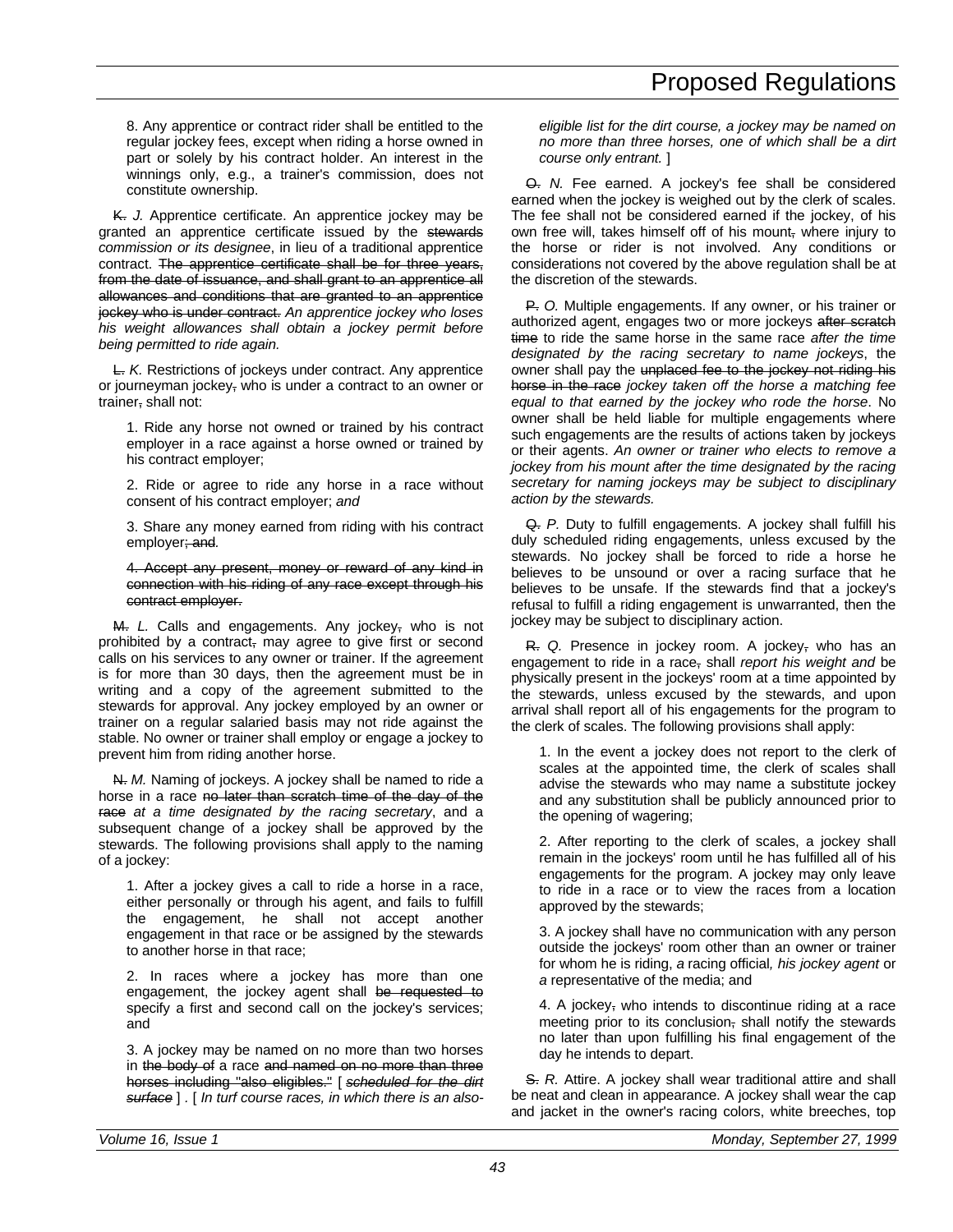boots, protective helmet, *safety vest which meets the minimum specifications as defined by the British Equestrian Trade Association,* and a number on his right shoulder corresponding to the horse's number as shown on the saddle cloth and daily program.

T. *S.* Weighing out. A jockey shall report to the clerk of scales for weighing out, not more than one hour and not less than 15 minutes before post time for each race in which he is engaged to ride, and at the time of weighing out shall declare overweight, if any. The following provisions shall apply to weighing out:

1. A jockey shall not carry more than one pound *two pounds* of overweight, without the consent of the owner or trainer of the horse which he is engaged to ride; however, a jockey shall not carry more than five *seven* pounds of overweight;

2. Whip, blinkers, number cloth, bridle, goggles and protective helmet *Bit, blinkers, bridle, number cloth, reins, safety helmet, safety vest, whip, goggles, overgirth, chamois and breastplate* shall not be included in a jockey's weight;

3. All overweights shall be promptly reported to the stewards; and

4. No horse shall be disqualified because of overweight carried.

U. *T.* Weighing in. Following the completion of the race, a jockey shall ride his horse to the finish, salute the stewards before dismounting, *designated area, salute the stewards, dismount,* remove from the horse his equipment, without assistance, which is to be included in a jockey's weight, and move promptly *directly* to the scales where he may be weighed in by the clerk of scales. No person shall throw any covering over any horse until a jockey has removed from the horse his equipment which is to be included in a jockey's weight. Due to injury to either horse or jockey, the stewards may excuse the jockey from weighing in. A jockey shall weigh out and weigh in at the same weight [ *A jockey shall not weigh in at less weight than he weighed out and* ] *no jockey shall weigh in at more than four pounds over the weight at which he weighed out*, unless affected by the [ elements *weather and with the permission of the stewards* ] .

V. *U.* Wagering. A jockey may only have a wager placed for him through an owner or trainer of the horse he is riding in the race, and the jockey's wager shall only be on his horse to win. The owner or trainer placing the wager shall keep precise records of all wagers placed for a jockey and the record shall be available to the stewards upon request.

W. *V.* Viewing films. A jockey shall be responsible for checking the film list posted by the stewards in the jockeys' room the day after riding in a race. *The stewards shall attempt to notify all jockeys who are requested to attend the reviewing of the films, and their names shall be posted on the film list.* A jockey, whose name is on the film list, shall be present at the designated time and place to view the films of the race*, unless excused by the stewards*. A jockey may be accompanied by a representative of his choosing.

X. Jockey suspensions. The stewards, with the approval of the commission, may designate the stakes races, futurities or other special events at the race meeting in which a jockey will be permitted to compete, notwithstanding the fact that the jockey is under suspension for 10 days or less for a riding infraction at the time the designated race is to be run. The following provisions shall apply:

1. The ruling issued by the stewards for jockeys shall state: "The term of this suspension shall not prohibit participation in designated races;"

2. A listing of the designated races shall be posted in the jockeys' room, the racing secretary's office and any other place deemed appropriate by the stewards;

3. A suspended jockey must be named at time of entry to participate in any designated race; and

4. A day in which a jockey participated in one designated race while under suspension shall count as a suspension day.

*W. Designated races. A jockey who is serving a suspension of 10 days or less will be permitted to ride in a designated race during the suspension if:*

*1. The race has been specified as a designated race by the racing secretary before opening day of the race meeting.*

*2. The race has been approved as a designated race by the stewards.*

*3. The jockey is named not later than at the time designated by the racing secretary.*

*4. The jockey agrees to serve an additional day of suspension in place of the day on which the jockey rides in a designated race.*

*Reciprocity of this regulation will apply only to those jurisdictions which have adopted the designated race regulation.*

#### **11 VAC 10-60-130. Jockey agent.**

A person shall submit an application to participate in horse racing as a jockey agent. The jockey agent acts as an agent for the jockey he represents in securing riding engagements. The stewards, in their discretion, may ask a person to take a written or oral examination to determine his fitness to participate in horse racing as a jockey agent. In addition to all of the requirements imposed upon all holders of permits, the following shall apply to jockey agents:

1. A jockey agent shall designate in writing those jockeys for whom he is making engagements;

2. A jockey agent shall have in his possession at all times an engagement book, approved by the stewards, and all engagements made for a jockey by the agent shall be recorded in the book. The book shall be presented to the stewards upon request;

3. A jockey agent shall not make or assist in making of any engagement for a jockey other than those he has designated in writing;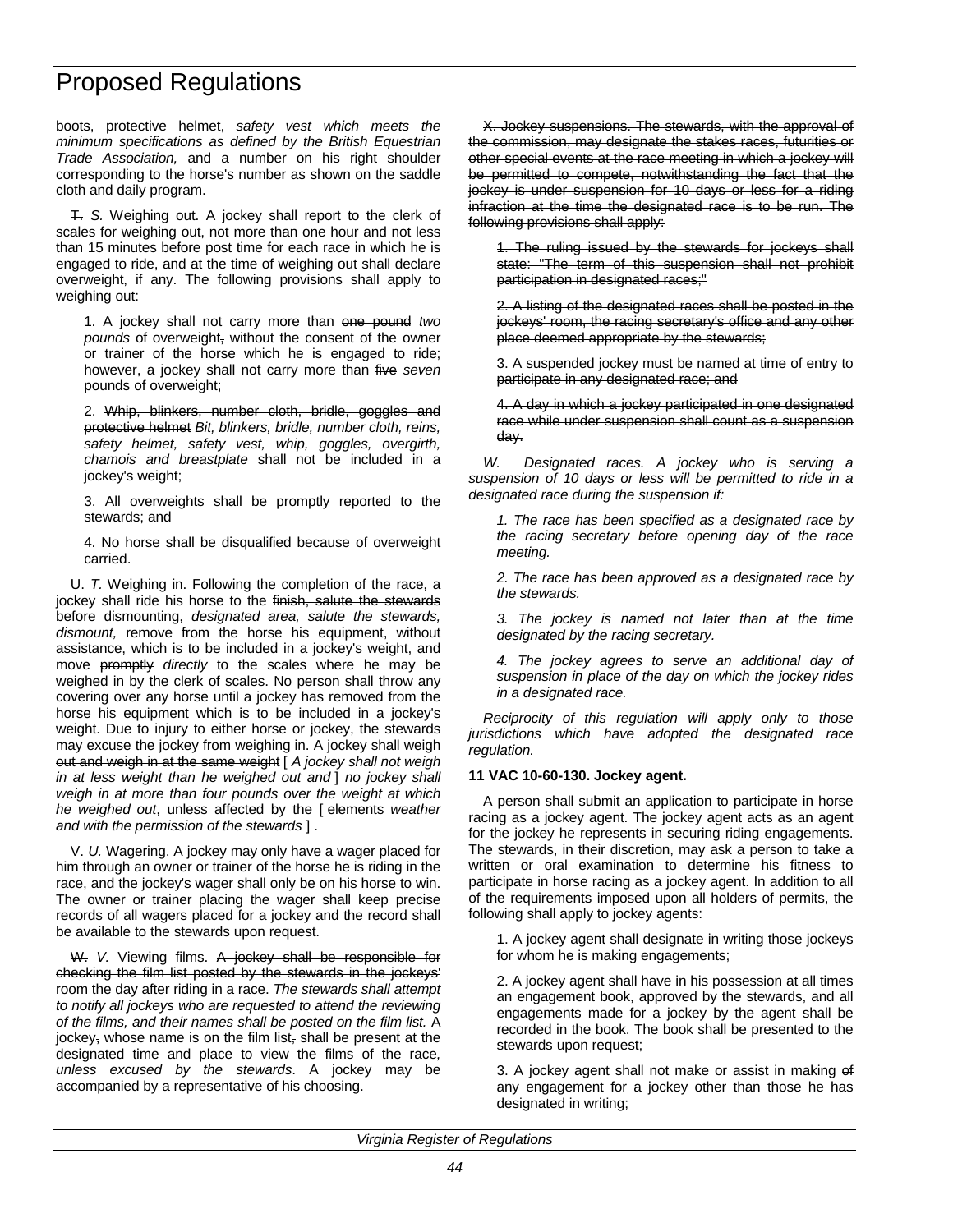4. A jockey agent may make engagements for only two jockeys, one of which must be an apprentice jockey;

5. A jockey agent may make engagements for two journeyman jockeys only with the permission of the stewards;

6. If a jockey agent relinquishes the making of engagements for any jockey, the jockey agent shall immediately notify the stewards and clerk of scales and turn over to the stewards a list of any unfilled engagements he may have made for that jockey;

7. A jockey agent may give only one "first call" and two "second calls" *one "second call"* per race for each jockey he represents, and conflicting claims for the services of a jockey shall be decided by the stewards;

8. A jockey agent shall be able to explain, to the satisfaction of the stewards, rival claims for the services of a jockey or that the rival claims are the result of bona fide error;

9. No jockey shall have more than one agent;

10. An owner, trainer or authorized agent may make engagements for an apprentice jockey or jockey; and

11. A jockey not represented by an agent may make his own engagements.

### **11 VAC 10-60-140. Exercise rider.**

A person shall submit an application to participate in horse racing as an exercise rider. If the applicant for a permit as an exercise rider is not employed by an owner or trainer or does not possess a similar permit from another jurisdiction, then the stewards may, in their discretion, require the applicant to demonstrate his horsemanship before issuing a permit to the applicant. The exercise rider shall wear a protective helmet *and a safety vest which meets the minimum specifications as defined by the British Equestrian Trade Association* when exercising horses.

### **11 VAC 10-60-150. Pony rider.**

A person shall submit an application to participate in horse racing as a pony rider. If the applicant for a permit as a pony rider is not in possession of a similar permit from another jurisdiction, then the stewards may, in their discretion, require the applicant to demonstrate his horsemanship before issuing a permit to the applicant. The pony rider shall wear a protective helmet*, a safety vest which meets the minimum specifications as defined by the British Equestrian Trade Association,* and attire prescribed by the licensee. The attire shall be neat, clean and in good repair.

### *11 VAC 10-60-290. Clocker.*

*A person shall submit an application to participate in horse racing as a clocker for flat race meetings. The clocker shall be present at his assigned location at the opening of training hours each morning and remain there until training hours are concluded. The clockers shall keep a listing of the name of each horse working out, distance, time, manner in which the workout was accomplished, condition of the racing surface, and any other information deemed appropriate. At the*

*conclusion of training hours, the clocker shall submit the listing to the stewards, racing secretary and any other personnel deemed appropriate.*

### *11 VAC 10-60-300. Gap attendant.*

*A person shall submit an application to participate in horse racing as a gap attendant for flat race meetings. The gap attendant shall be present at his assigned location at the opening of training hours each morning and remain there until training hours are concluded. The gap attendant shall obtain the name of each horse working out, distance, and the starting point and finishing points of the workout, and report this information to the clocker. The gap attendant shall report to the stewards any exercise rider or trainer who refuses to supply this information.*

### *11 VAC 10-60-310. Stall superintendent.*

*A person shall submit an application to participate in horse racing as a stall superintendent. The stall superintendent shall assist the racing secretary in seeing that the horses are quartered in their assigned stalls, establish a system where horses may not leave or enter the stabling area without the racing secretary's permission, and ensure that the stabling area is maintained in a clean, neat and sanitary condition.*

### *11 VAC 10-60-320. Track superintendent.*

*A person shall submit an application to participate in horse racing as a track superintendent. The track superintendent shall* [ *be* ] *(i)* [ *be* ] *responsible for* [ *the maintenance of maintaining* ] *the racing surfaces in a safe and humane condition* [ *,; and* ] *(ii) keep written records of the maintenance done on the racing surfaces and present the written records for inspection upon the request of the stewards or commission* [ *, and (iii) keep the necessary equipment and personnel to maintain the racing surfaces in a safe and humane condition* ] *.*

NOTICE: The forms used in administering 11 VAC 10-60-10 et seq., Regulations Pertaining to Horse Racing with Pari-Mutuel Wagering: Participants, are listed below. Any amended or added forms are reflected in the listing and are published following the listing.

### FORMS

*Apprentice Jockey Certificate, DLLR/MRC/P/#6/97-786, 9/98.*

*Authorized Agent Form, 9/98.* Application for Participant.

Fee Schedule for Permit Holders.

*Multi-State Form, 9/98.*

Racing Commission Permit*, 1991*.

Multiple Participation Form.

Private Practitioner Reporting Form.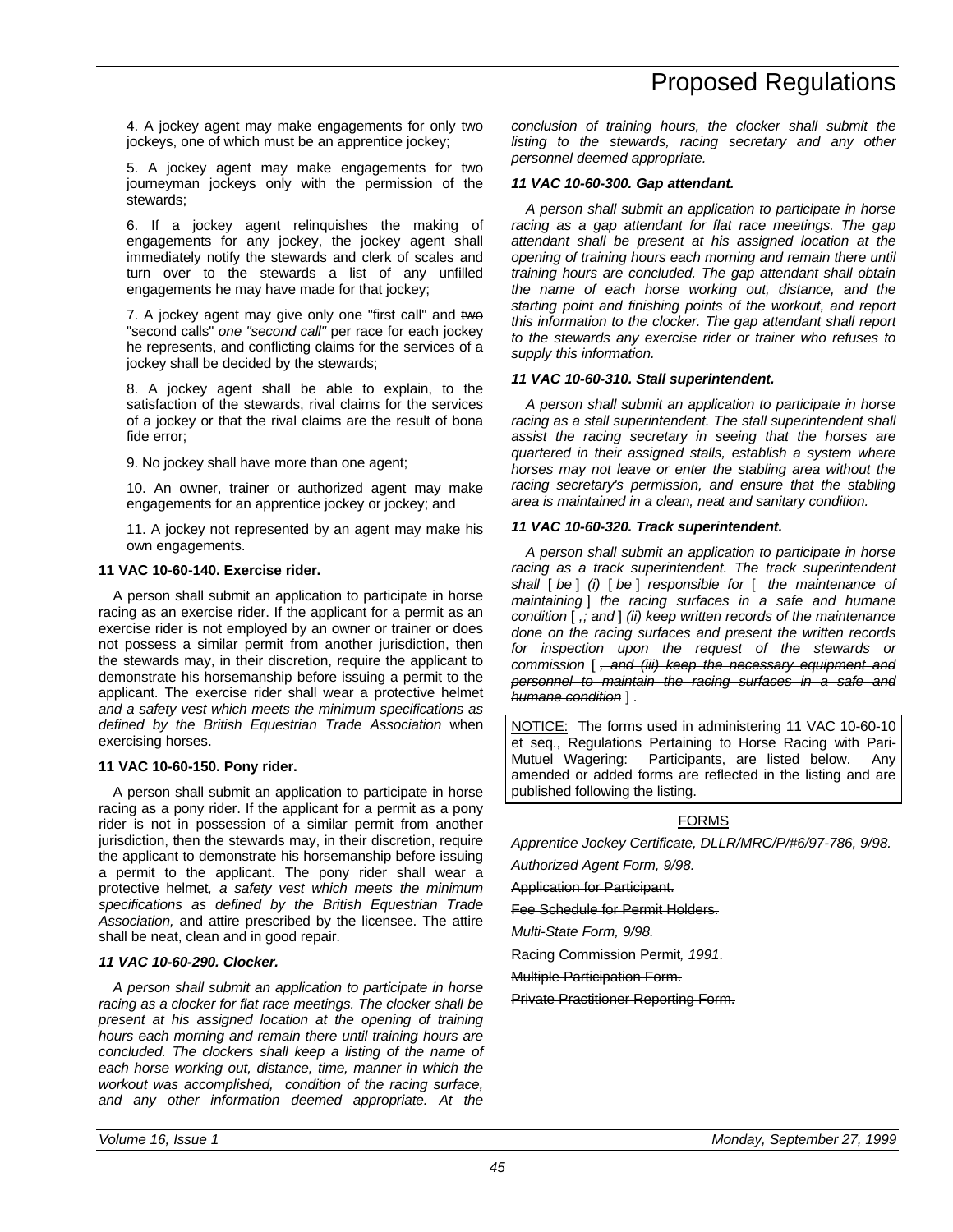| \$10<br>Fee:<br>AUTHORIZED AGENT FORM<br>Date:<br>Dear Sir: | in all matters pertaining<br>whose address is which the year 19 in all matters pertaining to act for me for the year 19 in all matters pertaining to the racing of horses, other than collection of purses and moneys due me at race meetings licensed by t<br>Address: <u>City</u> , State, Zip:<br>Owner:<br>I have this day appointed<br>Commission. | to collect all<br>address is other money due from race meetings licensed by the purses and other money due from race meetings licensed by the Virginia Racing Commission for the 19 , with authority to payable to me. It is interested by the p<br>whose<br>I further authorize<br>Witness: | the State of<br>day of<br>a notary public of<br>Address:<br>City, State, Zip:<br>Owner:<br>this<br>I hereby certify that on<br>before me the subscrber,<br>in and for the<br>County or City of<br>Witness:<br>State of | in and for the <u>contribution of</u> a foresaid, personally conditioned application of application of appointment are true to the best of his knowledge application of appointment are true to the best of his knowledge<br>AS WITNESS my hand and seal<br>and belief. | Notary Public<br>Social Security Number                                                                                                    |
|-------------------------------------------------------------|---------------------------------------------------------------------------------------------------------------------------------------------------------------------------------------------------------------------------------------------------------------------------------------------------------------------------------------------------------|----------------------------------------------------------------------------------------------------------------------------------------------------------------------------------------------------------------------------------------------------------------------------------------------|------------------------------------------------------------------------------------------------------------------------------------------------------------------------------------------------------------------------|-------------------------------------------------------------------------------------------------------------------------------------------------------------------------------------------------------------------------------------------------------------------------|--------------------------------------------------------------------------------------------------------------------------------------------|
| APPRENTICE JOCKEY<br><b>CERTIFICATE</b>                     | ISSUED BY THE VIRGINIA RACING COMMISSION<br>S.S. No.<br>Permanent Address<br>Apprentice Name                                                                                                                                                                                                                                                            | Date and Place of Birth<br>Permanent Address<br>Parent or Guardian<br>(of Parent or Guardian)<br>(if applicable)                                                                                                                                                                             | Steward's Approval<br>Signature of Applicant<br>(Apprentice)<br>Date Issued                                                                                                                                            | Notary                                                                                                                                                                                                                                                                  | Winning Record on Reverse Side<br>Commission copy - pink<br>Apprentice copy - white<br>Steward copy - canary<br>FORM: DLLR/MRC/P/#6/97-786 |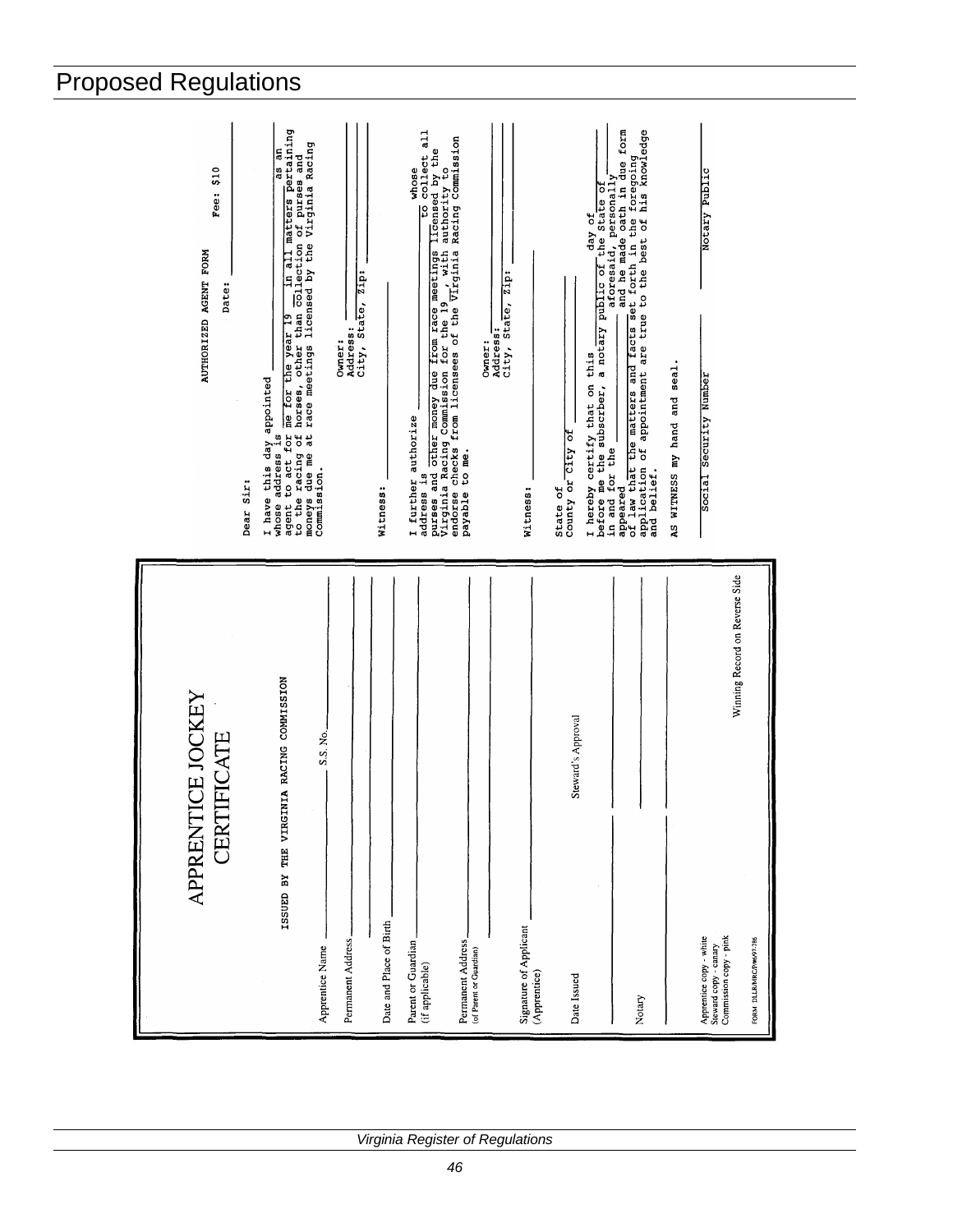| FA VA<br>ž<br>Z<br>ALL QUESTIONS MUST BE ANSWERED<br>ĝ<br>ă<br><b>MULTIPLE UNNER</b><br><b>CORPORATION</b><br>ASS'T TRAINER<br><b>STADILE NAME</b><br>PARTNERSHIP<br>CULORS REG.<br><b>TRAINER</b><br><b>OWNER</b><br>THOROUGHBRED<br><b>STANDARDURED</b><br><b>ARABIAN</b>                                                          | Has your (or sponse's) lieenase ever been denied, sospended or revolted or is a complaint pending i<br>Have you (at sponse) ever been arrested for any crines in which action is still prading (carept<br>£<br>traffic violations) including driving while intoxicated or vehicular homicide? YES<br>ş<br>any maring jurisdiction? VES<br>N | Z<br>racing by any recing organization, commission, or other recognized turf body? If so, state when,<br>Have you (or spouse) ever been raled off, suspended or otherwise barred from participating in<br>Here you (or sponse) been considered of any crime (except minor traffic violations)? IES<br>ş<br>where and by whem the ruling(s) were made and the offense(s) charged. YES<br>Are you (at spouse) presently on parole or probation?<br>4<br>۰ń<br>m | £<br>Are you a public employee, an elected public officer, or a poblical party officer? YES<br>$\tilde{\mathbf{z}}$<br>Are you a stockholder in any racing association? YES NO<br>Have you had your fungerprints automitted to the F.B.I. YES<br>If yes, when and in what state.<br>÷.<br>nó.<br>v. | EF TOU ANSWERED TO ART OF QUESTIONS 1-8 TWO MUST GIVE COMPLETE BETAILS BELOW. USE EXTRA<br>PAPER IF NEEDED.                                                                                  |                                                                                                                                                                     | such as Federal social sectority and Federal employer identification munders, and the authority to maintain suc-<br>New York Applicator. The multimity to request personal information from you, including identifying numbers<br>pay have understated their tax liabilities and to generally identity presons affected by the source administed<br>Lay. The paticipal jumpose for which the mitormation is collected is to easible the Department of Taxation and<br>Finance to rdentify morriduals, busunesses and others who have been delinquent at filing tax returns or who<br>infermation is found in Sections 5 of the New York Dix Law. Direducate of this information by you is manda-<br>while the provision of Social Security Numbers is requested and will be used as a recondary identifies for<br>caciói, hackground and other such investigations. | purposes and for any other purpose numerative the New York State Racing and Wagering Broad which man<br>report, you may set in writing whether or not a report was requested and the name and address of the consum<br>come with this application. Your signature audiocratic Recing and Wagering Bondd to obtain such a<br>the Commissioner of Taxaton and Finance. The information will be used for identification and licensing<br>include use in a mode ficcususg database. An investigative consumer report may be requested in<br>reporting agency touch. |
|--------------------------------------------------------------------------------------------------------------------------------------------------------------------------------------------------------------------------------------------------------------------------------------------------------------------------------------|---------------------------------------------------------------------------------------------------------------------------------------------------------------------------------------------------------------------------------------------------------------------------------------------------------------------------------------------|---------------------------------------------------------------------------------------------------------------------------------------------------------------------------------------------------------------------------------------------------------------------------------------------------------------------------------------------------------------------------------------------------------------------------------------------------------------|-----------------------------------------------------------------------------------------------------------------------------------------------------------------------------------------------------------------------------------------------------------------------------------------------------|----------------------------------------------------------------------------------------------------------------------------------------------------------------------------------------------|---------------------------------------------------------------------------------------------------------------------------------------------------------------------|---------------------------------------------------------------------------------------------------------------------------------------------------------------------------------------------------------------------------------------------------------------------------------------------------------------------------------------------------------------------------------------------------------------------------------------------------------------------------------------------------------------------------------------------------------------------------------------------------------------------------------------------------------------------------------------------------------------------------------------------------------------------------------------------------------------------------------------------------------------------|-----------------------------------------------------------------------------------------------------------------------------------------------------------------------------------------------------------------------------------------------------------------------------------------------------------------------------------------------------------------------------------------------------------------------------------------------------------------------------------------------------------------------------------------------------------------|
| Renewal<br><b>MIDDLE</b><br><b>COMPLETE THIS ENTIRE PAGE</b><br>APPLICANTS MUST FULLY<br>STATE FORM<br>FIRST<br><b>LIVING CHITCHIAN</b><br>ginal<br>iri<br>Ori<br>MULTI-<br><b>FURNI DU</b><br>$\overline{\mathbf{A}}$<br>LAST<br><b>TOR COMMISSION USE ONLY</b><br>APPLICANTS NAME (pleare paint)<br>LICENSE NO(7)<br>DATE OF ISSUE | may be much upon you<br>PERMANENT MAILING ADDRESS at which service of all pupers<br>NUMBER AND STREET OR RORAL ROUTE/BOX NUMBER                                                                                                                                                                                                             | COUNTRY<br>CYMNTRY<br><b>PUSTAL ZIP</b><br>CITY, TOWN, OR POST OFFICE AND STATE (PROVINCE) POSTAL ZIP<br><b>STATE</b><br>PRESENT ADDRESS<br>È                                                                                                                                                                                                                                                                                                                 | <b>Prostricts</b><br>Citizen of<br>å<br>Channel of the United States? [ ] Yes<br><b>TELEPHONE - Home</b><br>humigration LD. No.                                                                                                                                                                     | <b>HAIR</b><br>š<br><b>ACE OF BIRTH</b><br>WEIGHT<br>5<br>SIVELAI. SECURITY <sup>*</sup> , FEDERAL IDENTIFICATION<br>OR SOCIAL INSURANCE NUMBER<br>U.S.T.A. MEMBERSHIP NUMBER<br>MAIDEN NAME | EYES<br>á<br>č<br>D<br>MARITAL STATISS<br>Are you murries?<br>you murrien?<br>ion<br>E<br>但<br>How is ownership to be listed in the program<br><b>DATE OF BIRTH</b> | CH M. C.<br>riute<br>L<br>mercial your spouse<br><b>MOOLE</b><br>LJCENSING HISTORY<br>If applicant is matricel, please furnish the following infermation on<br><b>FIRST</b><br>Employer<br><b>LAST</b><br>Date of Birth<br>Fall Name                                                                                                                                                                                                                                                                                                                                                                                                                                                                                                                                                                                                                                | WHEN, WHERE WERE YOU FIRST GRAVIED A LICENSE?<br>CLARRENTLY LICENSED? LIST STATE AND TYPE OF LICENSE                                                                                                                                                                                                                                                                                                                                                                                                                                                            |

*Volume 16, Issue 1 Monday, September 27, 1999*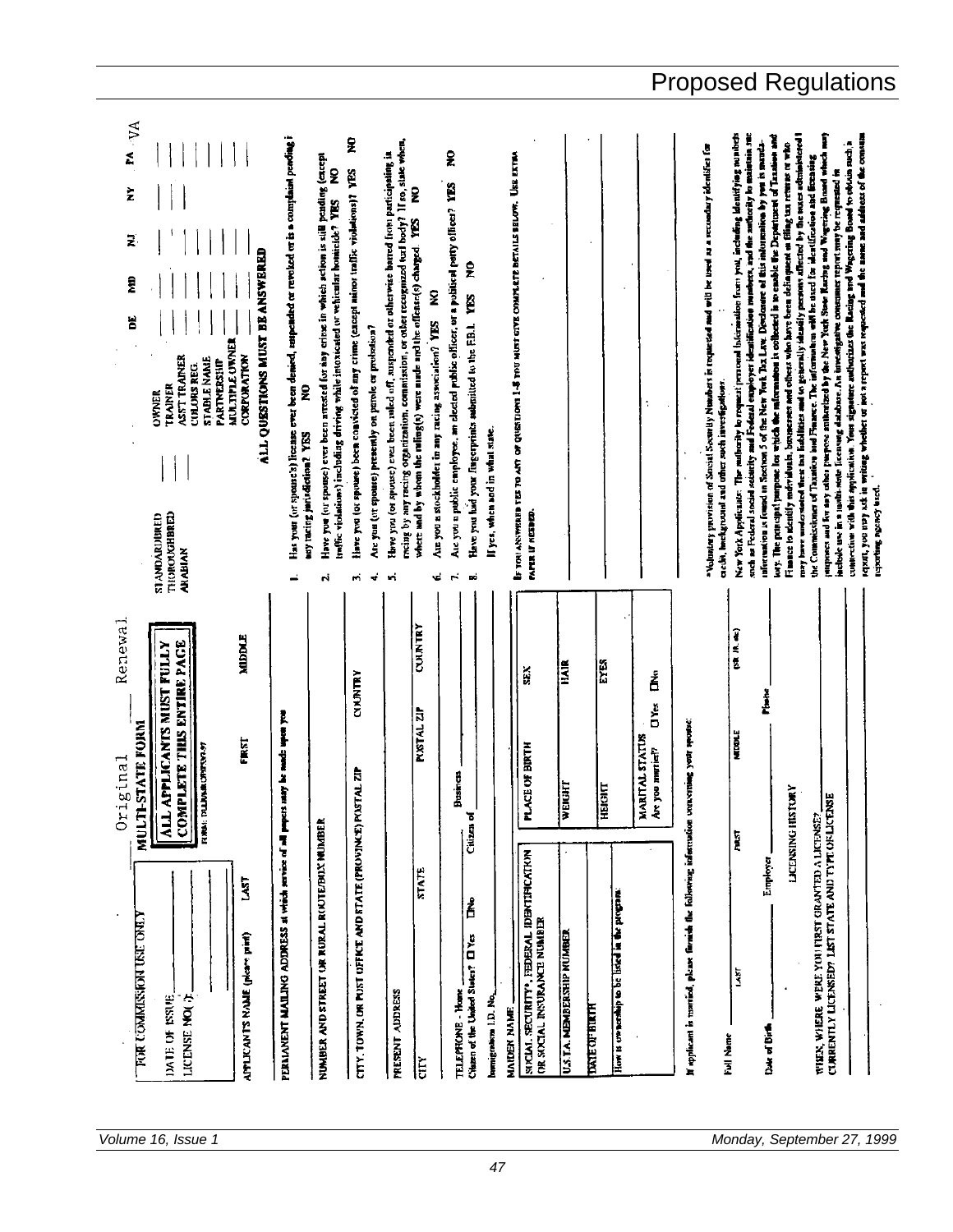| .<br>Employer's Address: <u>www.common.common.common.common.common.common.common.com</u>                                                                                                                                                                                                  |                                                                                                                                                                                                                                                                                                                                                                                                                                                                                                                                                                                                                                                                                                                                                                                                                                                                                                                                                                                                                                                                                                                                                                                                                                                                                                                                                                                                                                                                                                                                                                                                                                                                                                                                                                                                                                                                                                                                                                                                                                                                                                                                                                                                                                                                                                                                                                                                                                                                                                                                                                                                                                                                                                                                                                                                                                                  |                |
|-------------------------------------------------------------------------------------------------------------------------------------------------------------------------------------------------------------------------------------------------------------------------------------------|--------------------------------------------------------------------------------------------------------------------------------------------------------------------------------------------------------------------------------------------------------------------------------------------------------------------------------------------------------------------------------------------------------------------------------------------------------------------------------------------------------------------------------------------------------------------------------------------------------------------------------------------------------------------------------------------------------------------------------------------------------------------------------------------------------------------------------------------------------------------------------------------------------------------------------------------------------------------------------------------------------------------------------------------------------------------------------------------------------------------------------------------------------------------------------------------------------------------------------------------------------------------------------------------------------------------------------------------------------------------------------------------------------------------------------------------------------------------------------------------------------------------------------------------------------------------------------------------------------------------------------------------------------------------------------------------------------------------------------------------------------------------------------------------------------------------------------------------------------------------------------------------------------------------------------------------------------------------------------------------------------------------------------------------------------------------------------------------------------------------------------------------------------------------------------------------------------------------------------------------------------------------------------------------------------------------------------------------------------------------------------------------------------------------------------------------------------------------------------------------------------------------------------------------------------------------------------------------------------------------------------------------------------------------------------------------------------------------------------------------------------------------------------------------------------------------------------------------------|----------------|
|                                                                                                                                                                                                                                                                                           |                                                                                                                                                                                                                                                                                                                                                                                                                                                                                                                                                                                                                                                                                                                                                                                                                                                                                                                                                                                                                                                                                                                                                                                                                                                                                                                                                                                                                                                                                                                                                                                                                                                                                                                                                                                                                                                                                                                                                                                                                                                                                                                                                                                                                                                                                                                                                                                                                                                                                                                                                                                                                                                                                                                                                                                                                                                  |                |
|                                                                                                                                                                                                                                                                                           |                                                                                                                                                                                                                                                                                                                                                                                                                                                                                                                                                                                                                                                                                                                                                                                                                                                                                                                                                                                                                                                                                                                                                                                                                                                                                                                                                                                                                                                                                                                                                                                                                                                                                                                                                                                                                                                                                                                                                                                                                                                                                                                                                                                                                                                                                                                                                                                                                                                                                                                                                                                                                                                                                                                                                                                                                                                  |                |
|                                                                                                                                                                                                                                                                                           |                                                                                                                                                                                                                                                                                                                                                                                                                                                                                                                                                                                                                                                                                                                                                                                                                                                                                                                                                                                                                                                                                                                                                                                                                                                                                                                                                                                                                                                                                                                                                                                                                                                                                                                                                                                                                                                                                                                                                                                                                                                                                                                                                                                                                                                                                                                                                                                                                                                                                                                                                                                                                                                                                                                                                                                                                                                  |                |
| Who is your Trainer <b>the company of the contract of the contract of the contract of the contract of the contract of the contract of the contract of the contract of the contract of the contract of the contract of the contra</b>                                                      |                                                                                                                                                                                                                                                                                                                                                                                                                                                                                                                                                                                                                                                                                                                                                                                                                                                                                                                                                                                                                                                                                                                                                                                                                                                                                                                                                                                                                                                                                                                                                                                                                                                                                                                                                                                                                                                                                                                                                                                                                                                                                                                                                                                                                                                                                                                                                                                                                                                                                                                                                                                                                                                                                                                                                                                                                                                  |                |
| application. (Use additional page if necessary.)<br><b>HORSE'S NAME</b>                                                                                                                                                                                                                   | List all horses owned or leased by you, wholly or in part. Specify lease (L) or purchase (P) in the appropriate space. A copy of the lease agreement(s) must be auached to the<br>NAME AND ADDRESS OF LESSOR OF THE HORSE OR FROM WHOM PURCHASED                                                                                                                                                                                                                                                                                                                                                                                                                                                                                                                                                                                                                                                                                                                                                                                                                                                                                                                                                                                                                                                                                                                                                                                                                                                                                                                                                                                                                                                                                                                                                                                                                                                                                                                                                                                                                                                                                                                                                                                                                                                                                                                                                                                                                                                                                                                                                                                                                                                                                                                                                                                                 | LP.            |
|                                                                                                                                                                                                                                                                                           |                                                                                                                                                                                                                                                                                                                                                                                                                                                                                                                                                                                                                                                                                                                                                                                                                                                                                                                                                                                                                                                                                                                                                                                                                                                                                                                                                                                                                                                                                                                                                                                                                                                                                                                                                                                                                                                                                                                                                                                                                                                                                                                                                                                                                                                                                                                                                                                                                                                                                                                                                                                                                                                                                                                                                                                                                                                  |                |
|                                                                                                                                                                                                                                                                                           |                                                                                                                                                                                                                                                                                                                                                                                                                                                                                                                                                                                                                                                                                                                                                                                                                                                                                                                                                                                                                                                                                                                                                                                                                                                                                                                                                                                                                                                                                                                                                                                                                                                                                                                                                                                                                                                                                                                                                                                                                                                                                                                                                                                                                                                                                                                                                                                                                                                                                                                                                                                                                                                                                                                                                                                                                                                  |                |
|                                                                                                                                                                                                                                                                                           |                                                                                                                                                                                                                                                                                                                                                                                                                                                                                                                                                                                                                                                                                                                                                                                                                                                                                                                                                                                                                                                                                                                                                                                                                                                                                                                                                                                                                                                                                                                                                                                                                                                                                                                                                                                                                                                                                                                                                                                                                                                                                                                                                                                                                                                                                                                                                                                                                                                                                                                                                                                                                                                                                                                                                                                                                                                  |                |
| If in co-ownership, (entity fees may apply) list name, license and social security numbers and % ownership held by each.                                                                                                                                                                  |                                                                                                                                                                                                                                                                                                                                                                                                                                                                                                                                                                                                                                                                                                                                                                                                                                                                                                                                                                                                                                                                                                                                                                                                                                                                                                                                                                                                                                                                                                                                                                                                                                                                                                                                                                                                                                                                                                                                                                                                                                                                                                                                                                                                                                                                                                                                                                                                                                                                                                                                                                                                                                                                                                                                                                                                                                                  |                |
|                                                                                                                                                                                                                                                                                           |                                                                                                                                                                                                                                                                                                                                                                                                                                                                                                                                                                                                                                                                                                                                                                                                                                                                                                                                                                                                                                                                                                                                                                                                                                                                                                                                                                                                                                                                                                                                                                                                                                                                                                                                                                                                                                                                                                                                                                                                                                                                                                                                                                                                                                                                                                                                                                                                                                                                                                                                                                                                                                                                                                                                                                                                                                                  |                |
|                                                                                                                                                                                                                                                                                           |                                                                                                                                                                                                                                                                                                                                                                                                                                                                                                                                                                                                                                                                                                                                                                                                                                                                                                                                                                                                                                                                                                                                                                                                                                                                                                                                                                                                                                                                                                                                                                                                                                                                                                                                                                                                                                                                                                                                                                                                                                                                                                                                                                                                                                                                                                                                                                                                                                                                                                                                                                                                                                                                                                                                                                                                                                                  | % Share ______ |
|                                                                                                                                                                                                                                                                                           | Name $SSE$ and $E_{S}$ and $E_{S}$ and $E_{S}$ and $E_{S}$ and $SSE$ and $SSE$ and $SSE$ and $SSE$ and $SSE$ and $SSE$ and $SSE$ and $SSE$ and $SSE$ and $SSE$ and $SSE$ and $SSE$ and $SSE$ and $SSE$ and $SSE$ and $SSE$ and $SSE$ and $SSE$ and                                                                                                                                                                                                                                                                                                                                                                                                                                                                                                                                                                                                                                                                                                                                                                                                                                                                                                                                                                                                                                                                                                                                                                                                                                                                                                                                                                                                                                                                                                                                                                                                                                                                                                                                                                                                                                                                                                                                                                                                                                                                                                                                                                                                                                                                                                                                                                                                                                                                                                                                                                                               | % Share ______ |
|                                                                                                                                                                                                                                                                                           |                                                                                                                                                                                                                                                                                                                                                                                                                                                                                                                                                                                                                                                                                                                                                                                                                                                                                                                                                                                                                                                                                                                                                                                                                                                                                                                                                                                                                                                                                                                                                                                                                                                                                                                                                                                                                                                                                                                                                                                                                                                                                                                                                                                                                                                                                                                                                                                                                                                                                                                                                                                                                                                                                                                                                                                                                                                  |                |
|                                                                                                                                                                                                                                                                                           |                                                                                                                                                                                                                                                                                                                                                                                                                                                                                                                                                                                                                                                                                                                                                                                                                                                                                                                                                                                                                                                                                                                                                                                                                                                                                                                                                                                                                                                                                                                                                                                                                                                                                                                                                                                                                                                                                                                                                                                                                                                                                                                                                                                                                                                                                                                                                                                                                                                                                                                                                                                                                                                                                                                                                                                                                                                  |                |
|                                                                                                                                                                                                                                                                                           | Pennsylvania and Virginia Owners Only - Colors Registration                                                                                                                                                                                                                                                                                                                                                                                                                                                                                                                                                                                                                                                                                                                                                                                                                                                                                                                                                                                                                                                                                                                                                                                                                                                                                                                                                                                                                                                                                                                                                                                                                                                                                                                                                                                                                                                                                                                                                                                                                                                                                                                                                                                                                                                                                                                                                                                                                                                                                                                                                                                                                                                                                                                                                                                      |                |
|                                                                                                                                                                                                                                                                                           |                                                                                                                                                                                                                                                                                                                                                                                                                                                                                                                                                                                                                                                                                                                                                                                                                                                                                                                                                                                                                                                                                                                                                                                                                                                                                                                                                                                                                                                                                                                                                                                                                                                                                                                                                                                                                                                                                                                                                                                                                                                                                                                                                                                                                                                                                                                                                                                                                                                                                                                                                                                                                                                                                                                                                                                                                                                  |                |
|                                                                                                                                                                                                                                                                                           |                                                                                                                                                                                                                                                                                                                                                                                                                                                                                                                                                                                                                                                                                                                                                                                                                                                                                                                                                                                                                                                                                                                                                                                                                                                                                                                                                                                                                                                                                                                                                                                                                                                                                                                                                                                                                                                                                                                                                                                                                                                                                                                                                                                                                                                                                                                                                                                                                                                                                                                                                                                                                                                                                                                                                                                                                                                  |                |
|                                                                                                                                                                                                                                                                                           |                                                                                                                                                                                                                                                                                                                                                                                                                                                                                                                                                                                                                                                                                                                                                                                                                                                                                                                                                                                                                                                                                                                                                                                                                                                                                                                                                                                                                                                                                                                                                                                                                                                                                                                                                                                                                                                                                                                                                                                                                                                                                                                                                                                                                                                                                                                                                                                                                                                                                                                                                                                                                                                                                                                                                                                                                                                  |                |
| Expiration Date $\frac{1}{2}$ and $\frac{1}{2}$ and $\frac{1}{2}$ and $\frac{1}{2}$ and $\frac{1}{2}$ and $\frac{1}{2}$ and $\frac{1}{2}$ and $\frac{1}{2}$ and $\frac{1}{2}$ and $\frac{1}{2}$ and $\frac{1}{2}$ and $\frac{1}{2}$ and $\frac{1}{2}$ and $\frac{1}{2}$ and $\frac{1}{2}$ | Name of Policyholder <u>and the community of the contract of the contract of the contract of the contract of the contract of the contract of the contract of the contract of the contract of the contract of the contract of the</u>                                                                                                                                                                                                                                                                                                                                                                                                                                                                                                                                                                                                                                                                                                                                                                                                                                                                                                                                                                                                                                                                                                                                                                                                                                                                                                                                                                                                                                                                                                                                                                                                                                                                                                                                                                                                                                                                                                                                                                                                                                                                                                                                                                                                                                                                                                                                                                                                                                                                                                                                                                                                             |                |
|                                                                                                                                                                                                                                                                                           | ASSISTANT TRAINERS COMPLETE THE FOLLOWING                                                                                                                                                                                                                                                                                                                                                                                                                                                                                                                                                                                                                                                                                                                                                                                                                                                                                                                                                                                                                                                                                                                                                                                                                                                                                                                                                                                                                                                                                                                                                                                                                                                                                                                                                                                                                                                                                                                                                                                                                                                                                                                                                                                                                                                                                                                                                                                                                                                                                                                                                                                                                                                                                                                                                                                                        |                |
|                                                                                                                                                                                                                                                                                           |                                                                                                                                                                                                                                                                                                                                                                                                                                                                                                                                                                                                                                                                                                                                                                                                                                                                                                                                                                                                                                                                                                                                                                                                                                                                                                                                                                                                                                                                                                                                                                                                                                                                                                                                                                                                                                                                                                                                                                                                                                                                                                                                                                                                                                                                                                                                                                                                                                                                                                                                                                                                                                                                                                                                                                                                                                                  |                |
| only by the authorized regulatory agency.<br>authorized regulatory agency in the jurisdictions in which I am granted a lucase.<br>investigation.                                                                                                                                          | ALL APPLICANTS MUST READ THE FOLLOWING AND SIGN BELOW<br>In making this application for a license to participate in racing, it is understood that an investigative report may be made whereby information is obtained through personal<br>interviews with third parties, such as family members, business assoctates, financial sources, friends, neighbors, or others with whom you are acquainted. This inquiry includes<br>information as to your character, general reputation, personal characteristics, and mode of living, which may be applicable. You have the right to make a written request within a<br>reasonable period of time for a complete and accurate disclusive of additional information concerning the nature and scope of the investigation.<br>By submitting this application I, the undersigned, do hereby (i) agres to sbide by the rules and regulations of the state horse racing commission, the laws of the United States of<br>America, state government, municipalities and other subdivisions thereof; and (ii) agree to abide by any provision regarding search and seizure which may be contained in any of<br>the above-mentioned laws, rules and regulations, and I consent and wave any right I have to object to the scarch, within the grounds of a racing association, of any premises which<br>I may occupy or cantrol or have the right to occupy or control and of my parson, property and effects and in the seizure of any article the having of which may be forbidden.<br>I understand that participation in racing is a privilege, not a right, that any license issued pursuant to this form is subject to condition pracedent as set out in the Rules of Racing,<br>and that my failure to comply therewith shall be grounds for immediate voidance or revocation of such license. By acceptance of said license, I agree to abide by the Rules of<br>Racing and rulings or decisions of the Stowards and Judges with the knowledge that rulings or decisions of the Stewards and Judges shall remain in force until reversad or modified<br>I hereby certify , under penalty of parjury, that I have read the foregoing form and affirm that every statement contained therein is true and correctly sat forth I do hereby agree that<br>my licanse may be removed at any time for misstatement or omissions in the foregoing form, I also agree to abide by and obey the rules and regulations and conditions of the<br>I axpressly agree to be subject to the subpoena powers of the suthorized regulatory agency or a written request issued in lieu of a subpoena and to provide the agency with any and<br>ali such information or documents which it may so request. This agreement shall extend to anything which relates to any matter which is the subject of an agency hearing or |                |
| STEWARD/JUDGES RECOMMENDATION                                                                                                                                                                                                                                                             | SIGNATURE OF APPLICANT                                                                                                                                                                                                                                                                                                                                                                                                                                                                                                                                                                                                                                                                                                                                                                                                                                                                                                                                                                                                                                                                                                                                                                                                                                                                                                                                                                                                                                                                                                                                                                                                                                                                                                                                                                                                                                                                                                                                                                                                                                                                                                                                                                                                                                                                                                                                                                                                                                                                                                                                                                                                                                                                                                                                                                                                                           | DATE           |
|                                                                                                                                                                                                                                                                                           |                                                                                                                                                                                                                                                                                                                                                                                                                                                                                                                                                                                                                                                                                                                                                                                                                                                                                                                                                                                                                                                                                                                                                                                                                                                                                                                                                                                                                                                                                                                                                                                                                                                                                                                                                                                                                                                                                                                                                                                                                                                                                                                                                                                                                                                                                                                                                                                                                                                                                                                                                                                                                                                                                                                                                                                                                                                  |                |
|                                                                                                                                                                                                                                                                                           | VA.R. Doc. No. R97-248; Filed September 1, 1999, 9:06 a.m.                                                                                                                                                                                                                                                                                                                                                                                                                                                                                                                                                                                                                                                                                                                                                                                                                                                                                                                                                                                                                                                                                                                                                                                                                                                                                                                                                                                                                                                                                                                                                                                                                                                                                                                                                                                                                                                                                                                                                                                                                                                                                                                                                                                                                                                                                                                                                                                                                                                                                                                                                                                                                                                                                                                                                                                       |                |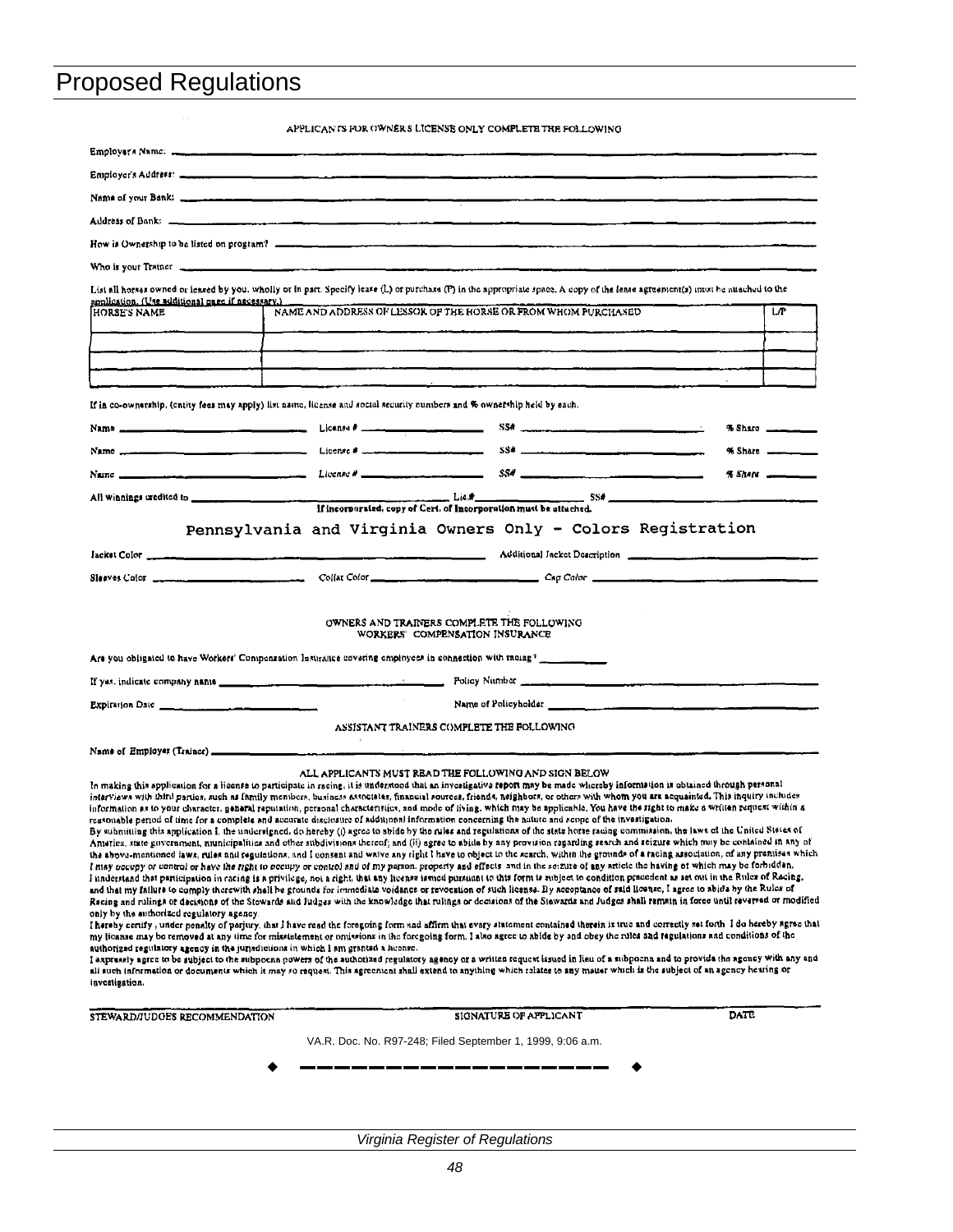### **TITLE 12. HEALTH**

### **STATE BOARD OF HEALTH**

Title of Regulation: **12 VAC 5-80-10 et seq. Regulations for Administration of the Virginia Hearing Impairment Identification and Monitoring System (amending 12 VAC 5-80-10, 12 VAC 5-80-20, 12 VAC 5-80-30, 12 VAC 5-80-40, 12 VAC 5-80-80, and 12 VAC 5-80-90; adding 12 VAC 5-80- 95; and repealing 12 VAC 5-80-50, 12 VAC 5-80-100, 12 VAC 5-80-110, and 12 VAC 5-80-120).**

Statutory Authority: §§ 32.1-12 and 32.1-64.1 of the Code of Virginia.

Public Hearing Date: N/A -- Public comments may be submitted until November 26, 1999.

(See Calendar of Events section for additional information)

Basis: The existing Virginia Hearing Impairment Identification and Monitoring System was adopted in 1987 under the authority of §§ 32.1-64.1 and 32.1-64.2 of the Code of Virginia. Section 32.1-64.1 of the Code requires the State Health Commissioner to establish and maintain the Virginia Hearing Impairment Identification and Monitoring System and requires the State Board of Health to promulgate regulations for implementing this system. In addition, SB 591 (1998 Acts of Assembly, Chapter 506) amended § 32.1-64.1 to require the State Board of Health to "provide by regulation for the giving of hearing screening tests for all infants born in all hospitals," thereby requiring the proposed amendments.

Purpose: The purpose of the regulations and the intended amendments is to provide consistent guidance for the implementation and administration of a system designed to ensure that all infants born in Virginia with hearing loss are identified and receive appropriate intervention at the earliest possible age after birth. This system promotes early intervention that is crucial in preventing learning problems, social problems and costly remedial education activities for children with hearing loss. The amendments are needed to improve and hone the system and allow it to comport with the changes in the law.

Substance: The proposed regulations will specify the responsibilities of hospitals with neonatal intensive care services, hospitals with newborn nurseries, the Virginia Department of Health, and persons providing audiological services to children following discharge from the hospital after birth. These responsibilities are identified as beginning July 1, 1999, and July 1, 2000.

As required by SB 591, on July 1, 1999, hospitals with neonatal intensive care services will be responsible for screening the hearing of all infants prior to discharge after birth, providing test results and other pertinent information to the parent and the child's primary medical care provider, and reporting those results and other data to the Virginia Department of Health. Hospitals with newborn nurseries and no neonatal intensive care services will be responsible for identifying infants who are at risk for hearing loss, as they are required to do under the current regulations; providing specific information and recommendations for follow-up to the parent and to the child's primary medical care provider; and reporting those infants who are at risk to the Virginia Department of Health.

Hospitals that are not required to screen the hearing of all infants before July 1, 2000, but elect to do so will not be required to report infants who are at risk for hearing loss. They will be given the same responsibilities as hospitals with neonatal intensive care services.

As of July 1, 2000, all hospitals with newborn nurseries and all hospitals with neonatal intensive care services will be responsible for screening the hearing of all infants prior to discharge after birth, providing test results and other pertinent information to the child's parent and to the child's primary medical care provider, and reporting those results and other data to the Virginia Department of Health.

The Virginia Department of Health will be responsible for (i) collecting, maintaining and evaluating the data reported by hospitals, reports from audiological follow-up and information regarding intervention referrals in a database; (ii) providing follow-up for reported infants that includes letters and information to parents; (iii) supplying the reporting format, written information, as well as training and technical assistance on the program to hospitals; (iv) conducting a yearly review and evaluation of the program; and (v) communicating performance data to hospitals on a yearly basis.

Persons who provide audiological services to a child once that child is discharged from the hospital after birth will be responsible for providing screening or evaluation results to the parent and the child's primary medical care provider; sending a complete report to the Virginia Department of Health; advising the parent about and offering referral to early intervention and education programs; and providing the parent of any child found to have a hearing loss with information about hearing loss, such as communication and amplification options and resource agencies and services.

Issues: The primary advantages of these amendments for the public are for parents, children who are born with hearing loss, hospitals and local education agencies. Parents will be informed of results of the hearing screening and need for further testing before their newborn is discharged from the hospital after birth. With the early identification of a child's hearing loss, parents can make informed choices regarding early intervention and education methods that will benefit both the child and the family. Recent research suggests that when hearing loss is identified by three months of age and intervention is offered before six months of age, children with hearing loss stay competitive with hearing peers in language and social skills. Further, the advantages remain regardless of the level of hearing loss, the child's cognitive skills or the method of intervention.

The amount of information that hospitals will be required to report to the Virginia Department of Health is reduced, as they are currently submitting a report form on every infant discharged after birth.

With the early identification of hearing loss, there will be a savings to local education agencies. Research suggests that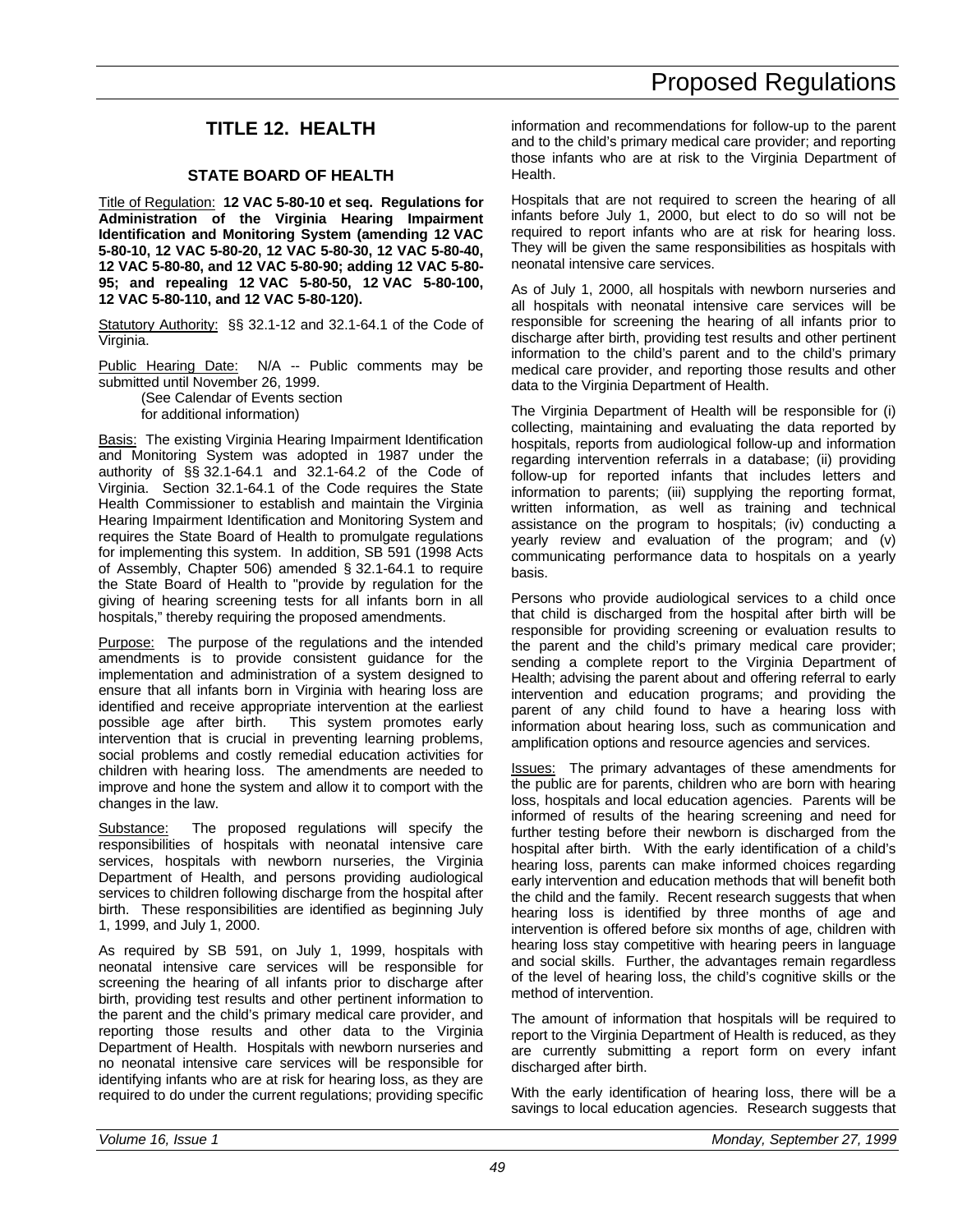costs of special education services are reduced when hearing loss is identified and intervention initiated within the first year of life.

There are no disadvantages to the public or to the agency.

Department of Planning and Budget's Economic Impact Analysis: The Department of Planning and Budget (DPB) has analyzed the economic impact of this proposed regulation in accordance with § 9-6.14:7.1 G of the Administrative Process Act and Executive Order Number 25 (98). Section 9- 6.14:7.1 G requires that such economic impact analyses include, but need not be limited to, the projected number of businesses or other entities to whom the regulation would apply, the identity of any localities and types of businesses or other entities particularly affected, the projected number of persons and employment positions to be affected, the projected costs to affected businesses or entities to implement or comply with the regulation, and the impact on the use and value of private property. The analysis presented below represents DPB's best estimate of these economic impacts.

Summary of the proposed regulation. Section 32.1-64.1 of the Code of Virginia requires the State Health Commissioner to establish and maintain the Virginia Hearing Impairment Identification and Monitoring System and requires the State Board of Health to promulgate regulations for implementing this system. The 1998 General Assembly (Chapter 506) amended § 32.1-64.1 to require the State Board of Health to "provide by regulation for the giving of hearing screening tests for all infants born in all hospitals." The proposed changes to this regulation are designed to comply with this mandate.

Estimated economic impact. Under current regulations, hospitals are required to screen the hearing of only those infants admitted to neonatal intensive care units (NICU) who are identified to be at risk for hearing impairment according to specific indicators. According to the Virginia Department of Health (VDH), approximately 10% of Virginia newborns are admitted to a NICU. Since presumably not all NICU infants exhibit the specified risk indicators, hospitals are required to screen the hearing of fewer than 10% of Virginia newborns.

The proposed amended regulation requires that starting July 1, 1999, all hospitals with neonatal intensive care services screen the hearing of all newborns, whether or not they have been admitted to the NICU. In 1996, 59% (54,130 out of 92,115) of the children born in Virginia hospitals were born in hospitals with a NICU. As of July 1, 2000, the proposed amended regulation requires all Virginia hospitals to screen the hearing of all their newborns.

Increasing the percentage of newborns screened for hearing impairment from less than 10% to 100% will be costly, but will have clear, if not entirely quantifiable benefits. In a study (Colorado study) published in the journal *Pediatrics<sup>1</sup>* it was shown that at 26 Colorado hospitals which screened all their newborns for hearing impairment, 50% of the children that were proven to have congenital hearing loss did not exhibit the standard risk factors. Thus, it is likely that if Virginia screens the hearing of all newborns instead of only NICU newborns that exhibit specified risk factors, the number of Virginia infants who are diagnosed with congenital hearing loss shortly after birth may increase twofold or more.

For the 90% of children with congenital hearing loss who do not have profound hearing loss, research has shown that through early hearing amplification and appropriate therapy these children achieve near-normal language development, significantly exceeding the language development of comparable children not identified until after 6 months of age<sup>2</sup>. For the children with profound hearing loss, early detection allows for early initiation of sign language or cochlear implants, if appropriate.

In the Colorado study it was calculated that on average it costs \$25 per infant to screen all newborns. That calculation takes account of labor costs, disposable supplies and amortized capital equipment costs. The average costs for the screening of newborns for other maladies are less per infant, but the occurrence of those maladies are significantly less common. According to the Colorado study, screening costs per confirmed diagnosis are as follows: \$9,600 for congenital hearing loss, \$10,800 for hypothyroidism, \$23,100 for hemoglobinopathy and \$40,500 for PKU. Screenings for the last three maladies in that list are currently conducted for all newborns in Virginia.

In addition to improved language development, early detection of hearing impairment allows for some reduction of costs that otherwise would occur. According to the Colorado study, additional expenses accrue for children not diagnosed at birth who go on to require some form of special intervention once they reach school age. The study asserts that all screening costs could be recovered after 10 years due to subsequent savings in avoided intervention. Though that calculation may be optimistic, it is noteworthy that at least some of the screening costs may be recouped through avoided intervention.

The net economic impact of the proposed changes to this regulation would likely be positive. It is very likely that the proposed increase in screening would result in significantly increased early detection of congenital hearing loss. The additional children diagnosed with hearing impairment would be able to receive early treatment, which would most likely significantly improve their language skills. This would provide the non-quantifiable benefit of happier children and parents, as well as an improved economic future. The cost of the proposed screenings would be about the same or less per confirmed diagnosis as other health screenings currently conducted in Virginia for all newborns. The initial screening costs would also be countered somewhat by a reduction in the future costs of special intervention for students with language deficiencies and hearing problems.

Businesses and entities affected. The 67 Virginia hospitals with newborn nurseries and the one Virginia hospital with a NICU but no nursery would all be affected by the proposed

-

*Virginia Register of Regulations*

 $\overline{a}$ 

<sup>&</sup>lt;sup>1</sup> A.L. Mehl and V. Thomson, "Newborn Hearing Screening: The Great Omission," *Pediatrics*, 101(1), January 1998.

 $2$  C. Yoshinaga-Itano, "Efficacy of Early Identification and Early Intervention," *Seminars in Hearing*, 16 (2), 115-123.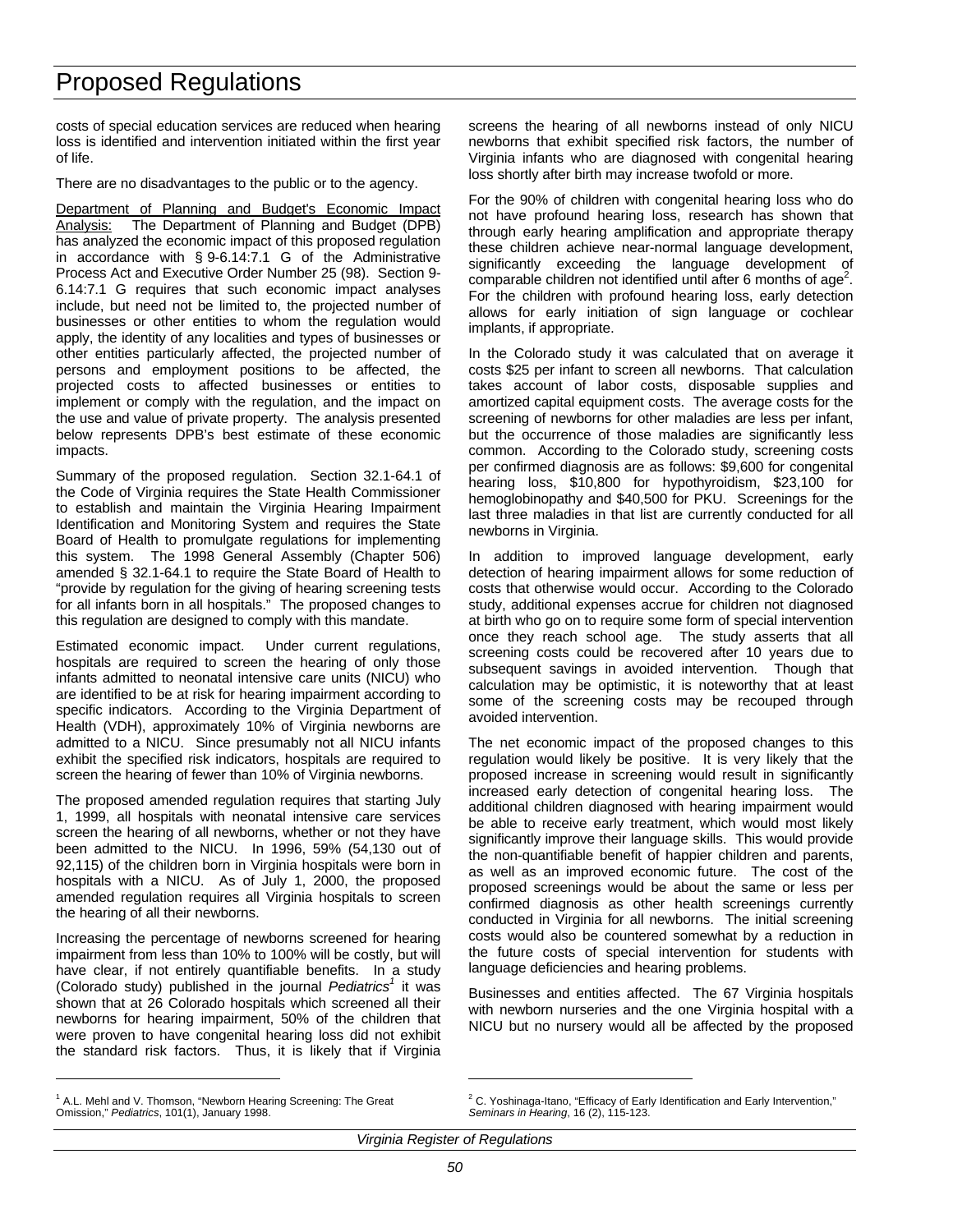changes to this regulation. Health insurers that may cover part or all of the expense of screening would also be affected.

Localities particularly affected. The proposed regulatory changes affect all Virginia localities.

Projected impact on employment. VDH estimates that each hospital will likely need to hire a 25% FTE audiologist or nurse to run the program, plus additional hours for a nurse or technician to run the tests (the number of hours depend on the number of newborns at the hospital).

Effects on the use and value of private property. The implementation of the proposed regulatory changes would require the purchase of hearing screening equipment for many of Virginia's hospitals with nurseries, but no NICU. VDH estimates that the equipment would cost between \$10,000 to \$15,000. Firms that sell such equipment would clearly benefit while hospitals would incur an additional expense.

Agency's Response to the Department of Planning and Budget's Economic Impact Analysis: The Department of Planning and Budget (DPB) analyzed the economic impact of this proposed regulation in accordance with § 9-6.14:7.1 G of the Administrative Process Act and Executive Order Number 25 (98) and submitted that analysis on July 9, 1999. The Virginia Department of Health agrees with DPB's overall analysis.

#### Summary:

*The proposed amendments comply with the statutory changes to § 32.1-64.1 of the Code of Virginia. The purpose of the regulations is to provide consistent guidance for the implementation and administration of a system designed to ensure that all infants born in Virginia with hearing loss are identified and receive appropriate intervention at the earliest possible age after birth. The proposed regulation will amend the responsibilities of hospitals with neonatal intensive care services and hospitals with newborn nurseries regarding newborn hearing screening, parent education and follow-up; modify the newborn hearing screening protocols; amend the Virginia Department of Health responsibilities; and add reporting requirements for persons who provide audiological services to children following discharge from the hospital after birth. These responsibilities are identified as beginning July 1, 1999, in hospitals with neonatal intensive care services and July 1, 2000, in all hospitals with newborn nurseries.*

#### CHAPTER 80. *REGULATIONS FOR ADMINISTRATION OF THE* VIRGINIA HEARING IMPAIRMENT IDENTIFICATION AND MONITORING SYSTEM.

#### PART I. DEFINITIONS.

#### **12 VAC 5-80-10. Definitions.**

The following words and terms, when used in this chapter, shall have the following meanings, unless the context clearly indicates otherwise:

"At risk" means considered to be in a risk status for *with a significant probability of* having or developing hearing impairment *loss* as a result of the presence of one or more factors identified or manifested at birth.

*"Child" means any person from birth to age 18 years of age.*

*"Commissioner"* means the State Health Commissioner, Virginia Department of Health *his duly designated officer, or agent*.

*"Diagnostic audiological evaluation" means those physiologic and behavioral procedures required to evaluate and diagnose hearing status.*

*"Discharge" means release from the hospital after birth to the care of the parent.*

*"Follow-up"* means the process of communicating with the family and the primary care provider of all infants reported at risk and those who failed the hearing screening, regarding their status, until either a hearing impairment is diagnosed or normal hearing is documented.

*"Hearing screening" means an objective physiological measure to be completed in order to determine the likelihood of hearing loss.*

*"Infant" means a child under the age of one year.*

*"Neonatal special care and intensive care services"* means those services provided in a unit which is physically separated from the normal newborn nursery, equipped with monitoring and life support systems, staffed with personnel specifically qualified in providing specialized neonatal care, and is able to provide 12-24 nursing hours per infant per day, 24-hour in-house respiratory therapy, and full-time physician management by a board eligible or board certified neonatologist *by a hospital's newborn services that are designated as both specialty level and subspecialty level as defined in subdivision D 2 of 12 VAC 5-410-440*.

*"Phase One"* means the first two years of implementation during which only those hospitals with neonatal special care and intensive care will participate.

*"Phase Two"* means that portion of the implementation, beginning two years after Phase One, during which those hospitals with newborn nurseries will participate. Phase One participating hospitals will continue under Phase One guidelines in Phase Two. Phase Two will remain in effect as the Hearing Impairment Identification and Monitoring System until changed.

*"Registry"* means a list of names and associated pertinent data regarding those children to be followed in the Virginia Hearing Impairment Identification and Monitoring System.

*"Parent" means (i) a biological or adoptive parent who has legal custody of a child, including either parent if custody is shared under a joint decree or agreement; (ii) a biological or adoptive parent with whom a child regularly resides; (iii) a person judicially appointed as a legal guardian of a child; or (iv) a person who exercises the rights and responsibilities of legal custody by delegation from a biological or adoptive*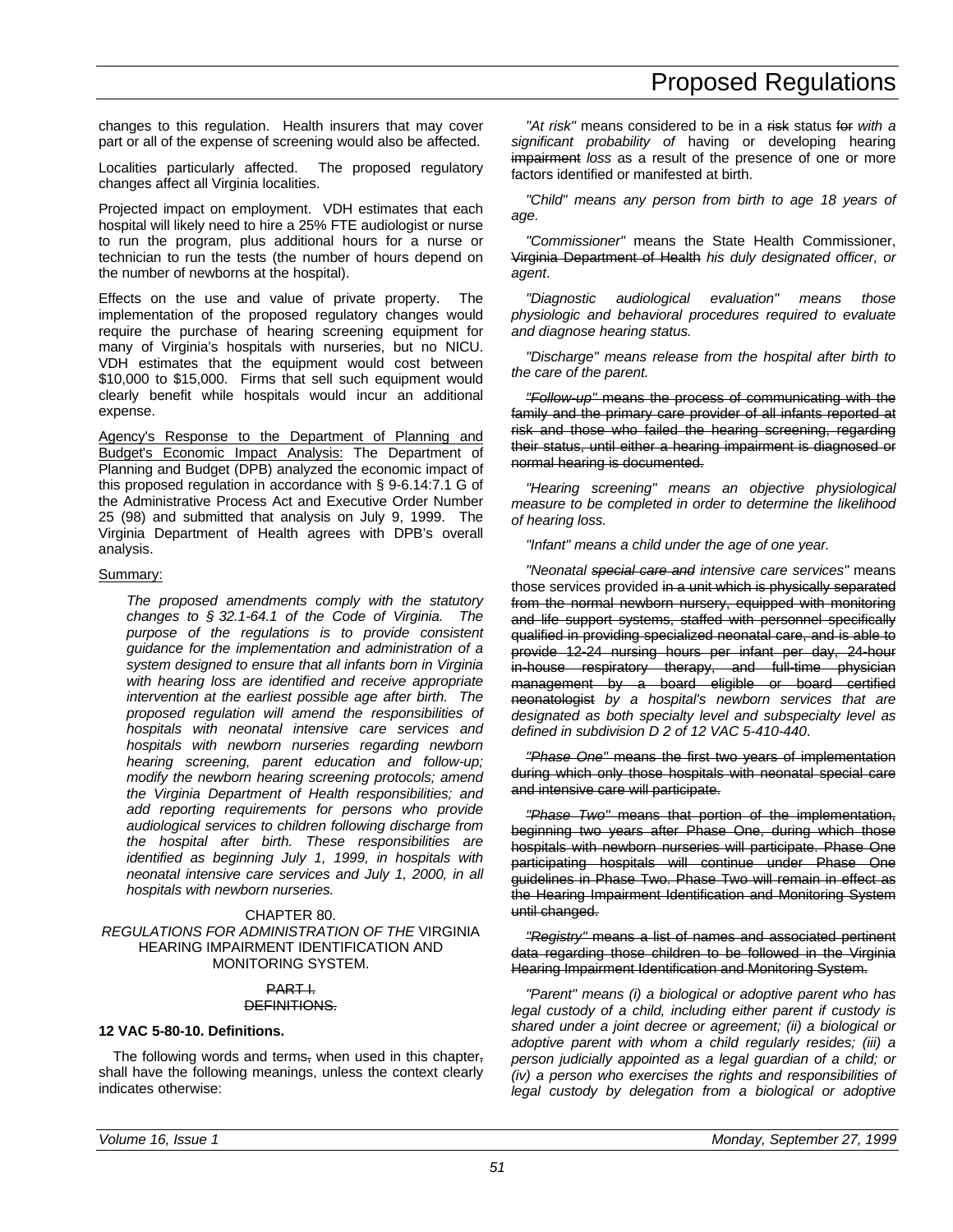*parent, upon provisional adoption or otherwise by operation of law.*

*"Primary medical care provider" means the person to whom the infant will go for routine medical care following hospital discharge.*

*"Risk factors for hearing impairment factor"* means those factors *a factor* known to place an infant at *increased* risk for being born with or developing a hearing impairment *loss*, including*,* but not limited to*, any one of the following*:

1. Family history of *hereditary, childhood sensorineural* hearing loss or impairment of childhood onset in a blood relative;

2. Congenital perinatal *In utero* infection (e.g., cytomegalovirus, rubella, herpes, toxoplasmosis, syphilis);

3. Anatomic malformations involving the head, face, or neck (e.g., dysmorphic appearance *Craniofacial anomalies* including syndromal and nonsyndromal abnormalities, overt or submucous cleft palate, obvious morphologic *those with morphological* abnormalities of the pinna, preauricular skin tags *and ear canal*;

4. Birthweight of less than 1500 grams;

5. Hyperbilirubinemia at *a serum* level exceeding indications for *requiring* exchange transfusion;

6. Bacterial meningitis, especially Hemophilus influenzae;

7. Severe asphyxia which may include infants with Apgar scores of 0 to three who fail to institute spontaneous respiration by 10 minutes and those with hypotonia persisting to two hours of age; and *four at one minute or 0 to six at five minutes;*

8. Ototoxic drug administration to an infant for greater than three days. *medications, including but not limited to the aminoglycosides, used in multiple courses or in combination with loop diuretics;*

*9. Mechanical ventilation lasting five days or longer;*

*10. Stigmata or other findings associated with a syndrome known to include a sensorineural hearing loss, a conductive hearing loss, or both;*

*11. Neurofibromatosis Type II; and*

*12. Persistent pulmonary hypertension of the newborn (PPHN).*

The presence of one or more of these factors places an infant at risk.

#### PART II. GENERAL INFORMATION.

#### **12 VAC 5-80-20. Authority for regulations.**

Sections 32.1-64.1 and 32.1-64.2 of the Code of Virginia direct the commissioner to establish and maintain a system for the purpose of identifying and monitoring infants who are at risk for *with* hearing impairment *loss* and directs the Board of Health to promulgate the rules and regulations necessary for implementation of the system.

#### **12 VAC 5-80-30. Purpose of chapter.**

This chapter is designed to provide consistent guidelines for implementation of this system in order to assure that infants with hearing impairment *loss are identified at the earliest possible age and that they* receive appropriate, early intervention.

#### **12 VAC 5-80-40. Administration** *and application* **of chapter.**

*A.* This chapter is promulgated to implement the system and amended as necessary by the State Board of Health. The State Health Commissioner or his designee is charged with its administration; and the Virginia Department of Health shall provide the staff necessary for its implementation.

#### **12 VAC 5-80-50. Application of chapter.**

*B.* This chapter has general application throughout the Commonwealth.

#### PART III. PHASE ONE.

#### **12 VAC 5-80-80. Participating hospitals' Responsibilities** *of hospitals***.**

Those *A. Beginning on July 1, 1999,* hospitals with neonatal special care and intensive care services shall be responsible for:

1. Completing a Virginia Department of Health reporting form on each infant transferred or discharged from special care or intensive care services, identifying the presence or absence of risk factors for hearing impairment by both medical record and family history;

2. Giving an information packet containing a written description of the identification and monitoring system as well as written information about hearing and speech/language development to the parent/guardian of each infant transferred or discharged from special care or intensive care services;

3. Prior to transfer or discharge, screening the hearing of those infants identified to be at risk by one of the following:

a. Early latency auditory evoked response for which the following protocols shall be observed:

(1) Test both ears;

(2) Use an air conduction audiometric transducer earphone or insert receiver;

(3) Both air conduction and bone conduction;

(4) Use a click stimulus;

(5) Use a stimulus intensity between 30 and 60db nHL (re: perceptual click threshold for normal hearing adults, obtained with specific equipment used for the test);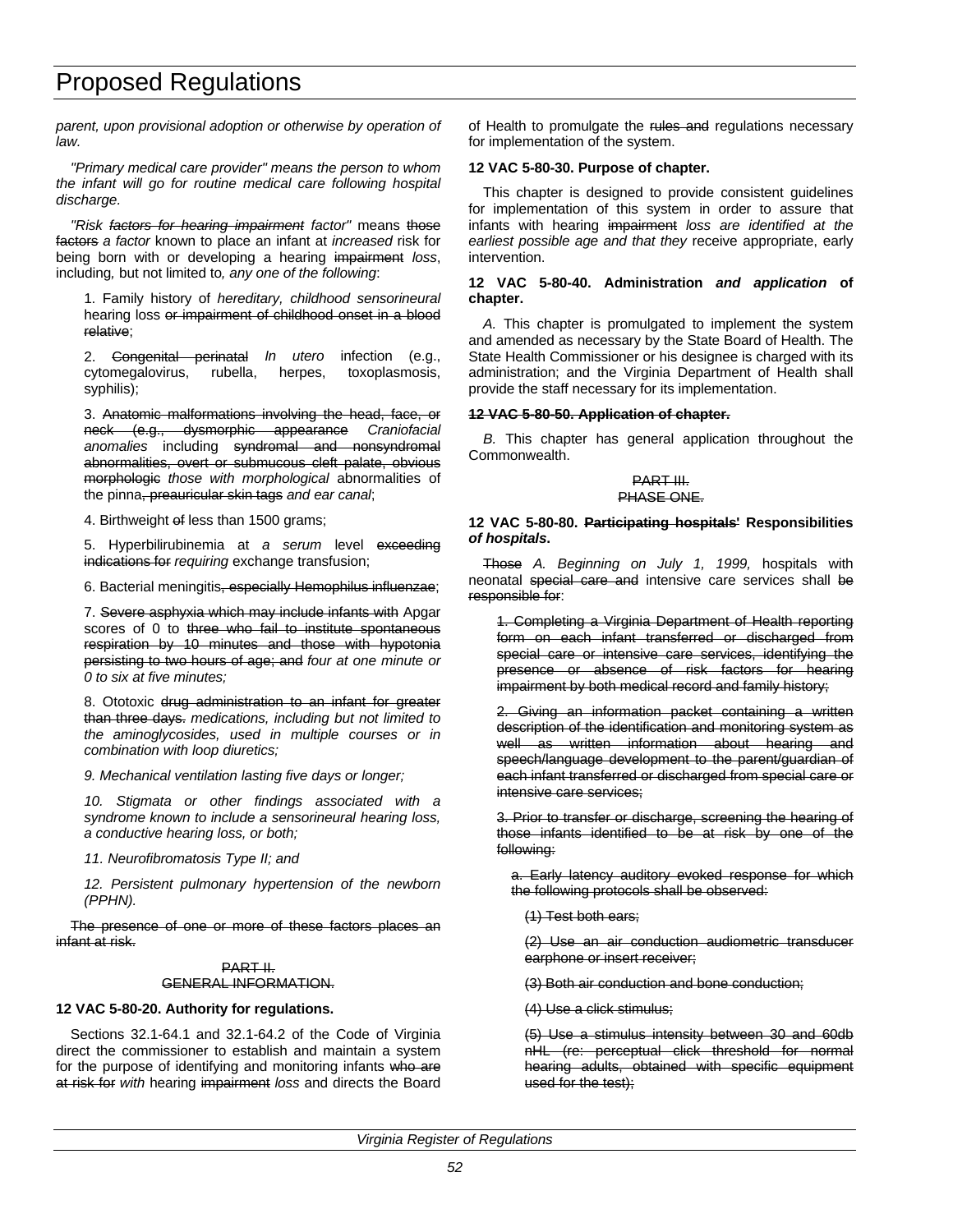(6) Maintain a hard copy to attach to reporting form; and

(7) If the screening is not completed because of early transfer, equipment failure, time restraints, or patient condition the total test shall be regarded as a failure and reported as such on the form.

b. An automated motion sensitive unit for which the following protocols shall be observed:

(1) All manufacturer-recommended guidelines shall be followed;

(2) If the screening is not completed because of early transfer, equipment failure, time restraints, or patient condition the total test shall be regarded as a failure and reported as such on the form;

4. Sending the reporting form, with attachments if indicated, to the Virginia Department of Health within one week of transfer or discharge from the unit;

5. Reporting to the Virginia Department of Health, on a monthly basis, statistics regarding the number of admissions and live transfers or discharges, the total number of infants at risk as well as the total number of at risk infants who passed and the total number who failed the hearing screening; and

*1. Prior to discharge after birth, but no later than three months of age, screen the hearing, in both ears, of all infants using objective physiologic measures. The methodology used for hearing screening shall have a false-positive rate of less than or equal to 3.0% and a false-negative rate of 0;*

*2. If an infant is missed, inform the parent prior to discharge of the need for hearing screening and provide a mechanism by which screening can occur at no additional cost to the family;*

*3. Prior to discharge, give written information to the parent of each infant that includes purposes and benefits of newborn hearing screening, indicators of hearing loss, procedures used for hearing screening, results of the hearing screening, the recommendations for further testing, and where the testing can be obtained;*

*4. Give written information to the infant's primary medical care provider that includes procedures used for hearing screening, the limitations of screening procedures, the results of the hearing screening, and the recommendations for further testing;*

*5. Within one week of discharge, complete the Virginia Department of Health report as required by the board pursuant to § 32.1-64.1 F of the Code of Virginia and in a manner devised by the department, which may be electronic, on each infant who does not pass the hearing screening and send it to the Virginia Department of Health;*

*6. On a monthly basis, send to the Virginia Department of Health a report of the total number of discharges, the total number of infants who passed the newborn hearing screening, the total number who failed, and the total*

*number not tested due to parents' exercise of their rights under § 32.1-64.1 H of the Code of Virginia; and*

6. Reporting *7. Report* to the Virginia Department of Health, on a yearly basis, the individual(s) responsible for the hearing screening, equipment used, date of last calibration/maintenance, stimuli used, pass/fail criteria *test procedures used by the newborn hearing screening program, the name of the program director, the name of the advising audiologist, equipment calibration records, screening protocols*, and referral procedures.

*B. Beginning on July 1, 1999, and ending June 30, 2000, hospitals with newborn nurseries and no neonatal intensive care services shall:*

*1. Prior to discharge after birth, identify infants at risk for hearing loss;*

*2. Give written information to the parent of each infant, prior to discharge, that includes the purposes and benefits of newborn hearing screening, what to do if the parent suspects hearing loss, the infant's risk factor or factors for hearing loss if present, the recommendations for hearing screening, and where the screening can be obtained;*

*3. Complete the Virginia Department of Health report on each infant identified at risk for hearing loss in a manner devised by the department, which may be electronic;*

*4. Send the report to the Virginia Department of Health within one week of discharge;*

*5. On a monthly basis, send to the Virginia Department of Health a report of the total number of discharges and the total number of infants identified at risk for hearing loss; and*

*6. For infants identified at risk for hearing loss, give written information to the infant's primary medical care provider that includes the identified risk factor or factors for hearing loss, the recommendations for hearing screening, and where the screening can be obtained.*

*C. Beginning on July 1, 1999, hospitals with newborn nurseries and no neonatal intensive care services that elect to screen the hearing of all infants prior to discharge after birth shall:*

*1. Prior to discharge after birth screen the hearing, in both ears, of all infants using objective physiologic measures. The methodology used for hearing screening shall have a false-positive rate of less than or equal to 3.0% and a false-negative rate of 0;*

*2. If an infant is missed, inform the parent prior to discharge of the need for hearing screening and provide a mechanism by which screening can occur at no additional cost to the family;*

*3. Prior to discharge, give written information to the parent of each infant that includes purposes and benefits of newborn hearing screening, indicators of hearing loss, procedures used for hearing screening, results of the hearing screening, the recommendations for further testing, and where the testing can be obtained;*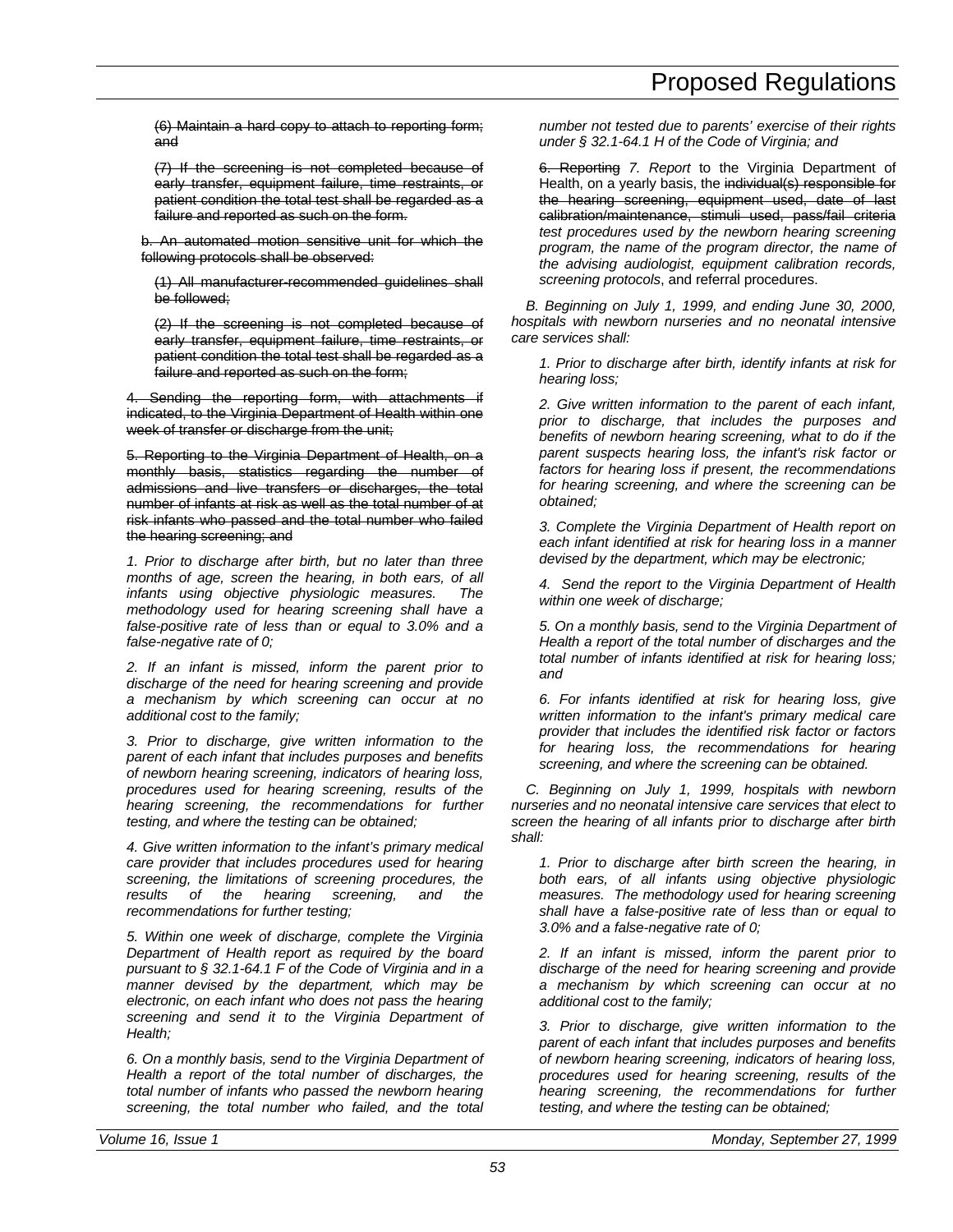*4. Give written information to the infant's primary medical care provider that includes procedures used for hearing screening, the limitations of screening procedures, the results of the hearing screening, and the recommendations for further testing;*

*5. Within one week of discharge, complete the Virginia Department of Health report, as required by § 32.1-64.1 F of the Code of Virginia and in a manner devised by the department, which may be electronic, on each infant who does not pass the hearing screening and send it to the Virginia Department of Health;*

*6. On a monthly basis, send to the Virginia Department of Health a report of the total number of discharges, the total number of infants who passed the newborn hearing screening, the total number who failed, and the total number not tested due to parents' exercise of their rights under § 32.1-64.1 H; and*

*7. Report to the Virginia Department of Health, on a yearly basis, the test procedures used by the newborn hearing screening program, the name of the program director, the name of the advising audiologist, equipment calibration records, screening protocols, and referral procedures.*

*D. Beginning on July 1, 2000, hospitals with neonatal intensive care services and hospitals with newborn nurseries shall be responsible for activities required by subsection A of this section.*

**12 VAC 5-80-90.** *Responsibilities of the* **Virginia Department of Health responsibilities.**

The Virginia Department of Health shall be responsible for:

1. Collecting *Collect, maintain and evaluate hospital newborn hearing screening* data from reporting forms received and entering those data on a computer registry *in a database*;

2. Providing follow up on *Provide follow-up for* all infants reported at risk and those who failed the hearing screening including but not limited to:*. Follow-up includes, but is not limited to:*

Communicating with the primary medical care provider (if stated) by mail two or four months after receipt of the reporting form on those who passed and those who failed the screening, to explain the program and to advise of the child's status;

b. *a.* Communicating with the family *parent* by mail, four to six months after receipt of the reporting form on *for* those *infants* who failed the hearing screening (intensive care units- Phases One and Two) or*,* those who had one or more risk factors identified (newborn nurseries- Phase Two), *and were not screened prior to discharge, those who were not screened, and those who are at risk for progressive hearing loss* in order to advise of the need for a hearing evaluation *audiological services* as well as to provide information on locating *an approved center that provides diagnostic audiological services or* a licensed audiologist;

c. *b.* Receiving results of *both* the hearing *audiological* evaluations, reviewing the reports for recommendations *and the intervention referrals*, and adding the information to the computer registry *database*; *and*

d. Mailing a reminder to the family if no information is received on the child within two months of the initial mailing; and,

e. *c.* Communicating with the family *parent* by mail after the results of the hearing evaluation are reported, confirming the results, and, if *for any child found to* have a hearing loss is diagnosed, providing the family with *in order to provide* information about hearing loss and appropriate referral sources *resources*.

3. Maintaining both a registry of those children diagnosed with hearing impairment and a list of those concerning whom no response has been received on follow up;

4. Reporting appropriate information from the registry and the list to the Virginia Department for the Deaf and Hard of Hearing and the Virginia Department of Education;

5. Supplying *3. Supply* the reporting forms *format* and *written* information packets to the participating hospitals; and

6. Providing *4. Provide* training and technical assistance on this program to the participating hospitals.*; and*

*5. Conduct a review and evaluation of the Virginia Hearing Impairment Identification and Monitoring System, including but not limited to the false-positive rate, falsenegative rate, referral rate, follow-up rate, referral mechanisms and effectiveness of tracking, and communicating critical performance data to hospitals on a yearly basis.*

#### *12 VAC 5-80-95. Responsibilities of persons providing audiological services after discharge.*

*Persons who determine that a child has failed to pass a hearing screening, was not successfully tested, or has a hearing loss shall:*

*1. Provide the screening or evaluation results to the parent and to the child's primary medical care provider;*

*2. Send a Virginia Department of Health report including test results, diagnosis, and recommendations to the Virginia Department of Health within two weeks of the visit;*

*3. Advise the parent about and offer referral to local early intervention or education programs; and*

*4. Give resource information to the parent of any child who is found to have a hearing loss, including but not limited to the degrees and effects of hearing loss, communication options, amplification options, the importance of medical follow up, and agencies and organizations that provide services to children with hearing loss and their families.*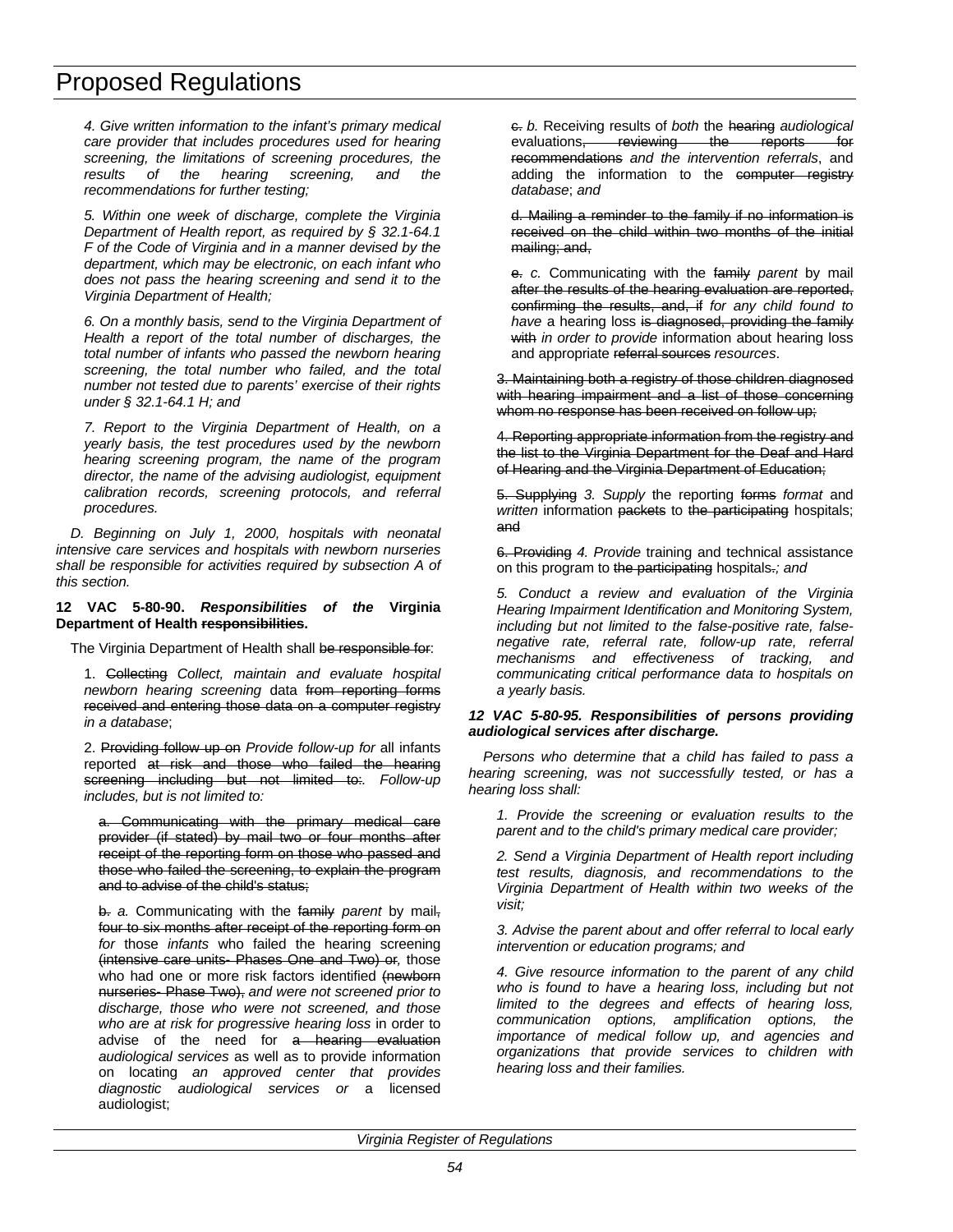#### PART IV. PHASE TWO.

**12 VAC 5-80-100. Phase One participating hospitals' responsibilities.** *(Repealed.)*

Those hospitals with neonatal special care and intensive care services shall maintain all procedures and protocols required by 12 VAC 5-80-80.

**12 VAC 5-80-110. Other participating hospitals' responsibilities.** *(Repealed.)*

Those hospitals with newborn nurseries shall be responsible for:

1. Completing a reporting form on each infant transferred or discharged from the newborn nursery, identifying the presence or absence of risk factors for hearing impairment by both medical record and family history;

2. Giving an information packet containing a written description of the identification and monitoring system as well as written information about hearing and speech/language development to the parent/guardian of each infant transferred or discharged from the newborn nursery;

3. Sending the reporting form to the Virginia Department of Health within a week of transfer or discharge from the unit; and

4. Reporting to the Virginia Department of Health, on a monthly basis, statistics regarding the number of admissions and live transfers or discharges, and the total number of infants at risk.

#### **12 VAC 5-80-120. Virginia Department of Health responsibilities.** *(Repealed.)*

The Virginia Department of Health shall be responsible for:

1. Collecting data from reporting forms and entering those data on a computer registry;

2. Providing follow up on all infants reported at risk and those who failed the hearing screening (Phase One) and on all infants reported at risk (Phase Two) including but not limited to:

a. Communicating with the primary medical care provider (if stated) by mail two to four months after receipt of the reporting form on those who passed and those who failed the screening, to explain the program and to advise of the child's status;

b. Communicating with the family by mail, four to six months after receipt of the reporting form on those who failed the hearing screening (intensive care units-Phases One and Two) or those who had one or more risk factors identified (newborn nurseries- Phase Two), in order to advise of the need for a hearing evaluation as well as to provide information on locating a licensed audiologist;

c. Receiving results of the hearing evaluations, reviewing the reports for recommendations, and adding the information to the computer registry;

d. Mailing a reminder to the family if no information is received on the child within two months of the initial mailing; and

e. Communicating with the family by mail after the results of the hearing evaluation are reported, confirming the results, and, if a hearing loss is diagnosed, providing the family with information about hearing loss and appropriate referral sources.

3. Maintaining both a registry of those children diagnosed with hearing impairment and a list of those concerning whom no response has been received on follow up;

4. Reporting appropriate information from the registry and the list to the Virginia Department for the Deaf and Hard of Hearing and the Virginia Department of Education;

5. Supplying the reporting forms and information packets to the participating hospitals; and

6. Providing training and technical assistance on this program to the participating hospitals.

NOTICE: The forms used in administering 12 VAC 5-80-10 et seq., Regulations for Administration of the Virginia Hearing Impairment Identification and Monitoring System, are listed below. Any amended or added forms are reflected in the listing and are published following the listing.

#### FORM

Reporting Form, CSS 312 (eff 6/90).

*Report of Follow-Up (eff. 7/99).*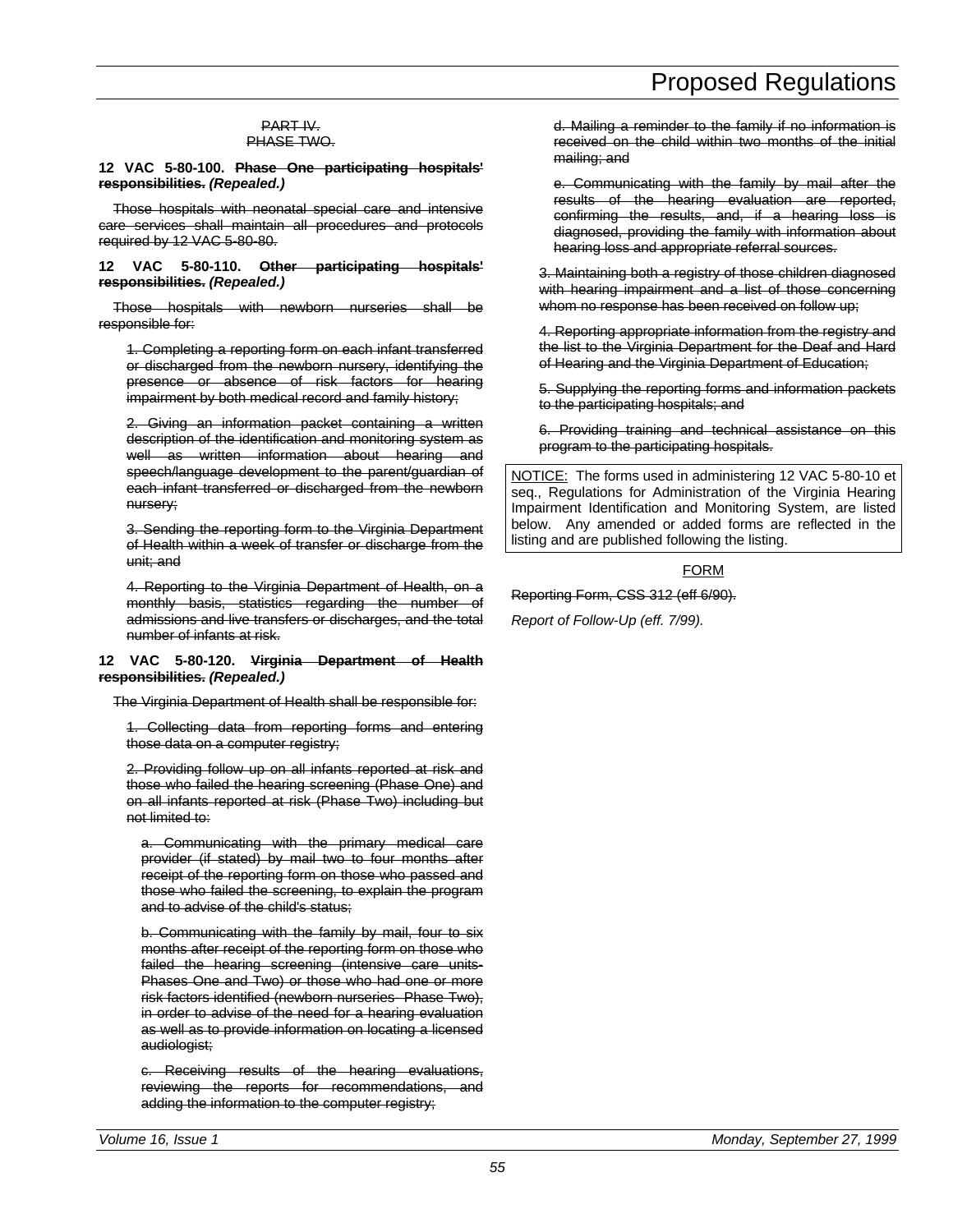|                                                                           | <b>VIRGINIA DEPART</b>                      | VIRGINIA HEARING IMPAIRMENT IDENTIFICATION AND MONITORING SYSTEM<br><b>WENT OF HEALTH</b> |                                   | Testing Performed by:<br>Audiologist/Facility                                                                                                                                                                                                                                                                                                                                                          | Phone     |
|---------------------------------------------------------------------------|---------------------------------------------|-------------------------------------------------------------------------------------------|-----------------------------------|--------------------------------------------------------------------------------------------------------------------------------------------------------------------------------------------------------------------------------------------------------------------------------------------------------------------------------------------------------------------------------------------------------|-----------|
|                                                                           | REPORT OF                                   | <b>ALLOW-UP</b>                                                                           |                                   | Address                                                                                                                                                                                                                                                                                                                                                                                                |           |
| Child's Last Name                                                         | First Name                                  | Sex<br>Middle Initial                                                                     | Birthdate                         | lš                                                                                                                                                                                                                                                                                                                                                                                                     |           |
| Parent's Last Name                                                        | First Name                                  | Mother's Maiden Name                                                                      |                                   |                                                                                                                                                                                                                                                                                                                                                                                                        | State/Zip |
| Address                                                                   | Сity                                        | State/Zip                                                                                 | Phone                             | REPORT OF FOLLOW-UP: Instructions for Use                                                                                                                                                                                                                                                                                                                                                              |           |
| Significant Risk History                                                  |                                             |                                                                                           |                                   | Purpose: The purpose of this report is to maintain current information in the VAHIIMS database in the Virginia Department of<br>track infants at-risk for hearing loss and infants who refer from hospital newborn hearing screening programs. Your use of this<br>Health (VDH). This program is authorized by Sections 32.1-64.1 and 32.1-64.2 of the Code of Virginia. This report will help         |           |
|                                                                           | <b>Outpatient Hearing</b>                   | <b>Screening Results</b>                                                                  |                                   | report form for all children you see will assist VDH efforts to determine the incidence of hearing loss in children in Virginia, the<br>age of identification of hearing loss and access to and enrollment in early intervention services.                                                                                                                                                             |           |
| Date:                                                                     | Type of Test: CIAABR CAB                    | R screen <b>CIABR</b>                                                                     | <b>ODPOAE OTEOAE O</b> automated? | essential. If the child had another name at birth, please add this information to the form; you can list it as AKA (also known as).<br>Identifying Information: Please complete the child and parent identifying information at the top of the form. In order to link<br>this data with the data already in the system, the full names of child and parent, mother's maiden name and date of birth are |           |
| <b>CRight</b><br>Pass:<br>Screening Results:                              | <b>Collett</b>                              | Did Not Test:<br>ult ORight OLeft<br>Refer/F                                              | <b>ClLeft</b><br><b>DRight</b>    | Hearing Screening Results: If you perform only a screening test on the child and do not do an assessment, or if you perform                                                                                                                                                                                                                                                                            |           |
|                                                                           |                                             | Diagnostic Audiological Evaluation                                                        |                                   | screen or re-screen followed by an assessment on the same visit, please complete this section. Do not use this section to record<br>results of a hearing screening done on the child prior to hospital discharge.                                                                                                                                                                                      |           |
| Date:                                                                     | Referred from: <b>CHospital</b> scr         | eening Hospital.                                                                          |                                   |                                                                                                                                                                                                                                                                                                                                                                                                        |           |
| Oother                                                                    |                                             |                                                                                           |                                   | Diagnostic Audiological Evaluation: This section is to be completed when a diagnostic audiological evaluation is performed. If<br>possible, from the test results obtained, the type and degree of hearing loss should be estimated under "test results suggest". For                                                                                                                                  |           |
| Type(s) of Testing: <b>CABR</b> circle: AC BC                             | <b>COPOAE</b>                               | BOAE DIVRA LIBOA LICOR<br>5                                                               | <b>OAcoustic Immittance</b>       | the degree of hearing loss, guidelines for the categories are given below. For hearing losses that cross two categories, use either<br>the shopping the structure of the structure of the structure of the structure of the struc                                                                                                                                                                      |           |
| <b>Test Results Suggest:</b>                                              |                                             | Recommendations/Referrals:                                                                |                                   | Degree of Hearing Loss<br>blank.                                                                                                                                                                                                                                                                                                                                                                       |           |
| Hearing Within Normal Limits                                              |                                             | Early Intervention Program                                                                |                                   | Hearing within Normal Limits<br>Mild Hearing Loss<br>$21-40$ dB<br>$0-20$ dB                                                                                                                                                                                                                                                                                                                           |           |
| Sensorineural Hearing Loss<br>Conductive Hearing Loss                     |                                             | Speech/Language Services                                                                  |                                   | Moderate Hearing Loss<br>41-70 dB                                                                                                                                                                                                                                                                                                                                                                      |           |
| Mixed Hearing Loss                                                        |                                             | Repeat Hearing Testing*<br>Medical Referral*                                              |                                   | Profound Hearing Loss<br>Severe Hearing Loss<br>91 dB and above<br>71-90 dB                                                                                                                                                                                                                                                                                                                            |           |
| Undetermined Type Hearing Loss                                            |                                             | Hearing Aid Fitting*                                                                      |                                   |                                                                                                                                                                                                                                                                                                                                                                                                        |           |
| Moderate Hearing Loss<br>Mild Hearing Loss                                |                                             | Genetic Referral*<br>None                                                                 | Ooks<br>Ooks<br>OOOOOOOO          | Child's Primary Medical Care Provider: Please complete this section with name and address of the physician, group or clinic<br>to whom the parent takes the child for primary medical care.                                                                                                                                                                                                            |           |
| Profound Hearing Loss<br>Severe Hearing Loss                              | エエエエエエエエエエ<br>000000000<br><b>ESSESSESS</b> | Other                                                                                     |                                   | Testing Performed By: Thank you for this information. Feel free to use a stamp or label.                                                                                                                                                                                                                                                                                                               |           |
| Sloping Hearing Loss<br>Inconclusive, due to                              |                                             | f-up app't scheduled for<br>*Where?                                                       |                                   | Confidentiality: All information included in this form is strictly confidential and will be released by the Virginia Department of                                                                                                                                                                                                                                                                     |           |
| Child's Primary Health Care Provider                                      |                                             |                                                                                           |                                   | Health only with the parent's written informed consent. The Code of Virginia states that this system "shall collect the name, address, sex,  regarding infants determined to be at risk for hearing impairment or to have<br>requirements are also in the regulations governing this system.                                                                                                           |           |
| Address                                                                   |                                             |                                                                                           |                                   | Virginia Department of Health<br>Please mail or fax this form to:                                                                                                                                                                                                                                                                                                                                      |           |
| State<br>City                                                             | Zip                                         |                                                                                           |                                   | VAHIIMS/DCAH/Room 105<br>P.O. Box 2448                                                                                                                                                                                                                                                                                                                                                                 |           |
| Virginia Department of Health, VAHIIMS/D<br>P. O. Box 2448<br>ë<br>Return |                                             | CAH/Room 105                                                                              |                                   | Richmond, VA 23218-2448<br>FAX: 804-786-0917                                                                                                                                                                                                                                                                                                                                                           |           |
| Richmond, VA 23218-2448<br>FAX: 804-786-0917                              |                                             | Tester Information and Instructions on back $\Rightarrow$                                 |                                   | Please send suggestions or connnents you have regarding this form and its contents to the Virginia Hearing Impairment<br>Identification and Monitoring System program. Thank you.                                                                                                                                                                                                                      |           |

*Virginia Register of Regulations*

# Proposed Regulations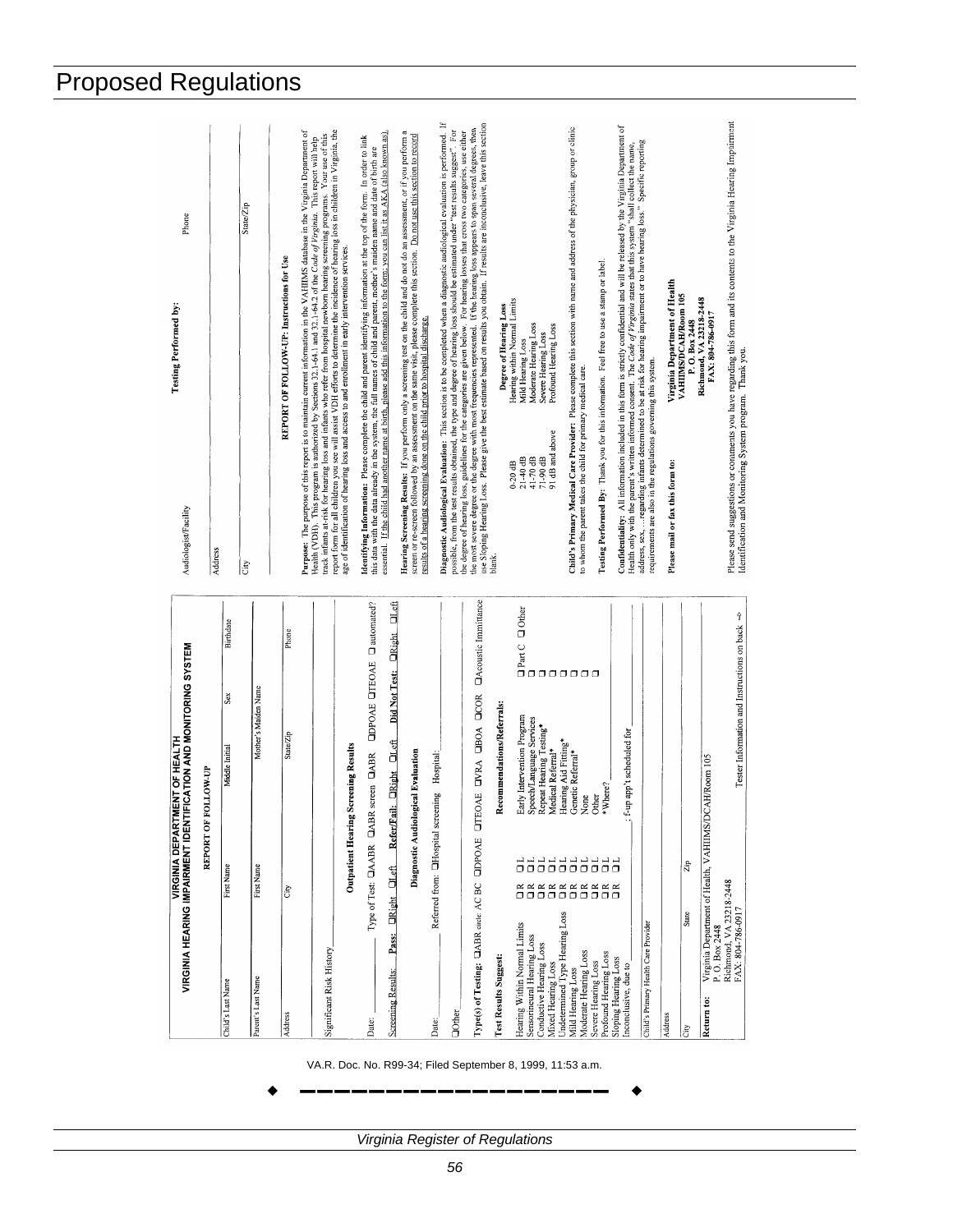### **TITLE 14. INSURANCE**

#### **STATE CORPORATION COMMISSION**

#### **Bureau of Insurance**

#### **REPROPOSED**

**REGISTRAR'S NOTICE:** The State Corporation Commission is exempt from the Administrative Process Act in accordance with § 9-6.14:4.1 A 2 of the Code of Virginia, which exempts courts, any agency of the Supreme Court, and any agency which by the Constitution is expressly granted any of the powers of a court of record.

This regulatory action was initially proposed in 15:25 VA.R. 3327-3328 August 30, 1999. New proposed changes are shown in brackets.

Title of Regulation: **14 VAC 5-395-10 et seq. Rules Governing Settlement Agents (amending 14 VAC 5-395-20 and 14 VAC 5-395-60; adding 14 VAC 5-395-25).**

Statutory Authority: §§ 6.1-2.25 and 12.1-13 of the Code of Virginia.

#### Summary:

*This regulation was promulgated in 1997 to carry out the provisions of the Consumer Real Estate Settlement Protection Act (§ 6.1-2.19 et seq. of the Code of Virginia).*

*The original proposed changes contained in the draft attached to the State Corporation Commission's "Order To Take Notice" date July 28, 1999, are being made to comply with the provisions enacted during the 1999 Session of the Virginia General Assembly pursuant to Senate Bill No. 1278 (Chapter 647 of the 1999 Acts of Assembly) regarding "lay real estate settlement agents." Changes are also being proposed to require settlement agents to keep separate escrow accounts for Virginia settlement funds.*

*The revised proposed changes contained in the latest draft attached to the State Corporation Commission's "Order to Take Notice" dated August 31, 1999, clarify that a "lay real estate settlement agent" who provides escrow, closing, or settlement services in transactions involving multiple parcels or tracts of real estate located wholly or partially outside of Virginia must maintain another separate escrow account for those settlement funds. This latest revision takes into account the fact that lay real estate settlement agents may provide settlement services on real estate involving multiple locations, some of which may be located in other states.*

Agency Contact: JoAnne Scott, Bureau of Insurance, State Corporation Commission, P.O. Box 1157, Richmond, VA 23218, telephone (804) 371-9600 or e-mail jscott@scc.state.va.us.

AT RICHMOND, AUGUST 31, 1999

COMMONWEALTH OF VIRGINIA, ex rel.

STATE CORPORATION COMMISSION

CASE NO. INS990180

Ex Parte: in re: In the matter of adopting an amended regulation applicable to settlement agents

#### ORDER TO TAKE NOTICE

WHEREAS, § 12.1-13 of the Code of Virginia provides that the Commission shall have the power to promulgate rules and regulations in the enforcement and administration of all laws within its jurisdiction, and § 6.1-2.25 of the Code of Virginia provides that the Commission may issue rules, regulations, and orders consistent with and necessary to carry out the provisions of the Consumer Real Estate Settlement Protection Act (§ 6.1-2.19 et seq. of the Code of Virginia);

WHEREAS, the Bureau of Insurance submitted to the Commission a proposed revised regulation entitled "Rules Governing Settlement Agents";

WHEREAS, the Commission, by Order dated July 28, 1999, ordered all interested persons to take notice that the Commission would enter an order subsequent to August 23, 1999, adopting the revised regulation proposed by the Bureau of Insurance unless on or before August 23, 1999, any person objecting to the adoption of such revised regulation filed a request for a hearing, and in such request specified in detail their objection to the adoption of the proposed revised regulation, with the Clerk of the Commission;

WHEREAS, on August 23, 1999, the Virginia Land Title Association ("VLTA"), by counsel, submitted "Comments and Request for Hearing or Amendment" to the aforesaid proposed revised regulation;

WHEREAS, the Bureau concurs with the proposed revisions to the aforesaid proposed revised regulation and recommends that the Commission adopt the proposed revised regulation with the amendments proposed by the VLTA; and

WHEREAS, the Commission is of the opinion that the proposed revised regulation, as amended, should be adopted;

#### THEREFORE, IT IS ORDERED THAT:

(1) All interested persons TAKE NOTICE that the Commission shall enter an order subsequent to October 8, 1999, adopting the revised regulation proposed by the Bureau of Insurance, as amended, unless on or before October 8, 1999, any person objecting to the adoption of such revised regulation files a request for a hearing, and in such request specifies in detail their objection to the adoption of the proposed revised regulation, as amended, with the Clerk of the Commission, Document Control Center, P.O. Box 2118, Richmond, Virginia 23218;

(2) An attested copy hereof, together with a copy of the proposed revised regulation, as amended, be sent by the Clerk of the Commission to the Virginia State Bar, the Virginia Real Estate Board, and the Bureau of Insurance in care of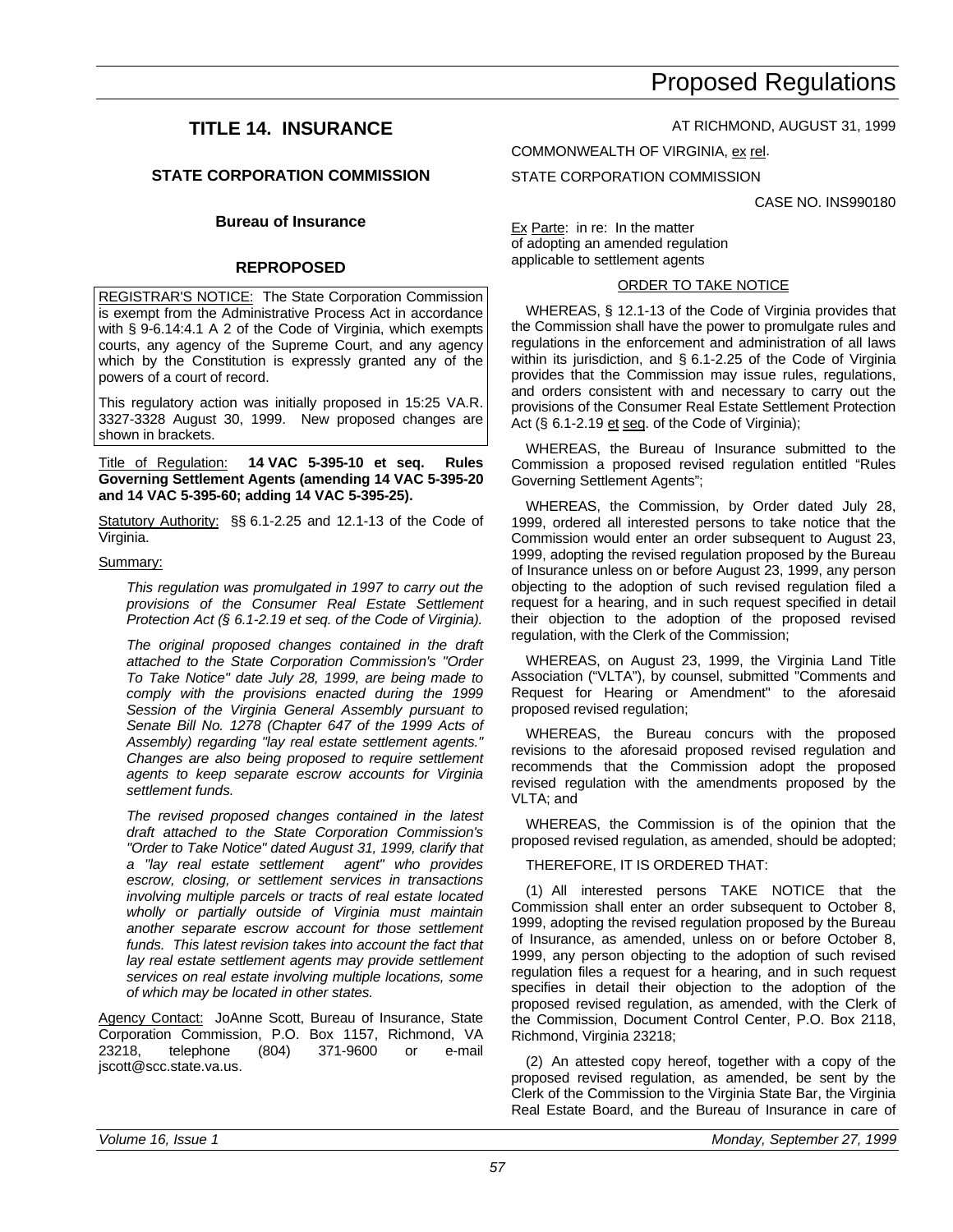Deputy Commissioner Mary M. Bannister who shall forthwith give further notice of the proposed revised regulation, as amended, by mailing a copy of this order, together with a complete draft of the proposed revised regulation, as amended, to all title insurance companies, title insurance agents, and title insurance agencies licensed in the Commonwealth of Virginia; and

(3) The Bureau of Insurance shall file with the Clerk of the Commission an affidavit of compliance with the notice requirements of paragraph (2) above.

#### **14 VAC 5-395-20. Definitions.**

As used in this chapter:

*"Act"* means the Consumer Real Estate Settlement Protection Act (§ 6.1-2.19 et seq. of the Code of Virginia). Unless otherwise defined herein, all terms used in this chapter shall have the meaning as set forth in the Act.

*"Agent"* or *"insurance agent,"* when used without qualification, means an individual, partnership, limited liability company, or corporation that solicits, negotiates, procures or effects contracts of insurance or annuity in this Commonwealth.

*"Bureau"* means the State Corporation Commission Bureau of Insurance.

*"Lay real estate settlement agent" means a person who (i) is not licensed as an attorney under Chapter 39 (§ 54.1-3900 et seq.) of Title 54.1 of the Code of Virginia, (ii) is not a party to the real estate transaction, (iii) provides escrow, closing or settlement services in connection with a transaction related to any real estate in this Commonwealth, and (iv) is listed as the settlement agent on the settlement statement for such transaction.*

*"Title insurance agent"* means an agent licensed in this Commonwealth to solicit, negotiate, procure, or effect title insurance on behalf of title insurance companies licensed under Chapter 46 (§ 38.2-4600 et seq.) of Title 38.2 of the Code of Virginia.

*"Title insurance agency"* means a partnership, limited liability company, or corporation licensed in this Commonwealth as a title insurance agent.

*"Title insurance company"* means any company licensed to transact, or transacting, title insurance in this Commonwealth.

*14 VAC 5-395-25. Lay real estate settlement agents.*

*Notwithstanding any provision of this chapter to the contrary, and pursuant to the Real Estate Settlement Agent Registration Act (§ 6.1-2.30 et seq.) of Title 6.1 of the Code of Virginia, a lay real estate settlement agent shall be required to comply with the provisions of this chapter* [ *, except as specifically set forth in 14 VAC 5-395-60* ] *.*

#### **14 VAC 5-395-60. Separate fiduciary trust account.**

Every title insurance agent, title insurance agency and title insurance company that acts as a settlement agent in the Commonwealth of Virginia shall maintain a separate fiduciary trust account for the purpose of handling funds received in connection with escrow, closing, or settlement services

*involving real estate located* [ *only* ] *in this Commonwealth*. No other funds may be included in this escrow account. Such trust account shall be with a financial institution authorized to do business in the Commonwealth of Virginia. [ *If the agent, agency, or company acting as a lay real estate settlement agent provides escrow, closing, or settlement services in transactions involving multiple parcels or tracts of real estate and any one of those tracts or parcels is located wholly or partially outside of this Commonwealth, that agent, agency, or company shall maintain another separate fiduciary trust account for the purpose of handling funds received in connection with such transactions.* ]

VA.R. Doc. No. R99-262; Filed September 3, 1999, 11:30 a.m.

w **––––––––––––––––––** w

### **TITLE 18. PROFESSIONAL AND OCCUPATIONAL LICENSING**

#### **BOARD OF MEDICINE**

Title of Regulation: **18 VAC 85-31-10 et seq. Regulations Governing the Practice of Physical Therapy (amending 18 VAC 85-31-10, 18 VAC 85-31-40, 18 VAC 85-31-50, 18 VAC 85-31-60, 18 VAC 85-31-80, 18 VAC 85-31-90, 18 VAC 85-31-100, 18 VAC 85-31-120, 18 VAC 85-31-130, and 18 VAC 85-31-140; adding 18 VAC 85-31-25, 18 VAC 85-31-65, and 18 VAC 85-31-135).**

Statutory Authority: § 54.1-2400 and Chapter 29 (§ 54.1- 2900 et seq.) of the Code of Virginia.

Public Hearing Date: November 19, 1999 - 8 a.m.

Public comments may be submitted until November 26, 1999.

(See Calendar of Events section for additional information)

Basis: Chapters 24 (§ 54.1-2400 et seq.) and 29 (§ 54.1-2900 et seq.) of Title 54.1 of the Code of Virginia provide the basis for these regulations.

Chapter 24 establishes the general powers and duties of health regulatory boards including the power to establish qualifications for licensure and responsibility to promulgate regulations.

Sections 54.1-2942 through 54.1-2948 establish the requirement for the licensure of physical therapists and physical therapy assistants and specifies the powers and duties of the Advisory Board on Physical Therapy.

Purpose: Amendments are proposed pursuant to a biennial review of regulations as required by the Public Participation Guidelines of the Board of Medicine and by Executive Order 25(98). As a result of its review, the board proposes amendments to clarify the use of unlicensed persons in the practice of physical therapy, to require proof of English proficiency for graduates of schools located outside the United States or Canada, to require graduates of nonapproved schools to provide documentation of certification by the Foreign Credentialing Commission on Physical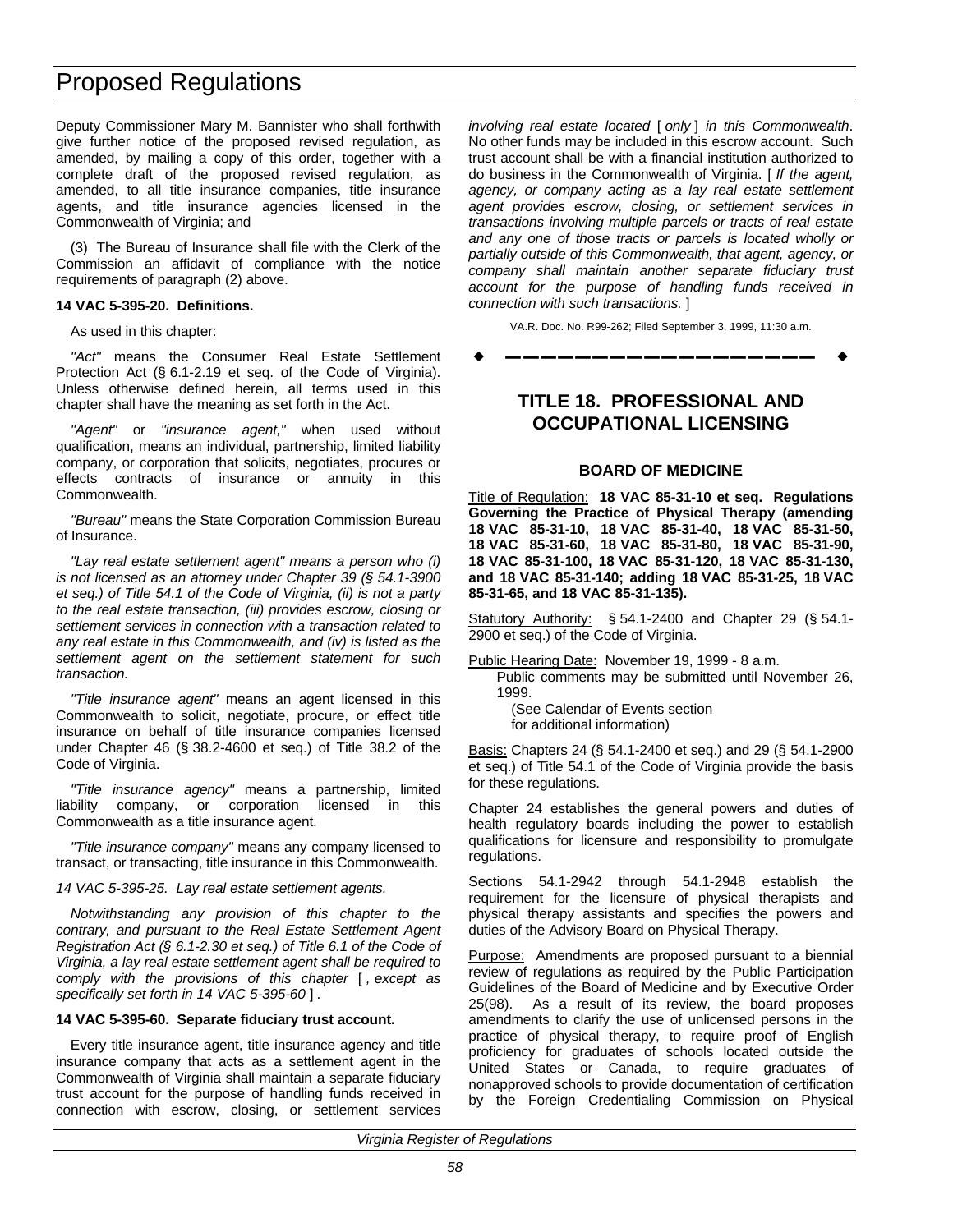Therapy, to establish the passing score for the examination, and to clarify certain requirements for practice and supervision of physical therapy assistants. In addition, the proposed amendments establish an inactive licensure status and those requirements for renewal or reinstatement of licensure which are necessary to protect the public health and safety in the delivery of physical therapy services.

### Substance:

**18 VAC 85-31-10.** Definitions are proposed for (i) an "approved program" to specify those educational programs which are accredited for licensure; (ii) "FCCPT" as the Foreign Credentialing Commission on Physical Therapy; and (iii) "nonlicensed personnel as an individual not licensed or certified by a health regulatory board and is performing patient care functions at the direction of a physical therapist or a physical therapist assistant. An amendment is proposed in the definition of "inactive practice trainee" to clarify the meaning of "inactive" as not having practiced for at least 320 hours within the past four years and as consistent with terminology used elsewhere in the regulations.

**18 VAC 85-31-25.** A new section is proposed to require licensees to furnish current name and address within 30 days of any change and to specify that notices mailed or served by the board to the name and address on file shall be validly given.

**18 VAC 85-31-40.** The section on educational requirements is amended to specify that graduates of approved programs outside the United States or Canada must pass the Test of English as a Foreign Language or provide proof of English proficiency.

**18 VAC 85-31-50.** Regulations are amended for graduates of schools which are not approved by the board to require that such applicants in physical therapy provide documentation of certification by the FCCPT as evidence of equivalency in education and training. The requirements for a foreigntrained physical therapist assistant and for a traineeship have not been amended.

**18 VAC 85-31-65** has been added to specify the current requirements for an examination and to set out the minimum passing score on the exam as a scale score of 600 or a score to be established by the advisory board.

**18 VAC 85-31-80.** An amendment is proposed to clarify that an applicant for licensure by endorsement who has not been practicing in another jurisdiction for at least 320 hours within the four years immediately preceding application meet the requirements for a traineeship in 18 VAC 85-31-140. Other amendments in 18 VAC 85-31-80 are editorial.

**18 VAC 85-31-90.** Amendments are proposed to clarify that the physical therapist gets a referral for treatment from a doctor of medicine, osteopathy, podiatry or dental surgery.

**18 VAC 85-31-100.** An amendment is proposed to change the term "physical therapy aide," which is not a category of practitioner created by statute to the term "unlicensed personnel," which is defined in the regulation. An amendment is also proposed to clarify that the physical therapist shall supervise no more than three trainees at any one time.

**18 VAC 85-31-120.** Amendments are intended to clarify the schedule by which a physical therapist must reevaluate a patient who is receiving treatment by a physical therapy assistant.

**18 VAC 85-31-135.** A new section is proposed to allow a practitioner to request an inactive license without requiring evidence of continuing practice in physical therapy. Such a license does not entitle the licensee to perform any act which would require a license to practice. The proposed amendments would also establish a fee for inactive licensure and add requirements for reinstatement of an inactive license to active status to include evidence of active practice hours in another jurisdiction equal to the number of years of inactivity and payment of the difference between the cost of an active and inactive license. An inactive licensee who cannot meet the requirement of active hours of practice must meet the requirements for a traineeship as specified in 18 VAC 85-31- 140.

**18 VAC 85-31-140.** An amendment is proposed to clarify the requirement for evidence of active practice in order to reinstate a license and to specify that a traineeship must be under the supervision of a physical therapist and to clarify who is required to do a traineeship as set forth in subsection A. The requirement for reexamination after a period of seven years of inactivity is deleted.

#### Issues:

#### **ISSUE 1: Type and amount of continuing competency requirements.**

In response to the statutory mandate for the Board of Medicine to develop regulations for the assurance of the continued competency of all its licensees, the advisory board reviewed its current requirement for hours of active practice as a prerequisite for renewal of licensure. In these proposed regulations, there are no amendments for continuing education or other type of evidence of continued competency. However, the advisory board is continuing to monitor the research on continued competency, the requirements of other states, and the availability of credentialing organizations offering continued competency courses or activities.

#### **ISSUE 2: Requirements for reactivation of an inactive or lapsed license.**

In current regulations, there is a requirement for at least 320 hours of practice within the preceding four years in order to renew a license. The board is proposing an inactive license at a reduced renewal fee for those practitioners who want to take a leave of absence or are now out of state and have no intention of engaging in active practice in the Commonwealth. In doing so, requirements for reactivation of such a license are necessary to ensure that practitioners are competent to resume practice. The board determined that it was necessary for a practitioner whose license has been inactive to provide evidence of continuing competency hours equal to the amount of time the license has not been active. If a practitioner has not engaged in active practice during the time the license was inactive in Virginia, the board currently requires that he serve a board-approved traineeship of 480 hours under the supervision of a licensed physical therapist.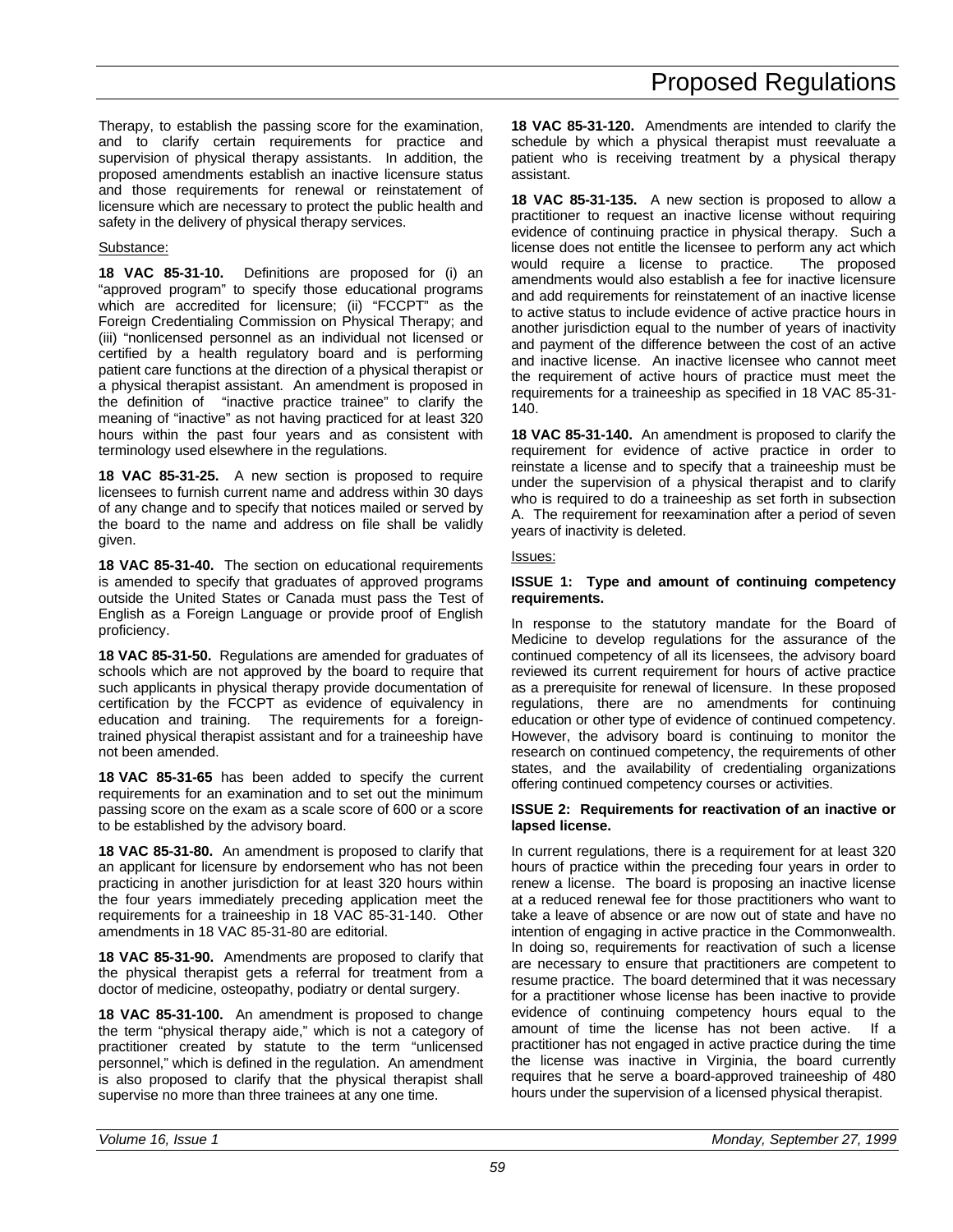Advantages or disadvantages to the licensees. The inactive licensure status will be beneficial to practitioners who are not currently living or practicing in the Commonwealth. They will be able to maintain a license at a reduced cost. If they choose to reactivate and return to practice, they will not have to apply for reinstatement or pay back renewal fees and penalty fees. They will only have to indicate that they have the required hours of active practice in another jurisdiction or have served the requisite traineeship and pay the difference between the inactive and active renewal fee. There are no disadvantages to licensees who will have the option of requesting inactive licensure.

Advantages or disadvantages to the public. Inactive licensure has no significant advantages or disadvantages to the public; these are persons who are not authorized the practice physical therapy in Virginia. Inactive licensure may have a minor positive impact on access to physical therapy services in that it would be less costly and burdensome for an inactive licensee who has taken a break from professional practice or has been living out of state to return to active practice and employment in Virginia. The public is well served by a requirement for a board-approved traineeship under supervision if a physical therapist or physical therapist assistant has not been professionally active for a period of time. Such a practice will provide assurance by the observation and guidance of a licensed therapist that the applicant for licensure or relicensure has regained his ability to practice.

#### **ISSUE 3: Licensure requirements for applicants trained in foreign schools.**

#### **a. Test of English as a Foreign Language (TOEFL) requirement for graduates of approved schools.**

Graduates of schools approved by the Commission on Accreditation in Physical Therapy Education of the American Physical Therapy Association are recognized by the board as having met its educational requirements for licensure. Those schools were traditionally located in the U.S. or Canada, so English proficiency was not an issue. The commission has begun approving schools in foreign countries, so the board has determined that a test of English (TOEFL) or some other proof of English proficiency is necessary. For example, if a graduate attended a school in Great Britain or a citizen of the U.S. attended a school in a foreign country, the TOEFL test would not be required.

#### **b. Documentation of certification by the Foreign Credentialing Commission on Physical Therapy for graduates of nonapproved schools.**

As far as the board has been able to determine, the only "nonapproved schools" of physical therapy are located outside the United States and Canada. (The new school of physical therapy located at Shenandoah University will have accreditation completed before it graduates any students.) With foreign-trained therapists, there has been a problem throughout the U.S. with persons getting green cards or temporary occupational visas to work in this country as physical therapists who, once they get to the U.S., find that they do not meet the requirements for licensure in any state. Recent reforms in the immigration laws of the U.S. have created a requirement for internationally educated health care professionals entering the country to meet certain criteria before being granted a visa or applying for licensure. To ensure that those criteria have been met prior to entering the U.S., persons are being required to obtain prescreening certification. Through the Federation of State Boards of Physical Therapy, the Foreign Credentialing Commission on Physical Therapy has been authorized to review credentials for the purpose of determining eligibility to be licensed as a physical therapist.

The board is proposing that certification by the FCCPT be required for international candidates from nonapproved educational programs. From its review of the criteria for certification by FCCPT, the board determined that in every way its requirements met or exceeded Virginia's requirements for licensure, with one exception – the lack of a traineeship in the U.S. The board will continue to require a traineeship in Virginia to ensure through supervised practice that the foreign-trained applicant has the knowledge, skills and English proficiency to communicate with and practice safely on patients in the Commonwealth. Requiring certification by FCCPT will eliminate the need for submission to the board of documents on educational programs, equivalency of degrees, translations from embassies, proof of English proficiency, and verification of licensure status in another country.

Advantages or disadvantages to the licensees. The TOEFL examination is the nationally recognized standard for determining English proficiency for internationals seeking to practice a profession in the U.S. To require a different standard would be burdensome, since the TOEFL exam is readily available at schools located in other countries. Students who can clearly demonstrate English proficiency will not be required to take the TOEFL exam.

Since prescreening is required for entry into the U.S., applicants who have to get FCCPT certification will not have an unnecessary burden or barrier to licensure. The prescreening process will eliminate the unfortunate situation of a foreign-trained physical therapist sacrificing to come to the U.S. only to find that he is not eligible to sit for the examination or to become licensed in any state. Prescreening may also reduce the extremely high failure rate for foreign-trained graduates on the national licensure examination (out of the 30 foreign-trained applicants currently pending with the Board of Medicine, 27 have already failed the licensure examination at least once).

Advantages or disadvantages to the public. The public is better protected by having potential licensees prescreened for their ability to practice safely in Virginia and to communicate in English with their patients. The FCCPT will authenticate the licensure status of any person who has been licensed or certified in another country, evaluate the equivalency of his degree, and ensure English proficiency.

#### **ISSUE 4: Clarification of practice responsibilities.**

The Code of Virginia requires a referral from a doctor of medicine, osteopathy, chiropractic, podiatry or dental surgery for treatment by a physical therapist. In 18 VAC 85-31-90, the title clearly referred to those particular practitioners, but the regulation spoke of the "referring practitioner." As a result,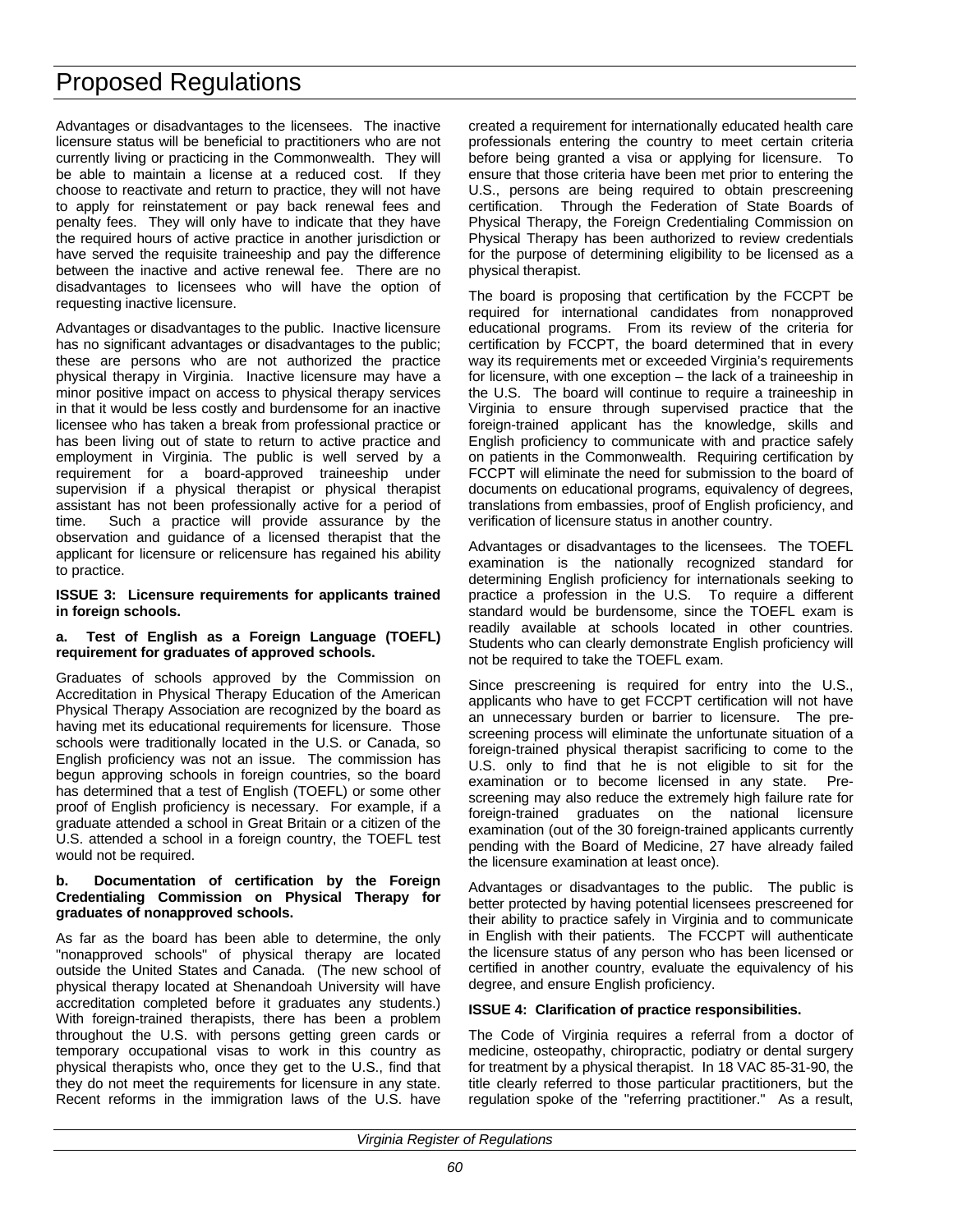there have been questions about whether a nurse practitioner or a physician assistant working for physician could make the referral as the "referring practitioner." An amendment will clarify the requirement and make it explicitly consistent with the Code.

Currently, regulations provide for the practice and supervision of a physical therapy aide; such a category of practitioner was not created in the statute and therefore should not be created by regulation. The proposal establishes a definition for "unlicensed personnel" and utilizes that terminology in the regulation.

Two other practice issues have been addressed to specify more clearly the requirements and policies of the board. Supervision by a physical therapist of trainees is restricted to no more than three; the proposed amendment would clarify that it means three trainees at any one time. The schedule for reevaluation by a physical therapists of a patient being treated by a physical therapist assistant has been edited for greater clarity.

Advantages or disadvantages to the licensees and the public. Greater clarity in the language of the regulation will serve to ensure more consistent compliance with regulations. Licensees will not inadvertently or unintentionally violate some provision of the requirements nor will they be pressured to accept a patient from a practitioner who is not authorized by law to make such a referral. The public is better protected by regulations which are specific in their requirements for practice and for supervision of unlicensed persons working in a physical therapy practice.

Advantages and disadvantages to the agency. There are no specific advantages or disadvantages to the agency. There should be some additional clarity in the proposed regulations, which could contribute to better understanding and compliance by the licensees. More specificity in regulation sometimes results in less staff time spent in clarifying the intent of the rules.

### Estimated Impact:

A. Projected number of persons affected and their cost of compliance: There are 3,553 physical therapists and 1,267 physical therapy assistants licensed in Virginia. There should be no additional costs for complying with these regulations.

For those practitioners who are not actively practicing in Virginia, there would be a cost savings of \$30 each biennium for physical therapists and \$35 for physical therapist assistants if those persons request inactive licensure. The active renewal fee in Virginia is \$100 for physical therapists and \$70 for physical therapist assistants each biennium; the proposed inactive renewal fee is \$70 and \$35 per biennium; so the cost of licensure renewal should not be a major factor in a therapist's decision to seek inactive status.

For a very small number of applicants (less than five per year) who graduated from approved schools located outside the U. S. or Canada, there will be a new cost for taking the Test of English as a Foreign Language, unless they are able to document English competency by some means. The total fee of TOEFL is \$100, paid to the testing service; that fee includes the charge by the Sylvan Centers for administration of the examination. There is an additional charge of \$11 for providing the score to the state where the applicant is applying.

B. Cost to the agency for implementation.

Impact on board revenue: For those practitioners who are taking a leave of absence or who are living out of state, there may be a percentage who would choose to take the inactive status and avoid the renewal requirements for active practice, but it is not known how many licensees would do so. Of the 3,553 licensed physical therapists, 842 list an out-of-state address; of the 1,267 licensed physical therapists assistants, 157 list an out-of-state address. Most of those are likely to be working in Virginia but living in D.C. or a bordering state. It is estimated that 30 to 40 may take an inactive status, which could result in a loss of \$750 to \$1,000 in revenue each biennium. What is unknown is how many of those licensees might chose to allow their license to lapse if an inactive licensure status is not available. If the estimated 30 to 40 practitioners who are not practicing in the state let their license lapse, there could be a loss in revenue to the board of \$3,000 to \$4,000. Therefore, offering the option of inactive licensure could, in fact, result in a greater retention of revenue to the board.

Impact on board expenditures: The agency will incur some costs (less than \$2,000) for mailings to the Public Participation Guidelines Mailing List, conducting a public hearing, and sending copies of final regulations to regulated entities. Since these regulations are being amended simultaneously with other regulations of the board, the costs of mailings, meetings and hearings will be shared by several professions. In addition, every effort will be made to incorporate those into anticipated mailings and board meetings already scheduled.

The board will incur some costs for review of an application to reactivate an inactive license; it will be necessary to verify that competency requirements have been met and that an applicant who has been licensed in another jurisdiction has not had disciplinary action taken or pending. Since the number who will reactivate each year is expected to be small, that effort can be performed by the current staff and costs absorbed within the budget of the board.

Use of the Foreign Credentialing Commission on Physical Therapy may result in less staff and board time being spent reviewing an application package for a foreign trained therapist; the actual cost savings, however, is likely to be insignificant. It is not expected that there will be any additional costs to the board for compliance enforcement.

C. Cost to local governments: There will be no impact of these regulations on local government.

Department of Planning and Budget's Economic Impact Analysis: The Department of Planning and Budget (DPB) has analyzed the economic impact of this proposed regulation in accordance with § 9-6.14:7.1 G of the Administrative Process Act and Executive Order Number 25 (98). Section 9-6.14:7.1 G requires that such economic impact analyses include, but need not be limited to, the projected number of businesses or other entities to whom the regulation would apply, the identity of any localities and types of businesses or other entities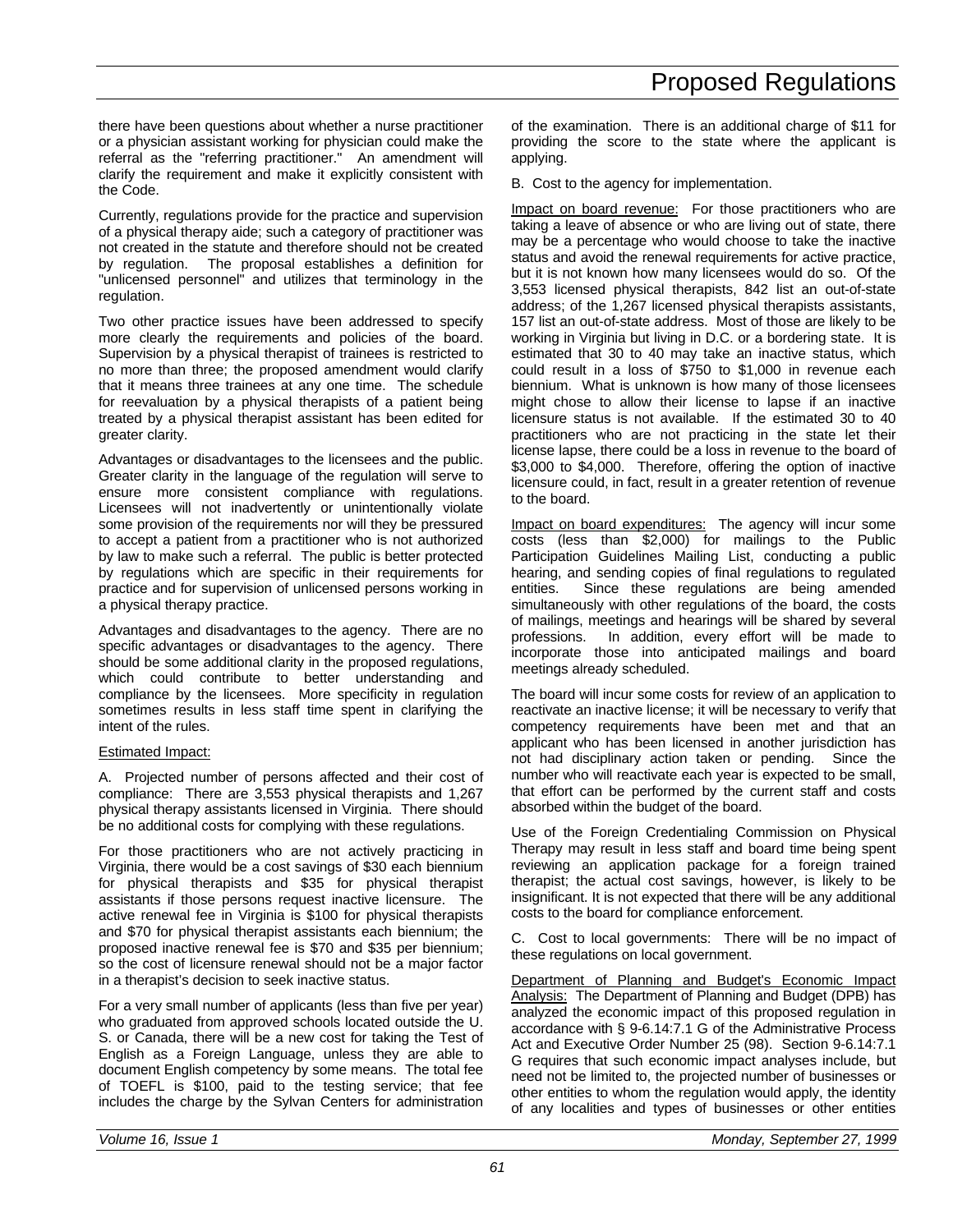particularly affected, the projected number of persons and employment positions to be affected, the projected costs to affected businesses or entities to implement or comply with the regulation, and the impact on the use and value of private property. The analysis presented below represents DPB's best estimate of these economic impacts.

Summary of the proposed regulation. The Board of Medicine proposes the following changes to the Regulations Governing the Practice of Physical Therapy:

Addition of definitions of new terms used in the regulation and miscellaneous editorial changes,

• Establishment of an inactive license and requirements for its reinstatement,

Revision of the requirements to reinstate a lapsed (expired for more than one renewal cycle) license, including deletion of the requirement for re-examination after a period of seven years of inactivity,

• Proof of proficiency in the English language and certification by the Foreign Credentialing Commission on Physical Therapy (FCCPT) required for foreign-trained applicants,

Specification that the minimum passing score for the entrance examination shall be a scale score of 600, and

• Clarification of several provisions including:

1. The schedule by which a physical therapist must reevaluate a patient who is receiving treatment by a physical therapy assistant,

2. The requirement that a physical therapist shall not supervise more than three individual trainees at any one time, and

3. The requirement that a physical therapist must get a referral for treatment from a doctor of medicine, osteopathy, podiatry, or dental surgery, as stated in the Code of Virginia.

Estimated economic impact.

#### **Inactive Licensure**

The Board of Medicine proposes to establish an inactive license for practitioners who are either retired or out-of-state, and do not intend to engage in active practice in Virginia, which would be exempt from continuing practice requirements. Since this would be a voluntary action, it can be expected that the associated costs (\$70 renewal per biennium for a physical therapist, \$35 renewal per biennium for a physical therapy assistant) would not exceed the perceived benefits for any practitioner who chose to obtain an inactive license.

#### **Reinstatement of an Inactive or Lapsed License**

Physical therapists must document at least 320 hours of active practice within the preceding four years for renewal of an active license. In order to ensure the same level of competency for returning practitioners, the current regulation requires evidence of active practice hours equal to the length of inactivity for individuals wishing to reinstate a lapsed license. If the individual has not been professionally active

then he must serve a board-approved traineeship of 480 hours under the supervision of a licensed physical therapist. Reexamination is required after a period of seven years of inactivity.

The board now proposes to repeal the re-examination requirement since, in their opinion, the 480-hour traineeship is sufficient to provide evidence of competency to resume practice. To date, the re-examination requirement has never been utilized. The proposed regulation also establishes identical requirements for reactivation of the new inactive licenses.

The proposed changes are generally intended to clarify the current requirements and practices of the board and as such, do not change compliance costs for returning practitioners or any public health benefits. Therefore, no significant economic impact is expected.

#### **Licensure Requirements**

The proposed regulation specifies that the minimum passing score for the entrance examination shall be a scale score of 600. This is the score currently enforced by the board and since this change will only formalize in regulation what is the current practice by the Board of Medicine, no economic consequences are expected.

#### *Approved Programs*

The board recognizes graduates of schools approved by the Commission on Accreditation in Physical Therapy Education of the American Physical Therapy Association as having met its educational requirements for licensure. The Commission has recently begun accrediting schools located in foreign countries. Students from foreign education programs have always been required to provide proof of proficiency in the English language. The proposed requirements would allow students from Commission-approved schools in foreign countries to be automatically recognized by the board while still requiring proof of English proficiency. Compliance costs for applicants should not increase because of this change, which will provide assurance that all physical therapy licensees are able to communicate and practice safely and effectively with patients in the Commonwealth.

#### *Non-Approved Programs*

The board proposes to require documentation of FCCPT certification for all graduates of non-approved programs. These programs are, in all known cases, located outside of the United States. Recent changes in U.S. immigration laws require that internationally educated health care professionals entering the country obtain pre-screening certification to ensure that the individual is eligible for licensure in the United States before being granted a green card or temporary occupational visa. Since pre-screening is required for entry into the United States, obtaining FCCPT certification should not be an additional burden on applicants nor a barrier to licensure. Requiring this certification will eliminate the need for the board to review individual applications, which often must be translated, and will allow for automatic recognition of these applicants. This requirement should provide a benefit to applicants from non-approved programs by expediting the application process without any additional compliance costs.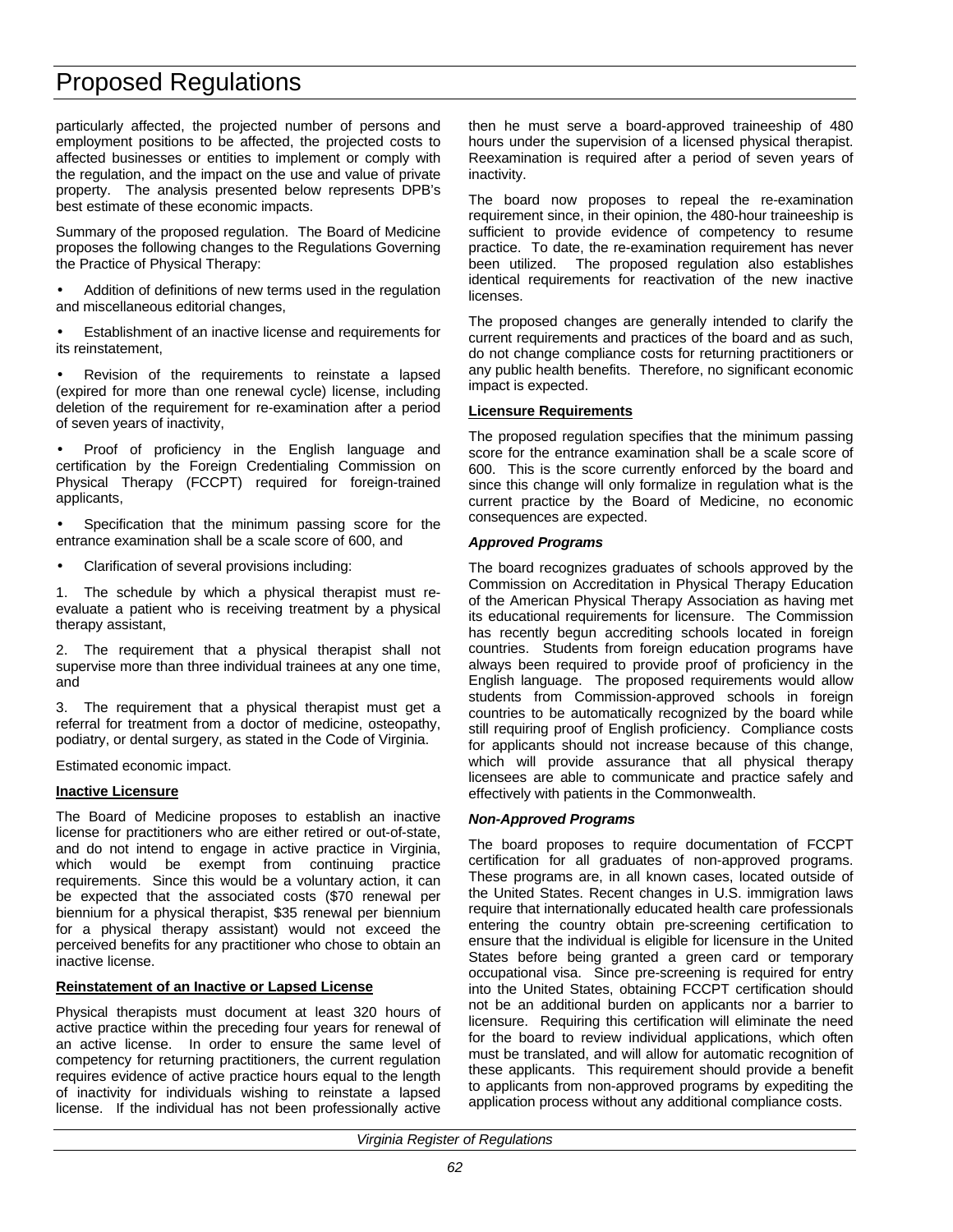#### **Practice Responsibilities**

Several changes are made to the existing regulations to specify more clearly the requirements and policies of the board. For example, the schedule by which a physical therapist must re-evaluate a patient that is receiving treatment by a physical therapy assistant is more clearly worded and the requirement that a physical therapist shall not supervise more than three individual trainees is clarified to express that means at one time. Language is also added to clarify that a physical therapist must get a referral for treatment from a doctor of medicine, osteopathy, podiatry, or dental surgery, as stated in the Code of Virginia. The new language does not reflect any changes in policy and should not have any significant economic consequences aside from ensuring more consistent compliance with the regulations.

Businesses and entities affected. There are 3,553 physical therapists and 1,267 physical therapy assistants licensed in Virginia who would be affected by the proposed changes to this regulation.

Localities particularly affected. The proposed changes to this regulation should not disproportionately affect any particular locality.

Projected impact on employment. The proposed changes to this regulation are not expected to have any significant impact on employment in Virginia.

Effects on the use and value of private property. The proposed changes to this regulation are not expected to have any significant effects on the use and value of private property in Virginia.

Agency's Response to the Department of Planning and Budget's Economic Impact Analysis: The Board of Medicine concurs with the economic impact analysis prepared by the Department of Planning and Budget.

#### Summary:

*Amendments are proposed pursuant to a biennial review of regulations as required by the Public Participation Guidelines of the Board of Medicine and by Executive Order 25(98). As a result of its review, the board proposes amendments to clarify the use of unlicensed persons in the practice of physical therapy, to require proof of English proficiency for graduates of schools located outside the United States or Canada, to require graduates of nonapproved schools to provide documentation of certification by the Foreign Credentialing Commission on Physical Therapy, to establish the passing score for the examination, and to clarify certain requirements for practice and supervision of physical therapy assistants. In addition, the proposed amendments establish an inactive licensure status and those requirements for renewal or reinstatement of licensure.*

#### **18 VAC 85-31-10. Definitions.**

The following words and terms, when used in this chapter, shall have the following meanings, unless the context clearly indicates otherwise:

*"Advisory board"* means the Advisory Board on Physical Therapy.

*"Approved program" means an educational program accredited by the Commission on Accreditation in Physical Therapy Education of the American Physical Therapy Association.*

*"Board"* means the Virginia Board of Medicine.

*"CLEP"* means the College Level Examination Program.

*"Direct supervision"* means a physical therapist is present and is fully responsible for the activities performed by the *nonlicensed* physical therapy personnel.

*"Evaluation"* means the carrying out by a physical therapist of the sequential process of assessing a patient, planning the patient's physical therapy treatment program, and appropriate documentation.

*"FCCPT" means the Foreign Credentialing Commission on Physical Therapy.*

*"General supervision"* means a physical therapist shall be available for consultation.

*"Nonlicensed personnel" means any individual not licensed or certified by a health regulatory board within the Department of Health Professions who is performing patient care functions at the direction of a physical therapist or physical therapist assistant within the scope of this chapter.*

*"Physical therapist"* means a person qualified by education and training to administer a physical therapy program under the direction of a licensed doctor of medicine, osteopathy, chiropractic, podiatry, or dental surgery.

*"Physical therapist assistant"* means a person qualified by education and training to perform physical therapy functions under the supervision of and as directed by a physical therapist.

*"Physical therapy aide"* means any nonlicensed personnel performing patient care functions at the direction of a physical therapist or physical therapist assistant within the scope of this chapter.

*"Referral and direction"* means the referral of a patient by a licensed doctor of medicine, osteopathy, chiropractic, podiatry, or dental surgery to a physical therapist for a specific purpose and for consequent treatment that will be performed under the direction of and in continuing communication with the referring doctor.

*"TOEFL"* means the Test of English as a Foreign Language.

*"Trainee"* means a person undergoing a traineeship.

1. *"Foreign educated trainee"* means a physical therapist or physical therapist assistant who graduated from a school not approved by an accrediting agency recognized by the board, and who is seeking licensure to practice in Virginia.

2. *"Inactive practice trainee"* means a physical therapist or physical therapist assistant who has previously been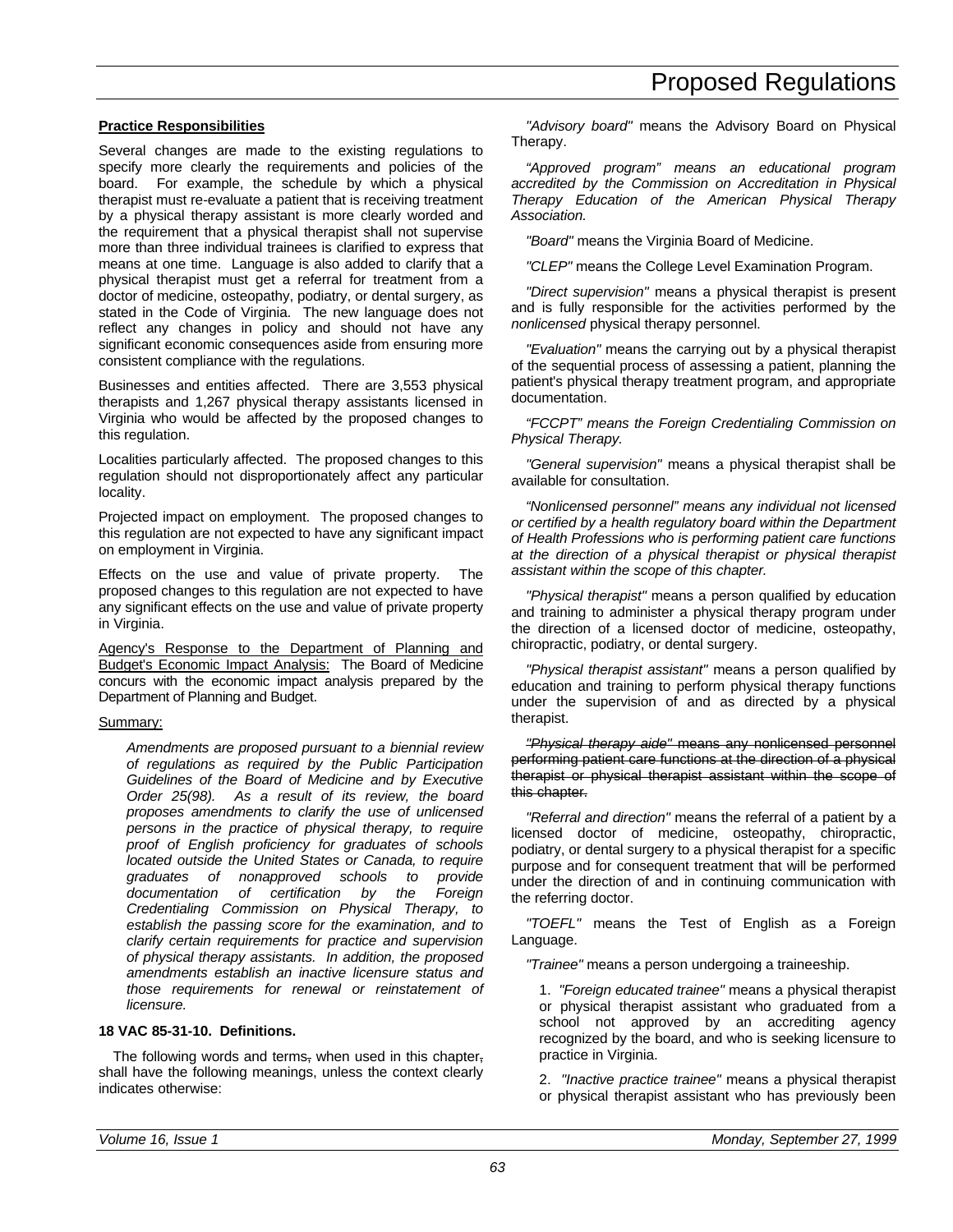licensed and has been inactive for *not practiced for at least 320 hours within the past* four years or more and who is seeking licensure or relicensure in Virginia.

3. *"Unlicensed graduate trainee"* means a graduate of an approved physical therapist or physical therapist assistant program who has not taken the state licensure examination or who has taken the examination but not yet received a license from the board.

*"Traineeship"* means a period of full-time activity during which an unlicensed physical therapist or physical therapist assistant works under the direct supervision of a physical therapist approved by the board.

#### *18 VAC 85-31-25. Current name and address.*

*Each licensee shall furnish the board his current name and address. All notices required by law or by this chapter to be given by the board to any licensee shall be validly given when mailed to the latest address provided or when served to the licensee. Any change of name or address shall be furnished to the board within 30 days of such change.*

#### **18 VAC 85-31-40. Education requirements: graduates of approved programs.**

*A.* An applicant for licensure who is a graduate of a *an* approved program approved by an accrediting agency recognized by the board shall submit with the required application and fee documented evidence of his graduation from such a program.

*B. If an applicant is a graduate of an approved program located outside of the United States or Canada, he shall provide proof of proficiency in the English language by passing with a grade of not less than 560 on the TOEFL, or an equivalent examination approved by the board. TOEFL may be waived upon evidence of English proficiency.*

#### **18 VAC 85-31-50. Education requirements: graduates of schools not approved by an accrediting agency recognized by the board.**

*A. An applicant for licensure as a physical therapist who is a graduate of a school not approved by an accrediting agency recognized by the board shall submit the required application and fee and provide documentation of the physical therapist's certification by the FCCPT.*

*B.* An applicant *for licensure as a physical therapy assistant* who is a graduate of a school not approved by the board shall submit with the required application and fee:

1. Proof of proficiency in the English language by passing with a grade of not less than 560 on the TOEFL, or an equivalent examination approved by the board. TOEFL may be waived upon evidence of English proficiency.

2. A photostatic copy of the original certificate or diploma verifying his graduation from a physical therapy curriculum which has been certified as a true copy of the original by a notary public.

If the certificate or diploma is not in the English language, submit either:

a. An English translation of such certificate or diploma by a qualified translator other than the applicant; or

b. An official certification in English from the school attesting to the applicant's attendance and graduation date.

3. Verification of the equivalency of the applicant's education to the following standards from a scholastic credentials service approved by the advisory board. *of at least 65 semester hours to include:*

The minimum educational requirements for licensure as a physical therapist shall be 120 semester hours as follows:

(1) General education requirements. A minimum of 40 semester hours is required with credits in each of the following: humanities, social sciences, natural sciences, physical sciences, and electives.

(2) Professional education requirements. minimum of 60 semester hours is required with credits in each of the following: basic health sciences, clinical sciences, and clinical education.

(3) CLEP semester hours or credits shall be accepted for general education hours only.

b. The minimum educational requirements for licensure as a physical therapist assistant shall be 65 semester hours as follows:

(1) *a.* General education requirements. A minimum of 20 semester hours is required with credits in each of the following: humanities, social sciences, natural sciences, physical sciences, and electives.

(2) *b.* Professional educational requirements. minimum of 45 semester hours is required with credits in each of the following: basic health sciences, clinical sciences, and clinical education.

(3) *c.* CLEP semester hours or credits shall be accepted for general education hours only.

4. *C. An applicant for licensure as a physical therapist or a physical therapy assistant shall also submit* verification of having successfully completed a full-time 1,000-hour traineeship as a "foreign educated trainee" under the direct supervision of a licensed physical therapist. The traineeship shall be in a facility that serves as an education facility for students enrolled in an accredited program educating physical therapists in Virginia and is approved by the advisory board.

a. 1. It shall be the responsibility of the foreign educated trainee to make the necessary arrangements for his training with the director of physical therapy or the director's designee at the facility selected by the trainee.

b. *2.* The physical therapist supervising the foreign educated trainee shall submit a progress report to the board at the end of the 1,000 hours. This report shall be submitted on forms supplied by the advisory board.

c. *3.* If the traineeship is not successfully completed at the end of 1,000 hours as determined by the supervising physical therapist, the chairman of the advisory board or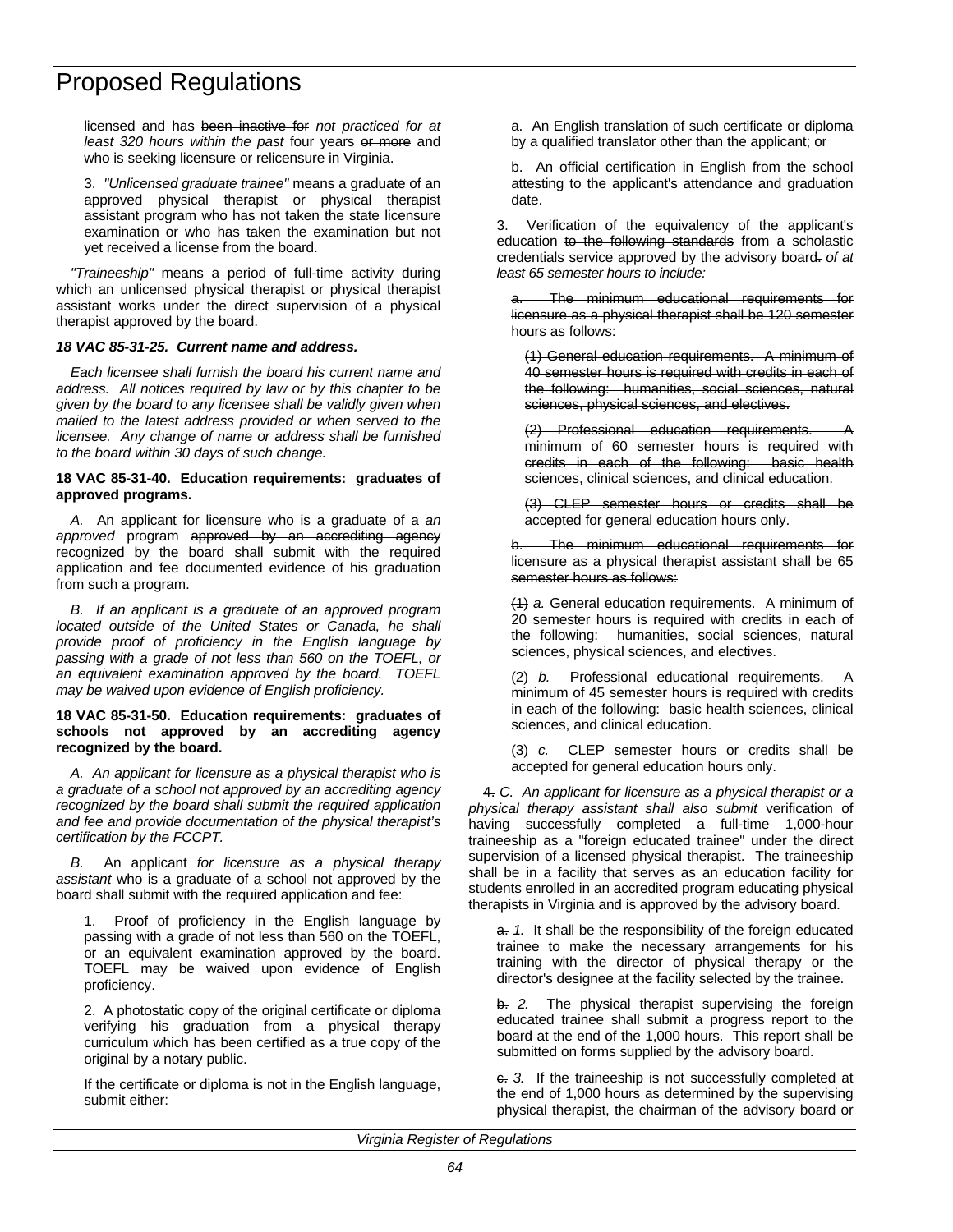his designee shall determine if a new traineeship shall commence. If the chairman of the advisory board determines that a new traineeship shall not commence, then the application for licensure shall be denied.

d. *4.* The second traineeship may be served under a different supervising physical therapist and may be served in a different organization than the initial traineeship. If the second traineeship is not successfully completed, as determined by the supervising physical therapist, then the application for licensure shall be denied.

e. *5.* The traineeship requirements of this part may be waived if the applicant for a license can verify, in writing, the successful completion of one year of clinical physical therapy practice as a licensed physical therapist or physical therapist assistant in the United States, its territories, the District of Columbia, or Canada, equivalent to the requirements of this chapter.

### **18 VAC 85-31-60. Examination** *Application* **requirements.**

A. Every applicant for initial board licensure by examination shall *submit*:

1. Meet *Documentation of having met* the educational requirements specified in 18 VAC 85-31-40 or 18 VAC 85-31-50; and

2. Submit The required application and credentials to the board not less than 35 days prior to the date of examination or traineeship.*; and*

*3. Documentation of passage of the national examination as prescribed by the board.*

B. Every applicant shall take the examination prescribed by the board.

### *18 VAC 85-31-65. Requirements for the examination.*

C. *A.* The minimum passing scores *score* shall be *a scale score of 600 or as* established by the advisory board.

D. *B.* An applicant who fails the examination after six attempts shall be denied licensure.

E. *C.* A person not taking the licensure examination within four years after graduation shall successfully complete a full-time 480-hour traineeship before taking the licensure examination.

### **18 VAC 85-31-80. Endorsement requirements.**

A. A physical therapist or physical therapist assistant who has been licensed in the United States, its territories, the District of Columbia, or Canada, by examination equivalent to the Virginia examination at the time of licensure and who has met all other requirements of the board may, upon recommendation of the advisory board to the board, be licensed in Virginia by endorsement.

B. An applicant for licensure by endorsement shall *submit*:

1. Meet *Documentation of having met* the educational requirements prescribed in 18 VAC 85-31-40 or 18 VAC 85-31-50; and

2. Submit The required application, fees, and credentials to the board not less than 35 days prior to the date of endorsement or traineeship.*; and*

*3. Documentation of passage of the national examination as prescribed by the board.*

C. A physical therapist or physical therapist assistant seeking licensure by endorsement who has been inactive for a period of *not actively practiced physical therapy for at least 320 hours within the* four years or more *immediately preceding his application for licensure* shall first successfully complete a 480-hour traineeship as required *specified* by *subsection B of* 18 VAC 85-31-140.

#### **18 VAC 85-31-90. Individual responsibilities to patients and to referring doctor of medicine, osteopathy, chiropractic, podiatry, or dental surgery.**

The physical therapist's responsibilities are to evaluate a patient, plan the treatment program, administer and document treatment within the limit of his professional knowledge, judgment and skills and communicate with the referring practitioner *doctor of medicine, osteopathy, chiropractic, podiatry, or dental surgery*.

### **18 VAC 85-31-100. Supervisory responsibilities.**

A. A physical therapist shall be responsible for any action of persons performing physical therapy functions under the physical therapist's supervision or direction.

B. Supervision of a physical therapy aide *nonlicensed personnel* means that a licensed physical therapist or licensed physical therapist assistant must be within a facility to give direct supervision and instruction when procedures or activities are performed. Such nonlicensed personnel shall not perform those patient care functions that require professional judgment or discretion.

C. For patients assigned to a physical therapist assistant, the physical therapist shall make on-site visits to such patients at the frequency prescribed in 18 VAC 85-31-120.

D. *When providing direct supervision to trainees,* a physical therapist shall *not* supervise no more than three individual trainees *at any one time*.

### **18 VAC 85-31-120. Individual responsibilities to patients and to physical therapists.**

A. The initial patient visit shall be made by the physical therapist for evaluation of the patient and establishment of a plan of care.

B. The physical therapist assistant's first visit with the patient shall only be made after verbal or written communication with the physical therapist regarding patient status and plan of care. Documentation of the communication and supervised visits shall be made in the patient's record.

C. The physical therapist assistant's visits to the patient shall be made under general supervision.

D. The physical therapist assistant shall be provided direct supervision by a physical therapist who shall reevaluate the patient according to the following schedules: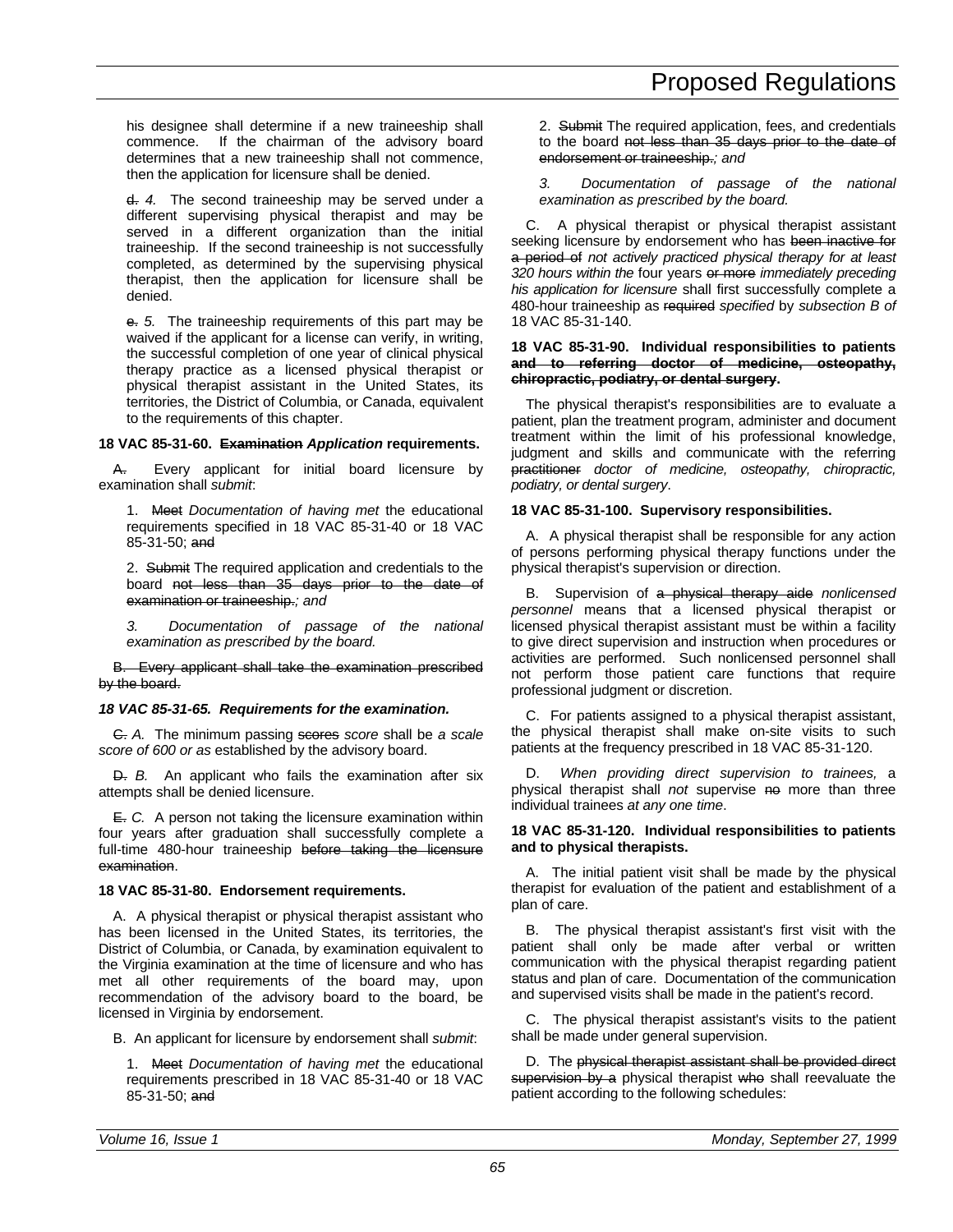1. Not less than once a week For inpatients in hospitals as defined in § 32.1-123 of the Code of Virginia*, it shall not be less than once a week*.

2. *For patients in other settings, it shall be* not less than one of 12 visits made to the patient during a 30-day period, or once every 30 days, whichever occurs first, in other settings.

3. Failure to abide by this subsection due to the absence of the physical therapist in case of illness, vacation, or professional meeting, for a period not to exceed five consecutive days, will not constitute a violation of these provisions.

#### **18 VAC 85-31-130. Biennial renewal of license.**

A. A physical therapist and physical therapist assistant who intends to continue practice shall renew his license biennially during his birth month in each even numbered year and pay to the board the renewal fee prescribed in 18 VAC 85-31-160.

B. A licensee whose license *licensure* has not been renewed by the first day of the month following the month in which renewal is required shall be dropped from the registration roll *pay a late fee as prescribed in 18 VAC 85-31- 160*.

C. An additional fee to cover administrative costs for processing a late application shall be imposed by the board.

D. *C.* A minimum of 320 hours of practice in the preceding four years shall be required for licensure renewal.

#### *18 VAC 85-31-135. Inactive license.*

*A. A physical therapist or physical therapist assistant who holds a current, unrestricted license in Virginia shall, upon a request on the renewal application and submission of the required renewal fee of \$70 for a physical therapist and \$35 for a physical therapist assistant, be issued an inactive license.*

*1. The holder of an inactive license shall not be required to meet active practice requirements.*

*2. An inactive licensee shall not be entitled to perform any act requiring a license to practice physical therapy in Virginia.*

*B. A physical therapist or physical therapist assistant who holds an inactive license may reactivate his license by:*

*1. Paying the difference between the renewal fee for an inactive license and that of an active license for the biennium in which the license is being reactivated; and*

*2. Providing proof of active practice hours in another jurisdiction equal to those required for renewal of an active license in Virginia for the period in which the license has been inactive. If the inactive licensee does not meet the requirement for active practice, the license may be reactivated by meeting the traineeship requirements prescribed in subsection B of 18 VAC 85- 31-140.*

#### **18 VAC 85-31-140. Traineeship required for relicensure.**

A. A physical therapist or physical therapist assistant seeking relicensure *reinstatement* who *does not hold a license in Virginia and who* has been inactive for a period of *not practiced physical therapy in another jurisdiction for at least 320 hours within the* four years or more *immediately preceding applying for licensure and* who wishes to resume practice shall *apply for reinstatement and shall* first successfully complete 480 hours as an inactive practice trainee.

B. The 480 hours of traineeship shall be in a facility that (i) serves as a clinical education facility for students enrolled in an accredited program educating physical therapists in Virginia, (ii) is approved by the advisory board, and (iii) is under the direction *and supervision* of a licensed physical therapist.

1. The physical therapist supervising the inactive practice trainee shall submit a report to the board at the end of the 480 hours on forms supplied by the advisory board.

2. If the traineeship is not successfully completed at the end of the 480 hours, as determined by the supervising physical therapist, the chairman of the advisory board or his designee shall determine if a new traineeship shall commence. If the chairman of the advisory board determines that a new traineeship shall not commence, then the application for licensure shall be denied.

3. The second traineeship may be served under a different supervising physical therapist and may be served in a different organization than the initial traineeship. If the second traineeship is not successfully completed, as determined by the supervising physical therapist, then the application for licensure shall be denied.

C. Any physical therapist or physical therapist assistant seeking licensure who has been inactive for seven years or more shall take and pass the examination approved by the board. If a trainee fails the examination three times, the trainee must appear before the advisory board prior to additional attempts.

NOTICE: The forms used in administering 18 VAC 85-31-10 et seq., Regulations Governing the Practice of Physical Therapy, are not being published due to the large number; however, the name of each form is listed below. The forms are available for public inspection at the Board of Medicine, 6606 W. Broad Street, 4th Floor, Richmond, Virginia, or at the office of the Registrar of Regulations, General Assembly Building, 2nd Floor, Richmond, Virginia.

#### FORMS

Application for a License to Practice Physical Therapy *(rev. 5/97).*

Instructions for Licensure by Examination to Practice as a Physical Therapist or Physical Therapist Assistant (Graduate of an American *Approved* Program)*, Form DHP-30-059 (rev. 8/99).*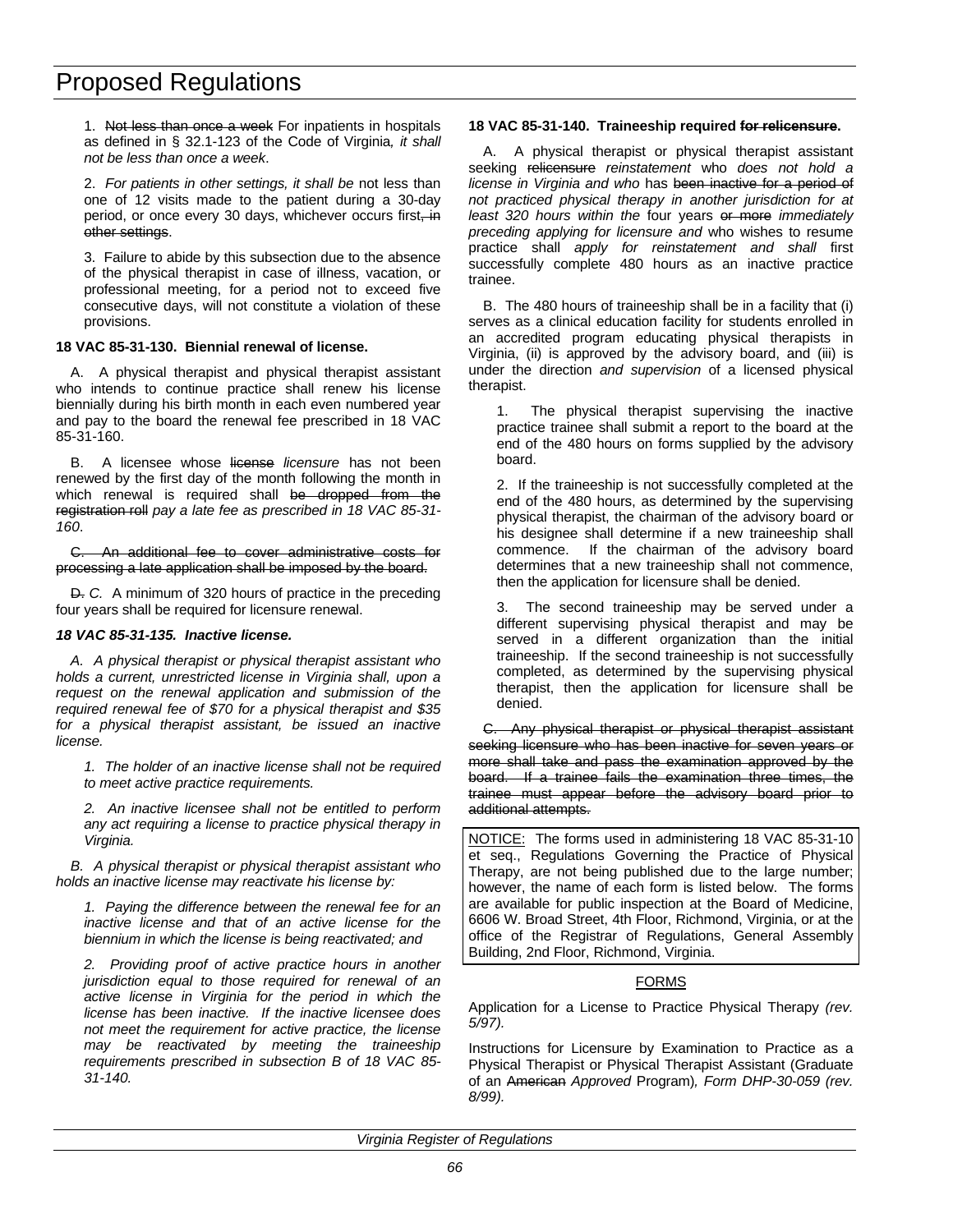Instructions for Licensure by Examination to Practice as a Physical Therapist or Physical Therapist Assistant (Graduate of a Non-American *Nonapproved* Program)*, Form DHP-30- 059 (rev. 8/99).*

*Instructions for Licensure by Examination to Practice as a Physical Therapist or Physical Therapist Assistant (Graduate of an Approved Program), Form DHP-30-059 (rev. 8/99).*

*Instructions for Licensure by Endorsement to Practice as a Physical Therapist or Physical Therapist Assistant (Graduate of a Nonapproved Program), Form DHP-30-059 (rev. 8/99).*

Quiz on the Virginia Code and Regulations*.*

The Interstate Reporting Services, National Physical Therapy Examination (PT/PTA), Score Registration and Transfer Request Application *(8/95).*

Traineeship Application *(rev. 4/96).*

Foreign Trained Approved Traineeship Facilities *(8/94).*

Verification of Physical Therapy Practice *(7/93).*

Verification of State Licensure *(4/96).*

Licensure Registration *(4/96).*

Renewal Notice and Application *(rev. 5/97).*

VA.R. Doc. No. R99-10; Filed August 31, 1999, 11:39 a.m.

#### **BOARD OF LICENSED PROFESSIONAL COUNSELORS, MARRIAGE AND FAMILY THERAPISTS AND SUBSTANCE ABUSE TREATMENT PROFESSIONALS**

Title of Regulation: **18 VAC 115-20-10 et seq. Regulations Governing the Practice of Professional Counseling (amending 18 VAC 115-20-10, 18 VAC 115-20-20, 18 VAC 115-20-40, 18 VAC 115-20-50, 18 VAC 115-20-70, 18 VAC 115-20-100, 18 VAC 115-20-110, 18 VAC 115-20-130, 18 VAC 115-20-140, and 18 VAC 115-20-150; adding 18 VAC 115-20-45, 18 VAC 115-20-49, 18 VAC 115-20-51, and 18 VAC 115-20-52; repealing 18 VAC 115-20-30, 18 VAC 115-20-60, and 18 VAC 115-20-80).**

Statutory Authority: §§ 54.1-103, 54.1-2400 and Chapter 35 (§ 54.1-3500 et seq.) of the Code of Virginia.

Public Hearing Date: November 18, 1999 - 1 p.m.

Public comments may be submitted until November 26, 1999. (See Calendar of Events section

for additional information)

Basis: Chapters 24 (§ 54.1-2400 et seq.) and 35 (§ 54.1-3500 et seq.) of the Code of Virginia provide the basis for these regulations.

Chapter 24 establishes the general powers and duties of the health regulatory boards including the power to assess fees, establish qualifications for licensure and the responsibility to promulgate regulations.

Chapter 35 establishes the Board of Licensed Professional Counselors, Marriage and Family Therapists and Substance Abuse Professionals and authorizes the board to administer the licensure of professional counselors, and to establish requirements for the voluntary certification of its licensees as sex offender treatment providers.

Section 54.1-103 authorizes the board to promulgate regulations specifying additional training or conditions for individuals seeking licensure by reciprocity or endorsement.

Purpose: In response to Governor Allen's Executive Order 15, the board conducted a comprehensive review of its regulations to ensure that the only regulations that remain in effect are those that are essential to protect the health, safety and welfare of the public. The board is proposing reformatting its regulations, eliminating obsolete and unnecessary language, and including new language where needed to clarify requirements.

The Executive Order also mandated that no regulation should remain in effect if there are less burdensome or intrusive alternatives available to achieve the purpose of the regulations. To reduce the burden of its regulation on applicants, the board is proposing several measures to facilitate the accrual of residency hours. The board also proposes an endorsement provision and a less burdensome process for reinstatement of a lapsed license to expedite licensure of applicants with lengthy experience licensed in other jurisdictions and the return of licensees who have moved to other states.

To comply with a statutory mandate enacted by the 1994 General Assembly for the board to promulgate regulations for the voluntary certification of its licensees as sex offender treatment providers, the board is proposing a new regulation to direct its licensees to the Board of Psychology which has promulgated regulations for this certification.

The board is also proposing clarifying the degree program requirements and updating the course requirements to meet national standards.

Substance: The key amendments to the regulation are summarized as follows:

Part I. General provisions. To reduce duplication and eliminate the possibility for discrepancies with statute, the board proposes replacing definitions of terms which are set forth in statute with a reference to the Code of Virginia. For clarification, the board proposes adding definitions for "exempt setting," "nonexempt setting" and "jurisdiction," which are used in the regulations but not currently defined, and adding definitions for acronyms referenced in the proposed degree program requirements. The board also proposes adding definitions for the terms "residency" and "resident," which replace the terms "supervised experience" and "supervisee" used in the current regulations. For conformance with proposed changes to the education and experience requirements, the board proposes removing the definition of "practicum" and the reference to this word in the definition of "internship."

No fee changes are proposed, but a minor change has been made to more accurately describe the purpose of the existing fee to verify licensure to another jurisdiction.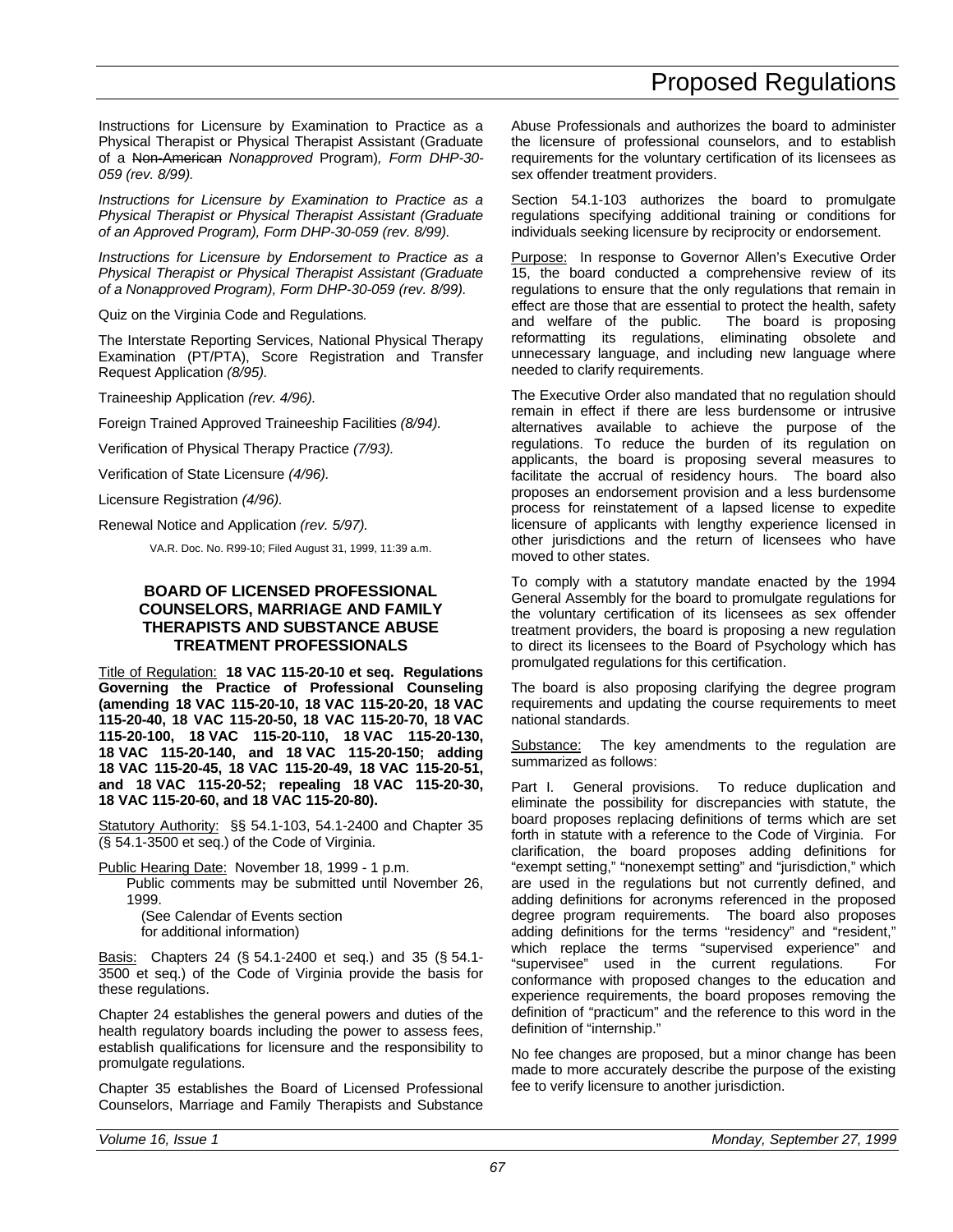The board proposes the repeal of 18 VAC 115-20-30 because there is no reason to have the Regulations Governing the Certification of Substance Abuse Counselors incorporated by reference into this chapter.

The board proposes a new section, 18 VAC 115-20-35, to direct its licensees who are seeking certification as sex offender treatment providers to the Board of Psychology.

Part II. Requirements for licensure. Amendments are proposed to 18 VAC 115-20-40 to remove unnecessary language and clarify the documentation required in the application package. The board also proposes elimination of the reference letter requirement.

A new section, 18 VAC 115-20-45, is proposed to set forth new requirements for licensure by endorsement for experienced counselors licensed in other jurisdictions.

To reduce the levels of subdivision in the regulations, the board proposes separating the degree program, course work and experience requirements into three different sections and reorganizing the sections into a format that is easier to follow. The new section setting forth degree program requirements includes a provision for the automatic acceptance of programs that are accredited by one of the two national accrediting bodies for counseling programs.

In addition to the formatting changes, the board proposes updating the education requirements based on current practice, public comment, and national accreditation standards. The board proposes requiring completion of four new content areas within the existing 60 graduate hour requirement, and specifies internship clock hours and client contact hours. The proposed new requirements will have a delayed effective date to allow programs time to make curriculum changes and to accommodate students who will be close to completing their 60 hours at the time the new regulations take effect. A provision is also included to provide for acceptance of course work completed previously that may have met the regulations in effect at the time.

The registration requirement set forth in 18 VAC 115-20-52 is not a new requirement, but has been relocated for emphasis. Throughout this section, the word "experience" has been replaced with "residency." To reduce the burden of the residency requirement, the board proposes the following changes:

- 1. Rescinding the requirement that half of the supervision occur on site.
- 2. Accepting group supervision hours as equivalent to faceto-face supervision hours (for up to half of the total hours).
- 3. Adding two new licensure titles to the list of acceptable supervisors.
- 4. Allowing 600-900 hours of pre-degree internship to count toward the residency.
- 5. Changing the face-to-face supervision requirement from one hour per week to one hour per 20 hours of work experience to help individuals working part time toward their residency requirement.

The board is proposing a requirement for two years of postlicensure clinical experience for individuals providing supervision to residents. The board also proposes rescinding the requirement for an annual evaluation reported to the board and replacing it with a three-month evaluation presented to the resident. Because residents work under many supervisors, clarification is added that they must have at least one report of satisfactory competency in each area of the residency.

In response to frequent requests for the number of client contact hours expected during the residency, the board proposes specifying that 2,000 client contact hours be accrued during the 4,000 hour residency. In response to frequent inquiries from residents and supervisors regarding billing and use of professional titles by residents, the board is proposing clarification of the language in subdivision B 9 of 18 VAC 115-20-52.

Part III. Examinations. The board proposes streamlining the sections setting forth the examination requirements by removing unnecessary language from 18 VAC 115-20-70 and 18 VAC 115-20-80 and combining the retained language into one section. These formatting changes do not represent changes in the actual examination requirements. An equivalency provision for endorsement applicants has been added to this section.

Part IV. Licensure renewal; reinstatement. A requirement to notify the board of a change of address within 60 days has been added to 18 VAC 115-20-100.

The board proposes a flat reinstatement application fee to replace the current requirement set forth in 18 VAC 115-20- 120 which assesses cumulative renewal and penalty fees for all lapsed renewal periods, which can become excessive over a long period of time.

Part VI. Standards of practice; unprofessional conduct; disciplinary actions; reinstatement. The board is recommending amendments to the standards of practice set forth in 18 VAC 115-20-150 to clarify the regulations and improve their enforceability. Language that duplicates statute was struck and related subdivisions were combined where appropriate. The board is recommending new language for the prohibition on dual relationships that is more consistent with the regulations of other boards, and the codes of ethics of professional associations.

Minor changes are proposed for 18 VAC 115-20-160 and 18 VAC 115-20-170 to make these sections clearer and more concise.

#### Issues:

A. Definitions. Several definitions in the regulations duplicate statute. The board identified several terms used in the regulations which are not common usage words and are not defined, such as "exempt setting" and "jurisdiction." Changes in terminology in the proposed amendments necessitate changing some definitions to conform with the rest of the chapter. The board proposes referencing the Code of Virginia for definitions that duplicate statute, and changing or adding other definitions as needed.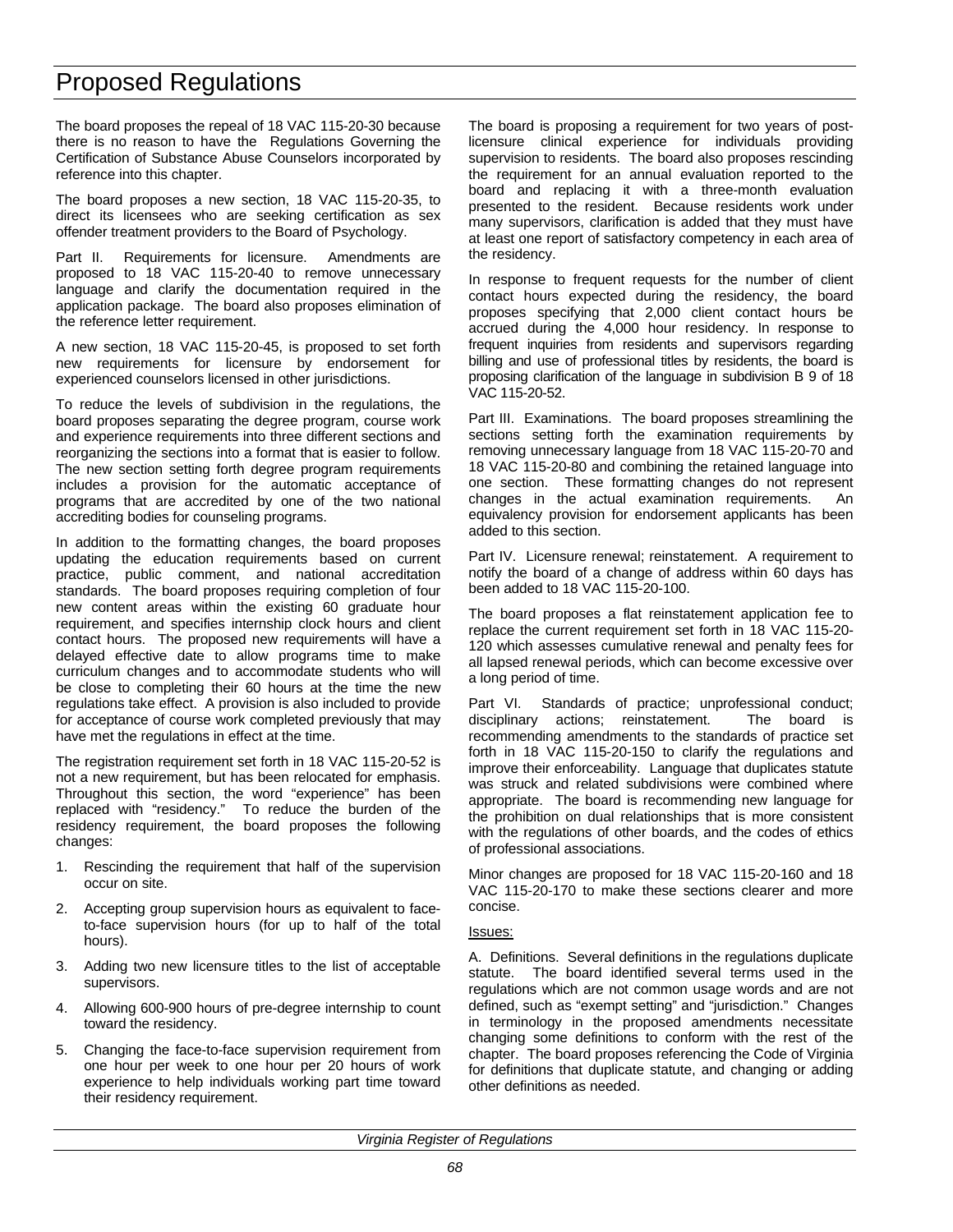Advantages. Referencing definitions in the Code of Virginia and removing unnecessary definitions streamlines the regulations and eliminates duplication. Additionally, the regulations will remain in conformance with statute in the event statutory definitions are amended. Inclusion of definitions for the terms "exempt setting," "nonexempt setting," and "jurisdiction" will help clarify these terms for individuals not familiar with them. Deletion of terms no longer used in the regulations and the addition of the new or replacement terms makes this section consistent with the other sections in the regulations.

Disadvantages. The proposed changes present no disadvantages to the general public, applicants, licensees, the board or the agency.

B. Fees. "Endorsement" is a misleading term for the verification of licensure fee for applicants applying for licensure in other jurisdictions. The board proposes more accurate language to explain the purpose of this fee.

Advantages: The proposed change clarifies what the fee is for, and prevents confusion for individuals who are applying to the board for licensure by endorsement.

Disadvantages: There are no disadvantages to the proposed change.

C. Substance abuse counseling. Regulations Governing the Certification of Substance Abuse Counseling are not incorporated by reference in this chapter, as stated in 18 VAC 115-20-30. The board proposes the repeal of this section.

Advantages. Removal of erroneous language prevents confusion.

Disadvantage. There is no disadvantage to removing this section.

D. Sex offender treatment provider certification. Section 54.1-3505 of the Code of Virginia mandates that the board promulgate regulations for the voluntary certification of its licensees as sex offender treatment providers, and to consider the standards recommended by the Advisory Committee on Certified Practices pursuant to § 54.1-3610 of the Code of Virginia. The board has considered those standards, which are now the Board of Psychology's Regulations Governing the Certification of Sex Offender Treatment Providers, and has determined that those standards are acceptable for the voluntary certification of its licensees. Following the advice of the Attorney General's office, the board is proposing inclusion of this section to direct its licensees seeking certification to the Board of Psychology.

Advantages. Promulgation of a separate set of regulations that are either incongruous with or a duplication of the Board of Psychology's regulations would be a poor use of the board's time and budget, and confusing to the public. Endorsement of the existing regulations allows for one set of requirements and practice standards for all certificate holders.

Disadvantages. There is no disadvantage to the proposed change.

E. Prerequisites for licensure by examination. Reference letters do not provide useful information to supplement the supervisory evaluations. The board proposes rescinding the reference letter requirement, and making minor changes to clarify the documentation requirements.

Advantages. The proposed changes simplify the application process by rescinding the reference letter requirement, clarify the documentation required, and conform section number citations with changes in other sections of the chapter.

Disadvantages. There are no disadvantages to the proposed changes.

F. Prerequisites for licensure by endorsement. Currently, applicants with lengthy experience as licensed practitioners in other jurisdictions must document the same information as new practitioners, which includes official documentation of supervised practice that may have taken place long ago and is, therefore, difficult or impossible to verify. In addition, experienced practitioners are required to sit for the board's examination, which may be comparable to the original examination taken for licensure in another jurisdiction. The board determined that a provision should be developed for licensure of experienced practitioners by endorsement.

Advantages. Endorsement of experienced practitioners will expedite the licensure process for these applicants by as many as 10 months, reducing delays in the ability to obtain employment, open private practices and bill for services.

Disadvantages. The proposed changes present no disadvantages to applicants, the agency, or the general public.

G. Degree program requirements. Among the most frequent requests for clarification from the public is the meaning of "a degree in counseling or a related discipline." Many individuals who graduate from seminary schools or criminal justice programs believe that they may be eligible for licensure because their programs included a few courses in dealing with mental, emotional or behavioral problems. The board hopes to clarify the program requirement by defining it in terms of the scope of practice set forth in the Code of Virginia rather than by title, and to include descriptive language setting forth criteria for what constitutes a "program" in counseling according to national standards.

Also at issue is the amount of time spent by the credentials reviewers in determining the acceptability of an applicant's graduate program. The board proposes automatic acceptance of programs approved by the Council for Accreditation of Counseling and Related Educational Programs (CACREP) or the Council on Rehabilitation Education (CORE), which will expedite the review process for applicants from those programs.

Advantages. The proposed program requirements outline in clear terms what the board expects applicants to document in terms of a graduate degree in counseling. Automatic acceptance of programs approved by national accrediting organizations simplifies the review process and expedites the application process for individuals who graduate from nationally accredited programs in counseling.

Disadvantages. No changes are proposed in the actual degree program requirements, therefore, there are no disadvantages.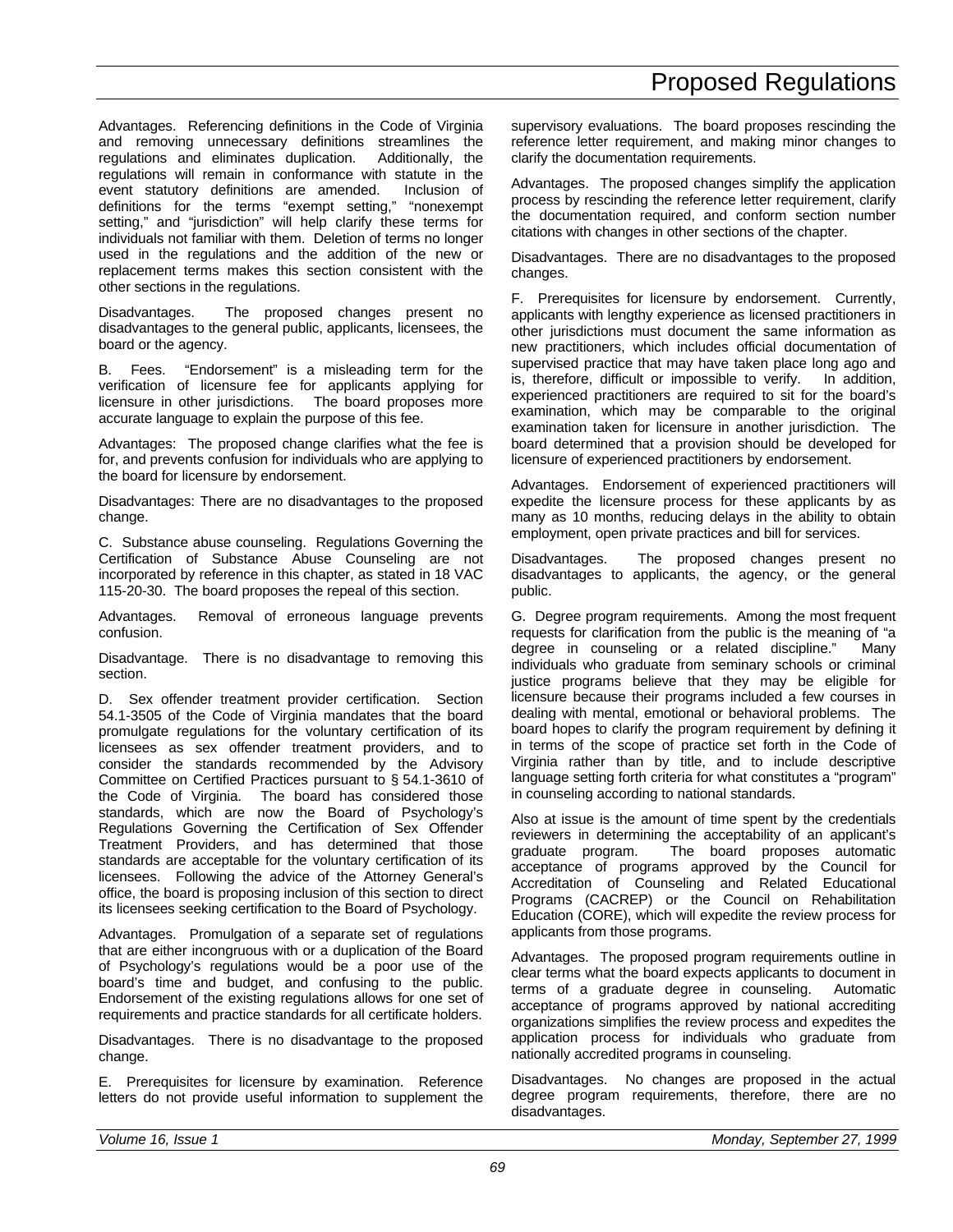H. Course work requirements. The board has not updated its course requirements in 20 years. Over that time, the profession has evolved, and graduate programs in counseling are providing more extensive training to prepare counselors for independent clinical practice. The board determined that the core areas need revision to more closely resemble current practice requirements. The board reviewed the program requirements of the two national accrediting bodies for programs in counseling (CACREP and CORE), and model legislation for regulation of the profession developed by the American Counseling Association, considered public comment offered at its meetings, and conducted a survey of Virginia's graduate counseling programs to determine the availability of proposed course work. Based on the review and comment and survey results, the board determined that the regulations should specify a minimum internship hour requirement of 600 clock hours with 240 hours of direct client contact, and that the course requirement fell short of the national standard in four content areas: addictive disorders, marriage and family systems theory, multicultural counseling and research. The board also determined that theories of human behavior are separate knowledge domains offered as distinct courses at most institutions of higher education.

Board members in private practice estimated that 25-30% of their clients have some type of addictive disorder or have a family member with an addictive disorder. Based on the extent of this problem in our society, and the importance of being able to recognize the warning signs to appropriately refer clients for substance abuse treatment, the board proposes requiring one course in addictive disorders. All but one counseling program responding to the board's survey indicated that a distinct course in addictions is available. The one program that did not offer a distinct course felt that three semester hours in addictions could be obtained over several courses.

The board members agreed that without exception, client problems do not originate or exist in isolation, but stem from and involve family, societal or organizational systems. National standards reflect that training in both the individual and systems perspectives is considered essential for minimal competence in the practice of counseling. Although systems theory and techniques are founded on a vast body of knowledge that cannot be covered in one course, the board determined that at minimum, one course should be required to make students aware of this significant counseling perspective. All but one counseling program responding to the board's survey indicated that a course in marriage and family systems theory is available. It is known that the institution housing that program has a distinct marriage and family therapy program where the course could be obtained.

Because counselors test and diagnose clients across the entire span of gender, age, race, religion and ethnicity, the board determined that it is essential that counselors be aware of how social and cultural factors can affect a client's test results, behavior and thinking. Without cultural awareness, a practitioner may misdiagnose a cultural behavior as a mental, emotional or behavioral problem. The board is proposing one course in multicultural counseling, theories and techniques. All but one counseling program responding to the board's survey indicated that a distinct course in multicultural counseling is available. The one program that did not offer a distinct course felt that three semester hours in this content area could be obtained from a combination of different courses.

The board's standards of practice require that counselors stay abreast of new developments, concepts and practices. In order to do this, counselors must be able to interpret scholarly published articles and evaluate the significance of the reported results. The importance of this training is evident in the fact that it is a fundamental component of the graduate counseling curricula in almost all university programs. All counseling programs responding to the board's survey indicated that a research course is available.

Another issue pertaining to the course work requirements is the lack of specificity in the semester hours required in each content area. Under the current regulations, one applicant may cover more than one content area with one course, while another may submit documentation of a specific course to each area, which results in disparate training for individuals obtaining the same license, and makes the determination of competency somewhat subjective. The board is proposing that each content area be covered by one three semesterhour course, which is a more consistent and defensible requirement.

None of the proposed changes affect the 60 graduate hour requirement.

Advantages. The proposed changes bring the course work requirement up-to-date in terms of the national standard for the profession. Survey responses substantiate that these courses are considered standard by Virginia's institutions of higher learning. Since all core areas are covered on the licensure examination which is based on a job analysis of the profession, applicants will be better prepared to pass the licensure examination with a strong foundation in all core areas.

Disadvantages. The proposed changes limit the number of elective courses students can take within the 60 graduate hour requirement, but do not change the total number of hours required. The board has ensured that there will be no disadvantages to individuals who complete their education prior to the effective date of the change by providing for acceptance of education that meets the regulations in effect at the time the coursework was completed. The board has also included a two year delay for the effective date of the new requirements to allow programs to develop courses if needed, and to enable individuals enrolling in counseling programs to plan their curricula to meet the new requirements.

I. Residency. The primary issue for the supervised experience requirement is the difficulty for new graduates to find residency positions. Historically, government agencies were a principal source of training for new graduates, but a recent trend for these agencies is to require licensure as a hiring criterion to enable third party billing to offset budget cuts. The board considered reducing the residency hours, but this was met by strong opposition from the public. The board identified other ways to facilitate attainment of residency hours as listed in the substance statement.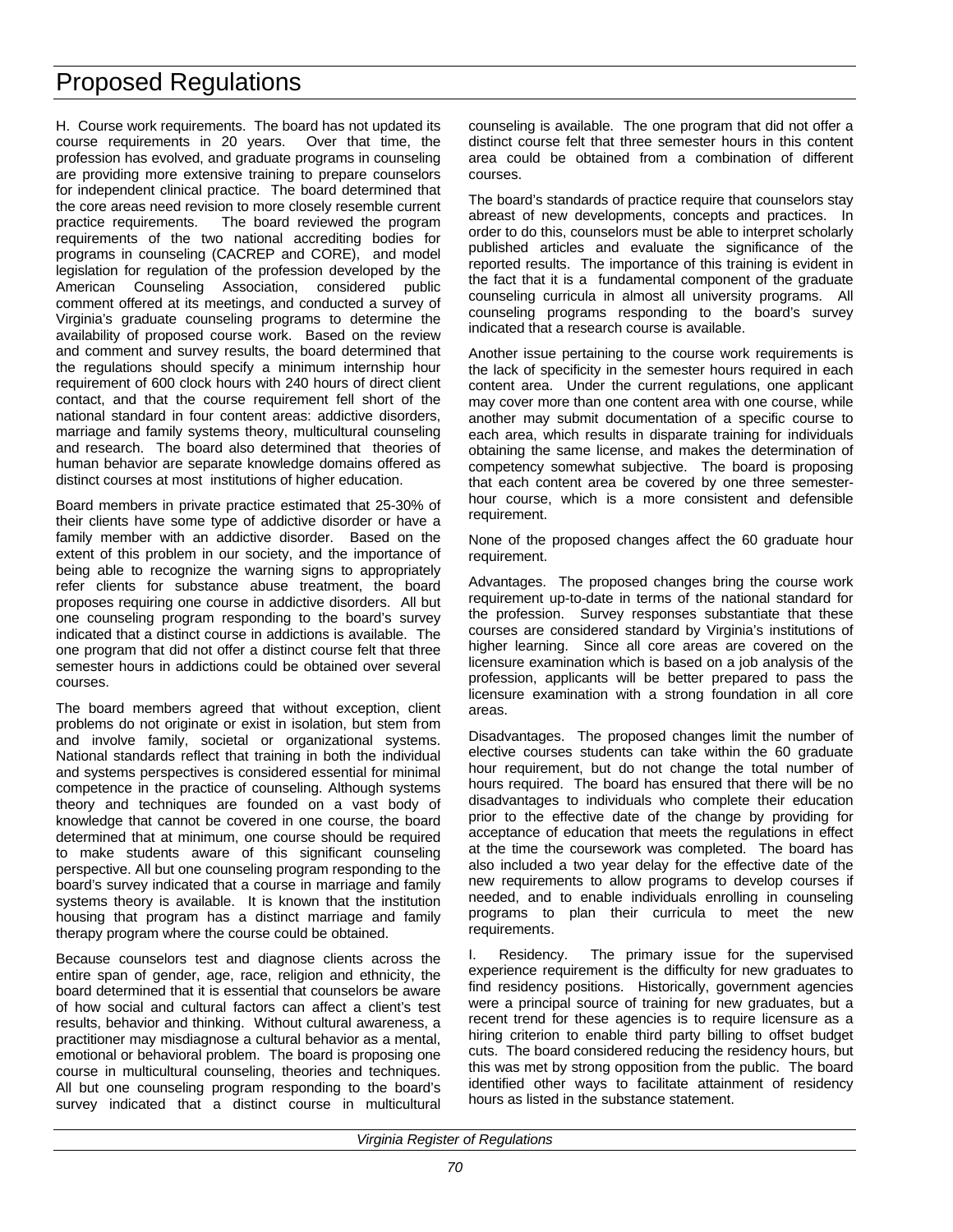Due to frequent requests from applicants for guidelines on the number of client contact hours required for the residency, the board proposes a requirement of 2,000 hours of face-to-face client contact. This meets the expectation of most work settings that clinicians spend 50% of their time in direct service.

Another issue with the experience requirement is frequent confusion about residents' use of professional titles, solicitation of clients and billing for services. The board proposes removing the prohibition on client solicitation since supervisors are not always in a situation to find clients for the residents. The board also proposes clarifying that a resident cannot be paid directly by a client or third party payor, which does not prohibit the practice from billing for a resident's services and paying the resident a salary. The board also proposes clarification for use of title and proper notification of the residency status and supervisor information to the client.

During the review of the regulations, several board members expressed concern that the requirement that supervisors have "professional training in supervision" is ambiguous. Members who had served on the board's Disciplinary Committee regarded inadequate supervision as the source of some of the disciplinary problems that have come before the board. The board identified a need to establish specific requirements for supervisory training, but currently does not have statutory authority to do so. To provide some assurance of competency to supervise, the board is proposing a requirement that supervisors have two years post-licensure clinical experience.

Another issue the board considered during its review of the supervision requirements is that most residents have multiple supervisors over the period of the residency, and often do not receive annual evaluations. Because this review was intended to provide a means for residents to get feedback on their performance prior to the completion of their supervision contract, the board proposes changing this to a quarterly evaluation submitted to the resident, to be included with the application packet at the completion of the residency.

The board also proposes reformatting this section, deleting unnecessary language and changing language to clarify the requirements when needed.

Advantages. Changing the residency hours will reduce the time spent in the residency by up to six months, reduce the cost incurred by residents for supervision, and expedite the licensure process. Changing the minimum supervision hours from one hour per week to one hour per 20 hours will reduce the burden on part-time residents who have difficulty obtaining frequent sessions with their supervisors which are sometimes paid for by the residents at the going rate for client visits. Clarification of ambiguous language on client contact hours, billing and solicitation should be helpful to both applicants and supervisors.

Disadvantages. Individuals in full-time residencies will not be permitted to obtain less than two hours of face-to-face supervision each week (current regulations require a minimum of one hour per week). However, full-time residents generally obtain two hours of supervision each week in order to complete the requirement within two years (40 hours per week  $X$  50 work weeks per year  $X$  2 years = 4,000 hours of work experience. It takes two hours of face-to face supervision each week to complete 200 hours within the two years). The proposed change to accept group supervision as equivalent to face-to-face supervision will make it easier for full-time residents to meet the requirement, as they generally have one hour of group staff meetings each week.

New licensees will have to wait two years until they are able to act as supervisors, but the impact on applicants will be minimal, as supervision by new licensees is extremely rare (<1% of applications received).

J. Character and professional integrity. At issue is the potential for conflict with the Americans with Disabilities Act, which prohibits denial of a government service (i.e., licensure) based on a disability. The board proposes repeal of this section.

Advantages. Repeal of this language eliminates conflict with federal law.

Disadvantages. There are no disadvantages.

K. Examination requirements. Examination requirements under the current regulations are set forth under three sections which can be reduced and consolidated by eliminating language that is unnecessary.

Advantages. Elimination of unnecessary language makes the regulations more concise.

Disadvantages. There are no disadvantages to the proposed changes.

L. Late renewal. The late renewal reinstatement procedure set forth in 18 VAC 115-20-110 requires payment of cumulative licensure and penalty fees, which is overly burdensome for individuals who are returning to a Virginia practice after a lengthy absence. The board proposes a simple reapplication fee for individuals who have not renewed their license for four years.

Advantages. Reinstatement will be much less costly for counselors who are returning to Virginia to practice.

Disadvantage. There is no disadvantage to the proposed change.

M. Standards of practice. The primary issue in the standards of practice which the board addressed was the prohibition on dual relationships. In 1993, the board adopted an absolute, interminable prohibition on dual relationships. This was done to ensure that there was no ambiguity about the seriousness of dual relationship violations which represent the majority of the disciplinary cases to come before the board. However, the stringency of the rule exceeds the Code of Ethics of the American Counseling Association and may be unreasonable in some situations, such as occupational aptitude testing or career counseling, which do not create the same potential for client exploitation as treatment for emotional problems. The board proposes new language to set forth a more reasonable prohibition which will still provide adequate protection to the public.

The board also reviewed the regulation prohibiting provision of services by lectures or through electronic or other media.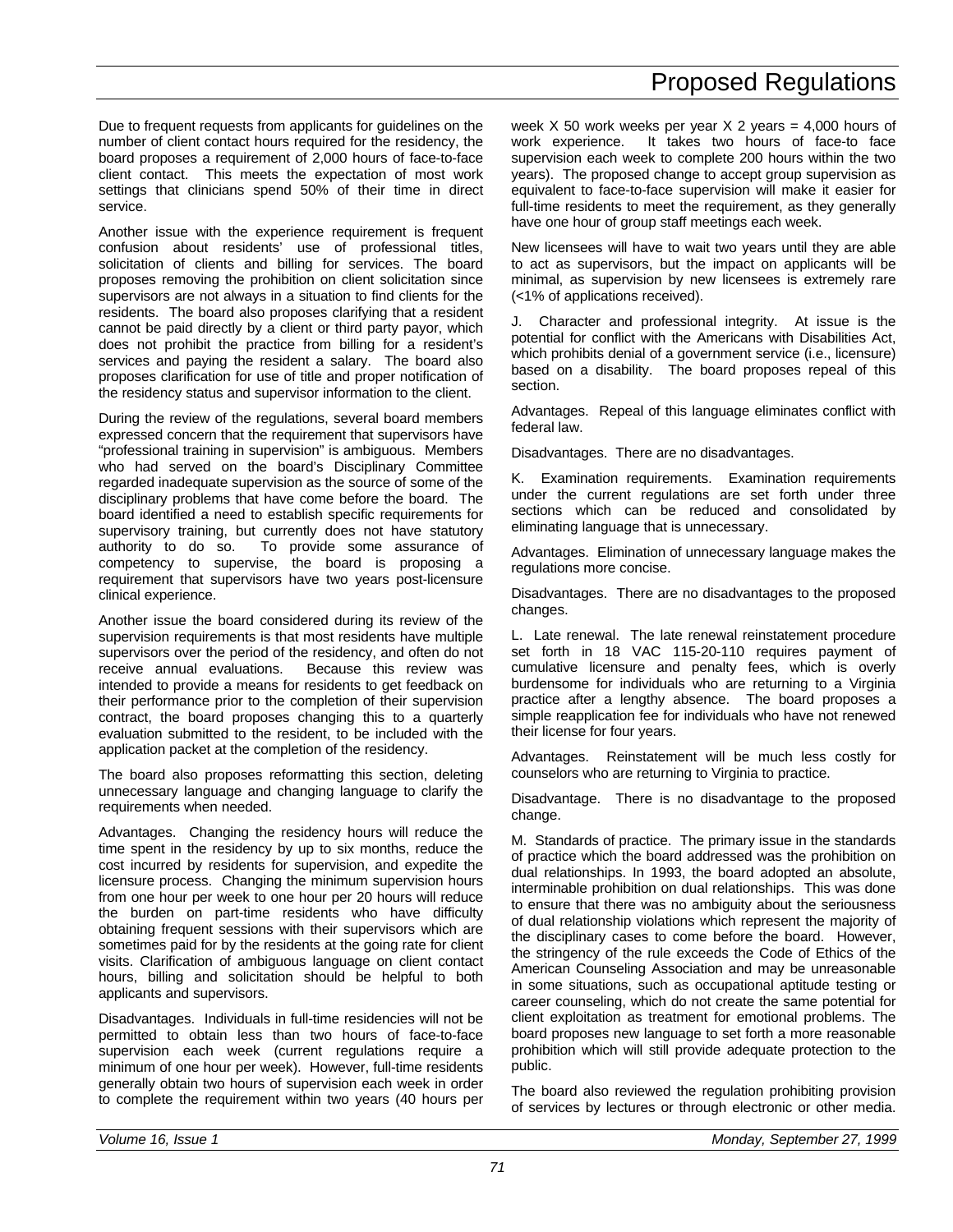The board determined that activities such as advice programs and columns are commonplace, and that no evidence of harm to the public from these activities has ever been presented to the board. The board proposes repeal of this standard.

Another issue the board addressed is that the regulations require professional counselors to report violations of laws and regulations committed by other counselors, but not other licensed mental health service providers who may see the same clients. The board proposes expanding this rule to include violations by other licensed or certified mental health providers to provide guidance to counselors who are uncertain of their responsibility to report harm to a client by a provider in another license category.

The board has also identified language that is unnecessary and areas that could be streamlined by combining language in related sections where appropriate.

Advantages. The proposed changes make the standards more concise, more reasonable and easier to enforce.

Disadvantages. There are no disadvantages to the proposed changes.

## Fiscal Impact Prepared by the Agency:

A. Projected number of persons affected and their cost of compliance. Approximately 3,000 licensees, and 300 new applicants and residents per year are affected by these regulations.

The endorsement provision should expedite processing of applicants who have been licensed in other states by about 10 months. These applicants constitute approximately 5.0% of the 200 individuals that become licensed in Virginia each year. Assuming earnings of \$2,000 to \$4,000 per month, the potential earnings that might otherwise be lost could be \$20,000 to \$40,000. More significantly, endorsement applicants will be less likely to miss employment opportunities if issuance of the license is expedited, and counseling services will be more readily available to the public.

Acceptance of internship hours toward the residency should expedite licensure by approximately three to six months for the majority of applicants for licensure by examination.

The proposed reinstatement process will reduce the cost of reinstatement from \$1,000 or more, depending on the length of absence, to \$85.

Acceptance of CACREP and CORE programs will expedite the review process for many applicants.

B. Costs to the agency for implementation. Approximately \$2,000 will be incurred for printing and mailing public notices and amended regulations.

All costs to the agency are derived from fees paid by licensees, and no fee increases are necessary.

C. Costs to local governments. The proposed amendments will not fiscally impact local governments.

Department of Planning and Budget's Economic Impact Analysis: The Department of Planning and Budget (DPB) has analyzed the economic impact of this proposed regulation in accordance with § 9-6.14:7.1 G of the Administrative Process

Act and Executive Order Number 25 (98). Section 9-6.14:7.1 G requires that such economic impact analyses include, but need not be limited to, the projected number of businesses or other entities to whom the regulation would apply, the identity of any localities and types of businesses or other entities particularly affected, the projected number of persons and employment positions to be affected, the projected costs to affected businesses or entities to implement or comply with the regulation, and the impact on the use and value of private property. The analysis presented below represents DPB's best estimate of these economic impacts.

Summary of the proposed regulation. The Board of Licensed Professional Counselors, Marriage and Family Therapists, and Substance Abuse Professionals proposes to update its Regulations Governing the Practice of Professional Counseling. The substantive changes include revising the coursework and residency requirements, adding a licensure by endorsement provision, reorganizing and clarifying the standards of practice, and instituting a flat fee for reinstating a lapsed license.

## Estimated economic impact.

Education Requirements. The proposed regulations include a provision for the automatic acceptance of degree programs that are accredited by one of the two national accrediting bodies for counseling programs. This provision will decrease the amount of time spent by credentials reviewers in determining the acceptability of an applicant's graduate program and will expedite the application process for individuals who graduate from nationally accredited programs in counseling without any reduction in quality.

The proposed regulation also updates the coursework requirements by establishing a minimum internship hour requirement and adding four new core content areas. These changes will bring Virginia's regulations up to national standards. There is no change to the total number of graduate hours required, although the additional core content areas will limit the number of elective courses students can take. A survey of Virginia's graduate counseling programs by the board indicated that courses in the proposed content areas are readily available. In addition, the regulations include a two-year delay in the effective date of the new requirements to allow programs to develop courses if needed and to enable individuals enrolling in counseling programs to plan their curricula to meet the new requirements.

Three of the four content areas added to the coursework requirements are required by the national accrediting programs and all four are covered on the state licensure examination. Consequently, students in nationally accredited programs are already taking most of these classes and students in other programs are likely to be taking them also since these areas are included in the licensure examination. The revised coursework requirements are intended to bring Virginia's regulations in line with national standards; and, since the new rules are unlikely to have much impact on course choices, they will have little or no economic impact.

Residency Requirements. The board reports that many new graduates have difficulty finding residency positions. In order to reduce the burden of this requirement, the proposed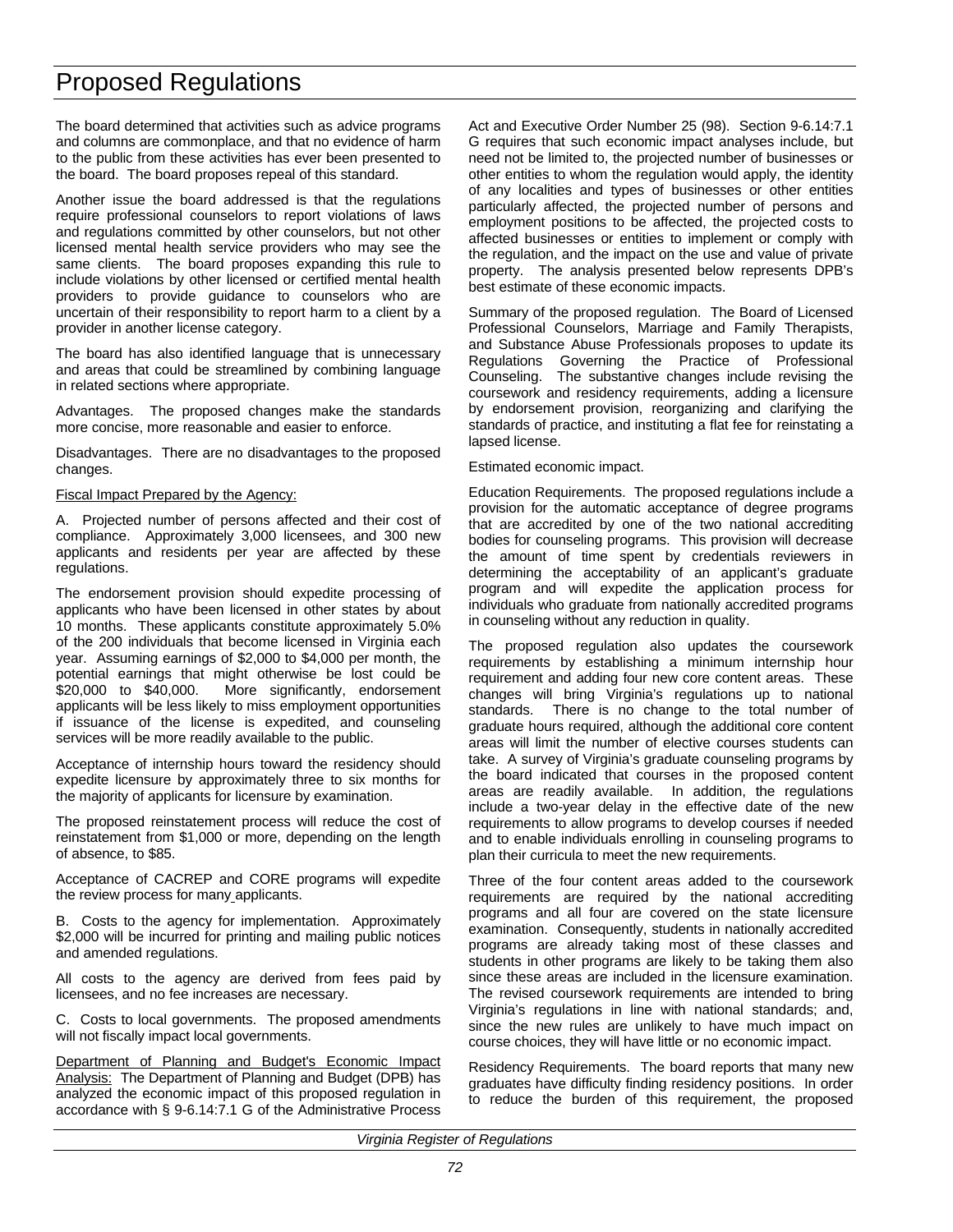regulation includes the following changes to the residency requirements:

- 1. Broadening the categories of acceptable supervisor credentials,
- 2. Changing the face-to-face consultation requirement with the supervisor from one hour per week to one hour per 20 hours of work experience to accommodate individuals in part-time residencies,
- 3. Rescinding the requirement that half of the supervision occur on site,
- 4. Accepting group supervision hours as equivalent to faceto-face supervision hours for up to half of the total hours required (currently two hours of group supervision is equivalent to one hour of face-to-face supervision),
- 5. Allowing 600-900 hours of pre-degree internship experience to count toward the residency.

These proposed changes will likely increase the number of individuals available to provide supervised training for applicants, thus allowing applicants for licensure to obtain their supervised training more easily. Allowing pre-degree internship hours to count toward the residency requirement may reduce the time spent in residency by up to six months, allowing applicants to obtain their licensure sooner. These changes were made on the judgment of the board that the new requirements would increase the supply of licensed counselors without reducing the quality of those applicants, however, there is no evidence available to assess these expectations. The changes can be expected to lower the costs of licensure and as such will result in a net benefit to applicants.

The proposed regulation also addresses supervisor competency. The current rules require that supervisors have "professional training in supervision." Since the board does not have the statutory authority to establish specific requirements for supervisory training, a requirement that supervisors have two years post-licensure clinical experience is proposed. This will result in new licensees having to wait two years before they are able to act as supervisors but should have little actual impact since the board reports that less than one percent of supervisor applications received are from new licensees.

Certification by Endorsement. Currently all applicants for licensure must document the same information as new practitioners even if they hold licenses in other jurisdictions. This information often may be difficult or even impossible to verify, especially for applicants with lengthy experience. In addition, experienced practitioners are required to sit for the board's examination, which may be comparable to the original examination taken for their licensure in another state. The proposed regulation includes a provision for licensure of experienced practitioners by endorsement.

This change will reduce the administrative costs of the licensing program by providing documentation that is more easily verified for some applicants. Applicants for licensure by endorsement will benefit by receiving their Virginia license sooner. The board predicts that this change may expedite the licensure process for these applicants by as long as 10 months, and will enhance applicants' ability to obtain employment, open private practices, and bill for services. Assuming monthly earnings of \$2,000 to \$4,000, the potential earnings that might otherwise be lost could be as high \$20,000 to \$40,000, although it would be reasonable to assume that applicants awaiting licensure would often have some form of employment during that time. The net income gained from this change will be the difference in what the applicant could have earned practicing as a professional counselor compared to what they earned while waiting for their license. Given that the license by endorsement provision is voluntary, it will necessarily result in a net economic gain for applicants who choose to use it, although the exact magnitude of this gain is not known.

Standards of Practice. Language added to the regulation clarifies the standards of practice pertaining to inappropriate business and personal relationships with clients, former clients, and supervisors. The proposed regulation specifies a five-year prohibition on sexual relationships with former clients, provided there is no exploitation. Currently there is a life-long prohibition on such relationships. The board felt that the current rule is unnecessarily, and for some situations unreasonably, stringent and noted that it exceeds the ethical standards for counselors established by the national associations. For example, the Code of Ethics of the American Counseling Association includes only a two-year prohibition on sexual intimacies with clients.

The five-year criteria proposed in these regulations is based solely on the judgement of the board that two years is not long enough to prohibit practitioners from engaging in intimate relationships with former clients. While there is no empirical evidence available to assess the costs and benefits of alternative time lengths, the five-year prohibition is much closer to the national standards than the current rule and will be easier to enforce and, therefore, is likely to result in a net benefit for practitioners and the board without causing any undue risk to the public.

The proposed regulation also repeals the current prohibition on provision of services by lectures or through electronic or other media. According to the agency, the medium through which counseling takes place is not the issue but rather whether the level of the professional relationship established constitutes the practice of professional counseling. If so, the practitioner is held to the same standards of practice regardless of the medium through which they meet with their client. Given this, the agency concludes that the repeal of this language should not have any impact on the quality of professional counseling services provided in Virginia. However, there is no information on exactly what types of new services might be offered if this prohibition is lifted and no evidence available to estimate what the impact on the quality of care provided might be. Since the response to the repeal is unknown, the net economic impact cannot be estimated at this time.

Reinstatement of Lapsed Licenses. A single reapplication fee is proposed for reinstating a Virginia license that has lapsed for more than four years. The current cumulative renewal and penalty fee structure was determined to be overly burdensome for individuals returning to Virginia to practice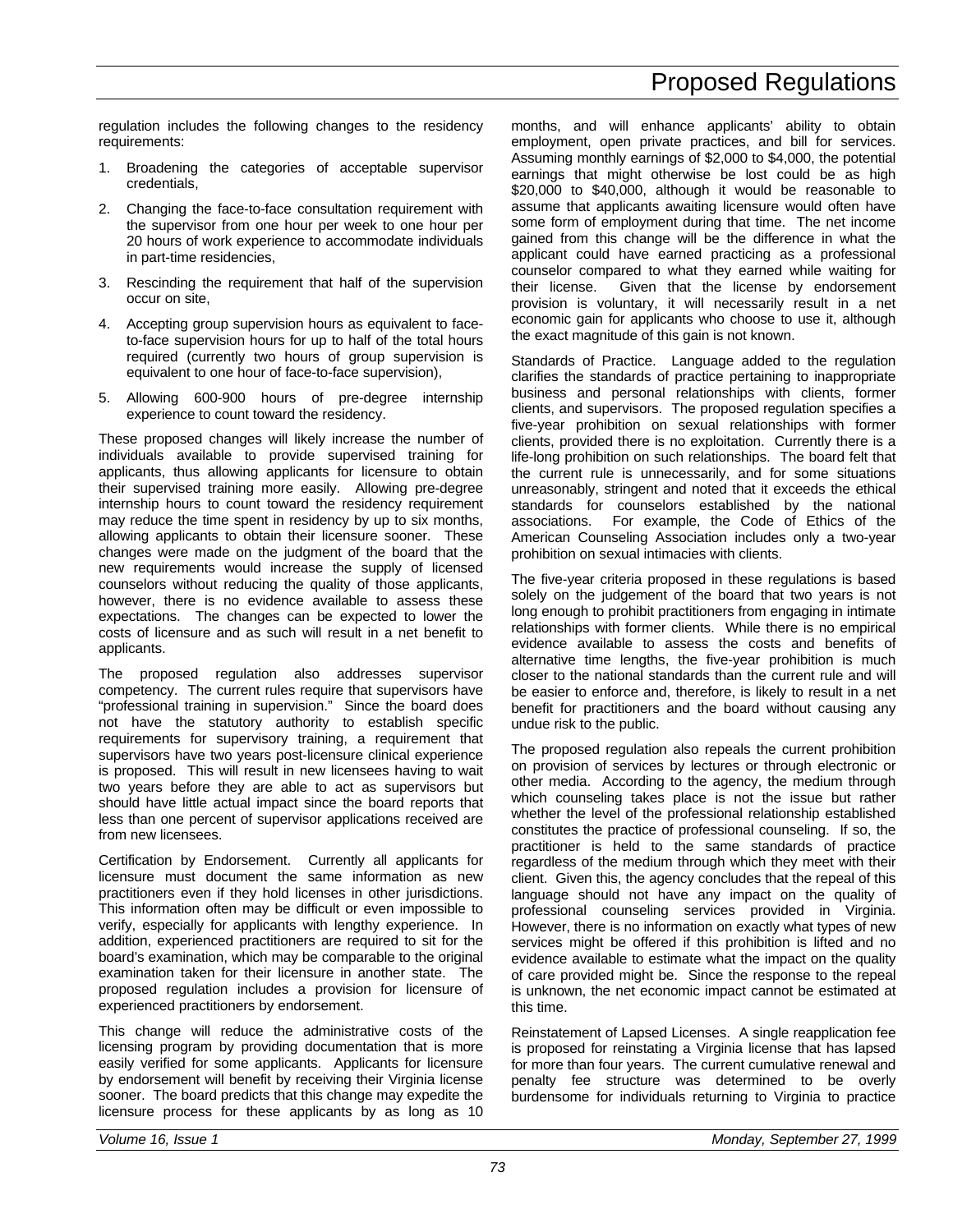after long absences. This change will reduce the financial burden of reinstating a lapsed license and may increase the number of individuals who choose to do so.

Businesses and entities affected. The proposed changes to this regulation will affect all professional counselors and all new applicants. Currently, there are approximately 3,000 licensees and 300 new applicants and residents per year.

Localities particularly affected. The proposed regulations are not expected to affect any particular localities as they are applicable statewide.

Projected impact on employment. The new residency requirements are expected to lower the costs of obtaining a professional counseling license and, therefore, may increase the number of such counselors in Virginia.

Effects on the use and value of private property. The proposed regulation is not expected to have any significant effect on the use and value of private property in Virginia.

Summary of analysis. The proposed changes to residency requirements can be expected to increase the availability of qualified supervisors and allow applicants to obtain their supervised experience more easily. This may result in an increase in the number of licensed professional counselors in Virginia. The addition of the license by endorsement provision should expedite the processing time for these applicants and may increase their ability to obtain employment, open private practice, and bill for services which will affect their net income. Changes are also proposed to reduce the financial burden of reinstating a lapsed license.

Agency's Response to the Department of Planning and Budget's Economic Impact Analysis: The board agrees with the analysis prepared by the Department of Planning and Budget.

## Summary:

*The proposed amendments establish an endorsement procedure for individuals with lengthy practice in other states. The board also proposes updating the education requirements based on national accreditation standards and providing for automatic recognition of graduate programs accredited by the two national accrediting bodies for counseling programs. To reduce the burden of the residency requirement on applicants, the board proposes accepting group supervision hours as equivalent to individual hours for up to half of the total supervised hours, adding two new licensure titles for acceptable supervisors, allowing the graduate internship hours to count toward the residency, and changing the face-to-face supervision requirement from one hour per week to one hour per 20 hours of work experience. The board proposes specifying that 2,000 client contact hours be accrued during the 4,000 hour residency in response to frequent requests from applicants for guidance on the expectations of the board. To reduce the financial burden on individuals who wish to renew a license which has lapsed for more than four years, the board is proposing a reapplication alternative to the current cumulative renewal and penalty fee requirement. The board is recommending an amendment to the dual relationship prohibition in the*

*standards of practice to specify that sexual relationships with a client are strictly prohibited for five years following the cessation of services. The board also proposes general reformatting of the regulations, eliminating obsolete and unnecessary language, and including new language where needed to clarify requirements.*

## **18 VAC 115-20-10. Definitions.**

*A. The following words and terms when used in this chapter shall have the meaning ascribed to them in § 54.1-3500 of the Code of Virginia:*

*"Appraisal activities"*

*"Board"*

*"Counseling"*

*"Counseling treatment intervention"*

*"Professional counselor"*

*B.* The following words and terms, when used in this chapter, shall have the following meanings, unless the context clearly indicates otherwise:

*"Applicant"* means any individual who has submitted an official application and paid the application fee for licensure as a professional counselor.

*"Appraisal activities"* has the same meaning as defined in § 54.1-3500 of the Code of Virginia, "selecting, administering, scoring and interpreting instruments designed to assess an individual's aptitudes, attitudes, abilities, achievements and interests, and shall not include the use of projective techniques in the assessment of personality."

*"Board"* means the Virginia Board for Professional Counselors, Marriage and Family Therapists and Substance Abuse Professionals.

*"CACREP" means Council for Accreditation of Counseling and Related Educational Programs.*

*"Candidate for licensure"* means a person who has satisfactorily completed all educational and experience requirements for licensure and has been deemed eligible by the board to sit for its examinations.

*"Competency area"* means an area in which a person possesses knowledge and skill and the ability to apply them in the clinical setting.

*"Counseling"* means assisting an individual, through the counseling relationship, to develop an understanding of personal problems, to define goals, and to plan action reflecting his interests, abilities, aptitudes and needs as they relate to educational progress, occupations and careers, and personal or social concerns.

*"CORE" means Council on Rehabilitation Education.*

*"Exempt setting" means an agency or institution in which licensure is not required to engage in the practice of counseling according to the conditions set forth in § 54.1- 3501 of the Code of Virginia.*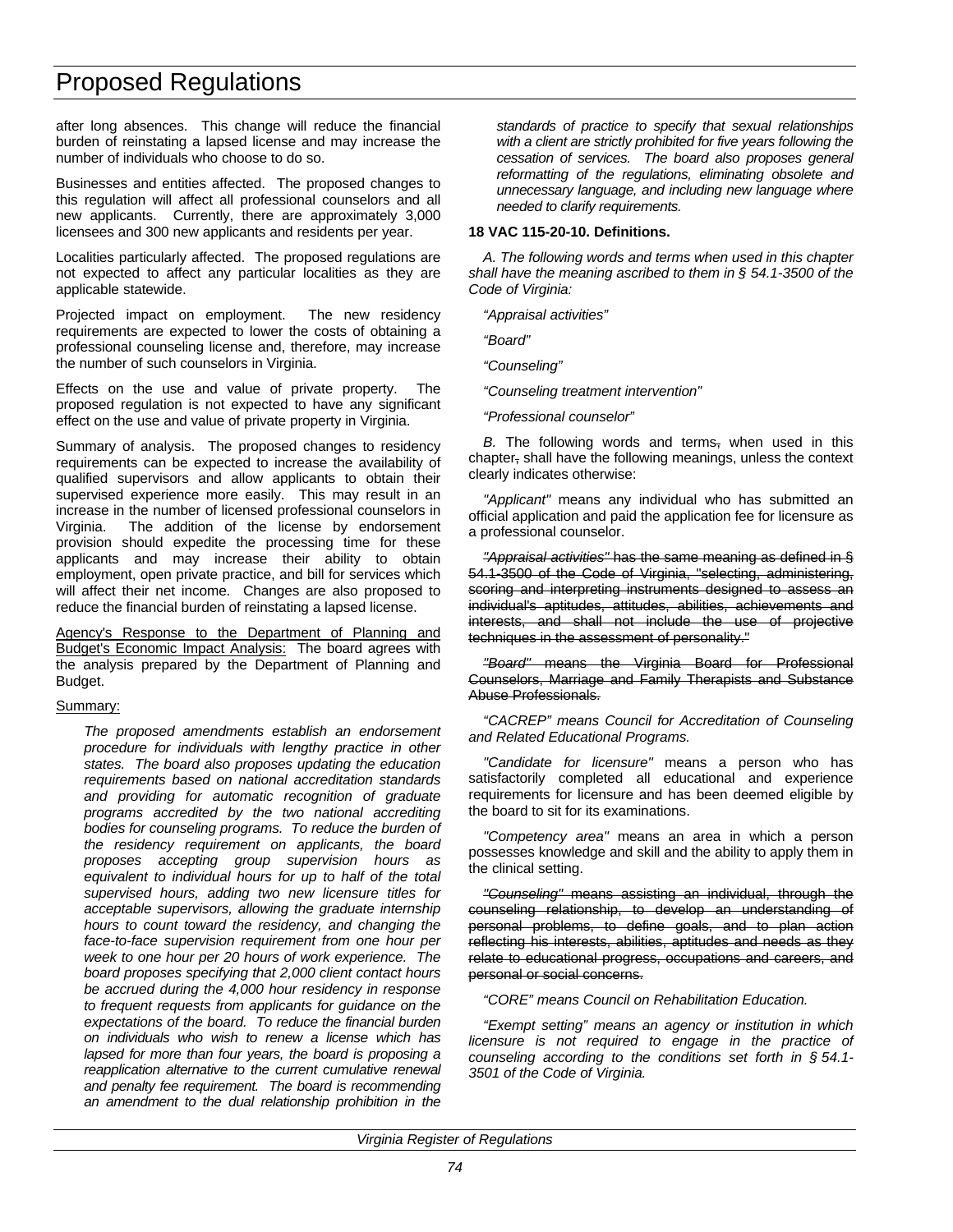*"Group supervision"* means the process of clinical supervision of no more than six persons in a group setting provided by a qualified supervisor.

*"Internship"* means supervised, planned, practical, advanced experience obtained in the clinical setting, observing and applying the principles, methods and techniques learned in training or educational settings. The internship involves a longer period of time than the practicum.

*"Practicum"* means supervised, planned, practical experience occurring in a clinical setting, for an early introduction to subject matter. It is generally time-bound and for a shorter period of time than an internship, but it allows for demonstration and testing of information, knowledge, and skills acquired.

*"Professional counselor"* means a person trained in counseling and guidance services with an emphasis on individual and group guidance and counseling designed to assist individuals in achieving more effective personal, social, educational and career development and adjustment.

*"Jurisdiction" means a state, territory, district, province or country which has granted a professional certificate or license to practice a profession, use a professional title, or hold oneself out as a practitioner of that profession.*

*"Nonexempt setting" means a setting which does not meet the conditions of exemption from the requirements of licensure to engage in the practice of counseling as set forth in § 54.1-3501 of the Code of Virginia.*

*"Regional accrediting agency"* means one of the regional accreditation agencies recognized by the United States Secretary of Education responsible for accrediting senior postsecondary institutions.

*"Residency" means a post-internship, supervised, clinical experience registered with the board.*

*"Resident" means an individual who has submitted a supervisory contract and has received board approval to provide clinical services in professional counseling under supervision.*

*"Supervision"* means the ongoing process performed by a supervisor who monitors the performance of the person supervised and provides regular, documented face-to-face consultation, guidance and instruction with respect to the clinical skills and competencies of the person supervised.

## **18 VAC 115-20-20. Fees required by the board.**

A. The board has established the following fees applicable to licensure as a professional counselor:

| Biennial license renewal                                           | \$75 |
|--------------------------------------------------------------------|------|
| Duplicate license                                                  | \$15 |
| <b>Endorsement</b> Verification of license to another jurisdiction | \$10 |
| Late renewal                                                       | \$10 |
| Replacement of or additional wall certificate                      | \$15 |

Returned check \$15

B. Application, registration of supervision and examination fees shall be paid directly to the board's contracting agents according to their requirements.

C. All fees are nonrefundable.

## **18 VAC 115-20-30. Substance abuse counseling.** *(Repealed.)*

18 VAC 115-30-10 et seq., Regulations Governing the Certification of Substance Abuse Counselors, are incorporated by reference in this chapter.

### *18 VAC 115-20-35. Sex offender treatment provider certification.*

*Anyone licensed by the board who is seeking certification as a sex offender treatment provider shall adhere to the Regulations Governing the Certification of Sex Offender Treatment Providers, 18 VAC 125-30-10 et seq.*

### **18 VAC 115-20-40. General requirements** *Prerequisites for licensure by examination***.**

A. No person shall practice as a professional counselor in the Commonwealth except as provided in this chapter and when licensed by this board.

B. Licensure by the board shall be by written examination.

C. Every applicant for licensure examination by the board shall:

1. Meet the education *degree program, course work* and experience requirements prescribed in *18 VAC 115-20- 49,* 18 VAC 115-20-50 of this chapter *or 18 VAC 115-20- 51 and 18 VAC 115-20-52*; and

2. Submit the following to the contracting agent within the time frame established by that agent:

a. A completed application;

b. Official transcripts documenting the applicant's completion of the education *degree program and course work* requirements prescribed in *18 VAC 115- 20-49 and* 18 VAC 115-20-50 A *or 18 VAC 115-20-51*;

c. Documented evidence of having fulfilled *Verification of supervision forms documenting fulfillment of* the experience requirements of 18 VAC 115-20-50 B *18 VAC 115-20-52 and copies of all required evaluation forms*;

d. Reference letters from three health or mental health care practitioners attesting to the applicant's character and professional integrity *Documentation of any other professional license or certificate ever held in another jurisdiction*; and

e. The licensure application fee.

D. The board may license by endorsement an individual who is currently licensed in another state as a professional counselor and who has been licensed in another state through a similar process with equivalent requirements as described in subsections B and C of this section.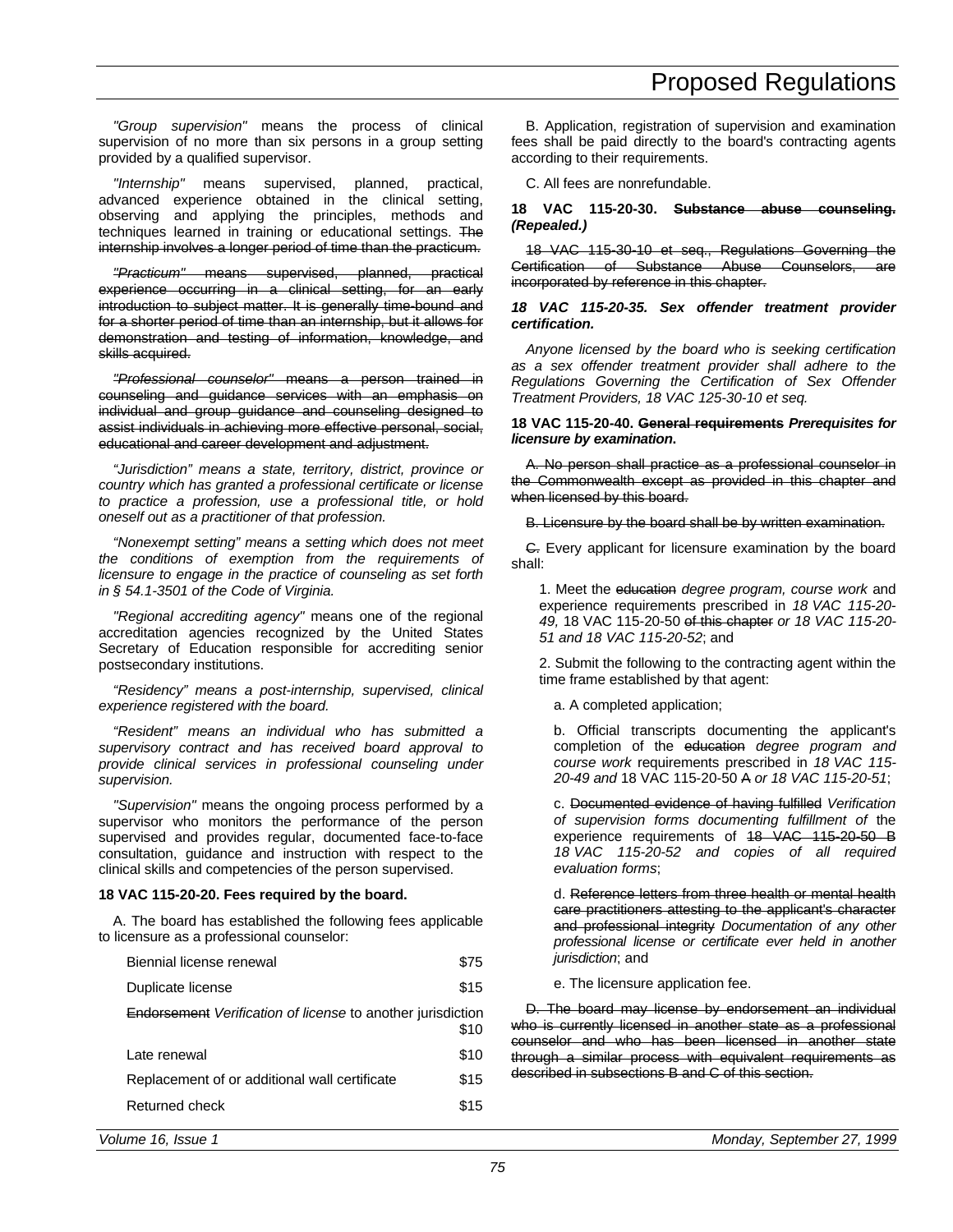## *18 VAC 115-20-45. Prerequisites for licensure by endorsement.*

*Every applicant for licensure by endorsement shall submit in one package the following:*

- *1. A completed application;*
- *2. The application processing fee;*

*3. Verification of all professional licenses or certificates ever held in any other jurisdiction. In order to qualify for endorsement the applicant shall have no unresolved action against a license or certificate. The board will consider history of disciplinary action on a case-by-case basis;*

*4. Documentation of having completed education and experience requirements substantially equivalent to those in effect in Virginia at the time of initial licensure as verified by an official transcript and a certified copy of the original application materials;*

*5. Verification of a passing score on a licensure examination in the jurisdiction in which licensure was obtained; and*

*6. Affidavit of having read and understood the regulations and laws governing the practice of professional counseling in Virginia.*

## *18 VAC 115-20-49. Degree program requirements.*

*A. The applicant shall have completed a graduate degree from a program that prepares individuals to practice counseling and counseling treatment intervention, as defined in § 54.1-3500 of the Code of Virginia, which is offered by a college or university accredited by a regional accrediting agency and which meets the following criteria:*

*1. There must be a sequence of academic study with the expressed intent to prepare counselors as documented by the institution;*

*2. There must be an identifiable counselor training faculty and an identifiable body of students who complete that sequence of academic study; and*

*3. The academic unit must have clear authority and primary responsibility for the core and specialty areas.*

*B. Programs that are approved by CACREP or CORE are recognized as meeting the definition of graduate degree programs that prepare individuals to practice counseling and counseling treatment intervention as defined in § 54.1-3500 of the Code of Virginia.*

## **18 VAC 115-20-50. Education and experience requirements for licensure examinations.** *Effective until [insert date two years after the effective date of this chapter]. Coursework requirements.*

A. Education. The applicant shall have completed 60 semester hours or 90 quarter hours of graduate study in counseling, to include a graduate degree in counseling or a related discipline, from a college or university accredited by a regional accrediting agency.

1. The graduate course work shall have included study in the *following* nine core areas of:

- a. 1. Professional identity, function and ethics;
- b. *2.* Theories of counseling and psychotherapy;
- c. *3.* Counseling and psychotherapy techniques;
- d. *4.* Group dynamics, theories, and techniques;

e. *5.* Theories of human behavior, learning, and personality;

- f. *6.* Career development;
- g. *7.* Appraisal, evaluation and diagnostic procedures;
- h. *8.* Abnormal behavior; and
- i. *9.* Supervised practicum or internship.

2. *B.* One course may satisfy study in more than one of the nine study areas required in subdivision 1 *subsection A* of this subsection.

## *18 VAC 115-20-51. Effective [insert date two years after effective date of this chapter]. Coursework requirements.*

*A. The applicant shall have completed 60 semester hours or 90 quarter hours of graduate study in the following core areas with a minimum of three semester hours or 4.5 quarter hours in each of the areas identified in subdivisions 1 through 12 of this subsection:*

- *1. Professional identity, function and ethics;*
- *2. Theories of counseling and psychotherapy;*
- *3. Counseling and psychotherapy techniques;*
- *4. Human growth and development;*

*5. Group counseling and psychotherapy, theories and techniques;*

*6. Career counseling and development theories and techniques;*

- *7. Appraisal, evaluation and diagnostic procedures;*
- *8. Abnormal behavior and psychopathology;*
- *9. Multicultural counseling, theories and techniques;*
- *10. Research;*
- *11. Diagnosis and treatment of addictive disorders;*
- *12. Marriage and family systems theory; and*

*13. Supervised internship of 600 hours to include 240 hours of face-to-face client contact.*

*B. If 60 graduate hours in counseling were completed prior to [the effective date of this chapter], the board may accept those hours if they meet the regulations in effect at the time the 60 hours were completed.*

## *18 VAC 115-20-52. Residency.*

*A. Registration.*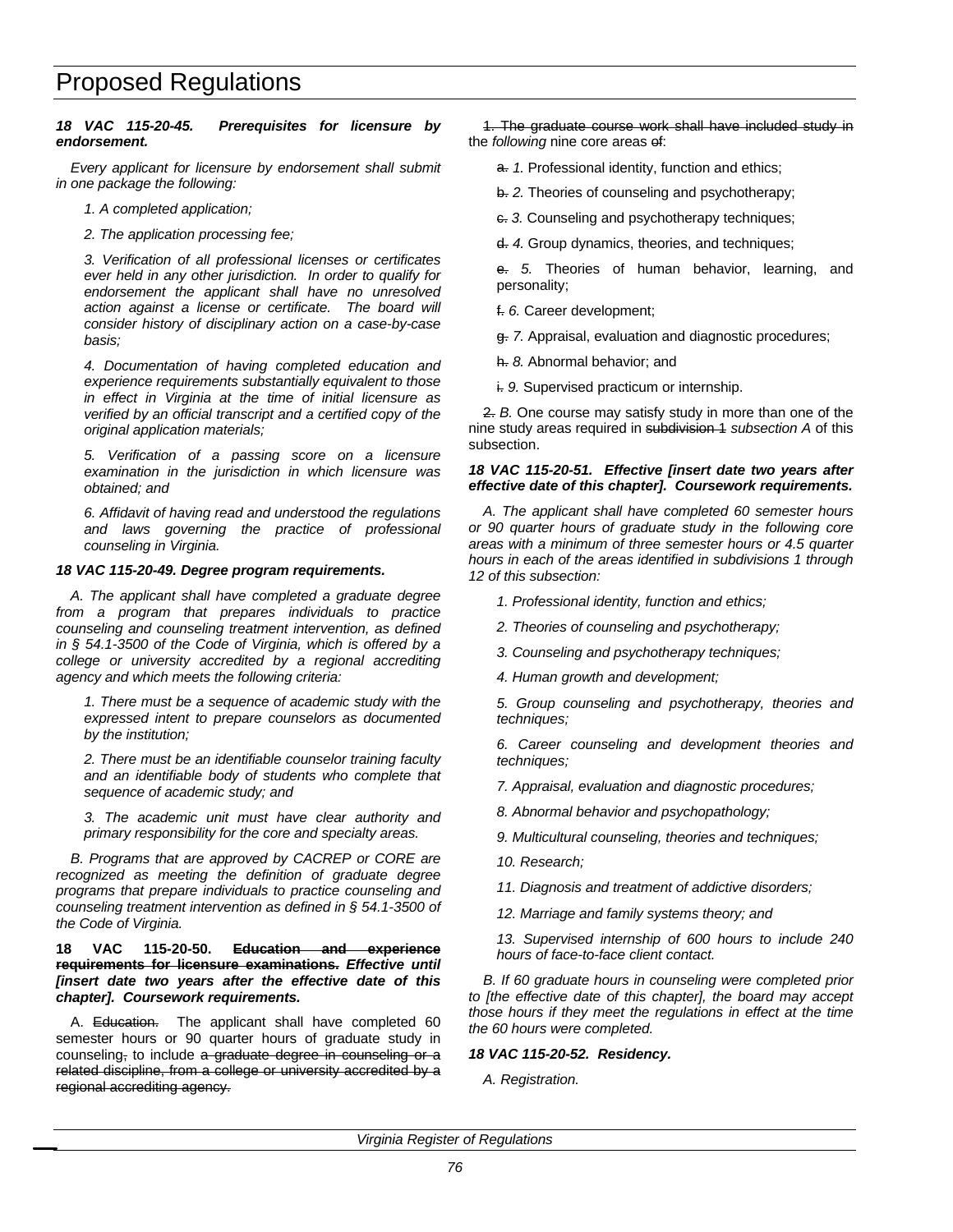*1. Applicants who render counseling services in a nonexempt setting shall:*

*a. With their supervisor, register their supervisory contract on the appropriate forms for board approval before starting to practice under supervision;*

*b. Have submitted an official transcript documenting a graduate degree as specified in 18 VAC 115-20-49 to include completion of the internship requirement specified in 18 VAC 115-50-50 or 18 VAC 115-50-51; and*

*c. Pay the registration fee.*

*2. Applicants in exempt settings may register supervision with the board to assure acceptability at the time of application.*

B. Supervised experience *Residency requirements*.

1. The applicant for licensure shall have completed 4,000 hours of post-graduate degree experience *a 4,000-hour supervised residency* in counseling practice under supervision satisfactory to the board. The post-graduate experience shall consist of supervised practice *with various populations, clinical problems and theoretical approaches* in the following areas:

Counseling and psychotherapy techniques;

Appraisal, evaluation and diagnostic procedures;

Treatment planning and implementation;

Case management and recordkeeping;

Professional identity and function; and

Professional ethics and standards of practice.

a. *2.* The experience *residency* shall include *a minimum of* 200 hours of individual supervision during the 4,000 hours, with a minimum of one hour per week of face-to-face supervision *face-to-face sessions* between supervisor and applicant. The experience shall be continuous and integrated, that is, no credit will be given for satisfying the 4,000 hours of required experience in the absence of approved individual face-to-face supervision and, conversely, no credit will be given for individual face-to-face supervision that does not occur as a part of the 4,000 hours of post-graduate experience. The experience shall include supervised practice with various populations, clinical problems and theoretical approaches. *resident occurring at a minimum of one hour per 20 hours of work experience during the period of the residency. No more than half of these hours may be satisfied with group supervision. One hour of group supervision will be deemed equivalent to one hour of faceto-face supervision. Face-to-face supervision that is not coincident with a residency will not be accepted, nor will residency hours be accrued in the absence of approved face-to-face supervision.*

b. Group supervision will be acceptable for not more than 100 hours of the required 200 hours of individual supervision on the basis of two hours of group supervision being equivalent to one hour of individual supervision, but in no instance shall group supervision substitute for the required on-site individual face-to-face supervision.

*3. The residency shall include 2,000 hours of face-to-face client contact.*

*4. A graduate-level internship completed in a program that meets the requirements set forth in 18 VAC 115-20- 49 may count for no more than 600 hours of the required 4,000 hours of experience. The internship shall include 20 hours of face-to-face on-site supervision, and 20 hours of face-to-face off-site supervision. In order to count toward the residency, internship hours shall not begin until completion of 30 semester hours toward the graduate degree.*

*5. A graduate-level degree internship completed in a CACREP or CORE approved program in mental health counseling may count for no more than 900 of the required 4,000 hours of experience.*

*6. In order for a graduate-level internship to be counted toward a residency, either the clinical or faculty supervisor shall be licensed as set forth in subsection C of this section.*

c. *7.* The board may consider special requests in the event that the regulations create an undue burden in regard to geography or disability which limits the supervisee's *resident's* access to qualified supervision.

d. A post-graduate degree practicum or internship may count for the required 4,000 hours of experience and shall meet the requirements of this section.

e. *8.* For applicants enrolled in an integrated course of study in an accredited institution leading to a graduate degree beyond the master's level, supervised experience may begin after the completion of 30 graduate semester hours or 45 graduate quarter hours*, including an internship* and shall include graduate course work in the nine core areas as prescribed in subdivision A 1 of this section *18 VAC 115-20-50 or 18 VAC 115-20-51*.

f. Applicants *9. Residents* may not call themselves professional counselors, solicit clients, *directly* bill for services rendered, or in any way represent themselves as *independent, autonomous practitioners or* professional counselors. During the post-graduate supervisory experience, applicants *residency, residents* shall use their names and the initials of their degree*, and the title "Resident in Counseling" in all written communications*. Clients shall be informed *in writing* of the applicant's supervisee *resident's* status and the supervisor's name, professional address, and phone number.

g. Applicants *10. Residents* shall not engage in practice under supervision in any areas for which they have not had appropriate education.

2. *C. Supervisory requirements.* A person who provides supervision for a prospective applicant for licensure as a *resident in* professional counselor *counseling* shall *document two years post-licensure clinical experience;* have received professional training in supervision*;* and shall be licensed as a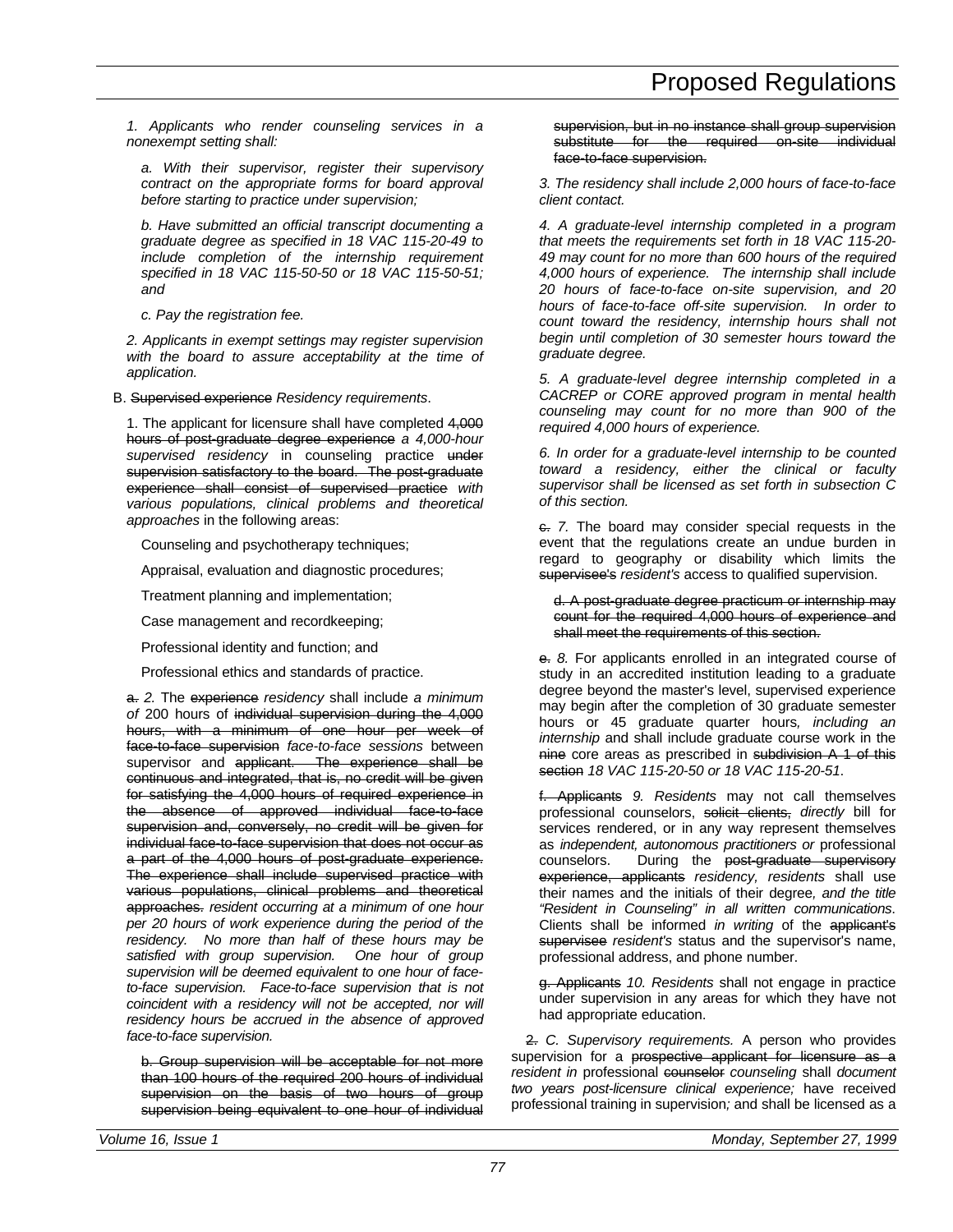professional counselor, psychologist, *marriage and family therapist, substance abuse treatment practitioner,* school psychologist, clinical psychologist, clinical social worker, or psychiatrist *in the jurisdiction where the supervision is being provided*. At least one-half of the individual face-to-face supervision shall be rendered by a licensed professional counselor.

a. *1.* Supervision by any individual whose relationship to the supervisee *resident* compromises the objectivity of the supervisor is prohibited.

b. *2.* The supervisor of a prospective applicant *resident* shall assume full responsibility for the clinical activities of that prospective applicant *resident* specified within the supervisory contract for the duration of the supervised experience. In every instance there shall be an identifiable individual who is appropriately credentialed to provide supervision in the jurisdiction where the applicant provides counseling services *residency*.

c. Supervisors shall only be approved to provide supervision in areas for which they possess documented skills, training, and experience.

d. Supervisors shall provide the contracting agent with documentation regarding their areas of expertise.

e. At least one-half of the required individual face-to-face supervision shall occur on site where the counseling services are provided and be provided by the board-approved supervisor of record.

3. Registration of supervision.

a. Applicants who render counseling services in a nonexempt agency shall:

(1) With their supervisor, register their supervisory contract on the appropriate forms before starting to practice under supervision;

(2) Have submitted directly to the contracting agent an official transcript of their relevant coursework in counseling documenting a graduate degree in counseling or a counseling related area and as specified in subsection A of this section; and

(3) Pay the registration fee.

b. Applicants who render counseling services in an exempt agency as defined in § 54.1-3500 of the Code of Virginia may register their supervision as outlined above. Board approval and successful completion of a planned supervision arrangement in an exempt setting will assure its acceptability at the time of application.

c. The board may accept as equivalent post-graduate supervised experience that occurs in another jurisdiction provided that the board's requirements are met.

*3. The supervisor shall complete evaluation forms to be given to the resident at the end of each three-month period.*

*4. The supervisor shall report the total hours of residency and shall evaluate the applicant's competency in the six areas stated in subsection B of this section.*

4. *D.* Documentation of supervision. a. Applicants shall document successful completion of their supervised experience *residency* on appropriate forms *the Verification of Supervision form* at the time of application. *Applicants must receive a satisfactory competency evaluation on each item on the evaluation sheet.* Supervised experience obtained prior to May 8, 1991, *[the effective date of this chapter]* may be accepted toward licensure if this supervised experience met the board's requirements which were in effect at the time the supervision was rendered.

> b. The supervisor shall conduct an annual evaluation of the applicant and report the number of hours of individual face-to-face hours of supervision and an evaluation of the supervisee's progress on appropriate forms.

> At the completion of required supervision hours, applicants shall document completion of their supervised experience on appropriate forms at the time of application. In addition, the supervisor will report the total hours of experience and supervision and will evaluate the applicant's competency in the six areas stated in subdivision B 1 of this section. Applicants must receive a competency evaluation on each item on the evaluation sheet by at least one of their supervisors to meet requirements for satisfactory completion of their supervised experience.

## **18 VAC 115-20-60. Character and professional integrity.** *(Repealed.)*

If the applicant has been under treatment for substance abuse within the last four years, the applicant shall provide a written statement from the certified or licensed individual responsible for the treatment. The written statement shall address the capability of the applicant to assume the responsibility of a licensed professional counselor.

## **18 VAC 115-20-70. General examination requirements; schedules; time limits.**

A. Every applicant for initial licensure *by examination* by the board as a professional counselor shall pass a written examination as prescribed by the board.

B. The board may waive examination requirements if the applicant for licensure has been certified or licensed in another jurisdiction by standards and procedures equivalent to the board's. *Every applicant for licensure by endorsement shall have passed a licensure examination in the jurisdiction in which licensure was obtained.*

C. A written examination will be given at least twice each year. The board may schedule such additional examinations as it deems necessary.

D. *C.* The contracting agent shall notify all approved candidates in writing of the time and place of the examination.

E. *D.* A candidate approved to sit for the examination shall take the examination within two years from the date of such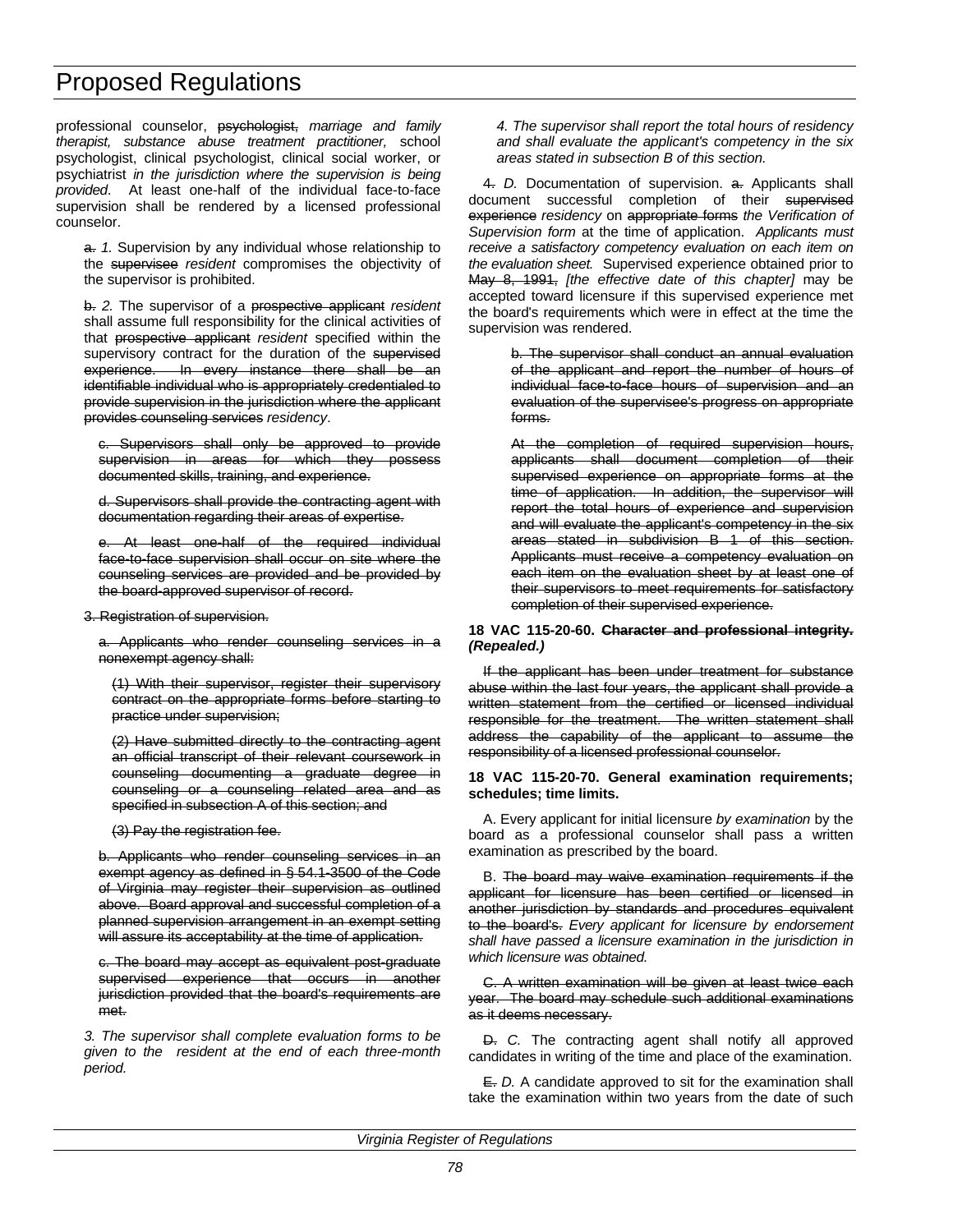initial approval. If the candidate has not taken the examination by the end of the two-year period here prescribed:

1. The initial approval to sit for the examination shall then become invalid; and

2. In order to be considered for the examination later, the applicant shall file a new application with the board's contracting agent.

*E. The board shall establish a passing score on the written examination.*

# **18 VAC 115-20-80. Written examination.** *(Repealed.)*

A. The written examination will be a competency-based validated examination and shall include, but not be limited to, the core areas of counseling. The written examination shall assess the minimal knowledge, skills and abilities necessary for the practice of professional counseling.

B. The board will establish a passing score on the written examination.

# **18 VAC 115-20-100. Biennial renewal of licensure.**

A. All licensees shall renew licenses on or before June 30 of each odd-numbered year.

B. Every license holder who intends to continue to practice shall submit to the board on or before June 30 of each odd-numbered year:

1. A completed application for renewal of the license; and

2. The renewal fee prescribed in 18 VAC 115-20-20.

C. *Licensees shall notify the board of change of address within 60 days.* Failure to receive a renewal notice from the board shall not relieve the license holder from the renewal requirement.

# **18 VAC 115-20-110. Late renewal; reinstatement.**

A. A person whose license has expired may renew it within four years after its expiration date by paying the late fee prescribed in 18 VAC 115-20-20 as well as the license renewal fee prescribed for each biennium the license was not renewed.

B. A person who fails to renew a license for four years or more and wishes to resume practice shall reapply and pay the application fee prescribed by the board's contracting agent and take the written examination *according to the requirements set forth in 18 VAC 115-20-40 or 18 VAC 115-20-45*.

C. Upon approval for reinstatement, the applicant shall pay the late fee prescribed in 18 VAC 115-20-20 and the license renewal fee prescribed for each biennium the license was not renewed.

# **18 VAC 115-20-130. Standards of practice.**

A. The protection of the public health, safety, and welfare and the best interest of the public shall be the primary guide in determining the appropriate professional conduct of all persons whose activities are regulated by the board.

B. Persons licensed by the board shall:

1. Practice in a manner that is in the best interest of the public and does not endanger the public health, safety, or welfare.

2. Practice only within the competency areas for which they are qualified by training or experience.

3. Be aware of the areas of competence of related professions and make full use of other professional, technical and administrative resources to secure for clients the most appropriate services.

4. Strive to stay abreast of new developments, concepts and practices which are important to providing appropriate professional services.

5. Be able to justify all services rendered to clients as necessary for diagnostic or therapeutic purposes and attempt to terminate a private service or consulting relationship when it becomes clear that the consumer is not benefiting from the relationship.

6. Not engage in offering services to a client who is receiving services from another mental health professional without attempting to inform such other professionals in order to avoid confusion and conflict for the consumer.

7. Provide counseling services for the purpose of diagnosis, treatment or personalized advice only in the context of a professional relationship, not by means of public lectures or demonstrations, newspapers or magazine articles, radio or television programs, mail or similar media.

8. Ensure that the welfare of the clients is in no way compromised in any experimentation or research involving those clients.

9. *7.* Disclose to clients all experimental methods of treatment and inform clients of the risks and benefits of any such treatment. *Ensure that the welfare of the clients is in no way compromised in any experimentation or research involving those clients.*

10. *8.* Neither accept nor give commissions, rebates, or other forms of remuneration for referral of clients for professional services.

11. *9.* Inform clients of (i) the purposes of an interview, testing or evaluation session and (ii) the ways in which information obtained in such sessions will be used before asking the client to reveal personal information or allowing such information to be divulged.

12. *10.* Consider the validity, reliability and appropriateness of tests selected for use with clients and carefully interpret the performance of individuals from groups not represented in standardized norms.

13. *11.* Represent accurately their competence, education, training and experience.

14. *12.* Use only those educational and professional credentials that have been earned at a college or university accredited by a regional accrediting agency, or by a national certifying agency, and that are counseling in

*79*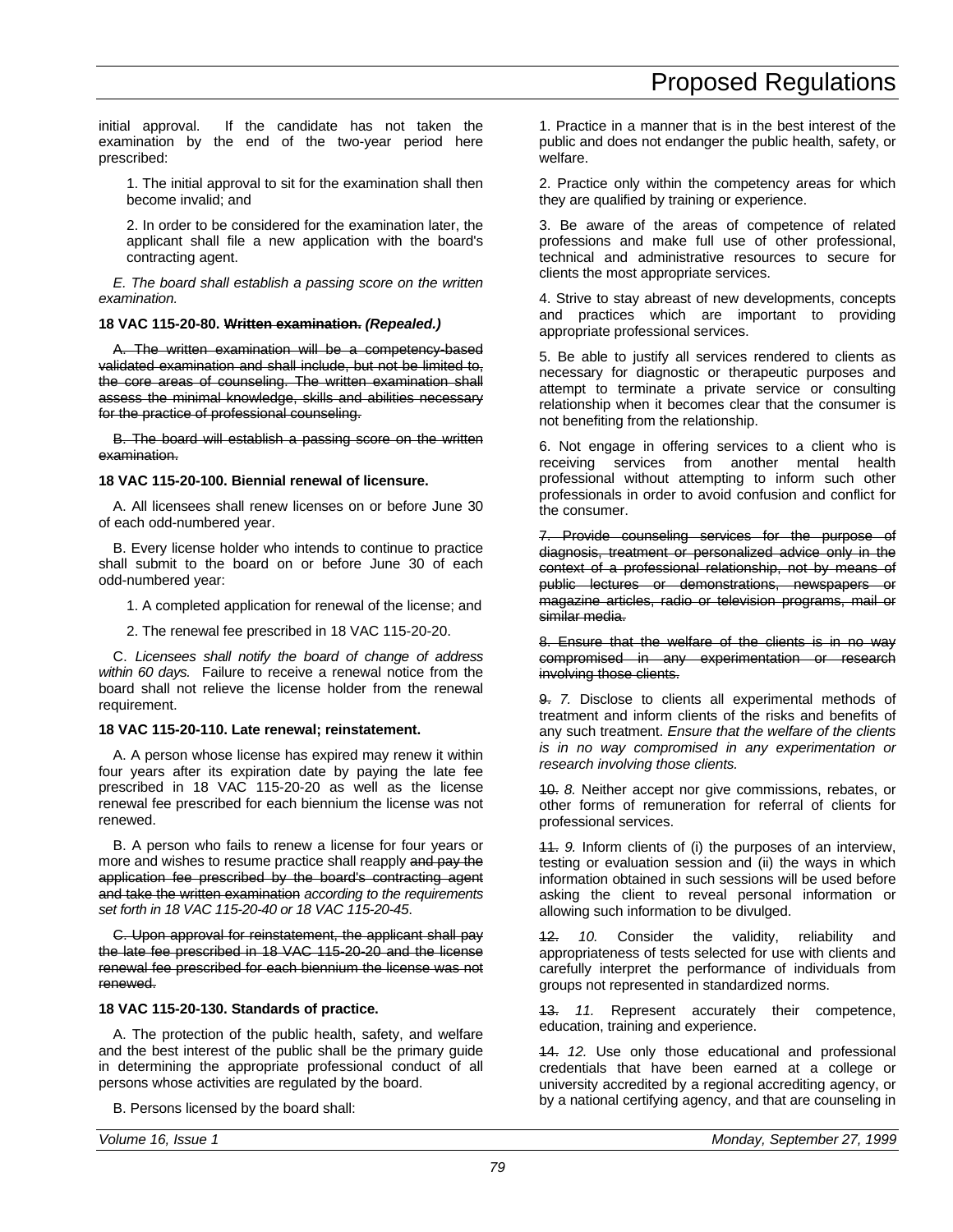nature. Those credentials include the title "doctor" as well as academic and professional certification designations following one's name, such as M.Ed., Ph.D., N.B.C.C. *N.C.C.*

15. *13.* Not engage in improper direct solicitation of clients and announce professional services fairly and accurately in a manner which will aid the public in forming their own informed judgments, opinions and choices and which avoids fraud and misrepresentation through sensationalism, exaggeration or superficiality.

16. *14.* Provide clients with accurate information of what to expect in the way of tests, reports, billing, therapeutic regime and schedules before rendering services.

17. *15.* Maintain client records securely, inform all employees of the requirements of confidentiality and provide for the destruction of records which are no longer useful. *Client records shall be disclosed to others only with expressed written consent or as mandated by law. Client confidentiality in the usage of client records and clinical materials shall be ensured by obtaining informed consent from clients before (i) videotaping, (ii) audio recording, (iii) permitting third party observation, or (iv) using client records and clinical materials in teaching, writing or public presentations.* Client records shall be kept for a minimum of five years from the date of termination of the counseling relationship.

18. Obtain expressed client permission before taping or otherwise recording sessions with clients.

19. Disclose counseling records to others only with the expressed written consent of the client and ensure the accuracy and indicate the validity of any client information which is disclosed.

20. Keep confidential their counseling relationships with clients, with the following exceptions: (i) when the client is in danger to self or others; (ii) when the professional counselor is under court order to disclose information; (iii) in cases of suspected child abuse; or (iv) as otherwise required by law.

21. Never engage in public behavior which is in violation of accepted professional, moral and legal standards.

22. Never *16. Not* engage in dual relationships with clients, former clients, *residents,* supervisees, and supervisors that compromise the client's or supervisee's *resident's* well-being, impair the counselor's or supervisor's objectivity and professional judgment or increase the risk of client or supervisee *resident* exploitation. This includes, but is not limited to, such activities as counseling close friends, former sexual partners, employees or relatives, and engaging in business relationships with clients. Engaging in sexual intimacies with *current* clients or former clients *residents* is strictly prohibited. In the case of supervisees or supervisors, this includes, but is not limited to, engaging in sexual intimacies with current supervisees. *For at least five years after cessation or termination of professional services, licensees shall not engage in sexual intimacies with a therapy client or those included in collateral*

*therapeutic services. Since sexual or romantic relationships are potentially exploitative, licensees shall bear the burden of demonstrating that there has been no exploitation. A patient's consent to, initiation of or participation in sexual behavior or involvement with a practitioner does not change the nature of the conduct nor lift the regulatory prohibition.*

23. *17.* Recognize conflicts of interest and inform all parties of the nature and directions of loyalties and responsibilities involved.

24. *18.* Report to the board known or suspected violations of the laws and regulations governing the practice of professional counselors *licensed or certified mental health service providers as defined in § 54.1-2400.1 of the Code of Virginia*.

## **18 VAC 115-20-140. Grounds for revocation, suspension, probation, reprimand, censure, or denial of renewal of license.**

A. In accordance with §§ 54.1-2400 and 54.1-2401 of the Code of Virginia, the board may, after a hearing, revoke, suspend or decline to renew a board license or impose a fine for just cause.

B. *A.* Action by the board to revoke, suspend or decline to renew a license may be taken in accord with the following:

1. Conviction of a felony*,* or *of a* misdemeanor involving moral turpitude*, or violation of or aid to another in violating any provision of Chapter 35 (§ 54.1-3500 et seq.) of Title 54.1 of the Code of Virginia, any other statute applicable to the practice of professional counseling, or any provision of this chapter*.

2. Procuring of license by fraud or misrepresentation.

3. Conducting one's practice in such a manner as to make it a danger to the health and welfare of one's clients or to the public, or if one is unable to practice counseling with reasonable skill and safety to clients by reason of illness, abusive use of alcohol, drugs, narcotics, chemicals, or other type of material or result of any mental or physical condition.

4. Negligence in professional conduct or nonconformance with the Standards of Practice (18 VAC 115-20-130 B of this chapter).

5. Performance of functions outside the demonstrable areas of competency.

6. Violation of or aid to another in violating any provision of Chapter 35 of Title 54.1 of the Code of Virginia, any other statute applicable to the practice of professional counseling, or any provision of this chapter.

C. Petition for rehearing. *B.* Following the revocation or suspension of a license the licensee may petition the board for reinstatement upon good cause shown or as a result of substantial new evidence having been obtained that would alter the determination reached in subsection B of this section.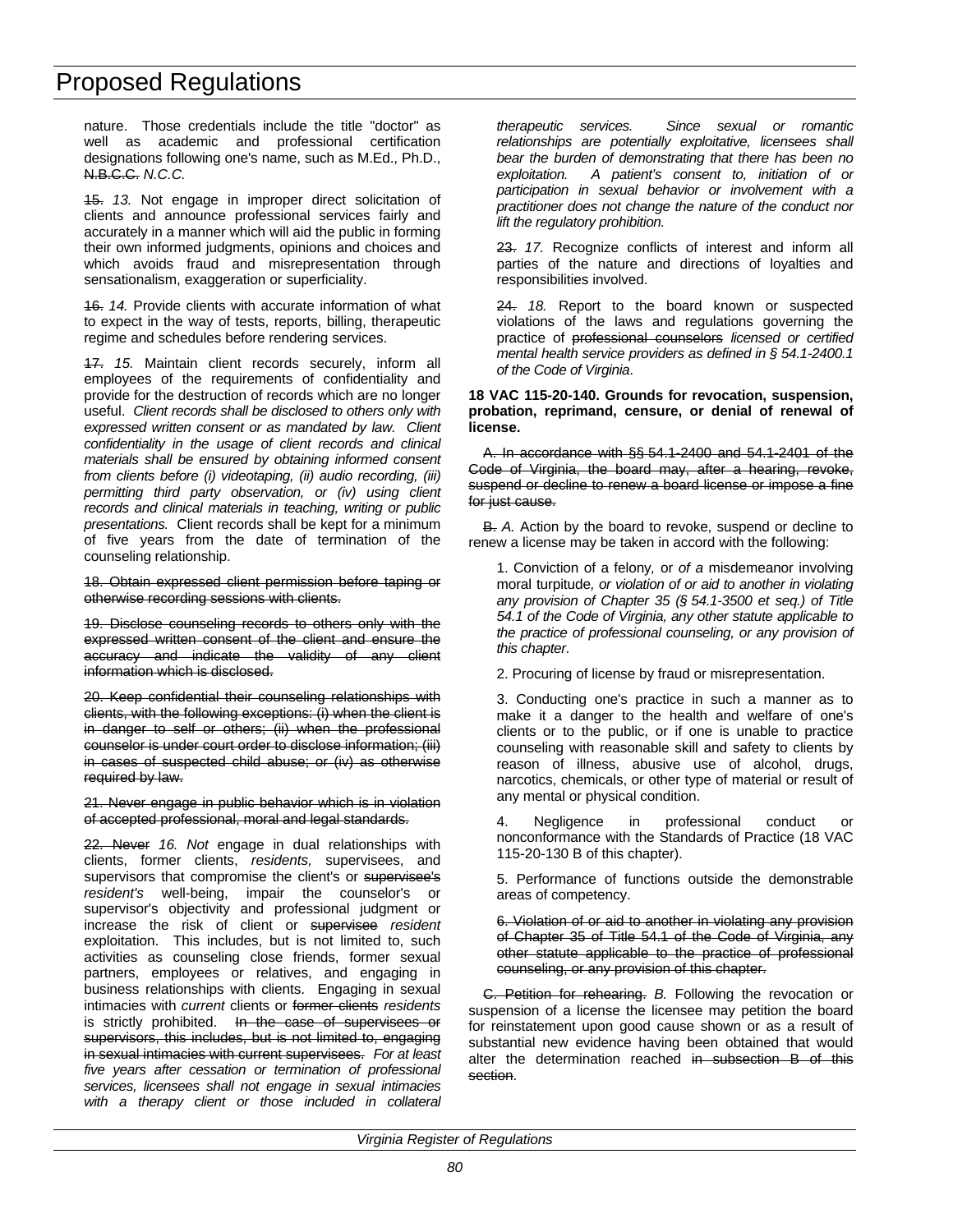D. Reinstatement procedure. Reference powers of board to provide monetary penalties § 54.1-2401 of the Code of Virginia.

**18 VAC 115-20-150. Reinstatement following disciplinary action.**

A. Any person whose license has been revoked or denied renewal by the board under the provisions of 18 VAC 115-20-140 may, two years subsequent to such board action, submit a new application for licensure.

B. The board in its discretion may, after a hearing, grant the reinstatement sought in subsection A of this section.

C. The applicant for such reinstatement, if approved, shall be licensed upon payment of the appropriate fees applicable at the time of reinstatement.

VA.R. Doc. No. R97-492; Filed August 31, 1999, 11:38 a.m.

w **––––––––––––––––––** w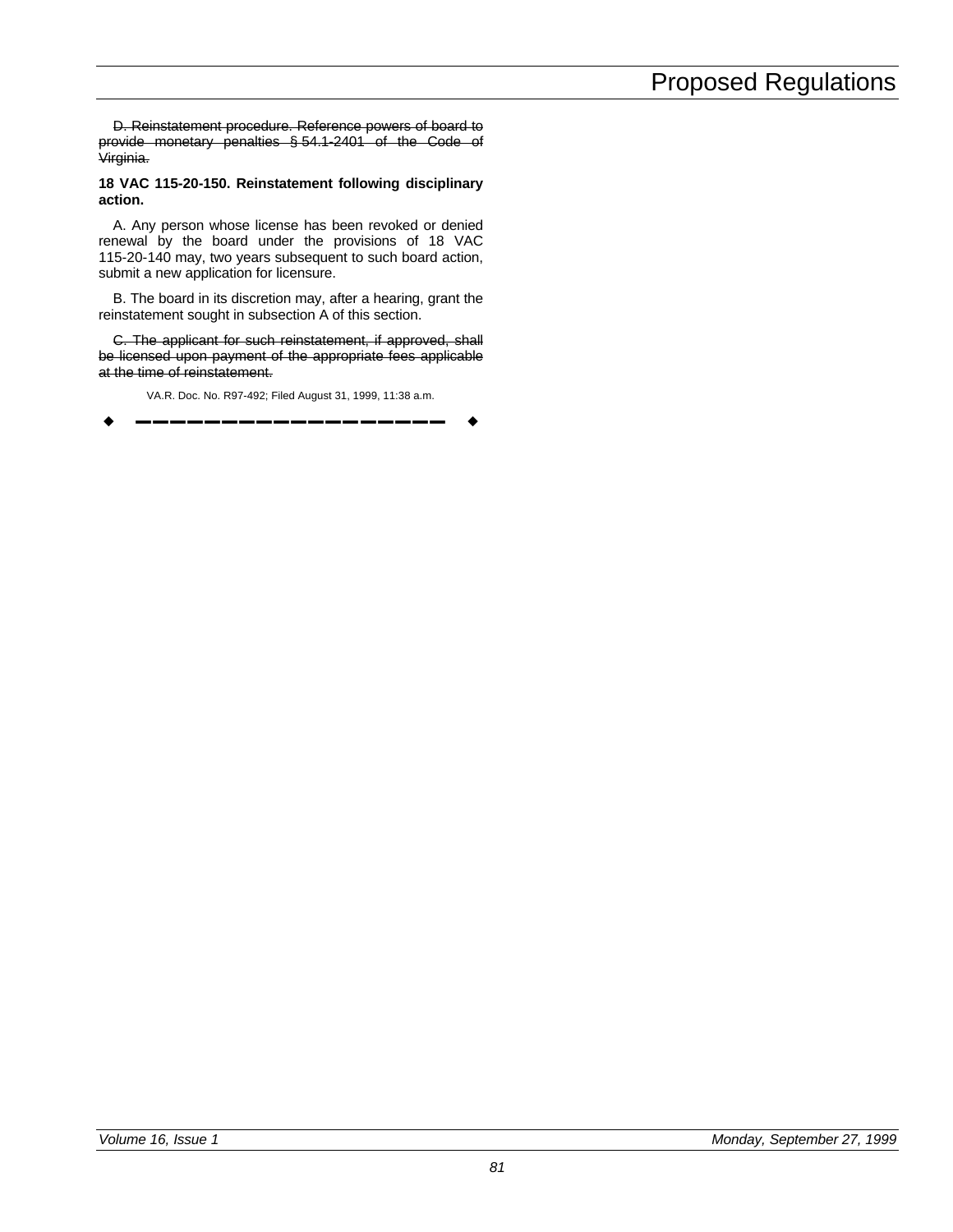# **STATE CORPORATION COMMISSION**

## **Bureau of Financial Institutions**

AT RICHMOND, SEPTEMBER 2, 1999

### ADMINISTRATIVE ORDER DELEGATING CERTAIN AUTHORITY TO THE COMMISSIONER OF FINANCIAL INSTITUTIONS

Virginia Code § 12.1-16 provides (in part):

In the exercise of the powers and in the performance of the duties imposed by law upon the Commission with respect to insurance and banking, the Commission may delegate to such employees and agents as it may deem proper such powers and require of them, or any of them, the performance of such duties as it may deem proper.

That statute provides further that the head of the Bureau through which the Commission administers the banking laws shall be designated "Commissioner of Financial Institutions."

The Commission has previously delegated various powers and duties to the Commissioner of Financial Institutions pursuant to this statute, and finds now that certain additional authority conferred upon the Commission under Title 6.1 of the Code of Virginia should be delegated to the Commissioner of Financial Institutions in order to promote the efficient administration of said Title.

NOW THEREFORE, finding it lawful and proper to do so, the Commission hereby delegates to the Commissioner of Financial Institutions the authority to exercise its powers and to act for it in the following matters:

(1) To grant or deny petitions relating to service by an individual as a director of more than one financial institution. (§ 6.1-2.7)

(2) To grant a certificate of authority to a bank formed for the purpose of its being acquired under the provisions of Chapter 14 of Title 6.1, or for the purpose of facilitating the consolidation of banks or the acquisition by merger of a bank pursuant to any provision of Title 6.1. (§§ 6.1-13, 6.1-43)

(3) To grant or deny authority to a bank, or to a trust subsidiary, to engage in the trust business or exercise trust powers. (§§ 6.1-16, 6.1-32.5)

(4) To approve an office of a trust subsidiary; to authorize a trust company to establish an additional office; to authorize a state bank or trust company to establish or acquire a trust office in another state; and to deny an application by a state bank to establish a branch or relocate an authorized office in Virginia. (§§ 6.1-32.6, 6.1-32.21, 6.1-32.33, 6.1-39.3) To approve the establishment, acquisition, maintenance, and operation of branches of state banks in states other than Virginia. (§§ 6.1-44.3 and 6.1-44.17)

(5) To permit a state bank to operate or advertise a branch office under a name that is not identical to a bank's own name. (§ 6.1-41)

(6) To object to an application or notice by an out-of-state trust institution or an out-of-state bank to establish or acquire a trust office or branch in Virginia, upon finding that the filing requirements and the conditions for approval prescribed by law are not fulfilled. (§§ 6.1-32.38 and 6.1-32.39; 6.1-44.6 and 6.1-44.7; 6.1-44.19 and 6.1-44.20)

(7) To grant approval for directors' meetings of a bank to be held less frequently than monthly. (§ 6.1-52)

(8) To grant approval for the investing of more than fifty (50) percent of the aggregate amount of a bank's capital stock, surplus, and undivided profits in its bank building and premises; and to permit the payment of dividends while such investment exceeds 50 percent of capital, surplus, and undivided profits. (§ 6.1-57)

(9) To consent to a bank's investment in more than one service corporation. (§ 6.1-58)

(10) To give permission for the aggregate investment of more than fifty (50) percent of a bank's capital stock and permanent surplus in the stock, securities, or obligations of controlled-subsidiary and bank service corporations. (§ 6.1- 58.1)

(11) To give written consent and approval for a bank to hold the possession of certain real estate for a longer period than ten (10) years. (§ 6.1-59(4))

(12) To approve the issuance by a bank of capital notes and debentures, so that such notes and debentures may qualify as surplus for the purpose of calculating the legal lending limit of a bank. (§ 6.1-61)

(13) To give written approval in advance for a bank or trust company to pledge its assets as security for certain temporary purposes. (§ 6.1-80)

(14) To require any bank to prepare and submit such reports and material as he may deem necessary to protect and promote the public interest. (§ 6.1-93)

(15) To approve the issuance of stock in a savings institution in exchange for property or services valued at an amount not less than the aggregate value of the shares issued. (§§ 6.1-194.11, 6.1-194.113)

(16) To reduce temporarily the reserve requirements for a savings institution upon a finding that such reduction is in the best interest of the institution and its members. (§ 6.1- 194.23)

(17) To grant a certificate of authority to a savings institution formed solely for the purpose of facilitating the merger or acquisition of savings institutions pursuant to any provision of Title 6.1.

(18) To grant or deny authority to a state association, a state savings bank or a foreign savings institution to establish a branch office, or other office or facility where deposits are accepted (§§ 6.1-194.26, 6.1-194.119), or to change the location of a main or branch office. (§§ 6.1-194.28, 6.1- 194.121)

(19) To cause a special examination of a savings institution to be made. (§ 6.1-194.84:1)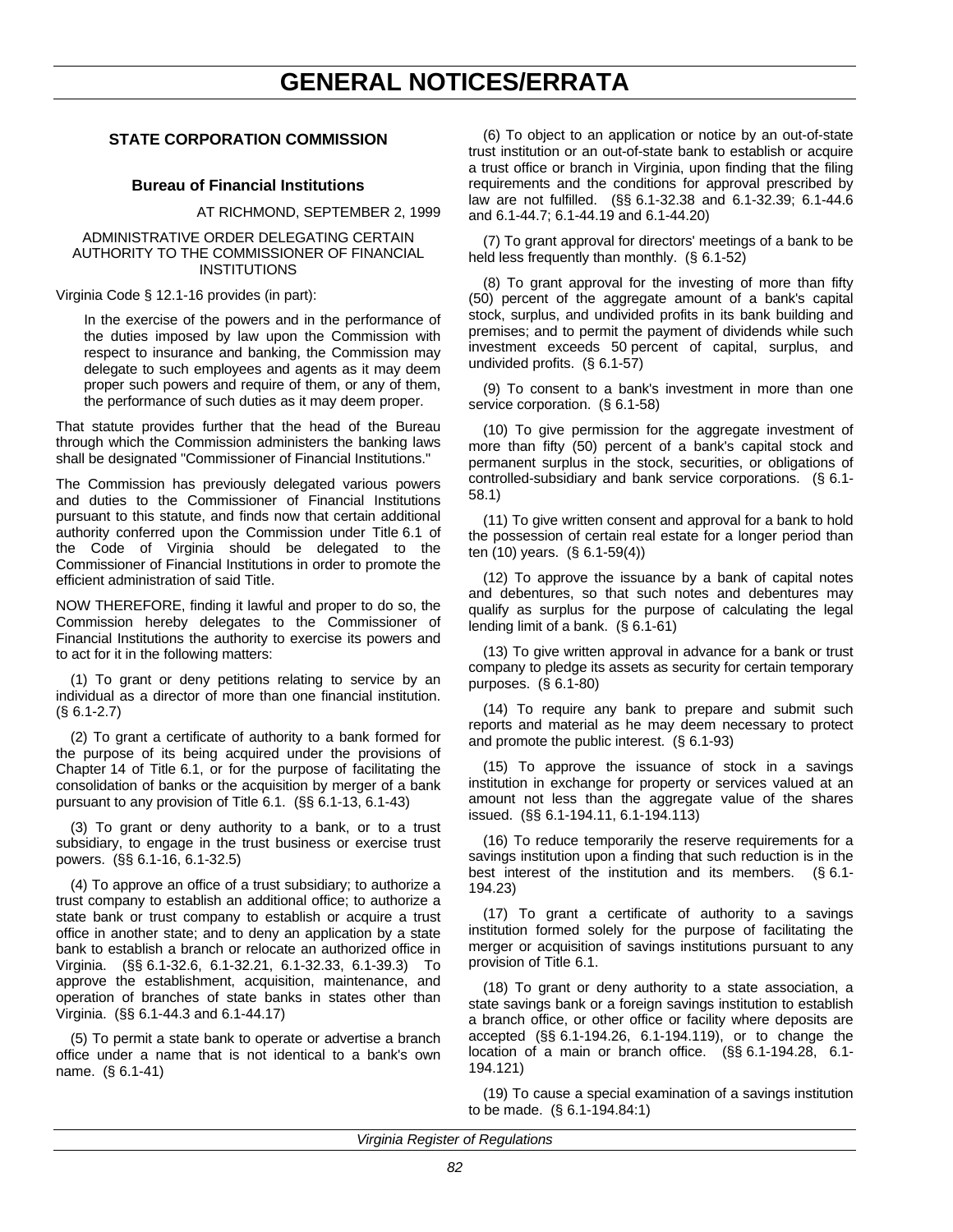(20) To grant or deny authority to a savings institution to exercise fiduciary powers. (§§ 6.1-195.77 et seq; § 6.1- 194.138)

(21) To grant or deny approval to a credit union to maintain a service facility or office (other than a main office). (§ 6.1- 225.20)

(22) To make such findings as are required by §§ 6.1- 225.23 and 6.1-225.23:1 relating to fields of membership of credit unions and the expansion of such fields of membership.

(23) To approve the investment of credit union funds in certain stock, securities, and other obligations. (§ 6.1- 225.57(8))

(24) To grant or deny authority to an industrial loan association to relocate its office. (§ 6.1-233)

(25) To grant or deny licenses pursuant to Chapter 6 of Title 6.1. (§ 6.1-256.1)

(26) To grant or deny permission to a consumer finance licensee to change the location of an office. (§ 6.1-269.1)

(27) To grant or deny licenses to engage in the business of selling money orders or the business of money transmission, or both. (§ 6.1-371)

(28) To grant or deny licenses to operate non-profit debt counseling agencies. (§ 6.1-363.1)

(29) To grant or deny licenses to engage in business as a mortgage lender and/or mortgage broker. (§ 6.1-415)

(31) To grant or deny permission to a mortgage lender or mortgage broker licensee to relocate an office or open an additional office. (§ 6.1-416)

(32) To enter into cooperative agreements with appropriate regulatory authorities for the examination of out-of-state bank holding companies and their subsidiaries and out-of-state savings institution holding companies and their subsidiaries and for the accomplishment of other duties imposed on the Commission by Chapter 3.01, Article 11, and by Chapter 15 of Title 6.1.

(33) To prescribe the form and content of all applications, documents, undertakings, papers, and information required to be submitted to the Commission under Title 6.1.

(34) To make all investigations and examinations, give all notices, and shorten, waive, or extend any time period within which any action of the Commission must or may be taken or performed under Title 6.1.

In the performance of the duties hereby delegated to him, the Commissioner shall have the power and authority to make all findings and determinations permitted or required by law.

The foregoing delegations of authority shall be effective until revoked by order of the Commission. All actions taken by the Commissioner of Financial Institutions pursuant to the authority granted herein are subject to review by the Commission in accordance with the Rules of Practice and Procedure of the State Corporation Commission. Each delegation set forth in a numbered paragraph herein is severable from all others. This order supersedes the "Administrative Order Delegating Certain Authority to the Commissioner of Financial Institutions" dated January 23, 1995.

AN ATTESTED COPY hereof shall be sent to the Commissioner of Financial Institutions and retained on file in the Bureau of Financial Institutions. This Order shall be published in the Virginia Register of Regulations.

## **DEPARTMENT OF CRIMINAL JUSTICE SERVICES**

## **Amendments to Training Objectives, Criteria or Lesson Plans**

Pursuant to 6 VAC 10-20-25 of the Rules Relating to Compulsory Minimum Training Standards for Law-Enforcement Officers (6 VAC 10-20-10 et seq.), notice is hereby given that amendments have been adopted by the Committee on Training of the Board of Criminal Justice Services relating to the Training Objectives, Criteria, or Lesson Plan Guides. The effective date of the changes is October 27, 1999.

For a copy of the pages with the amendments, please contact Judy Kirkendall, Job Task Analysis Administrator, Department of Criminal Justice Services, 805 E. Broad St., Richmond, VA 23219, telephone (804) 786-8003, e-mail jkirkendall@dcjs.state.va.us.

# **DEPARTMENT OF HEALTH**

# **Drinking Water State Revolving Fund Program Intended Use Plan for FY 2000**

Dear Waterworks Owner and Other Interested Parties:

The Virginia Department of Health (VDH) received numerous loan requests and set-aside suggestions following our announcement in April 1999 of funds available from the Drinking Water State Revolving Fund Program. Through the Safe Drinking Water Act, Congress authorizes capitalization grants to the states. As proposed by the President, Virginia's share would be \$15,231,900 but authorization has not been finalized.

The VDH's Division of Water Supply Engineering (DWSE) has prepared a draft Intended Use Plan (IUP) using information submitted via the loan requests and set-aside suggestions. This IUP is for your review and comment. The document dated April 6, 1999, and entitled "Virginia Drinking Water State Revolving Fund Program" is a part of the Intended Use Plan. This document was mailed in our April 15 announcement.

As previously announced in April, the VDH will hold a public meeting. The meeting will be on Monday, October 4, 1999, from 2 to 3:30 p.m. at the Virginia War Memorial in Richmond, Virginia. In addition, comments from the public are to be postmarked by Friday, October 8, 1999.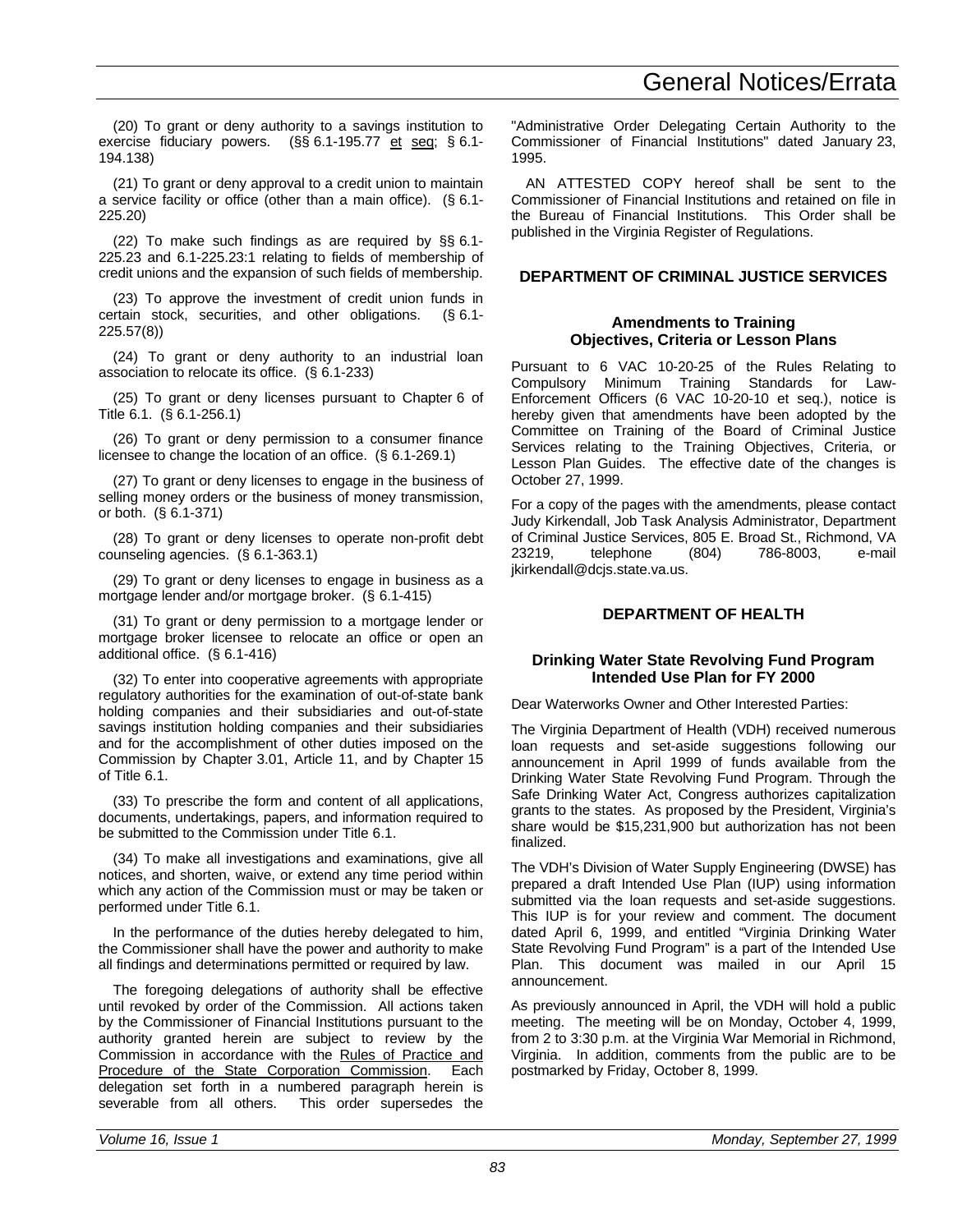Please direct your requests for information and forward written comments to Thomas B. Gray, P.E., Department of Health, Main Street Station, Suite 109, 1500 East Main Street, Richmond Virginia 23219, Voice (804) 786-1087 or FAX (804) 786-5567.

## **STATE LOTTERY BOARD**

### DIRECTOR'S ORDER NUMBER THIRTEEN (99)

### **VIRGINIA'S INSTANT GAME LOTTERY 310; "BEACH BLANKET BINGO," FINAL RULES FOR GAME OPERATION.**

In accordance with the authority granted by §§ 9-6.14:4.1 B (15) and 58.1-4006 A of the Code of Virginia, I hereby promulgate the final rules for game operation in Virginia's Instant Game Lottery 310, "Beach Blanket Bingo." These rules amplify and conform to the duly adopted State Lottery Department regulations for the conduct of instant game lotteries.

The rules are available for inspection and copying during normal business hours at the State Lottery Department headquarters, 900 East Main Street, Richmond, Virginia, and at each of the State Lottery Department regional offices. A copy may be requested by mail by writing to: Public Affairs Division, State Lottery Department, 900 East Main Street, Richmond, Virginia 23219.

This Director's Order becomes effective on the date of its signing and shall remain in full force and effect unless amended or rescinded by further Director's Order.

/s/ David L. Norton Manager, Legal Affairs Date: April 13, 1999

### DIRECTOR'S ORDER NUMBER FOURTEEN (99)

## **VIRGINIA'S FOURTH ON-LINE GAME LOTTERY; "CASH 5," FINAL RULES FOR GAME OPERATION; FOURTH REVISION.**

In accordance with the authority granted by §§ 9-6.14:4.1 B (15) and 58.1-4006 A of the Code of Virginia, I hereby promulgate the revised rules for game operation in Virginia's fourth on-line game lottery, "Cash 5." These rules amplify and conform to the duly adopted State Lottery Department regulations for the conduct of on-line game lotteries.

The rules are available for inspection and copying during normal business hours at the State Lottery Department headquarters, 900 East Main Street, Richmond, Virginia, and at each of the State Lottery Department regional offices. A copy may be requested by mail by writing to: Public Affairs Division, State Lottery Department, 900 East Main Street, Richmond, Virginia 23219.

This Director's Order supersedes Director's Order Number Twenty-Five (98), issued September 18, 1998. This Order becomes effective on the date of its signing and shall remain in full force and effect unless amended or rescinded by further Director's Order.

/s/ David L. Norton Manager, Legal Affairs Date: April 15, 1999

### DIRECTOR'S ORDER NUMBER FIFTEEN (99)

### **VIRGINIA'S INSTANT GAME LOTTERY 440; "CROSSWORD CASH," FINAL RULES FOR GAME OPERATION.**

In accordance with the authority granted by §§ 9-6.14:4.1 B (15) and 58.1-4006 A of the Code of Virginia, I hereby promulgate the final rules for game operation in Virginia's Instant Game Lottery 440, "Crossword Cash." These rules amplify and conform to the duly adopted State Lottery Department regulations for the conduct of instant game lotteries.

The rules are available for inspection and copying during normal business hours at the State Lottery Department headquarters, 900 East Main Street, Richmond, Virginia, and at each of the State Lottery Department regional offices. A copy may be requested by mail by writing to: Public Affairs Division, State Lottery Department, 900 East Main Street, Richmond, Virginia 23219.

This Director's Order becomes effective on the date of its signing and shall remain in full force and effect unless amended or rescinded by further Director's Order.

/s/ David L. Norton Manager, Legal Affairs Date: April 28, 1999

## DIRECTOR'S ORDER NUMBER SIXTEEN (99)

## **VIRGINIA'S INSTANT GAME LOTTERY 153; "HOT HAND," FINAL RULES FOR GAME OPERATION.**

In accordance with the authority granted by §§ 9-6.14:4.1 B (15) and 58.1-4006 A of the Code of Virginia, I hereby promulgate the final rules for game operation in Virginia's Instant Game Lottery 153, "Hot Hand." These rules amplify and conform to the duly adopted State Lottery Department regulations for the conduct of instant game lotteries.

The rules are available for inspection and copying during normal business hours at the State Lottery Department headquarters, 900 East Main Street, Richmond, Virginia, and at each of the State Lottery Department regional offices. A copy may be requested by mail by writing to: Public Affairs Division, State Lottery Department, 900 East Main Street, Richmond, Virginia 23219.

This Director's Order becomes effective on the date of its signing and shall remain in full force and effect unless amended or rescinded by further Director's Order.

/s/ David L. Norton Manager, Legal Affairs Date: April 28, 1999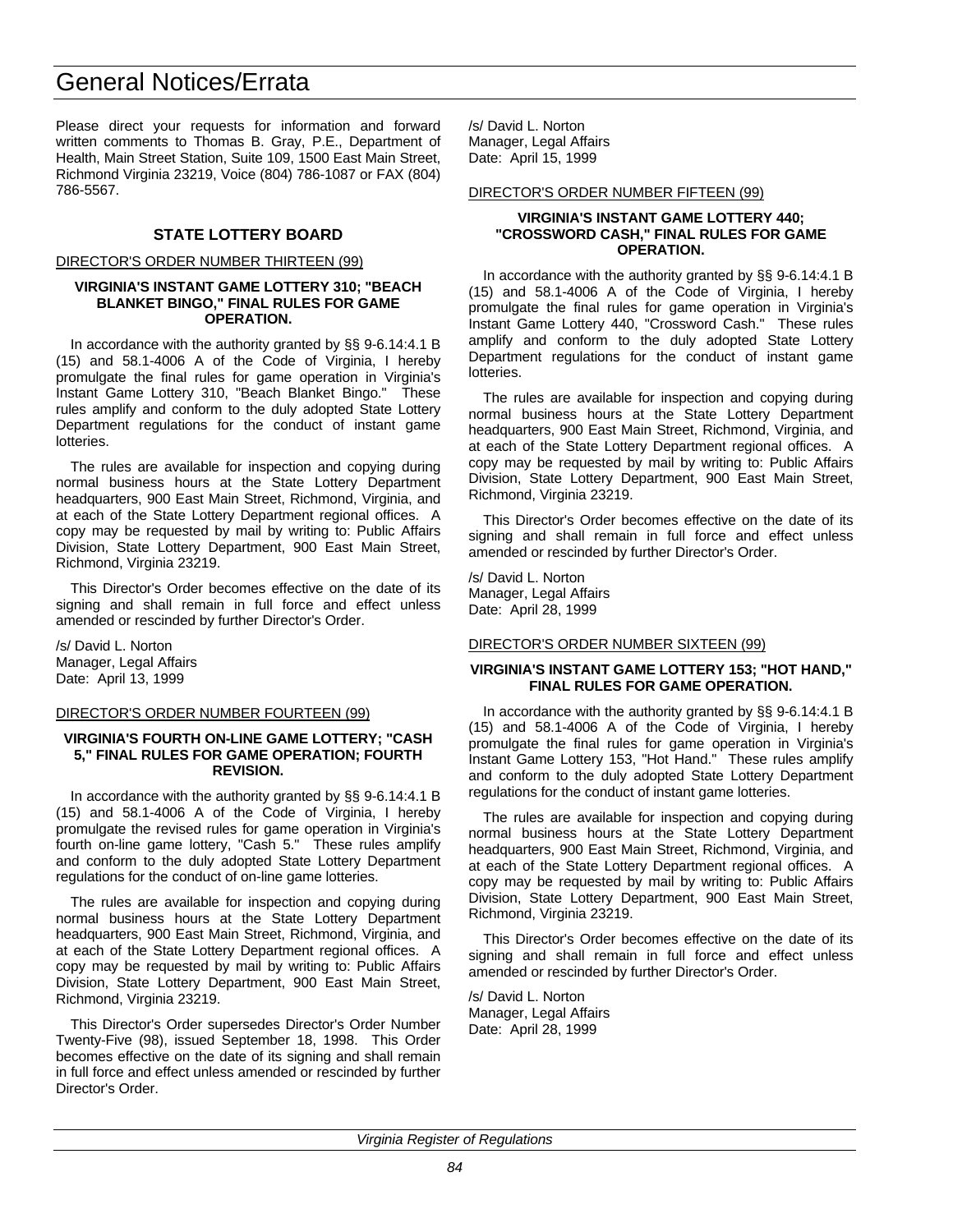## DIRECTOR'S ORDER NUMBER SEVENTEEN (99)

## **VIRGINIA'S INSTANT GAME LOTTERY 161; "JOKER POKER," FINAL RULES FOR GAME OPERATION.**

In accordance with the authority granted by §§ 9-6.14:4.1 B (15) and 58.1-4006 A of the Code of Virginia, I hereby promulgate the final rules for game operation in Virginia's Instant Game Lottery 161, "Joker Poker." These rules amplify and conform to the duly adopted State Lottery Department regulations for the conduct of instant game lotteries.

The rules are available for inspection and copying during normal business hours at the State Lottery Department headquarters, 900 East Main Street, Richmond, Virginia, and at each of the State Lottery Department regional offices. A copy may be requested by mail by writing to: Public Affairs Division, State Lottery Department, 900 East Main Street, Richmond, Virginia 23219.

This Director's Order becomes effective on the date of its signing and shall remain in full force and effect unless amended or rescinded by further Director's Order.

/s/ David L. Norton Manager, Legal Affairs Date: May 6, 1999.

## DIRECTOR'S ORDER NUMBER EIGHTEEN (99)

## **VIRGINIA'S INSTANT GAME LOTTERY 442; "VIRGINIA WEATHER," FINAL RULES FOR GAME OPERATION.**

In accordance with the authority granted by §§ 9-6.14:4.1 B (15) and 58.1-4006 A of the Code of Virginia, I hereby promulgate the final rules for game operation in Virginia's Instant Game Lottery 442, "Virginia Weather." These rules amplify and conform to the duly adopted State Lottery Department regulations for the conduct of instant game lotteries.

The rules are available for inspection and copying during normal business hours at the State Lottery Department headquarters, 900 East Main Street, Richmond, Virginia, and at each of the State Lottery Department regional offices. A copy may be requested by mail by writing to: Public Affairs Division, State Lottery Department, 900 East Main Street, Richmond, Virginia 23219.

This Director's Order becomes effective on the date of its signing and shall remain in full force and effect unless amended or rescinded by further Director's Order.

/s/ David L. Norton Manager, Legal Affairs Date: May 6, 1999.

### DIRECTOR'S ORDER NUMBER NINETEEN (99)

## **VIRGINIA'S INSTANT GAME LOTTERY 443; "SUMMER FUN," FINAL RULES FOR GAME OPERATION.**

In accordance with the authority granted by §§ 9-6.14:4.1 B (15) and 58.1-4006 A of the Code of Virginia, I hereby promulgate the final rules for game operation in Virginia's Instant Game Lottery 443, "Summer Fun." These rules amplify and conform to the duly adopted State Lottery Department regulations for the conduct of instant game lotteries.

The rules are available for inspection and copying during normal business hours at the State Lottery Department headquarters, 900 East Main Street, Richmond, Virginia, and at each of the State Lottery Department regional offices. A copy may be requested by mail by writing to: Public Affairs Division, State Lottery Department, 900 East Main Street, Richmond, Virginia 23219.

This Director's Order becomes effective on the date of its signing and shall remain in full force and effect unless amended or rescinded by further Director's Order.

/s/ David L. Norton Manager, Legal Affairs Date: May 6, 1999

## DIRECTOR'S ORDER NUMBER TWENTY (99)

## **"LOTTO" JACKPOT PRIZE; CASH OPTION.**

In accordance with the authority granted by §§ 9-6.14:4.1 B (15) and 58.1-4006 A of the Code of Virginia, and Section 1- 132 of Chapter 935 of the 1999 Acts of Assembly, I hereby promulgate this directive authorizing the election of a Cash Option by "Lotto" jackpot winners who won on or before October 21, 1998.

On October 21, 1998, H.R. 4328 became federal law. Pursuant to Section 5301 thereof, lottery states may afford their jackpot winners who became entitled to the prize on or before October 21, 1998 ("Previous Lotto Winners") an option to receive a lump sum payment ("Cash Option") during some portion of the 18-month period beginning July 1, 1999.

The State Lottery Department ("Virginia Lottery") hereby elects to offer a Cash Option to its Previous Lotto Winners effective October 1, 1999 and ending December 29, 2000 ("Election Period").

The Cash Option amount offered will be the proceeds received from the sale of U. S. government securities purchased on the first business day after the drawing and sold on the first business day after the Cash Option election is made, subject to normal securities funds settlement which may be up to three (3) business days, it being understood that the winner electing the Cash Option will not receive a check for the Cash Option amount offered until approximately three (3) business days after the election form is signed, the securities have been sold and the proceeds deposited into the Lottery's account. The winner shall bear any loss, or realize any gain, based on the purchase price, from the sale of such securities.

The winner of a jackpot prize won prior to October 21, 1998 that is equally divisible by 1,000 who elects the Cash Option method of payment within the Election Period shall receive, in even \$1,000 increments, an amount equal to the proceeds from the sale of the remaining bonds held to fund the annual payout payments not yet made or that will not be made within thirty days of the election date. For annual payout remainders of less than \$1,000, the amount received will be the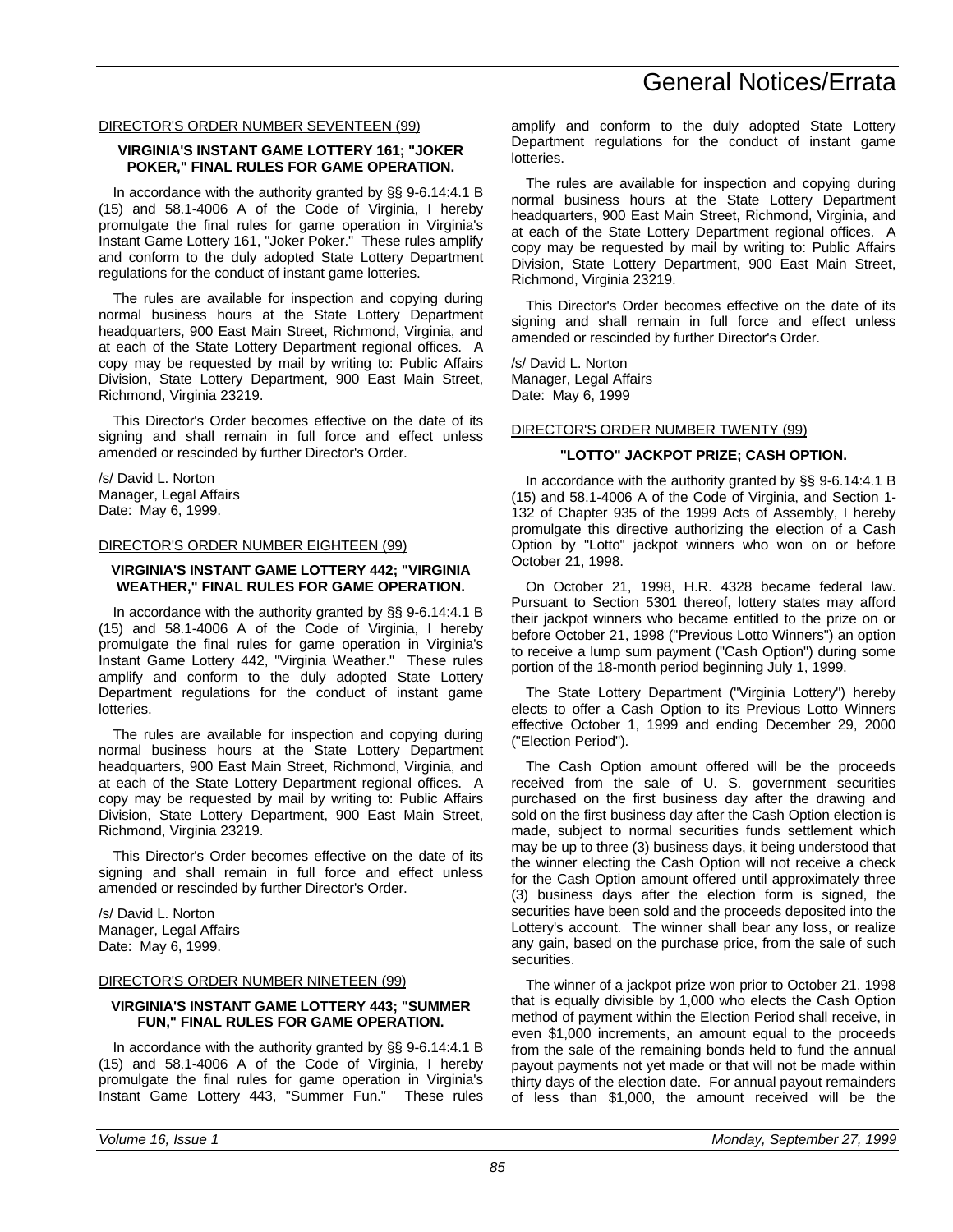proportionate share of the original cost of the whole bond plus the current amortized bond discount. Any annual payment due within thirty days of the election date will be made on the regularly scheduled payment date.

A prize winner is under no obligation to accept any offer of a single cash payment, and he may continue to receive the payments to which he is entitled under the annual payout method of payment.

A winner's election to accept a Cash Option payment must be in writing on forms provided by the Virginia Lottery and be irrevocable. If a winner has not completed and provided to the Lottery an election form by 5:00 p.m. on December 29, 2000, the winner shall continue to receive his prize under the annual payout method of payment.

This Director's Order is available for inspection and copying during normal business hours at the State Lottery Department headquarters, 900 East Main Street, Richmond, Virginia, and at each of the State Lottery Department regional offices. A copy may be requested by mail by writing to: Public Affairs Division, State Lottery Department, 900 East Main Street, Richmond, Virginia 23219.

This Director's Order becomes effective on the date of its signing and shall remain in full force and effect unless amended or rescinded by further Director's Order.

/s/ Penelope W. Kyle Executive Director Date: July 1, 1999

## DIRECTOR'S ORDER NUMBER TWENTY-ONE (99)

## **"THE BIG GAME" JACKPOT PRIZE; CASH OPTION.**

In accordance with the authority granted by §§ 9-6.14:4.1 B (15) and 58.1-4006 A of the Code of Virginia, and Section 1- 132 of Chapter 935 of the 1999 Acts of Assembly, I hereby promulgate this directive authorizing the election of a Cash Option by "The Big Game" ("TBG") jackpot winners who won on or before October 21, 1998.

On October 21, 1998, H.R. 4328 became federal law. Pursuant to Section 5301 thereof, lottery states may afford their jackpot winners who became entitled to the prize on or before October 21, 1998 ("Previous TBG Winners") an option to receive a lump sum payment ("Cash Option") during some portion of the 18-month period beginning July 1, 1999.

The State Lottery Department ("Virginia Lottery") hereby elects to offer a Cash Option to its Previous TBG Winners effective October 1, 1999 and ending December 29, 2000 ("Election Period").

The Cash Option amount offered will be the proceeds received from the sale of U. S. government securities purchased on the first business day after the drawing and sold on the first business day after the Cash Option election is made, subject to normal securities funds settlement which may be up to three (3) business days, it being understood that the winner electing the Cash Option will not receive a check for the Cash Option amount offered until approximately three (3) business days after the election form is signed, the securities have been sold and the proceeds deposited into the

Lottery's account. The winner shall bear any loss, or realize any gain, based on the purchase price, from the sale of such securities.

The winner of a jackpot prize won prior to October 21, 1998, that is equally divisible by 1,000 who elects the Cash Option method of payment within the Election Period shall receive, in even \$1,000 increments, an amount equal to the proceeds from the sale of the remaining bonds held to fund the annual payout payments not yet made or that will not be made within thirty days of the election date. For annual payout remainders of less than \$1,000, the amount received will be the proportionate share of the original cost of the whole bond plus the current amortized bond discount. Any annual payment due within thirty days of the election date will be made on the regularly scheduled payment date.

A prize winner is under no obligation to accept any offer of a single cash payment, and he may continue to receive the payments to which he is entitled under the annual payout method of payment of the TBG jackpot prize.

A winner's election to accept a Cash Option payment must be in writing on forms provided by the Virginia Lottery and be irrevocable. If a winner has not completed and provided to the Lottery an election form by 5:00 p.m. on December 29, 2000, the winner shall continue to receive his prize under the annual payout method of payment.

This Director's Order is available for inspection and copying during normal business hours at the State Lottery Department headquarters, 900 East Main Street, Richmond, Virginia, and at each of the State Lottery Department regional offices. A copy may be requested by mail by writing to: Public Affairs Division, State Lottery Department, 900 East Main Street, Richmond, Virginia 23219.

This Director's Order becomes effective on the date of its signing and shall remain in full force and effect unless amended or rescinded by further Director's Order.

/s/ Penelope W. Kyle Executive Director Date: July 1, 1999

## DIRECTOR'S ORDER NUMBER TWENTY-TWO (99)

## **CERTAIN VIRGINIA INSTANT GAME LOTTERIES; END OF GAMES.**

In accordance with the authority granted by §§ 58.1-4006 A and 9-6.14:4.1 B (15) of the Code of Virginia, I hereby give notice that the following Virginia Lottery instant games will officially end at midnight on Friday, July 23, 1999:

|                              | Instant Game 97  Basketball Bucks    |
|------------------------------|--------------------------------------|
| Instant Game 124  Card Shark |                                      |
| Instant Game 127 Big Catch   |                                      |
| Instant Game 129 Lucky 7's   |                                      |
|                              | Instant Game 136  Football Frenzy    |
|                              | Instant Game 138 Monster Cash        |
|                              | Instant Game 141 Virginia Hoops      |
|                              | Instant Game 142  Season's Greetings |
|                              | Instant Game 143  New Year's Cash    |
|                              | Instant Game 428 Viva Las Vegas      |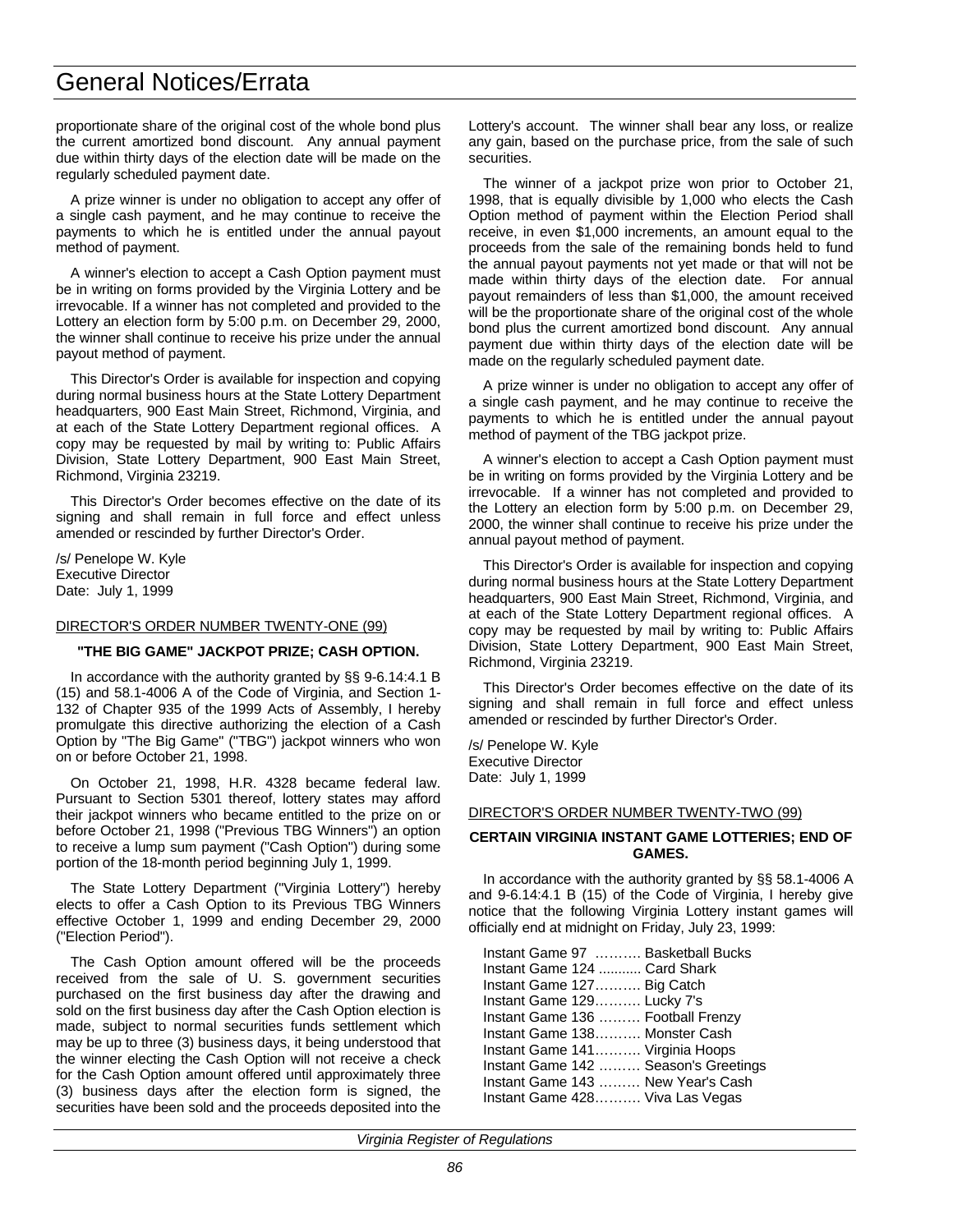| Instant Game 430 Virginia's Top Ten |  |
|-------------------------------------|--|
| Instant Game 431 Dog Gone Lucky     |  |
| Instant Game 434 Holiday Treasures  |  |
| Instant Game 436 Lucky Valentine    |  |

The last day for lottery retailers to return for credit unsold tickets from any of these games will be Friday, August 27, 1999. The last day to redeem winning tickets for any of these games will be Wednesday, January 19, 2000, 180 days from the declared official end of the game. Claims for winning tickets from any of these games will not be accepted after that date. Claims that are mailed and received in an envelope bearing a United States Postal Service postmark of January 19, 2000, will be deemed to have been received on time. This notice amplifies and conforms to the duly adopted State Lottery Board regulations for the conduct of instant game lotteries.

This order is available for inspection and copying during normal business hours at the State Lottery Department headquarters, 900 East Main Street, Richmond, Virginia; and at any State Lottery Department regional office. A copy may be requested by mail by writing to: Public Affairs Office, State Lottery Department, 900 East Main Street, Richmond, Virginia 23219.

This Director's Order becomes effective on the date of its signing and shall remain in full force and effect unless amended or rescinded by further Director's Order.

/s/ David L. Norton Manager, Legal Affairs Date: June 18, 1999

### DIRECTOR'S ORDER NUMBER TWENTY-THREE (99)

## **VIRGINIA'S INSTANT GAME LOTTERY 165; "WINNER'S CIRCLE," FINAL RULES FOR GAME OPERATION.**

In accordance with the authority granted by §§ 9-6.14:4.1 B (15) and 58.1-4006 A of the Code of Virginia, I hereby promulgate the final rules for game operation in Virginia's Instant Game Lottery 165, "Winner's Circle." These rules amplify and conform to the duly adopted State Lottery Department regulations for the conduct of instant game lotteries.

The rules are available for inspection and copying during normal business hours at the State Lottery Department headquarters, 900 East Main Street, Richmond, Virginia, and at each of the State Lottery Department regional offices. A copy may be requested by mail by writing to: Public Affairs Division, State Lottery Department, 900 East Main Street, Richmond, Virginia 23219.

This Director's Order becomes effective on the date of its signing and shall remain in full force and effect unless amended or rescinded by further Director's Order.

/s/ David L. Norton Manager, Legal Affairs Date: June 28, 1999

### DIRECTOR'S ORDER NUMBER TWENTY-FOUR (99)

#### **VIRGINIA'S INSTANT GAME LOTTERY 158; "GO FOR THE GREEN," FINAL RULES FOR GAME OPERATION.**

In accordance with the authority granted by §§ 9-6.14:4.1 B (15) and 58.1-4006 A of the Code of Virginia, I hereby promulgate the final rules for game operation in Virginia's Instant Game Lottery 158, "Go For the Green." These rules amplify and conform to the duly adopted State Lottery Department regulations for the conduct of instant game lotteries.

The rules are available for inspection and copying during normal business hours at the State Lottery Department headquarters, 900 East Main Street, Richmond, Virginia, and at each of the State Lottery Department regional offices. A copy may be requested by mail by writing to: Public Affairs Division, State Lottery Department, 900 East Main Street, Richmond, Virginia 23219.

This Director's Order becomes effective on the date of its signing and shall remain in full force and effect unless amended or rescinded by further Director's Order.

/s/ David L. Norton Manager, Legal Affairs Date: June 28, 1999

#### DIRECTOR'S ORDER NUMBER TWENTY-FIVE (99)

### **VIRGINIA'S INSTANT GAME LOTTERY 160; "JACK-O-LANTERN JACKPOT," FINAL RULES FOR GAME OPERATION.**

In accordance with the authority granted by §§ 9-6.14:4.1 B (15) and 58.1-4006 A of the Code of Virginia, I hereby promulgate the final rules for game operation in Virginia's Instant Game Lottery 160, "Jack-O-Lantern Jackpot." These rules amplify and conform to the duly adopted State Lottery Department regulations for the conduct of instant game lotteries.

The rules are available for inspection and copying during normal business hours at the State Lottery Department headquarters, 900 East Main Street, Richmond, Virginia, and at each of the State Lottery Department regional offices. A copy may be requested by mail by writing to: Public Affairs Division, State Lottery Department, 900 East Main Street, Richmond, Virginia 23219.

This Director's Order becomes effective on the date of its signing and shall remain in full force and effect unless amended or rescinded by further Director's Order.

/s/ David L. Norton Manager, Legal Affairs Date: June 28, 1999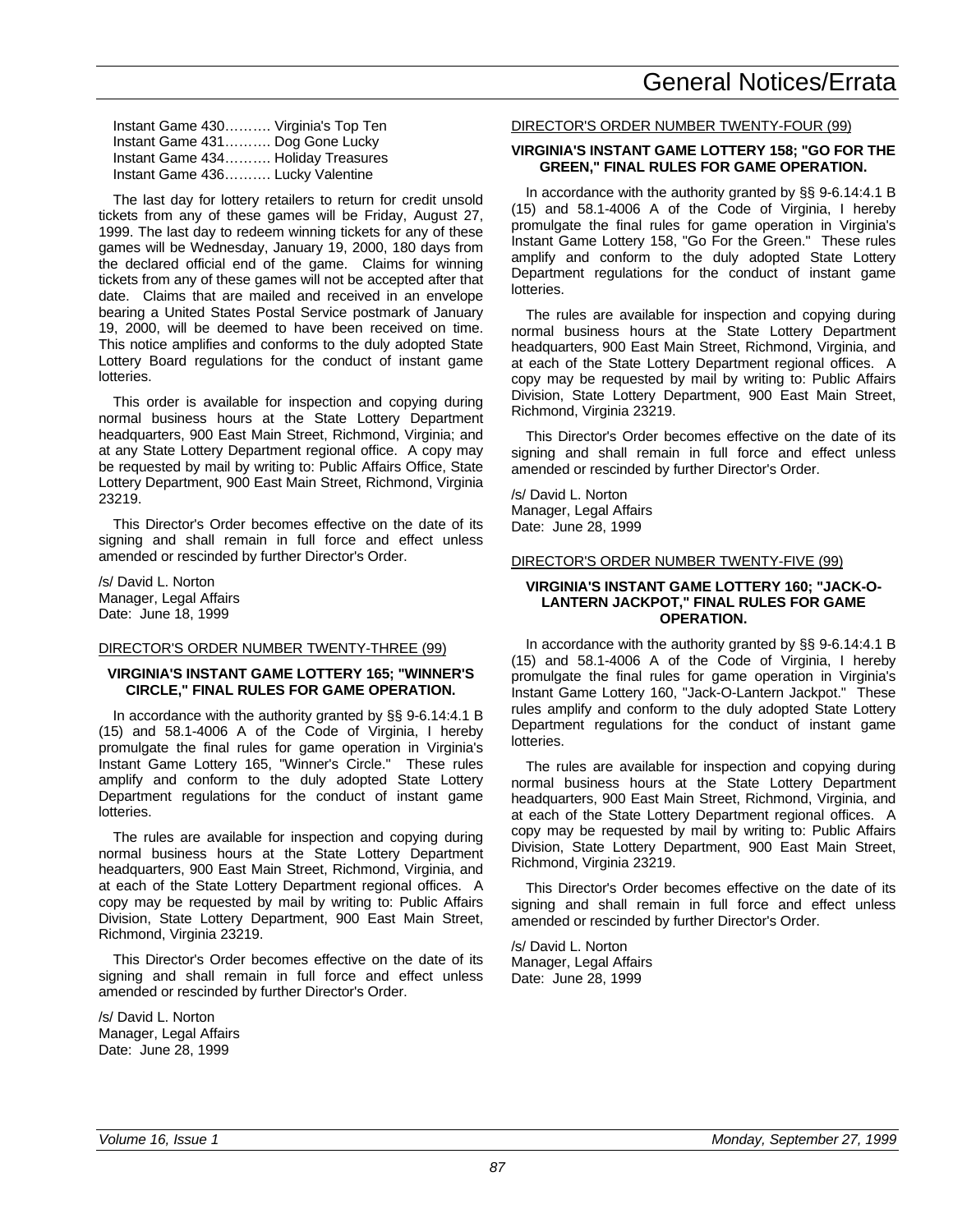## DIRECTOR'S ORDER NUMBER TWENTY-SIX (99)

### **VIRGINIA'S SIXTH ON-LINE LOTTERY; "THE BIG GAME," FINAL RULES FOR GAME OPERATION; SECOND REVISION.**

In accordance with the authority granted by §§ 9-6.14:4.1 B (15) and 58.1-4006 A of the Code of Virginia, I hereby promulgate the second revision of the final rules for game operation in Virginia's sixth on-line game lottery, "The Big Game." These rules amplify and conform to the duly adopted State Lottery Board regulations for the conduct of on-line game lotteries.

The rules are available for inspection and copying during normal business hours at the State Lottery Department headquarters, 900 East Main Street, Richmond, Virginia, and at each of the State Lottery Department regional offices. A copy may be requested by mail by writing to: Public Affairs Division, State Lottery Department, 900 East Main Street, Richmond, Virginia 23219.

This Director's Order supersedes Director's Order Number Six (98), issued March 16, 1998. The order becomes effective on the date of its signing and shall remain in full force and effect unless amended or rescinded by further Director's Order.

/s/ Penelope W. Kyle Executive Director July 1, 1999

### DIRECTOR'S ORDER NUMBER TWENTY-SEVEN (99)

### **VIRGINIA'S SECOND ON-LINE GAME LOTTERY; "LOTTO," FINAL RULES FOR GAME OPERATION; SEVENTH REVISION**

In accordance with the authority granted by §§ 9-6.14:4.1 B (15) and 58.1-4006 A of the Code of Virginia, I hereby promulgate the seventh revision of the rules for game operation in Virginia's second on-line game lottery, "Lotto." These rules amplify and conform to the duly adopted State Lottery Board regulations for the conduct of on-line game lotteries.

The rules are available for inspection and copying during normal business hours at the State Lottery Department headquarters, 900 East Main Street, Richmond, Virginia, and at each of the State Lottery Department regional offices. A copy may be requested by mail by writing to: Public Affairs Division, State Lottery Department, 900 East Main Street, Richmond, Virginia 23219.

This Director's Order supersedes Director's Order Number Thirty-Seven (97), issued December 23, 1997. This Order becomes effective on the date of its signing and shall remain in full force and effect unless amended or rescinded by further Director's Order.

/s/ Penelope W. Kyle Executive Director July 1, 1999

### DIRECTOR'S ORDER NUMBER TWENTY-EIGHT (99)

## **VIRGINIA'S INSTANT GAME LOTTERY 438; "CASINO NIGHTS," FINAL RULES FOR GAME OPERATION.**

In accordance with the authority granted by §§ 9-6.14:4.1 B (15) and 58.1-4006 A of the Code of Virginia, I hereby promulgate the final rules for game operation in Virginia's Instant Game Lottery 438, "Casino Nights." These rules amplify and conform to the duly adopted State Lottery Department regulations for the conduct of instant game lotteries.

The rules are available for inspection and copying during normal business hours at the State Lottery Department headquarters, 900 East Main Street, Richmond, Virginia, and at each of the State Lottery Department regional offices. A copy may be requested by mail by writing to: Public Affairs Division, State Lottery Department, 900 East Main Street, Richmond, Virginia 23219.

This Director's Order becomes effective on the date of its signing and shall remain in full force and effect unless amended or rescinded by further Director's Order.

/s/ David L. Norton Manager, Legal Affairs Date: March 17, 1999

## DIRECTOR'S ORDER NUMBER TWENTY-NINE (99)

### **VIRGINIA'S INSTANT GAME LOTTERY 441; "PHARAOH'S GOLD," FINAL RULES FOR GAME OPERATION.**

In accordance with the authority granted by §§ 9-6.14:4.1 B (15) and 58.1-4006 A of the Code of Virginia, I hereby promulgate the final rules for game operation in Virginia's Instant Game Lottery 441, "Pharaoh's Gold." These rules amplify and conform to the duly adopted State Lottery Department regulations for the conduct of instant game lotteries.

The rules are available for inspection and copying during normal business hours at the State Lottery Department headquarters, 900 East Main Street, Richmond, Virginia, and at each of the State Lottery Department regional offices. A copy may be requested by mail by writing to: Public Affairs Division, State Lottery Department, 900 East Main Street, Richmond, Virginia 23219.

This Director's Order becomes effective on the date of its signing and shall remain in full force and effect unless amended or rescinded by further Director's Order.

/s/ David L. Norton Manager, Legal Affairs Date: May 19, 1999

### DIRECTOR'S ORDER NUMBER THIRTY (99)

#### **VIRGINIA'S INSTANT GAME LOTTERY 152; "THREE STOOGES," FINAL RULES FOR GAME OPERATION.**

In accordance with the authority granted by §§ 9-6.14:4.1 B (15) and 58.1-4006 A of the Code of Virginia, I hereby promulgate the final rules for game operation in Virginia's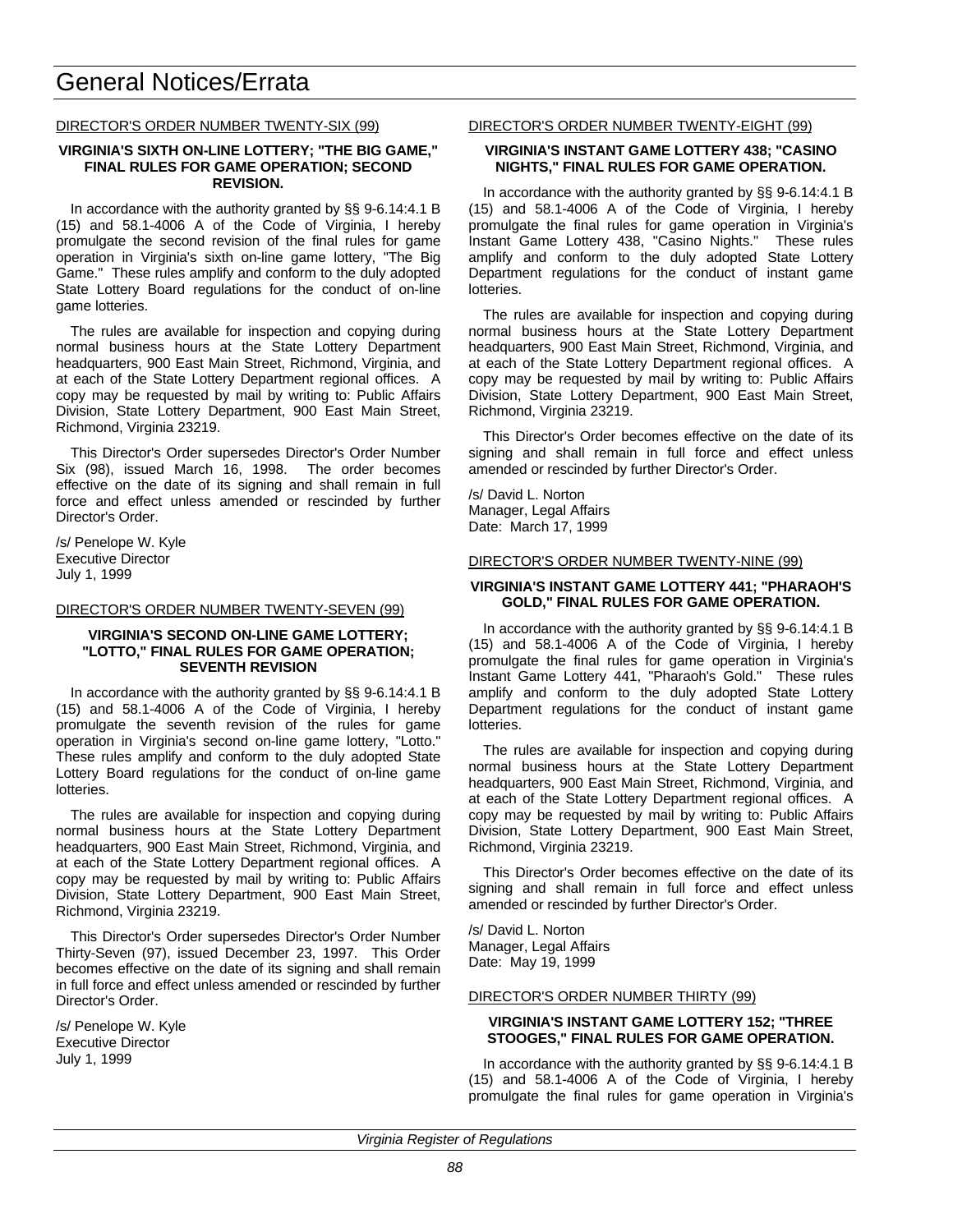Instant Game Lottery 152, "Three Stooges." These rules amplify and conform to the duly adopted State Lottery Department regulations for the conduct of instant game lotteries.

The rules are available for inspection and copying during normal business hours at the State Lottery Department headquarters, 900 East Main Street, Richmond, Virginia, and at each of the State Lottery Department regional offices. A copy may be requested by mail by writing to: Public Affairs Division, State Lottery Department, 900 East Main Street, Richmond, Virginia 23219.

This Director's Order becomes effective on the date of its signing and shall remain in full force and effect unless amended or rescinded by further Director's Order.

/s/ David L. Norton Manager, Legal Affairs Date: May 19, 1999

### DIRECTOR'S ORDER NUMBER THIRTY-ONE (99)

## **VIRGINIA'S INSTANT GAME LOTTERY 163; "IN THE CHIPS," FINAL RULES FOR GAME OPERATION.**

In accordance with the authority granted by §§ 9-6.14:4.1 B (15) and 58.1-4006 A of the Code of Virginia, I hereby promulgate the final rules for game operation in Virginia's Instant Game Lottery 163, "In the Chips." These rules amplify and conform to the duly adopted State Lottery Department regulations for the conduct of instant game lotteries.

The rules are available for inspection and copying during normal business hours at the State Lottery Department headquarters, 900 East Main Street, Richmond, Virginia, and at each of the State Lottery Department regional offices. A copy may be requested by mail by writing to: Public Affairs Division, State Lottery Department, 900 East Main Street, Richmond, Virginia 23219.

This Director's Order becomes effective on the date of its signing and shall remain in full force and effect unless amended or rescinded by further Director's Order.

/s/ David L. Norton Manager, Legal Affairs Date: June 30, 1999

### DIRECTOR'S ORDER NUMBER THIRTY-TWO (99)

## **VIRGINIA'S INSTANT GAME LOTTERY 155; "COUCH POTATO," FINAL RULES FOR GAME OPERATION.**

In accordance with the authority granted by §§ 9-6.14:4.1 B (15) and 58.1-4006 A of the Code of Virginia, I hereby promulgate the final rules for game operation in Virginia's Instant Game Lottery 155, "Couch Potato." These rules amplify and conform to the duly adopted State Lottery Department regulations for the conduct of instant game lotteries.

The rules are available for inspection and copying during normal business hours at the State Lottery Department headquarters, 900 East Main Street, Richmond, Virginia, and at each of the State Lottery Department regional offices. A copy may be requested by mail by writing to: Public Affairs Division, State Lottery Department, 900 East Main Street, Richmond, Virginia 23219.

This Director's Order becomes effective on the date of its signing and shall remain in full force and effect unless amended or rescinded by further Director's Order.

/s/ David L. Norton Manager, Legal Affairs Date: June 30, 1999

## DIRECTOR'S ORDER NUMBER THIRTY-THREE (99)

## **VIRGINIA'S INSTANT GAME LOTTERY 164; "DOUBLE ROLL," FINAL RULES FOR GAME OEPRATION.**

In accordance with the authority granted by §§ 9-6.14:4.1 B (15) and 58.1-4006 A of the Code of Virginia, I hereby promulgate the final rules for game operation in Virginia's Instant Game Lottery 164, "Double Roll." These rules amplify and conform to the duly adopted State Lottery Department regulations for the conduct of instant game lotteries.

The rules are available for inspection and copying during normal business hours at the State Lottery Department headquarters, 900 East Main Street, Richmond, Virginia, and at each of the State Lottery Department regional offices. A copy may be requested by mail by writing to: Public Affairs Division, State Lottery Department, 900 East Main Street, Richmond, Virginia 23219.

This Director's Order becomes effective on the date of its signing and shall remain in full force and effect unless amended or rescinded by further Director's Order.

/s/ David L. Norton Manager, Legal Affairs Date: July 23, 1999

## DIRECTOR'S ORDER NUMBER THIRTY-FOUR (99)

## **VIRGINIA'S INSTANT GAME LOTTERY 447; "ROYAL FLUSH," FINAL RULES FOR GAME OPERATION.**

In accordance with the authority granted by §§ 9-6.14:4.1 B (15) and 58.1-4006 A of the Code of Virginia, I hereby promulgate the final rules for game operation in Virginia's Instant Game Lottery 447, "Royal Flush." These rules amplify and conform to the duly adopted State Lottery Department regulations for the conduct of instant game lotteries.

The rules are available for inspection and copying during normal business hours at the State Lottery Department headquarters, 900 East Main Street, Richmond, Virginia, and at each of the State Lottery Department regional offices. A copy may be requested by mail by writing to: Public Affairs Division, State Lottery Department, 900 East Main Street, Richmond, Virginia 23219.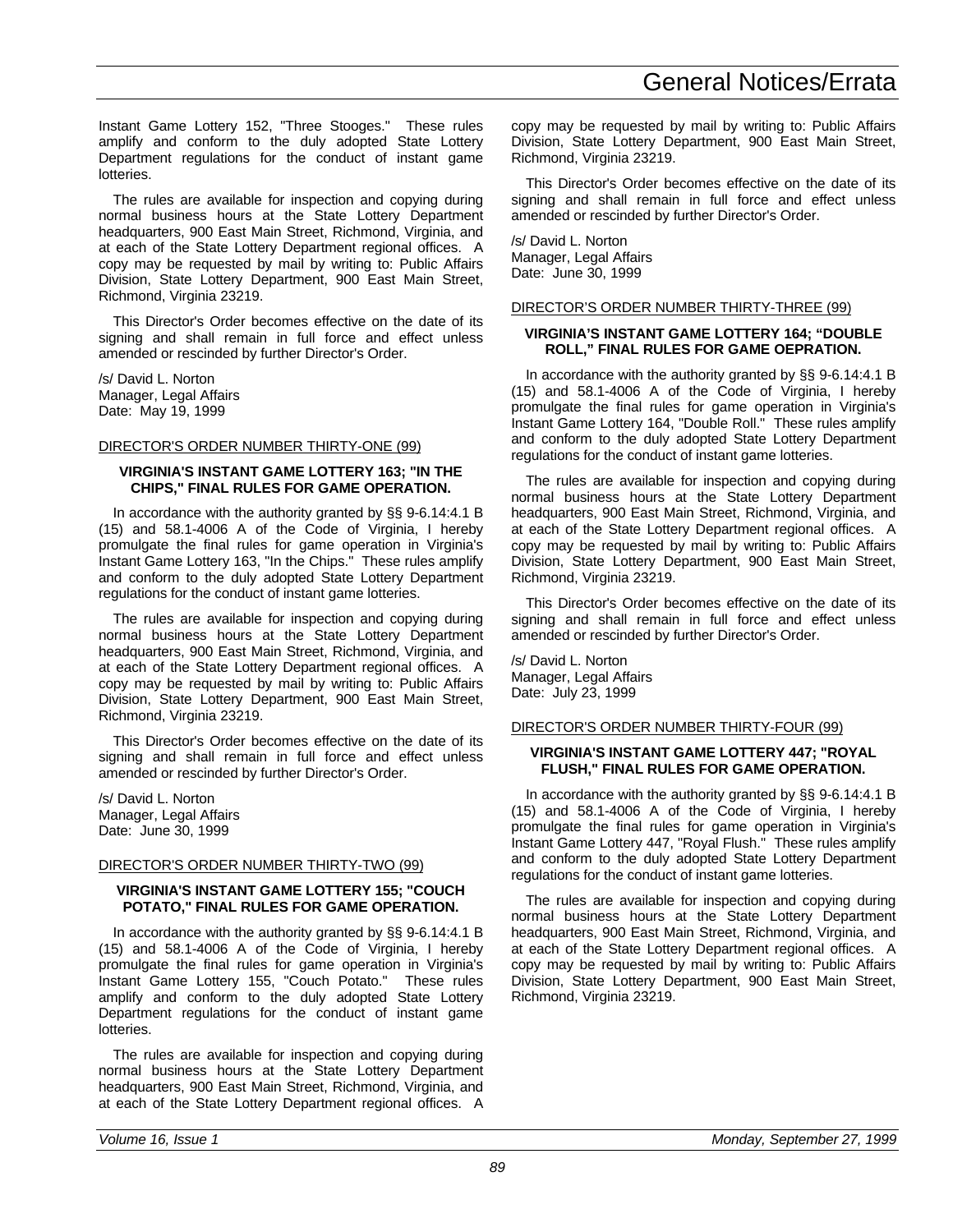This Director's Order becomes effective on the date of its signing and shall remain in full force and effect unless amended or rescinded by further Director's Order.

/s/ David L. Norton Manager, Legal Affairs Date: July 23, 1999

# **VIRGINIA CODE COMMISSION**

# **Notice to State Agencies**

**Mailing Address:** Virginia Code Commission, 910 Capitol Street, General Assembly Building, 2nd Floor, Richmond, VA 23219. You may FAX in your notice; however, we ask that you FAX two copies and do not follow up with a mailed copy. Our FAX number is: (804) 692-0625.

## **Forms for Filing Material for Publication in** *The Virginia Register of Regulations*

All agencies are required to use the appropriate forms when furnishing material for publication in *The Virginia Register of Regulations*. The forms may be obtained from: Virginia Code Commission, 910 Capitol Street, General Assembly Building, 2nd Floor, Richmond, VA 23219, telephone (804) 786-3591.

**Internet:** Forms and other *Virginia Register* resources may be printed or downloaded from the *Virginia Register* web page: http://legis.state.va.us/codecomm/register/regindex.htm

FORMS:

NOTICE of INTENDED REGULATORY ACTION - RR01 NOTICE of COMMENT PERIOD - RR02 PROPOSED (Transmittal Sheet) - RR03 FINAL (Transmittal Sheet) - RR04 EMERGENCY (Transmittal Sheet) - RR05 NOTICE of MEETING - RR06 AGENCY RESPONSE TO LEGISLATIVE OBJECTIONS - RR08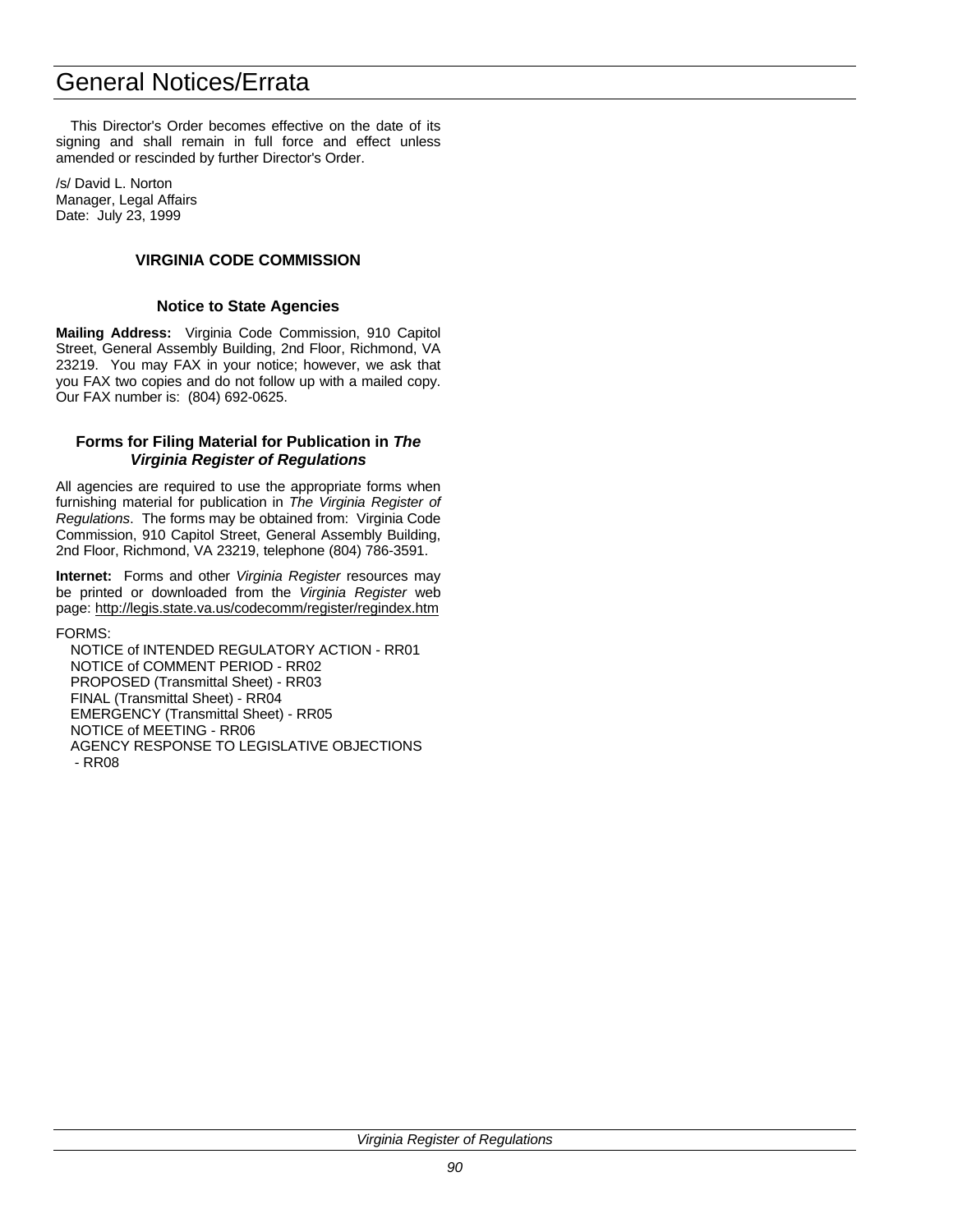# **CALENDAR OF EVENTS**

**Symbol Key**

† Indicates entries since last publication of the *Virginia Register* **Location accessible to handicapped** Teletype (TTY)/Voice Designation

# **NOTICE**

Only those meetings which are filed with the Registrar of Regulations by the filing deadline noted at the beginning of this publication are listed. Since some meetings are called on short notice, please be aware that this listing of meetings may be incomplete. Also, all meetings are subject to cancellation and the *Virginia Register* deadline may preclude a notice of such cancellation.

For additional information on open meetings and public hearings held by the standing committees of the legislature during the interim, please call Legislative Information at (804) 698-1500 or Senate Information and Constituent Services at (804) 698- 7410 or (804) 698-7419/TTY雪, or visit the General Assembly web site's Legislative Information System (http://leg1.state.va.us/lis.htm) and select "Meetings."

VIRGINIA CODE COMMISSION

# **EXECUTIVE**

# **BOARD OF ACCOUNTANCY**

**October 18, 1999 - 10 a.m.** -- Open Meeting Department of Professional and Occupational Regulation, 3600 West Broad Street, Conference Room 5W, Richmond, Virginia.

The board will conduct routine business. A public comment period will be held at the beginning of the meeting.

**Contact:** David E. Dick, Assistant Director, Department of Professional and Occupational Regulation, 3600 W. Broad St., Richmond, VA 23230-4917, telephone (804) 367-8505, FAX (804) 367-2475 or (804) 367-9753/TTY  $\hat{=}$ 

# **COMMONWEALTH COUNCIL ON AGING**

**September 30, 1999 - 10 a.m.** -- Open Meeting Department for the Aging, 1600 Forest Avenue, Suite 102,

Richmond, Virginia.

A regular business meeting.

**Contact:** Marsha Mucha, Administrative Staff Assistant, Department for the Aging, 1600 Forest Ave., Ste. 102, Richmond, VA 23229, telephone (804) 662-9312.

**† September 30, 1999 - 1 p.m.** -- Open Meeting Department for the Aging, 1600 Forest Avenue, Suite 102, Richmond, Virginia.

A meeting to receive public comment on the State Plan for Aging Services, which is submitted to the federal Administration on Aging.

**Contact:** Bob Knox, Senior Policy Analyst, Department for the Aging, 1600 Forest Ave., Ste. 102, Richmond, VA 23229, telephone (804) 662-9333, FAX (804) 662-9354, toll-free 1- 800-552-3402 or 1-800-552-3402/TTY

# **DEPARTMENT OF AGRICULTURE AND CONSUMER SERVICES**

# **Board of Agriculture and Consumer Services**

## **September 29, 1999 - 9 a.m.** -- Open Meeting

Department of Agriculture and Consumer Services, Washington Building, 1100 Bank Street, 2nd Floor, Board Room, Richmond, Virginia.

A meeting to discuss issues related to Virginia agriculture and consumer protection. The board will entertain public comment at the conclusion of all other business for a period not to exceed 30 minutes. Any person who needs any accommodation in order to participate in the meeting should contact Roy E. Seward at least five days before the meeting date so that suitable arrangements can be made for any appropriate accommodation.

**Contact:** Roy E. Seward, Secretary of the Board, Department of Agriculture and Consumer Services, 1100 Bank St., Suite 211, P.O. Box 1163, Richmond, VA 23218, telephone (804) 786-3538 or FAX (804) 371-7679.

# **Virginia Marine Products Board**

## **† October 13, 1999 - 6 p.m.** -- Open Meeting

Madison's Prime Rib and Seafood Restaurant, 4329 George Washington Memorial Highway, Gloucester, Virginia.

A meeting to receive reports from the Executive Director of the Virginia Marine Products Board on finance, marketing, past and future program planning, publicity/public relations, and old/new business. The board will entertain public comment at the conclusion of all other business for a period not to exceed 30 minutes. Any person who needs any accommodation in order to participate at the meeting should contact Shirley Estes at least five days before the meeting date so that suitable arrangements can be made.

**Contact:** Shirley Estes, Executive Director, Virginia Marine Products Board, 554 Denbigh Boulevard, Suite B, Newport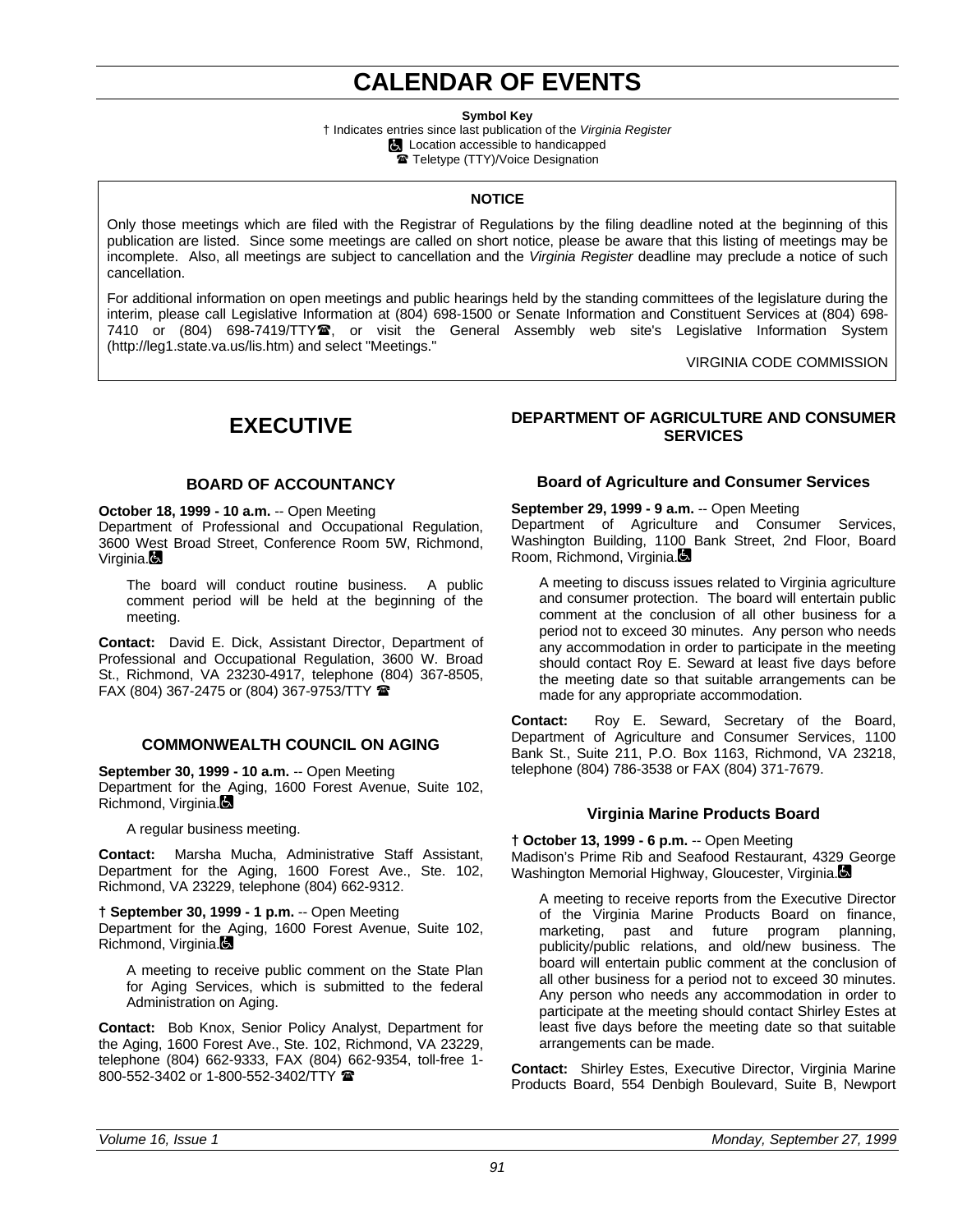News, VA 23608, telephone (757) 874-3474 or FAX (757) 886-0671.

## **Virginia Peanut Board**

**† October 12, 1999 - 1:30 p.m.** -- Open Meeting Cooperative Extension Office, Courtland, Virginia.

A meeting to nominate two qualified persons for the National Peanut Board from Virginia, and two qualified persons for the alternative member. The minutes of the last meeting will be heard and approved, if appropriate, and board's financial statement will be reviewed. The board will entertain public comment at the conclusion of all other business for a period not to exceed 30 minutes. Any person who needs any accommodations in order to participate at the meeting should contact Russell C. Schools at least five days before the meeting date so that suitable arrangements can be made.

**Contact:** Russell C. Schools, Program Director, Virginia Peanut Board, P.O. Box 356, Capron, VA 23829, telephone (804) 658-4573 or FAX (804) 658-4531.

# **Pesticide Control Board**

**† October 14, 1999 - 9 a.m.** -- Open Meeting Department of Agriculture and Consumer Services, Washington Building, 1100 Bank Street, Board Room, Room 204, Richmond, Virginia.

A general business meeting. Portions of the meeting may be held in closed session pursuant to § 2.1-344 of the Code of Virginia. At 9 a.m. the public will have an opportunity to comment on any matter not on the board's agenda. Any person who needs any accommodations in order to participate at the meeting should contact Dr. Marvin A. Lawson at least seven days before the meeting date so that suitable arrangements can be made.

**Contact:** Dr. Marvin A. Lawson, Program Manager, Office of Pesticide Services, Department of Agriculture and Consumer Services, Washington Bldg., 1100 Bank St., Room 401, P.O. Box 1163, Richmond, VA 23218, telephone (804) 371-6558 or toll-free 1-800-552-9963.

## **ALZHEIMER'S DISEASE AND RELATED DISORDERS COMMISSION**

**September 29, 1999 - 10 a.m.** -- Open Meeting 9th Street Office Building, 202 North 9th Street, 6th Floor, Richmond, Virginia. (Interpreter for the deaf provided upon request)

A meeting to review the results of the report submitted on September 1, 1999. There will be a 20-minute public comment period at the beginning of the meeting.

**Contact:** Ian N. Kremer, J.D., 10201 Lee Highway, Suite 210, Fairfax, VA 22030, telephone (703) 359-4440, FAX (703) 359-4441 or toll-free 1-800-207-8679.

# **ART AND ARCHITECTURAL REVIEW BOARD**

**October 8, 1999 - 10 a.m.** -- Open Meeting

The Library of Virginia, 800 East Broad Street, Richmond, Virginia. (Interpreter for the deaf provided upon request)

A monthly meeting to review projects submitted by state agencies.

**Contact:** Richard L. Ford, AIA, Chairman, Art and Architectural Review Board, 1011 E. Main St., Richmond, VA 23219, telephone (804) 643-1977 or (804) 786-6152/TTY <sup>金</sup>

# **COMMISSION FOR THE ARTS**

**September 28, 1999 - 9 a.m.** -- Open Meeting

Art Museum of Western Virginia, Bridge Gallery, Center in the Square, Roanoke, Virginia. (Interpreter for the deaf provided upon request)

Quarterly meeting of advisory board. Topics include discussion of possible changes in guidelines for funding FY 2000-2002; approval of FY 1999-2000 media arts fellowships; and action on appeals of grant decisions. There will be an opportunity for public comment on the guidelines for funding beginning at 10:45 a.m. Anyone wishing to address the commissioner should sign up in advance by contacting the commission office by mail, phone, fax, or e-mail. For a complete agenda, contact the commission office.

**Contact:** Peggy Baggett, Executive Director, Commission for the Arts, 223 Governor St., Richmond, VA 23219, telephone (804) 225-3132, FAX (804) 225-4327 or (804) 225-3132/TTY  $\mathbf{r}$ 

## **VIRGINIA BOARD FOR ASBESTOS AND LEAD**

**November 9, 1999 - 10 a.m.** -- Open Meeting

Department of Professional and Occupational Regulation, 3600 West Broad Street, Conference Room 5W, Richmond, Virginia.**B** 

A meeting to conduct routine business. Public comment will be received at the beginning of the meeting.

**Contact:** David E. Dick, Assistant Director, Department of Professional and Occupational Regulation, 3600 W. Broad St., Richmond, VA 23230-4917, telephone (804) 367-2176, FAX (804) 367-2475 or (804) 367-9753/TTY  $\blacksquare$ 

# **COMPREHENSIVE SERVICES FOR AT-RISK YOUTH AND THEIR FAMILIES**

# **State Management Team**

**† October 7, 1999 - 9:15 a.m.** -- Open Meeting St. Joseph's Villa, 8000 Brook Road, Richmond, Virginia. (Interpreter for the deaf provided upon request)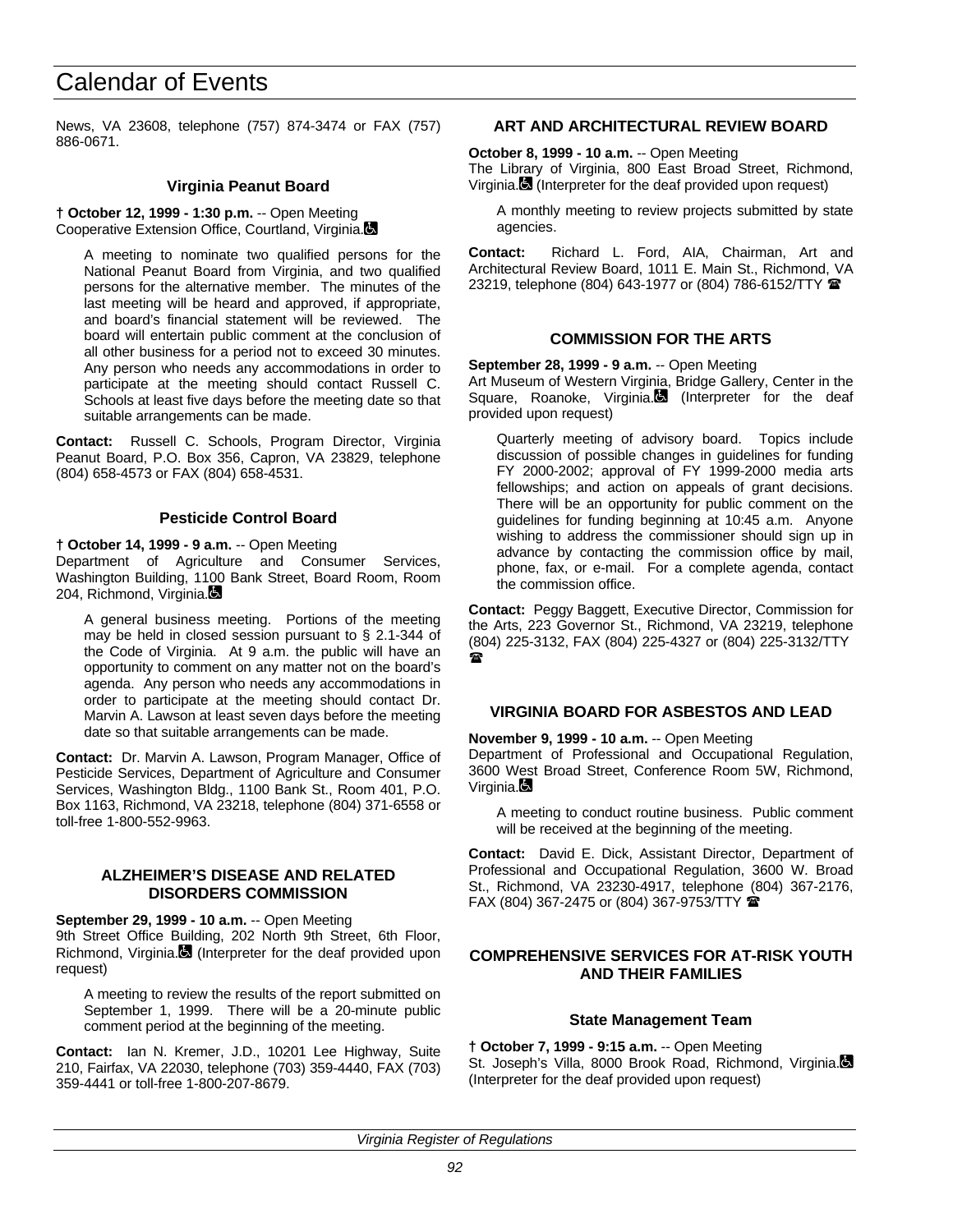A meeting to discuss recommendations for policies and procedures to the State Executive Council on the Comprehensive Services Act. There will be a public comment period from 9:45 to 10 a.m.

**Contact:** Elisabeth Hutton, Secretary, Department of Health, P.O. Box 2448, Richmond, VA 23218, telephone (804) 371- 4099.

# **BOARD FOR BARBERS**

# **October 4, 1999 - 10 a.m.** -- Open Meeting

Department of Professional and Occupational Regulation, 3600 West Broad Street, 4th Floor, Richmond, Virginia. (Interpreter for the deaf provided upon request)

A meeting to discuss regulatory review and other matters requiring board action, including disciplinary cases. A public comment period will be held at the beginning of the meeting. All meetings are subject to cancellation and the meeting time is subject to change. Persons desiring to participate in the meeting and requiring special accommodations or interpreter services should contact the department at least 10 days prior to the meeting so that suitable arrangements can be made. The department fully complies with the Americans with Disabilities Act.

**Contact:** Nancy Taylor Feldman, Assistant Director, Department of Professional and Occupational Regulation, 3600 W. Broad St., 4th Floor, Richmond, VA 23230-4917, telephone (804) 367-8590, FAX (804) 367-2474 or (804) 367-  $9753/TTY$ 

# **CHESAPEAKE BAY LOCAL ASSISTANCE BOARD**

# **† September 27, 1999 - 10 a.m.** -- Open Meeting

The Anchor Inn, Marina Shore Drive, Marina, Virginia Beach, Virginia. (Interpreter for the deaf provided upon request)

A general business meeting to review local Chesapeake Bay Preservation Area programs. An agenda is available from the board.

**Contact:** Carolyn J. Elliott, Executive Secretary, Chesapeake Bay Local Assistance Department, 101 N. 14th St., 17th Floor, Richmond, VA 23219, telephone (804) 371-7505, FAX (804) 225-3447 or toll-free (800) 243-7229/TTY (

# **† October 26, 1999 - 10 a.m.** -- Open Meeting

Chesapeake Bay Local Assistance Department, 101 North 14th Street, 17th Floor, Richmond, Virginia. (Interpreter for the deaf provided upon request)

A meeting of the Northern Area Review Committee to review Chesapeake Bay Preservation Area programs for the northern area. Persons interested in observing should call the department to verify meeting time, location and schedule. No public comments will be heard at the meeting; however, written comments are welcome.

**Contact:** Carolyn J. Elliott, Executive Secretary, Chesapeake Bay Local Assistance Department, 101 N. 14th St., 17th Floor, Richmond, VA 23219, telephone (804) 371-7505, FAX (804) 225-3447 or toll-free (800) 243-7229/TTY (

# **October 26, 1999 - 2 p.m.** -- Open Meeting

Chesapeake Bay Local Assistance Department, 101 North 14th Street, 17th Floor, Richmond, Virginia. (Interpreter for the deaf provided upon request)

A meeting of the Southern Area Review Committee to review Chesapeake Bay Preservation Area programs for the southern area. Persons interested in observing should call the department to verify meeting time, location and schedule. No public comments will be heard at the meeting; however, written comments are welcome.

**Contact:** Carolyn J. Elliott, Executive Secretary, Chesapeake Bay Local Assistance Department, 101 N. 14th St., 17th Floor, Richmond, VA 23219, telephone (804) 371-7505, FAX (804) 225-3447 or toll-free (800) 243-7229/TTY (

# **COMPENSATION BOARD**

**September 28, 1999 - 11 a.m.** -- Open Meeting Ninth Street Office Building, 202 North 9th Street, 10th Floor, Richmond, Virginia. (Interpreter for the deaf provided upon request)

Monthly board meeting.

**Contact:** Cindy Waddell, Administrative Assistant, Compensation Board, P.O. Box 710, Richmond, VA 23218, telephone (804) 786-0786, FAX (804) 371-0235 or (804) 786- 0786/TTY $\hat{\mathbf{a}}$ 

# **COMMONWEALTH COMPETITION COUNCIL**

# **September 28, 1999 - 11 a.m.** -- Open Meeting

Virginia Western Community College, 3085 Colonial Avenue, S.W., Roanoke, Virginia. (Interpreter for the deaf provided upon request)

A meeting of the task force studying and analyzing the food delivery system for prisons and mental health hospitals, and examining alternatives to increase efficiency and lower the cost to the Virginia taxpayers while supporting maximum inmate assignments within the Department of Corrections.

**Contact:** Peggy R. Robertson, Executive Assistant, Commonwealth Competition Council, James Madison Bldg., 109 Governor St., P.O. Box 1475, Richmond, VA 23218- 1475, telephone (804) 786-0240 or FAX (804) 786-1594.

# **DEPARTMENT OF CONSERVATION AND RECREATION**

**September 27, 1999 - 10 a.m.** -- Open Meeting 109 Governor Street, 13th Floor, Conference Room, Richmond, Virginia. (Interpreter for the deaf provided upon request)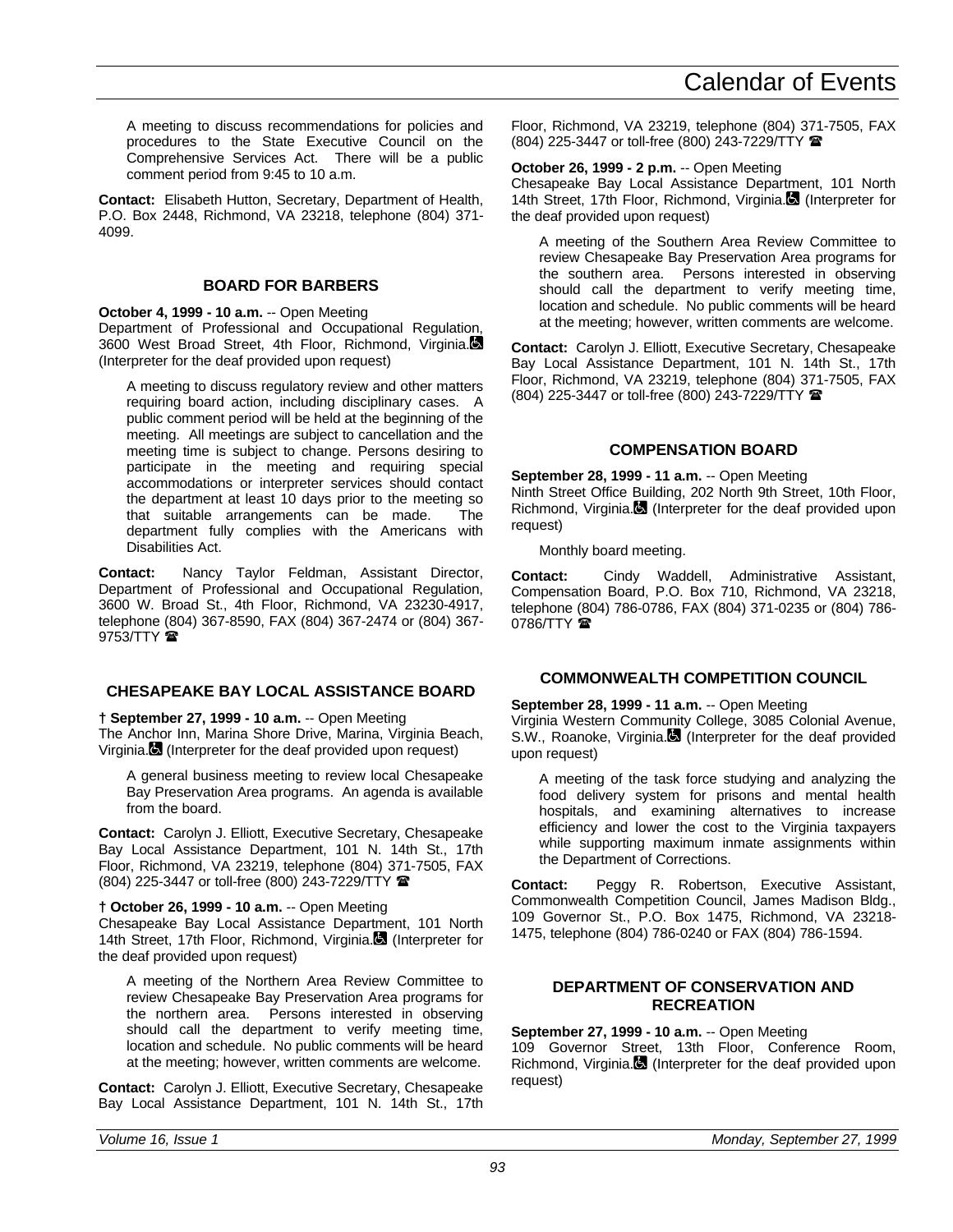A regular business meeting. Public comment will be heard at the conclusion of regular business.

**Contact:** Leon E. App, Acting Deputy Director, Department of Conservation and Recreation, 203 Governor St., Richmond, VA 23219, telephone (804) 786-6124, FAX (804) 786-6141 or (804) 786-2121/TTY  $\hat{=}$ 

**† October 13, 1999 - 7 p.m.** -- Open Meeting

Cove Ridge Center, Natural Tunnel State Park, Route 3, Duffield, Virginia. (Interpreter for the deaf provided upon request)

A meeting to discuss development of the Natural Tunnel State Park master plan .

**Contact:** James E. Guyton, Environmental Program Planner, Department of Conservation and Recreation, 203 Governor St., Suite 326, Richmond, VA 23219, telephone (804) 786- 2093, FAX (804) 371-7899 or (804) 786-2121/TTY

# **Virginia Cave Board**

**† October 9, 1999 - 1 p.m.** -- Open Meeting

Higher Education Center, One Partnership Circle, Room 218, Abingdon, Virginia.

A regular meeting to discuss issues relating to cave and karst conservation. A public comment period has been set aside on the agenda.

**Contact:** Lawrence R. Smith, Natural Area Protection Manager, Department of Conservation and Recreation, Division of Natural Heritage, 217 Governor St., 3rd Floor, Richmond, VA 23219, telephone (804) 786-7951, FAX (804) 371-2674 or (804) 786-2121/TTY 2

## **Falls of the James Scenic River Advisory Board**

**† October 7, 1999 - Noon** -- Open Meeting

**† November 4, 1999 - Noon** -- Open Meeting

City Hall, 900 East Broad Street, Planning Commission Conference Room, 5th Floor, Richmond, Virginia. (Interpreter for the deaf provided upon request)

A meeting to discuss river issues. A public comment period will follow the business meeting.

**Contact:** Richard G. Gibbons, Environmental Program Manager, Department of Conservation and Recreation, Division of Planning and Recreation Resources, 203 Governor St., Suite 326, Richmond, VA 23219, telephone (804) 786-4132, FAX (804) 371-7899 or (804) 786-2121/TTY ଳ

# **BOARD FOR CONTRACTORS**

**† September 30, 1999 - 10 a.m.** -- Open Meeting Department of Professional and Occupational Regulation, 3600 West Broad Street, Conference Room 5W, Richmond, Virginia. (Interpreter for the deaf provided upon request)

A regular meeting of the Tradesman Committee to consider items of interest relating to tradesmen/backflow prevention device workers/natural gas fitter providers, and other appropriate matters pertaining to the tradesman section of the Board for Contractors.

**Contact:** George O. Bridewell, Regulatory Boards Administrator, Board for Contractors, 3600 W. Broad St., Richmond, VA 23230-4917, telephone (804) 367-2607, FAX (804) 367-2474 or (804) 367-9753/TTY  $\hat{=}$ .

# **BOARD OF CORRECTIONS**

**† October 12, 1999 - 9:30 a.m.** -- Open Meeting Department of Corrections, 6900 Atmore Drive, Board Room, Richmond, Virginia.

A meeting of the Correctional Services Committee to discuss correctional services matters which may be presented to the full board.

**Contact:** Barbara Fellows, Administrative Assistant to the Board, Department of Corrections, 6900 Atmore Dr., Richmond, VA 23225, telephone (804) 674-3235 or FAX (804) 674-3130.

## **† October 13, 1999 - 8:30 a.m.** -- Open Meeting

Department of Corrections, 6900 Atmore Drive, Richmond, Virginia.**D** 

A meeting of the Administration Committee to discuss administrative matters which may be presented to the full board.

**Contact:** Barbara Fellows, Administrative Assistant to the Board, Department of Corrections, 6900 Atmore Dr., Richmond, VA 23225, telephone (804) 674-3235 or FAX (804) 674-3130.

## **† October 13, 1999 - 10 a.m.** -- Open Meeting

Department of Corrections, 6900 Atmore Drive, Board Room, Richmond, Virginia.

A meeting to discuss matters which may be presented to the full board.

**Contact:** Barbara Fellows, Administrative Assistant to the Board, Department of Corrections, 6900 Atmore Dr., Richmond, VA 23225, telephone (804) 674-3235.

# **BOARD FOR COSMETOLOGY**

### NOTE: CHANGE IN DATE

**† December 6, 1999 - 8:30 a.m.** -- Open Meeting Department of Professional and Occupational Regulation, 3600 West Broad Street, 4th Floor, Richmond, Virginia. (Interpreter for the deaf provided upon request)

A meeting to discuss regulatory review, comments from informational proceedings, and other matters requiring board action, including disciplinary cases. All meetings are subject to cancellation and the time of the meeting is subject to change. Please call the board on December 3 for possible changes. A public comment period will be held at the beginning of the meeting. Persons desiring to participate in the meeting and requiring special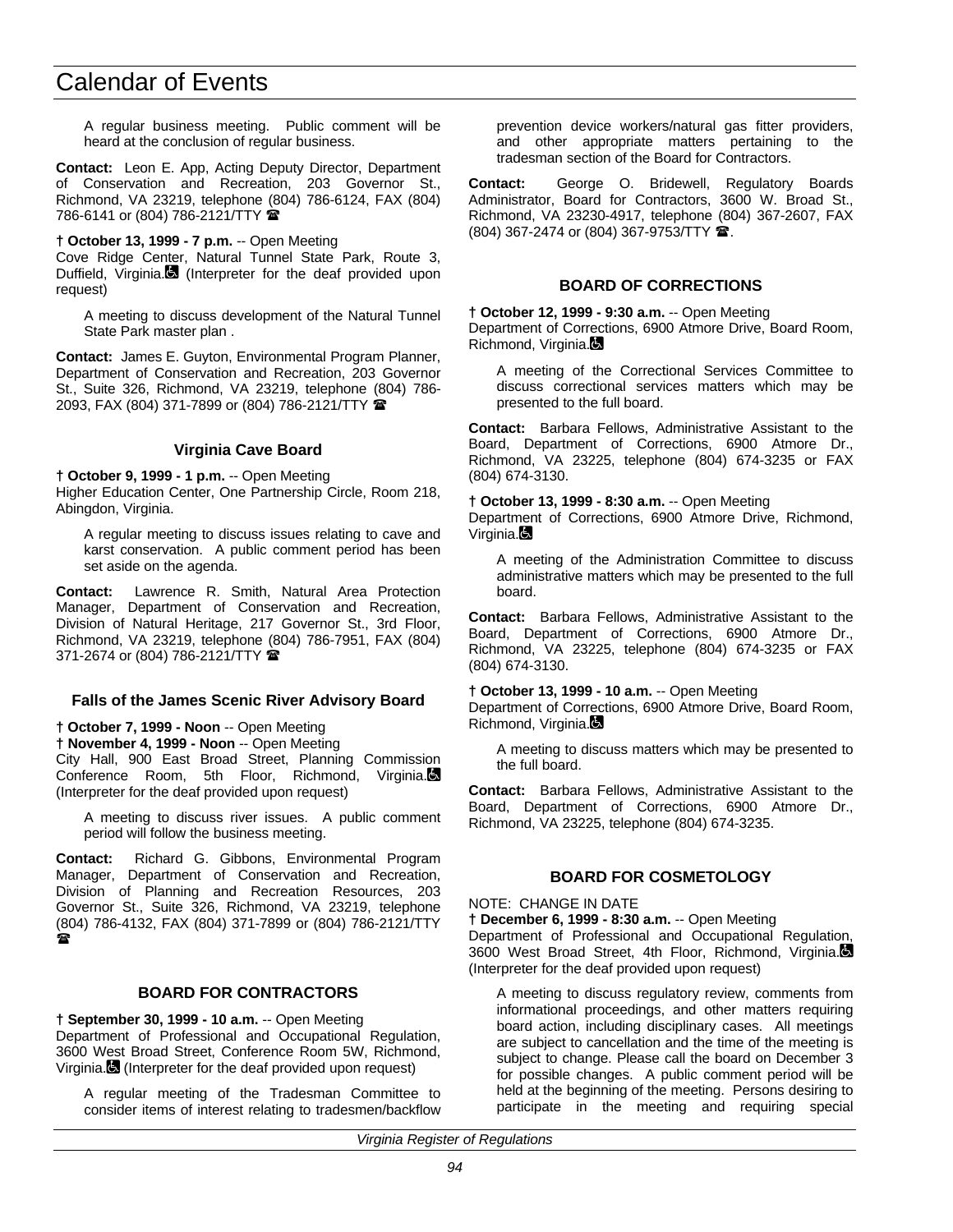accommodations or interpreter services should contact the department at least 10 days prior to the meeting so that suitable arrangements can be made. The department fully complies with the Americans with Disabilities Act.

**Contact:** Nancy Taylor Feldman, Assistant Director, Department of Professional and Occupational Regulation, 3600 W. Broad St., Richmond, VA 23230-4917, telephone (804) 367-8590, FAX (804) 367-2474 or (804) 367-9753/TTY  $\mathbf{z}$ 

# **CRIMINAL JUSTICE SERVICES BOARD**

**October 1, 1999** -- Public comments may be submitted until this date.

Notice is hereby given in accordance with § 9-6.14:7.1 of the Code of Virginia that the Criminal Justice Services Board intends to **repeal** regulations entitled: **6 VAC 20- 170-10 et seq. Regulations Relating to Private Security Services** and **adopt** regulations entitled: **6 VAC 20-171-10 et seq. Regulations Relating to Private Security Services.** The purpose of the proposed action is to promulgate regulations to establish the training standards, application procedures and compliance requirements for the private security services industry, which will replace existing regulations.

Statutory Authority: § 9-182 of the Code of Virginia.

**Contact:** Leon D. Baker, Jr., Section Chief, Private Security Services Section, Department of Criminal Justice Services, P.O. Box 10110, Richmond, VA 23240-9998, telephone (804) 786-0460 or FAX (804) 786-6344.

**† October 5, 1999 - 10 a.m.** -- Open Meeting General Assembly Building, 9th and Broad Streets, House Room D, Richmond, Virginia.

A public hearing of the Committee on Training to discuss Virginia's Regulations Relating to Private Security.

**Contact:** George Gotschalk, Chief, Training and Standards, Department of Criminal Justice Services, 805 E. Broad St., Richmond, VA 23219, telephone (804) 786-8001 or FAX (804) 786-0410.

# **BOARD OF DENTISTRY**

**October 15, 1999 --** Public comments may be submitted until this date.

Notice is hereby given in accordance with § 9-6.14:7.1 of the Code of Virginia that the Board of Dentistry intends to amend regulations entitled: **18 VAC 60-20-10 et seq. Regulations Governing the Practice of Dentistry and Dental Hygiene.** The proposed amendments replace emergency regulations, which were promulgated to comply with statutory provisions authorizing the board to issue volunteer restricted licenses in dentistry and dental hygiene.

Statutory Authority: §§ 54.1-2400, 54.1-2712.1 and 54.1- 2726.1 of the Code of Virginia.

**Contact:** Marcia J. Miller, Executive Director, Board of Dentistry, 6606 W. Broad St., 4th Floor, Richmond, VA 23230-1717, telephone (804) 662-9901.

## **BOARDS OF EDUCATION; JUVENILE JUSTICE; MENTAL HEALTH, MENTAL RETARDATION AND SUBSTANCE ABUSE SERVICES; AND SOCIAL SERVICES**

**October 1, 1999** -- Public comments may be submitted until this date.

Notice is hereby given in accordance with § 9-6.14:7.1 of the Code of Virginia that the Boards of Education; Juvenile Justice; Mental Health, Mental Retardation and Substance Abuse Services; and Social Services intend to repeal regulations entitled: **8 VAC 20-50-10 et seq., 6 VAC 35-50-10 et seq., 12 VAC 35-30-10 et seq., and 22 VAC 40-150-10 et seq. Standards for Interdepartmental Regulation of Residential Facilities for Children.** These regulations are being repealed as the proposed revisions are so extensive that it is more efficient to repeal the existing regulations and promulgate a new regulation in its place. The proposed regulation, 22 VAC 42-10-10 et seq., Standards for the Interagency Regulation of Children's Residential Facilities, was published in 15:22 VA.R. 2834-2870 July 19, 1999.

Statutory Authority: §§ 16.1-309.9, 22.1-321, 22.1-323, 22.1- 323.2, 37.1-182, 37.1-189.1, 63.1-25, 63.1-217, 66-10 and 66-24 of the Code of Virginia.

**Contact:** Charlene Vincent, Acting Coordinator, Office of Interdepartmental Regulation, Department of Social Services, 730 E. Broad St., Richmond, VA 23219-1849, telephone (804) 692-1962 or FAX (804) 692-1965.

# **DEPARTMENT OF ENVIRONMENTAL QUALITY**

**September 27, 1999 - 7 p.m.** -- Open Meeting

Culpeper Middle School, 14300 Achievement Drive, Cafeteria, Culpeper, Virginia.

A meeting to receive comments from interested persons on the development of a total maximum daily load (TMDL) for fecal coliform bacteria on a 7.58 mile segment of Mountain Run located in Culpeper County.

**Contact:** Joan Crowther, Department of Environmental Quality, Northern Regional Office, 13901 Crown Court, Woodbridge, VA 22193, telephone (703) 583-3828, FAX (703) 583-3841 or (804) 698-4021/TTY (

# **September 28, 1999 - 9 a.m.** -- Open Meeting

Department of Environmental Quality, Piedmont Regional Office, 4949-A Cox Road, Glen Allen, Virginia.

A meeting of the Water Reuse Advisory Group to discuss issues surrounding land application, and reclamation and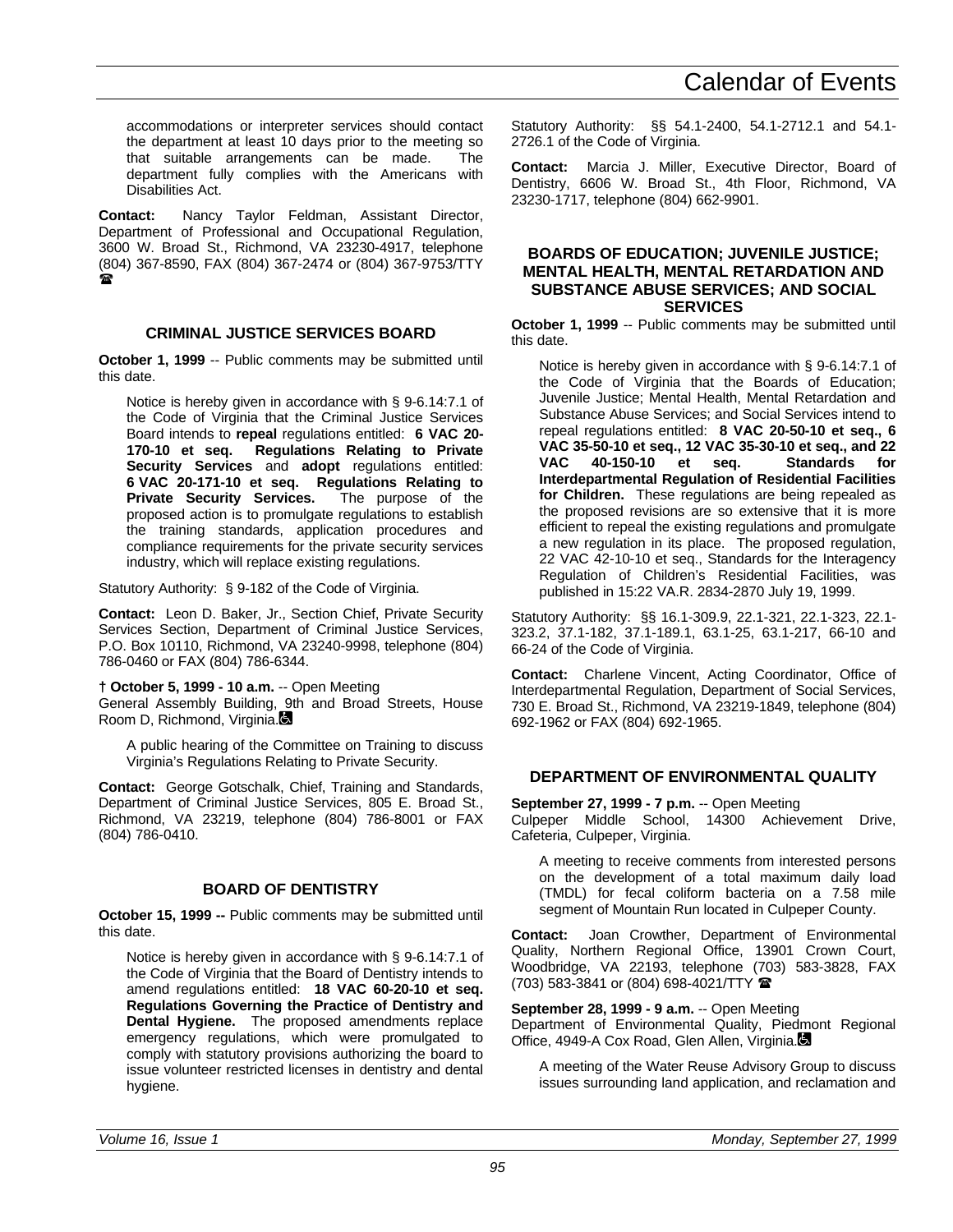reuse of wastewater, as required by 1999 legislation, House Joint Resolution 662.

**Contact:** Lily Choi, Environmental Engineer Senior, Department of Environmental Quality, P.O. Box 10009, Richmond, VA 23240, telephone (804) 698-4054, FAX (804) 698-4032 or (804) 698-4021/TTY (

**September 29, 1999 - 10 a.m.** -- Open Meeting Department of Environmental Quality, 629 East Main Street,

Richmond, Virginia. A meeting of the Citizens Wetlands Advisory Committee

to discuss a wetlands strategy for the Commonwealth.

**Contact:** William K. Norris, Department of Environmental Quality, P.O. Box 10009, Richmond, VA 23240, telephone (804) 698-4022, FAX (804) 698-4019 or (804) 698-4021/TTY  $\bullet$ 

## **Solid Waste Management Regulation Advisory Committee**

**October 4, 1999 - 9 a.m.** -- Open Meeting **October 28, 1999 - 9 a.m.** -- Open Meeting Department of Environmental Quality, 629 East Main Street, Richmond, Virginia.

A meeting of the advisory committee for Amendment 2 to the Solid Waste Management Regulations.

**Contact:** John Ely, Department of Environmental Quality, P.O. Box 10009, Richmond, VA 23240-0009, telephone (804) 698-4249.

# **VIRGINIA FIRE SERVICES BOARD**

**October 14, 1999 - 8:30 a.m.** -- Open Meeting Bernard's Landing at Smith Mountain Lake, 775 Ashmeade Road, Moneta, Virginia.

**December 2, 1999 - 8:30 a.m.** -- Open Meeting Holiday Inn Hotel and Suites Conference Center, 3005 Linden Drive, Bristol, Virginia.

Committee meetings of the board to discuss fire training and policies will meet as follows:

Fire/EMS Education and Training Committee - 8:30 a.m. Legislative/Liaison Committee - 10 a.m. Fire Prevention and Control Committee - 1 p.m.

The meetings are open to the public for input and comments.

**Contact:** Troy H. Lapetina, Executive Director, Department of Fire Programs, James Monroe Bldg., 101 N. 14th St., 18th Floor, Richmond, VA 23219, telephone (804) 371-0220.

# **October 15, 1999 - 9 a.m.** -- Open Meeting

Bernard's Landing at Smith Mountain Lake, 775 Ashmeade Road, Moneta, Virginia.

# **December 3, 1999 - 9 a.m.** -- Open Meeting

Holiday Inn Hotel and Suites Conference Center, 3005 Linden Drive, Bristol, Virginia.

A business meeting to discuss fire training and policies. The meeting is open to the public for input and comments.

**Contact:** Troy H. Lapetina, Executive Director, Department of Fire Programs, James Monroe Bldg., 101 N. 14th St., 18th Floor, Richmond, VA 23219, telephone (804) 371-0220.

# **BOARD OF FORESTRY**

**† September 29, 1999 - 10 a.m.** -- Open Meeting Holiday Lake 4-H Conference Center, Appomattox, Virginia.

A meeting of the Reforestation of Timberlands Board to discuss program accomplishments, the financial statement, reforestation tax credit proposal, and budget support of Department of Forestry operations.

**Contact:** Phil T. Grimm, Staff Forester, Department of Forestry, P.O. Box 3758, Charlottesville, VA 22903, telephone (804) 977-6555 or FAX (804) 296-2369.

## **BOARD OF FUNERAL DIRECTORS AND EMBALMERS**

**October 12, 1999 - 9 a.m.** -- Open Meeting Department of Health Professions, 6606 West Broad Street, 5th Floor, Conference Room 1, Richmond, Virginia.

The Legislative Committee will review and discuss future legislative proposals. There will be a 15-minute public comment period at the beginning of the meeting.

**Contact:** Cheri Emma-Leigh, Administrative Staff Assistant, Board of Funeral Directors and Embalmers, 6606 W. Broad St., 4th Floor, Richmond, VA 23230-1717, telephone (804) 662-9907 or FAX (804) 662-9523.

**October 12, 1999 - 11 a.m.** -- Open Meeting Department of Health Professions, 6606 West Broad Street, 5th Floor, Conference Room 1, Richmond, Virginia.

A meeting of the Regulatory and Bylaws Committee to discuss and review future regulatory proposals. There will be a 15 minute public comment period at the beginning of the meeting.

**Contact:** Cheri Emma-Leigh, Administrative Staff Assistant, Board of Funeral Directors and Embalmers, 6606 W. Broad St., 4th Floor, Richmond, VA 23230-1717, telephone (804) 662-9907 or FAX (804) 662-9523.

## **\* \* \* \* \* \* \* \***

**October 15, 1999 --** Public comments may be submitted until this date.

Notice is hereby given in accordance with § 9-6.14:7.1 of the Code of Virginia that the Board of Funeral Directors and Embalmers intends to amend regulations entitled: **18 VAC 65-20-10 et seq. Regulations of the Board of Funeral Directors and Embalmers.** The proposed amendments replace emergency regulations, which were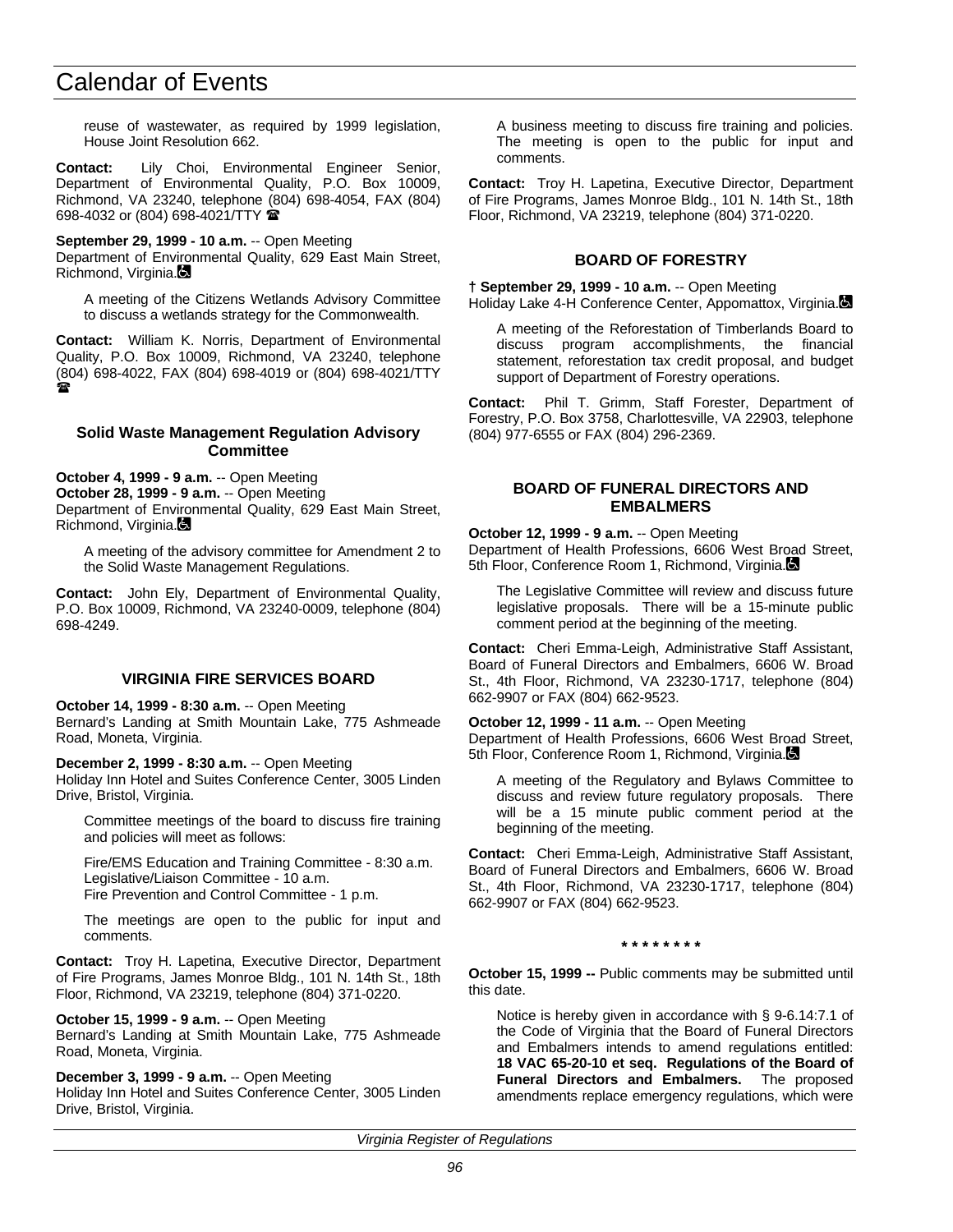promulgated to comply with statutory provisions authorizing the board to register crematories.

Statutory Authority: §§ 54.1-2400 and Chapter 28 (§ 54.1- 2800 et seq.) of Title 54.1 of the Code of Virginia.

**Contact:** Elizabeth Young Tisdale, Executive Director, Board of Funeral Directors and Embalmers, 6606 W. Broad St., 4th Floor, Richmond, VA 23230-1717, telephone (804) 662-9907.

# **BOARD OF GAME AND INLAND FISHERIES**

**† October 21, 1999 - 9 a.m.** -- Open Meeting

**† October 22, 1999 - 9 a.m.** -- Open Meeting

Department of Game and Inland Fisheries, 4000 West Broad Street, Richmond, Virginia. (Interpreter for the deaf provided upon request)

The board will meet, discuss general and administrative issues, and receive a status report on the House Bill 38 planning study and public opinion surveys. The board may elect to hold a dinner Wednesday evening, October 20, at a location and time to be determined; and it may hold a closed session before the public session begins on October 21. If the board completes its entire agenda on October 21, it may not convene on October 22.

**Contact:** Phil Smith, Policy Analyst, Department of Game and Inland Fisheries, 4010 W. Broad St., Richmond, VA, telephone (804) 367-1000 or FAX (804) 367-0488.

# **DEPARTMENT OF GENERAL SERVICES**

## **Design-Build/Construction Management Review Board**

**September 27, 1999 - 11 a.m.** -- Open Meeting

The Library of Virginia, 800 East Broad Street, Richmond, Virginia. (Interpreter for the deaf provided upon request)

A meeting to review requests submitted by localities for the use of the design-build or construction management type of contract and to continue development of the report to the Governor, due by December 1, 1999. Public comment will be received. Please contact Sandra H. Williams at the Division of Engineering and Buildings to confirm meeting location.

**Contact:** Sandra H. Williams, Administrative Assistant, Department of General Services, Division of Engineering and Buildings, 805 E. Broad St., Room 101, Richmond, VA 23219, telephone (804) 786-3263, FAX (804) 371-7934 or (804) 786-  $6152/TTY$ 

# **BOARD FOR GEOLOGY**

**† October 21, 1999 - 9 a.m.** -- Open Meeting Department of Professional and Occupational Regulation, 3600 West Broad Street, Richmond, Virginia.

A general business meeting. Persons desiring to participate in the meeting and requiring special accommodations or interpreter services should contact the department at least two weeks in advance of the meeting. The department fully complies with the Americans with Disabilities Act.

**Contact:** William H. Ferguson, II, Board Administrator, Department of Professional and Occupational Regulation, 3600 W. Broad St., Richmond, VA 23230, telephone (804) 367-2406, FAX (804) 367-2475, or (804) 367-9753/TTY (

## **DEPARTMENT OF HEALTH**

## **† October 5, 1999 - 10 a.m.** -- Open Meeting

State Corporation Commission, Tyler Building, 13 South Main Street, Richmond, Virginia.<sup>1</sup> (Interpreter for the deaf provided upon request)

A meeting of the Family and Community Health Advisory Committee to receive public comments from 10 a.m. until noon on the Preventive Health Services Prevention Plan. Public comments will be accepted until October 13, 1999.

**Contact:** Mary Zoller, Policy Analyst, Department of Health, 1500 E. Main St., Richmond, VA 23219, telephone (804) 371- 2622, FAX (804) 371-6032 or toll-free 1-800-828-1120/TTY  $\mathbf{r}$ 

# **STATE BOARD OF HEALTH**

**October 15, 1999 --** Public comments may be submitted until this date.

Notice is hereby given in accordance with § 9-6.14:7.1 of the Code of Virginia that the State Board of Health intends to adopt regulations entitled: **12 VAC 5-408-10 et seq. Regulations for the Certification of Managed Care Health Insurance Plan Licenses.** Senate Bill 712 (1998) established a quality assurance certification program for managed care health insurance plan (MCHIP) licensees. All MCHIP licensees will have to obtain certification and remain certified by the State Health Commissioner to confirm the quality of health care services they deliver. The regulation will define the expectations relating to quality upon which certification will be based.

Statutory Authority: § 32.1-137.3 of the Code of Virginia.

Public comments may be submitted until October 15, 1999, to Nancy R. Hofheimer, Director, Department of Health, 3600 West Broad Street, Richmond, VA 23230.

**Contact:** Carrie Eddy, Policy Analyst, Center for Quality Health Care Services and Consumer Protection, Department of Health, 3600 W. Broad St., Suite 216, Richmond, VA 23230, telephone (804) 367-2157 or FAX (804) 367-2149.

## **\* \* \* \* \* \* \* \***

**November 26, 1999 --** Public comments may be submitted until this date.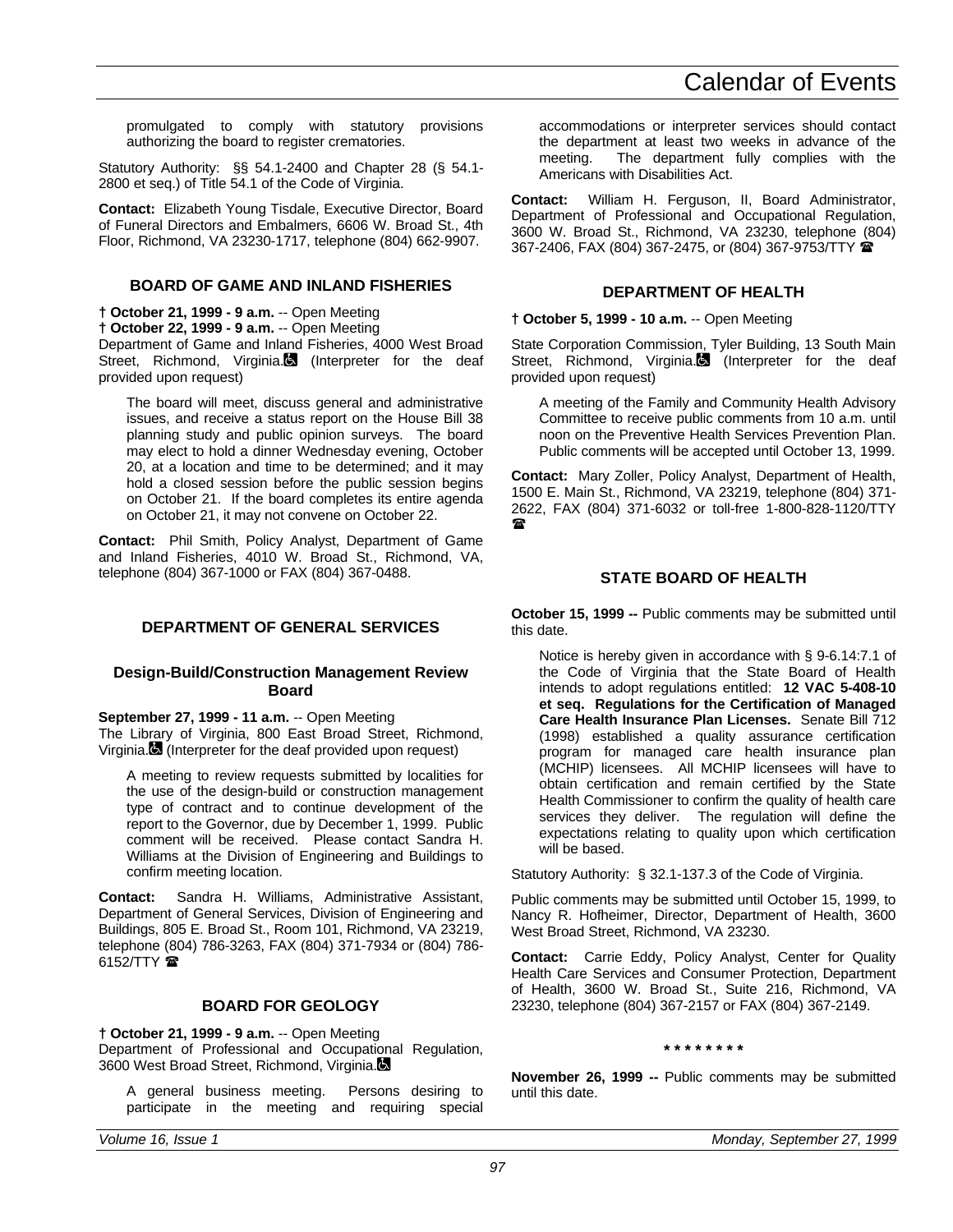Notice is hereby given in accordance with § 9-6:14:7.1 of the Code of Virginia that the State Board of Health intends to amend regulations entitled: **12 VAC 5-80-10 et seq. Regulations for the Administration of the Virginia Hearing Impairment Identification and Monitoring System.** The purpose of the proposed regulations is to reflect current statutory law by providing consistent guidance for the implementation and administration of a system designed to ensure that infants with hearing loss are identified and receive appropriate intervention at the earliest possible age after birth. The amendments will (i) establish standards by which hospitals with neonatal intensive care services and hospitals with newborn nurseries shall perform hearing screening on all newborns prior to discharge after birth and provide information to parents and primary medical care providers; (ii) establish procedures for reporting by hospitals and by persons providing audiological services; (iii) establish appropriate mechanisms for follow-up; and (iv) establish responsibilities of the Virginia Department of Health for monitoring and evaluation.

Statutory Authority: §§ 32.1-12 and 32.1-64 of the Code of Virginia.

**Contact:** Pat T. Dewey, Speech and Hearing Services Administrator, Division of Child and Adolescent Health, Department of Health, P.O. Box 2448, Richmond, VA 23218- 2448, telephone (804) 786-1964, FAX (804) 786-0917 or tollfree 1-800-828-1120/TTY

# **DEPARTMENT OF HEALTH PROFESSIONS**

## **† October 8, 1999 - 9 a.m.** -- Open Meeting

Department of Health Professions, 6606 West Broad Street, 5th Floor, Room 4, Richmond, Virginia. (Interpreter for the deaf provided upon request)

A meeting of the Health Practitioner's Intervention Program and its contractor and representatives on the status of the program. The committee will meet in open session for general discuss of the program. The committee may meet in executive session to consider specific requests from applicants or participants in the program.

**Contact:** John W. Hasty, Director, Health Practitioner's Intervention Program, Department of Health Professions, 6606 W. Broad St., 4th Floor, Richmond, VA 23230-1717, telephone (804) 662-9424, FAX (804) 662-9114 or (804) 662- 7197/TTY  $\mathbf{\mathcal{D}}$ 

# **BOARD FOR HEARING AID SPECIALISTS**

**September 28, 1999 - 8:30 a.m.** -- Open Meeting Department of Professional and Occupational Regulation, 3600 West Broad Street, 4th Floor, Richmond, Virginia. (Interpreter for the deaf provided upon request)

A meeting to discuss regulatory review and other matters requiring board action, including disciplinary cases. All meetings are subject to change or cancellation. A public comment period will be held at the beginning of the meeting. Persons desiring to participate in the meeting and requiring special accommodations or interpreter services should contact the department at least 10 days prior to the meeting so that suitable arrangements can be made. The department fully complies with the Americans with Disabilities Act.

**Contact:** Nancy Taylor Feldman, Assistant Director, Department of Professional and Occupational Regulation, 3600 W. Broad St., 4th Floor, Richmond, VA 23230-4917, telephone (804) 367-8590, FAX (804) 367-2474 or (804) 367-  $9753/TTY$ 

## **VIRGINIA HIV COMMUNITY PLANNING COMMITTEE**

**† October 21, 1999 - 8:30 a.m.** -- Open Meeting

Holiday Inn Crossroads, 2000 Staples Mill Road, Richmond, Virginia.**B** 

**† December 10, 1999 - 8:30 a.m.** -- Open Meeting

Holiday Inn Select, 1021 Koger Center Boulevard, Richmond, Virginia.**Q** 

A regular meeting focusing on HIV prevention planning.

**Contact:** Elaine G. Martin, Coordinator, Coordinator AIDS Education, Information and Training, Department of Health, P.O. Box 2448, Room 112, Richmond, VA 23218, telephone (804) 786-0877 or toll-free 1-800-533-4148/TTY <sup>2</sup>.

## **HOPEWELL INDUSTRIAL SAFETY COUNCIL**

**† October 5, 1999 - 9 a.m.** -- Open Meeting

**† November 2, 1999 - 9 a.m.** -- Open Meeting

**† December 7, 1999 - 9 a.m.** -- Open Meeting

Hopewell Community Center, 100 West City Point Road, Hopewell, Virginia. $\blacksquare$  (Interpreter for the deaf provided upon request)

Local Emergency Preparedness Committee meeting on emergency preparedness as required by SARA Title III.

**Contact:** Robert Brown, Emergency Services Coordinator, 300 N. Main St., Hopewell, VA 23860, telephone (804) 541- 2298.

# **VIRGINIA HOUSING DEVELOPMENT AUTHORITY**

## **† October 9, 1999 - 5 p.m.** -- Open Meeting

Williamsburg Hospitality House, 415 Richmond Road, Williamsburg, Virginia.

The Board of Commissioners will hold a retreat on October 9 through October 11, 1999. During the retreat the board will consider and discuss policies and issues relating to the authority's programs and operations. At the regular meeting of the board on October 11, the board will (i) review and, if appropriate, approve the minutes from the prior monthly meeting; (ii) consider for approval and ratification mortgage loan commitments under the authority's various programs; (iii) review the authority's operations for the prior month; and (iv)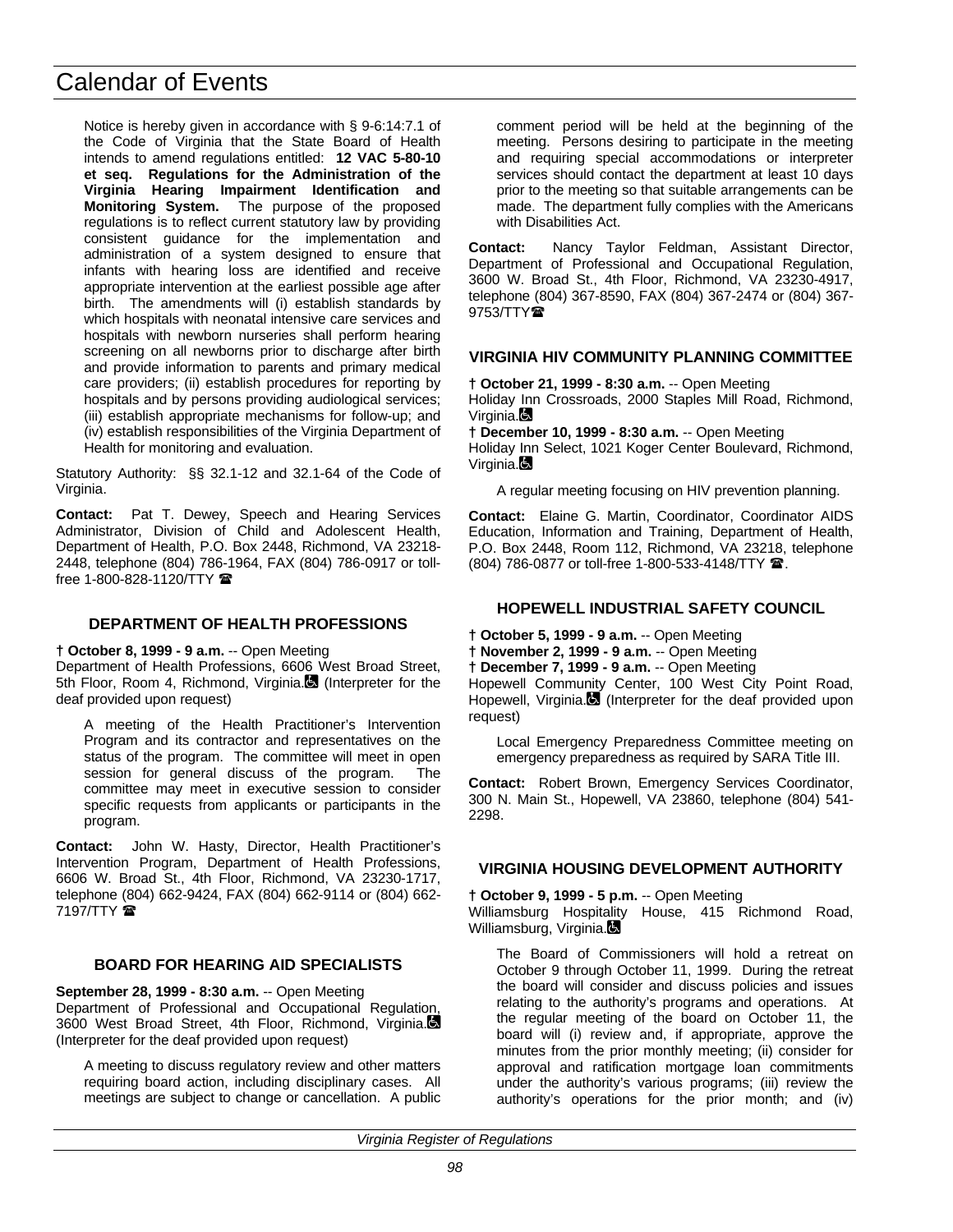consider such other matters and take such other actions as it may deem appropriate. Various committees of the board may also meet during the retreat and before or after the regular meeting and consider matters within their purview. The planned agenda of the retreat and meeting will be available at the offices of the authority one week prior to the date of the retreat and meeting.

**Contact:** J. Judson McKellar, Jr., General Counsel, Virginia Housing Development Authority, 601 S. Belvidere Street, Richmond, VA 23220, telephone (804) 343-5540, FAX (804) 783-6701, toll-free 1-800-968-7837, or (804) 783-6705/TTY ୍ଲେକ

# **VIRGINIA INFORMATION PROVIDERS NETWORK AUTHORITY**

**October 28, 1999 - 1 p.m.** -- Open Meeting

Division of Motor Vehicles, 2300 West Broad Street, Room 702, Richmond, Virginia. (Interpreter for the deaf provided upon request)

A regular bimonthly meeting.

**Contact:** Fred Marcus, Agency Management Analyst, Virginia Information Providers Network Authority, 2300 W. Broad St., Room 321, Richmond, VA 23269, telephone (804) 367-2850 or FAX (804) 367-2536.

# **VIRGINIA ADVISORY COMMISSION ON INTERGOVERNMENTAL RELATIONS**

**September 29, 1999 - 10 a.m.** -- Open Meeting Location to be determined.

A meeting to discuss legislative agenda recommendations to the Advisory Commission on Intergovernmental Regulations (ACIR).

**Contact:** Adele MacLean, Secretary, Virginia Advisory Commission on Intergovernmental Relations, Pocahontas Bldg., 900 E. Main St., Suite 103, Richmond, VA 23219, telephone (804) 786-6508, FAX (804) 371-7999 or (804) 828- 1120/TTY **2** 

# **October 17, 1999 - 2 p.m.** -- Open Meeting

Williamsburg Lodge and Conference Center, Dominion Room, Second Floor, Williamsburg, Virginia.

A meeting coinciding with the beginning of the Virginia Municipal League's annual conference to discuss the ACIR's legislative agenda for the 2000 General Assembly session.

**Contact:** Adele MacLean, Secretary, Virginia Advisory Commission on Intergovernmental Relations, Pocahontas Bldg., 900 E. Main St., Suite 103, Richmond, VA 23219, telephone (804) 786-6508, FAX (804) 371-7999 or (804) 828- 1120/TTY $\mathbf{\mathcal{D}}$ 

# **DEPARTMENT OF LABOR AND INDUSTRY**

# **Apprenticeship Council**

**November 18, 1999 - 9:30 a.m.** -- Open Meeting Department of Labor and Industry, Powers-Taylor Building, 13 South 13th Street, Richmond, Virginia. (Interpreter for the deaf provided upon request)

A regular meeting. Agenda to be announced.

**Contact:** Beverly Donati, Assistant Program Director, Apprenticeship Program, Department of Labor and Industry, Powers-Taylor Bldg., 13 S. 13th St., Richmond, VA 23219, telephone (804) 786-2382, FAX (804) 786-8418, or (804) 786-  $2376/TTY$ 

# **STATE LAND EVALUATION ADVISORY COUNCIL**

# **September 27, 1999 - 10 a.m.** -- Open Meeting

Department of Taxation, 2220 West Broad Street, Richmond, Virginia. $\blacksquare$ 

A meeting to adopt suggested ranges of values for agricultural, horticultural, forest and open-space land use and the use-value assessment program.

**Contact:** H. Keith Mawyer, Property Tax Manager, Department of Taxation, Office of Customer Services, Property Tax Unit, 2220 W. Broad St., Richmond, VA 23220, telephone (804) 367-8020.

# **MARINE RESOURCES COMMISSION**

**September 28, 1999 - 9:30 a.m.** -- Open Meeting **† October 26, 1999 - 9:30 a.m.** -- Open Meeting Marine Resources Commission, 2600 Washington Avenue, 4th Floor, Room 403, Newport News, Virginia. **(3)** (Interpreter for the deaf provided upon request)

The commission will hear and decide the following marine environmental matters: permit applications for projects in wetlands, bottom lands, coastal primary sand dunes and beaches; appeals of local wetland board decisions; and policy and regulatory issues. The commission will hear and decide the following fishery management items beginning at approximately noon: regulatory proposals; fishery management plans; fishery conservation issues; licensing; and shellfish leasing. Meetings are open to the public. Testimony will be taken under oath from parties addressing agenda items on permits and licensing. Public comments will be taken on resource matters, regulatory issues and items scheduled for public hearing.

**Contact:** LaVerne Lewis, Secretary to the Commission, Marine Resources Commission, P.O. Box 756, Newport News, VA 23607-0756, telephone (757) 247-2261, toll-free 1- 800-541-4646 or (757) 247-2292/TTY<sup>2</sup>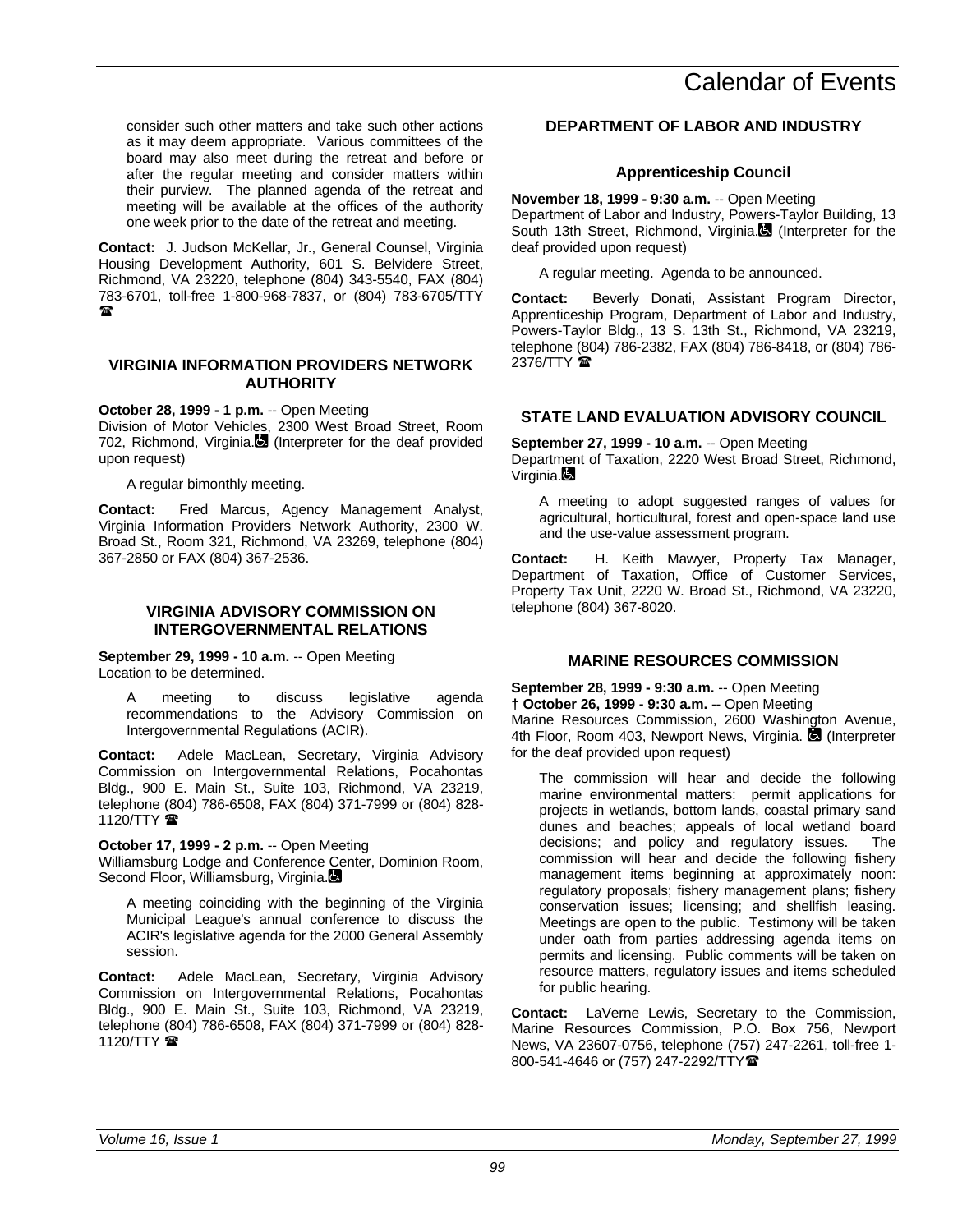# **BOARD OF MEDICAL ASSISTANCE SERVICES**

**November 9, 1999 - 10 a.m.** -- Open Meeting

Department of Medical Assistance Services, 600 E. Broad Street, Richmond, Virginia.

A regular meeting.

**Contact:** Leah D. Hamaker, Board Liaison, Department of Medical Assistance Services, 600 E. Broad St., Suite 1300, Richmond, VA 23219, telephone (804) 786-4626 or FAX (804) 371-4981.

## **DEPARTMENT OF MEDICAL ASSISTANCE SERVICES**

**November 1, 1999 - 1 p.m.** -- Open Meeting

Department of Medical Assistance Services, 600 East Broad Street, Suite 1300, Board Room, Richmond, Virginia.

The Pharmacy Liaison Committee will conduct routine business.

**Contact:** Marianne Rollings, Pharmacy Services, Division of Program Operators, Department of Medical Assistance Services, 600 E. Broad St., Suite 1300, Richmond, VA 23219, telephone (804) 225-4268.

# **BOARD OF MEDICINE**

**October 1, 1999** -- Public comments may be submitted until this date.

Notice is hereby given in accordance with § 9-6.14:7.1 of the Code of Virginia that the Board of Medicine intends to amend regulations entitled: **18 VAC 85-40-10 et seq. Regulations Governing the Practice of Respiratory Care Practitioners.** The purpose of the proposed action is to replace emergency regulations for the licensure of respiratory care practitioners.

Statutory Authority: § 54.1-2400 and Chapter 29 (§ 54.1- 2900 et seq.) of Title 54.1 of the Code of Virginia.

**Contact:** Warren W. Koontz, M.D., Executive Director, Board of Medicine, 6606 W. Broad St.,4th Floor, Richmond, VA 23230-1717, telephone (804) 662-9908 or FAX (804) 662- 9943.

## **\* \* \* \* \* \* \* \***

**October 15, 1999 -** Public comments may be submitted until this date.

Notice is hereby given in accordance with § 9-6.14:7.1 of the Code of Virginia that the Board of Medicine intends to amend regulations entitled: **18 VAC 85-101-10 et seq. Regulations for the Licensure of Occupational Therapists.** The amendments are proposed to replace emergency regulations, effective January 29, 1999, which were promulgated to comply with statutory provisions requiring licensure of occupational therapists. Proposed amendments clarify the requirements for licensure and clarify that evidence of active practice is required for renewal or reinstatement of a license and for an applicant applying for licensure from another state. Active practice is defined as 160 hours within a 24-month period.

Statutory Authority: §§ 54.1-2400 and Chapter 29 (§ 54.1- 2900 et seq.) of Title 54.1 of the Code of Virginia.

**Contact:** Warren W. Koontz, M.D., Executive Director, Board of Medicine, 6606 W. Broad St., 4th Floor, Richmond, VA 23230-1717, telephone (804) 662-9908.

### **\* \* \* \* \* \* \* \***

**October 15, 1999 -** Public comments may be submitted until this date.

Notice is hereby given in accordance with § 9-6.14:7.1 of the Code of Virginia that the Board of Medicine intends to amend regulations entitled: **18 VAC 85-20-10 et seq. Regulations Governing the Practice of Medicine, Osteopathy, Podiatry, Chiropractic and Physician Acupuncture.** The amendments are proposed pursuant to a statutory mandate in § 54.1-2910.1 of the Code of Virginia to establish a physician profile system which would provide information on the practice and disciplinary history of doctors of medicine and osteopathy.

Statutory Authority: §§ 54.1-2400 and 54.1-2910.1 of the Code of Virginia.

**Contact:** Warren W. Koontz, M.D., Executive Director, Board of Medicine, 6606 W. Broad St., 4th Floor, Richmond, VA 23230-1717, telephone (804) 662-9908.

## **October 14, 1999 - 8 a.m.** -- Open Meeting

Department of Health Professions, 6606 West Broad Street, 5th Floor, Richmond, Virginia. (Interpreter for the deaf provided upon request)

A meeting to conduct general board business, receive committee and board reports, and discuss any other items which may come before the board. The board will also meet on Thursday, Friday, and Saturday, October 14, 15, and 16, to review reports, interview licensees/applicants, conduct administrative proceedings, and make decisions on disciplinary matters. The board will also review any regulations that may come before it. The board will entertain public comments during the first 15 minutes on agenda items.

**Contact:** Warren W. Koontz, M.D., Executive Director, Board of Medicine, Department of Health Professions, 6606 W. Broad St., 4th Floor, Richmond, VA 23230-1717, telephone (804) 662-9960, FAX (804) 662-9517 or (804) 662-7197/TTY  $\mathbf{r}$ 

### **\* \* \* \* \* \* \* \***

**† November 19, 1999 - 8 a.m.** -- Public Hearing Department of Health Professions, 6606 West Broad Street, 5th Floor, Conference Room 2, Richmond, Virginia.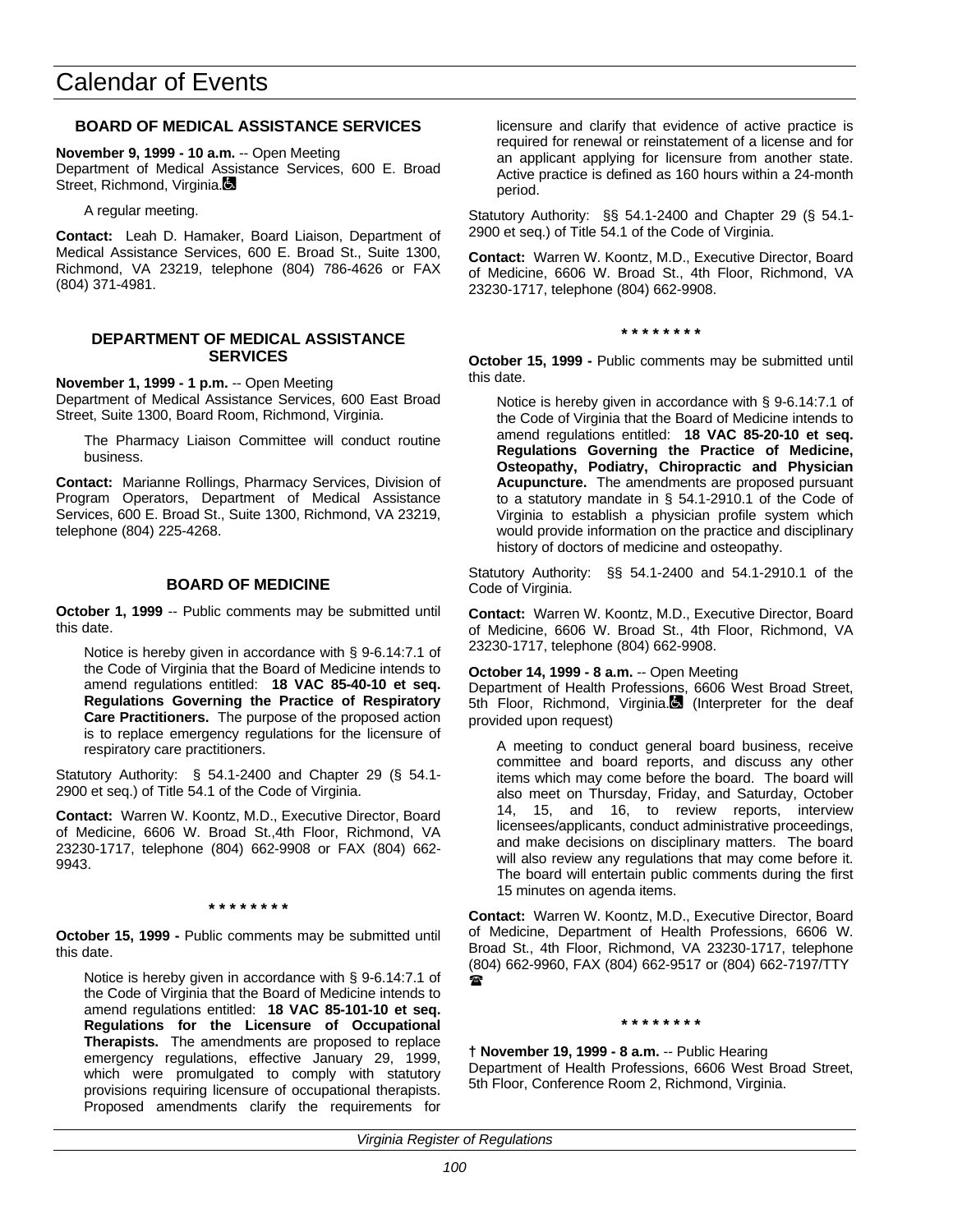**November 26, 1999 –** Public comments may be submitted until this date.

Notice is hereby given in accordance with § 9-6.14:7.1 of the Code of Virginia that the Board of Medicine intends to amend regulations entitled: **18 VAC 85-31-10 et seq. Regulations Governing the Practice of Physical Therapy.** The purpose of the proposed amendments is to clarify the use of unlicensed persons in the practice of physical therapy, require proof of English proficiency for graduates of schools located outside the United States and Canada, require graduates of nonapproved schools to provide documentation of certification by the Foreign Credentialing Commission on Physical Therapy, establish the passing score for the examination, and to clarify certain requirements for practice and supervision of physical therapy assistants. In addition, the proposed amendments establish an inactive licensure status and those requirements for renewal or reinstatement of licensure which are necessary to protect the public health and safety in the delivery of physical therapy services.

Statutory Authority: § 54.1-2400 and Chapter 29 (§ 54.1- 2900 et seq.) of the Code of Virginia.

**Contact:** Warren W. Koontz, M.D., Executive Director, Board of Medicine, 6606 W. Broad St., 4th Floor, Richmond, VA 23230-1717, telephone (804) 662-9908.

## **Informal Conference Committee**

# **October 22, 1999 - 9 a.m.** -- Open Meeting

Williamsburg Marriott, 50 Kingsmill Road, Williamsburg, Virginia.

**† October 27, 1999 - 9 a.m.** -- Open Meeting

Department of Health Professions, 6606 West Broad Street, Richmond, Virginia.

A meeting to inquire into allegations that certain practitioners may have violated laws and regulations governing the practice of medicine and other healing arts in Virginia. The committee will meet in open and closed sessions pursuant to § 2.1-344 A 7 and A 15 of the Code of Virginia. Public comment will not be received.

**Contact:** Karen W. Perrine, Deputy Executive Director, Board of Medicine, 6606 W. Broad St., 4th Floor, Richmond, VA 23230-1717, telephone (804) 662-7693, FAX (804) 662- 9517 or (804) 662-7197/TTY  $\hat{\mathbf{z}}$ 

# **VIRGINIA MUSEUM OF NATURAL HISTORY**

**† October 16, 1999 - 9 a.m.** -- Open Meeting

Virginia Museum of Natural History, 1001 Douglas Avenue, Martinsville, Virginia.

A meeting of the Board of Trustees to receive reports from the development, executive, finance, legislative, marketing, nominating, outreach, personnel, planning and facilities, and research and collections committees. Public comment will be received following approval of the minutes of the August meeting.

**Contact:** Rhonda J. Knighton, Administrative Staff Assistant, Virginia Museum of Natural History, 1001 Douglas Ave., Martinsville, VA 24112, telephone (540) 666-8616, or (540) 666-8638/TTY <sup>全</sup>

# **BOARD OF NURSING**

**September 27, 1999 - 8:30 a.m.** -- Open Meeting **September 29, 1999 - 8:30 a.m.** -- Open Meeting **September 30, 1999 - 8:30 a.m.** -- Open Meeting Department of Health Professions, 6606 West Broad Street, 5th Floor, Richmond, Virginia. (Interpreter for the deaf provided upon request)

A panel of the board will conduct formal hearings with licensees and certificate holders. Public comment will not be received.

**Contact:** Nancy K. Durrett, R.N., Executive Director, Board of Nursing, 6606 W. Broad St., 4th Floor, Richmond, VA 23230-1717, telephone (804) 662-9909, FAX (804) 662-9943 or (804) 662-7197/TTY

**September 28, 1999 - 9 a.m.** -- Open Meeting

Department of Health Professions, 6606 West Broad Street, 5th Floor, Richmond, Virginia. (Interpreter for the deaf provided upon request)

A meeting to conduct regular business. Public comment will not be received.

**Contact:** Nancy K. Durrett, R.N., Executive Director, Board of Nursing, 6606 W. Broad St., 4th Floor, Richmond, VA 23230-1717, telephone (804) 662-9909, FAX (804) 662-9943 or (804) 662-7197/TTY  $\blacksquare$ 

# **BOARD OF NURSING HOME ADMINISTRATORS**

**October 13, 1999 - 9:30 a.m.** -- Open Meeting Department of Health Professions, 6606 West Broad Street, 5th Floor, Richmond, Virginia.

A regular meeting to discuss general board business. Public comments will be received for 15 minutes prior to the start of the meeting.

**Contact:** Senita Booker, Administrative Staff Assistant, Board of Nursing Home Administrators, 6606 W. Broad St., 4th Floor, Richmond, VA 23230-1717, telephone (804) 662- 9111, FAX (804) 662-9523 or (804) 662-7197/TTY  $\blacksquare$ 

# **VIRGINIA OUTDOORS FOUNDATION**

**† September 29, 1999 - 10:30 a.m.** -- Open Meeting Lynchburg Chamber of Commerce, Lynchburg, Virginia.

A meeting of the Region V Open Space Land Preservation Trust Fund to review funding proposals. Public comment will be received.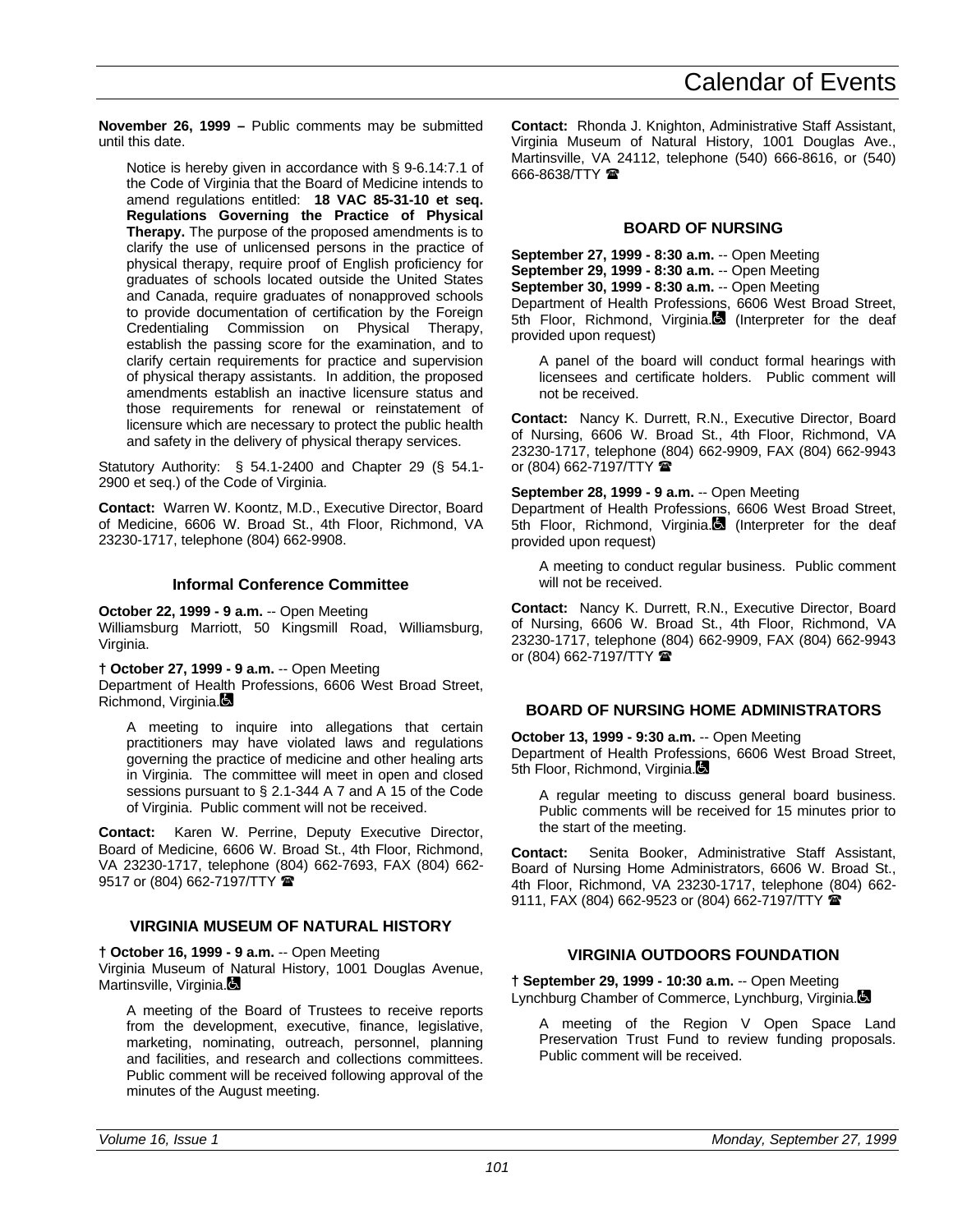**Contact:** Sherry Buttrick, Director, Virginia Outdoors Foundation, 1010 Harris St., Suite 4, Charlottesville, VA 22901, telephone (804) 293-3423 or FAX (804) 293-3859.

**October 5, 1999 - 10 a.m.** -- Open Meeting **October 6, 1999 - 10 a.m.** -- Open Meeting **December 8, 1999 - 10 a.m.** -- Open Meeting **December 9, 1999 - 10 a.m.** -- Open Meeting State Capitol, Capitol Square, House Room 2, Richmond, Virginia. (Interpreter for the deaf provided upon request)

A regularly scheduled meeting of the Board of Trustees to discuss foundation business and accept conservation easements. Public input will be accepted after the regular business meeting.

**Contact:** Tamara Vance, Executive Director, Virginia Outdoors Foundation, 203 Governor St., Room 317, Richmond, VA 23219, telephone (804) 225-2147 or FAX (804) 371-4810.

## **BOARD OF PHARMACY**

**September 28, 1999 - 9 a.m.** -- Open Meeting Department of Health Professions, 6606 West Broad Street, 5th Floor, Conference Room 1, Richmond, Virginia.

A meeting of the Special Conference Committee to hear informal conferences. Public comments will not be received.

**Contact:** Elizabeth Scott Russell, Executive Director, Board of Pharmacy, 6606 W. Broad St., 4th Floor, Richmond, VA 23230-1717, telephone (804) 662-9911 or FAX (804) 662- 9313.

**† October 5, 1999 - 9 a.m.** -- Open Meeting

Department of Health Professions, 6606 West Broad Street, 5th Floor, Conference Room 2, Richmond, Virginia.

A general business meeting. The board may consider disciplinary matters and conduct disciplinary proceedings. Public comments will be received at the beginning of the meeting immediately following the approval of the agenda and the review and acceptance of minutes.

**Contact:** Elizabeth Scott Russell, Executive Director, Board of Pharmacy, 6606 W. Broad St., 4th Floor, Richmond, VA 23230-1717, telephone (804) 662-9911 or FAX (804) 662- 9313.

## **† October 5, 1999 - 1 p.m.** -- Open Meeting

Department of Health Professions, 6606 West Broad Street, 5th Floor, Conference Room 2, Richmond, Virginia.

A meeting of the board panel to hear formal hearings. Public comments will not be received.

**Contact:** Elizabeth Scott Russell, Executive Director, Board of Pharmacy, 6606 W. Broad St., 4th Floor, Richmond, VA 23230-1717, telephone (804) 662-9911 or FAX (804) 662- 9313.

**† October 12, 1999 - 9 a.m.** -- Open Meeting

Department of Health Professions, 6606 West Broad Street, 5th Floor, Conference Room 3, Richmond, Virginia.

A working meeting of the ad hoc committee on pharmacy technicians. A board panel will hold formal hearings at 10 a.m. Public comments will not be received.

**Contact:** Elizabeth Scott Russell, Executive Director, Board of Pharmacy, 6606 W. Broad St., 4th Floor, Richmond, VA 23230-1717, telephone (804) 662-9911 or FAX (804) 662- 9313.

## **BOARD FOR PROFESSIONAL AND OCCUPATIONAL REGULATION**

**November 16, 1999 - 10 a.m.** -- Open Meeting Department of Professional and Occupational Regulation, 3600 West Broad Street, Richmond, Virginia.

A general business meeting. Persons desiring to participate in the meeting and requiring special accommodations or interpreter services should contact the board at least 10 days prior to the meeting. The department fully complies with the Americans with Disabilities Act.

**Contact:** Debra L. Vought, Agency Management Analyst, Department of Professional and Occupational Regulation, 3600 W. Broad St., Richmond, VA 23230, telephone (804) 367-8519 or (804) 367-9753/TTY (

## **DEPARTMENT OF PROFESSIONAL AND OCCUPATIONAL REGULATION**

**October 27, 1999 - 1:30 p.m.** -- Public Hearing Department of Professional and Occupational Regulation, 3600 West Broad Street, Conference Room 4, Richmond, Virginia.

**November 1, 1999 -** Public comments may be submitted until this date.

Notice is hereby given in accordance with § 9-6.14:7.1 of the Code of Virginia that the Department of Professional and Occupational Regulation intends to amend regulations entitled: **18 VAC 120-10-10 et seq. Public Participation Guidelines.** The proposed amendments make technical changes to this regulation so that it will apply to all regulatory programs that are under the authority of the Director of the Department of Professional and Occupational Regulation rather than a regulatory board. The result will be that the regulation will apply to the newly created professional boxing and wrestling program as well as to the polygraph examiners regulatory program and to any regulatory program assigned to the Director of the Department of Professional and Occupational Regulation in the future.

Statutory Authority: §§ 9-6.14:7.1 and 54.1-201 of the Code of Virginia.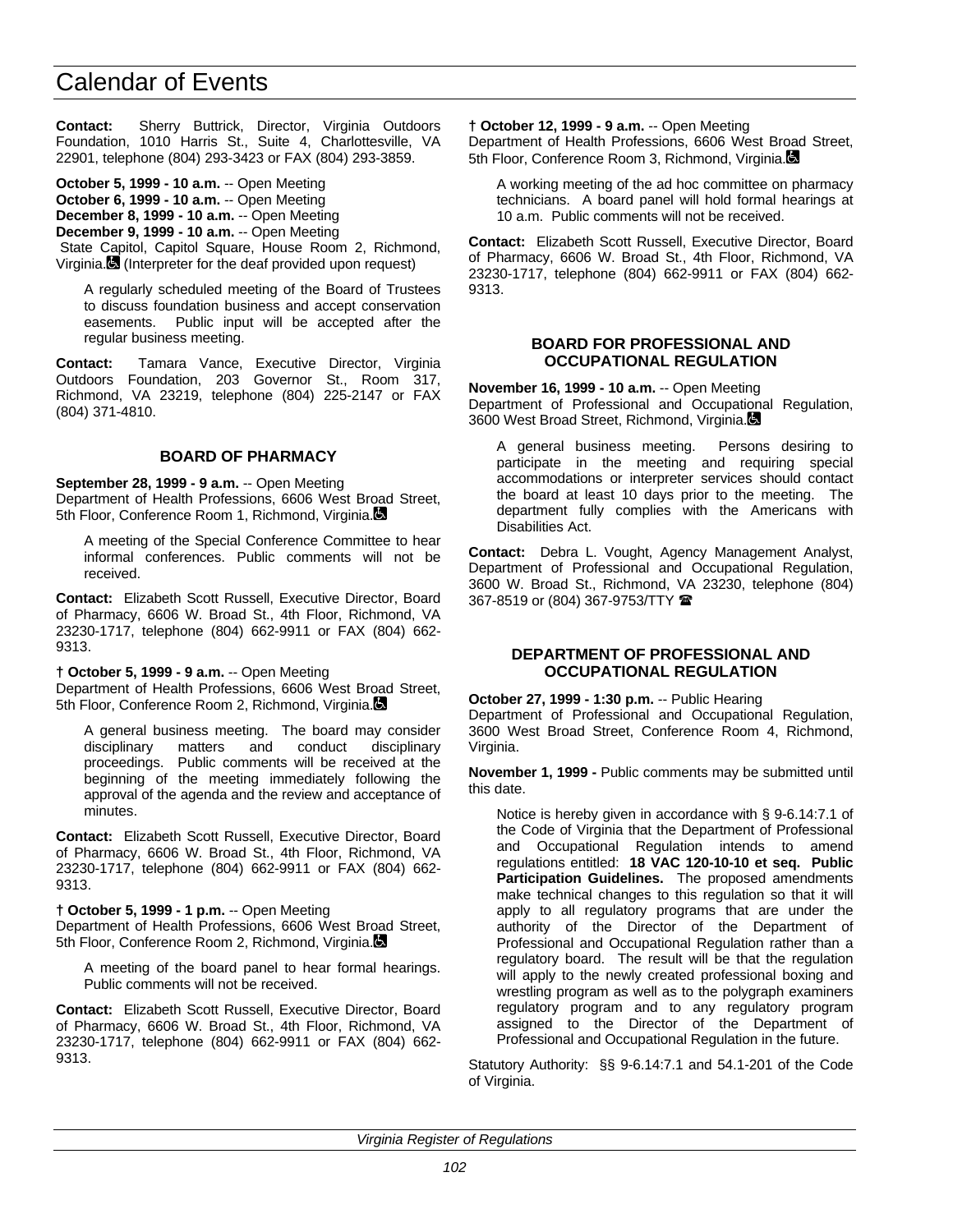**Contact:** David Dick, Assistant Director, Department of Professional and Occupational Regulation, 3600 W. Broad St., Richmond, VA 23230, telephone (804) 367-8507, FAX (804) 367-2475 and (804) 367-9753/TTY (

# **BOARD OF LICENSED PROFESSIONAL COUNSELORS, MARRIAGE AND FAMILY THERAPISTS AND SUBSTANCE ABUSE TREATMENT PROFESSIONALS**

**October 15, 1999 -** Public comments may be submitted until this date.

Notice is hereby given in accordance with § 9-6.14:7.1 of the Code of Virginia that the Board of Licensed Professional Counselors, Marriage and Family Therapists and Substance Abuse Treatment Professionals intends to amend regulations entitled: **18 VAC 115-30-10 et seq. Regulations Governing the Certification of Substance Abuse Treatment Counselors.** The purpose of the proposed amendments is to respond to Executive Order 15 (94) by clarifying and reformatting the regulations, extending the endorsement provision to include holders of certain national certifications, reducing the burden of the supervised training requirement, and clarifying the standard of practice pertaining to dual relationships. To reduce the financial burden on individuals who wish to renew a certification which has lapsed for more than four years, the board is proposing a reapplication alternative to the current cumulative renewal and penalty fee.

Statutory Authority: §§ 54.1-2400 and Chapter 35 (§ 54.1- 3500 et seq.) of Title 54.1 of the Code of Virginia.

**Contact:** Janet Delorme, Deputy Executive Director, Board of Licensed Professional Counselors, Marriage and Family Therapists and Substance Abuse Treatment Professionals, 6606 W. Broad St., 4th Floor, Richmond, VA 23230-1717, telephone (804) 662-9575, FAX (804) 662-9943 or (804) 662- 7197/TTY **雷** 

**\* \* \* \* \* \* \* \***

**October 15, 1999 -** Public comments may be submitted until this date.

Notice is hereby given in accordance with § 9-6.14:7.1 of the Code of Virginia that the Board of Licensed Professional Counselors, Marriage and Family Therapists and Substance Abuse Treatment Professionals intends to amend regulations entitled: **18 VAC 115-50-10 et seq. Regulations Governing the Practice of Marriage and Family Therapy.** The purpose of the proposed amendments is to respond to a petition for rulemaking to make it possible for individuals to be licensed if their educational programs do not offer all course work currently required; to conform the residency requirements to those required for the licensed professional counselors as mandated by statute; to simplify documentation of credentials for endorsement applicants; and to recognize all acceptable accrediting bodies for graduate programs.

Statutory Authority: §§ 54.1-2400 and Chapter 35 (§ 54.1- 3500 et seq.) of Title 54.1 of the Code of Virginia.

**Contact:** Janet Delorme, Deputy Executive Director, Board of Licensed Professional Counselors, Marriage and Family Therapists and Substance Abuse Treatment Professionals, 6606 W. Broad St., 4th Floor, Richmond, VA 23230-1717, telephone (804) 662-9575, FAX (804) 662-9943 or (804) 662-  $7197/TTY$ 

**\* \* \* \* \* \* \* \***

**October 15, 1999 -** Public comments may be submitted until this date.

Notice is hereby given in accordance with § 9-6.14:7.1 of the Code of Virginia that the Board of Licensed Professional Counselors, Marriage and Family Therapists and Substance Abuse Treatment Professionals intends to amend regulations entitled: **18 VAC 115-60-10 et seq. Regulations Governing the Practice of Substance Abuse Treatment Practitioners.** The purpose of the proposed amendments is to promulgate new regulations establishing qualifications for licensure of substance abuse treatment practitioners, fees, and standards of ethical practice as required by statutory mandate.

Statutory Authority: §§ 54.1-2400 and Chapter 35 (§ 54.1- 3500 et seq.) of Title 54.1 of the Code of Virginia.

**Contact:** Janet Delorme, Deputy Executive Director, Board of Licensed Professional Counselors, Marriage and Family Therapists and Substance Abuse Treatment Professionals, 6606 W. Broad St., 4th Floor, Richmond, VA 23230-1717, telephone (804) 662-9575, FAX (804) 662-9943 or (804) 662- 7197/TTY (

**\* \* \* \* \* \* \* \***

**† November 18, 1999 - 1 p.m.** -- Public Hearing Department of Health Professions, 6606 West Broad Street, 5th Floor, Conference Room 1, Richmond, Virginia.

**November 26, 1999 –** Public comments may be submitted until this date.

Notice is hereby given in accordance with § 9-6.14:7.1 of the Code of Virginia that the Board of Professional Counselors, Marriage and Family Therapists and Substance Abuse Treatment Professionals intends to amend regulations entitled: **18 VAC 115-20-10 et seq. Regulations Governing the Practice of Professional Counseling.** The purpose of the proposed action is to amend regulations pursuant to Executive Order 15 (94) to clarify and simplify regulations, include an endorsement provision for practitioners licensed in other jurisdictions, reduce the burden of the residency requirements, simplify the reinstatement procedure and update the education requirements.

Statutory Authority: §§ 54.1-103 and 54.1-2400 and Chapter 35 (§ 54.1-3500 et seq.) of the Code of Virginia.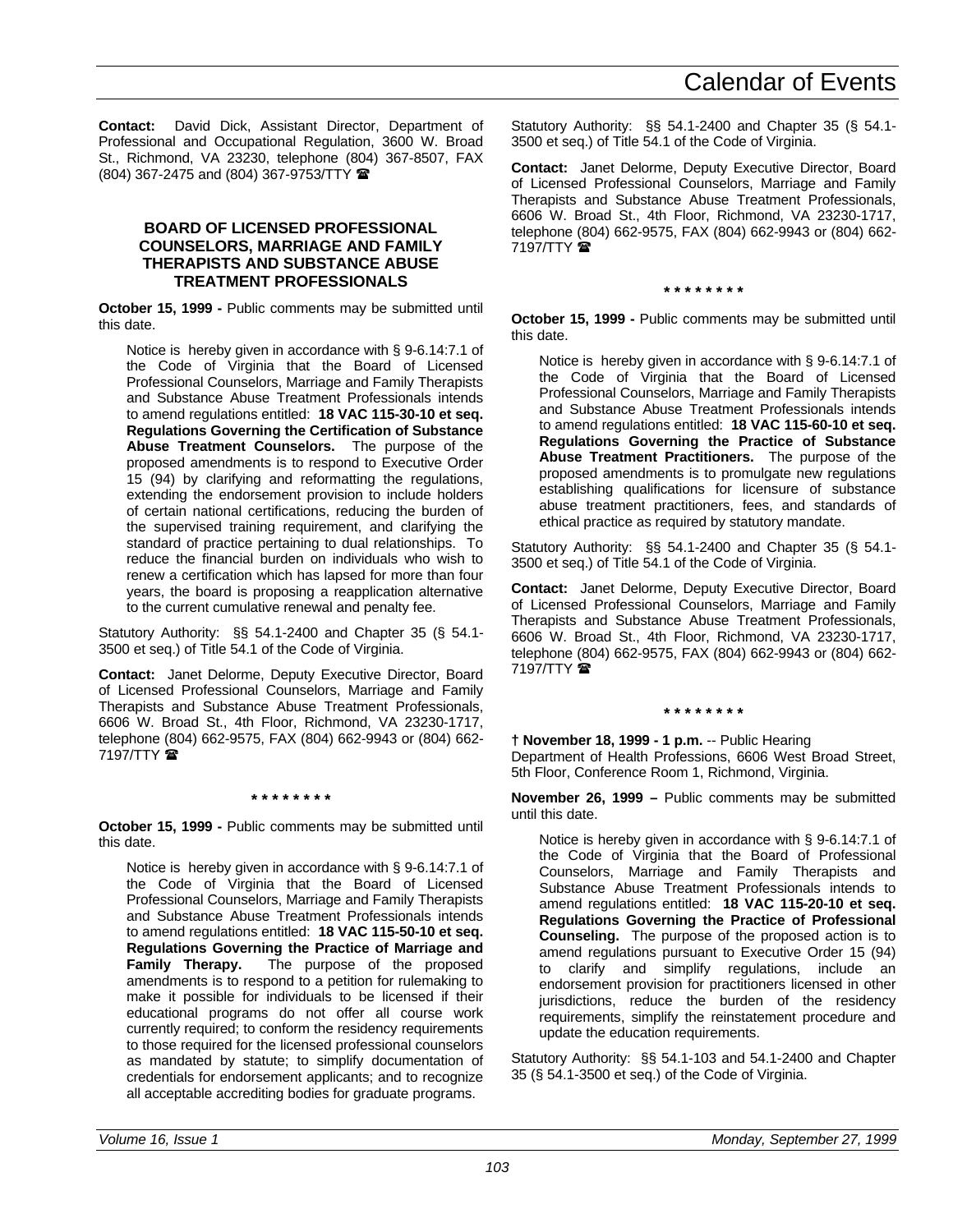**Contact:** Janet Delorme, Deputy Executive Director, Board of Licensed Professional Counselors, Marriage and Family Therapists and Substance Abuse Treatment Professionals, 6606 W. Broad St., 4th Floor, Richmond, VA 23230-1717, telephone (804) 662-9575, FAX (804) 662-9943 or (804) 662- 7197/TTY **雷** 

# **BOARD OF PSYCHOLOGY**

**October 22, 1999 - 10:30 a.m.** -- Open Meeting Department of Health Professions, 6606 West Broad Street, 5th Floor, Conference Room 1, Richmond, Virginia.

The board will meet with representatives of the Virginia Psychological Association and the Virginia Psychology Academies to discuss the establishment of continuing requirements for Virginia's licensed psychologists. Public comment will be received at various times during the meeting.

**Contact:** Janet Delorme, Deputy Executive Director, Board of Licensed Professional Counselors, Marriage and Family Therapists and Substance Abuse Treatment Professionals, 6606 W. Broad St., 4th Floor, Richmond, VA 23230-1717, telephone (804) 662-9575, FAX (804) 662-9943 or (804) 662-  $7197/TTY$ 

# **VIRGINIA RACING COMMISSION**

**† October 19, 1999 - 9:30 a.m.** -- Open Meeting Tyler Building, 1300 East Main Street, Richmond, Virginia.

Informal fact-finding conferences on the applications of Colonial Downs and the Virginia Turf Club to construct, own and operate racetracks in the Commonwealth.

**Contact:** William H. Anderson, Policy Analyst, Virginia Racing Commission, 10700 Horsemen's Rd., New Kent, VA 23124, telephone (804) 966-7404 or FAX (804) 966-7418.

**\* \* \* \* \* \* \* \***

**November 29, 1999 -** Public comments may be submitted until this date.

Notice is hereby given in accordance with § 9-6.14:7.1 of the Code of Virginia that the Virginia Racing Commission intends to amend regulations entitled: **11 VAC 10-60-10 et seq. Regulations Pertaining to Horse Racing with Pari-Mutuel Wagering: Participants.** The purpose of the proposed action is to establish the qualifications and responsibilities of participants in pari-mutuel horse racing in the Commonwealth.

Statutory Authority: § 59.1-360 of the Code of Virginia.

**Contact:** William H. Anderson, Policy Analyst, Virginia Racing Commission, 10700 Horsemen's Road, New Kent, VA 23124, telephone (804) 966-7404 or FAX (804) 966-7418.

# **REAL ESTATE APPRAISER BOARD**

**October 26, 1999 - 10 a.m. --** Open Meeting

Department of Professional and Occupational Regulation, 3600 West Broad Street, Richmond, Virginia. (Interpreter for the deaf provided upon request)

A general business meeting. Persons desiring to participate in the meeting and requiring special accommodations or interpreter services should contact the board at least two weeks prior to the meeting. The department fully complies with the Americans with Disabilities Act.

**Contact:** Karen W. O'Neal, Assistant Director, Department of Professional and Occupational Regulation, 3600 W. Broad St., Richmond, VA 23230, telephone (804) 367-8552, FAX (804) 367-2475, or (804) 367-9753/TTY (

# **REAL ESTATE BOARD**

**September 29, 1999 - 9 a.m.** -- Open Meeting **September 30, 1999 - 9 a.m.** -- Open Meeting Department of Professional and Occupational Regulation, 3600 West Broad Street, Richmond, Virginia. (Interpreter for the deaf provided upon request)

**† October 4, 1999 - 9 a.m.** -- Open Meeting Department of Alcoholic Beverage Control, Alexandria Regional Office, 501 Montgomery Street, Alexandria, Virginia.<sup>1</sup> (Interpreter for the deaf provided upon request)

**† October 12, 1999 - 9 a.m.** -- Open Meeting

**† October 13, 1999 - 9 a.m.** -- Open Meeting Department of Professional and Occupational Regulation, 3600 West Broad Street, Richmond, Virginia. (Interpreter for the deaf provided upon request)

A meeting to conduct informal fact-finding conferences pursuant to § 9-6.14:11 of the Administrative Process Act. Persons desiring to participate in the meeting and requiring special accommodations or interpreter services should contact the board at least two weeks prior to the meeting. The department fully complies with the Americans with Disabilities Act.

**Contact:** Debbie A. Amaker, Legal Assistant, Department of Professional and Occupational Regulation, 3600 W. Broad St., Richmond, VA 23230, telephone (804) 367-8582, FAX (804) 367-2179 or (804) 367-9753/TTY (

# **SEWAGE HANDLING AND DISPOSAL APPEAL REVIEW BOARD**

**† October 27, 1999 - 10 a.m.** -- Open Meeting

General Assembly Building, 9th and Broad Streets, Senate Room A, Richmond, Virginia.

A meeting to hear appeals of health department denials of septic tank permits.

**Contact:** Susan Sherertz, Board Secretary, Sewage Handling and Disposal Appeal Review Board, P.O. Box 2448,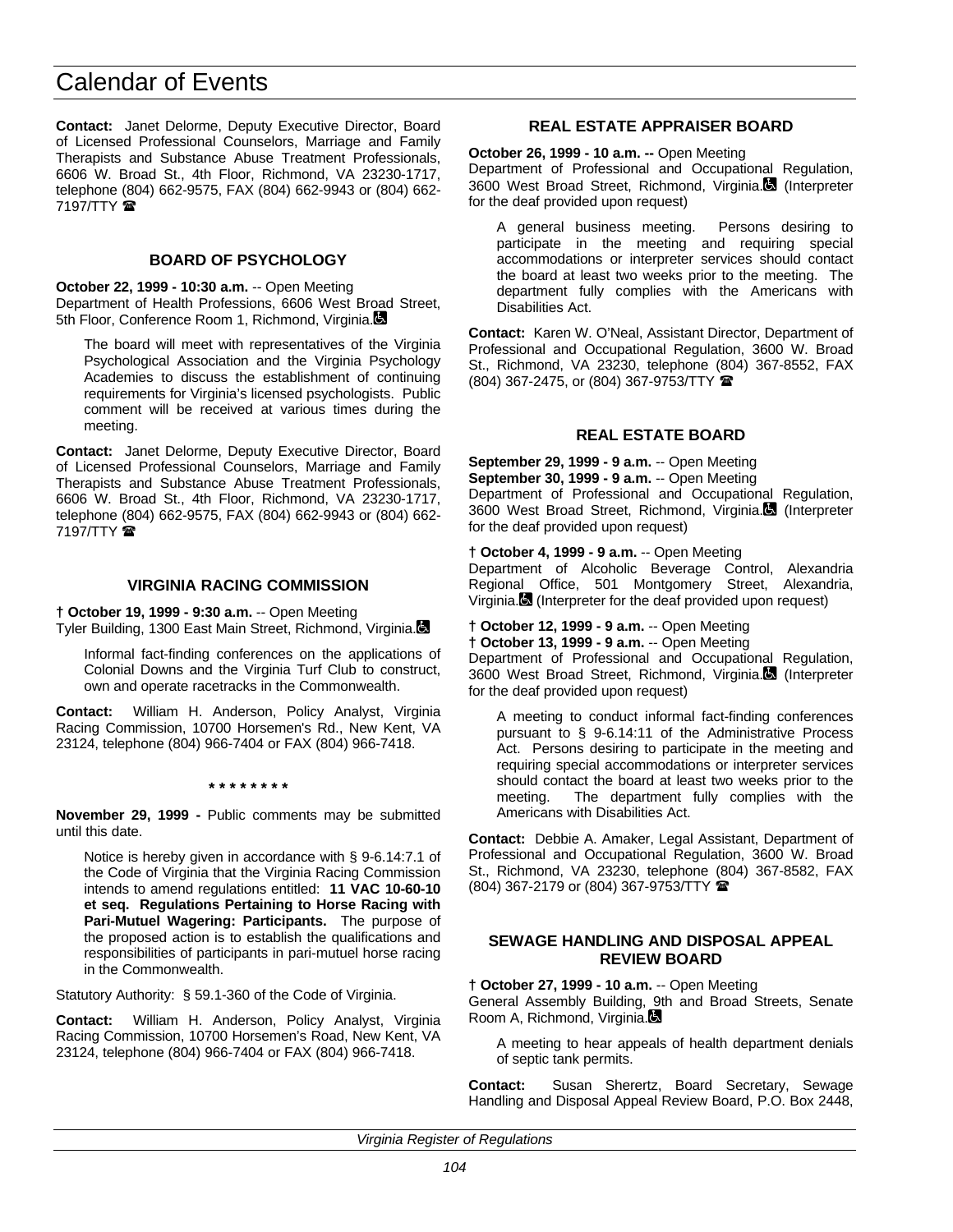Room 115, Richmond, VA 23218, telephone (804) 371-4236 or FAX (804) 225-4003.

## **VIRGINIA SMALL BUSINESS FINANCING AUTHORITY**

**September 28, 1999 - 10 a.m.** -- Open Meeting

Department of Business Assistance, 707 East Main Street, 3rd Floor, Main Board Room, Richmond, Virginia.

A meeting of the Loan Committee to review applications for loans submitted to the authority for approval. Contact the authority for confirmation of meeting time.

**Contact:** Cathleen M. Surface, Executive Director, Virginia Small Business Financing Authority, 707 E. Main St., 3rd Floor, Richmond, VA 23219, telephone (804) 371-8254 or FAX (804) 225-3384.

# **STATE BOARD OF SOCIAL SERVICES**

**September 27, 1999 - 1 p.m.** -- Public Hearing Albemarle County Public Building, Board Room 241, Charlottesville, Virginia. (Interpreter for the deaf provided upon request)

A public hearing to solicit public comment regarding the amendment to the mandated reporting requirement for suspected child abuse or neglect, wherein attending physicians report to their local department of social services' child protective services program evidence that newborn infants have been exposed to a controlled substance or display symptoms of fetal alcohol syndrome.

**Contact:** Betty Jo Zarris, Program Consultant, Department of Social Services, 730 E. Broad St., 2nd Floor, Richmond, VA 23219, telephone (8904) 692-1220 or FAX (804) 692-2215.

**\* \* \* \* \* \* \* \***

**September 27, 1999 - 1 p.m.** -- Public Hearing Albemarle County Public Building, Board Room 241, Charlottesville, Virginia.

**October 15, 1999 -** Public comments may be submitted until this date.

Notice is hereby given in accordance with § 9-6.14:7.1 of the Code of Virginia that the State Board of Social Services intends to amend regulations entitled: **22 VAC 40-705-10 et seq. Child Protective Services.** The purpose of the proposed amendments is to require attending physicians to respond to their local department of social services office evidence that newborn infants have been exposed to a controlled substance or display symptoms of fetal alcohol syndrome as required by § 63.1-248.3 A1 and 63.1-248.1 E 1 and E 2 of the Code of Virginia.

Statutory Authority: §§ 63.1-25, 63.1-248.3 and 63.1-248.6 of the Code of Virginia.

**Contact:** Betty Jo Zarris, Program Consultant, Department of Social Services, Child Protective Services Program, 730 E. Broad St., 2nd Floor, Richmond, VA 23219, telephone (804) 692-1220 or FAX (804) 692-2215.

## **September 28, 1999 - 1:30 p.m.** -- Public Hearing

Department of Social Services, Theater Row Building, 730 East Broad Street, Lower Level, Rooms 1 and 2, Richmond, Virginia.

A public hearing on the Commonwealth's Temporary Assistance to Needy Families Program State Plan. Interested individuals are invited to comment.

**Contact:** Carolyn Ellis, TANF Program Consultant, Department of Social Services, 730 E. Broad St., Richmond, VA 23219, telephone (804) 692-1738 or FAX (804) 692-1709.

**October 13, 1999 - 9 a.m.** -- Open Meeting **October 14, 1999 - 9 a.m.** -- Open Meeting Western Regional Office, 190 Patton Street, Abingdon, Virginia.

A work session and formal business meeting.

**Contact:** Pat Rengnerth, State Board Liaison, Department of Social Services, 730 E. Broad St., Richmond, VA 23219, telephone (804) 692-1826, FAX (804) 692-1962, toll-free 1- 800-552-3431, or toll-free 1-800-552-7096/TTY  $\blacksquare$ 

**† October 18, 1999 - 9 a.m.** -- Open Meeting Roanoke, Virginia; location to be announced.

**† November 8, 1999 - 9 a.m.** -- Open Meeting Department of Social Services, 730 East Broad Street, Lower Level, Training Room 1, Richmond, Virginia.

**† December 6, 1999 - 9 a.m.** -- Open Meeting Tidewater, Virginia; location to be announced.

A regular business meeting of the Virginia Commission on National and Community Service. Subcommittee sessions begin at 9 a.m.

**Contact:** Kimberly Brown, Program Officer, Department of Social Services, 730 E. Broad St., Richmond, VA 23219, telephone (804) 692-1951, FAX (804) 692-1999 or toll-free 1- 800-638-3839.

# **COUNCIL ON TECHNOLOGY SERVICES**

**† September 29, 1999 - 8 a.m.** -- Open Meeting Marshall Library, Virginia Military Institute, Lexington, Virginia.

A regular organizational meeting.

**Contact:** Jamie Breeden, Administrative Staff Specialist, Department of Information Technology, 110 S. 7th St., 3rd Floor, Richmond, VA 23219, telephone (804) 371-5506 or FAX (804) 371-5273.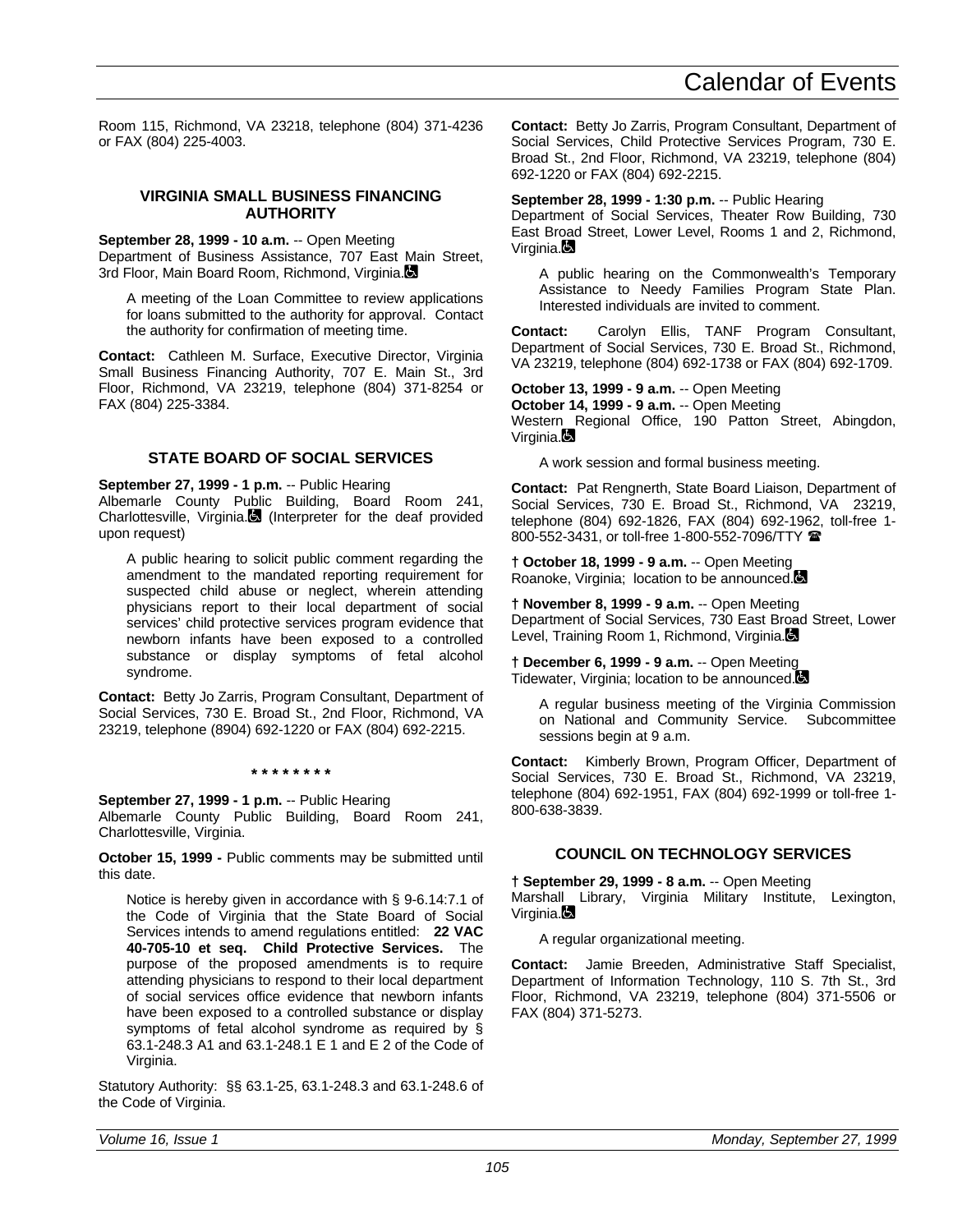## **COMMONWEALTH TRANSPORTATION BOARD**

**† October 20, 1999 - 2 p.m.** -- Open Meeting Natural Bridge Hotel, Natural Bridge, Virginia. (Interpreter for the deaf provided upon request)

A monthly meeting of the board to vote on proposals presented regarding bids, permits, additions and deletions to the highway system, and any other matters requiring board approval. Public comment will be received at the outset of the meeting on items on the meeting agenda for which the opportunity for comment has not been afforded the public in another forum. Remarks will be limited to five minutes. Large groups are asked to select one individual to speak for the group. The board reserves the right to amend these conditions. Separate committee meetings may be held on call of the chairman. Contact Department of Transportation Public Affairs at (804) 786-2715 for schedule.

**Contact:** Shirley J. Ybarra, Secretary of Transportation, 1401 E. Broad St., Richmond, VA 23219, telephone (804) 786- 6675.

## **TRANSPORTATION SAFETY BOARD**

**October 19, 1999 - 11 a.m.** -- Open Meeting

Insurance Institute for Highway Safety, Ruckersville, Virginia. (Interpreter for the deaf provided upon request)

A quarterly meeting to discuss matters of interest regarding traffic safety.

**Contact:** Angelisa Jennings, Management Analyst, Department of Motor Vehicles, 2300 W. Broad St., P.O. Box 27412, Room 405, Richmond, VA 23269, telephone (804) 367-2026.

# **BOARD FOR THE VISUALLY HANDICAPPED**

**October 19, 1999 - 1 p.m.** -- Open Meeting Department for the Visually Handicapped, Administrative

Headquarters, 397 Azalea Avenue, Richmond, Virginia. (Interpreter for the deaf provided upon request)

A regular quarterly meeting to receive information regarding department activities and operations, review expenditures from the board's endowment fund, and discuss other issues raised by board members.

**Contact:** Katherine C. Proffitt, Executive Secretary Senior, Department for the Visually Handicapped, 397 Azalea Ave., Richmond, VA 23227, telephone (804) 371-3145, toll-free 1- 800-622-2155, FAX (804) 371-3157 or (804) 371-3140/TTY  $\mathbf{r}$ 

## **DEPARTMENT FOR THE VISUALLY HANDICAPPED**

## **Vocational Rehabilitation Services**

**October 2, 1999 - 10 a.m.** -- Public Hearing Best Western Inn, 6633 Arlington Boulevard, Falls Church, Virginia. (Interpreter for the deaf provided upon request)

**October 23, 1999 - 11:30 a.m.** -- Public Hearing Holiday Inn, 725 Woodlake Drive, Chesapeake, Virginia. (Interpreter for the deaf provided upon request)

Public hearing to invite comments from the public regarding vocational rehabilitation services for persons with visual disabilities. All comments will be considered in developing the state plan for this program.

**Contact:** James G. Taylor, Vocational Rehabilitation Program Director, Department for the Visually Handicapped, 397 Azalea Ave., Richmond, VA 23227, telephone (804) 371- 3111, FAX (804) 371-3351, toll-free 1-800-622-2155 or (804)  $371 - 3140/TTY$ 

## **BOARD FOR WASTE MANAGEMENT FACILITY OPERATORS**

**October 27, 1999 - 11 a.m.** -- Public Hearing Department of Professional and Occupational Regulation, 3600 West Broad Street, Conference Room 4, Richmond, Virginia.

**November 1, 1999 -** Public comments may be submitted until this date.

Notice is hereby given in accordance with § 9-6.14:7.1 of the Code of Virginia that the Board for Waste Management Facility Operators intends to amend regulations entitled: **18 VAC 155-20-10 et seq. Waste Management Facility Operators Regulations.** The proposed amendments will revise definitions, delete the interim certification provisions, delete the Class V license provisions, empower one license to be issued with all classifications, delete the continuing education requirements, and delete the CPE sponsor approval process.

Statutory Authority: § 54.1-2211 of the Code of Virginia.

**Contact:** Thomas Perry, Office Manager, Department of Professional and Occupational Regulation, 3600 W. Broad St., Richmond, VA 23230, telephone (804) 367-8507, FAX (804) 367-2475 and (804) 367-9753/TTY (

**November 4, 1999 - 10 a.m.** -- Public Hearing

Department of Professional and Occupational Regulation, 3600 West Broad Street, Conference Room 5W, Richmond, Virginia.

A meeting to conduct routine board business. A public comment period will be held at the beginning of the meeting.

**Contact:** David E. Dick, Assistant Director, Department of Professional and Occupational Regulation, 3600 W. Broad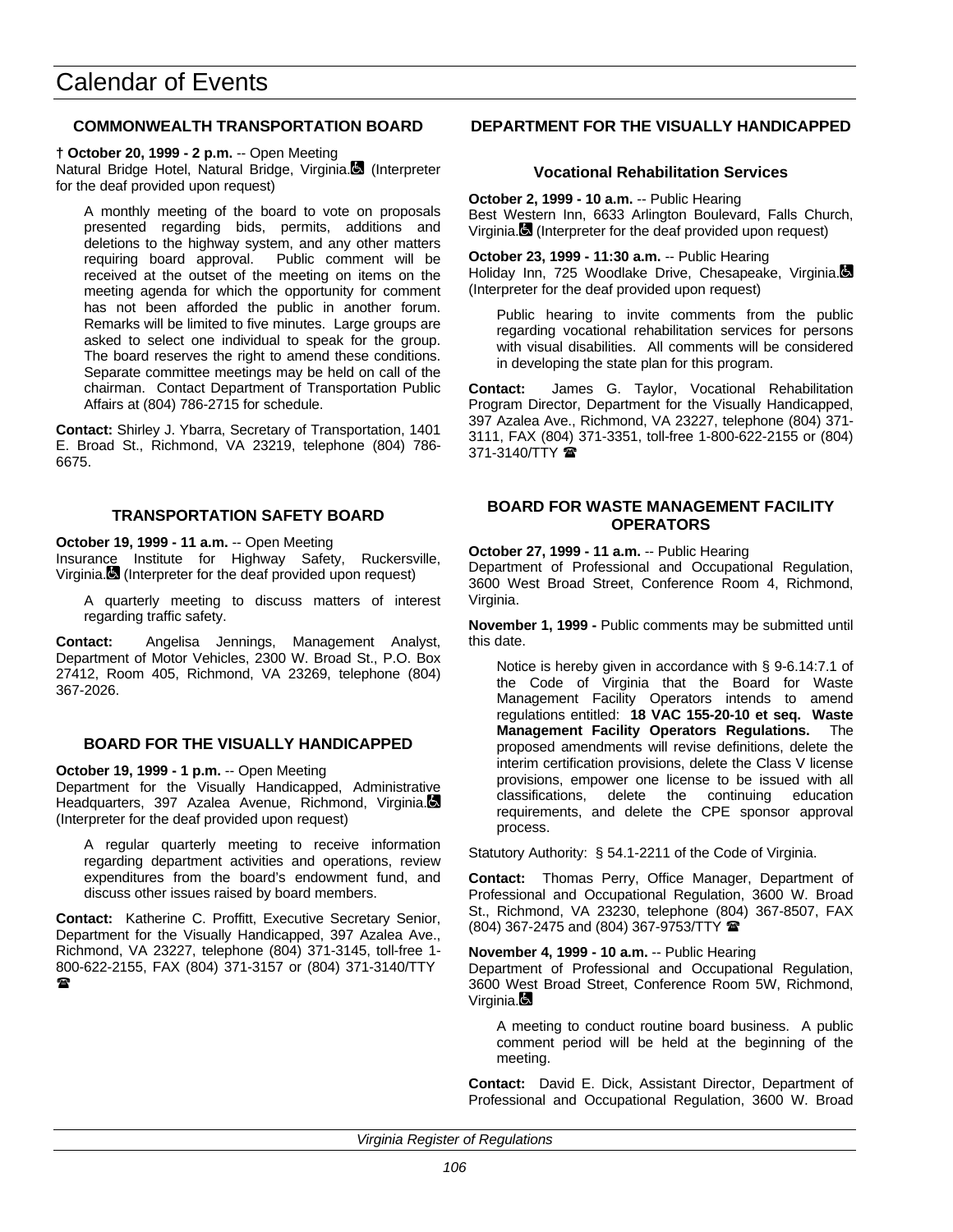St., Richmond, VA 23230-4917, telephone (804) 367-8595, FAX (804) 367-2475 or (804) 367-9753/TTY  $\blacksquare$ 

#### **STATE WATER CONTROL BOARD**

**† October 6, 1999 - 9:30 a.m.** -- Open Meeting General Assembly Building, 9th and Broad Streets, House Room C, Richmond, Virginia.

A regular meeting.

**Contact:** Cindy M. Berndt, Policy Analyst Senior, Department of Environmental Quality, P.O. Box 10009, Richmond, VA 23240, telephone (804) 698-4378, FAX (8040 698-4346 or (804) 698-4021/TTY (

**\* \* \* \* \* \* \* \***

**† October 27, 1999 - 7 p.m.** -- Public Hearing Shenandoah County Brick Building, 112 South Main Street, 3rd Floor Conference Room, Woodstock, Virginia.

**November 29, 1999 -** Public comments may be submitted until this date.

Notice is hereby given in accordance with § 9-6.14:7.1 of the Code of Virginia that the State Water Control Board intends to amend regulations entitled: **9 VAC 25-260-5 et seq. Water Quality Standards.** Water Quality Standards consist of designated uses of the water body and narrative and numeric criteria that protect those uses by describing water quality in general terms and specifically as numerical limits for physical, chemical and biological characteristics of water.

The State Water Control Board proposes to amend the State's Water Board's Water Quality Standards at 9 VAC 25-260-350 and 9 VAC 25-260-400 to designate Stony Creek and its tributaries in Shenandoah County as a nutrient enriched water. If the water is designated nutrient enriched, a companion regulation, the Board's Policy for Nutrient Enriched Waters, 9 VAC 25-40-10 et seq., requires certain municipal and industrial dischargers with a design flow of 1.0 MGD or greater and effluents containing phosphorus to maintain a monthly average total phosphorus concentration of 2 milligrams per liter (mg/l) or less. Rocco Farm Foods near Edinburg - based on a design flow of 1.3 MGD - would be the only point source discharger impacted by this regulatory requirement to install a phosphorus removal system to control total phosphorus.

Question and Answer Period: A question and answer period will be held one half hour prior to the beginning of the public hearing at the same location. Department of Environmental Quality staff will be present to answer questions regarding the proposed action.

Accessibility to Person with Disabilities: The hearing will be held at a public facility believed to be accessible to persons with disabilities. Any persons with questions on the accessibility of the facilities should contact Jean Gregory at the address or phone numbers in the contact information given below.

Comments: The agency requests comments on any aspect of the proposal and also on the costs and benefits of the proposal.

Alternatives: In compliance with the State Water Control Board's Public Participation Guidelines, 9 VAC 25-10-10 et seq., the department will consider all alternatives which are considered to be less burdensome and less intrusive for achieving the essential purpose of the proposed regulation and any other alternatives presented during the proposed rulemaking. Several alternatives have already been considered. One alternative was to leave the regulation This may appear to be the least intrusive approach; however, such an alternative would not provide a control strategy for the potential water quality degradation in Stony Creek from an already documented excess of phosphorus.

There may be other less intrusive alternatives to consider. For example, other alternatives would be to designate only the mainstem or a portion of the mainstem of Stony Creek as a nutrient enriched water.

Other Pertinent Information: The department has conducted analyses on the proposed action related to basis, substance, issues, need, estimated impacts, applicable federal requirements and alternative approaches and schedule for reevaluation. These analyses as well as copies of the amendments may be viewed at the Department of Environmental Quality, Valley Regional Office, 4411 Early Road, Harrisonburg, VA 22801 or obtained from Jean Gregory.

Statutory Authority: § 62.1-44.15 (3a) of the Code of Virginia.

**Contact:** Jean Gregory, Department of Environmental Quality, P.O. Box 10009, Richmond, VA 23240, telephone (804) 698-4113, 1-800-592-5482 or (804) 698-4161 TTY/雪, or e-mail jwgregory@deq.state.va.us.

**October 28, 1999 - 10 a.m.** -- Open Meeting

Department of Environmental Quality, Tidewater Regional Office, 5636 Southern Boulevard, Virginia Beach, Virginia.

A meeting of the Poultry Advisory Group to continue development of a draft general permit regulation for poultry waste management. Meeting dates and time are subject to change. The public may wish to confirm these with the contact person.

**Contact:** Richard Ayers, Technical Services Administrator, Department of Environmental Quality, P.O. Box 10009, Richmond, VA 23240, telephone (804) 698-4075.

#### **VIRGINIA WORKFORCE COUNCIL**

**† October 5, 1999 - 10 a.m.** -- Open Meeting

Virginia Employment Commission, Central Office, 703 East Main Street, Conference Room 303, Richmond, Virginia. (Interpreter for the deaf provided upon request)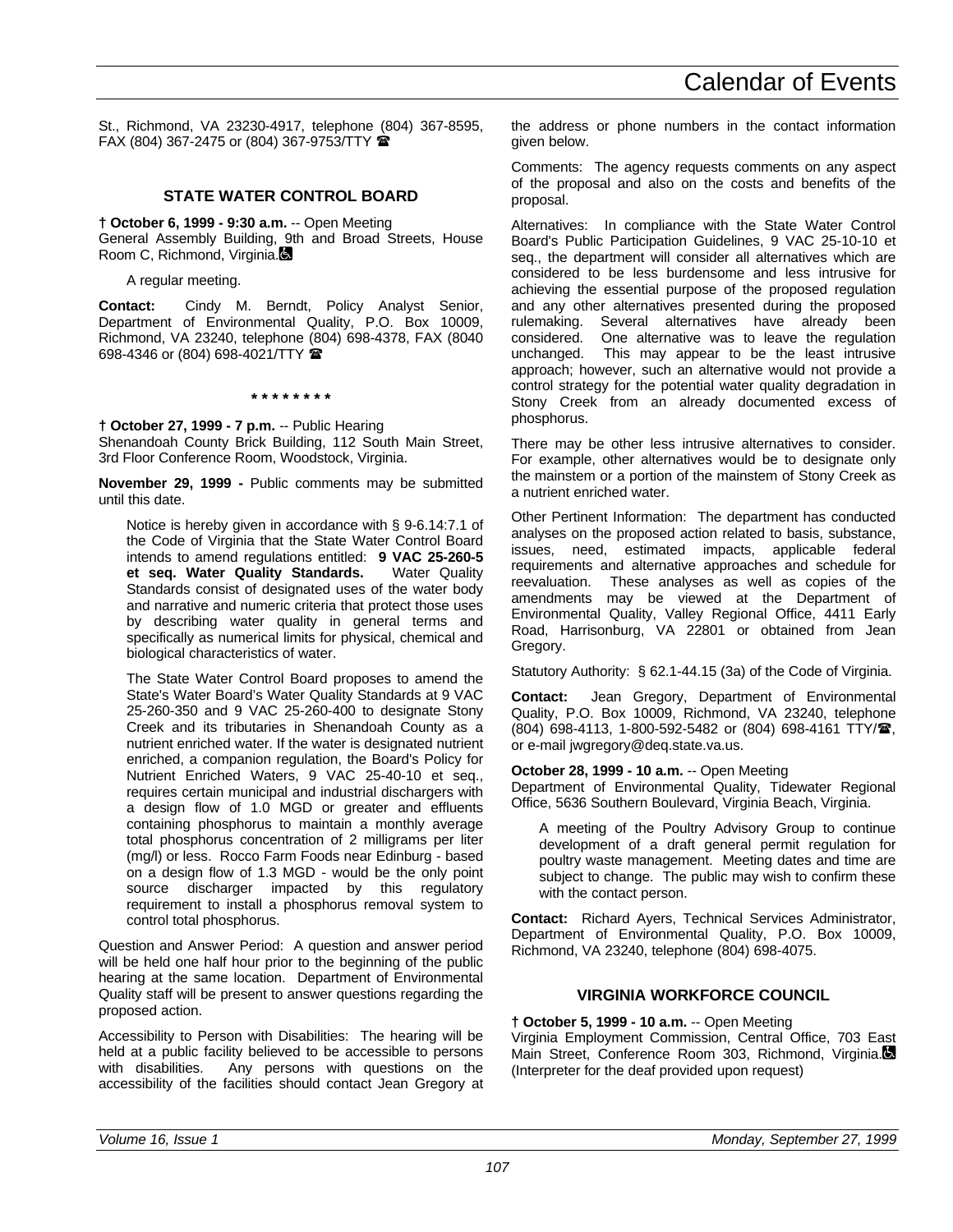The Committee on the Existing Workforce and the Hard to Employ will set its agenda for the fiscal year and begin discussions about local allocations for the Workforce Investment Act.

**Contact:** Gail Robinson, Virginia Workforce Council Liaison, Virginia Employment Commission, P.O. Box 1358, Richmond, VA 23218-1358, telephone (804) 225-3070, FAX (804) 371- 8697 or (804) 371-8050/TTY  $\hat{=}$ 

#### **† October 7, 1999 - 10 a.m.** -- Open Meeting

Virginia Employment Commission, Central Office, 703 East Main Street, Conference Room 303, Richmond, Virginia. (Interpreter for the deaf provided upon request)

The Committee on the Emerging Workforce will set its agenda for the fiscal year and review draft portions of the final report on Virginia's Workforce Strategy, which will be presented to the Governor in December 1999.

**Contact:** Gail Robinson, Virginia Workforce Council Liaison, Virginia Employment Commission, P.O. Box 1358, Richmond, VA 23218-1358, telephone (804) 225-3070, FAX (804) 371- 8697 or (804) 371-8050/TTY  $\hat{=}$ 

### **INDEPENDENT**

#### **STATE LOTTERY BOARD**

**October 4, 1999 - 9:30 a.m.** -- Open Meeting State Lottery Department, 900 East Main Street, Richmond, Virginia. (Interpreter for the deaf provided upon request)

A regular meeting of the board. Public comment will be received at the beginning of the meeting.

**Contact:** Barbara L. Robertson, Board, Legislative and Regulatory Coordinator, State Lottery Department, 900 E. Main St., Richmond, VA 23219, telephone (804) 692-7105 or FAX (804) 692-7775.

#### **VIRGINIA WORKERS' COMPENSATION COMMISSION**

#### **October 6, 1999 - 10 a.m.** -- Open Meeting

Virginia Workers' Compensation Commission, 1000 DMV Drive, 2nd Floor Courtroom, Richmond, Virginia.

An informational meeting to receive comments and suggestions from the public and interested parties pertaining to the Self-Insurance Program. This meeting is not part of a current regulatory proceeding.

**Contact:** Judy Brooks, Virginia Workers' Compensation Commission, 1000 DMV Dr., Richmond, VA 23220, telephone (804) 367-2193 or toll-free 1-877-664-2566, or e-mail judy.brooks@VWC.state.va.us.

### **LEGISLATIVE**

#### **JOINT COMMITTEE STUDYING THE STATUS AND NEEDS OF AFRICAN-AMERICAN MALES IN VIRGINIA (SJR 420, 1999)**

**September 29, 1999 - 2 p.m.** -- Public Hearing Roanoke City Municipal Building, 215 Church Avenue, S.W., Roanoke, Virginia. $\blacksquare$  (Interpreter for the deaf provided upon request)

A work session and public hearing. This meeting replaces the meeting originally scheduled for September 23, 1999. Questions regarding the agenda should be directed to Brenda Edwards, Division of Legislative<br>Services. (804) 786-3591. Individuals requiring Services, (804) 786-3591. interpreter services or other special assistance should contact the committee operations office at least seven days prior to the meeting.

**Contact:** Patricia J. Lung, Senate Committee Operations, P.O. Box 396, Richmond, VA 23218, telephone (804) 698- 7450 or (804) 698-7419/TTY  $\blacksquare$ 

#### **SPECIAL JOINT SUBCOMMITTEE STUDYING VIRGINIA'S MEDICAL CARE FACILITIES CERTIFICATE OF PUBLIC NEED PROGRAM AND LAW (SJR 496, 1999)**

**November 15, 1999 - 1 p.m.** -- Open Meeting **December 8, 1999 - 2 p.m.** -- Open Meeting

General Assembly Building, 9th and Broad Streets, Senate Room B, Richmond, Virginia. (Interpreter for the deaf provided upon request)

A regular meeting. Individuals requiring interpreter services or other special assistance should contact the committee operations office at least seven days prior to the meeting.

**Contact:** Brian B. Taylor, Senate Committee Operations, P.O. Box 396, Richmond, VA 23218, telephone (804) 698- 7450 or (804) 698-7419/TTY  $\hat{\mathbf{z}}$ 

#### **COMMISSION ON REFORM OF THE CLASSIFIED COMPENSATION PLAN**

**October 5, 1999 - 10 a.m.** -- Open Meeting

**November 30, 1999 - 2 p.m.** -- Open Meeting

General Assembly Building, 9th and Broad Streets, Senate Room A, Richmond, Virginia. (Interpreter for the deaf provided upon request)

A regular meeting. Questions regarding the meeting should be directed to Bill Echelberger, Senate Committee Finance Staff, (804) 698-7480. Individuals requiring interpreter services or other accommodations should call or write Senate Committee Operations.

*Virginia Register of Regulations*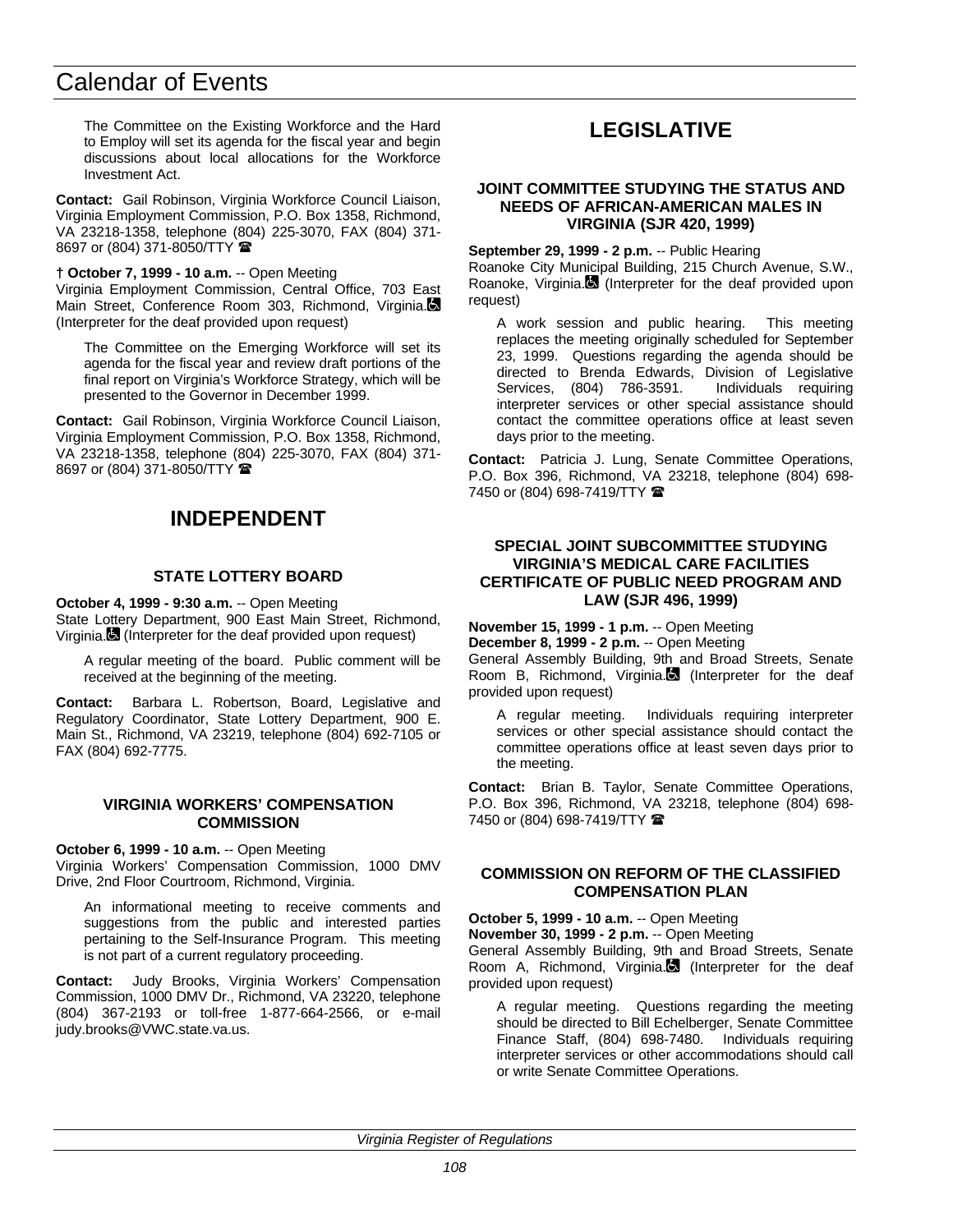**Contact:** John McE. Garrett, Senate Committee Operations, P.O. Box 396, Richmond, VA 23218, telephone (804) 698- 7450 or (804) 698-7419/TTY

#### **VIRGINIA CODE COMMISSION**

**October 18, 1999 - 2 p.m.** -- Open Meeting **October 19, 1999 - 9:30 a.m.** -- Open Meeting General Assembly Building, 9th and Broad Streets, 6th Floor, Speaker's Conference Room, Richmond, Virginia. (Interpreter for the deaf provided upon request)

A meeting to continue with the recodification of Titles 2.1 and 9. Public comment will be received at the end of the meeting for a period not to exceed 15 minutes.

**Contact:** Jane D. Chaffin, Registrar of Regulations, General Assembly Building, 910 Capitol St., 2nd Floor, Richmond, VA 23219, telephone (804) 786-3591, FAX (804) 692-0625 or email ichaffin@leg.state.va.us.

#### **SENATE COMMITTEE ON COMMERCE AND LABOR**

**† December 7, 1999 - 1:30 p.m.** -- Open Meeting

General Assembly Building, 9th and Broad Streets, House Room D, Richmond, Virginia. (Interpreter for the deaf provided upon request)

A joint meeting with the House Committee on Corporations, Insurance and Banking to brief members of the two committees on revised Article 9, Secured Transactions, of the Uniform Commercial Code, as proposed by the Uniform Law Commissioners. Questions should be directed to Jescey French, Staff Attorney, Division of Legislative Services, (804) 786- 3591. Individuals requiring interpreter services or other accommodations should call or write Senate Committee Operations at least seven days prior to the meeting.

**Contact:** John McE. Garrett, Senate Committee Operations, P.O. Box 396, Richmond, VA 23218, telephone (804) 698- 7450 or (804) 698-7419/TTY <sup>金</sup>

#### **CORPORATIONS, INSURANCE AND BANKING SUBCOMMITTEE**

#### **Subcommittee #4 (HB1882, 1999) - Landlord and Tenant; Access to Telecommunications Services**

**December 7, 1999 - 1:30 p.m.** -- Open Meeting

General Assembly Building, 9th and Broad Streets, House Room D, Richmond, Virginia. (Interpreter for the deaf provided upon request)

A meeting to brief members on revised Article 9, Secured Transactions, of the Uniform Commercial Code, as proposed by the Uniform Law Commissioners. A representative of the Uniform Law Commissioners will present the briefing and the Virginia Bar Association, which is currently reviewing the revision, will participate. Questions regarding the meeting should be addressed to

Jescey French, Division of Legislative Services, (804) 786-3591. Individuals requiring interpreter services or other special assistance should contact the committee operations office at least 10 working days prior to the meeting.

**Contact:** Dawn B. Smith, Committee Operations, House of Delegates, P.O. Box 406, Richmond, VA 23218, telephone (804) 698-1540 or (804) 786-2369/TTY (

#### **VIRGINIA ELECTRICAL UTILITY RESTRUCTURING ACT**

#### **Legislative Transition Task Force**

**† September 28, 1999 - 10 a.m.** -- Open Meeting General Assembly Building, 9th and Broad Streets, Senate Room B, Richmond, Virginia. (Interpreter for the deaf provided upon request)

A regular meeting. Individuals requiring interpreter services or other special assistance should contact the committee operations office at least seven days prior to the meeting.

**Contact:** Thomas C. Gilman, Senate Committee Operations, P.O. Box 396, Richmond, VA 23218, telephone (804) 698- 7450 or (804) 698-7419/TTY 2

#### **JOINT SUBCOMMITTEE TO EXAMINE THE CURRENT MEANS AND ADEQUACY OF COMPENSATION TO VIRGINIA'S CITIZENS WHOSE PROPERTIES ARE TAKEN THROUGH THE EXERCISE OF EMINENT DOMAIN (SJR 271/HJR 491, 1999)**

**† October 6, 1999 - 7 p.m.** -- Open Meeting

Christopher Newport University, Student Center, Alumni Room, Newport News, Virginia. $\blacksquare$  (Interpreter for the deaf provided upon request)

A regular meeting. Individuals requiring interpreter services or other special assistance should contact the committee operations office at least seven days prior to the meeting.

**Contact:** Brian B. Taylor, Senate Committee Operations, P.O. Box 396, Richmond, VA 23218, telephone (804) 698- 7450 or (804) 698-7419/TTY 2

#### **COMMISSION ON THE FUTURE OF VIRGINIA'S ENVIRONMENT**

#### **Solid Waste Subcommittee**

NOTE: CHANGE IN DATE

**† October 7, 1999 - 10 a.m.** -- Open Meeting

General Assembly Building, 9th and Broad Streets, House Room C. Richmond, Virginia. (Interpreter for the deaf provided upon request)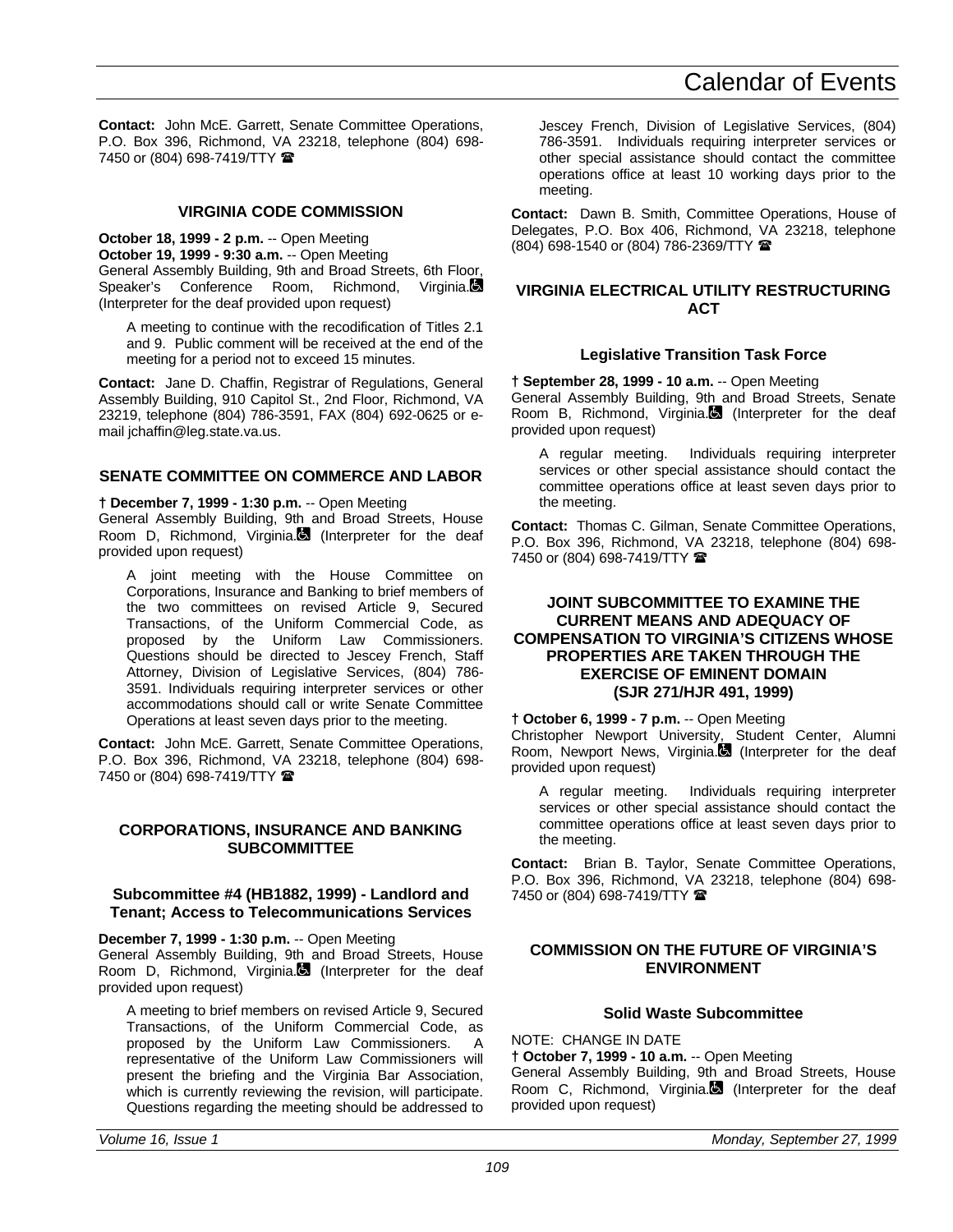A regular meeting. Any questions regarding the agenda for the meeting should be directed to Nikki Rovner, Division of Legislative Services, (804) 786-3591. For further assistance, or if you are unable to attend, please call committee operations. Individuals requiring interpreter services or other accommodations should call or write House Committee Operations at least 10 days prior the meeting.

**Contact:** Lois Johnson, Committee Operations, House of Delegates, State Capitol, P.O. Box 406, Richmond, VA 23218, telephone (804) 698-1540 or (804) 786-2369/TTY <sup>2</sup>

#### **SPECIAL TASK FORCE STUDYING FAITH-BASED COMMUNITY SERVICE GROUPS WHO MAY PROVIDE ASSISTANCE TO MEET SOCIAL NEEDS (HJR 764, 1999)**

**November 8, 1999 - 1 p.m.** -- Open Meeting

General Assembly Building, 9th and Broad Streets, House Room C, Richmond, Virginia.<sup>3</sup> (Interpreter for the deaf provided upon request)

A regular meeting. Questions regarding the meeting should be addressed to Gayle Vergara, Senior Research Associate, Division of Legislative Services, (804) 786- 3591. Individuals requiring interpreter services or other special assistance should contact Kimberly Rockhold at least 10 working days prior to the meeting. You can also access information on the Internet at http://legis.state.va.us/jchc/jchchome.htm.

**Contact:** Kimberly Rockhold, Committee Operations, House of Delegates, State Capitol, P.O. Box 406, Richmond, VA 23218, telephone (804) 698-1540 or (804) 786-2369/TTY <sup>金</sup>

#### **JOINT COMMISSION ON HEALTHCARE**

#### **Drug Switching Subcommittee (HJR 734)**

**September 29, 1999 - 10 a.m.** -- Open Meeting

General Assembly Building, 9th and Broad Streets, Senate Room A, Richmond, Virginia. $\Box$  (Interpreter for the deaf provided upon request)

A regular meeting of the subcommittee. Individuals requiring interpreter services or other special assistance should contact Kimberly Rockhold at least 10 working days prior to the meeting. You can also access<br>information on the lnternet at information on the Internet at http://legis.state.va.us/jchc/jchchome.htm.

**Contact:** Kimberly Rockhold, Committee Operations, House of Delegates, State Capitol, P.O. Box 406, Richmond, VA 23218, telephone (804) 698-1540 or (804) 786-2369/TTY  $\blacksquare$ 

#### **SPECIAL BY-LETTER SUBCOMMITTEE OF THE COMMITTEE ON AGRICULTURE STUDYING FARMERS MARKETS (HJR 506, 1999)**

**† October 5, 1999 - 2 p.m.** -- Open Meeting

General Assembly Building, 9th and Broad Streets, House Room C, Richmond, Virginia. (Interpreter for the deaf provided upon request)

A regular meeting. Questions regarding the meeting should be addressed to Nicole Rovner, Division of Legislative Services, (804) 786-3591. Individuals requiring interpreter services or other special assistance should contact the committee operations office at least 10 working days prior to the meeting.

**Contact:** Barbara L. Regen, House Committee Operations, P.O. Box 406, Richmond, VA 23218, telephone (804) 698- 1540 or (804) 786-2369/TTY  $\blacksquare$ 

#### **COMMISSION ON THE FUTURE OF TRANSPORTATION IN VIRGINIA (HJR 843, 1999)**

**† September 28, 1999 - 2 p.m.** -- Open Meeting

Fairfax County Government Center, Fairfax, Virginia. (Interpreter for the deaf provided upon request)

A regular meeting. Questions regarding the meeting should be addressed to Alan Wambold, Division of Legislative Services, (804) 786-3591. Individuals requiring interpreter services or other special assistance should contact the committee operations office at least 10 working days prior to the meeting.

**Contact:** W. Travis Varner, Committee Operations, House of Delegates, P.O. Box 406, Richmond, VA 23218, telephone (804) 698-1540 or (804) 786-2369/TTY (

#### **JOINT SUBCOMMITTEE TO STUDY THE NEED FOR INCREASED AVAILABILITY OF HIGHER EDUCATION SERVICES IN SOUTH-CENTRAL VIRGINIA (SJR 459, 1999)**

**† September 29, 1999 - 1 p.m.** -- Open Meeting

Lynchburg College, Burton Student Center, East Room, Lynchburg, Virginia. (Interpreter for the deaf provided upon request)

A regular meeting. Individuals requiring interpreter services or other special assistance should contact the committee operations office at least seven days prior to the meeting.

**Contact:** Brian B. Taylor, Senate Committee Operations, P.O. Box 396, Richmond, VA 23218, telephone (804) 698- 7450 or (804) 698-7419/TTY 2

#### **JOINT LEGISLATIVE AUDIT AND REVIEW COMMISSION**

#### **† October 12, 1999 - 10 a.m.** -- Open Meeting

General Assembly Building, 9th and Broad Streets, Senate Room A, Richmond, Virginia.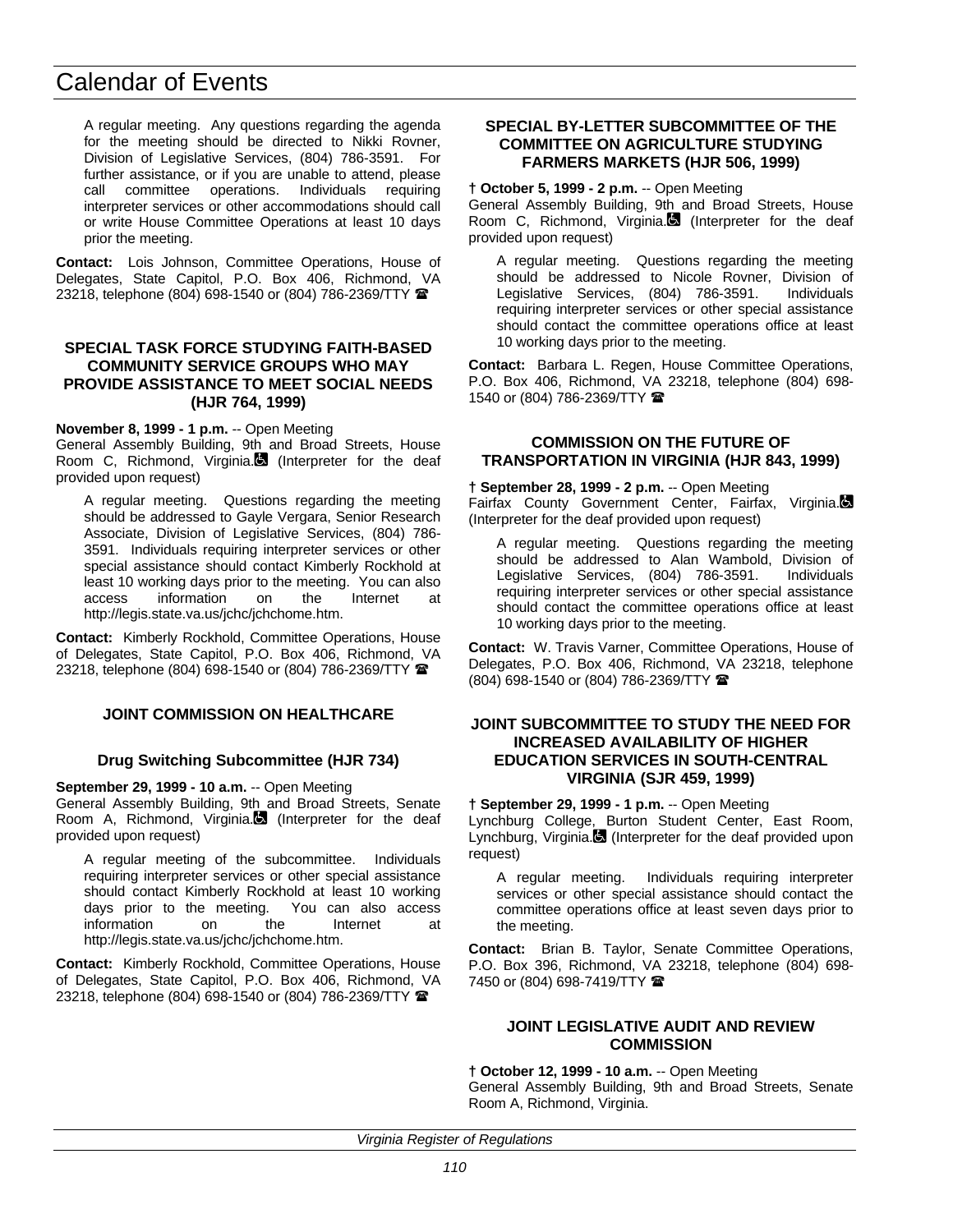A staff briefing on the Virginia Port Authority.

**Contact:** Philip A. Leone, Director, Joint Legislative Audit and Review Commission, General Assembly Bldg., 910 Capitol St., Suite 1100, Richmond, VA 23219, telephone (804) 786-1258.

#### **JOINT SUBCOMMITTEE STUDYING THE FUTURE DELIVERY OF PUBLICLY FUNDED MENTAL HEALTH, MENTAL RETARDATION AND SUBSTANCE ABUSE SERVICES (HJR 225)**

#### **November 16, 1999 - 1:30 p.m.** -- Open Meeting

General Assembly Building, 9th and Broad Streets, House Room C, Richmond, Virginia.<sup>1</sup> (Interpreter for the deaf provided upon request)

A regular meeting. Questions regarding the meeting should be addressed to Gayle Vergara, Division of Legislative Services, (804) 786-3591. Individuals requiring interpreter services or other special assistance should contact the committee operations office at least 10 working days prior to the meeting.

**Contact:** Anne R. Howard, House Committee Operations, P.O. Box 406, Richmond, VA 23218, telephone (804) 698- 1540 or (804) 786-2369/TTY  $\blacksquare$ 

#### **Comprehensive Services Act Work Group**

**October 20, 1999 - 10 a.m.** -- Open Meeting

General Assembly Building, 9th and Broad Streets, 7th Floor West Conference Room, Richmond, Virginia. (Interpreter for the deaf provided upon request)

A regular meeting. Questions regarding the meeting should be addressed to Gayle Vergara, Division of Legislative Services. (804) 786-3591. Individuals Legislative Services, (804) 786-3591. requiring interpreter services or other special assistance should contact the committee operations office at least 10 working days prior to the meeting.

**Contact:** Anne R. Howard, House Committee Operations, P.O. Box 406, Richmond, VA 23218, telephone (804) 698- 1540, (804) 786-2369/TTY **a**, or e-mail ahoward@leg.state.va.us

#### **Medicaid Carve-Out Work Group**

**October 14, 1999 - 10 a.m.** -- Open Meeting

General Assembly Building, 9th and Broad Streets, 7th Floor West Conference Room, Richmond, Virginia. (Interpreter for the deaf provided upon request)

A regular meeting. Questions regarding the meeting should be addressed to Gayle Vergara or Nancy Roberts, Division of Legislative Services, (804) 786-3591. Individuals requiring interpreter services or other special assistance should contact the committee operations office at least 10 working days prior to the meeting.

**Contact:** Anne R. Howard, House Committee Operations, P.O. Box 406, Richmond, VA 23218, telephone (804) 6981540, (804) 786-2369/TTY  $\bullet$ , or e-mail ahoward@leg.state.va.us

#### **COMMISSION ON COORDINATION OF SERVICES TO FACILITATE SELF-SUFFICIENCY AND SUPPORT OF PERSONS WITH PHYSICAL AND SENSORY DISABILITIES**

#### **November 8, 1999 - 9 a.m.** -- Open Meeting

General Assembly Building, 9th and Broad Streets, House Room D, Richmond, Virginia. $\blacksquare$  (Interpreter for the deaf provided upon request)

A regular meeting. Questions regarding the meeting should be addressed to Brian Parsons or Barbara Ettner, Virginia Board for People with Disabilities, (804) 786- 0016. Individuals requiring interpreter services or other special assistance should contact the committee operations office at least 10 working days prior to the meeting.

**Contact:** W. Travis Varner, Committee Operations, House of Delegates, P.O. Box 406, Richmond, VA 23218, telephone (804) 698-1540 or (804) 786-2369/TTY (

#### **JOINT SUBCOMMITTEE TO EXAMINE THE FINANCIAL ASSURANCE REQUIREMENTS FOR SOLID WASTE MANAGEMENT FACILITIES**

**October 1, 1999 - 10 a.m.** -- Open Meeting

General Assembly Building, 9th and Broad Streets, House Room C, Richmond, Virginia. (Interpreter for the deaf provided upon request)

A regular meeting. Questions regarding the agenda should be directed to Martin Farber, Division of Legislative Services, (804) 786-3591. Individuals requiring interpreter services or other special assistance should contact Kimberly Rockhold at least 10 working days prior to the meeting.

**Contact:** Kimberly Rockhold, Committee Operations, House of Delegates, State Capitol, P.O. Box 406, Richmond, VA 23218, telephone (804) 698-1540 or (804) 786-2369/TTY

#### **SPECIAL FINANCE SUBCOMMITTEE STUDYING A TAX SYSTEM THAT REFLECTS ABILITY TO PAY (HJR 271, 1999)**

#### **October 7, 1999 - 10 a.m.** -- Open Meeting

General Assembly Building, 9th and Broad Streets, 4th Floor West, Conference Room, Richmond, Virginia. (Interpreter for the deaf provided upon request)

A regular meeting. Any questions regarding the agenda for the meeting should be directed to Joan Putney, Division of Legislative Services, (804) 786-3591. For further assistance, or if you are unable to attend, please call committee operations. Individuals requiring interpreter services or other accommodations should call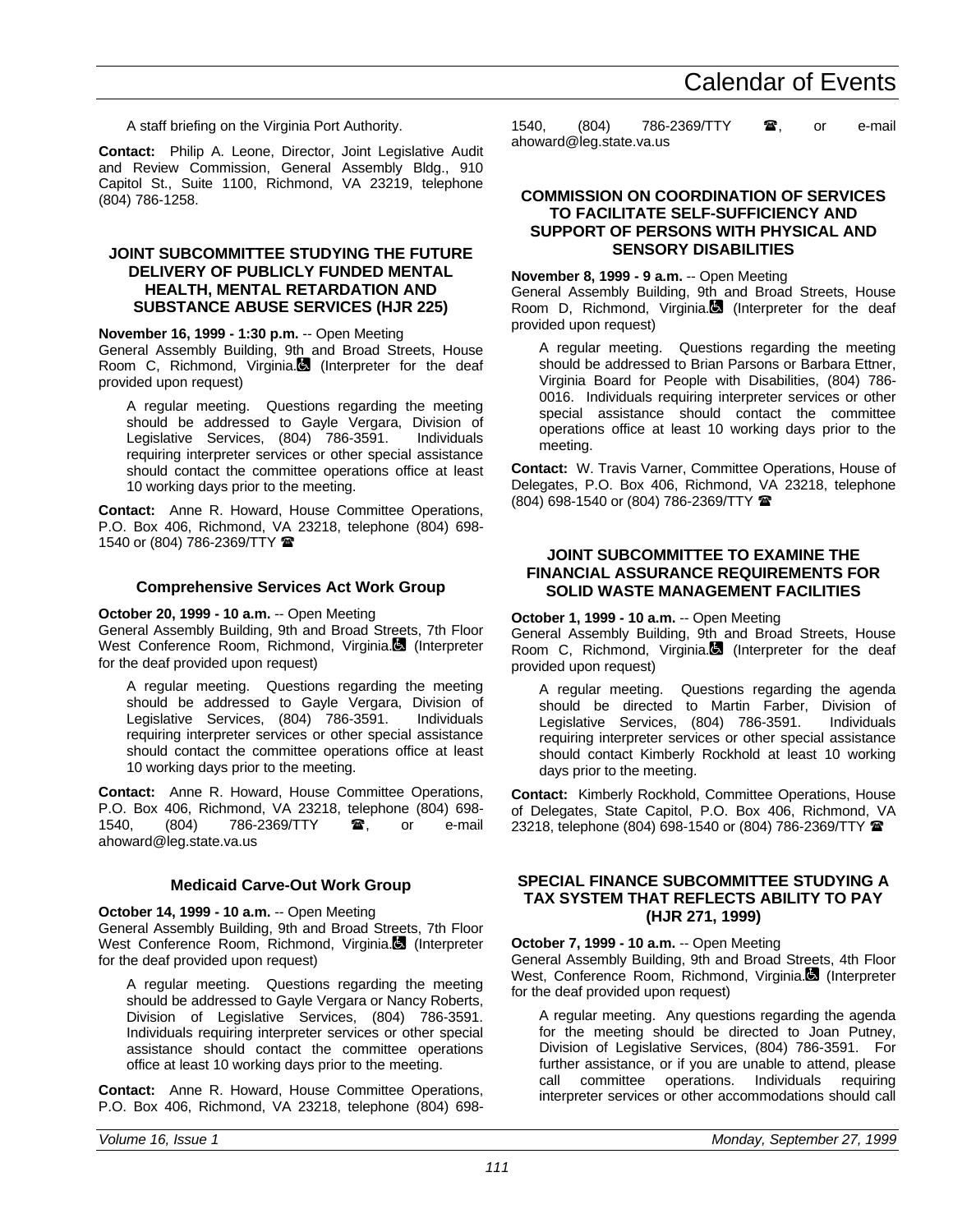or write House Committee Operations at least 10 days prior the meeting.

**Contact:** Lois V. Johnson, Committee Operations, House of Delegates, State Capitol, P.O. Box 406, Richmond, VA 23218, telephone (804) 698-1540 or (804) 786-2369/TTY <sup>2</sup>

### **CHRONOLOGICAL LIST**

#### **OPEN MEETINGS**

#### **September 27**

† Chesapeake Bay Local Assistance Board Conservation and Recreation, Department of - Virginia Board of Conservation and Recreation Environmental Quality, Department of General Services, Department of

- Design-Build/Construction Management Review Team

Land Evaluation Advisory Council, State Nursing, Board of

#### **September 28**

- Arts, Commission for the - Advisory Board
- Compensation Board
- Competition Council, Commonwealth
- † Electrical Utility Restructuring Act
- Legislative Transition Task Force
- Environmental Quality, Department of
- Water Reuse Advisory Group
- Hearing Aid Specialists, Board for
- Marine Resources Commission
- Nursing, Board of
- Pharmacy, Board of
- Small Business Financing Authority, Virginia
- Loan Committee
- † Transportation in Virginia, Commission on the Future of

#### **September 29**

African-American Males in Virginia, Joint Subcommittee

Studying the Status and Needs of

- Agriculture and Consumer Services, Board of
- Alzheimer's Disease and Related Disorders Commission Environmental Quality, Department of
- Citizens Wetlands Advisory Committee
- † Forestry, Department of
- Reforestation of Timberlands Board
- Health Care, Joint Commission on
	- Drug Switching Subcommittee
- † Higher Education Services in South-Central Virginia, Joint Subcommittee to Study the Need for Increased Availability of
- Intergovernmental Relations, Advisory Commission on - Visual Quality Committee
- Nursing, Board of
- † Outdoors Foundation, Virginia
	- Regional V Open Space Lands Preservation Trust Fund
- Real Estate Board
- † Technology Services, Council on

#### **September 30**

- † Aging, Commonwealth Council on † Contractors, Board for - Tradesman Committee Nursing, Board of
- Real Estate Board

#### **October 1**

Solid Waste Management Facilities, Joint Subcommittee to Examine the Financial Assurance Requirements for

#### **October 2**

- Visually Handicapped, Department for the
- Vocational Rehabilitation Services

#### **October 4**

- Barbers, Board for
- Lottery Board, State
- † Real Estate Board
- Solid Waste Management Regulation Advisory **Committee**

#### **October 5**

- Classified Compensation Plan, Commission on Reform of the
- † Criminal Justice Services, Department of Committee on Training
- † Farmers Markets, Special By-Letter Subcommittee of the Committee on Agriculture Studying
- † Health, Department of
- Family and Community Health Advisory Committee
- † Hopewell Industrial Safety Council
- Outdoors Foundation, Virginia - Board of Trustees
- † Pharmacy, Board of
- † Workforce Council, Virginia
- Committee on the Existing Workforce and the Hard to Employ

#### **October 6**

- Outdoors Foundation, Virginia
- Board of Trustees
- † Water Control Board, State
- Workers' Compensation Commission, Virginia

#### **October 7**

- † At-Risk Youth and Their Families, Comprehensive Services for
	- State Management Team
- † Conservation and Recreation, Department of Falls of the James Scenic River Advisory Board
- † Environment, Commission Studying the Future of Virginia's
	-
	- Solid Waste Subcommittee
- Tax Systems that Reflects Ability to Pay, Special Finance Subcommittee Studying a
- † Workforce Council, Virginia
	- Committee on the Emerging Workforce

#### **October 8**

- Art and Architectural Review Board
- † Health Professions, Department of
	- Health Practitioners' Intervention Program

*Virginia Register of Regulations*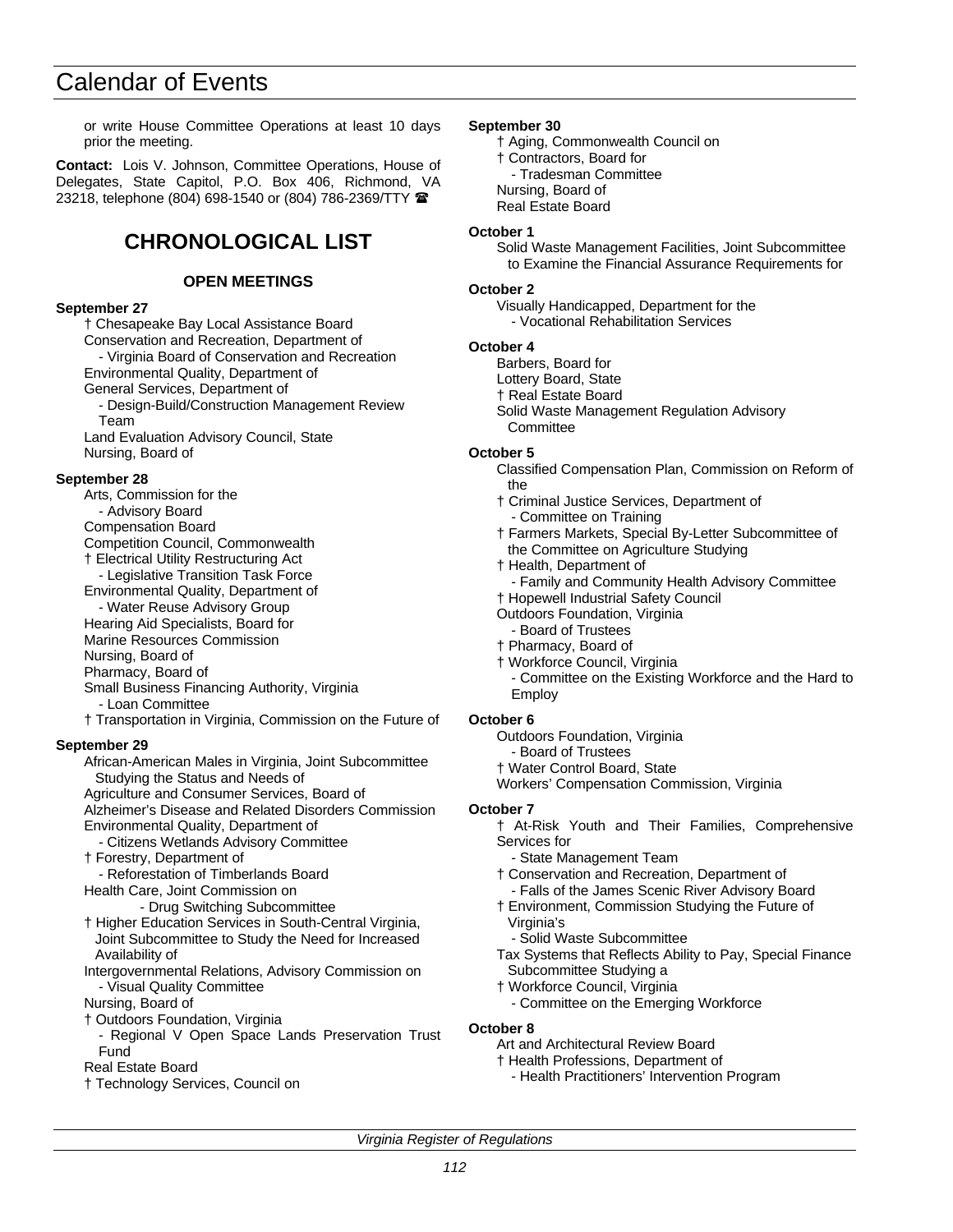**October 9**

- † Conservation and Recreation, Department of - Virginia Cave Board
- † Housing Development Authority, Virginia
- Board of Commissioners

#### **October 12**

- † Agriculture and Consumer Services, Department of
- Virginia Peanut Board † Corrections, Board of
- Correctional Services Committee
- Funeral Directors and Embalmers, Board of
- Legislative Committee
- Regulatory and Bylaws Committee
- † Legislative Audit and Review Commission, Joint
- † Pharmacy, Board of
- † Real Estate Board

#### **October 13**

- † Agriculture and Consumer Services, Department of - Virginia Marine Products Board
- † Conservation and Recreation, Department of
- † Corrections, Board of
- Administration Committee
- Nursing Home Administrators, Board of
- † Real Estate Board
- Social Services, State Board of

#### **October 14**

† Agriculture and Consumer Services, Department of - Pesticide Control Board

Fire Services Board, Virginia

- Fire/EMS Education and Training Committee
- Fire Prevention Committee
- Legislative/Liaison Committee
- Independent Living Council, Statewide

Medicine, Board of

Mental Health, Mental Retardation and Substance Abuse Services, Joint Subcommittee Studying the Future Delivery of Publicly Funded

- Medicaid Carve-Out Work Group Social Services, State Board of

#### **October 15**

Fire Services Board, Virginia

#### **October 16**

† Museum of Natural History, Virginia - Board of Trustees

#### **October 17**

Intergovernmental Relations, Advisory Commission on

#### **October 18**

- Accountancy, Board of
- Code Commission, Virginia
- † Social Services, Department of
- Commission on National and Community Services

#### **October 19**

Code Commission, Virginia † Racing Commission, Virginia Transportation Safety Board Visually Handicapped, Board for the

#### **October 20**

- Mental Health, Mental Retardation and Substance Abuse Services, Joint Subcommittee Studying the Future Delivery of Publicly Funded
	- Comprehensive Services Act Work Group
- † Transportation Board, Commonwealth

#### **October 21**

- † Game and Inland Fisheries, Board of
- † Geology, Board for
- † HIV Prevention Planning Committee, Virginia

#### **October 22**

† Game and Inland Fisheries, Board of Medicine, Board of Psychology, Board of

#### **October 23**

Visually Handicapped, Department for the - Vocational Rehabilitation Services

#### **October 26**

† Chesapeake Bay Local Assistance Board

- Northern Area Review Committee
- Southern Area Review Committee
- † Marine Resources Commission
- Real Estate Appraiser Board

#### **October 27**

† Medicine, Board of

- Informal Conference Committee
- † Sewage Handling and Disposal Appeal Review Board

#### **October 28**

Information Providers Network Authority, Virginia

- Environmental Quality, Department of
	- Solid Waste Management Regulation Advisory **Committee**
- Water Control Board, State
- Poultry Advisory Group

#### **November 1**

Medical Assistance Services, Department of - Pharmacy Liaison Committee

#### **November 2**

† Hopewell Industrial Safety Council

#### **November 4**

† Conservation and Recreation, Department of - Falls of the James Scenic River Advisory Board Waste Management Facility Operators, Board for

#### **November 8**

Faith-Based Community Service Groups Who May Provide Assistance to Meet Social Needs, Special Task Force Studying

Physical and Sensory Disabilities, Commission on Coordination of Services to Facilitate Self-Sufficiency and Support of Persons with

† Social Services, Department of - Virginia Commission on National and Community **Services**